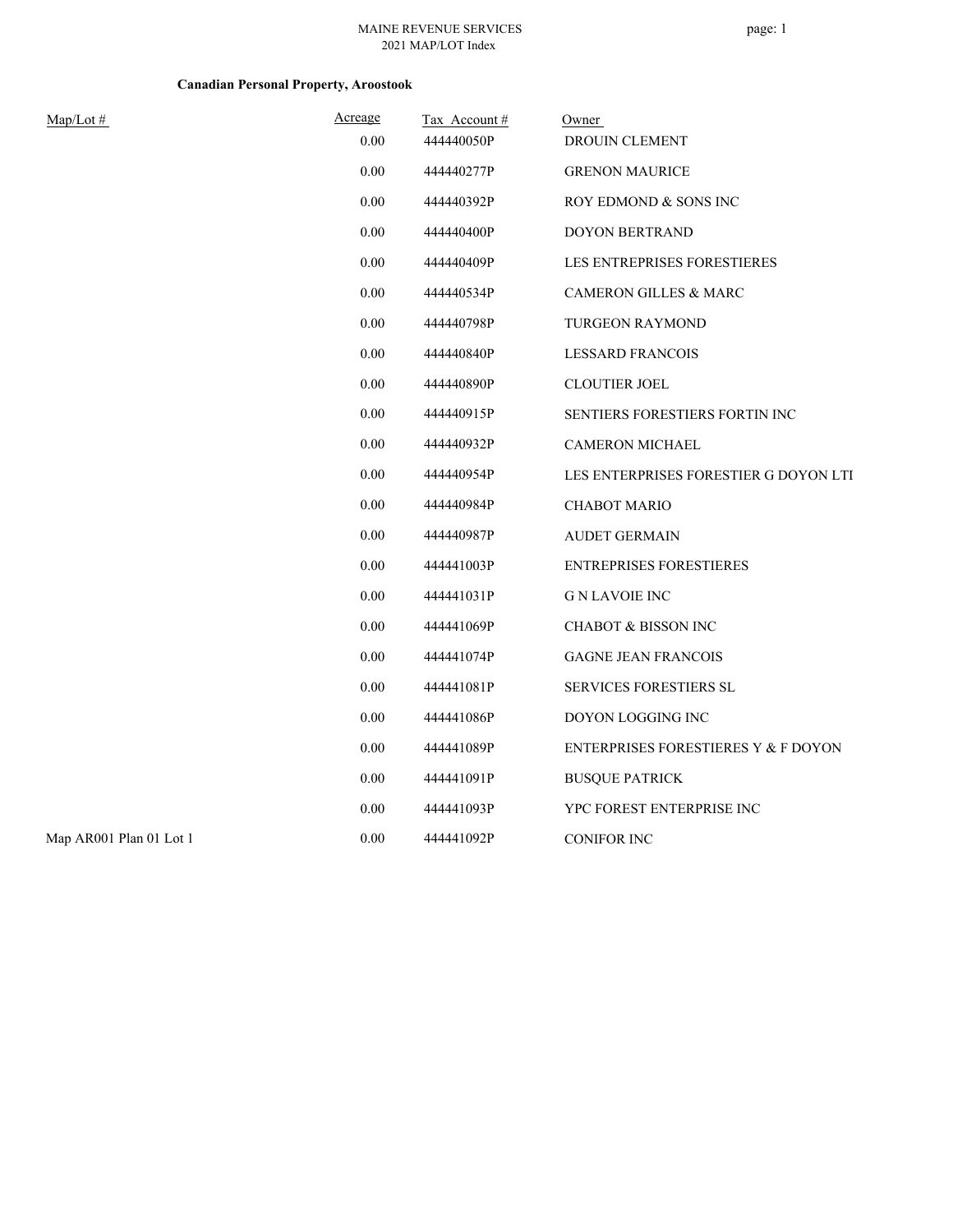### **TA R2 WELS, Aroostook**

| $Map/Lot \#$                   | Acreage  | Tax Account# | Owner                                 |
|--------------------------------|----------|--------------|---------------------------------------|
| Map AR001 Plan 01 Lot 1        | 0.00     | 038130004    | CALDWELL PETER ET AL                  |
| Map AR001 Plan 01 Lot 1        | 0.00     | 038130009    | HUNTER KEITH                          |
| Map AR001 Plan 01 Lot 1 14     | 5,584.38 | 038130014    | STEAD TIMBERLANDS LLC                 |
| Map AR001 Plan 01 Lot 1        | 0.00     | 038130031    | <b>SILTZ DEVON</b>                    |
| Map AR001 Plan 01 Lot 1        | 0.00     | 038130033    | <b>FOLSOM JAMES L</b>                 |
| Map AR001 Plan 01 Lot 1.1      | 6.40     | 038130001    | BITHER TEDDIE R, ADAM R & EVAN K      |
| Map AR001 Plan 01 Lot 1.2      | 0.92     | 038130013    | PEABODY LAWN & LEISURE INC            |
| Map AR001 Plan 01 Lot 1.3      | 0.92     | 038130030    | <b>QUINT WAYNE E &amp; LORRAINE D</b> |
| Map AR001 Plan 01 Lot 2        | 48.78    | 038130010    | WILLIAM ROBINSON LLC                  |
| Map AR001 Plan 01 Lot 3        | 0.68     | 038130012    | NEW ENGLAND TELEPHONE                 |
| Map AR001 Plan 01 Lot 4        | 1.00     | 038130005    | ALEXANDER SHIRLEY                     |
| Map AR001 Plan 01 Lot 5        | 49.00    | 038130028    | KATAHDINS SHADOW LODGE LLC            |
| Map AR001 Plan 01 Lot 6        | 1.00     | 038130003    | FOSTER STEVEN R & SHERRY L            |
| Map AR001 Plan 01 Lot 7        | 155.00   | 038130007    | <b>LAKEVILLE SHORES INC</b>           |
| Map AR001 Plan 01 Lot 8        | 100.00   | 038130029    | <b>MAINE STATE OF</b>                 |
| Map AR001 Plan 01 Lot 9 10     | 70.00    | 038130032    | <b>SCOTT GARY R</b>                   |
| Map AR001 Plan 01 Lot 11 12 13 | 6,481.00 | 038130008    | LAKEVILLE SHORES LLC                  |
| Map AR001 Plan 01 Lot 11       | 0.00     | 038130011    | <b>MERRITT GEORGE &amp; SHARON</b>    |
| Map AR001 Plan 01 Lot 15       | 2.00     | 038130035    | <b>BOWEN GARRY</b>                    |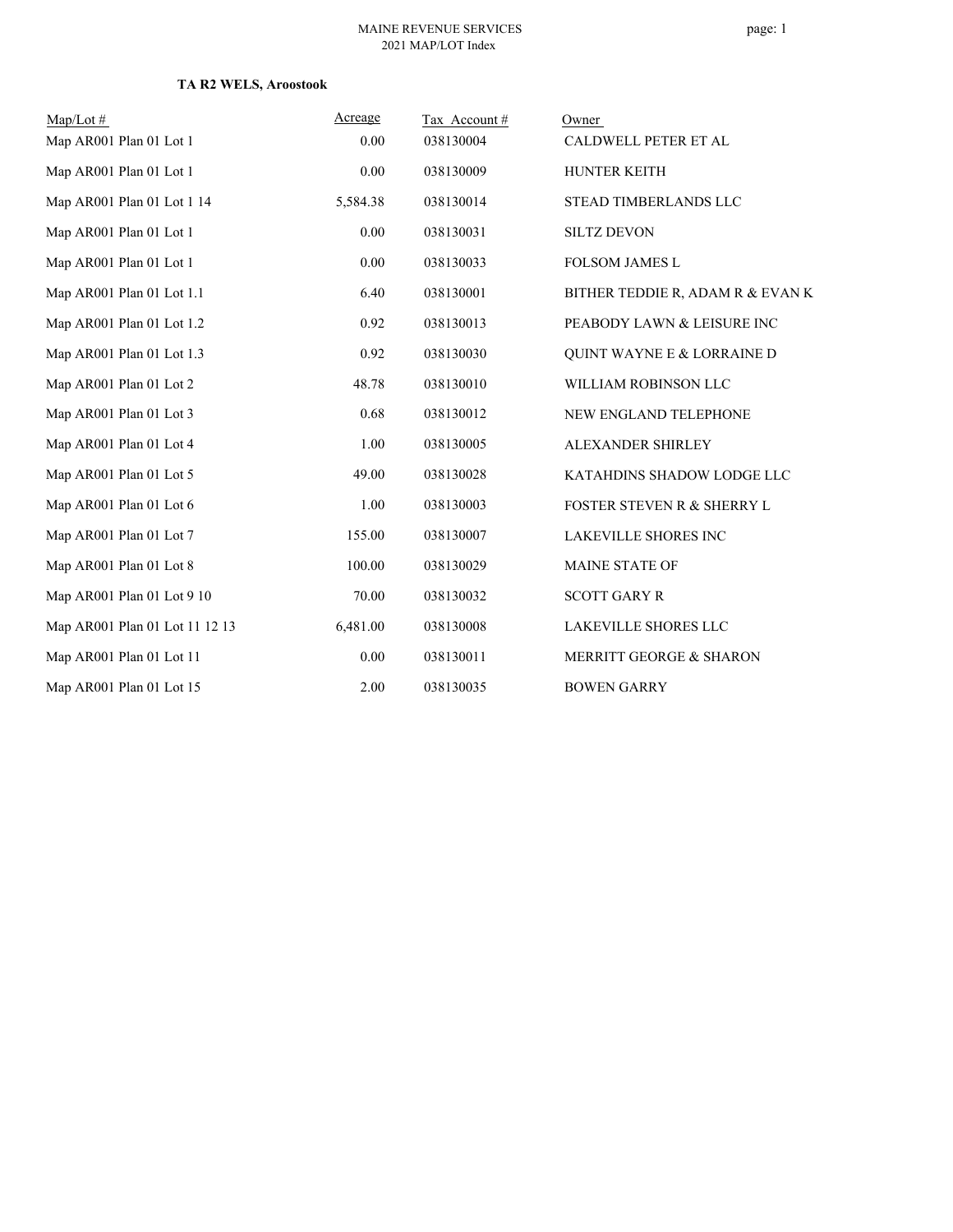### **TC R2 WELS, Aroostook**

| $Map/Lot$ #<br>Map AR002 Plan 01 Lot 1 | Acreage<br>0.00 | Tax Account#<br>038140001 | Owner<br>MARTIN JEFFERY & JUDITH      |
|----------------------------------------|-----------------|---------------------------|---------------------------------------|
| Map AR002 Plan 01 Lot 1                | 0.00            | 038140002                 | DAVIS BILLIE JO                       |
| Map AR002 Plan 01 Lot 1                | 0.00            | 038140003                 | <b>CRAIG FRED &amp; LORI</b>          |
| Map AR002 Plan 01 Lot 1                | 0.00            | 038140004                 | WHEELER DOTTIE                        |
| Map AR002 Plan 01 Lot 1                | 0.00            | 038140005                 | MURPHY BILL J & BERRY ANGELA I        |
| Map AR002 Plan 01 Lot 1                | 0.00            | 038140006                 | <b>BLEILER KENNETH</b>                |
| Map AR002 Plan 01 Lot 1                | 0.00            | 038140007                 | <b>BREWER ASHLEY</b>                  |
| Map AR002 Plan 01 Lot 1                | $0.00\,$        | 038140008                 | <b>BUCK TIMOTHY</b>                   |
| Map AR002 Plan 01 Lot 1                | 0.00            | 038140009                 | COWPERTHWAITE ALBRO JR                |
| Map AR002 Plan 01 Lot 1                | 0.00            | 038140010                 | <b>FARRAR WAYNE H</b>                 |
| Map AR002 Plan 01 Lot 1                | 0.00            | 038140011                 | BERRY THOMAS & DIANNE                 |
| Map AR002 Plan 01 Lot 1                | 0.00            | 038140012                 | HARTLEY GARY & EVELYN                 |
| Map AR002 Plan 01 Lot 1                | 0.00            | 038140014                 | <b>SEWELL GARY</b>                    |
| Map AR002 Plan 01 Lot 1 2 3            | 24,773.00       | 038140015                 | AROOSTOOK TIMBERLANDS LLC             |
| Map AR002 Plan 01 Lot 1                | 0.00            | 038140016                 | HARVEY PETER JR                       |
| Map AR002 Plan 01 Lot 1                | $0.00\,$        | 038140017                 | HARVEY WENDELL E JR                   |
| Map AR002 Plan 01 Lot 1                | 0.00            | 038140018                 | <b>HOYT HAROLD</b>                    |
| Map AR002 Plan 01 Lot 1                | 0.00            | 038140019                 | ADAMS DELLAS L & CAROL A              |
| Map AR002 Plan 01 Lot 1                | 0.00            | 038140020                 | <b>LOWERY DAVID</b>                   |
| Map AR002 Plan 01 Lot 1                | 0.00            | 038140021                 | MCBRIDE MATTHEW G                     |
| Map AR002 Plan 01 Lot 1                | 0.00            | 038140022                 | MCCLUSKEY G WILLIAM                   |
| Map AR002 Plan 01 Lot 1                | 0.00            | 038140023                 | DUNBAR CHARLES L & VICKI              |
| Map AR002 Plan 01 Lot 1                | 0.00            | 038140024                 | SCHOOLS GREG, ALBERT FITZPATRICK & GI |
| Map AR002 Plan 01 Lot 1                | 0.00            | 038140025                 | <b>SWIMM MICHAEL</b>                  |
| Map AR002 Plan 01 Lot 1                | 0.00            | 038140026                 | SEWELL DARREN                         |
| Map AR002 Plan 01 Lot 1                | 0.00            | 038140027                 | STACKHOUSE BARRY                      |
| Map AR002 Plan 01 Lot 1                | 0.00            | 038140028                 | HANNING BRUCE ET AL                   |
| Map AR002 Plan 01 Lot 1                | 0.00            | 038140029                 | BLACK BARRETT, GERALDINE & DENNIS G : |
| Map AR002 Plan 01 Lot 1                | 0.00            | 038140030                 | <b>UPTON MAX</b>                      |
| Map AR002 Plan 01 Lot 1                | 0.00            | 038140031                 | BROWNING GARY & PATRICIA              |
| Map AR002 Plan 01 Lot 1                | 0.00            | 038140032                 | LYNDS ANDREW & ALYSON                 |
| Map AR002 Plan 01 Lot 1                | 0.00            | 038140033                 | MCCLUSKEY WILLIAM                     |
| Map AR002 Plan 01 Lot 1                | 0.00            | 038140034                 | DOWLING BRUCE                         |
| Map AR002 Plan 01 Lot 1                | 0.00            | 038140035                 | LARRABEE DENNIS & ELLIMAE             |
| Map AR002 Plan 01 Lot 1                | $0.00\,$        | 038140037                 | MCLAUGHLIN ROBERT C                   |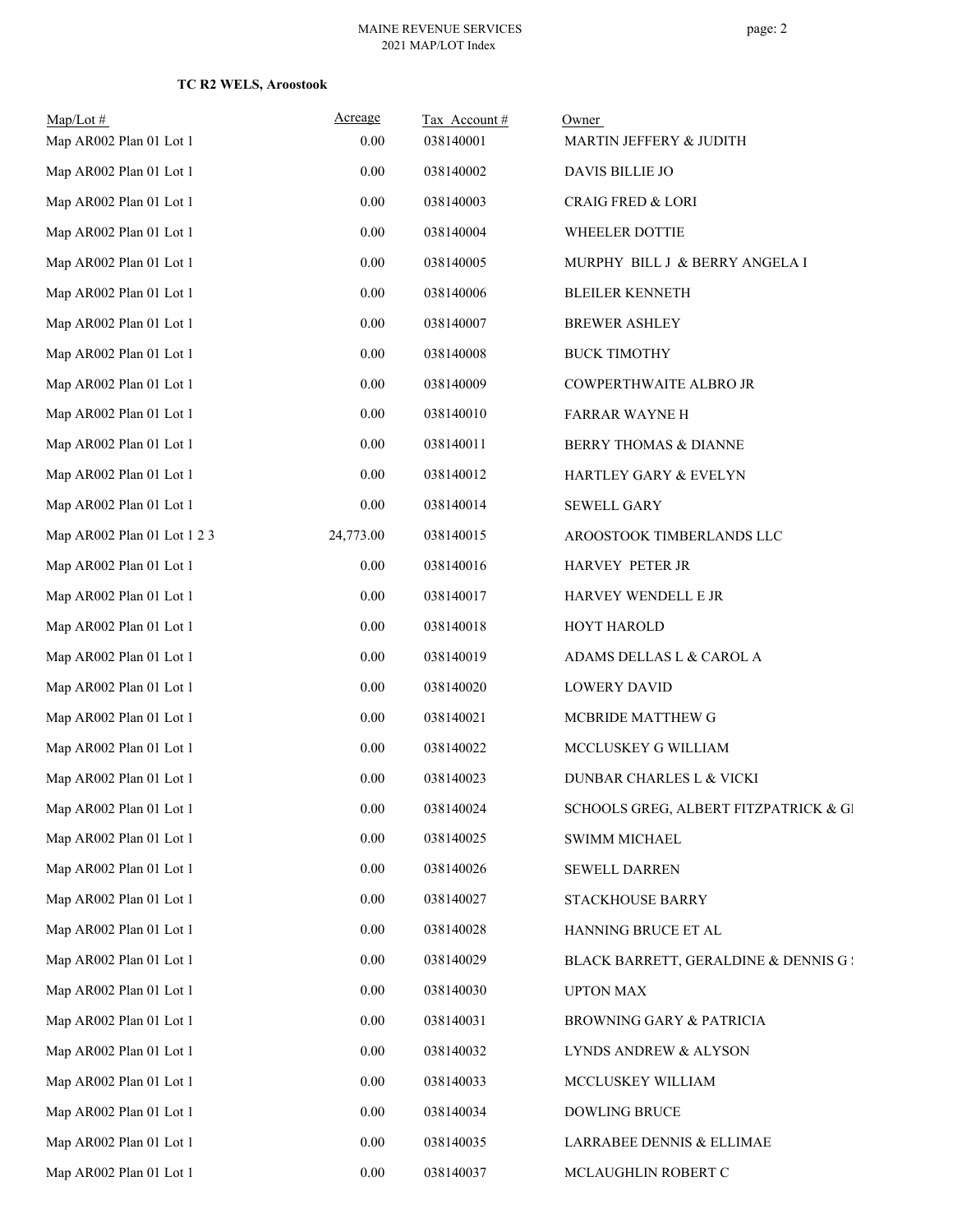**TC R2 WELS, Aroostook**

| $Map/Lot \#$            |  |
|-------------------------|--|
| Map AR002 Plan 01 Lot 1 |  |

Acreage

 $\frac{\text{Tax} \text{ Account} \#}{\text{Owner}}$  $0.00$  038140039 TAYLOR CODY & DENNIS TOZIER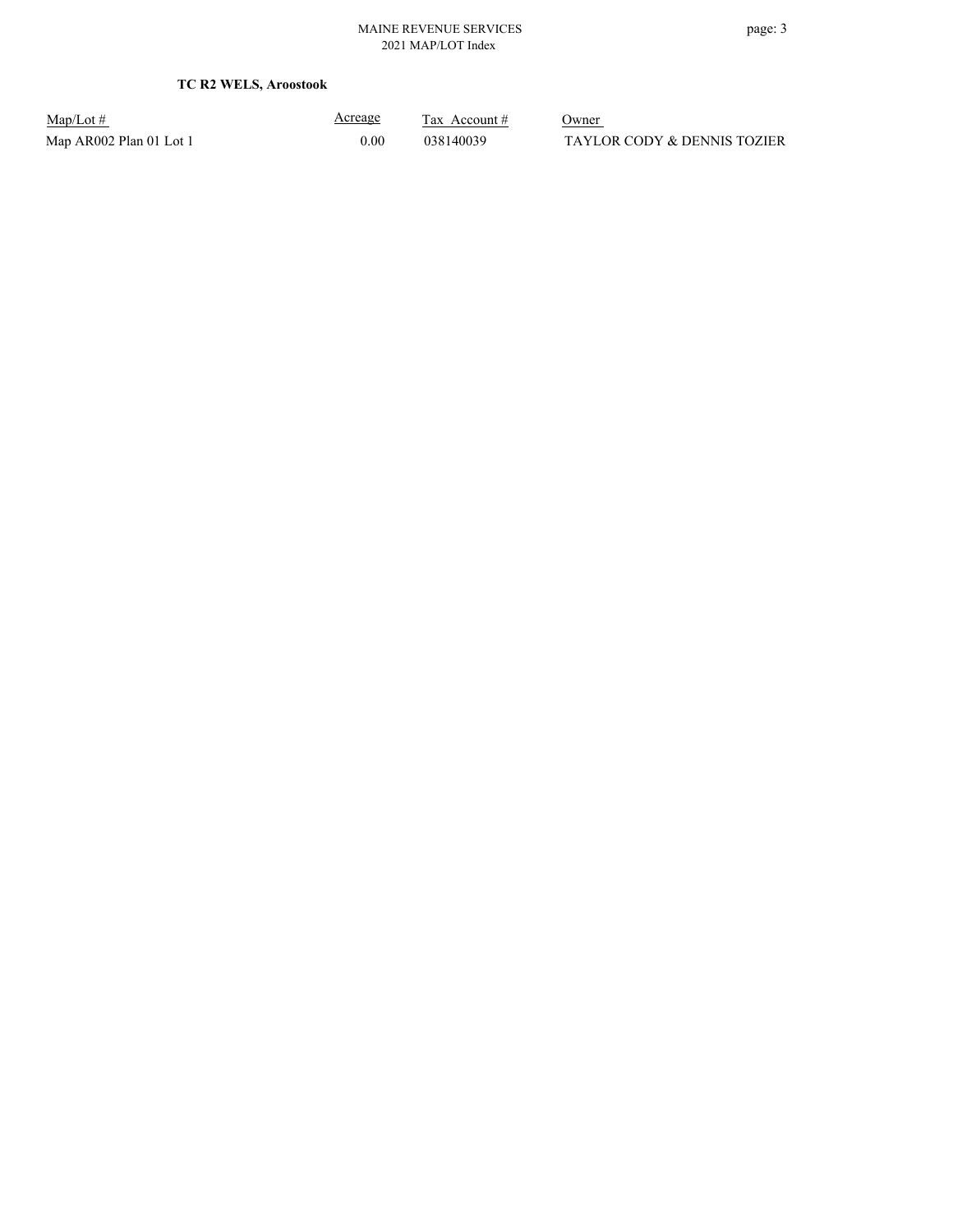### **TD R2 WELS, Aroostook**

| $Map/Lot \#$<br>Map AR003              | Acreage<br>0.00 | Tax Account#<br>038150001P | Owner<br><b>GERRITSEN CALEB</b>     |
|----------------------------------------|-----------------|----------------------------|-------------------------------------|
| Map AR003                              | 0.00            | 038150007P                 | PORTLAND CELLULAR DBA VERIZON WIRE  |
| Map AR003                              | 0.00            | 038150008P                 | AT&T MOBILITY LLC                   |
| Map AR003                              | 0.00            | 038150035                  | <b>EMERA MAINE</b>                  |
| Map AR003 Plan 01 Lot 1                | 239.00          | 038152006                  | <b>GRISWOLD HEIRS</b>               |
| Map AR003 Plan 01 Lot 2 5 6 7 11 12 23 | 8,267.00        | 038150011                  | AROOSTOOK TIMBERLANDS LLC           |
| Map AR003 Plan 01 Lot 3                | 0.00            | 038150007                  | KEARNEY TRAVIS W                    |
| Map AR003 Plan 01 Lot 3                | 0.00            | 038150009                  | <b>DELONG WAYNE</b>                 |
| Map AR003 Plan 01 Lot 3 8 9            | 4,946.00        | 038150019                  | <b>GRISWOLD HEIRS</b>               |
| Map AR003 Plan 01 Lot 3.1              | 4.90            | 038150047                  | BRIDGEWATER TOWN OF                 |
| Map AR003 Plan 01 Lot 4                | 922.00          | 038152005                  | <b>GRISWOLD HEIRS</b>               |
| Map AR003 Plan 01 Lot 6                | 0.00            | 038150041                  | MAINE STATE OF                      |
| Map AR003 Plan 01 Lot 6                | 0.00            | 038150044                  | RCC ATLANTIC INC d/b/a UNICEL       |
| Map AR003 Plan 01 Lot 6                | 0.00            | 038150045                  | FUTURE SECURITY INC                 |
| Map AR003 Plan 01 Lot 8                | 0.00            | 038150004                  | <b>GRASS TROY</b>                   |
| Map AR003 Plan 01 Lot 8                | 0.00            | 038150021                  | FLETCHER JENNIFER A                 |
| Map AR003 Plan 01 Lot 9                | 0.00            | 038150049                  | <b>BRADSTREET DOUGLAS</b>           |
| Map AR003 Plan 01 Lot 10               | 187.26          | 038150023                  | PLOURDE ALAN M                      |
| Map AR003 Plan 01 Lot 10.1             | 0.00            | 038150002                  | LUNN ARTHUR                         |
| Map AR003 Plan 01 Lot 10.1             | 6.54            | 038150037                  | LUNN ARTHUR                         |
| Map AR003 Plan 01 Lot 12.2             | 0.43            | 038152002                  | UNITED STATES OF AMERICA            |
| Map AR003 Plan 01 Lot 13               | 500.00          | 038150020                  | MARKALUNAS PETER J                  |
| Map AR003 Plan 01 Lot 14               | 4,140.00        | 038150024                  | STEPHEN PHILLIPS MEMORIAL SCHOLARSH |
| Map AR003 Plan 01 Lot 14.1             | 0.00            | 038150005                  | <b>SEAVER SARA</b>                  |
| Map AR003 Plan 01 Lot 14.1             | 0.00            | 038150006                  | <b>BAILEY DARREN</b>                |
| Map AR003 Plan 01 Lot 14.1             | 0.00            | 038150028                  | WOTTON JENNA                        |
| Map AR003 Plan 01 Lot 14.1             | 4,280.00        | 038152008                  | PHILLIPS TRUST#8                    |
| Map AR003 Plan 01 Lot 15.1 15.2        | 80.00           | 038150013                  | WHITNEY BROOK LLC                   |
| Map AR003 Plan 01 Lot 16               | 121.00          | 038150027                  | DYKAS LEON H III                    |
| Map AR003 Plan 01 Lot 17               | 201.00          | 038152004                  | <b>GRISWOLD HEIRS</b>               |
| Map AR003 Plan 01 Lot 18               | 447.00          | 038150012                  | <b>GRISWOLD HEIRS</b>               |
| Map AR003 Plan 01 Lot 19 20            | 374.00          | 038152003                  | <b>GRISWOLD HEIRS</b>               |
| Map AR003 Plan 01 Lot 20               | 0.00            | 038150008                  | HANNING DARRELL A                   |
| Map AR003 Plan 01 Lot 21               | 218.00          | 038152007                  | <b>GRISWOLD HEIRS</b>               |
| Map AR003 Plan 01 Lot 22               | 202.00          | 038150048                  | AROOSTOOK TIMBERLANDS LLC           |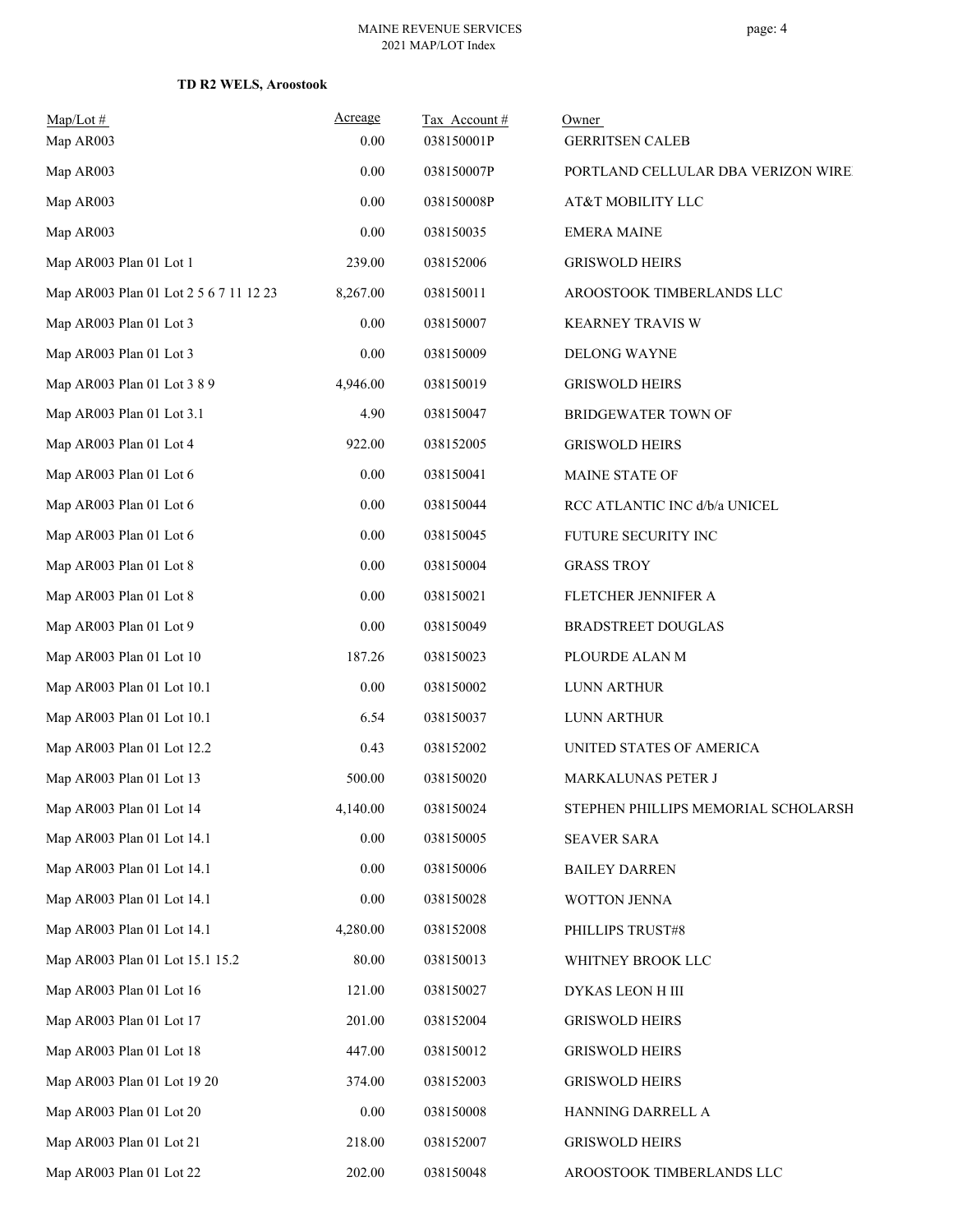### **TD R2 WELS, Aroostook**

| $Map/Lot \#$             | Acreage | Tax Account# | Owner                         |
|--------------------------|---------|--------------|-------------------------------|
| Map AR003 Plan 01 Lot 23 | 0.00    | 038150003    | KENNEY BARRY & TAMMY CURREN   |
| Map AR003 Plan 01 Lot 23 | 0.00    | 038150031    | WILLIGAR COURTNEY ALICE       |
| Map AR003 Plan 01 Lot 23 | 0.00    | 038150034    | <b>WOTTON RICKY</b>           |
| Map AR003 Plan 01 Lot 24 | 219.00  | 038150032    | <b>GRISWOLD HEIRS</b>         |
| Map AR003 Plan 01 Lot 25 | 0.30    | 038150039    | KEARNEY FRANK S SR & MARSHA P |
| Map AR003 Plan 01 Lot 26 | 0.10    | 038150042    | <b>MCCRUM BARRY</b>           |
| Map AR003 Plan 01 Lot 27 | 0.33    | 038150038    | O'DONNELL KEVIN & TINA ET AL  |
| Map AR003 Plan 01 Lot 28 | 0.43    | 038150046    | ROBINSON STEPHEN W            |
| Map AR003 Plan 01 Lot 29 | 0.59    | 038150043    | LUNNEY ROBERT W               |
| Map AR003 Plan 01 Lot 30 | 0.66    | 038150040    | MCCRUM DAVID B & PATRICIA T   |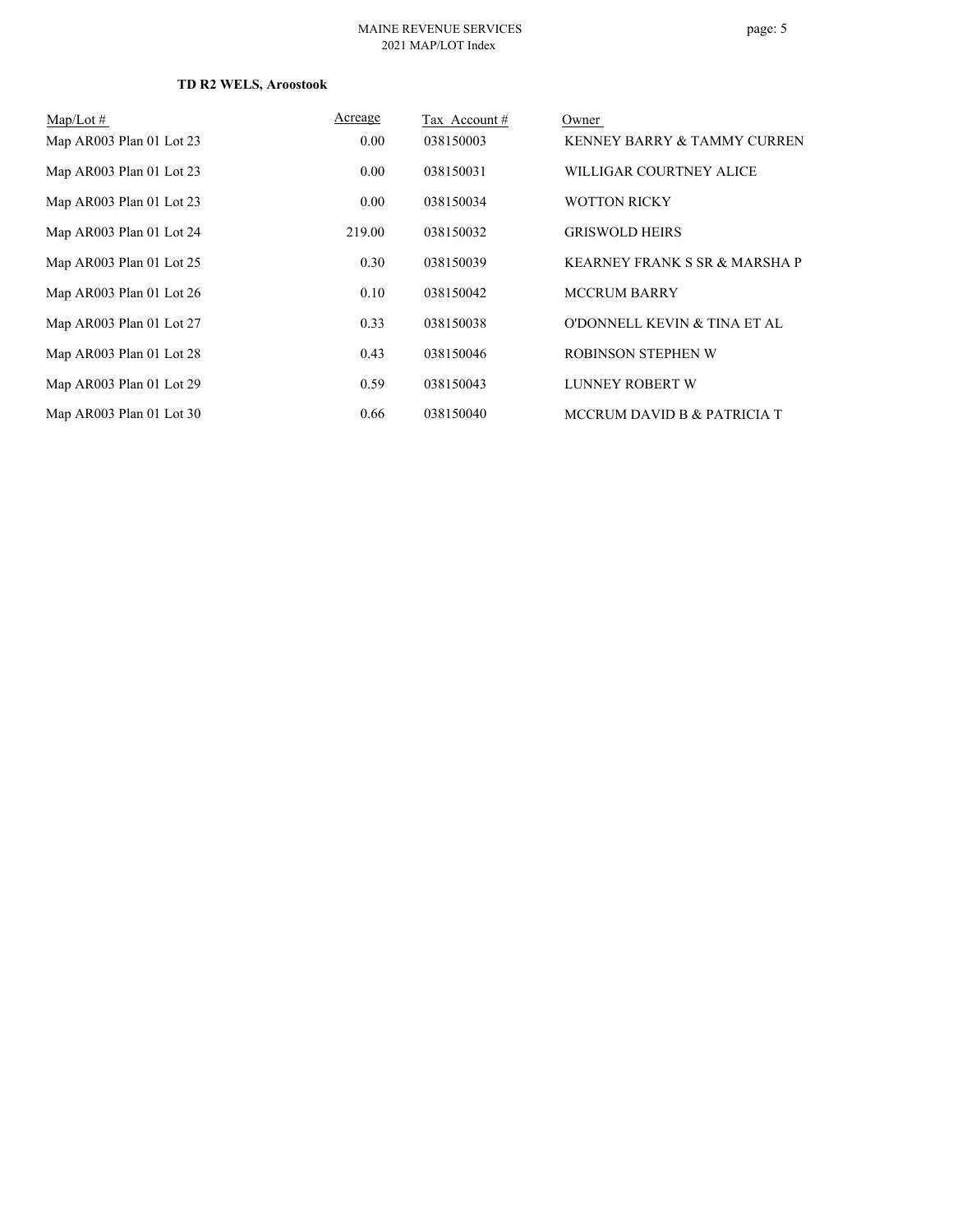### **T3 R2 WELS, Aroostook**

| $Map/Lot$ #               | Acreage  | Tax Account# | Owner                                    |
|---------------------------|----------|--------------|------------------------------------------|
| Map AR004 Plan 01 Lot 1   | 100.00   | 038050016    | MCFARLIN DOUGLAS                         |
| Map AR004 Plan 01 Lot 2   | 0.00     | 038050004    | OT MAINE LLC                             |
| Map AR004 Plan 01 Lot 2 4 | 6,016.92 | 038050020    | SWAN PROPERTIES LLC                      |
| Map AR004 Plan 01 Lot 3   | 2,589.00 | 038050030    | PRENTISS & CARLISLE CO INC               |
| Map AR004 Plan 01 Lot 3.1 | 450.00   | 038050053    | HINCH & AHERN ET AL                      |
| Map AR004 Plan 01 Lot 4.1 | 0.92     | 038050002    | LINSCOTT HERBERT C & TRAVIS              |
| Map AR004 Plan 01 Lot 5   | 0.00     | 038050027    | <b>GOODALL GARY</b>                      |
| Map AR004 Plan 01 Lot 5   | 7,900.00 | 038050038    | MCCRILLIS TIMBERLANDS INC ET AL          |
| Map AR004 Plan 01 Lot 5.1 | 339.00   | 038050055    | PENOBSCOT FOREST LLC                     |
| Map AR004 Plan 01 Lot 5.1 | 0.00     | 038052005    | MAINE STATE OF                           |
| Map AR004 Plan 02 Lot 27  | 1.00     | 038050005    | CONLOGUE SEAN M ET AL                    |
| Map AR004 Plan 02 Lot 11  | 0.71     | 038050018    | DOW LESLIE H III                         |
| Map AR004 Plan 02 Lot 7   | 1.20     | 038050022    | LINCOLN BLAINE                           |
| Map AR004 Plan 02 Lot 6   | 1.47     | 038050025    | LINCOLN BLAINE J TRUSTEE                 |
| Map AR004 Plan 02 Lot 17  | 1.00     | 038050035    | LEIBROCK ROBERT W ET AL                  |
| Map AR004 Plan 02 Lot 25  | 0.93     | 038050042    | WILSON KENNETH L & CAROLE                |
| Map AR004 Plan 02 Lot 29  | 1.00     | 038050047    | <b>BYERS ELLA &amp; DAVID H</b>          |
| Map AR004 Plan 02 Lot 23  | 0.73     | 038050048    | <b>EWINGS ALLISON E</b>                  |
| Map AR004 Plan 01 Lot 6   | 1,372.00 | 038052008    | PENOBSCOT FOREST LLC                     |
| Map AR004 Plan 01 Lot 7   | 696.80   | 038050050    | BRADLY SMITH & CO LLC                    |
| Map AR004 Plan 01 Lot 8   | 709.00   | 038050051    | LAKEVILLE SHORES INC                     |
| Map AR004 Plan 02 Lot 26  | 0.82     | 038050008    | <b>CLEARY PEGGY RYAN E &amp; JAMIE L</b> |
| Map AR004 Plan 02 Lot 28  | 1.14     | 038050007    | DOUGHTY JAMES F & NELLIE J               |
| Map AR004 Plan 02 Lot 1   | 1.07     | 038050026    | DOW AMANDA M                             |
| Map AR004 Plan 02 Lot 2   | 1.05     | 038050019    | ANDERSON WILLIAM R                       |
| Map AR004 Plan 02 Lot 3   | 1.12     | 038050063    | MCQUARRIE-SHERWIN SARAH H                |
| Map AR004 Plan 02 Lot 4   | 1.11     | 038050049    | HILL LISA M & LAURA A CUIPENSKI          |
| Map AR004 Plan 02 Lot 5   | 1.37     | 038050001    | HEMINGWAY RODNEY & ANDREW                |
| Map AR004 Plan 02 Lot 8   | 1.05     | 038050014    | WOODCOCK REBECCA L                       |
| Map AR004 Plan 02 Lot 9   | 1.07     | 038052004    | CASSIDY BRENT M                          |
| Map AR004 Plan 02 Lot 10  | 1.22     | 038050036    | <b>GILMAN ARTHUR F JR</b>                |
| Map AR004 Plan 02 Lot 12  | 0.67     | 038052010    | <b>BROWN ROGER W</b>                     |
| Map AR004 Plan 02 Lot 13  | $0.80\,$ | 038050009    | COMEAU TERRY A                           |
| Map AR004 Plan 02 Lot 14  | 0.66     | 038052002    | DIXON MICHELLE L & SARAH M SAVAGE        |
| Map AR004 Plan 02 Lot 15  | 0.53     | 038050006    | QUINT GALEN & CHRISTOPHER                |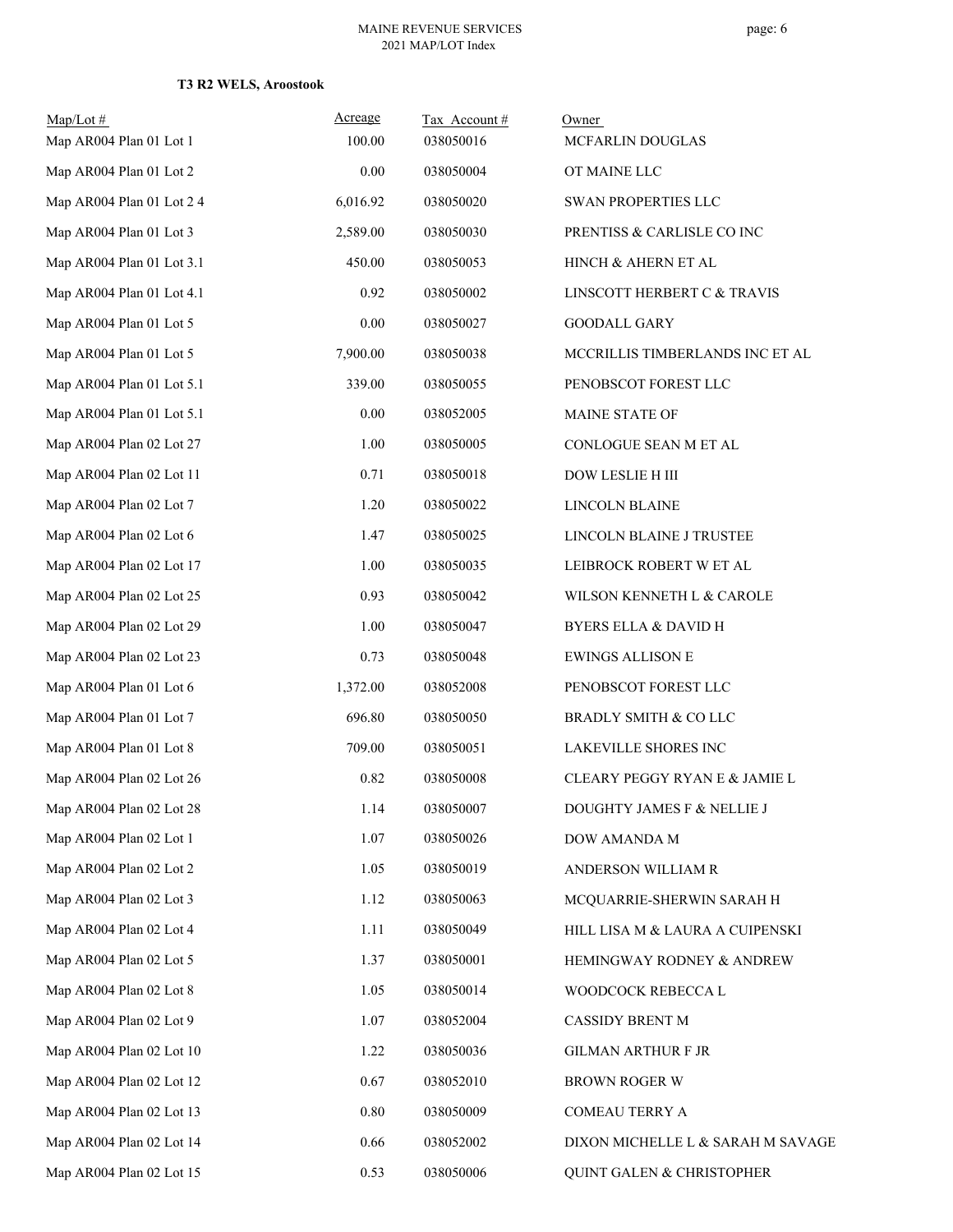#### MAINE REVENUE SERVICES 2021 MAP/LOT Index

# **T3 R2 WELS, Aroostook**

| Map/Lot $#$                   | Acreage | Tax Account # | Owner                            |
|-------------------------------|---------|---------------|----------------------------------|
| Map AR004 Plan 02 Lot 16      | 0.85    | 038052003     | KELLEHER JAMES P JR & DEBRA M    |
| Map AR004 Plan 02 Lot 18      | 0.81    | 038050021     | VUTO PAUL V & JOHN BELICKA       |
| Map AR004 Plan 02 Lot 19 20   | 1.19    | 038050015     | KARNES GERALD & LEITHA           |
| Map AR004 Plan 02 Lot 20.1 22 | 0.98    | 038052011     | KELLEHER JAMES P JR & DEBRA M    |
| Map AR004 Plan 02 Lot 24      | 0.84    | 038050044     | <b>SYLVESTER DON &amp; KATHY</b> |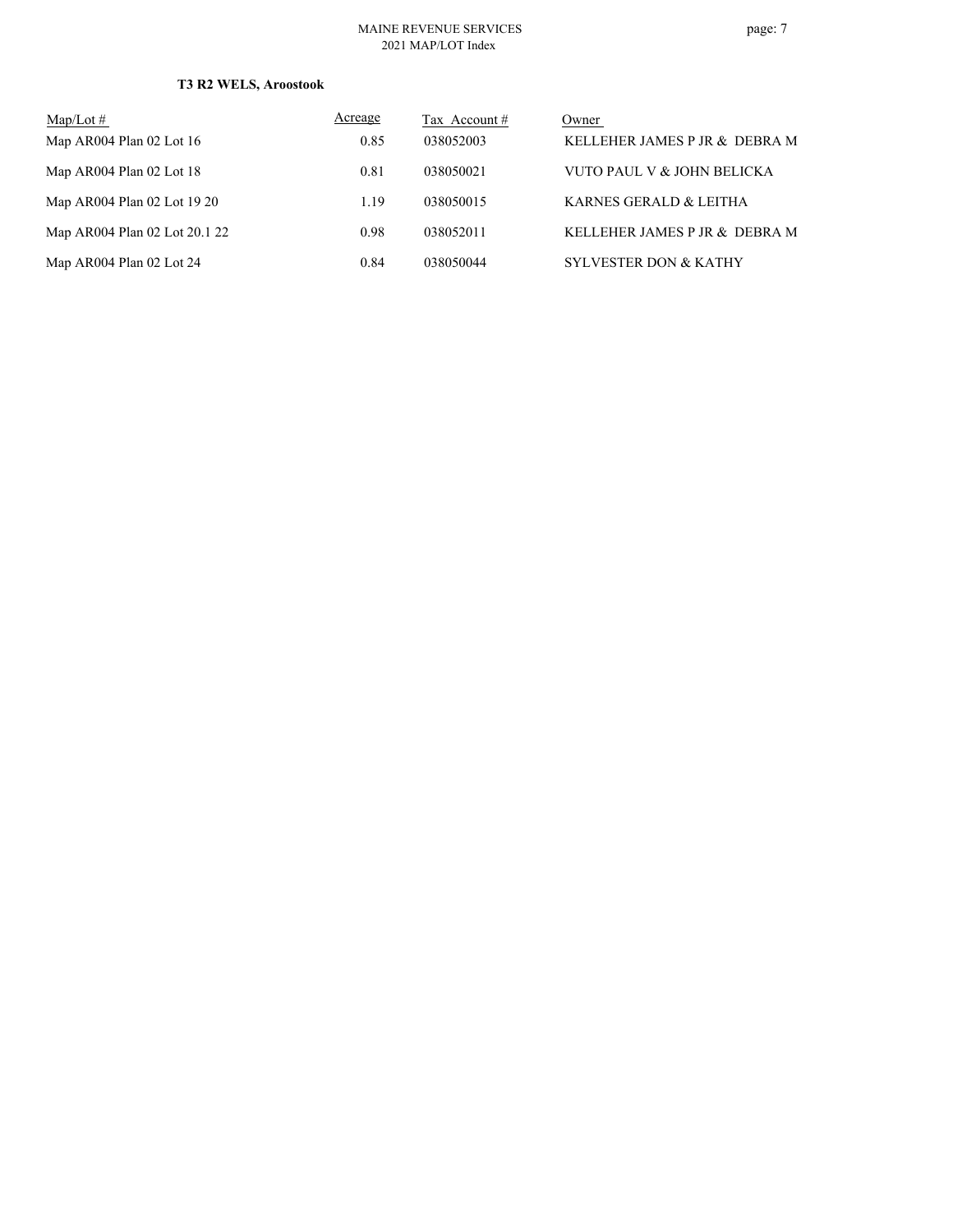| $Map/Lot$ #                 | Acreage   | Tax Account# | Owner                            |
|-----------------------------|-----------|--------------|----------------------------------|
| Map AR005 Plan 00 Lot 0     | 0.00      | 038182004    | MAINE GENLEAD LLC                |
| Map AR005 Plan 01 Lot 1 1.4 | 3,329.00  | 038180053    | STEAD TIMBERLANDS LLC            |
| Map AR005 Plan 01 Lot 1.1   | 0.00      | 038180003    | COLE JAMES T & JEAN L            |
| Map AR005 Plan 01 Lot 1.1   | 0.00      | 038180006    | <b>WALLACE TERRY</b>             |
| Map AR005 Plan 01 Lot 1.1   | 0.00      | 038180018    | <b>WILSON DAVID</b>              |
| Map AR005 Plan 01 Lot 1.1   | 4,849.00  | 038180030    | PRENTISS & CARLISLE CO INC       |
| Map AR005 Plan 01 Lot 1.1   | 0.00      | 038180043    | WILLIAMS MICHAEL H               |
| Map AR005 Plan 01 Lot 1.1   | 0.00      | 038180056    | MCNUTT TANA                      |
| Map AR005 Plan 01 Lot 1.2   | 27.00     | 038182001    | MAINE STATE OF                   |
| Map AR005 Plan 01 Lot 1.3   | 2.00      | 038180022    | PALMER FAMILY HUNTING CAMP TRUST |
| Map AR005 Plan 01 Lot 2     | $0.00\,$  | 038180001    | <b>BARTON CASEY</b>              |
| Map AR005 Plan 01 Lot 2     | 0.00      | 038180002    | <b>HOGAN MATTHEW</b>             |
| Map AR005 Plan 01 Lot 2     | 0.00      | 038180008    | RIDLON CHARLES E                 |
| Map AR005 Plan 01 Lot 2     | 0.00      | 038180012    | <b>INMAN JOSEPH</b>              |
| Map AR005 Plan 01 Lot 2     | 0.00      | 038180015    | HOLMES CHRIS                     |
| Map AR005 Plan 01 Lot 2     | 0.00      | 038180019    | <b>BROWN DENISE M</b>            |
| Map AR005 Plan 01 Lot 02    | 0.00      | 038180037    | <b>QUINT PHILIP JR</b>           |
| Map AR005 Plan 01 Lot 2     | 11,760.72 | 038180041    | MCCRILLIS TIMBERLANDS INC ET AL  |
| Map AR005 Plan 01 Lot 2     | $0.00\,$  | 038180042    | <b>SMALLIDGE DIANNE R</b>        |
| Map AR005 Plan 01 Lot 2     | 0.00      | 038180044    | <b>HINDLEY ALAN</b>              |
| Map AR005 Plan 01 Lot 2     | 0.00      | 038180048    | MARSHALL RONALD E                |
| Map AR005 Plan 01 Lot 2.1   | 3,563.00  | 038180055    | PENOBSCOT FOREST LLC             |
| Map AR005 Plan 01 Lot 2.16  | 1.21      | 038180051    | <b>QUINT TONY</b>                |
| Map AR005 Plan 01 Lot 2.2   | 22.00     | 038180016    | LAMBERT JAMES R & STUART W       |
| Map AR005 Plan 02 Lot 1     | 1.69      | 038180017    | LEE MARY E                       |
| Map AR005 Plan 02 Lot 2     | 1.58      | 038180038    | PERRY JAMES W & ERNEST M BAUER   |
| Map AR005 Plan 02 Lot 3     | 1.15      | 038180020    | DEWITT STEVEN C ET AL            |
| Map AR005 Plan 02 Lot 9     | 1.29      | 038180023    | PEABODY BARRETT R                |
| Map AR005 Plan 02 Lot 13    | 1.15      | 038180004    | BROWN PARKER & LOGAN HOLMES      |
| Map AR005 Plan 02 Lot 17    | 1.41      | 038180010    | BRADSTREET ROBERT L & CLAIRE     |
| Map AR005 Plan 02 Lot 18    | 1.24      | 038180007    | <b>QUINT LENNY</b>               |
| Map AR005 Plan 02 Lot 20    | 1.37      | 038180014    | <b>SHAW TONIA M</b>              |
| Map AR005 Plan 02 Lot 21    | 1.15      | 038180046    | WOODARD TROY J & TODD J          |
| Map AR005 Plan 02 Lot 22    | 1.21      | 038180024    | PERKINS GOLDEN L & ROBERT T      |
| Map AR005 Plan 02 Lot 23    | 1.13      | 038180021    | DUNN DAVID B II                  |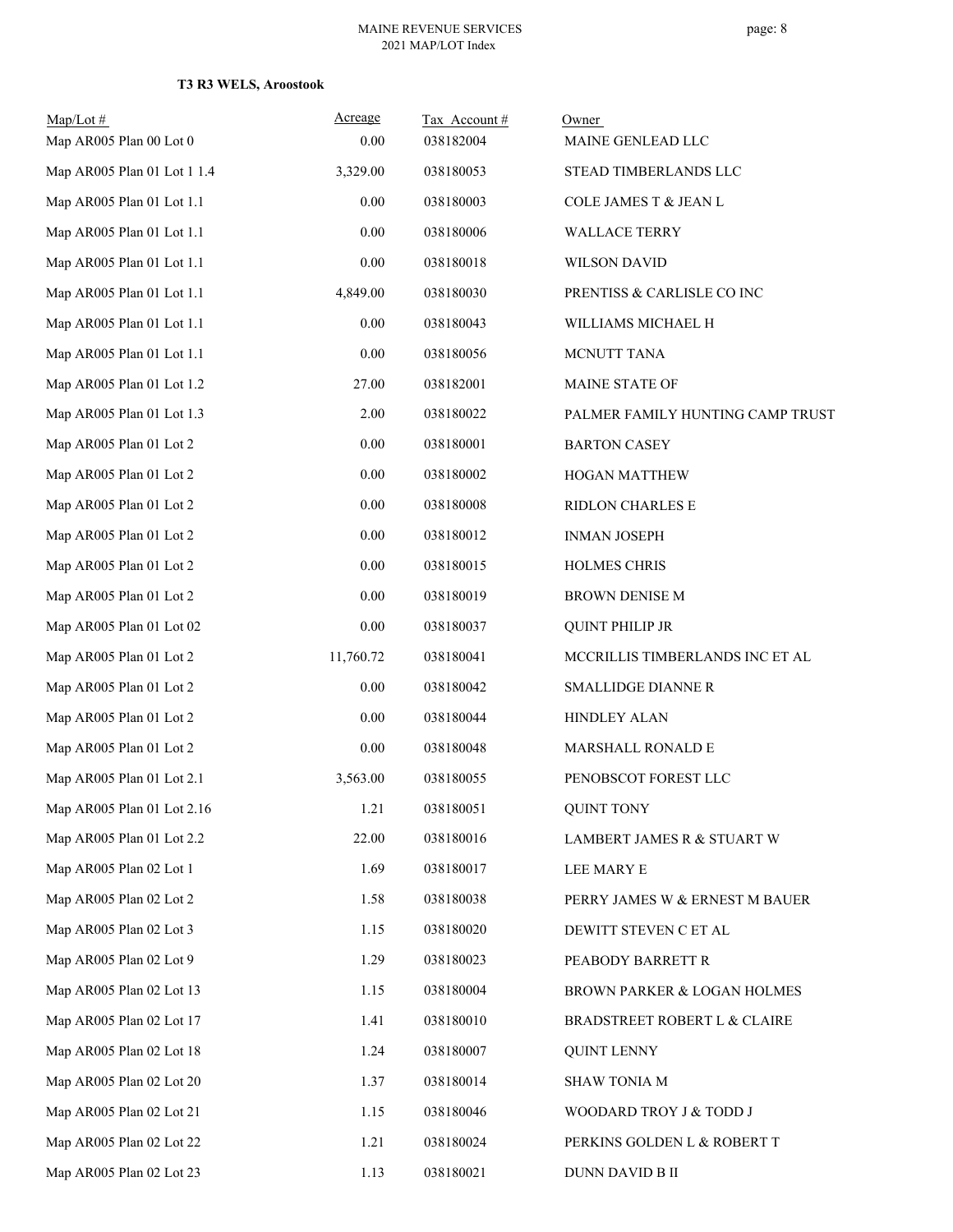#### MAINE REVENUE SERVICES 2021 MAP/LOT Index

| $\text{Map/Lot} \#$      | Acreage | Tax Account $#$ | Owner               |
|--------------------------|---------|-----------------|---------------------|
| Map AR005 Plan 02 Lot 24 | 0.80    | 038180005       | BUXTON CRAIG W      |
| Map AR005 Plan 02 Lot 25 | 0.98    | 038180049       | <b>CAMERON TROY</b> |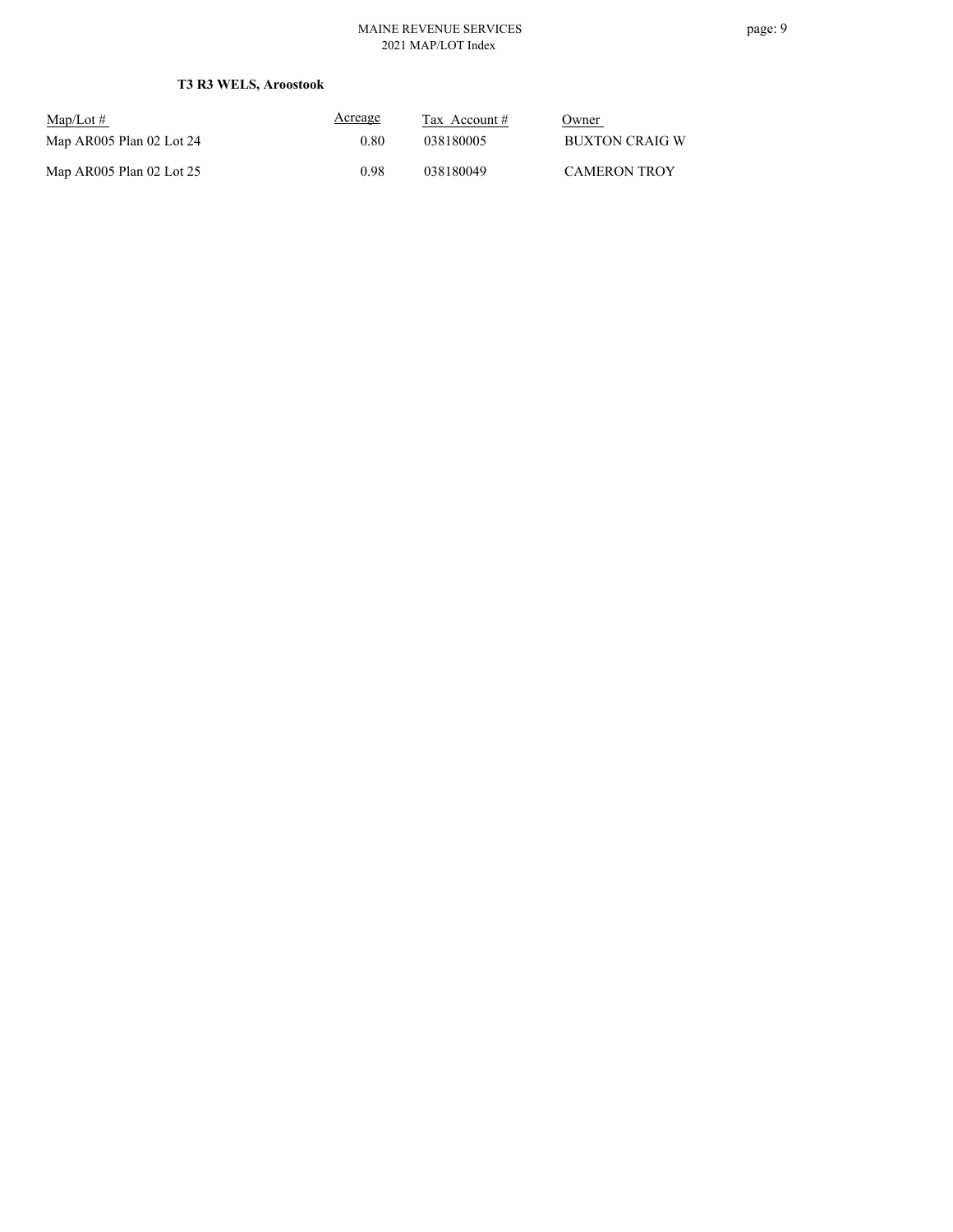| Map/Lot#<br>Map AR006 Plan 00 Lot 0 | Acreage<br>0.00 | Tax Account#<br>038202006 | Owner<br>MAINE GENLEAD LLC             |
|-------------------------------------|-----------------|---------------------------|----------------------------------------|
| Map AR006 Plan 01 Lot 1             | 11,152.00       | 038200034                 | POWERS MARTHA A TRUST                  |
| Map AR006 Plan 01 Lot 1             | 0.00            | 038200041                 | TOMILSON ROBERT                        |
| Map AR006 Plan 01 Lot 1             | 0.00            | 038202007                 | EVERGREEN WIND POWER II LLC            |
| Map AR006 Plan 01 Lot 2             | 0.00            | 038200004                 | RICHARD NICHOLE                        |
| Map AR006 Plan 01 Lot 2             | $0.00\,$        | 038200005                 | <b>BETSCHNER ROBERT</b>                |
| Map AR006 Plan 01 Lot 2             | 0.00            | 038200006                 | THORNE CONSTANCE L                     |
| Map AR006 Plan 01 Lot 2             | $0.00\,$        | 038200010                 | CARR JOHN S JR                         |
| Map AR006 Plan 01 Lot 2             | 0.00            | 038200011                 | <b>BOTTING MARK</b>                    |
| Map AR006 Plan 01 Lot 2             | 1,517.00        | 038200014                 | HINCH & AHERN ET AL                    |
| Map AR006 Plan 01 Lot 2             | $0.00\,$        | 038200019                 | DOBBINS MARK J                         |
| Map AR006 Plan 01 Lot 2             | 0.00            | 038200025                 | <b>SAVOY MARCIA</b>                    |
| Map AR006 Plan 01 Lot 2             | 0.00            | 038200030                 | VINING MICHAEL                         |
| Map AR006 Plan 01 Lot 2             | $0.00\,$        | 038200031                 | CARR JOHN S JR                         |
| Map AR006 Plan 01 Lot 2             | 0.00            | 038200032                 | MORTON GORDON A                        |
| Map AR006 Plan 01 Lot 2             | 0.00            | 038200056                 | <b>BURTON RICHARD</b>                  |
| Map AR006 Plan 01 Lot 2.1           | 1,965.00        | 038200058                 | STEAD TIMBERLANDS LLC                  |
| Map AR006 Plan 01 Lot 2.2           | 11.40           | 038200059                 | BATES RONALD K ET ALS                  |
| Map AR006 Plan 01 Lot 3             | 0.00            | 038200028                 | LAKEVILLE SHORES INC                   |
| Map AR006 Plan 01 Lot 3             | 0.00            | 038200037                 | <b>QUINT CLAYTON JR</b>                |
| Map AR006 Plan 01 Lot 3             | 0.00            | 038200045                 | WARD JAMES F & ROBERT                  |
| Map AR006 Plan 01 Lot 3             | 6,762.50        | 038200057                 | LAKEVILLE SHORES INC                   |
| Map AR006 Plan 01 Lot 3             | $0.00\,$        | 038200060                 | RUSSELL TIMOTHY                        |
| Map AR006 Plan 01 Lot 3.1           | 2,081.00        | 038200016                 | STEAD TIMBERLANDS LLC                  |
| Map AR006 Plan 01 Lot 3.11          | 1.58            | 038200026                 | VICAIRE MELVIN L & LYNN M              |
| Map AR006 Plan 01 Lot 3.12          | 1.25            | 038200043                 | HART SERENE L                          |
| Map AR006 Plan 01 Lot 3.13          | 0.00            | 038200040                 | <b>MARGISON ROBERT</b>                 |
| Map AR006 Plan 01 Lot 3.14          | 1.50            | 038200038                 | LINDSAY LANCE D & FLOYD S JR & ROSE M. |
| Map AR006 Plan 01 Lot 3.4           | 1.16            | 038200055                 | ISLAND FALLS FRIENDS OF BOYSCOUT TRO   |
| Map AR006 Plan 01 Lot 4             | 5.00            | 038200029                 | ANDREWS ADRIENNE LIGHT                 |
| Map AR006 Plan 01 Lot 5             | 5.00            | 038200008                 | LANGLEY GLEN                           |
| Map AR006 Plan 01 Lot 6             | 416.00          | 038202002                 | GARDNER LAND COMPANY INC               |
| Map AR006 Plan 01 Lot 7             | 462.99          | 038200001                 | GARDNER LAND COMPANY INC               |
| Map AR006 Plan 01 Lot 7             | 0.91            | 038200027                 | STOKES JASON S & ANGELA L              |
| Map AR006 Plan 01 Lot 7             | $0.00\,$        | 038200042                 | PORTER DALE & SALLY                    |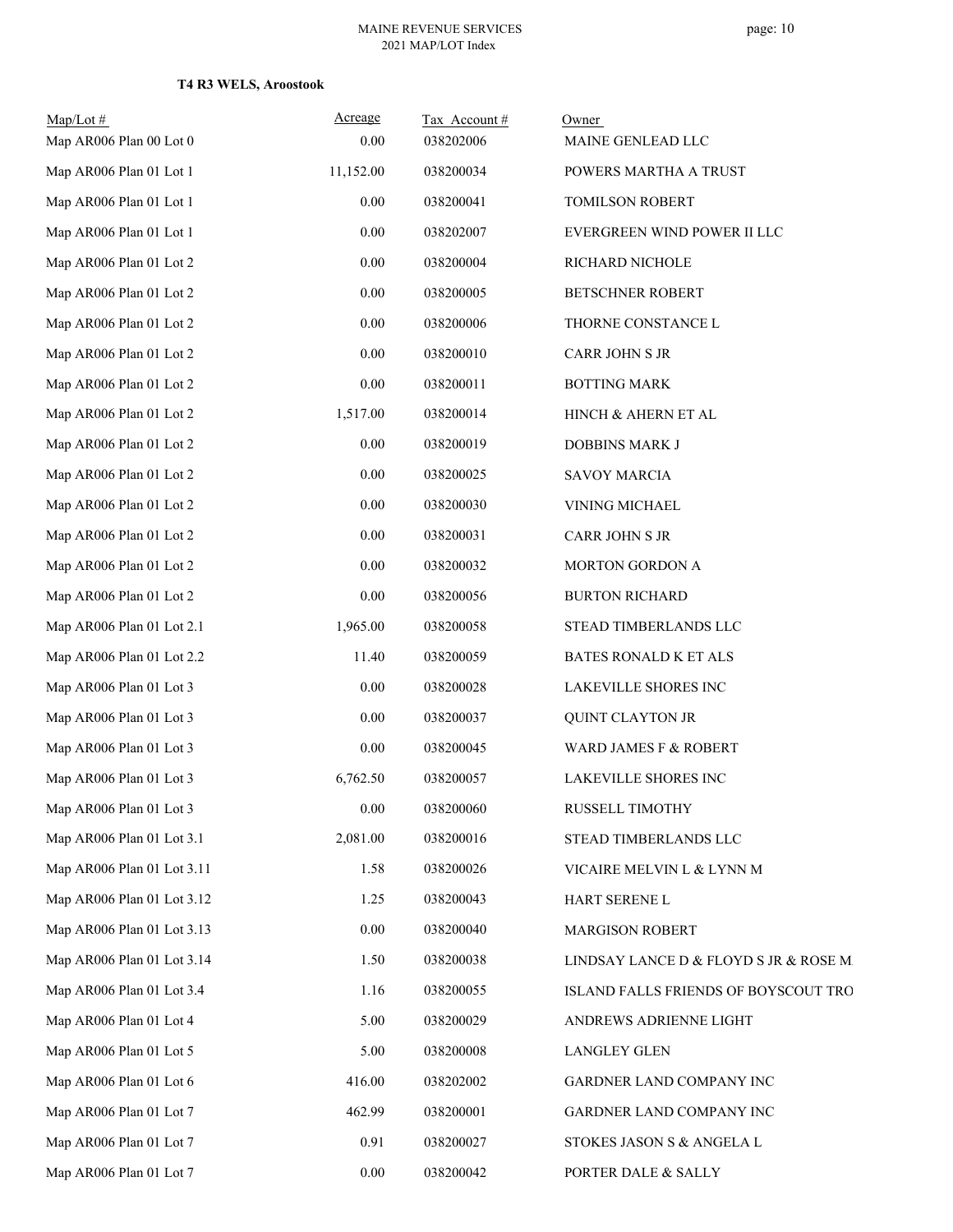| $Map/Lot \#$                  | Acreage | Tax Account# | Owner                       |
|-------------------------------|---------|--------------|-----------------------------|
| Map AR006 Plan 01 Lot 7.1     | 1.11    | 038200033    | <b>ESTABROOK BARRY</b>      |
| Map AR006 Plan 01 Lot 7.4     | 0.82    | 038200023    | SEWALL DAVID D & LEVI S     |
| Map AR006 Plan 01 Lot 7.5     | 1.06    | 038200007    | WINGATE JEFFREY             |
| Map AR006 Plan 01 Lot 7.6     | 1.23    | 038200021    | PROSSER SHERRY & JASON      |
| Map AR006 Plan 01 Lot 7.7 7.8 | 10.96   | 038202005    | <b>FORTIER SETH</b>         |
| Map AR006 Plan 01 Lot 7.9     | 1.45    | 038202009    | HAMM JEFFREY W JR & WENDY H |
| Map AR006 Plan 01 Lot 8 3.13  | 193.87  | 038202004    | <b>MAINE STATE OF</b>       |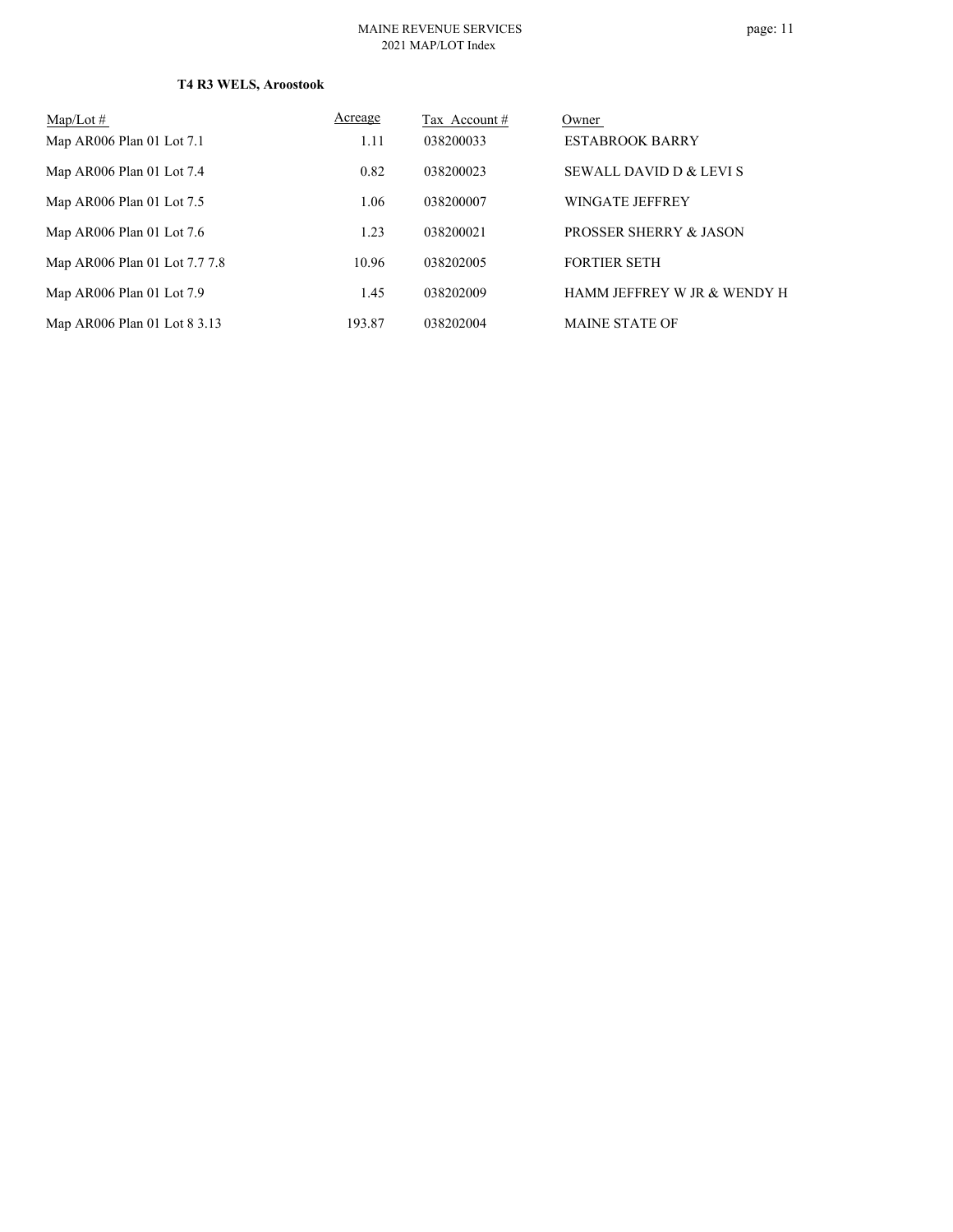| $Map/Lot \#$              | Acreage   | Tax Account # | Owner                             |
|---------------------------|-----------|---------------|-----------------------------------|
| Map AR007 Plan 01 Lot 1   | 0.00      | 038040002     | <b>BRISLEY ROY &amp; NAOMI</b>    |
| Map AR007 Plan 01 Lot 1   | 0.00      | 038040004     | DUNPHY WOODROW                    |
| Map AR007 Plan 01 Lot 1   | 0.00      | 038040005     | BEALS RODNEY & DAVID HENDERSON    |
| Map AR007 Plan 01 Lot 1   | 23,068.45 | 038040006     | AROOSTOOK TIMBERLANDS LLC         |
| Map AR007 Plan 01 Lot 1   | 0.00      | 038040007     | <b>IVEY RALPH A</b>               |
| Map AR007 Plan 01 Lot 1   | 0.00      | 038040009     | <b>HANSON NEDRA J</b>             |
| Map AR007 Plan 01 Lot 1   | 0.00      | 038040010     | <b>SCHOOLS PETER &amp; JORDAN</b> |
| Map AR007 Plan 01 Lot 1   | 0.00      | 038040011     | <b>SWALLOW MATTHEW</b>            |
| Map AR007 Plan 01 Lot 1   | 0.00      | 038040012     | <b>SWALLOW DOUGLAS</b>            |
| Map AR007 Plan 01 Lot 1   | 0.00      | 038040013     | <b>COREY BENJAMIN</b>             |
| Map AR007 Plan 01 Lot 1   | 0.00      | 038040015     | <b>JOSLYN ANDREW</b>              |
| Map AR007 Plan 01 Lot 1.1 | 3.00      | 038040001     | <b>BEALS DEVON</b>                |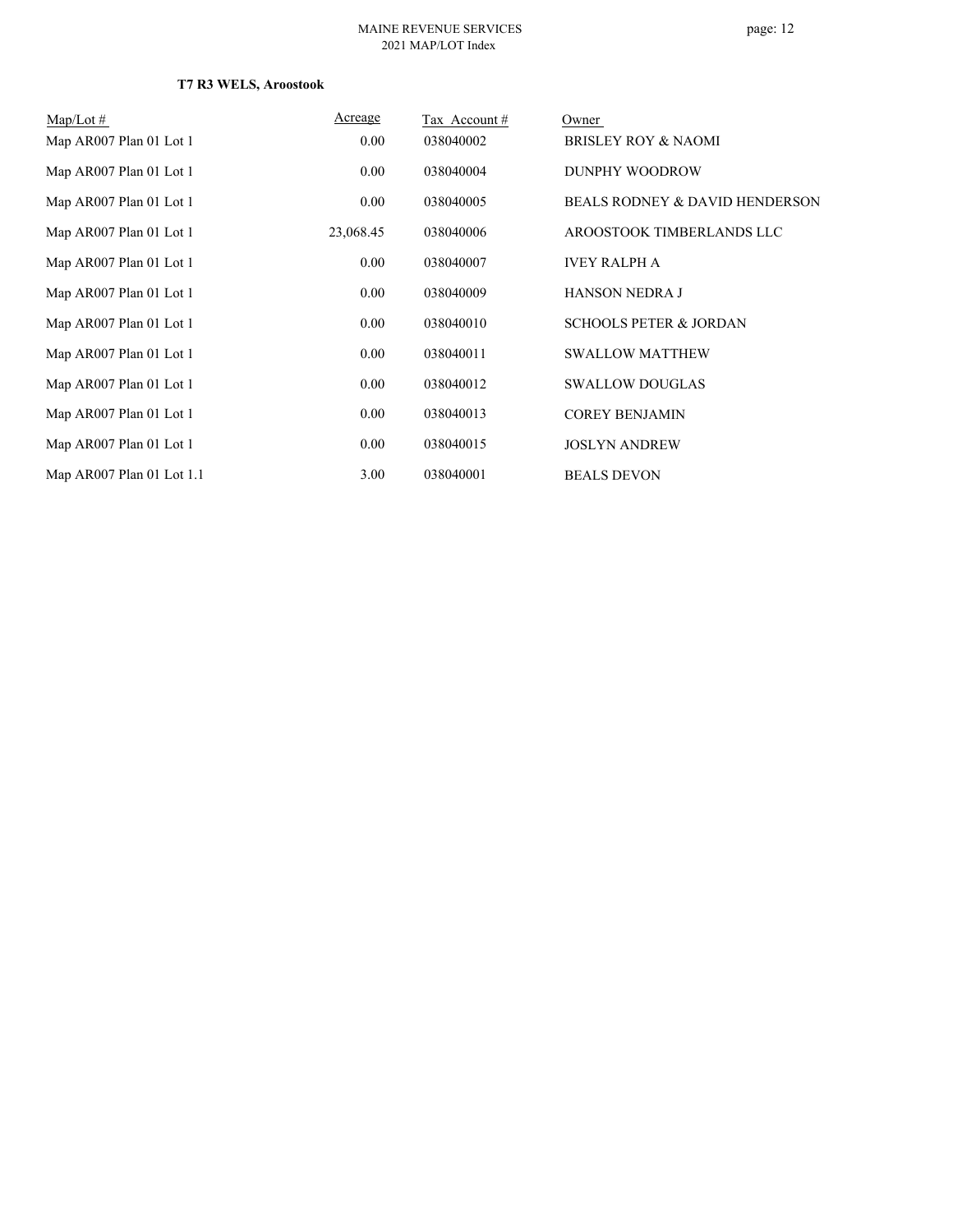## page: 13

| $Map/Lot \#$               | <b>Acreage</b> | Tax Account # | Owner                                |
|----------------------------|----------------|---------------|--------------------------------------|
| Map AR008 Plan 01 Lot 1    | 0.00           | 038220001     | BROWN DAVID M                        |
| Map AR008 Plan 01 Lot $12$ | 23,024.62      | 038220003     | ALLAGASH TIMBERLANDS LP              |
| Map AR008 Plan 01 Lot 1    | 0.00           | 038220004     | <b>CARMICHAEL DANIEL</b>             |
| Map AR008 Plan 01 Lot 1    | 0.00           | 038220005     | PELLETIER ROLAND D                   |
| Map AR008 Plan 01 Lot 1    | 0.00           | 038220006     | <b>BREWER ASHLEY</b>                 |
| Map AR008 Plan 01 Lot 1    | 0.00           | 038220007     | ALLAGASH TIMBERLANDS LP              |
| Map AR008 Plan 01 Lot 1.1  | 30.00          | 038220008     | MAINE ELECTRIC POWER CO ATTN G MORIN |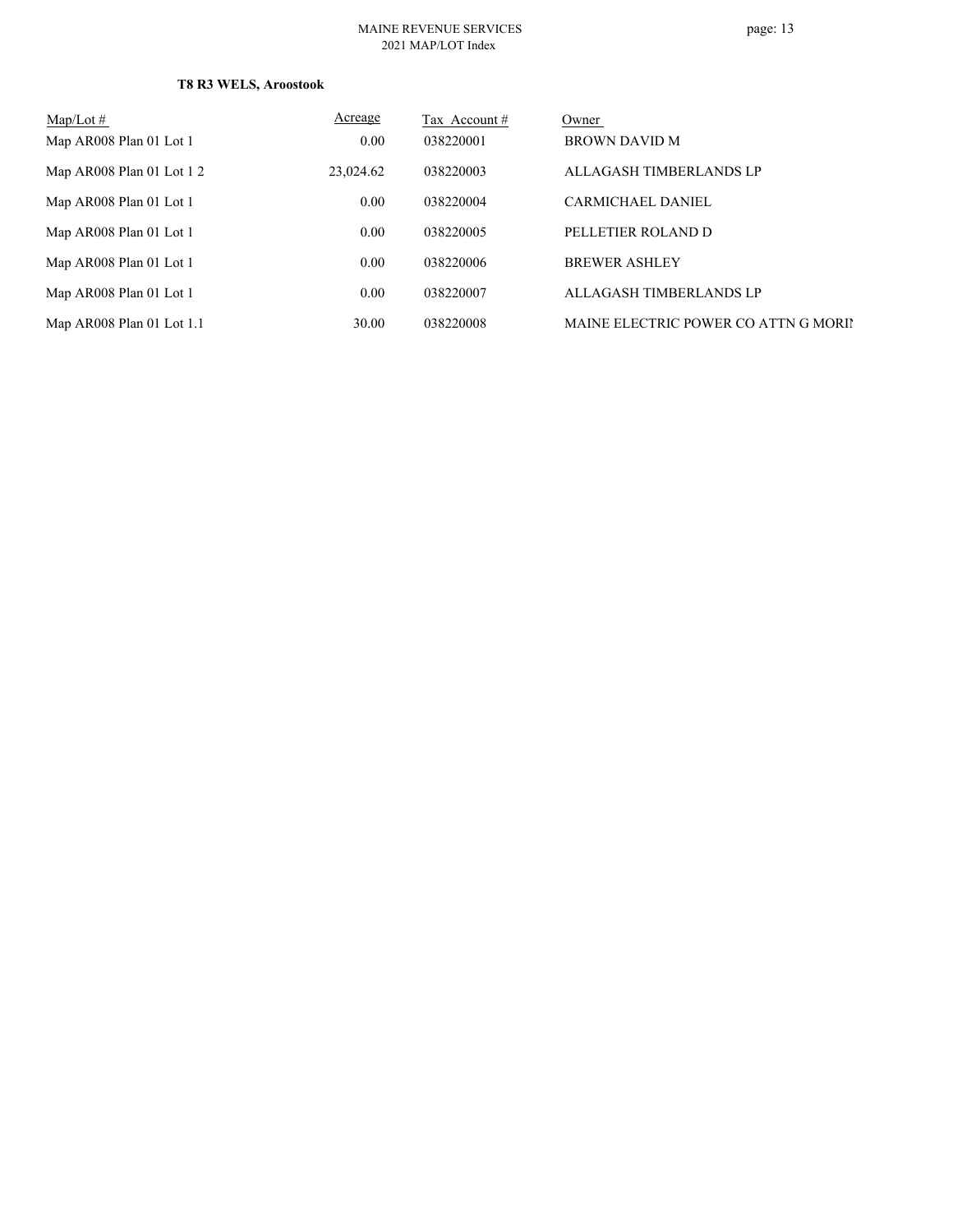| $Map/Lot \#$<br>Map AR009 Plan 01 Lot 1 4 | Acreage<br>6,168.00 | Tax Account#<br>038240020 | Owner<br>SYLVAN TIMBERLANDS LLC        |
|-------------------------------------------|---------------------|---------------------------|----------------------------------------|
| Map AR009 Plan 01 Lot 2                   | 5,898.00            | 038240015                 | AROOSTOOK TIMBERLANDS LLC              |
| Map AR009 Plan 01 Lot 3                   | $0.00\,$            | 038240007                 | ROCHA BRUCE JR                         |
| Map AR009 Plan 01 Lot 3                   | 0.00                | 038240009                 | DELONG CARROLL W                       |
| Map AR009 Plan 01 Lot 3                   | 0.00                | 038240025                 | <b>BRADSTREET DOUGLAS</b>              |
| Map AR009 Plan 01 Lot 3                   | 0.00                | 038240034                 | JONES MICHAEL A                        |
| Map AR009 Plan 01 Lot 3                   | 0.00                | 038240037                 | <b>BRADSTREET TERRY</b>                |
| Map AR009 Plan 01 Lot 3                   | 0.00                | 038240039                 | MICHAUD KATHRYN W                      |
| Map AR009 Plan 01 Lot 3                   | $0.00\,$            | 038240044                 | ALLAGASH TIMBERLANDS LP                |
| Map AR009 Plan 01 Lot 3 3.12              | 12,055.50           | 038240045                 | ALLAGASH TIMBERLANDS LP                |
| Map AR009 Plan 01 Lot 3                   | $0.00\,$            | 038240048                 | <b>GOLDING KERRY</b>                   |
| Map AR009 Plan 02 Lot 1                   | 6.38                | 038240041                 | ROMER LEWIS A & JOANNE & ASHTON A      |
| Map AR009 Plan 02 Lot 2 6 7               | 24.20               | 038240011                 | LEINO DONALD E & JOAN M                |
| Map AR009 Plan 02 Lot 2.1                 | 3.80                | 038240052                 | PINETTE REALTY TRUST                   |
| Map AR009 Plan 02 Lot 3                   | 2.26                | 038240013                 | AMNOTT EUGENE H & SHIRLEY E            |
| Map AR009 Plan 02 Lot 4                   | 2.46                | 038240033                 | DELANO PETER H & KIM                   |
| Map AR009 Plan 02 Lot 5                   | 2.40                | 038240031                 | SAUCIER THOMAS W, JEFFREY J & JOSHUA I |
| Map AR009 Plan 02 Lot 8                   | 2.10                | 038240014                 | MCCRUM DAVID B & PATRICIA T            |
| Map AR009 Plan 02 Lot 9                   | 1.08                | 038240049                 | LUNNEY ROBERT W                        |
| Map AR009 Plan 02 Lot 10                  | 1.12                | 038240050                 | ROBINSON STEPHEN W                     |
| Map AR009 Plan 02 Lot 11                  | 1.39                | 038240006                 | O'DONNELL KEVIN & TINA ET AL           |
| Map AR009 Plan 02 Lot 12                  | 1.46                | 038240030                 | MCCRUM JAY Y                           |
| Map AR009 Plan 02 Lot 13                  | 1.45                | 038240008                 | <b>MCCRUM BARRY</b>                    |
| Map AR009 Plan 02 Lot 14                  | 1.24                | 038240023                 | KEARNEY FRANK S SR & MARSHA P          |
| Map AR009 Plan 02 Lot 15                  | 1.75                | 038240005                 | JONES RELLAND A                        |
| Map AR009 Plan 02 Lot 16                  | 2.90                | 038240051                 | BELAIR TINA LOUISE                     |
| Map AR009 Plan 02 Lot 16.1                | 2.69                | 038240053                 | PARKATOL LLC                           |
| Map AR009 Plan 02 Lot 16.2                | 3.06                | 038240054                 | PARKATOL LLC                           |
| Map AR009 Plan 02 Lot 18                  | $0.00\,$            | 038240006P                | LARRABEE ANNIE M & LINDA L JONES       |
| Map AR009 Plan 02 Lot 18                  | 6.93                | 038240027                 | LARRABEE ANNIE M & LINDA L JONES       |
| Map AR009 Plan 02 Lot 22                  | 4.26                | 038240010                 | WHITED FARMS LLC                       |
| Map AR009 Plan 02 Lot 25                  | 8.92                | 038240003                 | MOORE STEVEN J & DOROTHY               |
| Map AR009 Plan 02 Lot 26                  | 3.89                | 038240028                 | MAIETTA MICHAEL L                      |
| Map AR009 Plan 02 Lot 27                  | 3.27                | 038240036                 | LIBBY DIANE & CYNTHIA P MCLAUGHLIN     |
| Map AR009 Plan 02 Lot 28                  | 3.10                | 038240038                 | HAMMOND ANDREA ELLEN ET AL             |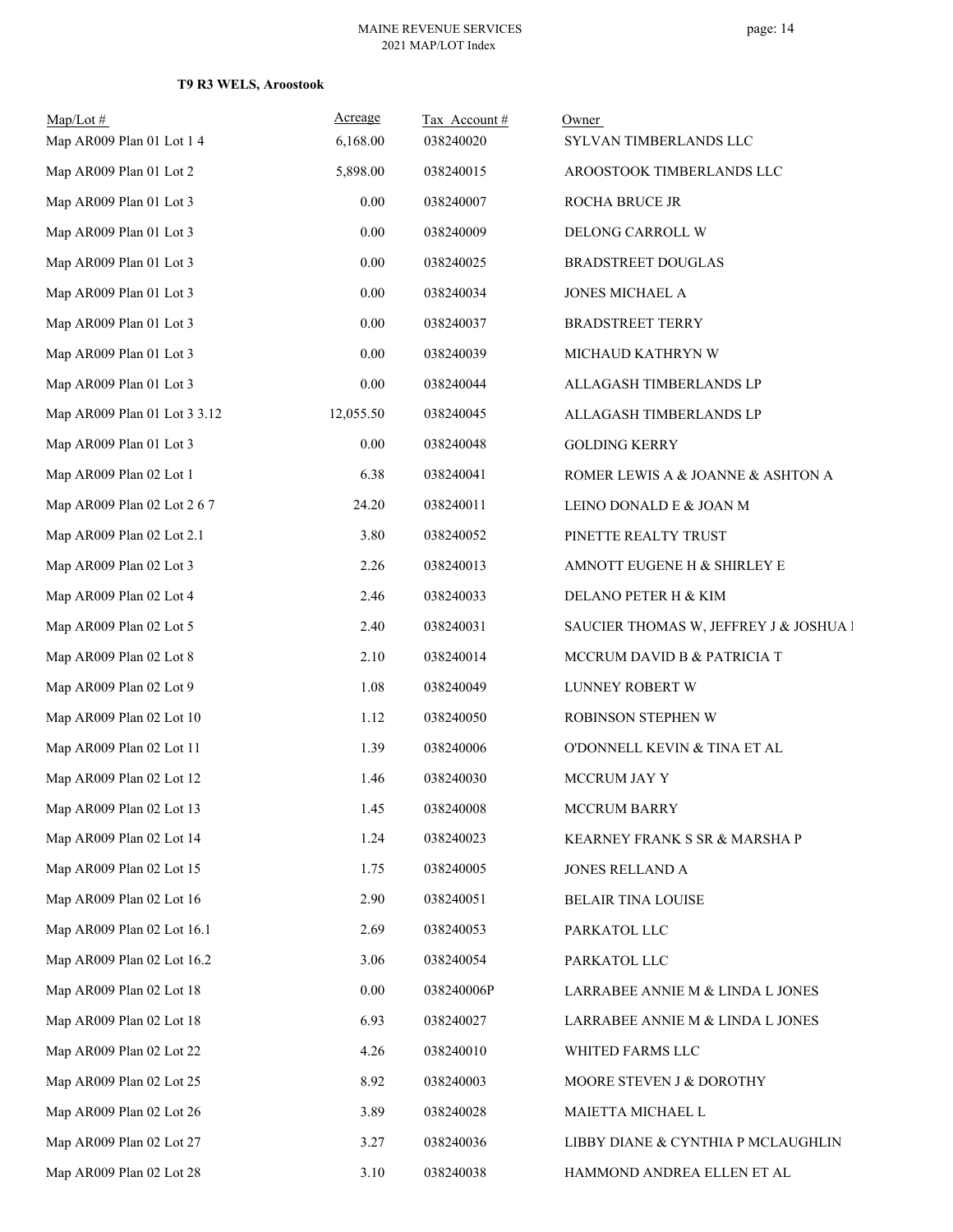## page: 15

| $Map/Lot \#$                | Acreage | Tax Account# | Owner                             |
|-----------------------------|---------|--------------|-----------------------------------|
| Map AR009 Plan 02 Lot 32    | 6.30    | 038240032    | LARRABEE RICHARD K                |
| Map AR009 Plan 02 Lot 35    | 3.40    | 038240024    | BREWER SHELLEY S & RODNEY A       |
| Map AR009 Plan 02 Lot 36    | 2.91    | 038240040    | WHITED FREDERICK                  |
| Map AR009 Plan 02 Lot 37    | 2.77    | 038240002    | BRADBURY D WAYNE TTE              |
| Map AR009 Plan 02 Lot 38    | 7.59    | 038240035    | <b>DYER BRUCE &amp; PAULA J</b>   |
| Map AR009 Plan 02 Lot 40    | 9.42    | 038240004    | BREWER RODNEY A ET AL             |
| Map AR009 Plan 02 Lot 41 42 | 3.76    | 038240046    | MAINE STATE OF (IF&W)             |
| Map AR009 Plan 02 Lot 45    | 5.75    | 038240026    | EDMUNDS BILLIE JO & DALE L MADORE |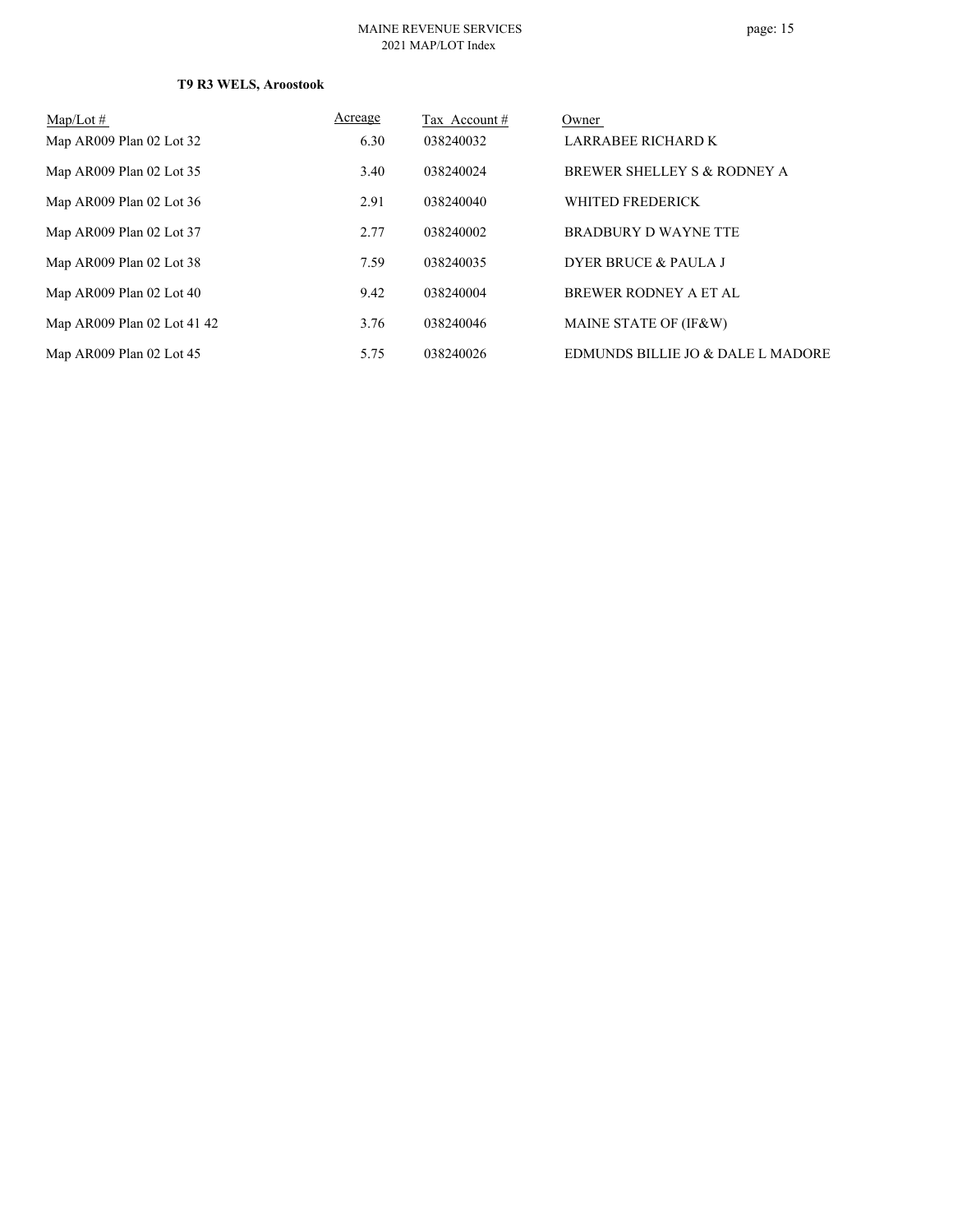| $\text{Map/Lot}\,\#$    | Acreage   | Tax Account# | Owner                    |
|-------------------------|-----------|--------------|--------------------------|
| Map AR010 Plan 01 Lot 1 | 0.00      | 038290001    | ARNDT KENNETH            |
| Map AR010 Plan 01 Lot 1 | 0.00      | 038290003    | ALLEN CHRISTOPHER R      |
| Map AR010 Plan 01 Lot 1 | 26,425.00 | 038290005    | <b>DUNN HEIRS LLC</b>    |
| Map AR010 Plan 01 Lot 1 | 0.00      | 038290017    | <b>MAHAN PAUL</b>        |
| Map AR010 Plan 01 Lot 1 | 0.00      | 038290018    | <b>SHAW WAYNE</b>        |
| Map AR010 Plan 01 Lot 1 | 0.00      | 038290019    | <b>POWERS JOSEPH</b>     |
| Map AR010 Plan 01 Lot 1 | 0.00      | 038290020    | SUTHERLAND ANDREW        |
| Map AR010 Plan 01 Lot 1 | 0.00      | 038290027    | <b>BOUCHER ANTHONY</b>   |
| Map AR010 Plan 01 Lot 1 | 0.00      | 038290032    | <b>ALLEN GEORGE</b>      |
| Map AR010 Plan 01 Lot 1 | 0.00      | 038290034    | <b>LANG JR CHARLES</b>   |
| Map AR010 Plan 01 Lot 1 | 0.00      | 038290035    | <b>CARON BILL</b>        |
| Map AR010 Plan 01 Lot 1 | 0.00      | 038290061    | <b>THORSTENSON KEVIN</b> |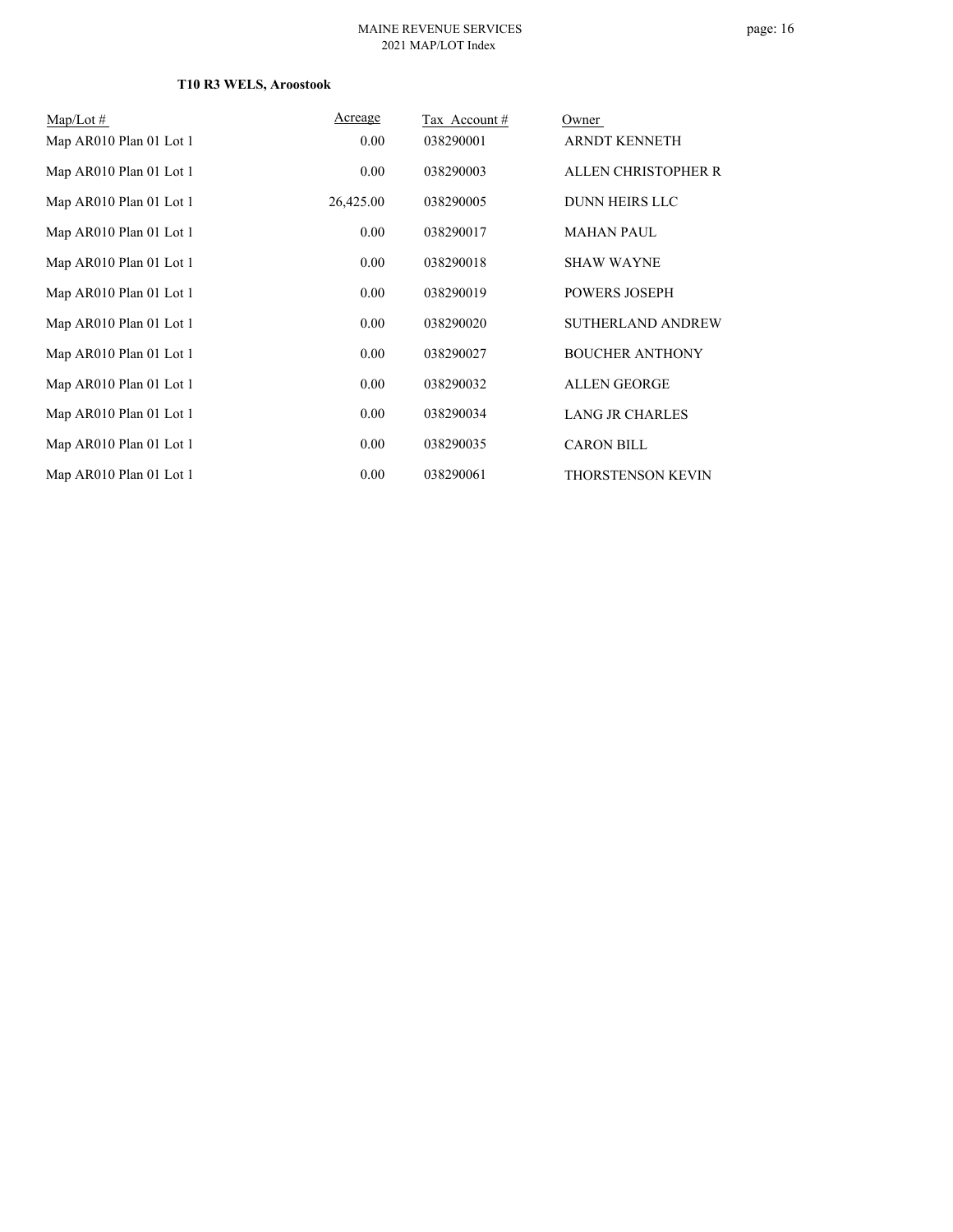| Map/Lot#                | Acreage | Tax Account# | Owner                                |
|-------------------------|---------|--------------|--------------------------------------|
| Map AR011 Plan 01 Lot 1 | 0.00    | 038970001    | <b>AYOTTE CHAD</b>                   |
| Map AR011 Plan 01 Lot 1 | 0.00    | 038970003    | <b>HEBERT JOHN</b>                   |
| Map AR011 Plan 01 Lot 1 | 0.00    | 038970004    | <b>BERUBE GILMAN</b>                 |
| Map AR011 Plan 01 Lot 1 | 0.00    | 038970005    | FUTCH LEE & DIANE                    |
| Map AR011 Plan 01 Lot 1 | 0.00    | 038970006    | LEVINE ELIZABETH                     |
| Map AR011 Plan 01 Lot 1 | 0.00    | 038970007    | PARENT RUDOLPH F TRUSTEE             |
| Map AR011 Plan 01 Lot 1 | 0.00    | 038970008    | VIOLETTE RICHARD & ELIZABETH R       |
| Map AR011 Plan 01 Lot 1 | 0.00    | 038970009    | EMMANUEL TONER HOLDINGS INC          |
| Map AR011 Plan 01 Lot 1 | 0.00    | 038970010    | CHIASSON CHARLES, NANETTE & ANDREA ( |
| Map AR011 Plan 01 Lot 1 | 0.00    | 038970012    | ALBERT MICHELLE                      |
| Map AR011 Plan 01 Lot 1 | 0.00    | 038970013    | DORSEY CAROLYN M                     |
| Map AR011 Plan 01 Lot 1 | 0.00    | 038970014    | GAGNON CHRISTOPHER & DANIELLE & MA'  |
| Map AR011 Plan 01 Lot 1 | 0.00    | 038970015    | SIROIS KENNETH & MICHAEL             |
| Map AR011 Plan 01 Lot 1 | 0.00    | 038970016    | <b>GAGNON COLLEEN &amp; GREGORY</b>  |
| Map AR011 Plan 01 Lot 1 | 0.00    | 038970017    | PELLETIER JOHN & NOREEN              |
| Map AR011 Plan 01 Lot 1 | 0.00    | 038970018    | GRIVOIS JAMES J ET AL                |
| Map AR011 Plan 01 Lot 1 | 0.00    | 038970019    | PELLETIER ROBERT & DENISE            |
| Map AR011 Plan 01 Lot 1 | 0.00    | 038970020    | MARTELL PAUL H & TINA                |
| Map AR011 Plan 01 Lot 1 | 0.00    | 038970021    | <b>OUELLETTE SPENSER</b>             |
| Map AR011 Plan 01 Lot 1 | 0.00    | 038970022    | TONER RICHARD                        |
| Map AR011 Plan 01 Lot 1 | 0.00    | 038970023    | HOOD GREG & MARGARET & BOBBY HOOD    |
| Map AR011 Plan 01 Lot 1 | 0.00    | 038970024    | HAND PAUL E DR ET AL                 |
| Map AR011 Plan 01 Lot 1 | 0.00    | 038970025    | <b>COTE DANIEL</b>                   |
| Map AR011 Plan 01 Lot 1 | 0.00    | 038970026    | CYR GERALD R                         |
| Map AR011 Plan 01 Lot 1 | 0.00    | 038970027    | TREMBLAY BERTIN, SYLVIE & LUC        |
| Map AR011 Plan 01 Lot 1 | 0.00    | 038970028    | VIOLLETTE RODNEY                     |
| Map AR011 Plan 01 Lot 1 | 0.00    | 038970029    | <b>CYR JANET</b>                     |
| Map AR011 Plan 01 Lot 1 | 0.00    | 038970030    | VINCENT PAUL                         |
| Map AR011 Plan 01 Lot 1 | 0.00    | 038970031    | LEVASSEUR PETER LEAH                 |
| Map AR011 Plan 01 Lot 1 | 0.00    | 038970032    | CARON ARMANDE & REGINALD             |
| Map AR011 Plan 01 Lot 1 | 0.00    | 038970033    | CYR MARK & MATTHEW                   |
| Map AR011 Plan 01 Lot 1 | 0.00    | 038970034    | CYR DONALD J & DONNA M               |
| Map AR011 Plan 01 Lot 1 | 0.00    | 038970035    | CYR JOHN F & DIANE M                 |
| Map AR011 Plan 01 Lot 1 | 0.00    | 038970036    | OLIVER JEAN                          |
| Map AR011 Plan 01 Lot 1 | 0.00    | 038970037    | <b>OUELLETTE RUDY &amp; NANCY</b>    |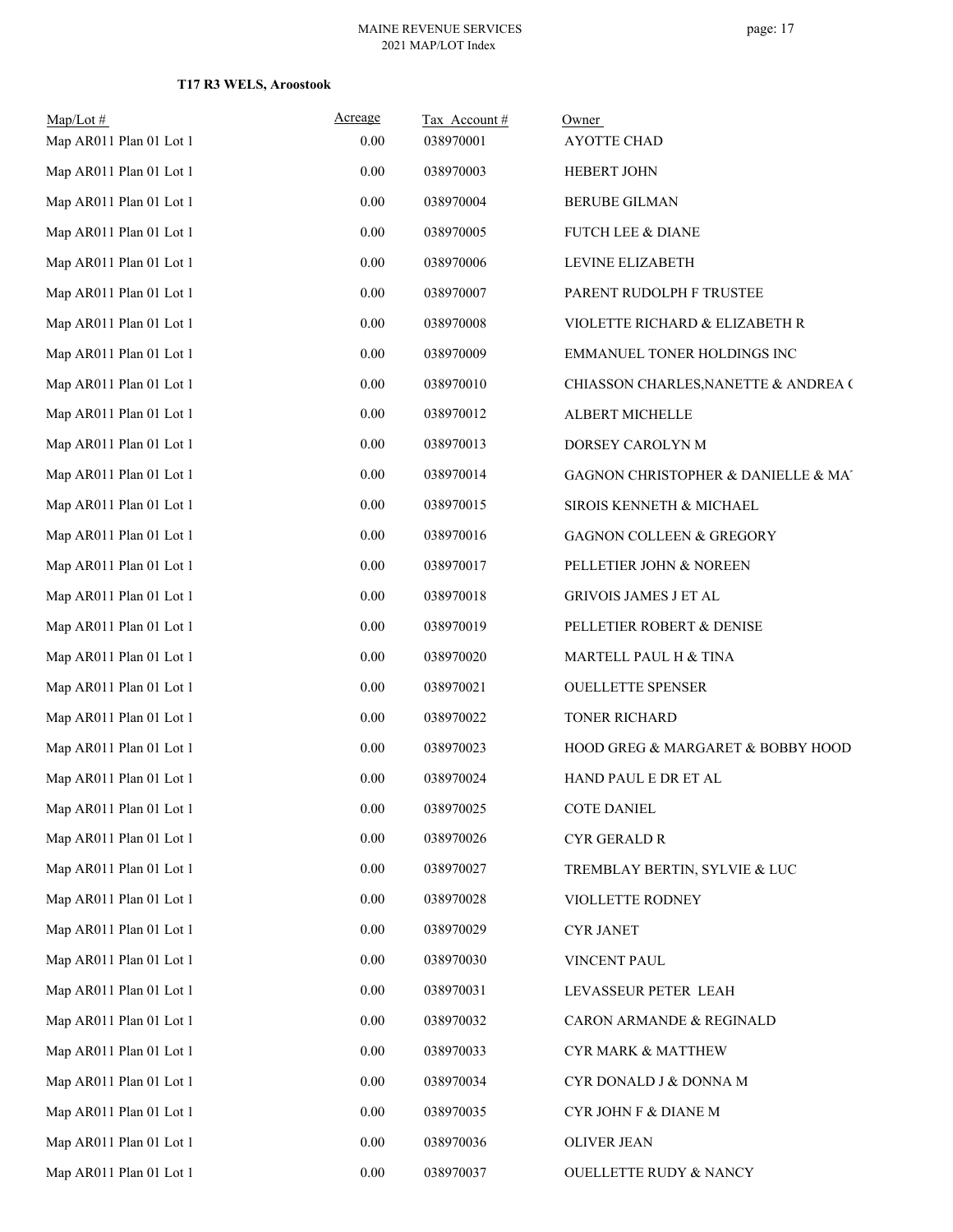| Map/Lot#                | Acreage   | Tax Account# | Owner                                  |
|-------------------------|-----------|--------------|----------------------------------------|
| Map AR011 Plan 01 Lot 1 | 0.00      | 038970038    | DEROSIER JACQUELINE                    |
| Map AR011 Plan 01 Lot 1 | 0.00      | 038970039    | FLYNN CARL E                           |
| Map AR011 Plan 01 Lot 1 | 0.00      | 038970040    | POITRAS CLERMONT                       |
| Map AR011 Plan 01 Lot 1 | 0.00      | 038970041    | TONER GERALD & YVETTE                  |
| Map AR011 Plan 01 Lot 1 | 0.00      | 038970042    | <b>MADORE PETER</b>                    |
| Map AR011 Plan 01 Lot 1 | $0.00\,$  | 038970043    | DOUCETTE ROBERT & WILLIAM              |
| Map AR011 Plan 01 Lot 1 | 0.00      | 038970044    | DOUCETTE PHYLLIS, PHILLIP & THOMAS     |
| Map AR011 Plan 01 Lot 1 | $0.00\,$  | 038970045    | <b>SWEENEY ROBERT</b>                  |
| Map AR011 Plan 01 Lot 1 | 0.00      | 038970046    | HUNSADER THOMAS LT COL                 |
| Map AR011 Plan 01 Lot 1 | $0.00\,$  | 038970047    | MCGILLAN JANET                         |
| Map AR011 Plan 01 Lot 1 | $0.00\,$  | 038970048    | <b>DUBE KEITH &amp; KIRK</b>           |
| Map AR011 Plan 01 Lot 1 | 0.00      | 038970049    | DUFOUR FERNAND L                       |
| Map AR011 Plan 01 Lot 1 | 0.00      | 038970050    | ALBERT MICHELLE                        |
| Map AR011 Plan 01 Lot 1 | $0.00\,$  | 038970051    | <b>OUELLETTE DENIS &amp; VELMA</b>     |
| Map AR011 Plan 01 Lot 1 | 0.00      | 038970052    | VINCENT PAUL J                         |
| Map AR011 Plan 01 Lot 1 | $0.00\,$  | 038970054    | <b>BOUCHER MICHAEL &amp; ELIZABETH</b> |
| Map AR011 Plan 01 Lot 1 | 0.00      | 038970055    | SELLE HOBART F & JUDITH G              |
| Map AR011 Plan 01 Lot 1 | $0.00\,$  | 038970056    | LAJOIE MICHAEL J & ANNE MARIE          |
| Map AR011 Plan 01 Lot 1 | 0.00      | 038970057    | <b>CHARETTE ALBEO</b>                  |
| Map AR011 Plan 01 Lot 1 | 0.00      | 038970058    | <b>LAJOIE JAY</b>                      |
| Map AR011 Plan 01 Lot 1 | 10,784.92 | 038970070    | ALLAGASH TIMBERLANDS LLC               |
| Map AR011 Plan 01 Lot 1 | 10,784.92 | 038970070    | HINCH & AHERN                          |
| Map AR011 Plan 01 Lot 1 | $0.00\,$  | 038970089    | HEBERT JOHN                            |
| Map AR011 Plan 01 Lot 1 | 0.00      | 038970091    | DAVENPORT DANNIE & ANNE-MARIE          |
| Map AR011 Plan 01 Lot 1 | $0.00\,$  | 038970092    | STYLIANOS STEVE                        |
| Map AR011 Plan 01 Lot 1 | $0.00\,$  | 038970093    | BLANCHARD JAMY & CHERYL                |
| Map AR011 Plan 01 Lot 1 | 0.00      | 038970094    | DUMOND KEN & DONNA                     |
| Map AR011 Plan 01 Lot 1 | $0.00\,$  | 038970095    | <b>CARON LOUIS &amp; SHIRLEY</b>       |
| Map AR011 Plan 01 Lot 1 | 0.00      | 038970096    | KELLEY PEGGY H                         |
| Map AR011 Plan 01 Lot 1 | $0.00\,$  | 038970097    | KELLEY PEGGY H                         |
| Map AR011 Plan 01 Lot 1 | 0.00      | 038970098    | KELLEY PEGGY H                         |
| Map AR011 Plan 01 Lot 1 | 0.00      | 038970099    | VAILLENCOURT GARY & DIANE              |
| Map AR011 Plan 01 Lot 1 | 0.00      | 038970100    | AYOTTE STACY & DONITA                  |
| Map AR011 Plan 01 Lot 1 | $0.00\,$  | 038970101    | LAPLANTE BEN L                         |
| Map AR011 Plan 01 Lot 1 | $0.00\,$  | 038970102    | <b>LAPLANTE BRIAN</b>                  |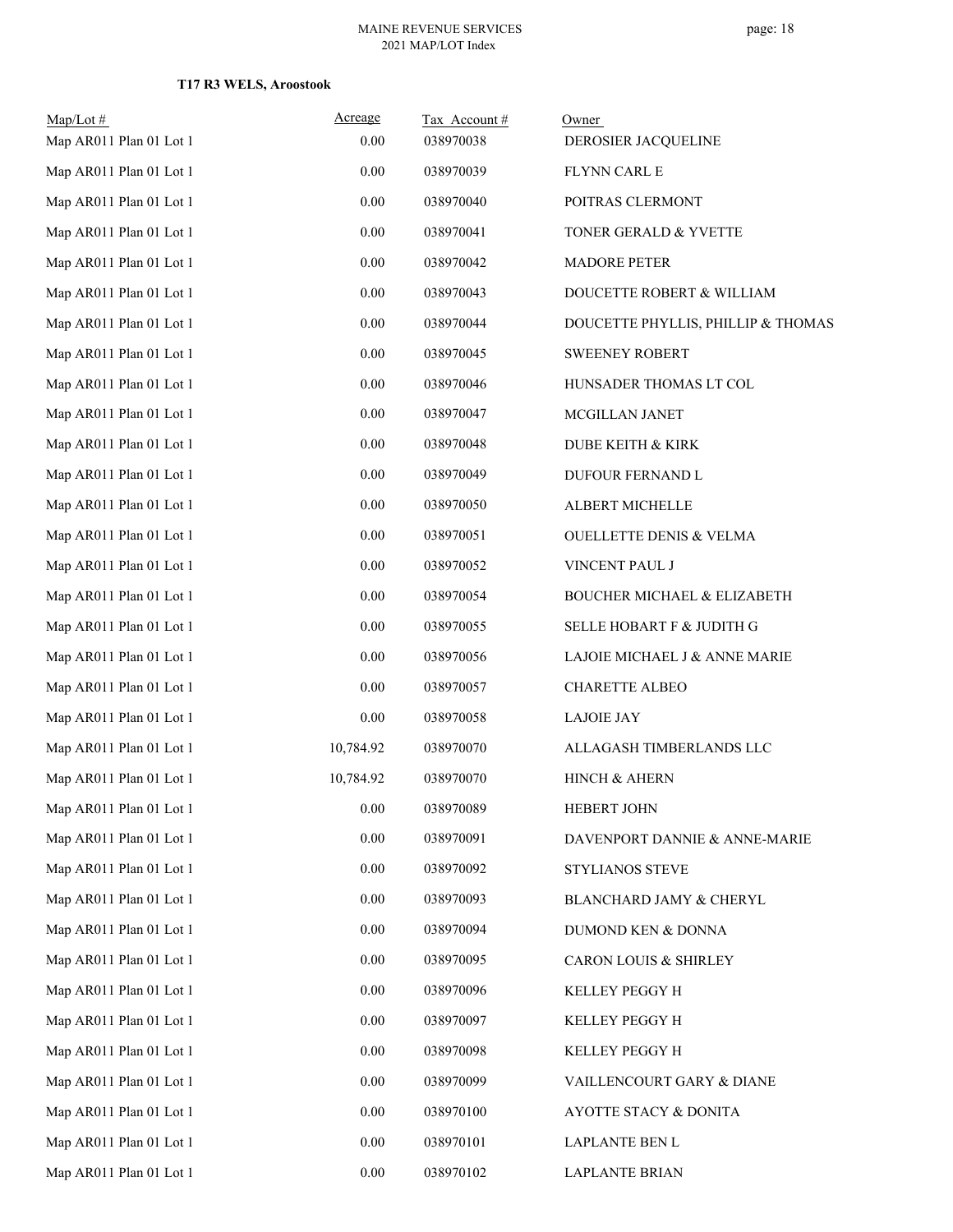| $Map/Lot \#$                                       | Acreage<br>0.00 | Tax Account#<br>038970103 | Owner                               |
|----------------------------------------------------|-----------------|---------------------------|-------------------------------------|
| Map AR011 Plan 01 Lot 1<br>Map AR011 Plan 01 Lot 1 |                 |                           | <b>CYR MARK &amp; MATHEW</b>        |
|                                                    | 0.00            | 038970104                 | LAFORGE GAGNON, SYLVIA & PAT LAFORC |
| Map AR011 Plan 01 Lot 1                            | 0.00            | 038970105                 | DECHAINE PHILIP & RAYMOND PICARD    |
| Map AR011 Plan 01 Lot 1                            | 0.00            | 038970106                 | MARQUIS NATHAN & ELISE              |
| Map AR011 Plan 01 Lot 1                            | 0.00            | 038970107                 | LAFRANCE RINO & LYNDA               |
| Map AR011 Plan 01 Lot 1                            | 0.00            | 038970108                 | TEMPLE SCOTT                        |
| Map AR011 Plan 01 Lot 1                            | 0.00            | 038970109                 | <b>OUELLETTE SPENSER</b>            |
| Map AR011 Plan 01 Lot 1                            | 0.00            | 038970111                 | FEENEY GARY, JACINTHE & ALLYSON     |
| Map AR011 Plan 01 Lot 1                            | 0.00            | 038970113                 | LAPLANTE GEORGE & CATHY             |
| Map AR011 Plan 01 Lot 1                            | 0.00            | 038970115                 | LEVASSEUR LIVING TRUST              |
| Map AR011 Plan 01 Lot 1                            | 0.00            | 038970116                 | <b>LAJOIE PHILLIP &amp; SUSAN</b>   |
| Map AR011 Plan 01 Lot 1                            | 0.00            | 038970117                 | THIBODEAU STEVEN & DIANA            |
| Map AR011 Plan 01 Lot 1                            | 0.00            | 038970118                 | LAPLANTE CORY & MONICA AYOTTE       |
| Map AR011 Plan 01 Lot 1                            | 0.00            | 038970119                 | <b>VOYER DENISE</b>                 |
| Map AR011 Plan 01 Lot 1                            | 0.00            | 038970120                 | PARENT DONALD & KATHY               |
| Map AR011 Plan 01 Lot 1                            | 0.00            | 038970122                 | PELLETIER STEVEN & NIKKI            |
| Map AR011 Plan 01 Lot 1                            | 0.00            | 038970123                 | MARTIN RUDOLPH & NANCY              |
| Map AR011 Plan 01 Lot 1                            | 0.00            | 038970125                 | MICHAUD EMILY M C                   |
| Map AR011 Plan 01 Lot 1                            | 0.00            | 038970126                 | VIOLETTE DAN & ANNE                 |
| Map AR011 Plan 01 Lot 1                            | 0.00            | 038970127                 | MICHAUD RONALD S                    |
| Map AR011 Plan 01 Lot 1                            | 0.00            | 038970128                 | MORROW TOBY & AMY                   |
| Map AR011 Plan 01 Lot 1                            | 0.00            | 038970129                 | <b>MORROW LEIGH</b>                 |
| Map AR011 Plan 01 Lot 1                            | 0.00            | 038970130                 | <b>BUCKLEY TAMMY</b>                |
| Map AR011 Plan 01 Lot 1                            | 0.00            | 038970131                 | <b>SCOTT DAVID &amp; DEBRA R</b>    |
| Map AR011 Plan 01 Lot 1                            | 0.00            | 038970132                 | JANDREAU ROD & AMY                  |
| Map AR011 Plan 01 Lot 1                            | 0.00            | 038970133                 | CASTONGUAY PAUL & GISELE            |
| Map AR011 Plan 01 Lot 1                            | 0.00            | 038970134                 | CASTONGUAY PAUL & GISELE            |
| Map AR011 Plan 01 Lot 1                            | 0.00            | 038970135                 | <b>LAPLANTE WILLIAM</b>             |
| Map AR011 Plan 01 Lot 1                            | 0.00            | 038970136                 | REYNOLDS JAY & KAREN                |
| Map AR011 Plan 01 Lot 1                            | 0.00            | 038970137                 | VAILLANCOURT KRISTEN                |
| Map AR011 Plan 01 Lot 1                            | 0.00            | 038970138                 | TONER, CHRISTOPHER M & NICHOLAS CYR |
| Map AR011 Plan 01 Lot 1                            | 0.00            | 038970139                 | OUELLETTE MICHEAL & SHERRY O THERIA |
| Map AR011 Plan 01 Lot 1                            | 0.00            | 038970140                 | POITROS RICHARD & TANIA LAFORGE     |
| Map AR011 Plan 01 Lot 1                            | 0.00            | 038970141                 | POITRAS RICHARD & TANIA LAFORGE     |
| Map AR011 Plan 01 Lot 1                            | $0.00\,$        | 038970142                 | MCGREAL GLORIA & DELIA SAINTCROSS   |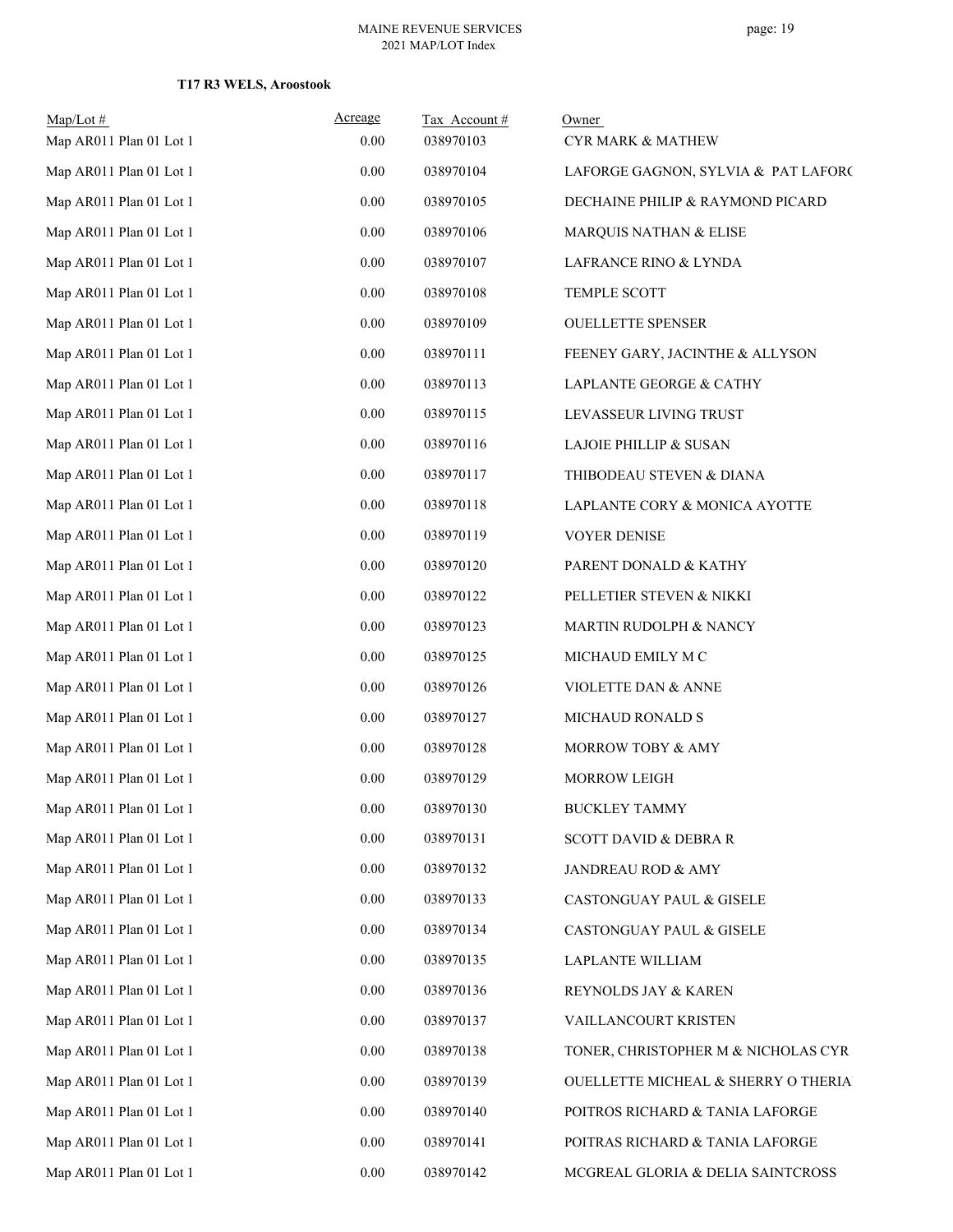| $Map/Lot$ #<br>Map AR011 Plan 01 Lot 1 | Acreage<br>0.00 | Tax Account#<br>038970143 | Owner<br>DIONNE RUTH                       |
|----------------------------------------|-----------------|---------------------------|--------------------------------------------|
| Map AR011 Plan 01 Lot 1                | 0.00            | 038970144                 | <b>CYR LAWRENCE</b>                        |
| Map AR011 Plan 01 Lot 1                | $0.00\,$        | 038970145                 | ROSSIGNOL MARK J & COLLEEN D               |
| Map AR011 Plan 01 Lot 1                | 0.00            | 038970146                 | CHALET POITRAS INC                         |
| Map AR011 Plan 01 Lot 1                | $0.00\,$        | 038970147                 | THERRIEN MARIE-JOSEE & DENIS ST AMANI      |
| Map AR011 Plan 01 Lot 1                | $0.00\,$        | 038970148                 | <b>SOUCY TAYLOR</b>                        |
| Map AR011 Plan 01 Lot 1                | 0.00            | 038970149                 | <b>AYOTTE PATRICK &amp; TINA</b>           |
| Map AR011 Plan 01 Lot 1                | $0.00\,$        | 038970150                 | NEVISON SHANE A & SONYA M                  |
| Map AR011 Plan 01 Lot 1                | 0.00            | 038970151                 | <b>JOHNSON ERIK</b>                        |
| Map AR011 Plan 01 Lot 1                | $0.00\,$        | 038970152                 | LOVLEY KYMPTON & DEBRA                     |
| Map AR011 Plan 01 Lot 1                | $0.00\,$        | 038970153                 | MICHAUD KARLA CHARETTE & LYN               |
| Map AR011 Plan 01 Lot 1                | 0.00            | 038970154                 | <b>CYR ALAN &amp; LISA</b>                 |
| Map AR011 Plan 01 Lot 1                | $0.00\,$        | 038970156                 | <b>GAGNON NATALIE &amp; DANIEL</b>         |
| Map AR011 Plan 01 Lot 1                | $0.00\,$        | 038970157                 | TARDIF LAURIE, STEPHEN, & THOMAS, &        |
| Map AR011 Plan 01 Lot 1                | 0.00            | 038970158                 | HIXON KENNETH & KELLI                      |
| Map AR011 Plan 01 Lot 1                | $0.00\,$        | 038970159                 | THIBODEAU FRANK & REBECCA                  |
| Map AR011 Plan 01 Lot 1                | $0.00\,$        | 038970160                 | <b>GAGNON MIGUEL</b>                       |
| Map AR011 Plan 01 Lot 1                | 0.00            | 038970161                 | ELXARKA TAMER & MONA                       |
| Map AR011 Plan 01 Lot 1                | $0.00\,$        | 038970162                 | TONER TEDDY                                |
| Map AR011 Plan 01 Lot 1                | $0.00\,$        | 038970163                 | <b>CLARK GRANT &amp; KRISTEN</b>           |
| Map AR011 Plan 01 Lot 1                | $0.00\,$        | 038970164                 | OKANE JAMES & LINDA                        |
| Map AR011 Plan 01 Lot 1                | $0.00\,$        | 038970165                 | <b>AYOTTE ERIC</b>                         |
| Map AR011 Plan 01 Lot 1                | 0.00            | 038970166                 | DAMBOISE WAYNE G & CYNTHIA S               |
| Map AR011 Plan 01 Lot 1                | 0.00            | 038970167                 | <b>LAPIERRE STEVE</b>                      |
| Map AR011 Plan 01 Lot 1                | $0.00\,$        | 038970168                 | LAPLANTE RICHARD & LUCILLE                 |
| Map AR011 Plan 01 Lot 1                | $0.00\,$        | 038970169                 | LAPIERRE TYLER & KYLIE                     |
| Map AR011 Plan 01 Lot 1                | 0.00            | 038970175                 | <b>OUELLETTE PETER &amp; MEGAN CORMIER</b> |
| Map AR011 Plan 01 Lot 1                | $0.00\,$        | 038970181                 | <b>SIROIS KENNETH</b>                      |
| Map AR011 Plan 01 Lot 1                | $0.00\,$        | 038970182                 | VILLONE DOUGLAS                            |
| Map AR011 Plan 01 Lot 1                | 0.00            | 038970184                 | LAFORGE DONNA & GUY MCCLUSKEY              |
| Map AR011 Plan 01 Lot 1                | 0.00            | 038970187                 | VAILLANCOURT GARY J                        |
| Map AR011 Plan 01 Lot 1                | $0.00\,$        | 038970188                 | NADEAU CLARENCE JR & JOANN                 |
| Map AR011 Plan 01 Lot 1                | 0.00            | 038970192                 | OUELLETTE MYLES & TRISHA SIMMONS           |
| Map AR011 Plan 01 Lot 1                | $0.00\,$        | 038970193                 | DOW DEAN & DOROTHY MCCABE                  |
| Map AR011 Plan 01 Lot 1                | $0.00\,$        | 038970195                 | <b>GIRL SCOUTS</b>                         |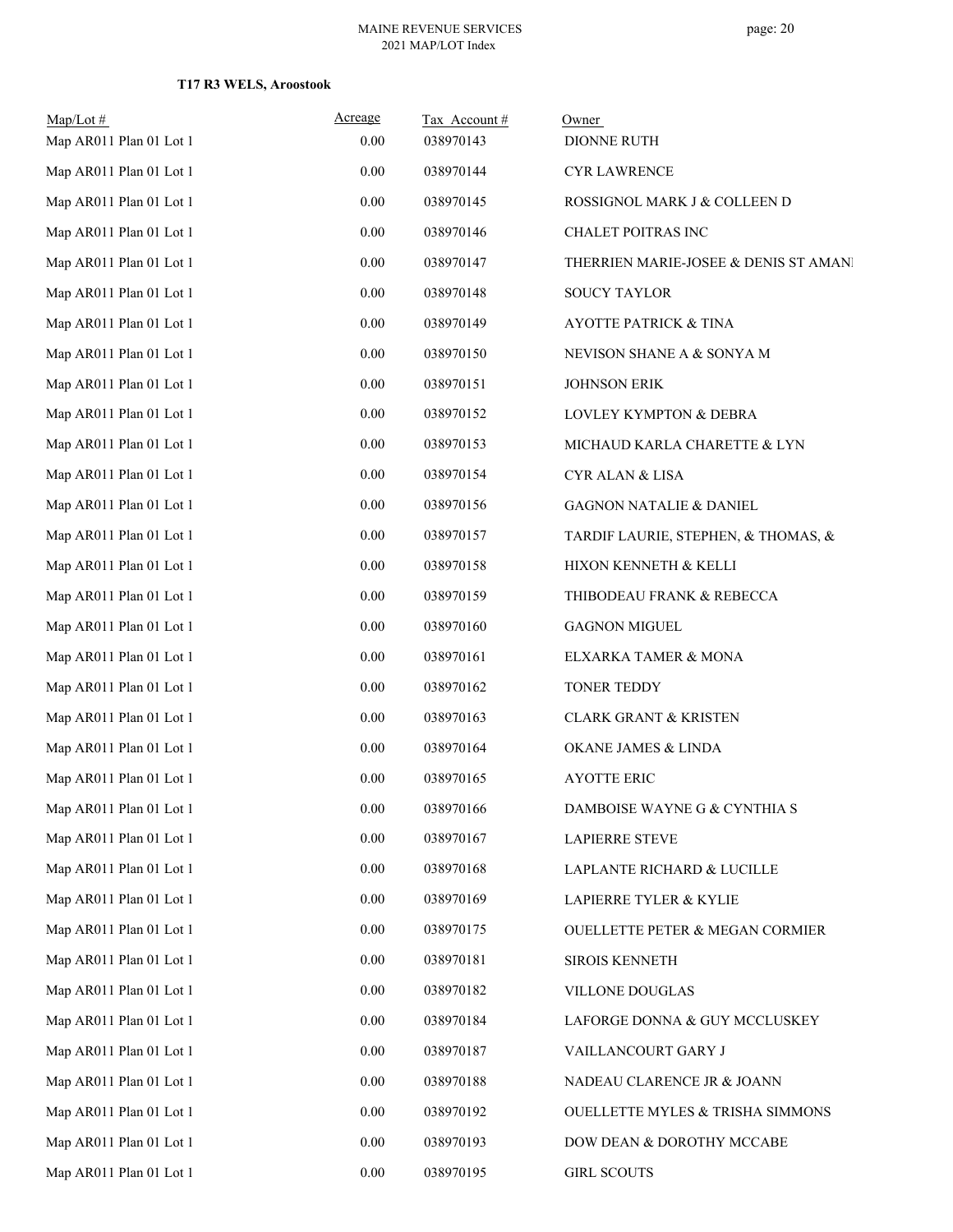| $Map/Lot \#$              | Acreage   | Tax Account# | Owner                       |
|---------------------------|-----------|--------------|-----------------------------|
| Map AR011 Plan 01 Lot 1   | 0.00      | 038972001    | CLUB <sub>17</sub>          |
| Map AR011 Plan 01 Lot 1   | 0.00      | 038972002    | <b>MAINE FOREST SERVICE</b> |
| Map AR011 Plan 01 Lot 1   | 0.00      | 038972003    | <b>MAINE STATE OF</b>       |
| Map AR011 Plan 01 Lot 1   | 0.00      | 038972004    | <b>OUELLETTE JOEY</b>       |
| Map AR011 Plan 01 Lot 1.1 | 20.00     | 038970197    | <b>MICHAUD PATRICK</b>      |
| Map AR011 Plan 01 Lot 2   | 0.00      | 038970011    | LEVASSEUR JOHN & LINDA      |
| Map AR011 Plan 01 Lot 2   | 10,782.00 | 038970081    | <b>HINCH &amp; AHERN</b>    |
| Map AR011 Plan 01 Lot 2   | 10,782.00 | 038970081    | ALLAGASH TIMBERLANDS LLC    |
| Map AR011 Plan 01 Lot 2   | 0.00      | 038972005    | <b>BELANGER DANIEL</b>      |
| Map AR011 Plan 01 Lot 2   | 0.00      | 038972006    | <b>BELANGER EDWARD</b>      |
| Map AR011 Plan 01 Lot 3   | 57.90     | 038970196    | <b>MAINE STATE OF</b>       |
| Map AR011 Plan 01 Lot 502 | 0.00      | 038970114    | <b>EMERA MAINE</b>          |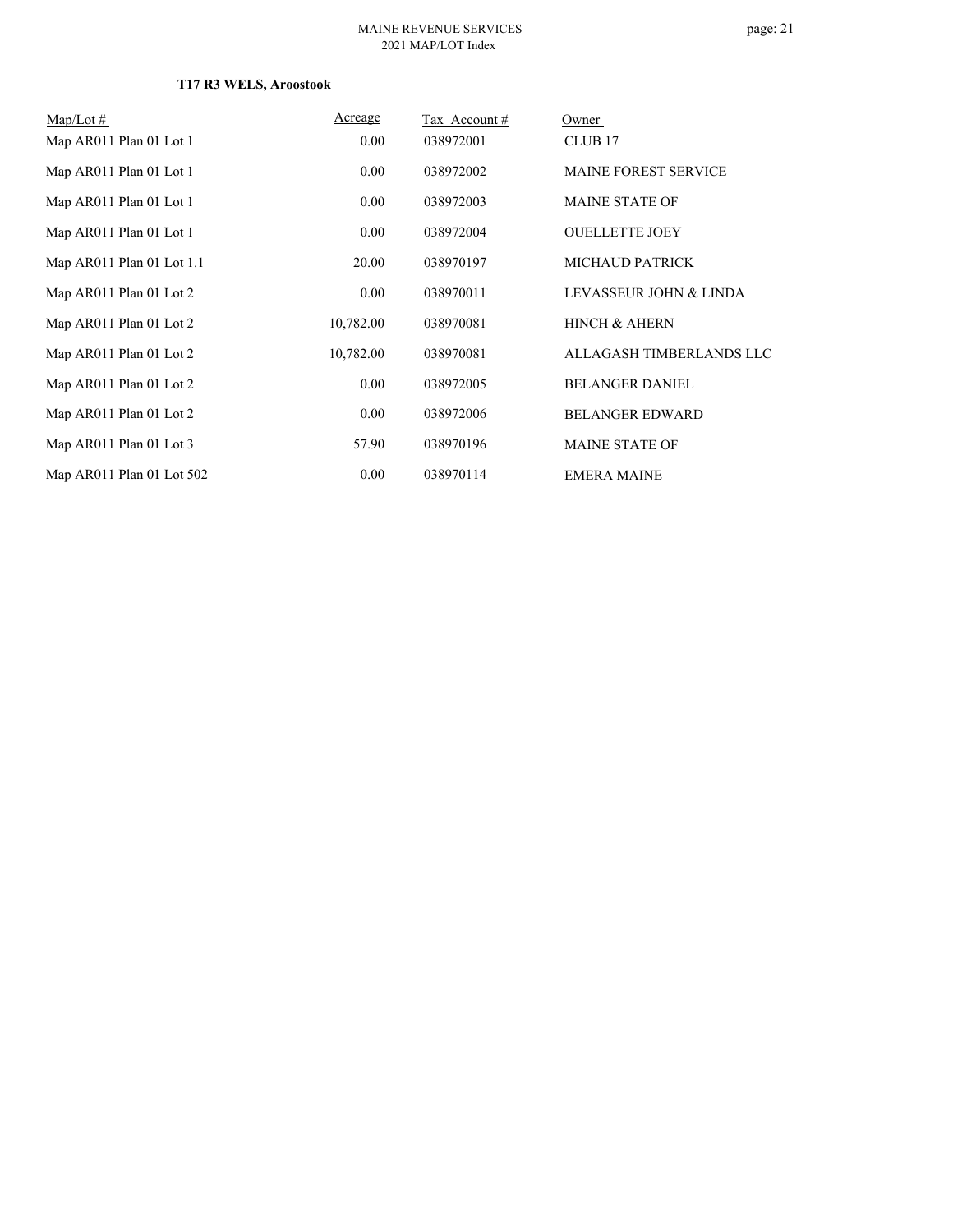#### MAINE REVENUE SERVICES 2021 MAP/LOT Index

### **T1 R4 WELS S 1/2, Aroostook**

| $Map/Lot \#$                | Acreage   | Tax Account# | Owner                                |
|-----------------------------|-----------|--------------|--------------------------------------|
| Map AR012                   | 0.00      | 038070011    | MAINE ELECTRIC POWER CO ATTN G MORIN |
| Map AR012                   | $0.00\,$  | 038070019    | EASTERN MAINE ELECTRIC CO-OP INC     |
| Map AR012                   | $0.00\,$  | 038070023    | <b>CENTRAL MAINE POWER CO</b>        |
| Map AR012 Plan 00 Lot 0     | $0.00\,$  | 038070024    | MAINE GENLEAD LLC                    |
| Map AR012 Plan 01 Lot 2     | 2,073.00  | 038070001    | HAYNES HERBERT C INC                 |
| Map AR012 Plan 01 Lot 2     | 2,073.00  | 038070001    | <b>LAKEVILLE SHORES INC</b>          |
| Map AR012 Plan 01 Lot 3 4 6 | 10,180.52 | 038070012    | PENOBSCOT FOREST LLC                 |
| Map AR012 Plan 01 Lot 3     | $0.00\,$  | 038070017    | <b>SMART RICHARD SR</b>              |
| Map AR012 Plan 01 Lot 3     | $0.00\,$  | 038070018    | WING ANDREW                          |
| Map AR012 Plan 01 Lot 3.2   | 2.10      | 038070022    | <b>BALDWIN EMILY GRACE</b>           |
| Map AR012 Plan 01 Lot 3.4   | $0.00\,$  | 038070007    | <b>GRANT BEA E</b>                   |
| Map AR012 Plan 01 Lot 5     | 3.00      | 038070006    | <b>BLUE SKY EAST LLC</b>             |
| Map AR112 Plan 06 Lot 7.11  | 0.10      | 038070025    | NORTH ROAD REALTY TRUST              |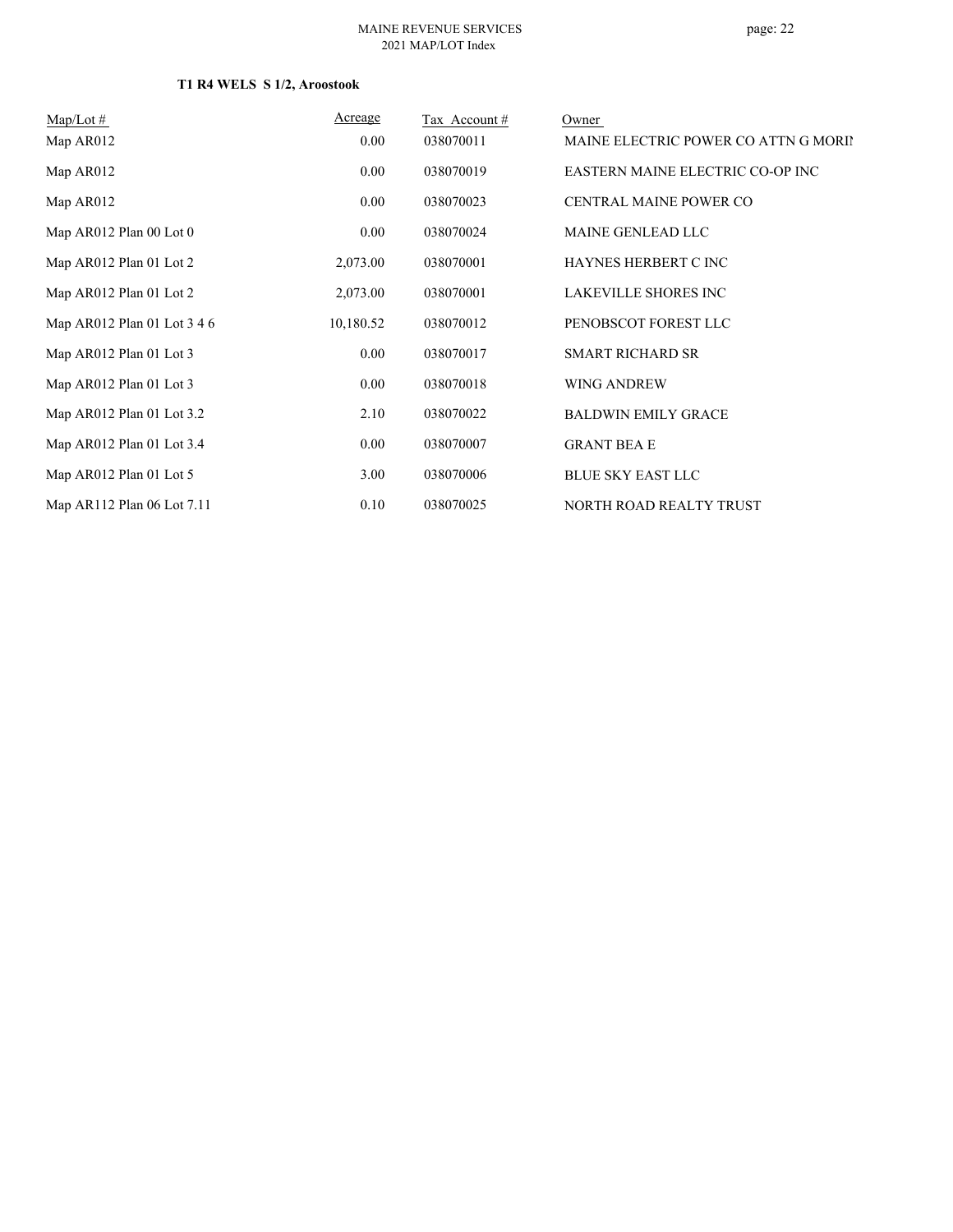| $Map/Lot \#$                  | Acreage   | Tax Account# | Owner                                 |
|-------------------------------|-----------|--------------|---------------------------------------|
| Map AR013 Plan 01 Lot 1       | 3,202.50  | 038170003    | <b>GARDNER LAND COMPANY INC</b>       |
| Map AR013 Plan 01 Lot 1.1 1.3 | 876.00    | 038172002    | <b>LWBC LLC</b>                       |
| Map AR013 Plan 01 Lot 1.11    | 20.00     | 038172006    | DOWD E J JR                           |
| Map AR013 Plan 01 Lot 1.12    | 100.00    | 038172007    | <b>METCALF LISA B</b>                 |
| Map AR013 Plan 01 Lot 1.2 2   | 1,072.63  | 038172001    | <b>GARDNER LAND CO INC</b>            |
| Map AR013 Plan 01 Lot 1.4     | 11.16     | 038170017    | <b>FARRAR VAUGHN A &amp; SHELLY L</b> |
| Map AR013 Plan 01 Lot 2       | 0.00      | 038170002    | <b>GARDNER LAND CO INC</b>            |
| Map AR013 Plan 01 Lot 2.1     | 1.95      | 038172004    | <b>LAKEVILLE SHORES INC</b>           |
| Map AR013 Plan 01 Lot 2.11    | 1.50      | 038172008    | ROUX ROBERT C JR, SHERRY ANN,         |
| Map AR013 Plan 01 Lot 2.12    | 1.00      | 038172009    | WHITNEY NATHAN C                      |
| Map AR013 Plan 01 Lot 2.2     | 3.45      | 038172005    | STUCKEL KURT FREDERICK                |
| Map AR013 Plan 01 Lot 3       | 0.00      | 038170001    | <b>KEEGAN ZACHARY</b>                 |
| Map AR013 Plan 01 Lot 3       | 0.00      | 038170009    | POTTER RICHARD                        |
| Map AR013 Plan 01 Lot 3       | 20,265.54 | 038170010    | PENOBSCOT FOREST LLC                  |
| Map AR013 Plan 01 Lot 3       | 0.00      | 038170016    | PENOBSCOT FOREST LLC                  |
| Map AR013 Plan 01 Lot 3.1     | 0.60      | 038170005    | DAVIS DONN S                          |
| Map AR013 Plan 01 Lot 3.2     | 0.94      | 038170018    | TUTTLE HENRY G & ROXANNE              |
| Map AR013 Plan 01 Lot 3.3     | 1.01      | 038170007    | HARTFORD REGINAL H ET AL              |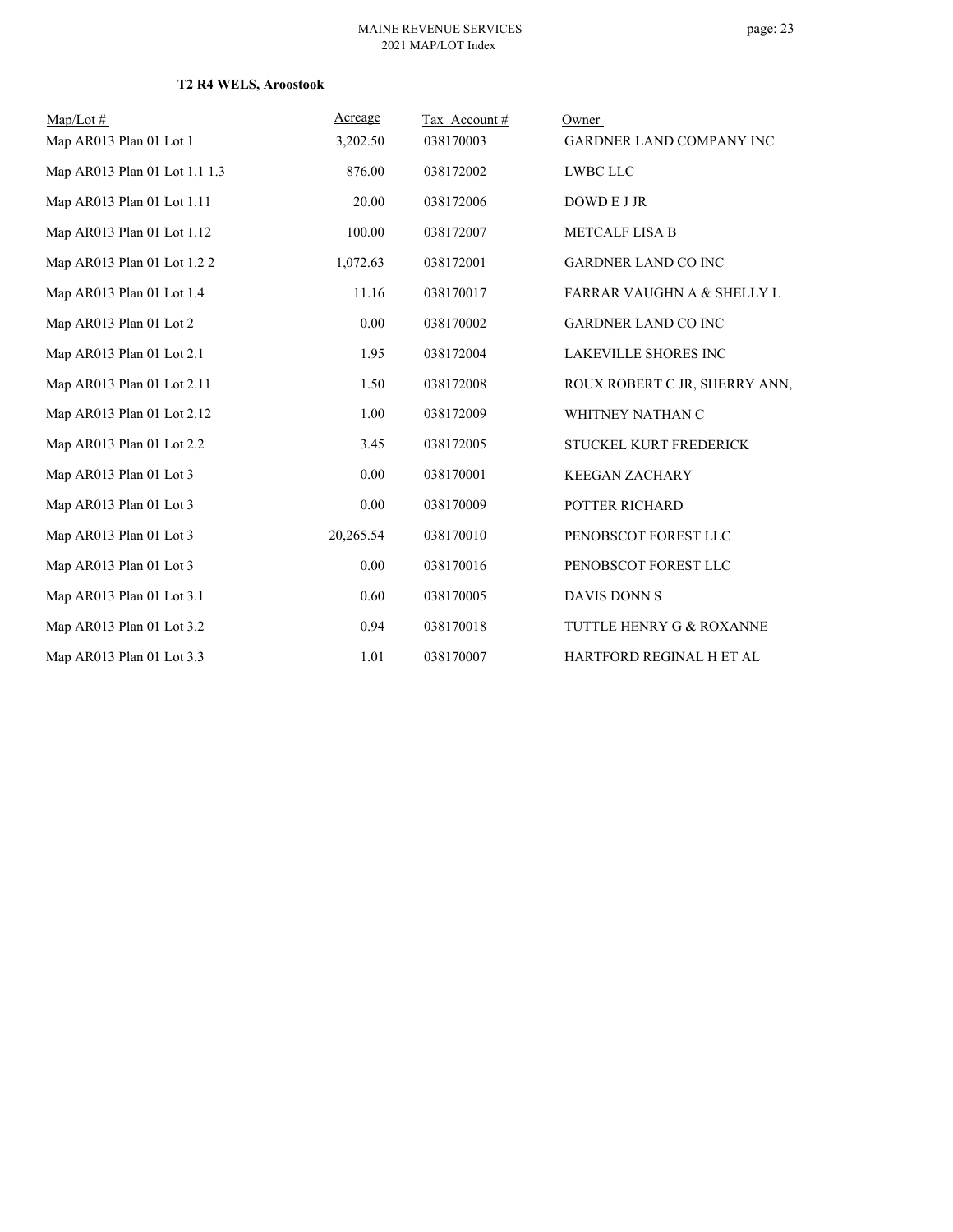| $Map/Lot \#$                | Acreage   | Tax Account # | Owner                             |
|-----------------------------|-----------|---------------|-----------------------------------|
| Map AR014 Plan 01 Lot 1     | 9.50      | 038190001     | <b>CHAPDELAINE JOHN R</b>         |
| Map AR014 Plan 01 Lot 2     | 2.42      | 038190010     | <b>COREY DANIEL J &amp; AMY L</b> |
| Map AR014 Plan 01 Lot 3     | 100.00    | 038190009     | COREY DANIEL J & AMY L            |
| Map AR014 Plan 01 Lot 4     | 0.00      | 038190002     | TOSTEN JOSHUA                     |
| Map AR014 Plan 01 Lot 4 5 6 | 26,525.00 | 038190003     | <b>LAKEVILLE SHORES INC</b>       |
| Map AR014 Plan 01 Lot 4     | 0.00      | 038190005     | <b>BOOBAR EARLE</b>               |
| Map AR014 Plan 01 Lot 4     | 0.00      | 038190006     | <b>TOZIER EDWIN C</b>             |
| Map AR014 Plan 01 Lot 4     | 0.00      | 038190007     | <b>DOUGLASS ERIC R</b>            |
| Map AR014 Plan 01 Lot 4     | 0.00      | 038190008     | KALINOWSKI ED & LOREN             |
| Map AR014 Plan 01 Lot 4     | 0.00      | 038190011     | <b>MAXWELL KEVIN M</b>            |
| Map AR014 Plan 01 Lot 4     | 0.00      | 038190012     | <b>MACDONALD DANIEL B</b>         |
| Map AR014 Plan 01 Lot 4     | 0.00      | 038190013     | <b>STEVENS OTIS</b>               |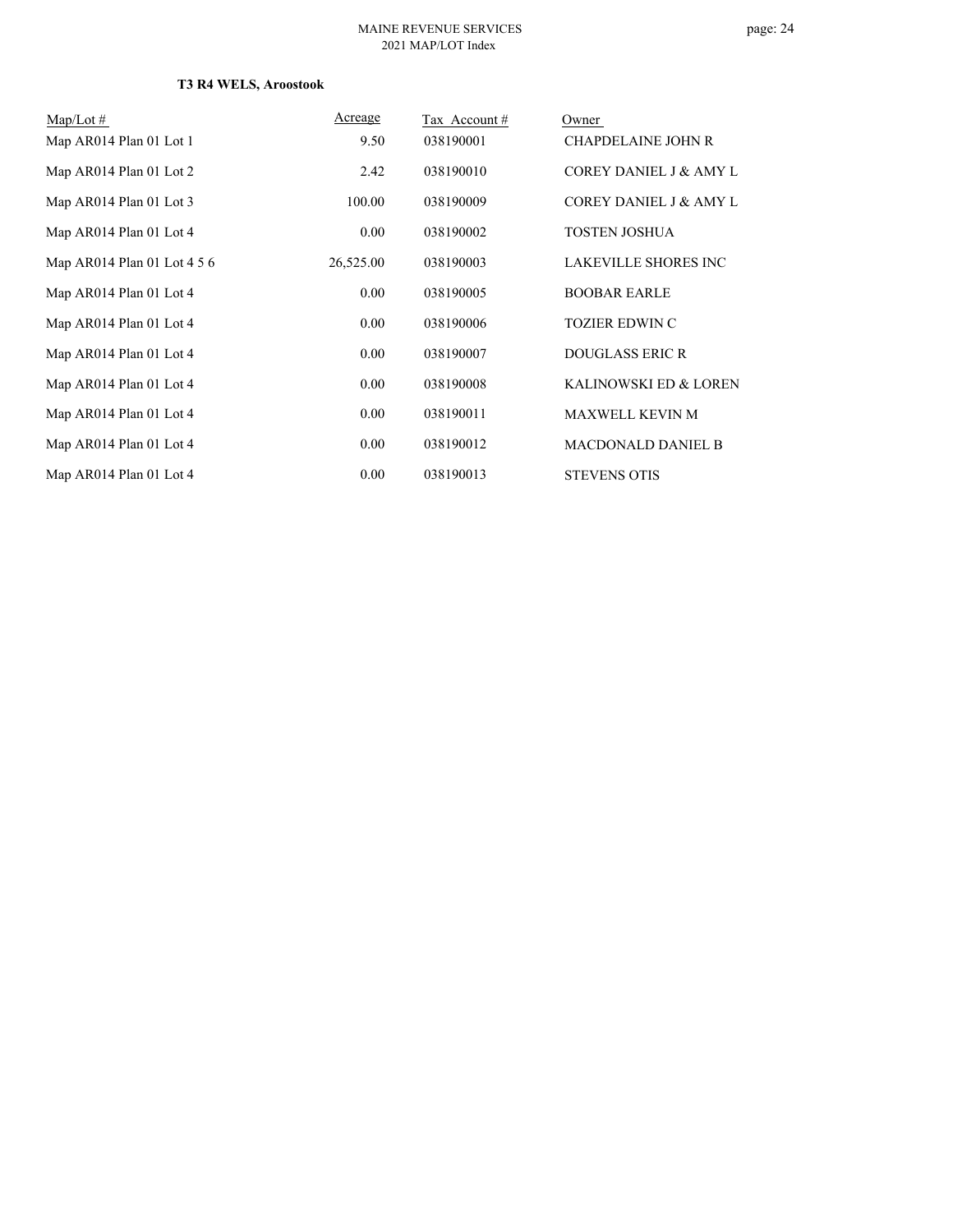#### MAINE REVENUE SERVICES 2021 MAP/LOT Index

| $\text{Map/Lot} \#$         | Acreage   | Tax Account # | Owner                  |
|-----------------------------|-----------|---------------|------------------------|
| Map AR015 Plan 01 Lot 1     | 0.00      | 038120001     | <b>MILLER JEFFERY</b>  |
| Map AR015 Plan 01 Lot 1     | 0.00      | 038120002     | MERRITT MELISSA        |
| Map AR015 Plan 01 Lot 1     | 0.00      | 038120003     | <b>CLARK ELIZABETH</b> |
| Map AR015 Plan 01 Lot 1 2 3 | 25,643.00 | 038120004     | SYLVAN TIMBERLANDS LLC |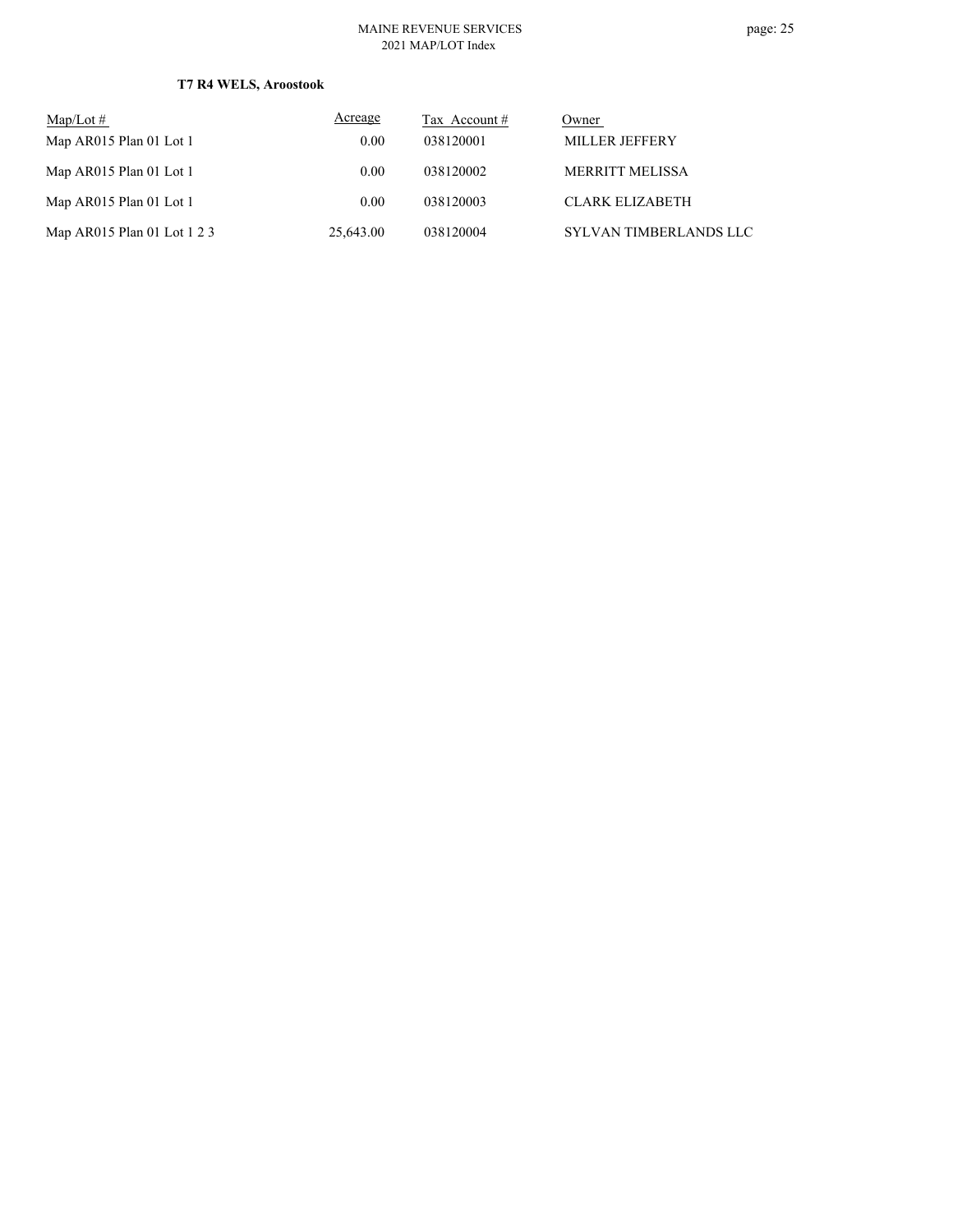| $Map/Lot \#$<br>Map AR016 Plan 01 Lot 1 | Acreage<br>0.00 | Tax Account#<br>038080004 | Owner<br>LEISENTRITT DARLENE & FRED |
|-----------------------------------------|-----------------|---------------------------|-------------------------------------|
| Map AR016 Plan 01 Lot 1 4               | 500.00          | 038080005                 | ALLAGASH TIMBERLANDS LP             |
| Map AR016 Plan 01 Lot 1 4               | 12,186.52       | 038080009                 | ALLAGASH TIMBERLANDS LP             |
| Map AR016 Plan 01 Lot 1                 | 0.00            | 038080027                 | <b>GOOD ROBERT</b>                  |
| Map AR016 Plan 01 Lot 1                 | 0.00            | 038080040                 | WELLINGTON LINWOOD                  |
| Map AR016 Plan 01 Lot 1                 | 0.00            | 038080041                 | LAMOREAU JAY & KELLY                |
| Map AR016 Plan 01 Lot 1                 | 0.00            | 038080068                 | <b>BROWN CHARLES</b>                |
| Map AR016 Plan 01 Lot 2 3               | 12,265.01       | 038080025                 | AROOSTOOK TIMBERLANDS LLC           |
| Map AR016 Plan 01 Lot 3                 | 0.00            | 038080039                 | <b>QUINT NICK</b>                   |
| Map AR016 Plan 01 Lot 3                 | 20.00           | 038082002                 | MAINE STATE OF                      |
| Map AR016 Plan 01 Lot 4                 | 0.00            | 038080019                 | MITCHELL MARK W                     |
| Map AR016 Plan 01 Lot 4                 | 0.00            | 038080033                 | VIGUE CHRIS & DEANN                 |
| Map AR016 Plan 01 Lot 4                 | 0.00            | 038080042                 | RUSSELL J MAXWELL III               |
| Map AR016 Plan 01 Lot 4                 | 0.00            | 038080062                 | DICENTES EDWARD JR                  |
| Map AR016 Plan 01 Lot 5                 | 0.00            | 038080001                 | <b>BLACKMAN DONALD</b>              |
| Map AR016 Plan 01 Lot 5                 | 0.00            | 038080018                 | HOWE BROOK HOLDINGS LLC             |
| Map AR016 Plan 01 Lot 5                 | 0.00            | 038080022                 | <b>CLARK BRYCED</b>                 |
| Map AR016 Plan 01 Lot 5                 | 0.00            | 038080028                 | <b>GOGAN JOAN</b>                   |
| Map AR016 Plan 01 Lot 5                 | 0.00            | 038080029                 | FLEWELLING MARCUS D                 |
| Map AR016 Plan 01 Lot 5                 | 0.00            | 038080030                 | <b>MCGHEE ERIN</b>                  |
| Map AR016 Plan 01 Lot 5                 | 0.00            | 038080036                 | <b>DUFF CLIFFORD</b>                |
| Map AR016 Plan 01 Lot 5                 | 0.00            | 038080038                 | <b>ABBOT JAY H</b>                  |
| Map AR016 Plan 01 Lot 5                 | 123.46          | 038080043                 | <b>GRISWOLD HEIRS</b>               |
| Map AR016 Plan 01 Lot 5                 | 123.46          | 038080043                 | ALLAGASH TIMBERLANDS LP             |
| Map AR016 Plan 01 Lot 5                 | 0.00            | 038080051                 | BREWER TIMOTHY M                    |
| Map AR016 Plan 01 Lot 5                 | 0.00            | 038080052                 | <b>UPTON VERNON R</b>               |
| Map AR016 Plan 01 Lot 5                 | 0.00            | 038080053                 | WARD STEVEN                         |
| Map AR016 Plan 01 Lot 5                 | 0.00            | 038080063                 | STICKNEY SHAWN                      |
| Map AR016 Plan 01 Lot 6                 | 0.00            | 038080003                 | <b>GOFF THOMAS</b>                  |
| Map AR016 Plan 01 Lot 6                 | 0.00            | 038080017                 | MOOERS RANDALL J                    |
| Map AR016 Plan 01 Lot 6                 | 0.00            | 038080021                 | <b>FLINT MARK</b>                   |
| Map AR016 Plan 01 Lot 6                 | 0.00            | 038080026                 | HOGAN MICHAEL M                     |
| Map AR016 Plan 01 Lot 6                 | 0.00            | 038080034                 | BEAN DOUGLAS L                      |
| Map AR016 Plan 01 Lot 6                 | 0.00            | 038080035                 | PROSSER LEVI                        |
| Map AR016 Plan 01 Lot 6                 | $0.00\,$        | 038080037                 | <b>LAWLER MARGUERITE</b>            |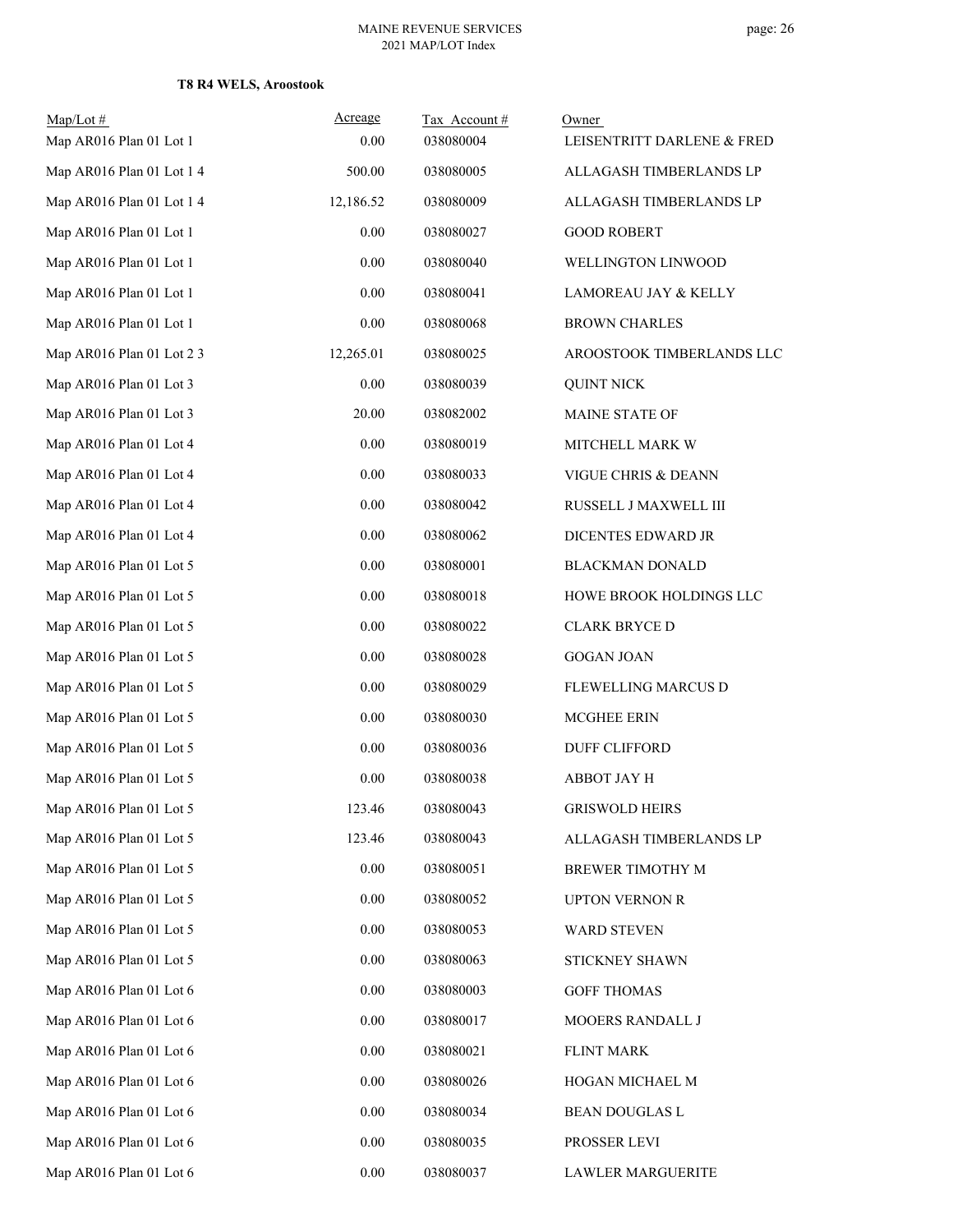#### MAINE REVENUE SERVICES 2021 MAP/LOT Index

| $Map/Lot \#$            | Acreage | Tax Account# | Owner                     |
|-------------------------|---------|--------------|---------------------------|
| Map AR016 Plan 01 Lot 6 | 59.42   | 038080047    | <b>GRISWOLD HEIRS</b>     |
| Map AR016 Plan 01 Lot 6 | 59.42   | 038080047    | ALLAGASH TIMBERLANDS LP   |
| Map AR016 Plan 01 Lot 6 | 0.00    | 038080054    | LIBBY DAVID               |
| Map AR016 Plan 01 Lot 6 | 0.00    | 038080057    | <b>LEE THOMAS</b>         |
| Map AR016 Plan 01 Lot 6 | 0.00    | 038080060    | ROY WALFY JR              |
| Map AR016 Plan 01 Lot 6 | 0.00    | 038080066    | <b>ALVAR GEORGE</b>       |
| Map AR016 Plan 01 Lot 7 | 1.00    | 038080032    | <b>LOUGEE DARLEEN L</b>   |
| Map AR016 Plan 01 Lot 8 | 2.00    | 038080065    | MAINE WOODLANDS REALTY CO |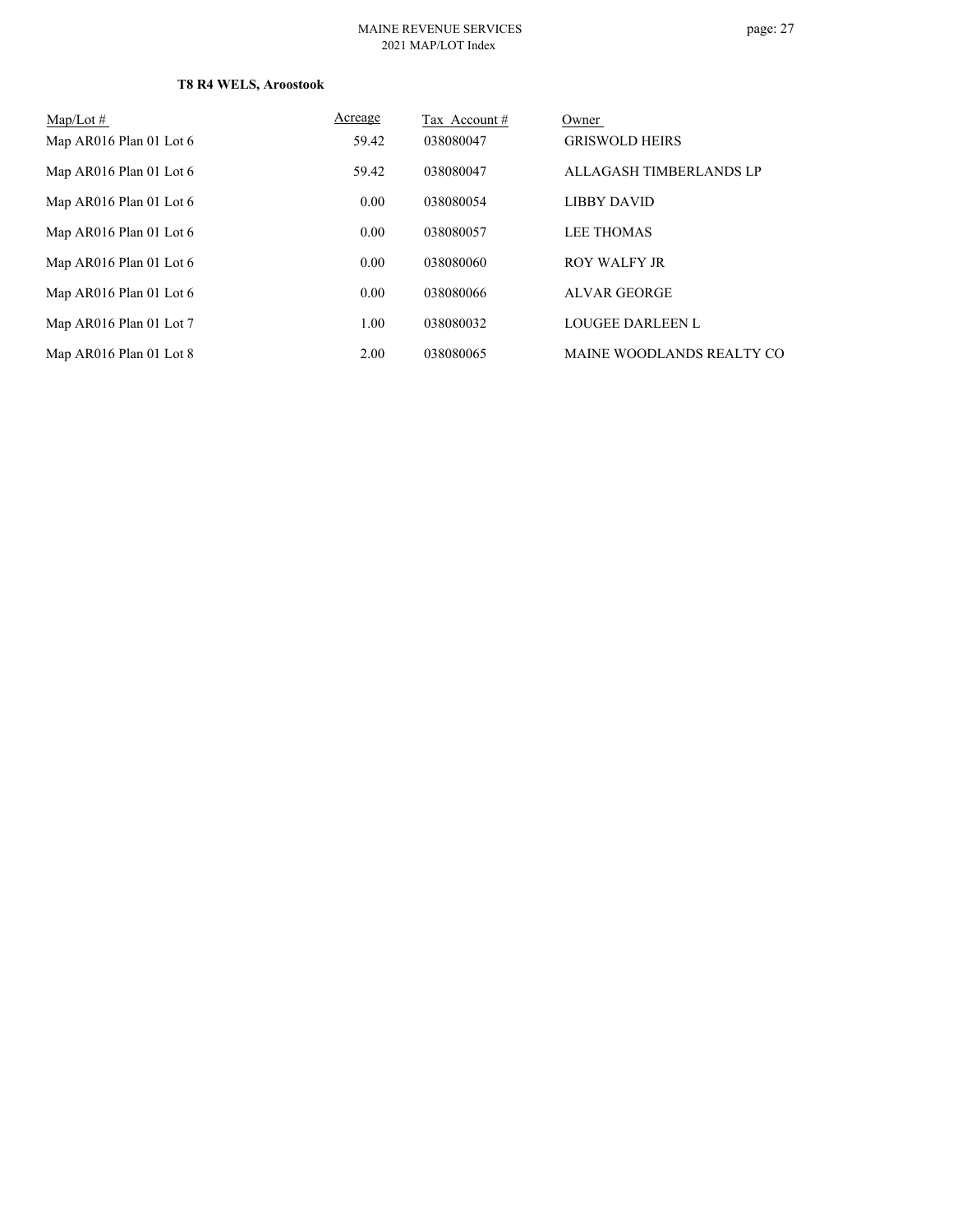| $Map/Lot \#$                  | Acreage   | Tax Account# | Owner                                   |
|-------------------------------|-----------|--------------|-----------------------------------------|
| Map AR017 Plan 01 Lot 1       | 0.00      | 038250001    | CARPENTER TERRE, MICHAEL ANDREW, HII    |
| Map AR017 Plan 01 Lot 1       | 0.00      | 038250003    | <b>DONOVAN ROBERT</b>                   |
| Map AR017 Plan 01 Lot 1       | 15,103.00 | 038250004    | MAINE WOODLANDS REALTY COMPANY          |
| Map AR017 Plan 01 Lot 1       | 15,103.00 | 038250004    | AROOSTOOK TIMBERLANDS LLC               |
| Map AR017 Plan 01 Lot 1       | 0.00      | 038250013    | LONG JANE E, DARRELL K, KEVIN G & JESSI |
| Map AR017 Plan 01 Lot 1       | 0.00      | 038250017    | <b>JOHNSTON MARK &amp; DAVID</b>        |
| Map AR017 Plan 01 Lot 1       | 0.00      | 038250019    | <b>SEXTON WALTER &amp; ANDREW HALL</b>  |
| Map AR017 Plan 01 Lot 1       | 0.00      | 038250020    | LYONS JON L & SHEILA                    |
| Map AR017 Plan 01 Lot 1       | 0.00      | 038250023    | <b>CHALOU ALAN R</b>                    |
| Map AR017 Plan 01 Lot 1       | 0.00      | 038250028    | HAINES JOSHUA & TIMOTHY BLACK           |
| Map AR017 Plan 01 Lot 1.1     | 1.00      | 038250018    | <b>GARCELON DAVID</b>                   |
| Map AR017 Plan 01 Lot 1.2     | 1.00      | 038250027    | <b>HOLMES KIMBERLY</b>                  |
| Map AR017 Plan 01 Lot 1.3 3.1 | 7,925.00  | 038250029    | MCCRILLIS TIMBERLANDS INC ET AL         |
| Map AR017 Plan 01 Lot 1.4     | 397.00    | 038250030    | MAINE WOODLANDS REALTY COMPANY          |
| Map AR017 Plan 01 Lot 1.4     | 397.00    | 038250030    | AROOSTOOK TIMBERLANDS LLC               |
| Map AR017 Plan 01 Lot 2       | 633.00    | 038250015    | HUBER TIMBER LLC                        |
| Map AR017 Plan 01 Lot 3       | 346.00    | 038250024    | AROOSTOOK TIMBERLANDS LLC               |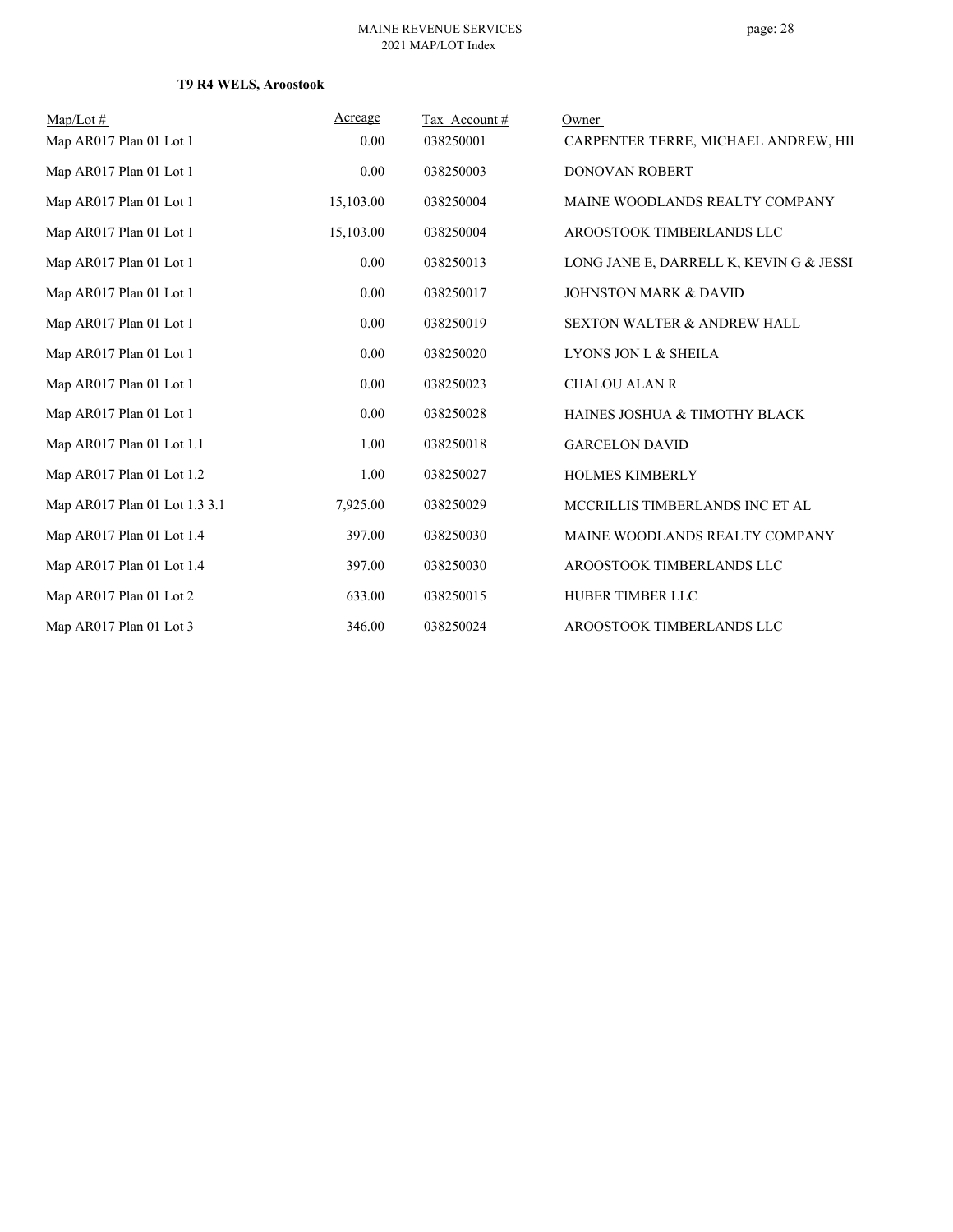| $Map/Lot$ #<br>Map AR018 Plan 01 Lot 1 | Acreage<br>0.00 | Tax Account#<br>038100004 | Owner<br><b>TARDIE ANDREW</b>        |
|----------------------------------------|-----------------|---------------------------|--------------------------------------|
| Map AR018 Plan 01 Lot 1                | 0.00            | 038100006                 | <b>CURRIE SHERMAN L</b>              |
| Map AR018 Plan 01 Lot 1                | 13,399.77       | 038100008                 | MCCRILLIS TIMBERLANDS INC ET AL      |
| Map AR018 Plan 01 Lot 1                | 0.00            | 038100036                 | <b>CONDON DEAN</b>                   |
| Map AR018 Plan 01 Lot 1                | 0.00            | 038100038                 | LOTHROP WILLIAM B                    |
| Map AR018 Plan 01 Lot 1                | 0.00            | 038100039                 | JOHNSTON ROBERT                      |
| Map AR018 Plan 01 Lot 1                | 0.00            | 038100040                 | <b>JOHNSTON ALAN</b>                 |
| Map AR018 Plan 01 Lot 1                | 0.00            | 038100041                 | PERRY MELANIE                        |
| Map AR018 Plan 01 Lot 1                | $0.00\,$        | 038100043                 | POISSON DONALD                       |
| Map AR018 Plan 01 Lot 1                | 0.00            | 038100044                 | <b>BUCK NEALE C</b>                  |
| Map AR018 Plan 01 Lot 1                | $0.00\,$        | 038100045                 | WILLEY MICHAEL                       |
| Map AR018 Plan 01 Lot 1                | 0.00            | 038100046                 | SEYMOUR MICHAEL                      |
| Map AR018 Plan 01 Lot 1                | 0.00            | 038100048                 | SWEETSER STEPHEN C                   |
| Map AR018 Plan 01 Lot 1                | 0.00            | 038100049                 | TURNER MICHAEL D                     |
| Map AR018 Plan 01 Lot 1                | 0.00            | 038100050                 | <b>CURRIE G NOEL III</b>             |
| Map AR018 Plan 01 Lot 1                | 0.00            | 038100051                 | WHEATON GARY C                       |
| Map AR018 Plan 01 Lot 1                | 0.00            | 038100059                 | <b>GRENIER DANIEL</b>                |
| Map AR018 Plan 01 Lot 1                | $0.00\,$        | 038102005                 | <b>LANGLEY KELLY</b>                 |
| Map AR018 Plan 01 Lot 1.1              | 440.00          | 038100075                 | MAINE STATE OF                       |
| Map AR018 Plan 01 Lot 1.2              | 0.00            | 038100003                 | <b>ROBINSON JESSE</b>                |
| Map AR018 Plan 01 Lot 1.2              | 0.00            | 038100005                 | LOCKWOOD LANCE                       |
| Map AR018 Plan 01 Lot 1.2              | $0.00\,$        | 038100007                 | D'ANDREA JOSEPH                      |
| Map AR018 Plan 01 Lot 1.2              | $0.00\,$        | 038100037                 | FERDICO JOHN                         |
| Map AR018 Plan 01 Lot 1.2              | 0.00            | 038100042                 | FOLSOM WESLEY                        |
| Map AR018 Plan 01 Lot 1.2              | 0.00            | 038100058                 | <b>HALEY BETTY</b>                   |
| Map AR018 Plan 01 Lot 1.2              | 4,240.01        | 038100077                 | PRENTISS & CARLISLE MANAGEMENT CO IN |
| Map AR018 Plan 01 Lot 1.2              | 0.00            | 038100085                 | <b>LYONS MATTHEW</b>                 |
| Map AR018 Plan 01 Lot 1.21             | 2.00            | 038102004                 | SAWYER ROBERT V                      |
| Map AR018 Plan 01 Lot 1.22             | 1.90            | 038100001                 | MORNEAU JACQUES                      |
| Map AR018 Plan 01 Lot 1.23             | 1,992.80        | 038102006                 | MAINE STATE OF                       |
| Map AR018 Plan 01 Lot 1.24             | 23.00           | 038102007                 | MAINE STATE OF                       |
| Map AR018 Plan 01 Lot 2                | 5,462.00        | 038100021                 | MAINE STATE OF                       |
| Map AR018 Plan 01 Lot 2.1              | 995.00          | 038100064                 | MAINE STATE OF                       |
| Map AR018 Plan 01 Lot 3                | 0.00            | 038100002                 | CYR DANIEL & GERTRUDE MCEWEN         |
| Map AR018 Plan 01 Lot 3                | $0.00\,$        | 038100047                 | HELSTROM VICTOR                      |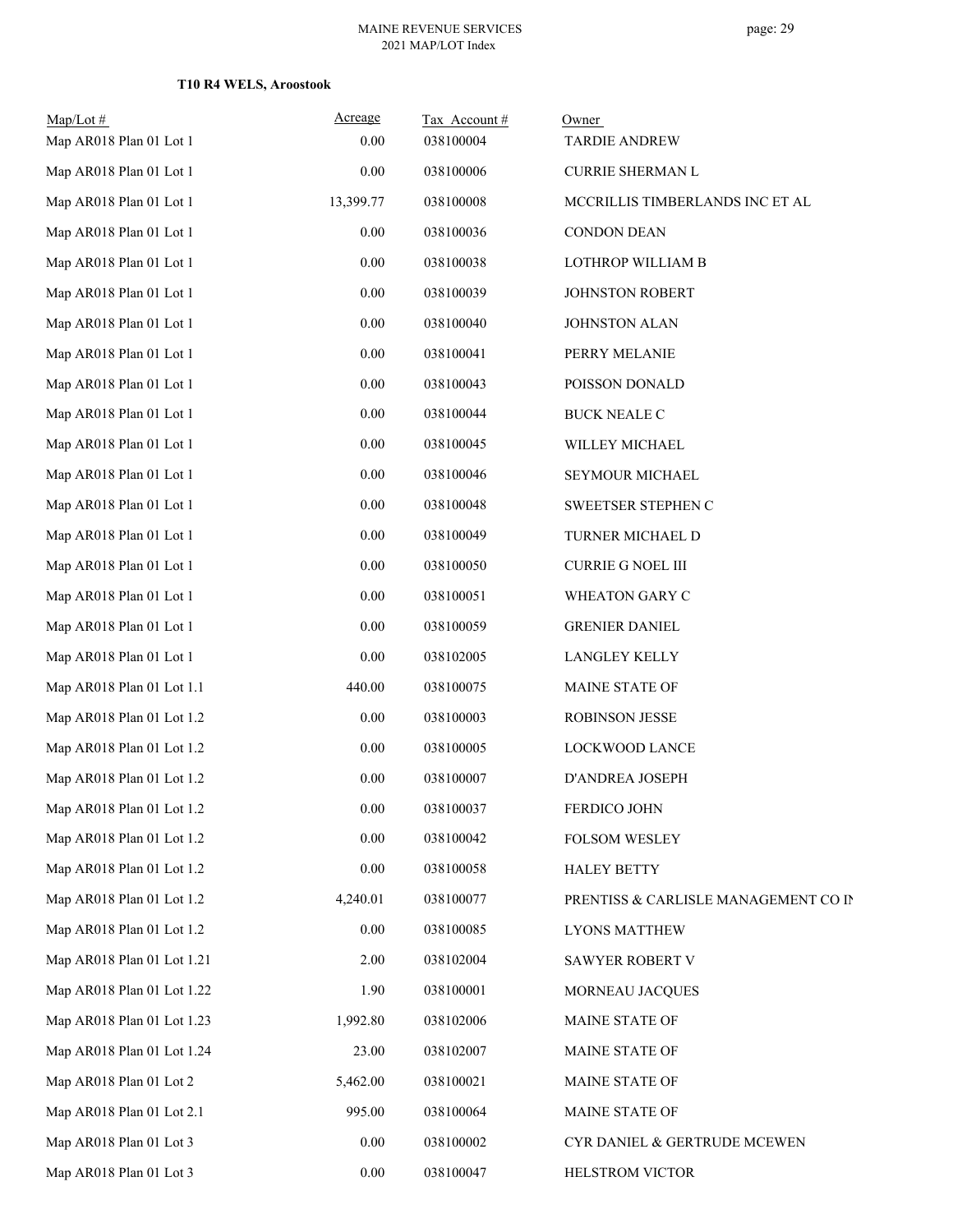Map/Lot #  $\frac{\text{Areage}}{\text{2x} + \text{Account}}$  0wner Map AR018 Plan 01 Lot 3 241.00 038102003 MAINE STATE OF

Acreage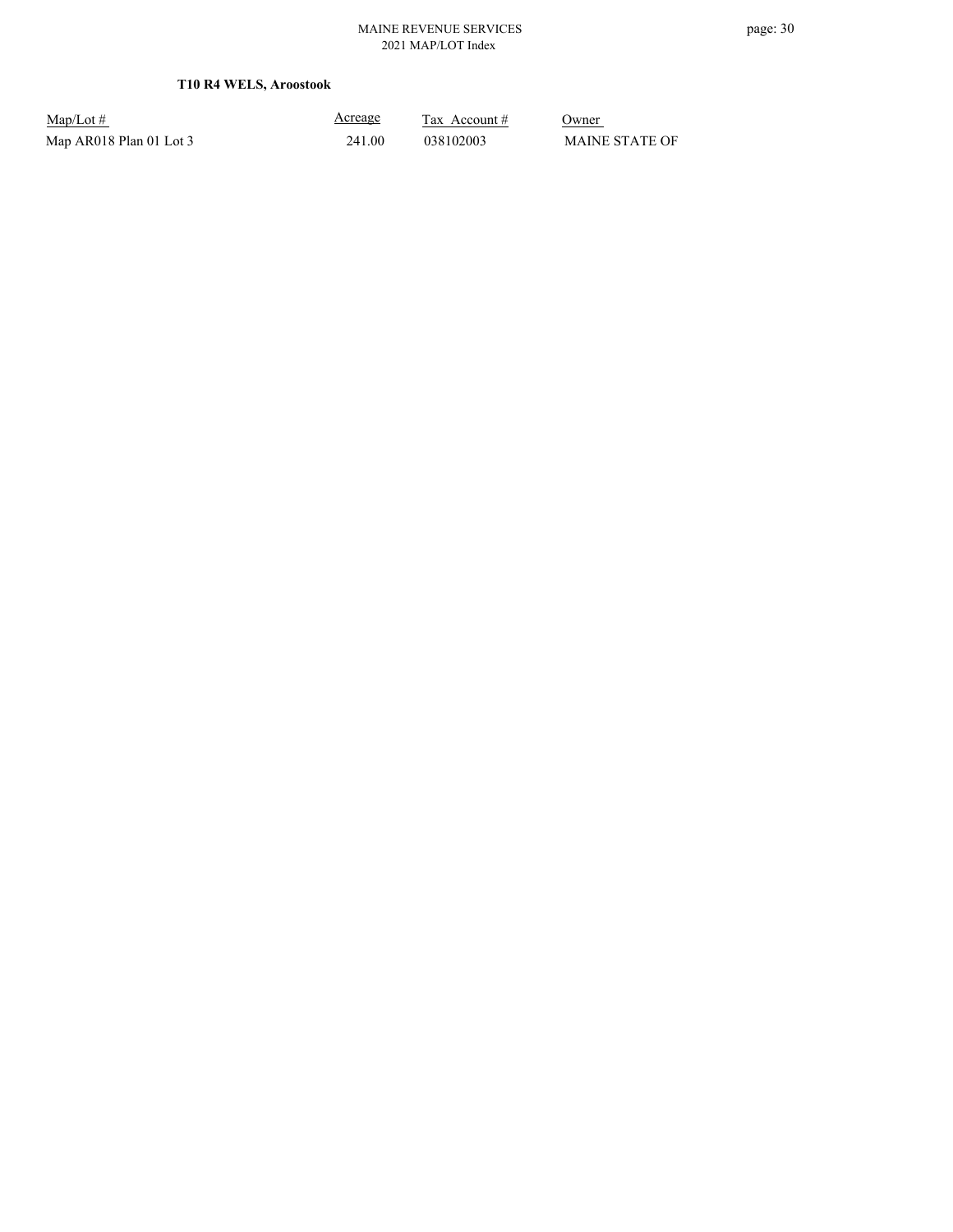| Map/Lot #               | Acreage   | Tax Account# | Owner                           |
|-------------------------|-----------|--------------|---------------------------------|
| Map AR019               | 0.00      | 038330118    | <b>EMERA MAINE</b>              |
| Map AR019 Plan 01 Lot 1 | 11,520.00 | 038330110    | HINCH & AHERN                   |
| Map AR019 Plan 01 Lot 1 | 11,520.00 | 038330110    | MAINE STATE OF                  |
| Map AR019 Plan 01 Lot 2 | 0.00      | 038330016    | LIBBY TROY M                    |
| Map AR019 Plan 01 Lot 2 | 0.00      | 038330017    | ALLEN ANDREA & JONATHAN DIXON   |
| Map AR019 Plan 01 Lot 2 | $0.00\,$  | 038330018    | <b>GOOD GALEN</b>               |
| Map AR019 Plan 01 Lot 2 | 0.00      | 038330033    | AMERO MICHAEL & NOLA            |
| Map AR019 Plan 01 Lot 2 | 0.00      | 038330045    | <b>CYR CRAIG A</b>              |
| Map AR019 Plan 01 Lot 2 | 0.00      | 038330070    | KAISER THOMAS M                 |
| Map AR019 Plan 01 Lot 2 | 0.00      | 038330072    | LAVWAY PARRISH & VONDA          |
| Map AR019 Plan 01 Lot 2 | 0.00      | 038330074    | <b>JALBERT PAUL</b>             |
| Map AR019 Plan 01 Lot 2 | 0.00      | 038330075    | <b>BURBY PERLEY &amp; GAYLE</b> |
| Map AR019 Plan 01 Lot 2 | 0.00      | 038330077    | <b>BROWN REBECCA</b>            |
| Map AR019 Plan 01 Lot 2 | $0.00\,$  | 038330078    | WEST DAWN                       |
| Map AR019 Plan 01 Lot 2 | 0.00      | 038330078    | CARMICHAEL AJ II                |
| Map AR019 Plan 01 Lot 2 | $0.00\,$  | 038330079    | <b>GROOMS LESIA R</b>           |
| Map AR019 Plan 01 Lot 2 | 5,749.00  | 038330089    | ALLAGASH TIMBERLANDS LLC        |
| Map AR019 Plan 01 Lot 2 | 5,749.00  | 038330089    | HUBER TIMBER LLC                |
| Map AR019 Plan 01 Lot 2 | 5,749.00  | 038330089    | SYLVAN TIMBERLANDS LLC          |
| Map AR019 Plan 01 Lot 2 | 0.00      | 038330099    | <b>JANDREAU BETH</b>            |
| Map AR019 Plan 01 Lot 2 | 0.00      | 038330101    | WILLETTE JEFFREY                |
| Map AR019 Plan 01 Lot 2 | $0.00\,$  | 038330105    | PELKEY BRENDA                   |
| Map AR019 Plan 01 Lot 2 | $0.00\,$  | 038330127    | MICHAUD GREGORY                 |
| Map AR019 Plan 01 Lot 2 | 0.00      | 038330132    | <b>BROWN RICHARD E</b>          |
| Map AR019 Plan 01 Lot 2 | $0.00\,$  | 038330138    | BURBY GAYLE AND PERLY           |
| Map AR019 Plan 01 Lot 2 | $0.00\,$  | 038330139    | NORSWORTHY TRAVIS               |
| Map AR019 Plan 01 Lot 2 | 0.00      | 038330142    | <b>JALBERT PAUL</b>             |
| Map AR019 Plan 01 Lot 2 | 0.00      | 038330143    | BOCHMAN MICHAEL & LORRAINE      |
| Map AR019 Plan 01 Lot 2 | 0.00      | 038330144    | NELSON JAMES M & DONNA L        |
| Map AR019 Plan 01 Lot 2 | 0.00      | 038330148    | VIEL JAMES & NANCY              |
| Map AR019 Plan 01 Lot 2 | 0.00      | 038330149    | SYLVAN TIMBERLANDS LLC          |
| Map AR019 Plan 01 Lot 2 | 0.00      | 038330151    | <b>BUCK MAXINE A</b>            |
| Map AR019 Plan 01 Lot 2 | 0.00      | 038330152    | <b>CLAIR ALAN</b>               |
| Map AR019 Plan 01 Lot 2 | $0.00\,$  | 038330158    | LANGILLE CHRIS & SONIA          |
| Map AR019 Plan 01 Lot 2 | $0.00\,$  | 038330159    | <b>BROTEN KAREN</b>             |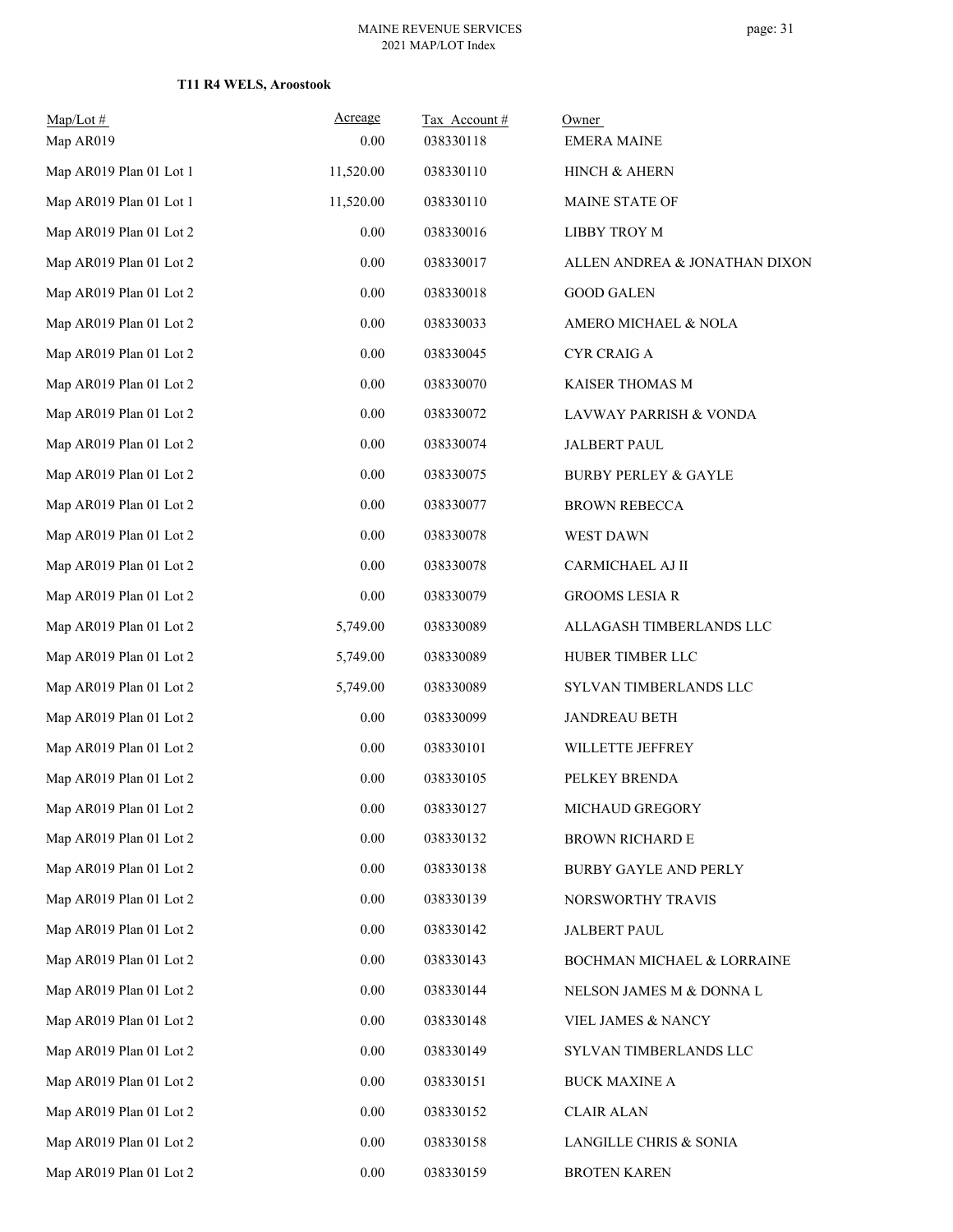| $Map/Lot \#$<br>Map AR019 Plan 01 Lot 2 | Acreage<br>0.00 | Tax Account#<br>038330163 | Owner<br>WHITE KATHLEEN              |
|-----------------------------------------|-----------------|---------------------------|--------------------------------------|
| Map AR019 Plan 01 Lot 2                 | 0.00            | 038330165                 | <b>ENDY KATIE</b>                    |
| Map AR019 Plan 01 Lot 2                 | 0.00            | 038330169                 | PALM GREGORY                         |
| Map AR019 Plan 01 Lot 2                 | 0.00            | 038330173                 | PIERCE SHANE & MELISSA               |
| Map AR019 Plan 01 Lot 3                 | 5,058.00        | 038330179                 | PINGREE ASSOCIATES INC               |
| Map AR019 Plan 01 Lot 3                 | $0.00\,$        | 038332004                 | SEYMOUR MICHAEL                      |
| Map AR019 Plan 01 Lot 3.1               | 602.00          | 038330186                 | MAINE STATE OF                       |
| Map AR019 Plan 01 Lot 3.1               | 602.00          | 038330186                 | ALLAGASH TIMBERLANDS LLC             |
| Map AR019 Plan 02 Lot 1                 | 2.13            | 038330170                 | BREWER ASHLEY D & DAYNA-LEE WISHAR'  |
| Map AR019 Plan 02 Lot 2                 | 2.12            | 038330140                 | PALMER JULIANNA B & ROBERT Q JR      |
| Map AR019 Plan 02 Lot 3                 | 1.77            | 038330102                 | <b>EMBELTON TODD J &amp; RHONDA</b>  |
| Map AR019 Plan 02 Lot 4                 | 0.92            | 038330026                 | GRIFFETH JOHN F II & KIMBERLY J      |
| Map AR019 Plan 02 Lot 5                 | 0.89            | 038330183                 | <b>IRELAND WAYNE</b>                 |
| Map AR019 Plan 02 Lot 6                 | $0.80\,$        | 038330050                 | <b>GOOD KARLA LEE</b>                |
| Map AR019 Plan 02 Lot 7                 | 0.67            | 038330019                 | <b>GRAVES RONALD G</b>               |
| Map AR019 Plan 02 Lot 8                 | 1.04            | 038330073                 | <b>LEACH GLEN</b>                    |
| Map AR019 Plan 02 Lot 9 35 60           | 5.95            | 038330174                 | SQUA PAN OUTING CLUB                 |
| Map AR019 Plan 02 Lot 10                | 0.40            | 038330164                 | BRADBURY WARD E & KRISTI S           |
| Map AR019 Plan 02 Lot 11                | 0.44            | 038330172                 | HANING STEVEN & ANNE                 |
| Map AR019 Plan 02 Lot 12                | 0.47            | 038330121                 | DAHLGREN JOEL & ROBIN                |
| Map AR019 Plan 02 Lot 13                | 0.23            | 038330171                 | BURTCHELL CHRISTOPHER & WENDY        |
| Map AR019 Plan 02 Lot 14                | 0.27            | 038330038                 | <b>GRIFFIN TOM &amp; NANCY</b>       |
| Map AR019 Plan 02 Lot 15                | 0.29            | 038330109                 | WIGHT ROLAND W                       |
| Map AR019 Plan 02 Lot 16                | 0.40            | 038330192                 | SUTHERLAND ELIZABETH M & ANDRE H & I |
| Map AR019 Plan 02 Lot 17                | 0.37            | 038330160                 | <b>CRAIG LEWIS</b>                   |
| Map AR019 Plan 02 Lot 18                | 0.46            | 038330100                 | <b>HILL LORI</b>                     |
| Map AR019 Plan 02 Lot 19                | 0.47            | 038330128                 | MCPHERSON WILBUR A & BARBARA L TRUS  |
| Map AR019 Plan 02 Lot 20                | 0.51            | 038330028                 | SPOONER STEVEN E & KERRY A           |
| Map AR019 Plan 02 Lot 21                | 0.55            | 038330155                 | MURPHY GORDON J & TRACY J            |
| Map AR019 Plan 02 Lot 22                | 0.51            | 038330034                 | MCINTYRE DAVID M                     |
| Map AR019 Plan 02 Lot 23                | 0.55            | 038330068                 | JEWETT BEVERLY G & JANICE A          |
| Map AR019 Plan 02 Lot 24                | 0.57            | 038330156                 | LEBLANC FAMILY TRUST                 |
| Map AR019 Plan 02 Lot 25                | 0.72            | 038330080                 | PELKEY KURT K & WENDY S              |
| Map AR019 Plan 02 Lot 26                | 0.90            | 038330051                 | TOMPKINS DEREK & JENNIFER            |
| Map AR019 Plan 02 Lot 27                | 0.97            | 038330044                 | HAINES JAQUELINE & FREDRICK H        |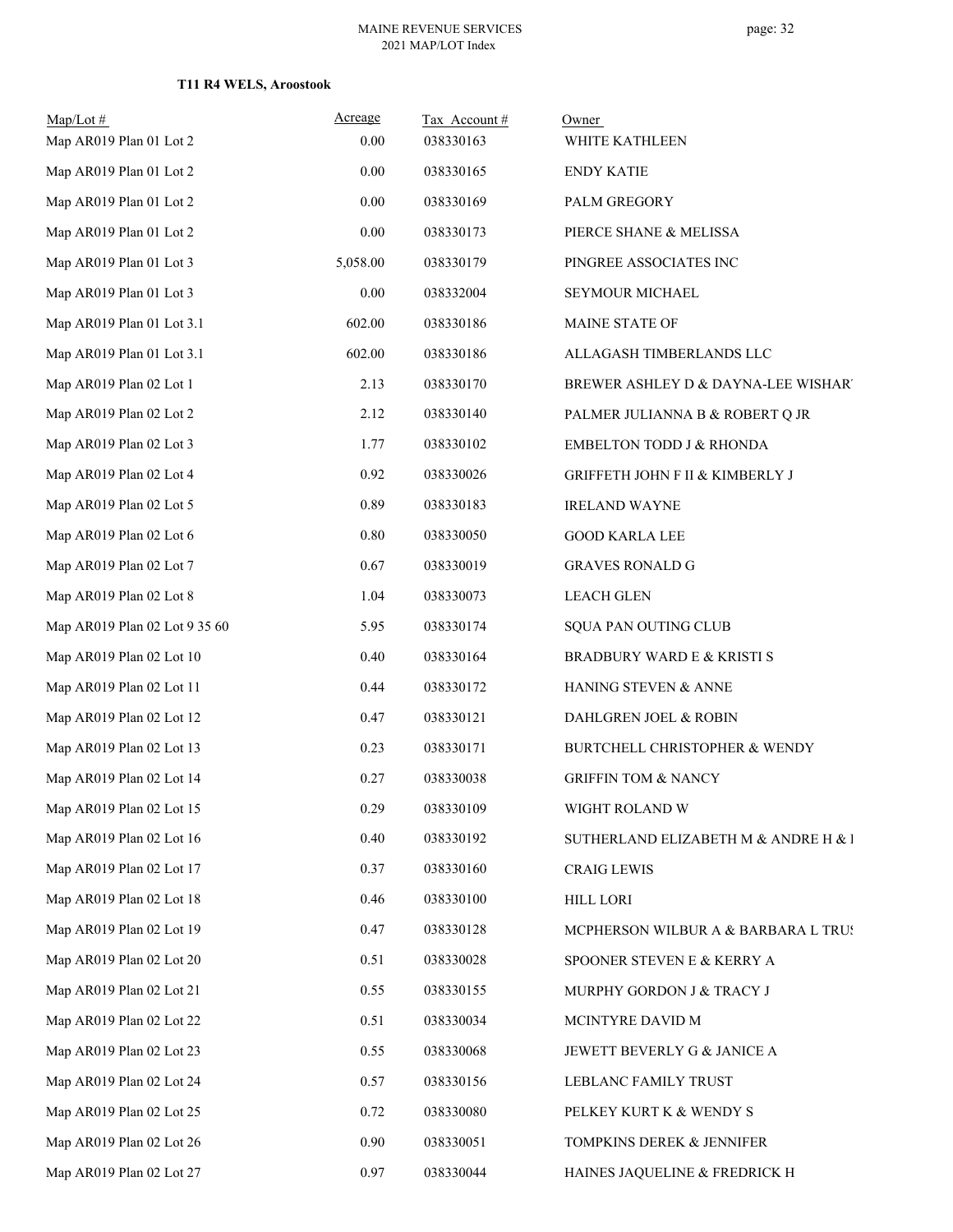| $Map/Lot \#$<br>Map AR019 Plan 02 Lot 28 | Acreage<br>0.97 | Tax Account#<br>038330002 | Owner<br>FLANAGIN ALAN D & CHERYLL R  |
|------------------------------------------|-----------------|---------------------------|---------------------------------------|
| Map AR019 Plan 02 Lot 29                 | 0.85            | 038330130                 | HOLDER CRAIG W                        |
| Map AR019 Plan 02 Lot 29.1 30            | 1.19            | 038330023                 | FORBE WARRENA B                       |
| Map AR019 Plan 02 Lot 31                 | 1.14            | 038330021                 | BROWN RICHARD E & AUDREY & MARK CH    |
| Map AR019 Plan 02 Lot 32                 | 1.16            | 038330146                 | HARDING ALAN F & MARY                 |
| Map AR019 Plan 02 Lot 33                 | 1.58            | 038330040                 | <b>BUCK DANA &amp; PENNY</b>          |
| Map AR019 Plan 02 Lot 34                 | 1.43            | 038330012                 | MCKENNEY DAVID & SUSAN C              |
| Map AR019 Plan 02 Lot 37                 | 0.11            | 038330168                 | LITVINCHYK LAWRENCE E & SHARON A      |
| Map AR019 Plan 02 Lot 38 39              | 0.23            | 038330025                 | <b>BUZZA AARON &amp; JENNIFER J/T</b> |
| Map AR019 Plan 02 Lot 40 41              | 0.23            | 038330119                 | TEARE PETER R                         |
| Map AR019 Plan 02 Lot 42                 | 0.11            | 038330042                 | TEARE PETER R                         |
| Map AR019 Plan 02 Lot 43                 | 0.11            | 038330041                 | ROGESKI STEV B                        |
| Map AR019 Plan 02 Lot 44                 | 0.11            | 038330065                 | LANGLEY MARVIN E III                  |
| Map AR019 Plan 02 Lot 45                 | 0.11            | 038330008                 | JEWETT BEVERLY G                      |
| Map AR019 Plan 02 Lot 46                 | 0.11            | 038330049                 | PARKHOUSE SHAWN                       |
| Map AR019 Plan 02 Lot 47                 | 0.14            | 038330047                 | MILLER ROBERT E & PAMELA J            |
| Map AR019 Plan 02 Lot 48 49              | 0.25            | 038330031                 | LANGLEY GRACE A                       |
| Map AR019 Plan 02 Lot 50                 | 0.11            | 038330015                 | YORK HERBERT A SR & ROSE M            |
| Map AR019 Plan 02 Lot 51                 | 0.11            | 038330167                 | YORK HERBERT A & ROSE M               |
| Map AR019 Plan 02 Lot 52                 | 0.12            | 038330005                 | SAWYER LARRY R & DEBORAH C            |
| Map AR019 Plan 02 Lot 53                 | 0.12            | 038330004                 | <b>BUSCHMANN JENNIFER E</b>           |
| Map AR019 Plan 02 Lot 54                 | 0.14            | 038330120                 | LANGLEY RANDY LEE JR                  |
| Map AR019 Plan 02 Lot 55                 | 0.14            | 038330129                 | LANGLEY RANDY LEE JR                  |
| Map AR019 Plan 02 Lot 56                 | 0.11            | 038330134                 | CORRIVEAU JO ANN & MARIE LEE GATTO T  |
| Map AR019 Plan 02 Lot 57                 | 0.11            | 038330069                 | HALLETT BRUCE C & CHRISTOPHER LONG &  |
| Map AR019 Plan 02 Lot 58 59              | 0.23            | 038330135                 | STEWART KENNETH J & TINA M            |
| Map AR019 Plan 02 Lot 61                 | 0.11            | 038330133                 | WOLFINBARGER COLLEEN                  |
| Map AR019 Plan 02 Lot 62                 | 0.17            | 038330123                 | PERKINS KYLE E & VANESSA              |
| Map AR019 Plan 02 Lot 63 63.1            | 0.31            | 038330122                 | <b>GOHEEN PETER &amp; LEAH BUCK</b>   |
| Map AR019 Plan 02 Lot 64 64.1            | 0.21            | 038330103                 | BOWEN BOBBY GENE                      |
| Map AR019 Plan 02 Lot 65 65.1            | 0.21            | 038330020                 | ROBERTS STEVEN M & JANICE M           |
| Map AR019 Plan 02 Lot 66                 | 0.11            | 038330106                 | IRELAND SHAWN D & LINDSAY A           |
| Map AR019 Plan 02 Lot 67 67.1            | 0.21            | 038330162                 | <b>IRELAND MARK &amp; JUDY</b>        |
| Map AR019 Plan 02 Lot 68 68.1            | 0.22            | 038330027                 | JOHNSON SCOTT                         |
| Map AR019 Plan 02 Lot 69 69.1            | 0.26            | 038330036                 | WALSH PATRICIA M                      |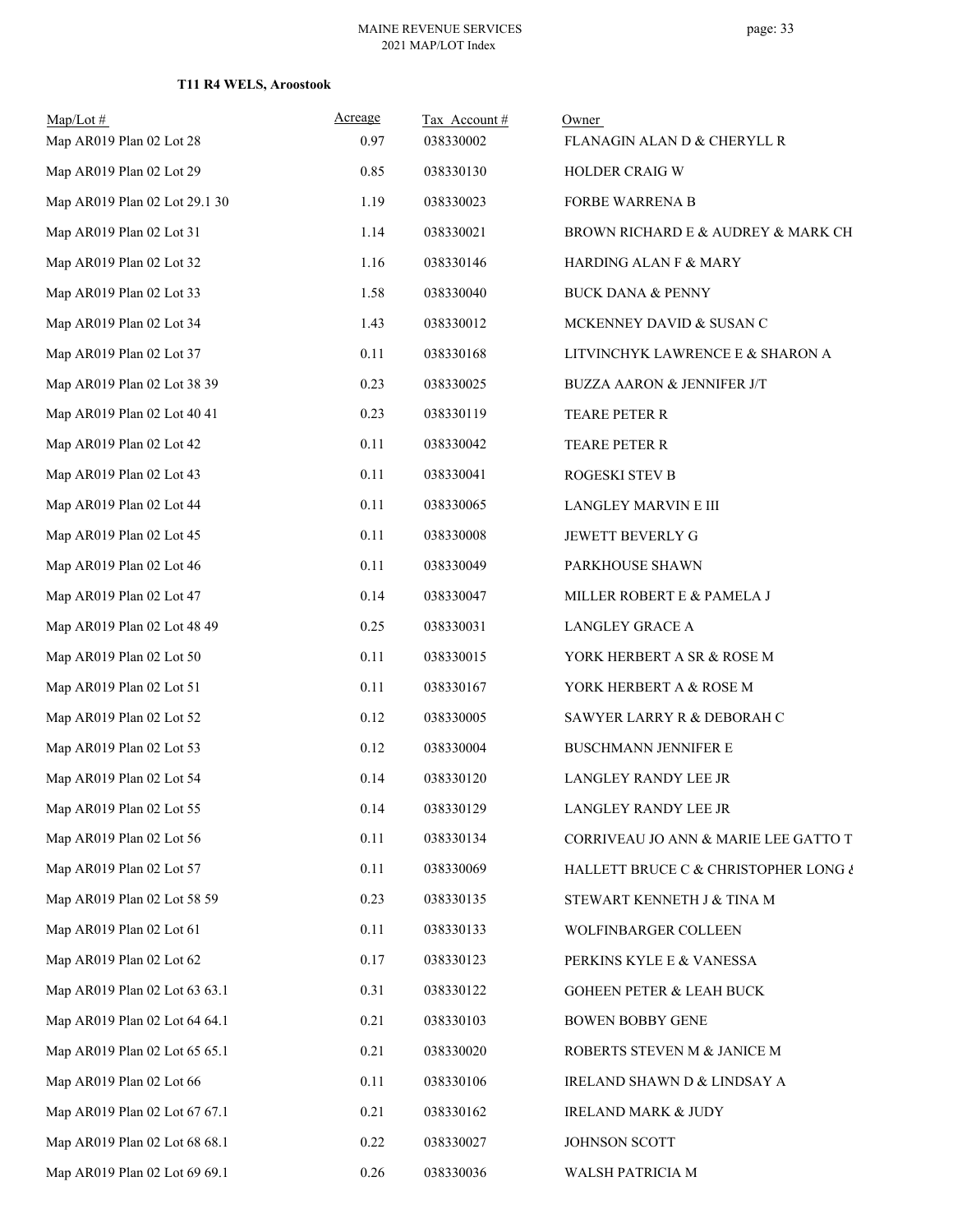| $Map/Lot$ #<br>Map AR019 Plan 02 Lot 70 70.1 | Acreage<br>0.26 | Tax Account#<br>038330145 | Owner<br>ESTES RUSSEL E II           |
|----------------------------------------------|-----------------|---------------------------|--------------------------------------|
| Map AR019 Plan 02 Lot 71 71.1 72             | 0.43            | 038330066                 | <b>GREW GLEN R</b>                   |
| Map AR019 Plan 02 Lot 73                     | 0.17            | 038330166                 | <b>GREW GLEN R</b>                   |
| Map AR019 Plan 03 Lot 1                      | 1.46            | 038330013                 | <b>CYR RYAN J</b>                    |
| Map AR019 Plan 03 Lot 2                      | 1.42            | 038330197                 | CARMICHAEL BRIAN & KATHLEEN          |
| Map AR019 Plan 03 Lot 3                      | 1.22            | 038330011                 | <b>CRAIG LEWIS</b>                   |
| Map AR019 Plan 03 Lot 3.1                    | 0.92            | 038330206                 | <b>CRAIG LEWIS</b>                   |
| Map AR019 Plan 03 Lot 4                      | 2.03            | 038330125                 | BISHOP AMANDA & SAMUEL ESANCY        |
| Map AR019 Plan 03 Lot 5                      | 2.65            | 038330010                 | HOFFSES ROGER D & GAYLE E TRUSTEES   |
| Map AR019 Plan 03 Lot 6                      | 2.82            | 038330024                 |                                      |
|                                              | 1.87            |                           | GIBERSON MARK B & WENDY L SAMAROO    |
| Map AR019 Plan 03 Lot 7                      |                 | 038330037                 | JONES BETTY A & REGINA JONES-MORNEAU |
| Map AR019 Plan 03 Lot 8                      | 1.69            | 038330007                 | <b>SUSEMIHL SCOTT</b>                |
| Map AR019 Plan 03 Lot 9                      | 2.21            | 038330108                 | HIGGINS DARLENE R                    |
| Map AR019 Plan 03 Lot 10                     | 2.44            | 038330126                 | <b>BROTEN PAUL &amp; KAREN</b>       |
| Map AR019 Plan 03 Lot 11                     | 0.82            | 038330195                 | <b>GRAVES JOHN H</b>                 |
| Map AR019 Plan 03 Lot 11                     | 0.82            | 038330195                 | WARREN WILLIAM A & KATHLEEN          |
| Map AR019 Plan 03 Lot 11                     | 0.82            | 038330195                 | WARREN WILLIAM A                     |
| Map AR019 Plan 03 Lot 11                     | 0.82            | 038330195                 | NELSON-MILES JOHN L & KEITH E        |
| Map AR019 Plan 03 Lot 12 12.1                | 0.82            | 038330052                 | NELSON-MILES JOHN L & KEITH E        |
| Map AR019 Plan 03 Lot 13                     | 0.42            | 038330157                 | WARREN WILLIAM A                     |
| Map AR019 Plan 03 Lot 14                     | 0.50            | 038330097                 | DOODY ETHAN S & KASANDRA L           |
| Map AR019 Plan 03 Lot 15                     | 0.40            | 038330124                 | <b>GRAVES JOHN H</b>                 |
| Map AR019 Plan 03 Lot 16                     | 2.99            | 038330048                 | WILLETTE JEANINE M                   |
| Map AR019 Plan 03 Lot 17                     | 2.13            | 038330154                 | MARTIN FREDERICK H                   |
| Map AR019 Plan 03 Lot 18                     | 1.55            | 038330194                 | PELLETIER COREY & AMANDA             |
| Map AR019 Plan 03 Lot 19                     | 2.75            | 038330043                 | KINNEY PAUL E & LAURIE               |
| Map AR019 Plan 03 Lot 20                     | 3.20            | 038330193                 | <b>BENSON GEORGE</b>                 |
| Map AR019 Plan 03 Lot 21                     | 3.07            | 038330067                 | BENSON GEORGE                        |
| Map AR019 Plan 03 Lot 22                     | 2.04            | 038330009                 | <b>BENSON LELA</b>                   |
| Map AR019 Plan 03 Lot 23                     | 1.27            | 038330182                 | JOHNSON MURIEL L                     |
| Map AR019 Plan 03 Lot 24                     | 3.52            | 038330200                 | JOHNSON STEVEN K & DAVID G           |
| Map AR019 Plan 03 Lot 25 26                  | 4.19            | 038330137                 | SCOTT RUSSELL D & PENNY              |
| Map AR019 Plan 03 Lot 27                     | 4.05            | 038330029                 | MILLER SHEREE LYNN & FREDERICK WILLI |
| Map AR019 Plan 03 Lot 28                     | 2.30            | 038330035                 | <b>SHAHEEN JULIO</b>                 |
| Map AR019 Plan 03 Lot 28                     | 2.30            | 038330035                 | <b>DIEHL KARL</b>                    |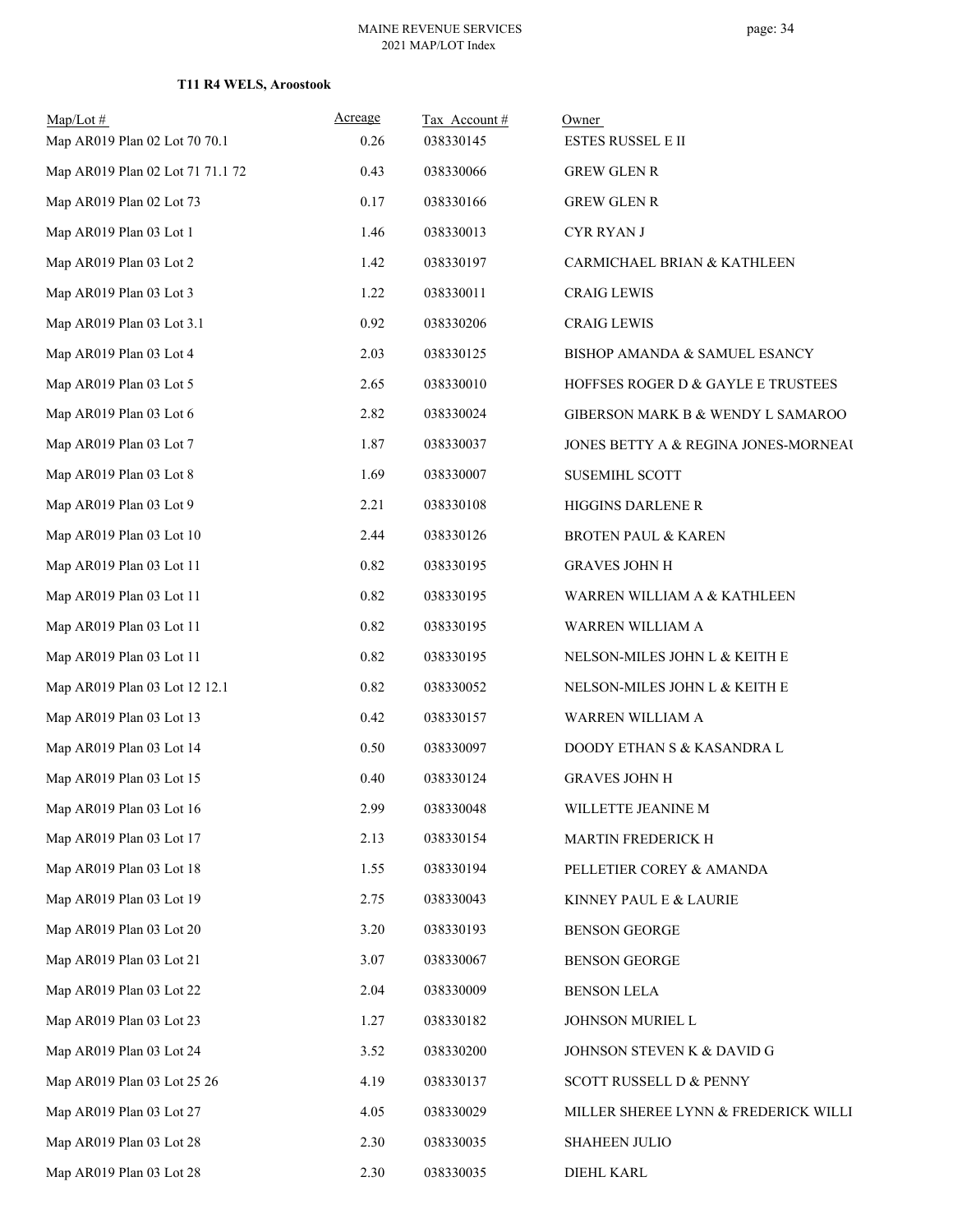#### MAINE REVENUE SERVICES 2021 MAP/LOT Index

## page: 35

| $Map/Lot \#$             | Acreage | Tax Account # | Owner                                  |
|--------------------------|---------|---------------|----------------------------------------|
| Map AR019 Plan 03 Lot 29 | 1.92    | 038330107     | <b>KNIGHT FAMILY TRUST</b>             |
| Map AR019 Plan 03 Lot 30 | 1.11    | 038330030     | <b>BLAKE THOMAS TTE</b>                |
| Map AR019 Plan 03 Lot 31 | 0.85    | 038330071     | <b>BURTT VICKI R &amp; MILTON A</b>    |
| Map AR019 Plan 03 Lot 32 | 1.47    | 038330141     | CROUSE ARTHUR L & JANE A               |
| Map AR019 Plan 03 Lot 33 | 0.96    | 038332003     | <b>MCCUE DANIEL R</b>                  |
| Map AR019 Plan 03 Lot 34 | 1.40    | 038330098     | WRIGHT, MARGARET J; L PETER JOHNSON; E |
| Map AR019 Plan 03 Lot 35 | 1.11    | 038330022     | <b>LYNCH STEPHEN</b>                   |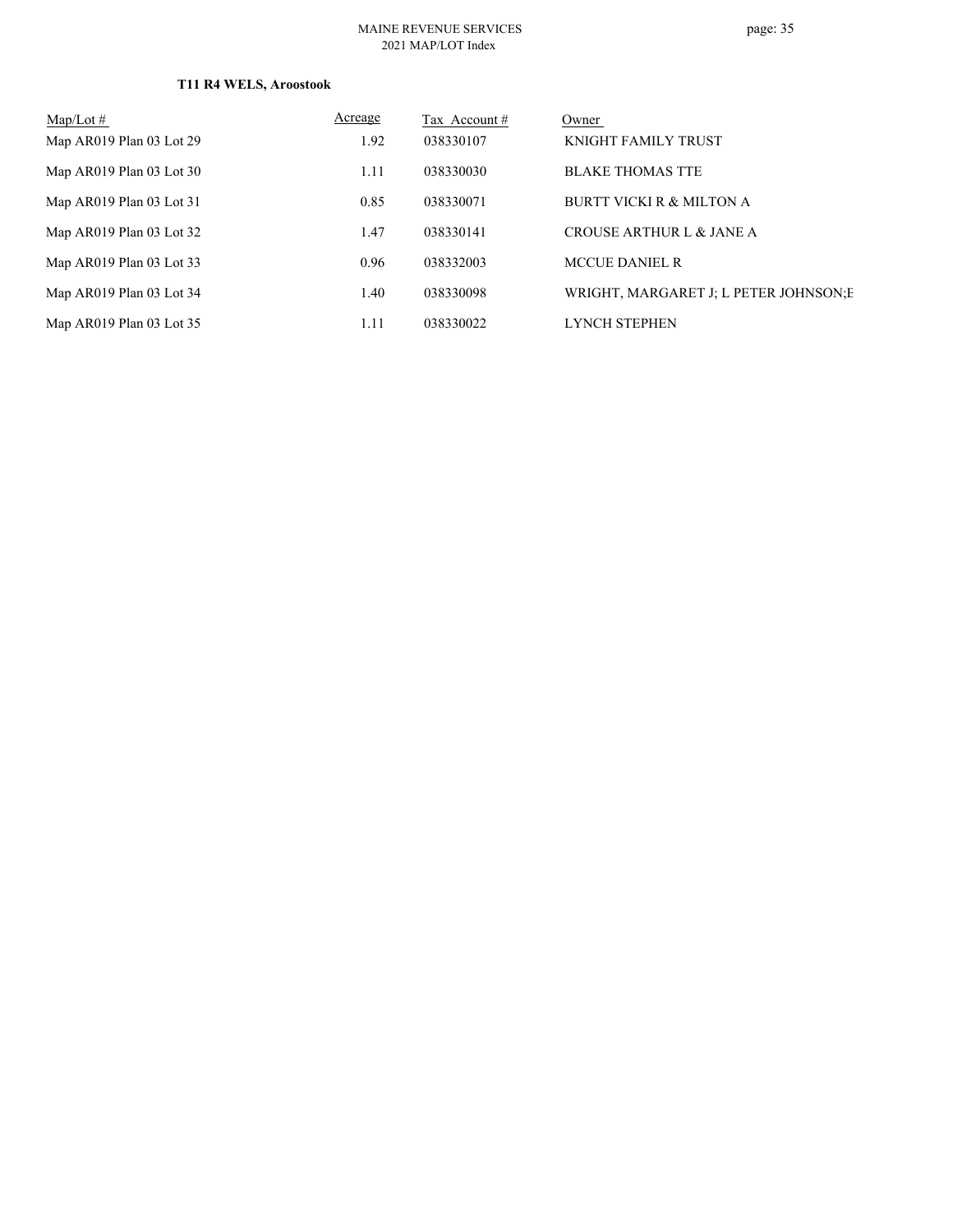| $Map/Lot \#$<br>Map AR020           | Acreage<br>0.00 | Tax Account#<br>038890149 | Owner<br><b>EMERA MAINE</b>            |
|-------------------------------------|-----------------|---------------------------|----------------------------------------|
| Map AR020 Plan 01 Lot 1.1 2         | 57.80           | 038890056                 | COULOMBE KURT S & SHELLY               |
| Map AR020 Plan 01 Lot 1.2           | 2.00            | 038890231                 | WHITE DANIEL BOONE                     |
| Map AR020 Plan 01 Lot 3             | 0.65            | 038890101                 | TWIGGS EARL & JOYCE HEBERT             |
| Map AR020 Plan 01 Lot 4 5           | 3.50            | 038890102                 | TWIGGS EARL & JOYCE HEBERT             |
| Map AR020 Plan 01 Lot 6             | 3.50            | 038890103                 | TWIGGS EARL & JOYCE HEBERT             |
| Map AR020 Plan 01 Lot 7             | 0.63            | 038890104                 | HEBERT REGINALD & CLAUDETTE            |
| Map AR020 Plan 01 Lot 8             | 55.00           | 038890188                 | CLOWES THOMAS E & JEANNE M             |
| Map AR020 Plan 01 Lot 9             | 0.00            | 038890004                 | SANDSTROM STEVE                        |
| Map AR020 Plan 01 Lot 9             | 0.00            | 038890009                 | <b>ANDERSON PETER</b>                  |
| Map AR020 Plan 01 Lot 9             | 0.00            | 038890063                 | BRUNELLE GREG & AMIEE DANFORTH         |
| Map AR020 Plan 01 Lot 9 10 12 13 14 | 23,643.00       | 038890119                 | ALLAGASH TIMBERLANDS LLC               |
| Map AR020 Plan 01 Lot 10.1          | 24.00           | 038890254                 | ALLAGASH TIMBERLANDS LLC               |
| Map AR020 Plan 01 Lot 11            | 2.40            | 038890258                 | MAINE STATE OF                         |
| Map AR020 Plan 01 Lot 12            | 0.00            | 038890004P                | RAINBOW COVE LLC                       |
| Map AR020 Plan 01 Lot 12            | 0.00            | 038890246                 | KINNEY ROBERT G                        |
| Map AR020 Plan 01 Lot 12            | 0.00            | 038890253                 | SANDSTROM MICHAEL G                    |
| Map AR020 Plan 01 Lot 12            | 0.00            | 038890260                 | PARADIS BERNARD A                      |
| Map AR020 Plan 02 Lot 1             | 0.60            | 038890052                 | CLARK HEIDI L & STEPHEN & TIMOTHY R TO |
| Map AR020 Plan 02 Lot 2             | 0.63            | 038890138                 | SMITH CHERYL ANN                       |
| Map AR020 Plan 02 Lot 3             | 0.61            | 038890067                 | MALONE JOYCE & EDWARD                  |
| Map AR020 Plan 02 Lot 4             | 0.38            | 038890250                 | MADAWASKA LAKE CAMPERS ASSOC           |
| Map AR020 Plan 02 Lot 5             | 0.59            | 038890199                 | SODERGREN FAMILY COTTAGE LLC           |
| Map AR020 Plan 02 Lot 6             | 0.55            | 038890215                 | TODD PAUL A & BONITA L                 |
| Map AR020 Plan 02 Lot 7             | 0.51            | 038890075                 | <b>SEARLES ANDREA</b>                  |
| Map AR020 Plan 02 Lot 8             | 0.55            | 038890147                 | HAINES WANDA                           |
| Map AR020 Plan 02 Lot 9             | 0.54            | 038890217                 | LANDEEN ALAN L & PAULETTE G            |
| Map AR020 Plan 02 Lot 10            | 0.40            | 038890011                 | ERICKSON JOHN H & KAREN E              |
| Map AR020 Plan 02 Lot 11            | 0.55            | 038890015                 | COTTA JANET A & FREDERICK A            |
| Map AR020 Plan 02 Lot 12            | 0.63            | 038890016                 | ANDERSON PHYLLIS M TRUSTEE             |
| Map AR020 Plan 02 Lot 13            | 0.55            | 038890017                 | SODERBERG CARL                         |
| Map AR020 Plan 02 Lot 14            | 0.54            | 038890173                 | HABEEB DAVID A                         |
| Map AR020 Plan 02 Lot 15            | 0.52            | 038890035                 | WAKANA DAVID A & DIANA L LOCKE         |
| Map AR020 Plan 02 Lot 16            | 0.69            | 038890079                 | ANDERSON CURT W & KATHERINE A          |
| Map AR020 Plan 02 Lot 17            | 0.76            | 038890224                 | AKERSON CONNIE                         |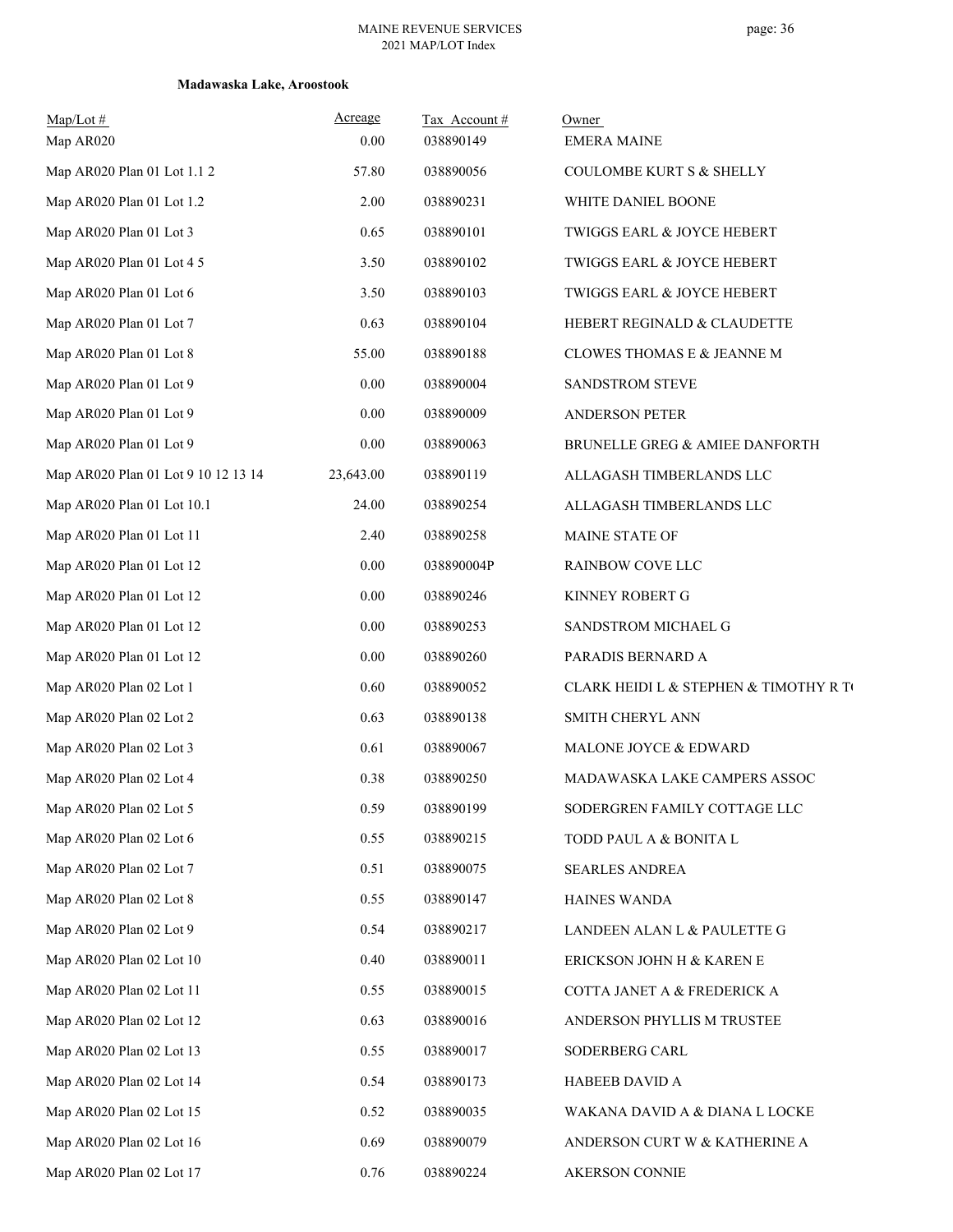| $Map/Lot \#$<br>Map AR020 Plan 02 Lot 18    | Acreage<br>0.76 | Tax Account#<br>038890206 | Owner<br>JEPSON BRENT K              |
|---------------------------------------------|-----------------|---------------------------|--------------------------------------|
| Map AR020 Plan 02 Lot 19                    | 0.95            | 038890083                 | FORSMAN CHARLES & DIANE              |
| Map AR020 Plan 02 Lot 20.1                  | 0.00            | 038890023P                | THIBODEAU TERRY S                    |
| Map AR020 Plan 02 Lot 20.1                  | 0.93            | 038890092                 | THIBODEAU TERRY S & BARBARA R        |
| Map AR020 Plan 02 Lot 20.2                  | 0.90            | 038890069                 | HERSEY KIRK M & BETTY L              |
| Map AR020 Plan 02 Lot 20.3                  | 0.78            | 038890248                 | O'DONNELL TIMOTHY J & CAROLYN F TRUS |
| Map AR020 Plan 02 Lot 20.4                  | 0.85            | 038890227                 | KNIGHT LOIS M ET AL                  |
| Map AR020 Plan 02 Lot 21                    | 0.76            | 038890031                 | <b>BOSSIE CHAD E</b>                 |
| Map AR020 Plan 02 Lot 22.1                  | 0.38            | 038890073                 | ERICKSON JANET M ET AL               |
| Map AR020 Plan 02 Lot 22.2                  | 2.41            | 038890210                 | CSS DEVELOPMENT INC                  |
| Map AR020 Plan 02 Lot 22.3                  | 0.45            | 038890036                 | <b>TOZIER DAVID P</b>                |
| Map AR020 Plan 02 Lot 23                    | 1.05            | 038890081                 | NORDIC PROPERTIES LLC                |
| Map AR020 Plan 02 Lot 24                    | 0.83            | 038890184                 | BENNETT JENNIFER M                   |
| Map AR020 Plan 02 Lot 25                    | 0.77            | 038890039                 | <b>SLEEPER NEAL J</b>                |
| Map AR020 Plan 02 Lot 26                    | 0.67            | 038890193                 | <b>SLEEPER DORIS</b>                 |
| Map AR020 Plan 02 Lot 27                    | 1.45            | 038890172                 | MILLS LAURA & JAMES L TRUSTEES       |
| Map AR020 Plan 02 Lot 29                    | 0.52            | 038890191                 | FOPPIANI NATALIE M TRUSTEE           |
| Map AR020 Plan 02 Lot 31                    | 1.10            | 038890136                 | KETCH BRENDA D                       |
| Map AR020 Plan 02 Lot 32                    | 0.48            | 038890082                 | CONROY KAREN J                       |
| Map AR020 Plan 02 Lot 33                    | 0.57            | 038890070                 | SODERGREN GRAYDON J & JAMIE V TRUSTI |
| Map AR020 Plan 02 Lot 34                    | 0.45            | 038890059                 | TROMBLEY ALAN                        |
| Map AR020 Plan 02 Lot 35                    | 0.45            | 038890169                 | WICKSTROM JON C & PENNY M            |
| Map AR020 Plan 02 Lot 36                    | 0.52            | 038890029                 | LYMAN JOYCE S                        |
| Map AR020 Plan 02 Lot 37                    | 0.53            | 038890014                 | GERALD RAYMOND & SUSAN ELIZABETH PI  |
| Map AR020 Plan 02 Lot 38                    | 0.60            | 038890068                 | TOMLINSON ROBERT W                   |
| Map AR020 Plan 02 Lot 39                    | 0.47            | 038890252                 | DOODY GEORGE W & VELVA L             |
| Map AR020 Plan 02 Lot 40                    | 0.41            | 038890106                 | MICHAUD HEATHER L                    |
| Map AR020 Plan 02 Lot 41 41.1 41.2<br>41.31 | 2.68            | 038890251                 | RAINBOW COVE LLC                     |
| Map AR020 Plan 02 Lot 41.11 41.311<br>41.4  | 2.12            | 038890262                 | FIELDSTONE CABINS LLC                |
| Map AR020 Plan 02 Lot 41.11 41.311<br>41.4  | 0.00            | 038890263                 | ROY ROGER A                          |
| Map AR020 Plan 02 Lot 41.21                 | 8.00            | 038890264                 | EEL POINT LLC                        |
| Map AR020 Plan 02 Lot 41.3                  | 1.00            | 038890259                 | WARD KIRK A                          |
| Map AR020 Plan 02 Lot 42                    | 0.47            | 038890152                 | WALTERS CATHERINE A & FREDRIC M      |
| Map AR020 Plan 02 Lot 43                    | 0.45            | 038890166                 | ALLEN PATRICIA N & SHIRLEY M NELSON  |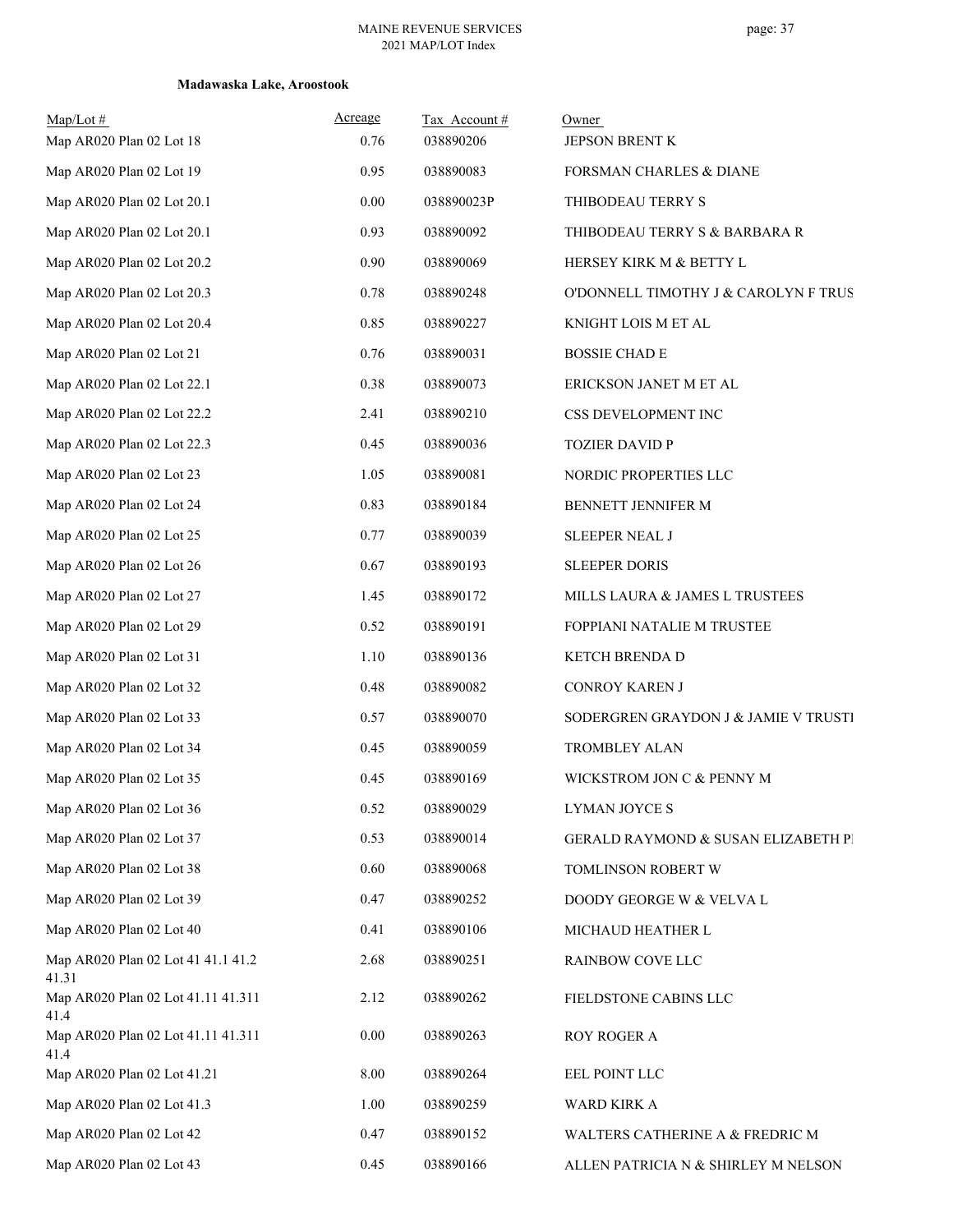| Map/Lot#<br>Map AR020 Plan 02 Lot 44 | Acreage<br>0.52 | Tax Account#<br>038890168 | Owner<br>KETCH ALTON N II & JANA L    |
|--------------------------------------|-----------------|---------------------------|---------------------------------------|
| Map AR020 Plan 02 Lot 45             | 0.77            | 038890121                 | HARA CLIFFORD G & SANDRA A TRUSTEES   |
| Map AR020 Plan 02 Lot 47             | 0.49            | 038890047                 | CARR SYLVIA S                         |
| Map AR020 Plan 02 Lot 48             | 0.52            | 038890161                 | CARRY BROOK LLC                       |
| Map AR020 Plan 02 Lot 49             | 0.60            | 038890140                 | <b>BROWN MARY LOU</b>                 |
| Map AR020 Plan 02 Lot 49.1           | 0.78            | 038890032                 | BROWN MARY LOU & DUANE C              |
| Map AR020 Plan 02 Lot 49.2           | 1.01            | 038890126                 | DAWSON-PEREZ SUSAN & BARBARA WADS'    |
| Map AR020 Plan 02 Lot 49.3           | 0.64            | 038890228                 | BRAGG JOHN W & THERESA A G            |
| Map AR020 Plan 02 Lot 49.4           | 1.88            | 038890256                 | NORDIC PROPERTIES LLC                 |
| Map AR020 Plan 02 Lot 50             | 0.55            | 038890196                 | COLE ERIKA, JESSICA COURTEMANCHE & M  |
| Map AR020 Plan 02 Lot 51             | 0.57            | 038890174                 | IRELAND RICHARD W & SHARON J & TROY I |
| Map AR020 Plan 02 Lot 52             | 0.52            | 038890010                 | ANDERSON SUSAN A & JUDITH A BLEILER   |
| Map AR020 Plan 02 Lot 53             | 0.57            | 038890097                 | SULLIVAN ETHEL D & BRENDA M & DAVID   |
| Map AR020 Plan 02 Lot 54             | 0.56            | 038890129                 | SODERGREN ELEANOR                     |
| Map AR020 Plan 02 Lot 55             | 0.55            | 038890116                 | HOLMQUIST NORMA L                     |
| Map AR020 Plan 02 Lot 56             | 0.65            | 038890145                 | ANDERSON GUSTA & DAVID                |
| Map AR020 Plan 02 Lot 57             | 0.63            | 038890124                 | <b>ESPLING ARLENE</b>                 |
| Map AR020 Plan 02 Lot 58 59          | 1.09            | 038890095                 | TREU KRIS H & NANCY J                 |
| Map AR020 Plan 02 Lot 60             | 0.63            | 038890087                 | CONROY HEIDI J                        |
| Map AR020 Plan 02 Lot 61             | 0.54            | 038890108                 | OUELLETTE NIKKI R                     |
| Map AR020 Plan 02 Lot 62             | 0.55            | 038890123                 | LEIGHTON SUSAN E & JANET M BURTCHELI  |
| Map AR020 Plan 02 Lot 63             | 0.62            | 038890230                 | PLOURDE DOUGLAS A & STEPHANIE L       |
| Map AR020 Plan 02 Lot 64             | $0.00\,$        | 038890035P                | POWERS DONALD J                       |
| Map AR020 Plan 02 Lot 64             | 0.68            | 038890204                 | POWERS DONALD J                       |
| Map AR020 Plan 02 Lot 65             | 0.63            | 038890071                 | SCHOFIELD WILLIAM H & JANET L         |
| Map AR020 Plan 02 Lot 66             | 0.53            | 038890234                 | HOLMES GERALD SR & CHARLOTTE          |
| Map AR020 Plan 02 Lot 67             | 1.29            | 038890150                 | KIEFFER ROBERT J & LEHRLE W           |
| Map AR020 Plan 02 Lot 68             | 0.34            | 038890100                 | WADSWORTH BARBARA                     |
| Map AR020 Plan 02 Lot 69             | 0.34            | 038890018                 | UNDERWOOD JOHN R & BARARA WADSWOI     |
| Map AR020 Plan 02 Lot 70             | 0.35            | 038890202                 | SPOONER DAVID W & LAURIE J            |
| Map AR020 Plan 02 Lot 71             | 0.33            | 038890013                 | ANDERSON CHARLES PAUL                 |
| Map AR020 Plan 02 Lot 72             | 0.34            | 038890064                 | DEMERCHANT DAVID W                    |
| Map AR020 Plan 02 Lot 73             | 0.30            | 038890008                 | SPRAGUE JONATHAN P & ANNA K           |
| Map AR020 Plan 02 Lot 74             | 0.31            | 038890170                 | SPRAGUE ROBERT W & JONATHAN & ANNA    |
| Map AR020 Plan 02 Lot 75             | 0.67            | 038890142                 | <b>STONE SHERI</b>                    |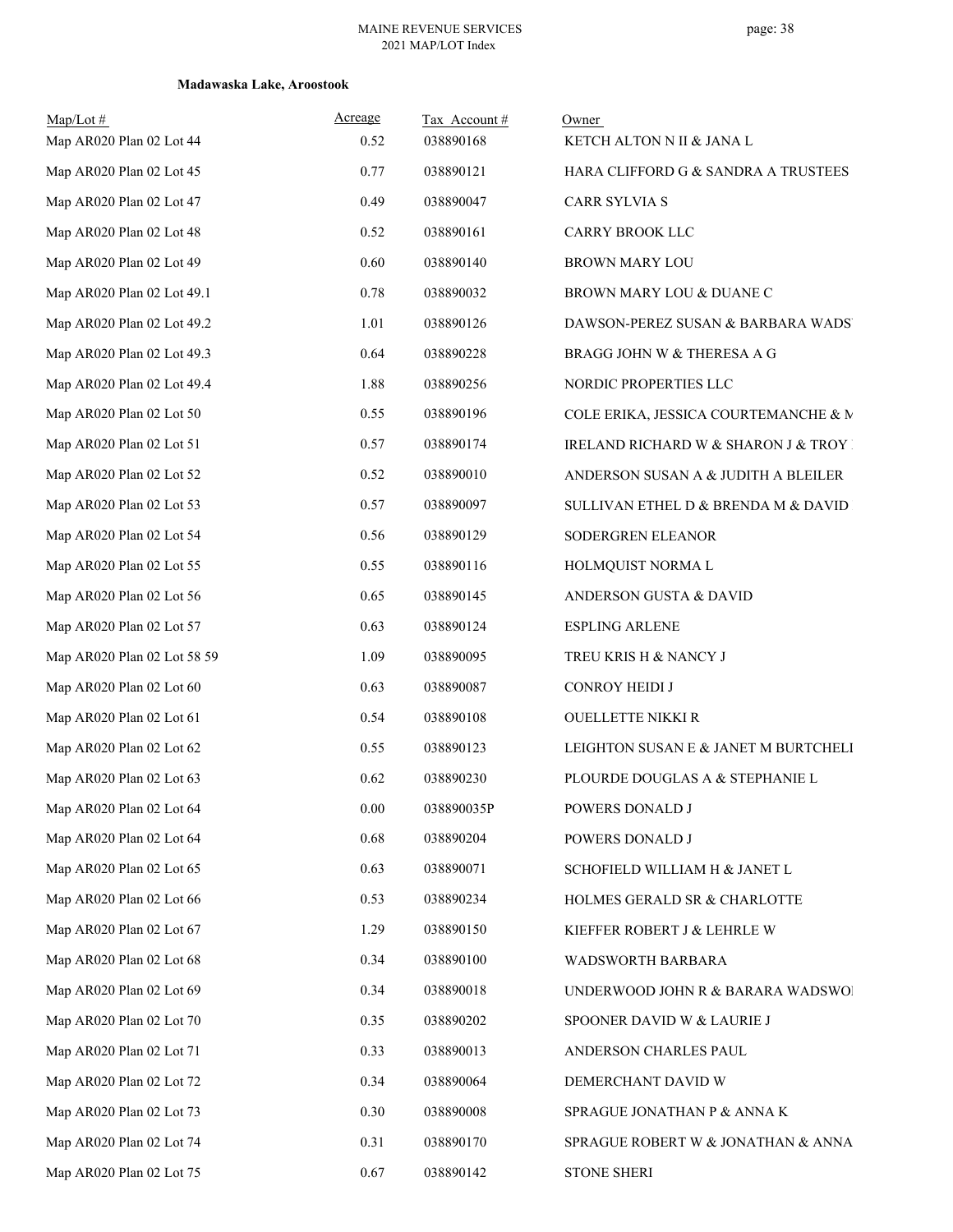| $Map/Lot \#$<br>Map AR020 Plan 02 Lot 77 | Acreage<br>2.17 | Tax Account#<br>038890245 | Owner<br>OLSON ANDREW G & RITA T     |
|------------------------------------------|-----------------|---------------------------|--------------------------------------|
| Map AR020 Plan 02 Lot 77.1               | 1.10            | 038890220                 | LAPOINTE DONALD R J                  |
| Map AR020 Plan 02 Lot 77.2               | 0.92            | 038890054                 | HOLMES ADESSA                        |
| Map AR020 Plan 02 Lot 77.3               | 1.22            | 038890221                 | CRESHO ANDREW J & LUCILLE M TRUSTEE  |
| Map AR020 Plan 02 Lot 78                 | 1.20            | 038890157                 | SODERBERG CARL & LISA L              |
| Map AR020 Plan 02 Lot 79                 | 0.92            | 038890090                 | DOODY KRIS A & DAVID S WINSLOW       |
| Map AR020 Plan 02 Lot 81                 | 1.00            | 038890080                 | FREME CHRISTINE                      |
| Map AR020 Plan 02 Lot 83                 | 1.15            | 038890200                 | WYNNE RAYMOND E & SUSAN E TRUSTEES   |
| Map AR020 Plan 02 Lot 85                 | 0.97            | 038890176                 | KIEFFER ROBERT J & LEHRLE W          |
| Map AR020 Plan 02 Lot 87                 | 0.90            | 038890162                 | MOOERS PAMELIA T                     |
| Map AR020 Plan 02 Lot 88                 | 0.55            | 038890058                 | <b>GENZ G NEAL &amp; RYAN T</b>      |
| Map AR020 Plan 02 Lot 89                 | 0.54            | 038890212                 | THOMPSON-CLOUTIER SUSAN M & LISA CHI |
| Map AR020 Plan 02 Lot 91                 | 1.70            | 038890194                 | SMALL CRAIG K & JANE M               |
| Map AR020 Plan 02 Lot 92                 | 0.82            | 038890061                 | COLLINS SAMUEL W & LISE              |
| Map AR020 Plan 02 Lot 93                 | 0.72            | 038890236                 | MARTIN RICKY P & KIMBERLY A          |
| Map AR020 Plan 02 Lot 94                 | 0.60            | 038890098                 | WILLIAMS SETH & JEFFREY R IRVING     |
| Map AR020 Plan 02 Lot 95                 | 0.55            | 038890232                 | WILLIAMS SETH                        |
| Map AR020 Plan 02 Lot 96                 | 0.80            | 038890198                 | HINCHLIFFE HOLLY M S & DANA R        |
| Map AR020 Plan 02 Lot 97                 | 0.61            | 038890051                 | COLLINS SAMUEL W                     |
| Map AR020 Plan 02 Lot 98                 | 0.59            | 038890050                 | <b>COLLINS D GREGG &amp; LORIP</b>   |
| Map AR020 Plan 02 Lot 99                 | 0.65            | 038890053                 | HALLOWELL DANA                       |
| Map AR020 Plan 02 Lot 100                | 0.75            | 038890225                 | HILDEBRAND RAYMOND W & CAROLYN M     |
| Map AR020 Plan 02 Lot 101                | 0.56            | 038890086                 | BEAULIEU ALLEN P & LORI L J/T        |
| Map AR020 Plan 02 Lot 102                | 0.64            | 038890085                 | ALDEN ROY E & BETH-ANN S             |
| Map AR020 Plan 02 Lot 103                | 0.69            | 038890146                 | HANSON RONALD W & KRISTEN L          |
| Map AR020 Plan 02 Lot 104                | 1.22            | 038890214                 | POWERS PAUL & MARY J                 |
| Map AR020 Plan 02 Lot 106                | 1.00            | 038890132                 | JANDREAU DANIEL & STACY              |
| Map AR020 Plan 02 Lot 106.1              | 0.66            | 038890048                 | MAZEROLLE EDWARD D                   |
| Map AR020 Plan 02 Lot 108                | 0.62            | 038890155                 | <b>WAKEM KAREN</b>                   |
| Map AR020 Plan 02 Lot 109                | 0.65            | 038890028                 | ST PETER LEONA J                     |
| Map AR020 Plan 02 Lot 110                | 0.61            | 038890122                 | BOURGOINE CALVIN P & LORRAINE G      |
| Map AR020 Plan 02 Lot 111                | 0.61            | 038890019                 | NICHOLS REBECCA W TRUSTEE            |
| Map AR020 Plan 02 Lot 112                | 0.65            | 038890137                 | <b>FORBES MILDRED</b>                |
| Map AR020 Plan 02 Lot 113                | 0.63            | 038890006                 | ST PETER DAVID & VICTORIA            |
| Map AR020 Plan 02 Lot 114                | 0.62            | 038890133                 | TRUDEL BARBARA ET ALS                |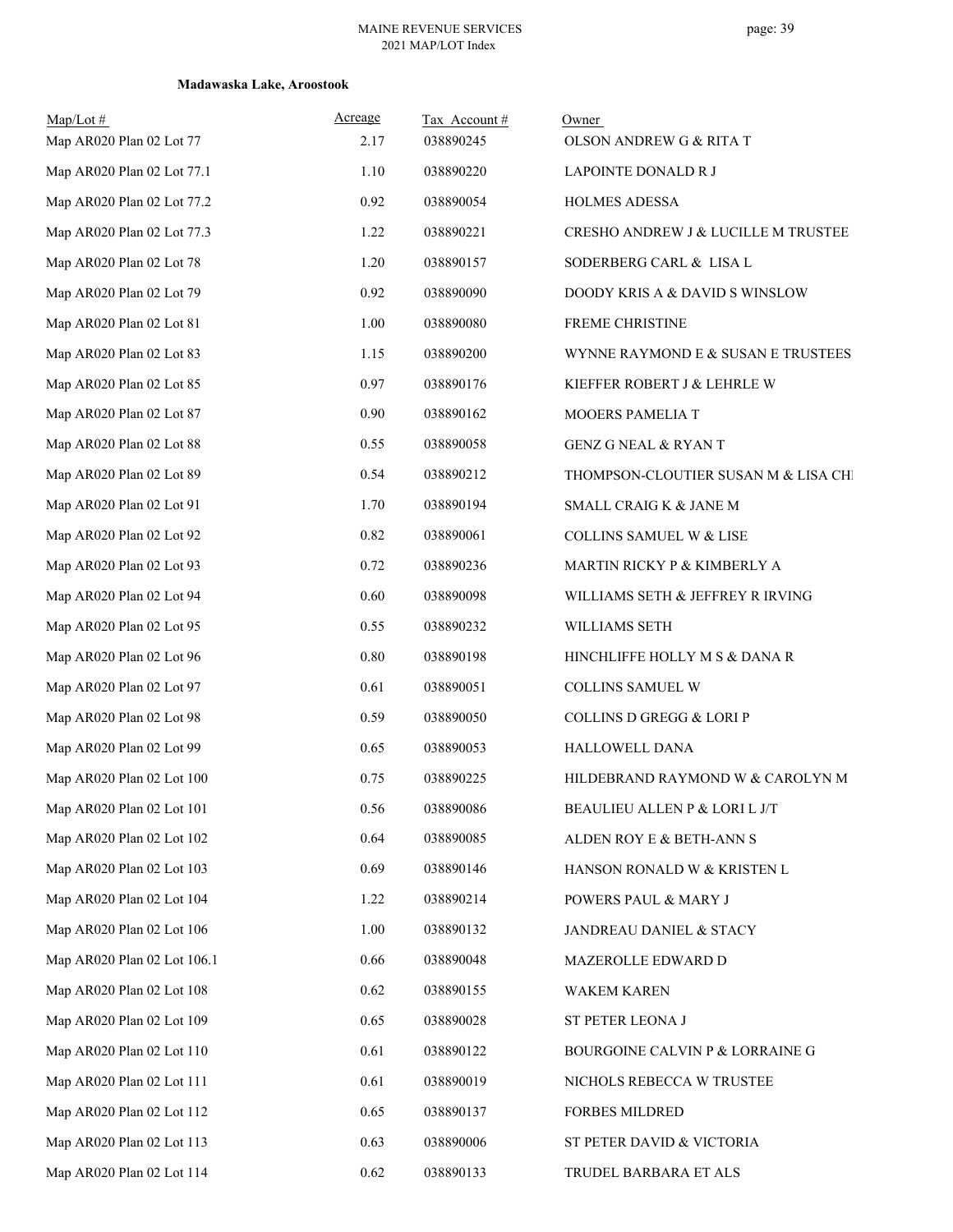| $Map/Lot$ #<br>Map AR020 Plan 02 Lot 115 | Acreage<br>0.53 | Tax Account#<br>038890128 | Owner<br>PLOURDE BRENT N & DEBORAH L     |
|------------------------------------------|-----------------|---------------------------|------------------------------------------|
| Map AR020 Plan 02 Lot 116                | 0.53            | 038890223                 | ANDERSON DONALD L & THERESA P            |
| Map AR020 Plan 02 Lot 117                | 0.53            | 038890117                 | MURPHY JOHN & MARYLEE J/T                |
| Map AR020 Plan 02 Lot 118                | 0.58            | 038890044                 | ST PETER CLINTON & BRENDA                |
| Map AR020 Plan 02 Lot 119                | 0.53            | 038890167                 | NELSON WARREN J & JOHANNAH L SIROIS      |
| Map AR020 Plan 02 Lot 120                | 0.56            | 038890088                 | <b>CALLISON LINDA</b>                    |
| Map AR020 Plan 02 Lot 121                | 0.60            | 038890072                 | ERICSON RONALD                           |
| Map AR020 Plan 02 Lot 122                | 0.64            | 038890093                 | <b>BOUCHARD JEFFERY D &amp; BONNIE F</b> |
| Map AR020 Plan 02 Lot 123                | 0.70            | 038890216                 | ORELL DONALD E & PAMELA M                |
| Map AR020 Plan 02 Lot 124                | 0.56            | 038890046                 | CARR ROY E JR & RICHARD & MARK C         |
| Map AR020 Plan 02 Lot 125                | 0.57            | 038890022                 | DESMOND AMY VIOLETTE                     |
| Map AR020 Plan 02 Lot 126                | 0.54            | 038890005                 | HARRIS RICHARD F SR & PAULINE            |
| Map AR020 Plan 02 Lot 127                | 0.61            | 038890249                 | HARRIS RICHARD F SR & PAULINE ET AL      |
| Map AR020 Plan 02 Lot 128                | 1.54            | 038890226                 | WAKEM MARK M ET AL                       |
| Map AR020 Plan 02 Lot 129                | 2.20            | 038890153                 | MAZEROLLE DENIS MD                       |
| Map AR020 Plan 02 Lot 130                | 1.20            | 038890175                 | REDIKER JOYCE E & GERALD L SR            |
| Map AR020 Plan 02 Lot 131                | $0.80\,$        | 038890026                 | ALEXANDER EILEEN A                       |
| Map AR020 Plan 02 Lot 132                | 0.80            | 038890112                 | SCHERER JAMES & JANELLE M                |
| Map AR020 Plan 02 Lot 134                | $0.80\,$        | 038890021                 | BELL CHRISTOPHER A R & KATHLEEN L        |
| Map AR020 Plan 02 Lot 135                | 0.57            | 038890134                 | MCDUFFIE STEPHEN R SR ET AL              |
| Map AR020 Plan 02 Lot 136                | 0.75            | 038890135                 | THE 5 CANDLEWOOD RD TRUST                |
| Map AR020 Plan 02 Lot 137                | 0.62            | 038890038                 | <b>BUZZELL BETTY J</b>                   |
| Map AR020 Plan 02 Lot 138                | 0.53            | 038890065                 | DERRAH KURT ET AL                        |
| Map AR020 Plan 02 Lot 139                | 0.55            | 038890001                 | LYNCH MARY ANN                           |
| Map AR020 Plan 02 Lot 140                | 0.55            | 038890183                 | <b>GINN GREGG H</b>                      |
| Map AR020 Plan 02 Lot 141                | 0.60            | 038890002                 | ANDERSON GERALD E & LARINA L             |
| Map AR020 Plan 02 Lot 142                | 0.38            | 038890060                 | DOODY LONNIE J & FREDERICK A             |
| Map AR020 Plan 02 Lot 143                | 0.60            | 038890057                 | HALE HEATHER & JEREMY, TRAVIS W & LY     |
| Map AR020 Plan 02 Lot 144                | 0.60            | 038890179                 | MAYNE WELSIE D & KATELYN O               |
| Map AR020 Plan 02 Lot 145                | 0.56            | 038890012                 | JEPSON ALAN F & BRENDA L                 |
| Map AR020 Plan 02 Lot 146                | 0.59            | 038890041                 | BROWN STEPHEN J                          |
| Map AR020 Plan 02 Lot 147                | 0.60            | 038890127                 | <b>LANG THERESA</b>                      |
| Map AR020 Plan 02 Lot 148                | 0.60            | 038890213                 | KLIMAS JOSEPH J JR & JAMES L KLIMAS      |
| Map AR020 Plan 02 Lot 149                | 0.63            | 038890178                 | LANGLEY GARY L                           |
| Map AR020 Plan 02 Lot 150                | 0.65            | 038890187                 | PARADY JESSICA THOMPSON                  |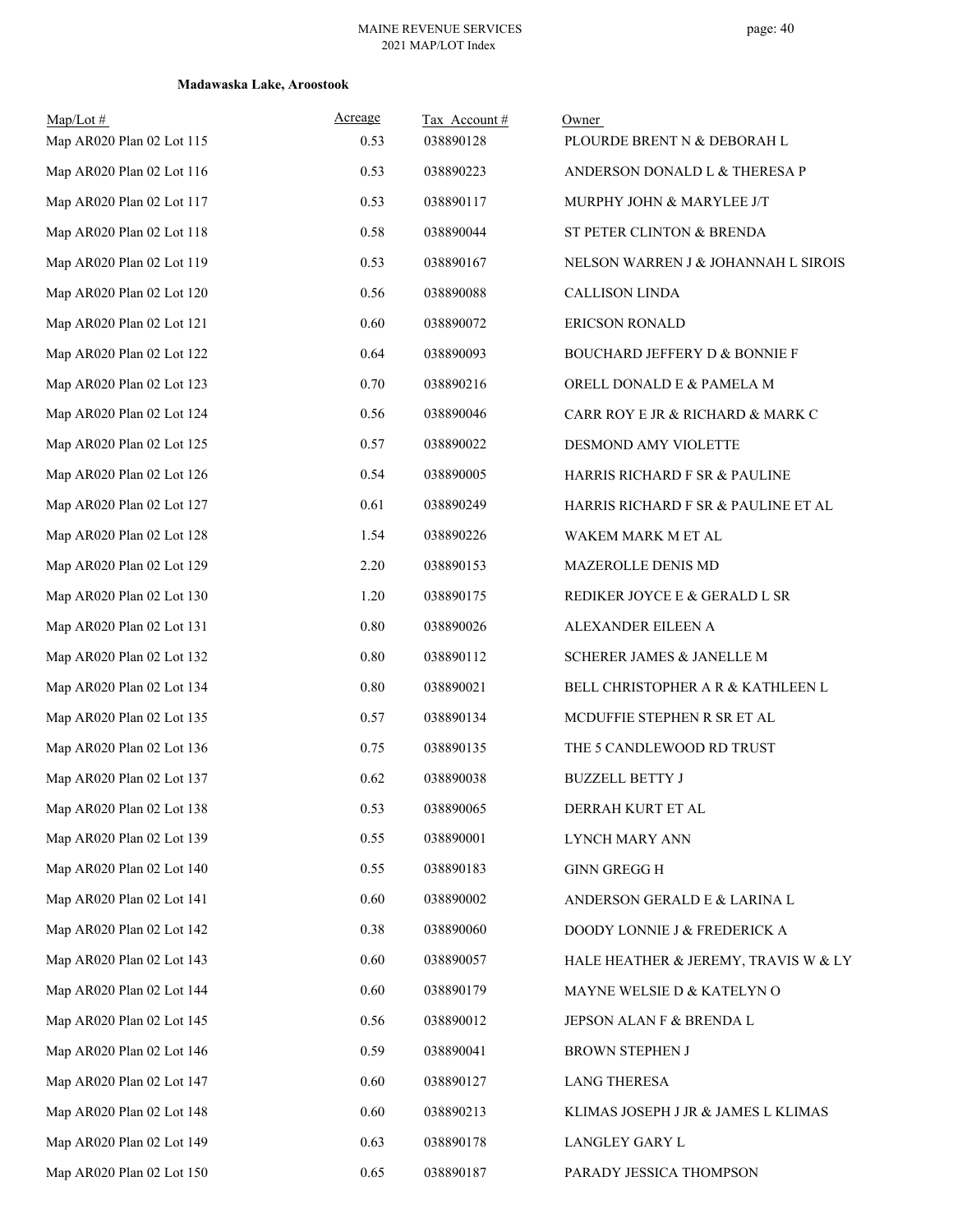| Map/Lot#<br>Map AR020 Plan 02 Lot 151 | Acreage<br>0.60 | Tax Account#<br>038890076 | Owner<br><b>FORBES BRYAN L</b>       |
|---------------------------------------|-----------------|---------------------------|--------------------------------------|
| Map AR020 Plan 02 Lot 152             | 0.70            | 038890205                 | SUTHERLAND ADELBERT & PAUL T/C       |
| Map AR020 Plan 02 Lot 153             | 0.59            | 038890165                 | <b>GAGNON DORISH</b>                 |
| Map AR020 Plan 02 Lot 154             | 0.67            | 038890110                 | MCDOUGAL EILEEN R                    |
| Map AR020 Plan 02 Lot 155             | 0.60            | 038890030                 | TOZIER ROGER G & JANET E             |
| Map AR020 Plan 02 Lot 156             | 0.59            | 038890115                 | RICHARDS DOLORES M                   |
| Map AR020 Plan 02 Lot 157             | 0.60            | 038890203                 | RICHARDS CURTIS & MICHELLE           |
| Map AR020 Plan 02 Lot 158             | 0.60            | 038890033                 | <b>BROWN PHILIP H II</b>             |
| Map AR020 Plan 02 Lot 159             | 0.63            | 038890025                 | NELSON CHARLES E & VALERIE           |
| Map AR020 Plan 02 Lot 160             | 0.63            | 038890229                 | <b>BOUCHARD JEFFREY D</b>            |
| Map AR020 Plan 02 Lot 161             | 0.66            | 038890207                 | DRUGG CAROLYN M, SYLVIA E MATTSON &  |
| Map AR020 Plan 02 Lot 162             | 0.65            | 038890043                 | <b>CARLSON CAROL</b>                 |
| Map AR020 Plan 02 Lot 163             | 0.65            | 038890113                 | HARPINE PAMELA                       |
| Map AR020 Plan 02 Lot 164             | 0.65            | 038890186                 | SLEEPER TANYA LYNN & JOSEPH M II     |
| Map AR020 Plan 02 Lot 165             | 0.67            | 038890131                 | PETERSON VALERIA C                   |
| Map AR020 Plan 02 Lot 166             | 0.67            | 038890160                 | PATENAUDE PIERRE J & VANESSA M       |
| Map AR020 Plan 02 Lot 167             | 0.65            | 038890089                 | OLMSTEAD HAROLD G JR                 |
| Map AR020 Plan 02 Lot 168             | 0.65            | 038890156                 | THIBODEAU REGINALD J & SHARAN E      |
| Map AR020 Plan 02 Lot 169             | 0.53            | 038890197                 | <b>SMITH H DANA</b>                  |
| Map AR020 Plan 02 Lot 170             | 0.64            | 038890107                 | KERNAN MARK A & JEANNE SNYDER        |
| Map AR020 Plan 02 Lot 171             | 0.63            | 038890003                 | FISHER KARLA M & HERMAN              |
| Map AR020 Plan 02 Lot 172             | 0.77            | 038890154                 | <b>BURDEN STEPHEN &amp; KATHY</b>    |
| Map AR020 Plan 02 Lot 173             | 0.56            | 038890091                 | ANDERSON DEAN C & BRYAN W, JAYNE F B |
| Map AR020 Plan 02 Lot 174             | 0.52            | 038890078                 | FOWLER ELIZABETH M ET AL             |
| Map AR020 Plan 02 Lot 175             | 0.57            | 038890084                 | BROWN LINDA M TRUSTEE                |
| Map AR020 Plan 02 Lot 176             | 0.57            | 038890062                 | MORRISSETTE THEODORE L & JONI        |
| Map AR020 Plan 02 Lot 177             | 0.62            | 038890042                 | HANSON MICHELLE A                    |
| Map AR020 Plan 02 Lot 178             | 0.55            | 038890182                 | RIDGELY LOUIS & VIRGINIA             |
| Map AR020 Plan 02 Lot 179             | 0.65            | 038890185                 | DUBIS JEFFREY JOSEPH & SHERRY LEA    |
| Map AR020 Plan 02 Lot 180             | 0.75            | 038890094                 | ROBLE NANCY E                        |
| Map AR020 Plan 02 Lot 181             | 0.61            | 038890045                 | VIOLETTE WAYNE                       |
| Map AR020 Plan 02 Lot 182             | 0.70            | 038890114                 | MCDOUGAL BRIAN D & LENA K            |
| Map AR020 Plan 02 Lot 183             | 0.68            | 038890027                 | WALTON MARK A & ROXANNE              |
| Map AR020 Plan 02 Lot 184             | 0.71            | 038890120                 | SWANBERG ANDREA J & JOHN S           |
| Map AR020 Plan 02 Lot 185             | $0.80\,$        | 038890049                 | HALLOWELL RICHARD W IV & KIRSTEN R   |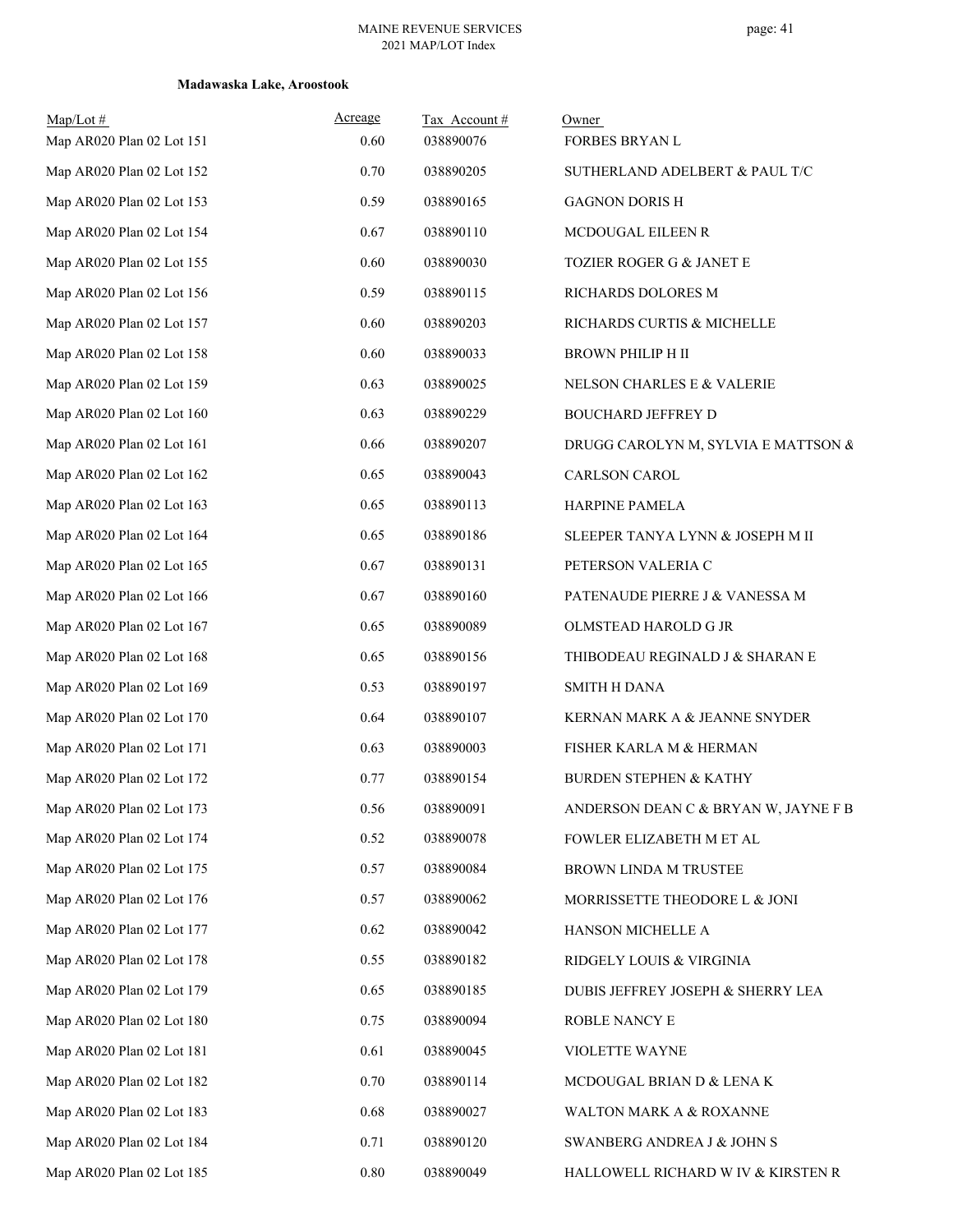| Map/Lot#<br>Map AR020 Plan 02 Lot 186 | Acreage<br>0.53 | Tax Account#<br>038890180 | Owner<br>CLOWES THOMAS E & JEANNE M            |
|---------------------------------------|-----------------|---------------------------|------------------------------------------------|
| Map AR020 Plan 02 Lot 187             | 0.75            | 038890164                 | ST PETER WILFRED J & JERI                      |
| Map AR020 Plan 02 Lot 188             | 0.64            | 038890024                 | WILSON MATTHEW H & JESSICA P                   |
| Map AR020 Plan 02 Lot 189             | 0.59            | 038890177                 | CORRIVEAU DANNY & SHELLIE R                    |
| Map AR020 Plan 02 Lot 190             | 0.74            | 038890144                 | LIBBY BEVERLY & BERTHA                         |
| Map AR020 Plan 02 Lot 191             | 0.52            | 038890040                 | PLOURDE NORMAN D & SHIRLEY B HARRIS            |
| Map AR020 Plan 02 Lot 192             | 0.49            | 038890209                 | <b>GALLAGHER REGEN A &amp; SHAWN L LAFERRI</b> |
| Map AR020 Plan 02 Lot 193             | 0.54            | 038890034                 | LEARY MICHAEL J & LINDA A                      |
| Map AR020 Plan 02 Lot 194             | 0.48            | 038890235                 | <b>OUELLETTE ROBERT D &amp; ALICE M</b>        |
| Map AR020 Plan 02 Lot 195             | 0.48            | 038890130                 | JOHNSON SUSAN E ET AL                          |
| Map AR020 Plan 02 Lot 196             | 0.52            | 038890222                 | WOLTERS THOMAS L TRUSTEE                       |
| Map AR020 Plan 02 Lot 197             | 0.52            | 038890066                 | <b>SLEEPER MARK &amp; TINA</b>                 |
| Map AR020 Plan 02 Lot 198             | 0.55            | 038890139                 | RATTRAY DANA L & BECKY L                       |
| Map AR020 Plan 02 Lot 199             | 0.53            | 038890181                 | LEVESQUE DAVID A & ANISSA M                    |
| Map AR020 Plan 02 Lot 200             | 0.68            | 038890023                 | DAVIS ARNOLD S & MURIEL E TRUSTEES             |
| Map AR020 Plan 02 Lot 201             | 0.67            | 038890159                 | OUELLETTE JOSHUA C & KAREN J                   |
| Map AR020 Plan 02 Lot 202 203         | 1.17            | 038890255                 | DUNCAN WILLIAM & JEAN                          |
| Map AR020 Plan 02 Lot 204             | 0.56            | 038890109                 | WOODS LLOYD H                                  |
| Map AR020 Plan 02 Lot 205             | 0.53            | 038890111                 | WATERMAN KENNETH H & JEANNE I                  |
| Map AR020 Plan 02 Lot 206             | 0.61            | 038890201                 | MORROW WAYNE E                                 |
| Map AR020 Plan 02 Lot 207             | 0.58            | 038890143                 | <b>BREWER CAROL</b>                            |
| Map AR020 Plan 02 Lot 208             | 0.58            | 038890125                 | <b>JOHNSON VERNA</b>                           |
| Map AR020 Plan 02 Lot 209             | 0.58            | 038890151                 | OUELLETTE ENTERPRISES LLC                      |
| Map AR020 Plan 02 Lot 210             | 0.59            | 038890171                 | FANTASIA RALPH & LYNN SCZUROSKI                |
| Map AR020 Plan 02 Lot 211             | 0.58            | 038890096                 | HARMON GARY W & BRENDA R JENKINS               |
| Map AR020 Plan 02 Lot 212             | 0.59            | 038890141                 | RITCHIE JAMES F & JANET L                      |
| Map AR020 Plan 02 Lot 213             | 0.60            | 038890020                 | FERLAND GEORGE                                 |
| Map AR020 Plan 02 Lot 214             | 0.57            | 038890190                 | SEIGARS RICHARD A & GLORIA L                   |
| Map AR020 Plan 02 Lot 215             | 0.55            | 038890211                 | PERREAULT STEPHEN M & KIMBERLY A               |
| Map AR020 Plan 02 Lot 216             | 0.54            | 038890195                 | SMITH STEVEN E & GALE K                        |
| Map AR020 Plan 02 Lot 217             | 0.58            | 038890099                 | FLAGG MARY STEPHANIE & WILLIAM B               |
| Map AR020 Plan 02 Lot 218             | 0.59            | 038890233                 | WOODS ROY E                                    |
| Map AR020 Plan 02 Lot 219             | 0.55            | 038890189                 | IRVING JEFFREY R & KIM L                       |
| Map AR020 Plan 02 Lot 220             | 0.70            | 038890192                 | OUELLETTE ENTERPRISES LLC                      |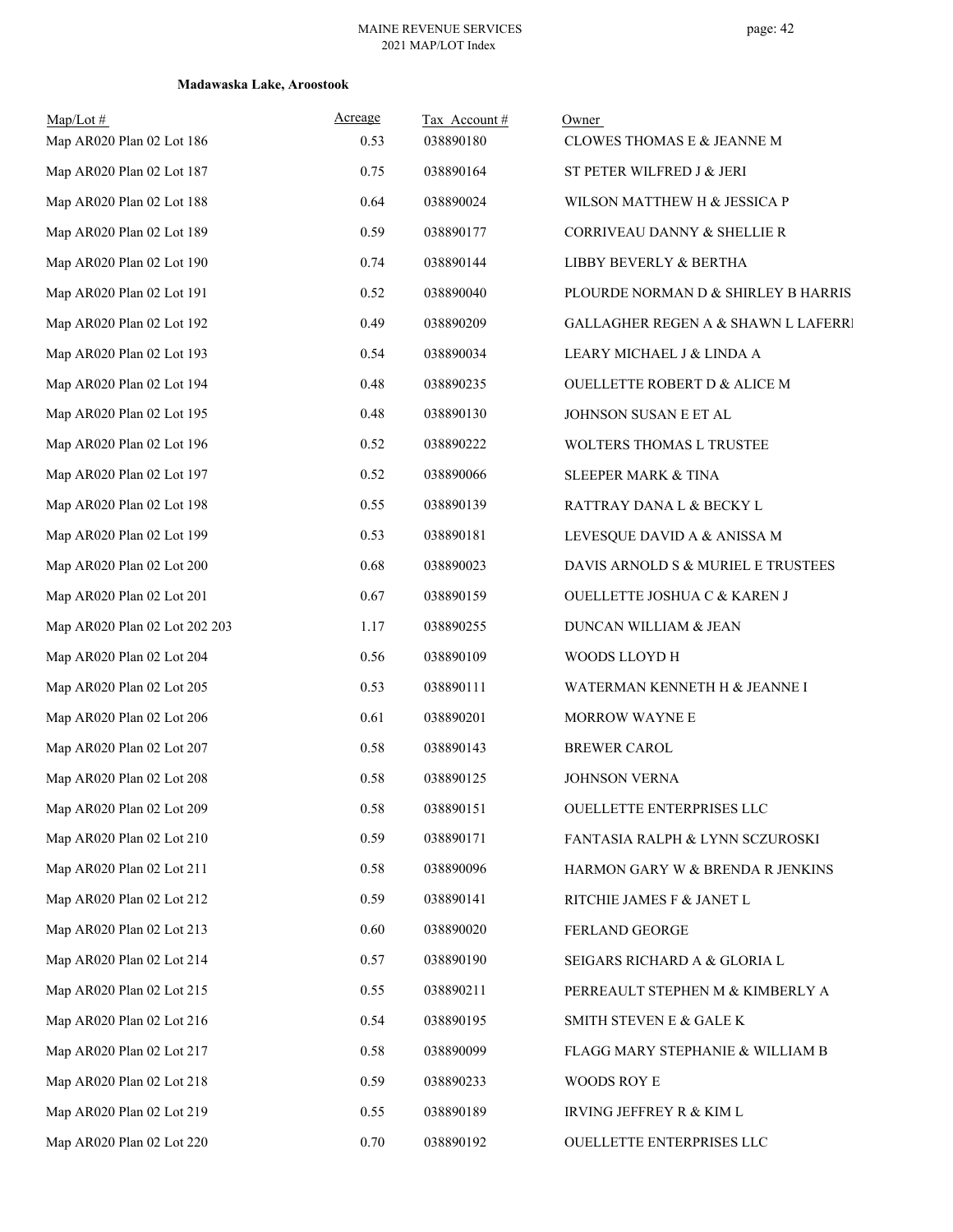| <b>Sinclair, Aroostook</b> |  |
|----------------------------|--|
|----------------------------|--|

| $Map/Lot \#$<br>Map AR021                           | Acreage<br>0.00 | Tax Account#<br>038980099P | Owner<br><b>BOUCHARD ANDREW</b>      |
|-----------------------------------------------------|-----------------|----------------------------|--------------------------------------|
| Map AR021                                           | 0.00            | 038980100P                 | DISH NETWORK, LLC                    |
| Map AR021                                           | 0.00            | 038980131P                 | SCIENTIFIC GAMES INTERNATIONAL INC   |
| Map AR021                                           | 0.00            | 038980155P                 | NESTLE PROFESSIONAL BEVERAGE         |
| Map AR021                                           | 0.00            | 038980156P                 | PITNEY BOWES GLOBAL FINANCIAL SERVIC |
| Map AR021                                           | 0.00            | 038980299                  | <b>EMERA MAINE</b>                   |
| Map AR021 Plan 01 Lot 1.1                           | 2.63            | 038980411                  | ROSSIGNOL RICHARD & LUCILLE          |
| Map AR021 Plan 01 Lot 1.2 3                         | 89.46           | 038980121                  | <b>COULOMBE KURT S &amp; SHELLY</b>  |
| Map AR021 Plan 01 Lot 2 4 Plan 02 Lot 1<br>2        | 35.25           | 038980124                  | <b>COULOMBE KURT S &amp; SHELLY</b>  |
| Map AR021 Plan 01 Lot 4.1                           | 3.13            | 038982022                  | COLTON SCOTT II & LAURIE A           |
| Map AR021 Plan 01 Lot 5.1 7 Plan 02 Lot<br>6.2      | 96.77           | 038980250                  | HEBERT REGINALD & CLAUDETTE          |
| Map AR021 Plan 01 Lot 5.2                           | 0.55            | 038980165                  | <b>SMART PAUL LIONEL</b>             |
| Map AR021 Plan 01 Lot 5.3                           | 0.23            | 038980672                  | COULOMBE KURT S                      |
| Map AR021 Plan 01 Lot 6 8 Plan 02 Lot 8             | 0.00            | 038980117P                 | HEBERT REGINALD                      |
| Map AR021 Plan 01 Lot 6 8 Plan 02 Lot 8             | 87.91           | 038980247                  | HEBERT REGINALD & CLAUDETTE          |
| Map AR021 Plan 01 Lot 9 Plan 02 Lot 14              | 22.65           | 038980122                  | <b>COULOMBE KURT S &amp; SHELLY</b>  |
| Map AR021 Plan 01 Lot 10                            | 14.36           | 038980480                  | WHITE DANIEL BOONE                   |
| Map AR021 Plan 01 Lot 12 13 15 16 17<br>18 19 20 21 | 104.62          | 038980249                  | HEBERT REGINALD & CLAUDETTE          |
| Map AR021 Plan 01 Lot 14.1                          | 26.54           | 038980251                  | HEBERT REGINALD & CLAUDETTE          |
| Map AR021 Plan 01 Lot 14.2                          | 0.46            | 038980196                  | MAY BARRY L & CAROLYN A              |
| Map AR021 Plan 01 Lot 21.1                          | 11.80           | 038982040                  | HEBERT CLAUDE & SUSANA               |
| Map AR021 Plan 01 Lot 22.1                          | 41.90           | 038980141                  | COULOMBE KURT S $\&$ SHELLY          |
| Map AR021 Plan 01 Lot 22.2                          | 20.24           | 038980420                  | ST PETER JULES M                     |
| Map AR021 Plan 01 Lot 23 24                         | 121.85          | 038980483                  | WHITNEY CAROLE A                     |
| Map AR021 Plan 01 Lot 25                            | 10,307.00       | 038980209                  | HINCH & AHERN                        |
| Map AR021 Plan 01 Lot 25                            | 10,307.00       | 038980209                  | ALLAGASH TIMBERLANDS LLC             |
| Map AR021 Plan 01 Lot 25                            | 10,307.00       | 038980209                  | AROOSTOOK TIMBERLANDS LLC            |
| Map AR021 Plan 01 Lot 25                            | 0.00            | 038982034                  | PETERSON DAVE                        |
| Map AR021 Plan 02 Lot 3                             | 1.52            | 038980257                  | HEBERT REGINALD & CLAUDETTE          |
| Map AR021 Plan 02 Lot 4                             | 1.00            | 038980348                  | WELLMAN GENE & WANDA                 |
| Map AR021 Plan 02 Lot 5 5.1                         | 4.92            | 038980410                  | ROBERTS DOUGLAS T & CHERYL M         |
| Map AR021 Plan 02 Lot 6.1                           | 0.80            | 038980164                  | GAGNON DAWN, DIANA KELLEY, PAUL DIO  |
| Map AR021 Plan 02 Lot 7                             | 0.90            | 038980469                  | OUELLETTE JACQUELINE M PICARD        |
| Map AR021 Plan 02 Lot 10                            | 0.13            | 038982006                  | CHANCERY DIOCESES OF PORTLAND        |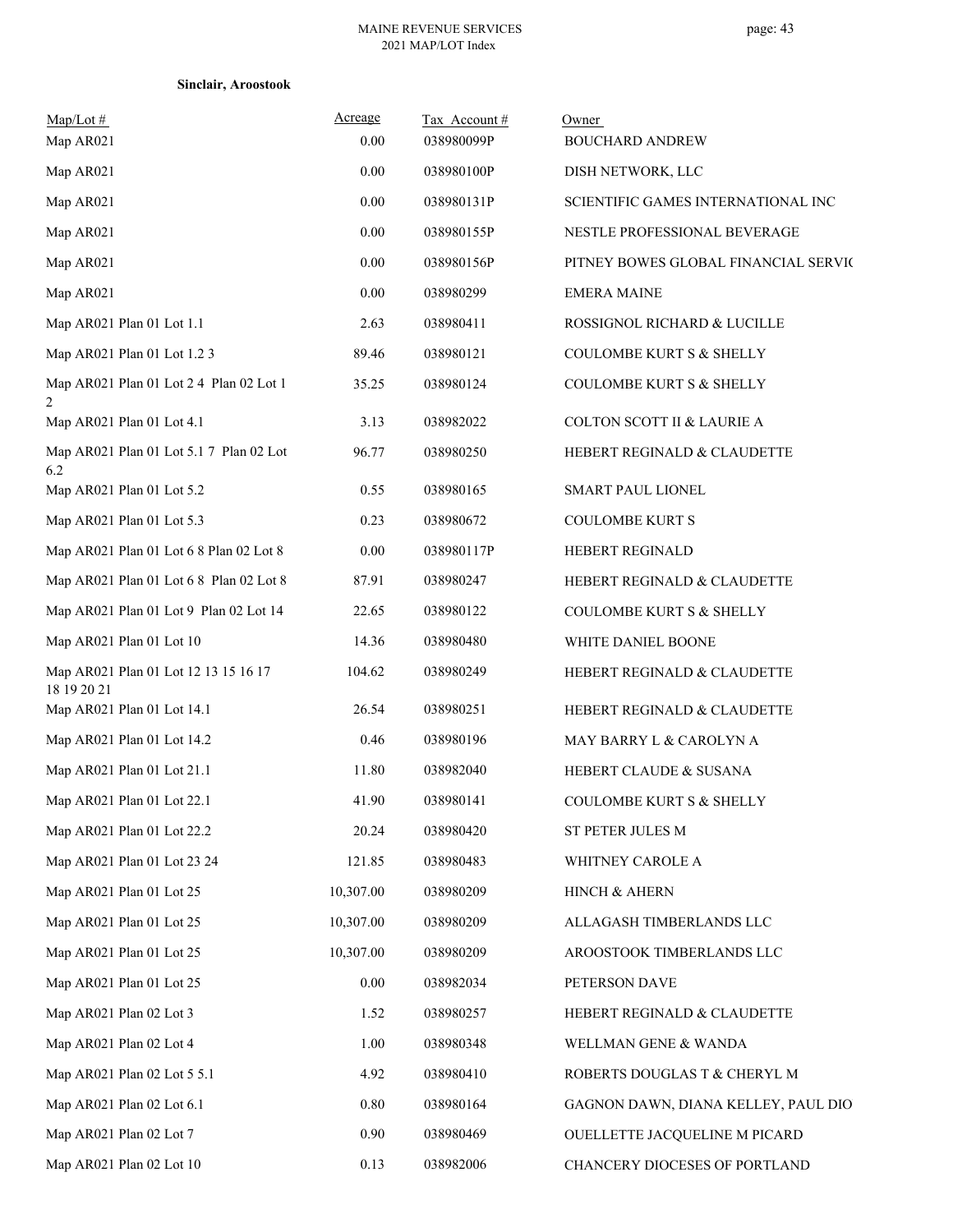## **Sinclair, Aroostook**

| Map/Lot #<br>Map AR021 Plan 02 Lot 11 12 13  | Acreage<br>0.48 | Tax Account#<br>038982014 | Owner<br>MAINE STATE OF             |
|----------------------------------------------|-----------------|---------------------------|-------------------------------------|
| Map AR021 Plan 02 Lot 15                     | 0.00            | 038980153P                | SMART PAUL LIONEL                   |
| Map AR021 Plan 02 Lot 15                     | 5.50            | 038980471                 | HEBERT ALAN                         |
| Map AR021 Plan 02 Lot 16                     | 0.41            | 038980168                 | AROOSTOOK COUNTY FEDERAL SAVINGS A  |
| Map AR021 Plan 02 Lot 17                     | 0.30            | 038980424                 | DUNLEAVY JAMES P                    |
| Map AR021 Plan 02 Lot 18                     | 0.23            | 038980376                 | FORTIN LEE & STARLA                 |
| Map AR021 Plan 02 Lot 19                     | 0.24            | 038980425                 | DUNLEAVY JAMES P                    |
| Map AR021 Plan 02 Lot 20 21                  | 0.94            | 038980685                 | <b>ST JEAN JEAN</b>                 |
| Map AR021 Plan 02 Lot 22                     | 0.33            | 038980368                 | <b>LEWIS DAVID E</b>                |
| Map AR021 Plan 03 Lot 1 10                   | 434.19          | 038980038                 | BERCE POTATO CO INC                 |
| Map AR021 Plan 03 Lot 2                      | 27.10           | 038980037                 | BERCE POTATO CO INC                 |
| Map AR021 Plan 03 Lot 3 4 5                  | 151.50          | 038980008                 | MARTIN DEBORAH L & NEAL TRUSTEES    |
| Map AR021 Plan 03 Lot 6 8                    | 161.33          | 038980096                 | CHAMBERLANDS FARMS INC              |
| Map AR021 Plan 03 Lot 7                      | 91.30           | 038980039                 | BERCE POTATO CO INC                 |
| Map AR021 Plan 03 Lot 9                      | 114.00          | 038980710                 | LABRIE LAND HOLDINGS LLC            |
| Map AR021 Plan 03 Lot 9.4                    | 0.00            | 038980154P                | <b>GARY HEBERT TRUCKING</b>         |
| Map AR021 Plan 03 Lot 11                     | 66.13           | 038980245                 | LABRIE LAND HOLDINGS LLC            |
| Map AR021 Plan 03 Lot 12                     | 165.00          | 038980705                 | HARRIS JAMES V & KATHRYN M TRUSTEES |
| Map AR021 Plan 03 Lot 14                     | 121.45          | 038980264                 | HARRIS JAMES V & KATHRYN M TRUSTEES |
| Map AR021 Plan 03 Lot 15                     | $0.80\,$        | 038980263                 | HARRIS JAMES V & KATHRYN M TRUSTEES |
| Map AR021 Plan 03 Lot 16                     | 45.90           | 038980675                 | BERCE CAROL J                       |
| Map AR021 Plan 03 Lot 17                     | 0.76            | 038980678                 | BERCE CAROL J                       |
| Map AR021 Plan 03 Lot 18                     | 1.15            | 038980441                 | SINCLAIR SCOTT                      |
| Map AR021 Plan 03 Lot 18.1                   | 47.15           | 038982044                 | MARTIN NEAL MARK & DENISE ANNE      |
| Map AR021 Plan 03 Lot 19                     | 11.50           | 038980442                 | SINCLAIR SCOTT                      |
| Map AR021 Plan 03 Lot 20                     | 0.03            | 038980438                 | SINCLAIR SCOTT                      |
| Map AR021 Plan 03 Lot 21                     | 4.80            | 038980358                 | ZETTERMAN GARY & SUSETTE            |
| Map AR021 Plan 03 Lot 21.1 Plan 07 Lot<br>69 | 5.69            | 038980354                 | <b>BACON JAMES D</b>                |
| Map AR021 Plan 03 Lot 23                     | 23.21           | 038980440                 | SINCLAIR EDMUND                     |
| Map AR021 Plan 03 Lot 23.1                   | 22.03           | 038982020                 | SINCLAIR ROBERT & DENISE            |
| Map AR021 Plan 03 Lot 23.12                  | 1.80            | 038982046                 | THIBEAULT JASEN & JAMIE             |
| Map AR021 Plan 03 Lot 24                     | 0.02            | 038980439                 | SINCLAIR SCOTT                      |
| Map AR021 Plan 03 Lot 25                     | 66.00           | 038980056                 | <b>BOUCHER PHILIP R</b>             |
| Map AR021 Plan 03 Lot 26                     | 24.90           | 038980194                 | <b>BOUCHER PATRICK S</b>            |
| Map AR021 Plan 03 Lot 26.1                   | 1.43            | 038980677                 | BOUCHER PATRICK S & KAREN L         |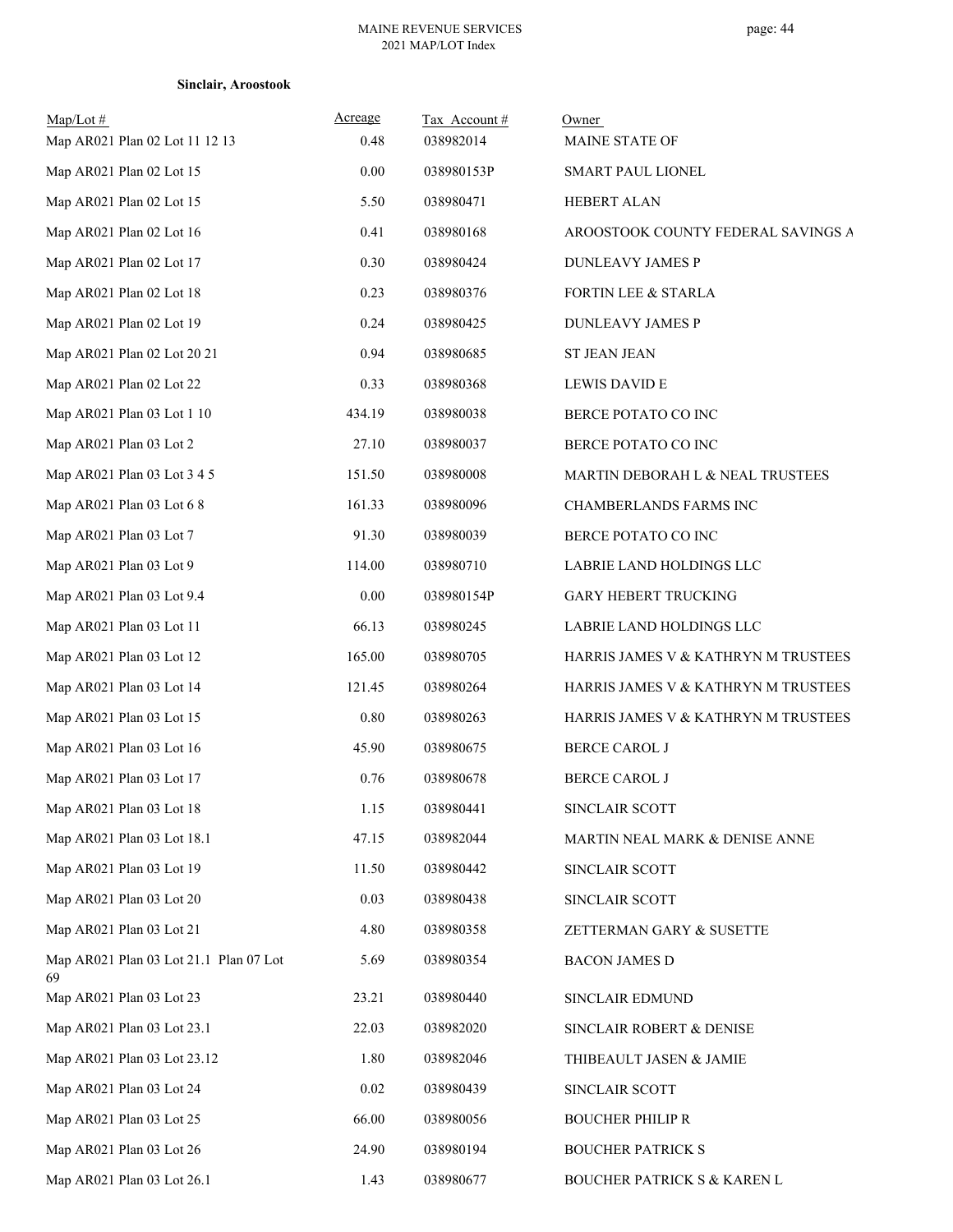| $Map/Lot \#$<br>Map AR021 Plan 03 Lot 26.2 | Acreage<br>1.00 | Tax Account#<br>038982047 | Owner<br>WEYMOUTH RONALD A & LORI P    |
|--------------------------------------------|-----------------|---------------------------|----------------------------------------|
| Map AR021 Plan 03 Lot 28 28.1              | 38.00           | 038980650                 | CARON JOHN J TRUSTEE                   |
| Map AR021 Plan 03 Lot 28.2                 | 18.00           | 038980649                 | HARRIS JAMES V & KATHRYN M             |
| Map AR021 Plan 03 Lot 28.21                | 0.40            | 038982041                 | KEATEN WILLIAM R & DONNA J             |
| Map AR021 Plan 03 Lot 28.3                 | 15.91           | 038980648                 | OUELLETTE DAVID W & RHODA A            |
| Map AR021 Plan 03 Lot 41.1 41.2            | 2,169.00        | 038980476                 | ALLAGASH TIMBERLANDS LLC               |
| Map AR021 Plan 03 Lot 41.3 48.2            | 0.00            | 038980157P                | AMERICAN TOWER CORPORATION             |
| Map AR021 Plan 03 Lot 41.3 48.2            | 201.00          | 038980680                 | SINCLAIR SANITARY DISTRICT             |
| Map AR021 Plan 03 Lot 41.4                 | 37.00           | 038980686                 | ZETTERMAN GLENN JR                     |
| Map AR021 Plan 03 Lot 48 48.1              | 300.00          | 038982001                 | MAINE STATE OF                         |
| Map AR021 Plan 04 Lot 1 17                 | 0.22            | 038980309                 | MARTIN ROLAND D, RICHARD V, JAMES S, & |
| Map AR021 Plan 04 Lot 2                    | 0.13            | 038980033                 | PARADIS PAUL & EDITH                   |
| Map AR021 Plan 04 Lot 3                    | 0.14            | 038980175                 | ISLAND VERSE STORY LAB L3C             |
| Map AR021 Plan 04 Lot 4                    | 0.04            | 038980176                 | ISLAND VERSE STORY LAB L3C             |
| Map AR021 Plan 04 Lot 5                    | 0.13            | 038980031                 | FELTIS CLARISSA W                      |
| Map AR021 Plan 04 Lot 6                    | 0.06            | 038980032                 | FELTIS CLARISSA W                      |
| Map AR021 Plan 04 Lot 7                    | 0.07            | 038980402                 | <b>BUTLER JAMES P</b>                  |
| Map AR021 Plan 04 Lot 8.1                  | 0.05            | 038980401                 | <b>BUTLER JAMES P</b>                  |
| Map AR021 Plan 04 Lot 8.2                  | 0.03            | 038980336                 | WEBB PETER & PAULINE                   |
| Map AR021 Plan 04 Lot 9                    | $0.08\,$        | 038980203                 | WEBB PETER & PAULINE                   |
| Map AR021 Plan 04 Lot 10                   | 0.17            | 038980337                 | WEBB PETER & PAULINE                   |
| Map AR021 Plan 04 Lot 11                   | 0.23            | 038980147                 | <b>CURTIS DAVID M</b>                  |
| Map AR021 Plan 04 Lot 12 16 20             | 0.68            | 038980312                 | LEVASSEUR JOEL                         |
| Map AR021 Plan 04 Lot 13 14                | 0.21            | 038980099                 | <b>CHASSE ROBERTINE</b>                |
| Map AR021 Plan 04 Lot 15                   | 0.11            | 038980100                 | <b>CHASSE ROBERTINE</b>                |
| Map AR021 Plan 04 Lot 18                   | 0.15            | 038980325                 | LEVASSEUR JOEL                         |
| Map AR021 Plan 04 Lot 19                   | 0.06            | 038980326                 | LEVASSEUR JOEL                         |
| Map AR021 Plan 04 Lot 21                   | 1.58            | 038980501                 | ROMAN CATHOLIC DIOCESE OF MAINE        |
| Map AR021 Plan 04 Lot 22 22.1              | 0.27            | 038982013                 | ROMAN CATHOLIC DIOCESE OF MAINE        |
| Map AR021 Plan 04 Lot 22.1                 | 0.00            | 038982002                 | NORTH LAKES FIRE & RESCUE              |
| Map AR021 Plan 04 Lot 23 27.2              | 0.71            | 038980082                 | MITCHELL J BRETT & REGINA M            |
| Map AR021 Plan 04 Lot 24                   | 0.22            | 038980080                 | MITCHELL BRETT J & REGINA M            |
| Map AR021 Plan 04 Lot 25 27.1              | 1.43            | 038980446                 | MITCHELL BRETT J & REGINA M            |
| Map AR021 Plan 04 Lot 26                   | 0.18            | 038980084                 | OLMSTEAD NORMAN & JACQUELINE           |
| Map AR021 Plan 04 Lot 28 30 31             | 0.29            | 038980356                 | DUMOND CARMEN & EDMUND                 |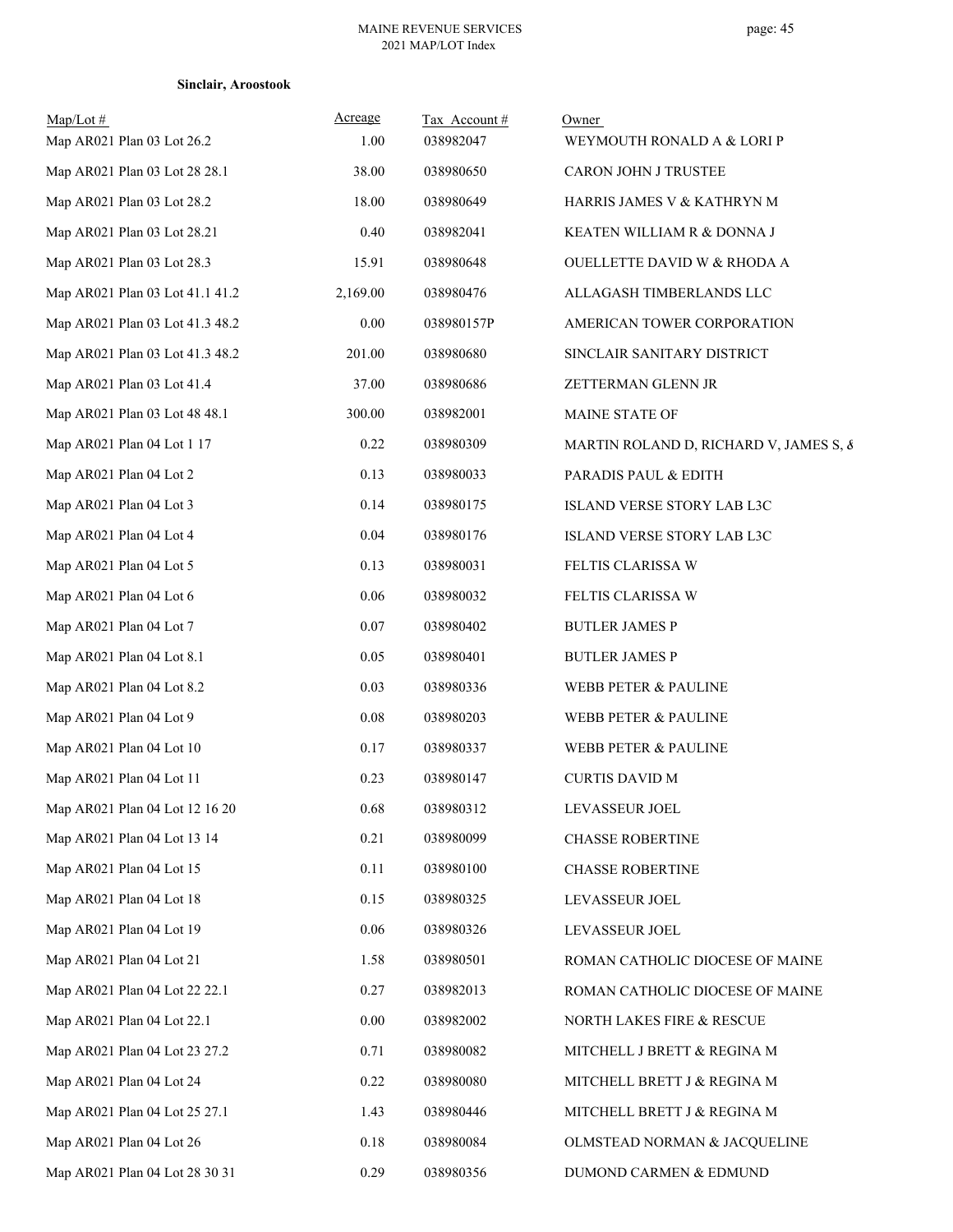|  |  | Sinclair, Aroostook |  |
|--|--|---------------------|--|
|  |  |                     |  |

| $Map/Lot$ #<br>Map AR021 Plan 04 Lot 29 | Acreage<br>0.06 | Tax Account#<br>038980081 | Owner<br>DUMOND EDMUND & CARMEN       |
|-----------------------------------------|-----------------|---------------------------|---------------------------------------|
| Map AR021 Plan 04 Lot 32 33             | 0.40            | 038980022                 | WILLEY PHILIP L & RICKY L CO-TRUSTEES |
| Map AR021 Plan 04 Lot 34                | 0.11            | 038980178                 | DENIS KEVEN MARK & SUSAN MARIE        |
| Map AR021 Plan 04 Lot 35.1 35.2         | 0.20            | 038980339                 | RAMELLI ANTONIO J & LAURIE            |
| Map AR021 Plan 04 Lot 36                | 0.22            | 038980414                 | <b>BOUCHER DANA</b>                   |
| Map AR021 Plan 04 Lot 37                | 0.14            | 038980177                 | DUMOND EDMUND & CARMEN MARIE MAR      |
| Map AR021 Plan 04 Lot 38                | 0.23            | 038980078                 | DUMOND CARMEN & EDMUND                |
| Map AR021 Plan 04 Lot 39                | 0.11            | 038980369                 | <b>BOUDIN KENNETH R JR</b>            |
| Map AR021 Plan 04 Lot 40                | 0.18            | 038980172                 | <b>BOUDIN KENNETH R JR</b>            |
| Map AR021 Plan 04 Lot 41                | 0.02            | 038980024                 | WILLEY PHILIP L & RICKY L CO-TRUSTEES |
| Map AR021 Plan 04 Lot 42                | 0.25            | 038980316                 | MACDONALD RANDY M & ROBERTA A         |
| Map AR021 Plan 04 Lot 104               | 0.74            | 038980142                 | DAIGLE ANDREW J, GLENN C DAIGLE &     |
| Map AR021 Plan 04 Lot 105 106           | 2.26            | 038980304                 | MARTIN PAUL R & SUSAN E               |
| Map AR021 Plan 04 Lot 107 108           | 0.73            | 038980523                 | VAIL JOSEPH E                         |
| Map AR021 Plan 04 Lot 109               | 0.13            | 038980285                 | VAIL JOSEPH E                         |
| Map AR021 Plan 04 Lot 110               | 0.21            | 038980097                 | MARTIN ROLAND D & DIANE M             |
| Map AR021 Plan 04 Lot 111 112           | 0.37            | 038980524                 | MARTIN ROLAND D & DIANE M             |
| Map AR021 Plan 04 Lot 113               | 0.14            | 038980448                 | STATE OWNED TAX ACQUIRED 2019         |
| Map AR021 Plan 04 Lot 114               | 0.43            | 038980302                 | OLMSTEAD NORMAN & JACQUELINE          |
| Map AR021 Plan 04 Lot 275               | 3.16            | 038980664                 | DAIGLE ANDREW J, GLENN C DAIGLE &     |
| Map AR021 Plan 05 Lot 1.1               | 0.69            | 038980379                 | MORIN FRANCIS & CLAUDIA P             |
| Map AR021 Plan 05 Lot 1.2 46            | 0.92            | 038980343                 | MORIN PHILIP E                        |
| Map AR021 Plan 05 Lot 2                 | $0.10\,$        | 038980067                 | BRONFELD REALTY LLC                   |
| Map AR021 Plan 05 Lot 3.1 46.1 47       | 1.12            | 038980490                 | MORIN FRANCIS J & CLAUDIA TRUSTEES    |
| Map AR021 Plan 05 Lot 3.2               | 1.12            | 038980045                 | BOUCHARD STEVE & NANCY BOURGOIN       |
| Map AR021 Plan 05 Lot 4 12.2            | 3.75            | 038980538                 | CLAVETTE LINDA M                      |
| Map AR021 Plan 05 Lot 5                 | 0.40            | 038980016                 | <b>COBB WAYNE E</b>                   |
| Map AR021 Plan 05 Lot 6                 | 0.20            | 038980367                 | MICHAUD PHILIP K                      |
| Map AR021 Plan 05 Lot 7 66.2            | 0.17            | 038980262                 | <b>DOYON PETER</b>                    |
| Map AR021 Plan 05 Lot 9                 | 0.35            | 038980389                 | MARTIN NEAL & DENISE                  |
| Map AR021 Plan 05 Lot 9.1 9.3           | 1.50            | 038980340                 | MORIN FRANCIS & CLAUDIA TRUSTEES      |
| Map AR021 Plan 05 Lot 9.2               | 0.58            | 038980544                 | MORIN MICHAEL D & CLAUDIA P           |
| Map AR021 Plan 05 Lot 9.4               | 1.73            | 038980246                 | HEBERT RAYMOND & JOAN                 |
| Map AR021 Plan 05 Lot 10.1              | 0.00            | 038980104P                | MARTIN NEAL & DENISE                  |
| Map AR021 Plan 05 Lot 10.1 11           | 4.43            | 038980388                 | MARTIN NEAL & DENISE                  |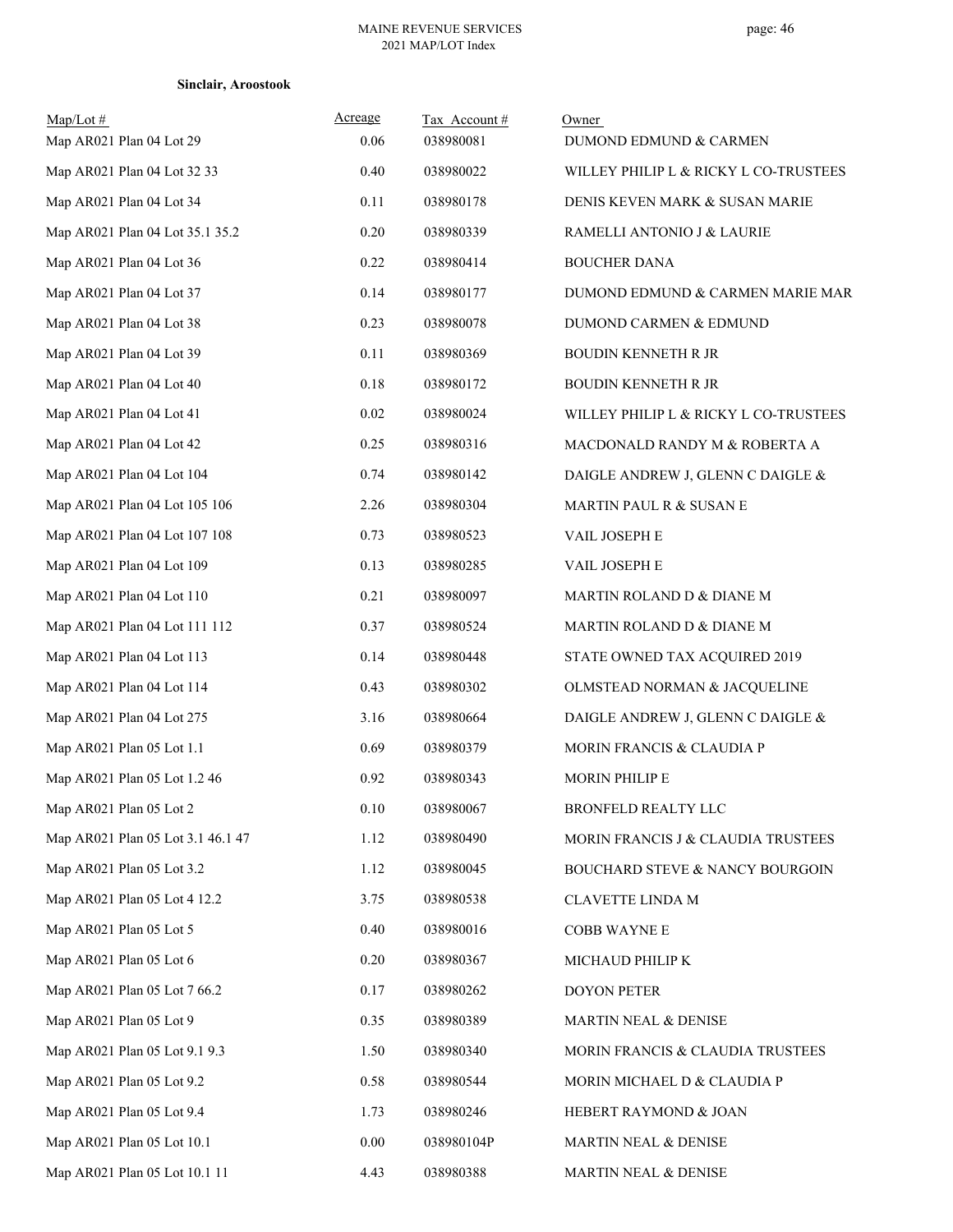|  | Sinclair, Aroostook |
|--|---------------------|
|--|---------------------|

| $Map/Lot \#$                               | Acreage  | Tax Account# | Owner                                    |
|--------------------------------------------|----------|--------------|------------------------------------------|
| Map AR021 Plan 05 Lot 10.2                 | 0.17     | 038980040    | CURTIS RONALD A & BRENDA L               |
| Map AR021 Plan 05 Lot 10.3                 | 0.23     | 038980384    | <b>CURTIS RONALD &amp; BRENDA</b>        |
| Map AR021 Plan 05 Lot 12                   | 1.00     | 038982011    | <b>MARTIN NEAL M</b>                     |
| Map AR021 Plan 05 Lot 12.1                 | 9.20     | 038980610    | <b>COUNTY OF AROOSTOOK</b>               |
| Map AR021 Plan 05 Lot 12.3                 | 2.00     | 038982048    | DEROSIER DENNIS                          |
| Map AR021 Plan 05 Lot 12.4                 | 1.49     | 038980661    | MICHAUD PHILIP K & NANCY M               |
| Map AR021 Plan 05 Lot 12.41                | 1.52     | 038982019    | THIBEAULT GARY V & CLAIRE C              |
| Map AR021 Plan 05 Lot 12.5                 | 2.50     | 038980205    | MICHAUD PHILIP K & NANCY M               |
| Map AR021 Plan 05 Lot 13                   | 0.57     | 038980273    | SMITH PAUL STANLEY                       |
| Map AR021 Plan 05 Lot 14                   | 0.11     | 038980453    | THAYER RUSSELL C                         |
| Map AR021 Plan 05 Lot 15                   | 0.23     | 038980227    | <b>GRIFFETH RODNEY</b>                   |
| Map AR021 Plan 05 Lot 16                   | 0.17     | 038980373    | OUELLETTE DAVID W                        |
| Map AR021 Plan 05 Lot 17                   | $0.18\,$ | 038980332    | POIESZ ROBERT J & JANPEN                 |
| Map AR021 Plan 05 Lot 18                   | 0.10     | 038980363    | <b>GERVAIS MICHAEL &amp; CHRISTINE M</b> |
| Map AR021 Plan 05 Lot 19                   | 0.09     | 038980352    | <b>CARVER DENNIS P</b>                   |
| Map AR021 Plan 05 Lot 20                   | 0.11     | 038980431    | DAY BRUCE ET AL                          |
| Map AR021 Plan 05 Lot 21                   | 0.15     | 038980012    | COATS THOMAS W & ALEXANDRIA T            |
| Map AR021 Plan 05 Lot 22                   | 0.37     | 038980079    | <b>MARTIN NEAL M</b>                     |
| Map AR021 Plan 05 Lot 23                   | 0.19     | 038980416    | EDGECOMB ANDREA LEE                      |
| Map AR021 Plan 05 Lot 24                   | 0.21     | 038980077    | <b>MARTIN NEAL M</b>                     |
| Map AR021 Plan 05 Lot 48                   | 0.12     | 038980054    | <b>OUELLETTE LARRY</b>                   |
| Map AR021 Plan 05 Lot 49                   | 6.25     | 038980186    | <b>FLORES GENNARO</b>                    |
| Map AR021 Plan 05 Lot 55                   | 0.69     | 038980305    | MARTIN NEAL M                            |
| Map AR021 Plan 05 Lot 56                   | 1.03     | 038980149    | MARTIN NEAL M                            |
| Map AR021 Plan 05 Lot 57                   | 0.34     | 038980153    | GERVAIS MICHAEL & CHRISTINE M            |
| Map AR021 Plan 05 Lot 57                   | 0.34     | 038980153    | DAY BRUCE ET AL                          |
| Map AR021 Plan 05 Lot 58                   | 0.92     | 038980437    | MARTIN NEAL MARK & DENISE ANNE           |
| Map AR021 Plan 05 Lot 64                   | 0.29     | 038980107    | THIBEAULT JASEN & JAMIE                  |
| Map AR021 Plan 05 Lot 66                   | 0.06     | 038980206    | MICHAUD PHILIP K & NANCY M               |
| Map AR021 Plan 05 Lot 66.1                 | 0.06     | 038980611    | MICHAUD PHILIP K & NANCY M               |
| Map AR021 Plan 05 Lot 74 Plan 07 Lot<br>50 | 0.70     | 038980028    | <b>MARTIN JACOB P</b>                    |
| Map AR021 Plan 06 Lot 1                    | 0.28     | 038980238    | GUERRETTE MICHAEL C & BRIAN G            |
| Map AR021 Plan 06 Lot 2                    | 0.35     | 038980419    | DONOVAN DARREN & MARANDA                 |
| Map AR021 Plan 06 Lot 3                    | 0.41     | 038980603    | MCDONALD BRIAN                           |
| Map AR021 Plan 06 Lot 4 5                  | 0.93     | 038980288    | YVON RUSSEL L & ELDA N                   |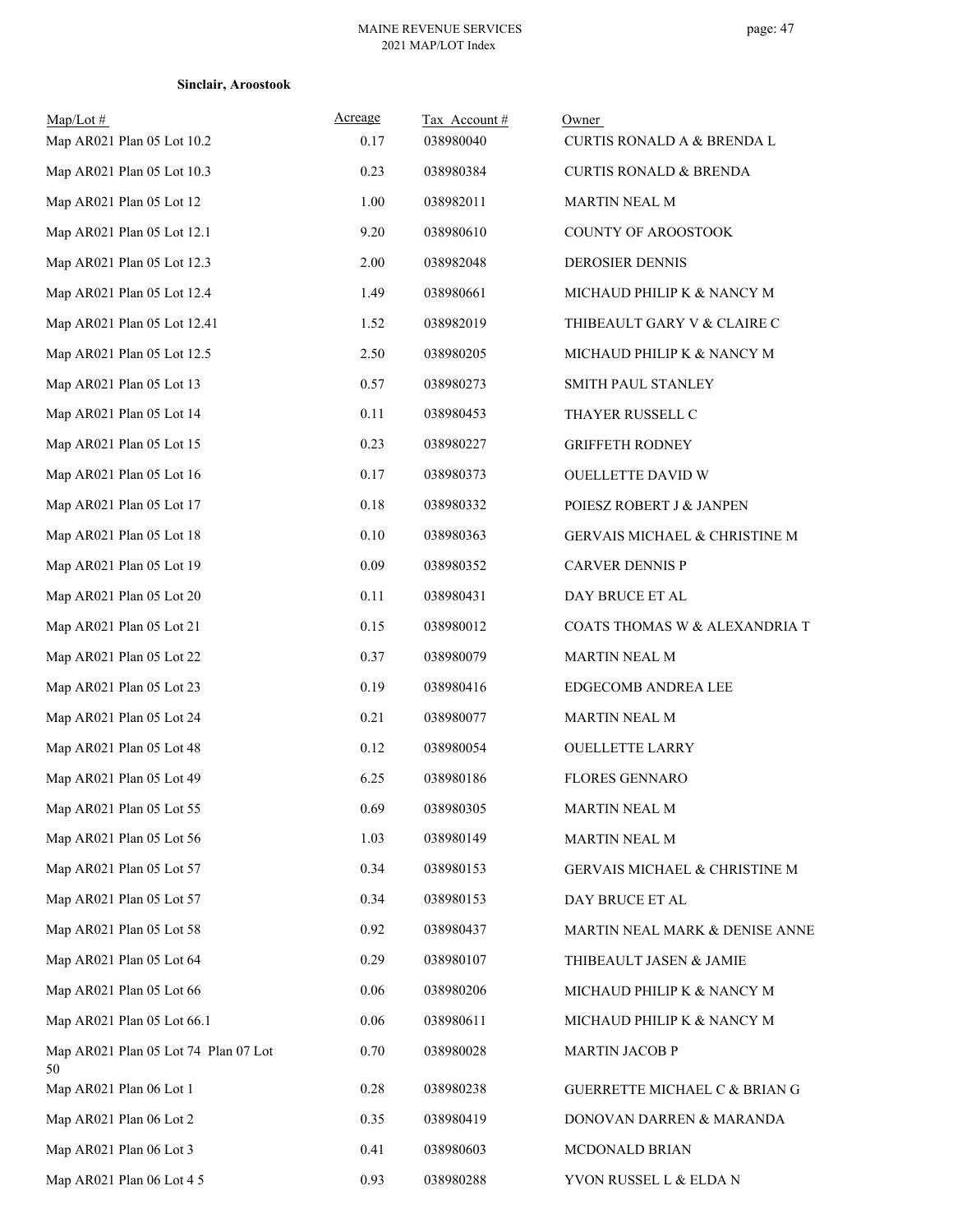| $Map/Lot \#$<br>Map AR021 Plan 06 Lot 6 7 | Acreage<br>0.61 | Tax Account#<br>038980239 | Owner<br>STEWART DAVID T & KAREN L    |
|-------------------------------------------|-----------------|---------------------------|---------------------------------------|
| Map AR021 Plan 06 Lot 8                   | 0.45            | 038980066                 | WILLEY RICKY L                        |
| Map AR021 Plan 06 Lot 9                   | 0.31            | 038980063                 | <b>GIGUERE KIMBERLY J</b>             |
| Map AR021 Plan 06 Lot 10                  | 0.31            | 038980199                 | AMENTA TIMOTHY                        |
| Map AR021 Plan 06 Lot 11                  | 0.28            | 038980418                 | MENDELSON LLOYD M                     |
| Map AR021 Plan 06 Lot 12                  | 0.22            | 038980404                 | PELLETIER JOHN T & PAULINE A          |
| Map AR021 Plan 06 Lot 13                  | 0.18            | 038980073                 | LORD TROY D                           |
| Map AR021 Plan 06 Lot 14                  | 0.15            | 038980427                 | SEARLES MICHAEL L & ADAM M            |
| Map AR021 Plan 06 Lot 15                  | 0.22            | 038980157                 | DEARBORN ALAN & MARY L                |
| Map AR021 Plan 06 Lot 16                  | 0.40            | 038980143                 | LABBE DAVID M & SANDRA MARIE          |
| Map AR021 Plan 06 Lot 17                  | 0.30            | 038980454                 | CYR KENNETH J                         |
| Map AR021 Plan 06 Lot 18                  | 1.10            | 038980522                 | LORD WAYNE D & LINDA J                |
| Map AR021 Plan 06 Lot 19                  | 1.01            | 038980467                 | <b>OWENS TIMOTHY</b>                  |
| Map AR021 Plan 06 Lot 20                  | 1.07            | 038980068                 | <b>OUELLETTE SCOTT G</b>              |
| Map AR021 Plan 06 Lot 21                  | 1.84            | 038980360                 | <b>OUELLETTE EMILE R &amp; JOAN A</b> |
| Map AR021 Plan 06 Lot 22                  | 1.22            | 038980171                 | <b>MARQUIS RINO</b>                   |
| Map AR021 Plan 06 Lot 23                  | 0.84            | 038980380                 | HAINES ARTHUR E & ANNETTE C           |
| Map AR021 Plan 06 Lot 24                  | 1.20            | 038980474                 | BARD ROGER J & MARTINE M              |
| Map AR021 Plan 06 Lot 25                  | 1.90            | 038980303                 | <b>COLLIN CINDY</b>                   |
| Map AR021 Plan 06 Lot 26                  | 0.00            | 038980046                 | <b>BOUCHARD ANDREW &amp; JULIETTE</b> |
| Map AR021 Plan 06 Lot 26                  | 0.00            | 038980148P                | <b>BABIN BRIAN</b>                    |
| Map AR021 Plan 06 Lot 26                  | 0.00            | 038980150P                | <b>IVERSON JAMES</b>                  |
| Map AR021 Plan 06 Lot 26                  | $0.00\,$        | 038980152P                | <b>SIERING KRISTOFER</b>              |
| Map AR021 Plan 06 Lot 26                  | 2.58            | 038980509                 | <b>BOUCHARD ANDREW &amp; JULIETTE</b> |
| Map AR021 Plan 06 Lot 27                  | 0.73            | 038980191                 | <b>FOSTER JOHN &amp; JUDITH ANNE</b>  |
| Map AR021 Plan 06 Lot 28                  | 0.94            | 038980344                 | <b>BROWN KEITH &amp; LORNA</b>        |
| Map AR021 Plan 06 Lot 29 30               | 1.66            | 038980018                 | <b>FOSTER JAMES &amp; THERESA</b>     |
| Map AR021 Plan 06 Lot 31                  | 0.48            | 038980019                 | <b>SCOTT MICHAEL S</b>                |
| Map AR021 Plan 06 Lot 32                  | 0.42            | 038980508                 | ALEXANDER JOHN K & DEBORAH A          |
| Map AR021 Plan 06 Lot 33                  | 0.34            | 038980043                 | LESSARD CLERMONT                      |
| Map AR021 Plan 06 Lot 34                  | 0.45            | 038980487                 | <b>MORIN RICHARD</b>                  |
| Map AR021 Plan 06 Lot 35                  | 0.57            | 038980422                 | ST PIERRE RUSSELL & THERESA           |
| Map AR021 Plan 06 Lot 45                  | 1.11            | 038980452                 | ROY JACQUELINE                        |
| Map AR021 Plan 06 Lot 115                 | 0.16            | 038980265                 | OLMSTEAD NORMAN, JACQUELINE, GARY     |
| Map AR021 Plan 06 Lot 116                 | 0.19            | 038980181                 | SOUCIER JAIMEE                        |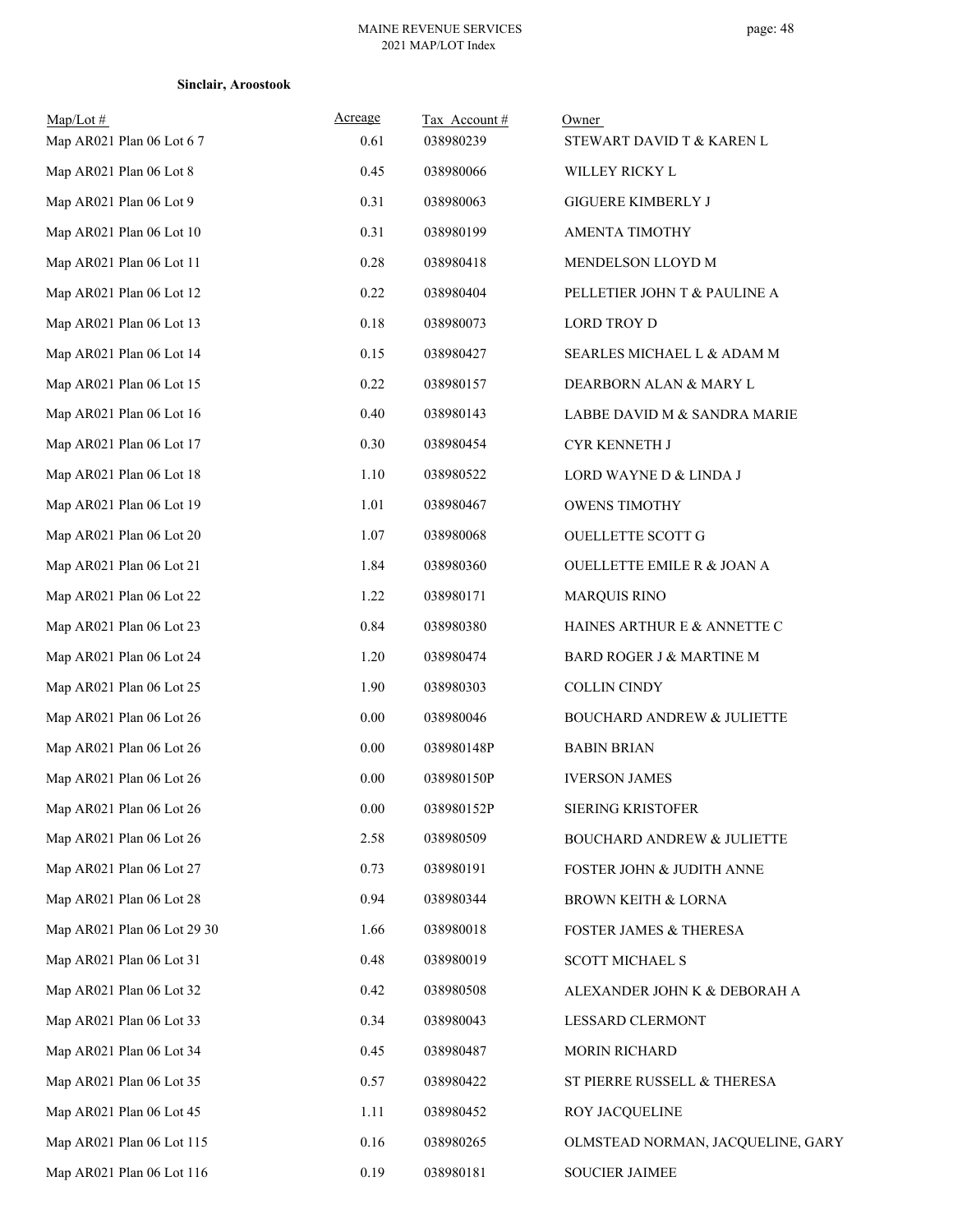| $Map/Lot \#$<br>Map AR021 Plan 06 Lot 117    | Acreage<br>0.19 | Tax Account#<br>038980233 | Owner<br>LAWRENCE JASON A & SHAUNA J  |
|----------------------------------------------|-----------------|---------------------------|---------------------------------------|
| Map AR021 Plan 06 Lot 118 119                | 0.41            | 038980047                 | <b>MARTIN PAUL</b>                    |
| Map AR021 Plan 06 Lot 120                    | 0.26            | 038980001                 | <b>OLMSTEAD GARY</b>                  |
| Map AR021 Plan 06 Lot 121                    | 0.16            | 038980383                 | COUTURE JERRY R & EILEEN N            |
| Map AR021 Plan 06 Lot 122                    | 0.12            | 038980451                 | <b>BULGER ESTELLE T TRUSTEE</b>       |
| Map AR021 Plan 06 Lot 123                    | 0.25            | 038980139                 | <b>BULGER ESTELLE T TRUSTEE</b>       |
| Map AR021 Plan 06 Lot 124                    | 0.17            | 038980258                 | REINING RANDY LEE                     |
| Map AR021 Plan 06 Lot 125                    | 0.31            | 038980296                 | REINING RANDY LEE                     |
| Map AR021 Plan 06 Lot 126                    | 0.41            | 038980353                 | PELUSO DIANE L                        |
| Map AR021 Plan 06 Lot 128                    | 0.71            | 038980657                 | SINCLAIR SANITARY DISTRICT            |
| Map AR021 Plan 06 Lot 129                    | 0.21            | 038980505                 | BERNIER WAYNE T & LEE K               |
| Map AR021 Plan 06 Lot 130                    | $0.10\,$        | 038980179                 | BERNIER WAYNE T & LEE K               |
| Map AR021 Plan 06 Lot 132 133                | 0.31            | 038980027                 | SNAY BRIAN A & IRENE T                |
| Map AR021 Plan 06 Lot 134                    | 0.18            | 038980464                 | GILPATRICK JOSEPH W                   |
| Map AR021 Plan 06 Lot 135                    | 0.19            | 038980291                 | GILPATRICK JOSEPH W                   |
| Map AR021 Plan 06 Lot 137                    | 0.24            | 038980460                 | PELLETIER APRIL & CEDRIC T            |
| Map AR021 Plan 06 Lot 138                    | 0.12            | 038980098                 | BILODEAU JEREMYAH                     |
| Map AR021 Plan 06 Lot 139                    | 0.13            | 038980415                 | LEVASSEUR REAL ESTATE INC             |
| Map AR021 Plan 06 Lot 142                    | 0.90            | 038980459                 | FRIENDLY VALLEY LODGING LLC           |
| Map AR021 Plan 06 Lot 142.1                  | 0.23            | 038982015                 | FRIENDLY VALLEY LODGING LLC           |
| Map AR021 Plan 06 Lot 143                    | 0.24            | 038980658                 | SINCLAIR SANITARY DISTRICT            |
| Map AR021 Plan 06 Lot 144                    | 0.46            | 038980204                 | MARTIN RICHARD V & JUDY L             |
| Map AR021 Plan 06 Lot 149.1 150              | 0.00            | 038980087P                | BEAULIEU GERRY & JENNIE               |
| Map AR021 Plan 06 Lot 273                    | 4.00            | 038980606                 | <b>BAY CREUSE CORP</b>                |
| Map AR021 Plan 07 Lot 8                      | 0.00            | 038980112P                | AROOSTOOK INTERNET                    |
| Map AR021 Plan 07 Lot 22                     | 0.04            | 038980472                 | ZETTERMAN GARY & SUSETTE              |
| Map AR021 Plan 07 Lot 23.11 23.2 52 60<br>73 | 3.24            | 038980115                 | CORRIVEAU GILBERT                     |
| Map AR021 Plan 07 Lot 25                     | 1.04            | 038980334                 | LAFERRIERE GARY & CAROLYN J           |
| Map AR021 Plan 07 Lot 25.1                   | 1.25            | 038980106                 | HARQUAIL JAMES E                      |
| Map AR021 Plan 07 Lot 25.2 25.3 75           | 2.26            | 038980279                 | HARQUAIL JAMES SR JAMES JR & STEVEN H |
| Map AR021 Plan 07 Lot 26                     | 0.40            | 038980335                 | LAFERRIERE GARY & CAROLYN J           |
| Map AR021 Plan 07 Lot 26.1                   | 0.00            | 038980064P                | HARQUAIL JAMES E                      |
| Map AR021 Plan 07 Lot 26.1                   | 0.40            | 038980105                 | HARQUAIL JAMES SR & STEVEN            |
| Map AR021 Plan 07 Lot 26.2                   | 0.18            | 038980280                 | HARQUAIL JAMES SR ET AL               |
| Map AR021 Plan 07 Lot 27                     | 0.07            | 038980349                 | MARTIN NEAL M                         |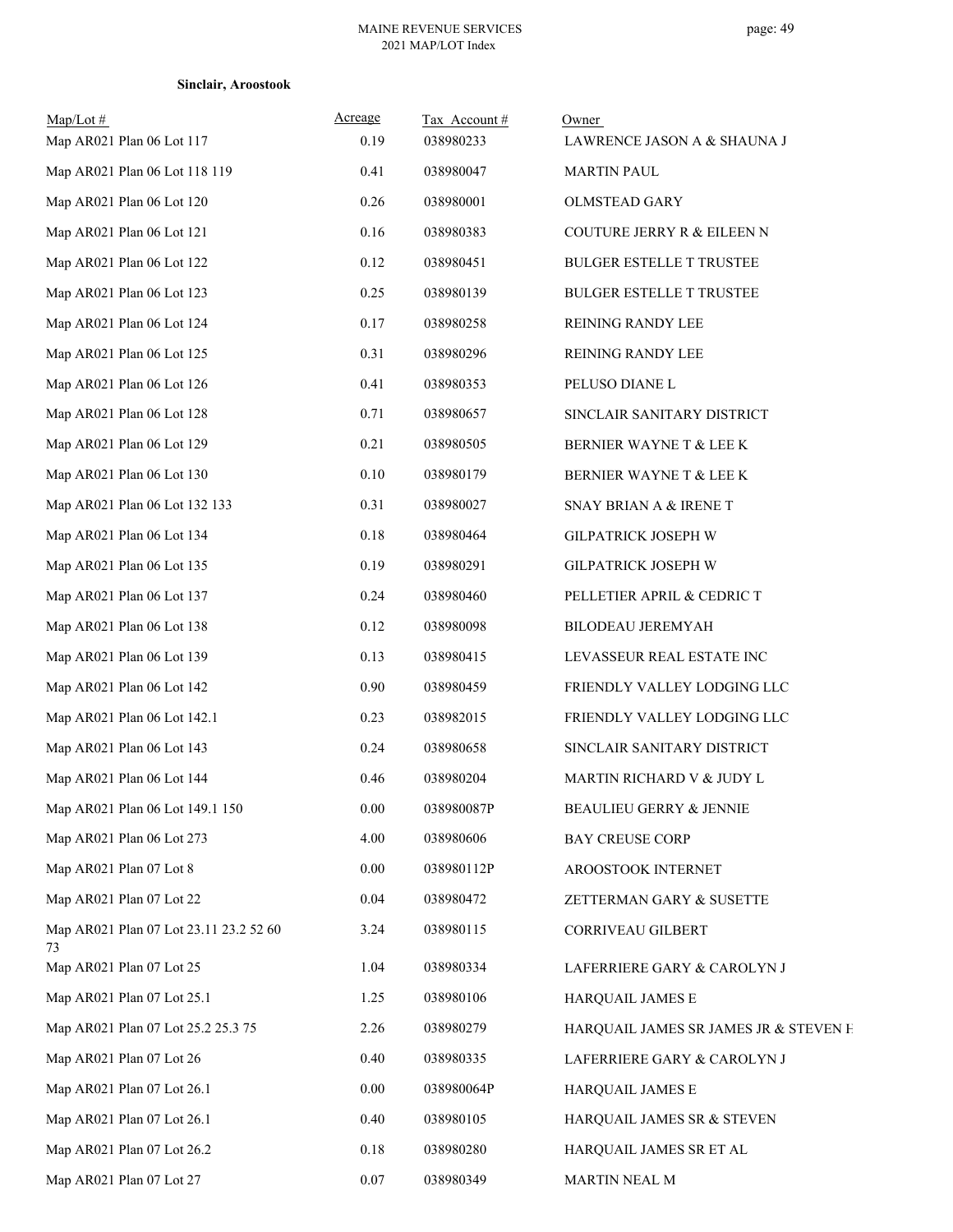| Sinclair, Aroostook |  |  |  |  |  |
|---------------------|--|--|--|--|--|
|---------------------|--|--|--|--|--|

| $Map/Lot$ #<br>Map AR021 Plan 07 Lot 28 | Acreage<br>0.38 | Tax Account#<br>038980478 | Owner<br>ALBERT MATTHEW & MYRA        |
|-----------------------------------------|-----------------|---------------------------|---------------------------------------|
| Map AR021 Plan 07 Lot 29                | $0.07\,$        | 038980394                 | KEARNEY TRAVIS W                      |
| Map AR021 Plan 07 Lot 30                | $0.06\,$        | 038980450                 | <b>BOUCHER PHILIP R</b>               |
| Map AR021 Plan 07 Lot 31                | 0.14            | 038982031                 | MICHAUD JEFFREY L & DEBRA M           |
| Map AR021 Plan 07 Lot 32                | 0.14            | 038980055                 | MICHAUD JEFFREY & DEBRA               |
| Map AR021 Plan 07 Lot 33                | 0.21            | 038980061                 | WEYMOUTH RONALD A & LORI P            |
| Map AR021 Plan 07 Lot 34                | 1.80            | 038980193                 | <b>BOUCHER PATRICK S &amp; KAREN</b>  |
| Map AR021 Plan 07 Lot 35                | 0.30            | 038980049                 | <b>BOUCHER JOSEPH R</b>               |
| Map AR021 Plan 07 Lot 36                | $0.07\,$        | 038980362                 | <b>OUELLETTE LARRY</b>                |
| Map AR021 Plan 07 Lot 37                | 0.13            | 038980361                 | <b>OUELLETTE LARRY</b>                |
| Map AR021 Plan 07 Lot 38                | 0.30            | 038980058                 | THERIAULT GREGORY J & BONNIE C        |
| Map AR021 Plan 07 Lot 39                | 0.04            | 038980059                 | THERIAULT GREGORY J & BONNIE C        |
| Map AR021 Plan 07 Lot 40.1              | $0.18\,$        | 038980052                 | HARRIS JAMES V & KATHRYN M            |
| Map AR021 Plan 07 Lot 40.11             | 0.15            | 038982021                 | <b>KEATEN WILLIAM R</b>               |
| Map AR021 Plan 07 Lot 40.12             | $0.18\,$        | 038980647                 | MURPHY JULIE                          |
| Map AR021 Plan 07 Lot 40.2              | $0.07\,$        | 038980630                 | <b>OUELLETTE LARRY</b>                |
| Map AR021 Plan 07 Lot 41                | $0.18\,$        | 038980292                 | KEATEN WILLIAM & DONNA                |
| Map AR021 Plan 07 Lot 41.2              | 0.10            | 038980465                 | <b>KEATEN DONNA</b>                   |
| Map AR021 Plan 07 Lot 42 42.2 44 44.2   | 0.32            | 038980642                 | CARON JOHN J TRUSTEE                  |
| Map AR021 Plan 07 Lot 43.1              | 0.56            | 038980086                 | CARON JOHN J TRUSTEE                  |
| Map AR021 Plan 07 Lot 43.2              | 0.17            | 038980060                 | TINNEY THOMAS & SANDRA                |
| Map AR021 Plan 07 Lot 45                | 1.34            | 038980050                 | HAFFORD CALVIN & LAURA                |
| Map AR021 Plan 07 Lot 51                | 0.11            | 038980029                 | MCQUARRIE DAN                         |
| Map AR021 Plan 07 Lot 53 62             | $0.28\,$        | 038980638                 | CORRIVEAU GILBERT                     |
| Map AR021 Plan 07 Lot 54                | 1.14            | 038980443                 | SINCLAIR ROBERT & DENISE              |
| Map AR021 Plan 07 Lot 59 65             | 1.00            | 038980108                 | THIBEAULT JASEN & JAMIE               |
| Map AR021 Plan 07 Lot 63                | 0.41            | 038980244                 | <b>OUELLETTE LARRY</b>                |
| Map AR021 Plan 07 Lot 67                | 0.23            | 038980396                 | <b>HARRIS LUKE A</b>                  |
| Map AR021 Plan 07 Lot 70                | 0.16            | 038980640                 | <b>BACON JAMES D</b>                  |
| Map AR021 Plan 07 Lot 71                | 1.00            | 038980674                 | HAFFORD CALVIN & LAURA                |
| Map AR021 Plan 07 Lot 72                | 0.32            | 038980653                 | SINCLAIR ROBERT & DENISE              |
| Map AR021 Plan 08 Lot 145               | 0.57            | 038980208                 | DELL'ANNO MICHELE A & ROBERT M BILLII |
| Map AR021 Plan 08 Lot 146               | 0.53            | 038980407                 | CLARKIN PHILIP L & BONNIE L           |
| Map AR021 Plan 08 Lot 147               | 0.69            | 038980436                 | DELL'ANNO MICHELE A & ROBERT M BILLII |
| Map AR021 Plan 08 Lot 148               | 1.44            | 038980504                 | ROBTOY LYNDSEY & APRIL M PELLETIER    |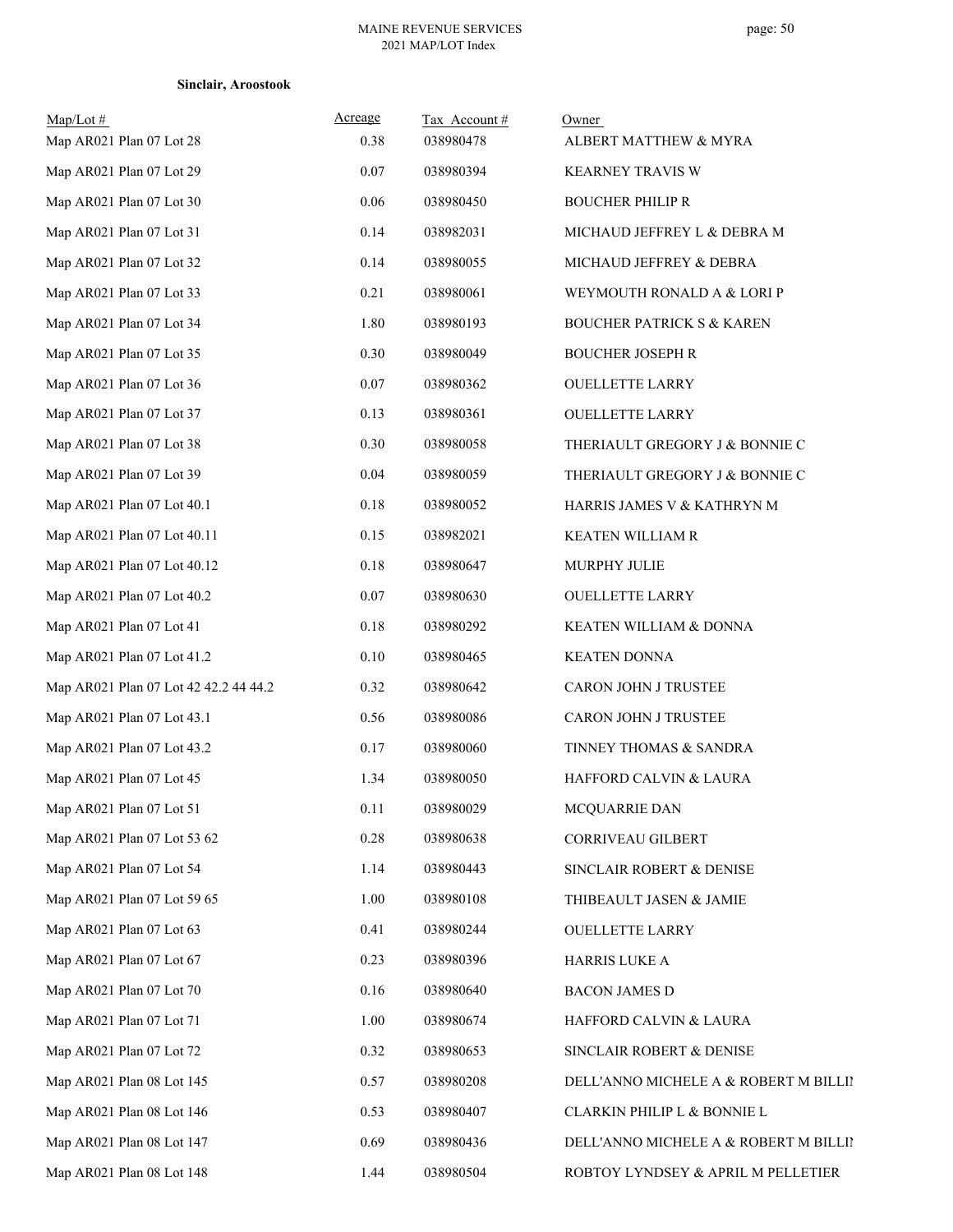## **Sinclair, Aroostook**

| $Map/Lot \#$<br>Map AR021 Plan 08 Lot 149 149.1 150 | Acreage<br>1.82 | Tax Account#<br>038980503 | Owner<br>BEAULIEU GERRY & JENNIE    |
|-----------------------------------------------------|-----------------|---------------------------|-------------------------------------|
| Map AR021 Plan 08 Lot 149.2                         | 1.00            | 038982029                 | VALLEY REALTY COMPANY               |
| Map AR021 Plan 08 Lot 151                           | 0.32            | 038980284                 | BEAULIEU GERRY & JENNIE             |
| Map AR021 Plan 08 Lot 152                           | 0.27            | 038980169                 | CARON DANIEL, DAVID & ALAN          |
| Map AR021 Plan 08 Lot 153                           | 0.52            | 038980197                 | <b>MARTIN NEAL</b>                  |
| Map AR021 Plan 08 Lot 154                           | 0.89            | 038980145                 | DAIGLE CORINNE M                    |
| Map AR021 Plan 08 Lot 155                           | 0.86            | 038980435                 | SINCLAIR EDMUND                     |
| Map AR021 Plan 08 Lot 156                           | 0.44            | 038980006                 | MARTIN NEAL M                       |
| Map AR021 Plan 08 Lot 157                           | 0.17            | 038980397                 | MURPHY KEVIN & BETH                 |
| Map AR021 Plan 08 Lot 158                           | 0.30            | 038980391                 | LEVASSEUR WILLIAM F & ELIZABETH M   |
| Map AR021 Plan 08 Lot 158                           | 0.30            | 038980391                 | LAVWAY BRUCE & DANIELLE             |
| Map AR021 Plan 08 Lot 159 159.2                     | 0.47            | 038980283                 | MURPHY KEVIN & BETH                 |
| Map AR021 Plan 08 Lot 160                           | 0.34            | 038980408                 | KNOWLTON ALBERT LEE III             |
| Map AR021 Plan 08 Lot 160.1 161                     | 0.93            | 038980048                 | <b>BOUCHER STEVE</b>                |
| Map AR021 Plan 08 Lot 162                           | 0.24            | 038980170                 | PICARD MARIE JEANNE                 |
| Map AR021 Plan 08 Lot 163                           | 0.32            | 038980366                 | <b>OUELLETTE CECILE</b>             |
| Map AR021 Plan 08 Lot 164 167                       | 0.08            | 038980042                 | <b>BOSSE GILBERTE</b>               |
| Map AR021 Plan 08 Lot 165 166                       | 0.15            | 038980236                 | <b>BAILEY PATRICK D</b>             |
| Map AR021 Plan 08 Lot 168                           | 0.10            | 038980156                 | HAMMOND REGINALD R & STEPHEN R SPAF |
| Map AR021 Plan 08 Lot 169                           | 0.13            | 038980007                 | <b>BAILEY GREGORY A</b>             |
| Map AR021 Plan 08 Lot 170                           | 0.21            | 038980301                 | <b>BAILEY GREGORY A</b>             |
| Map AR021 Plan 08 Lot 171                           | 0.19            | 038980002                 | COUNTY OF AROOSTOOK                 |
| Map AR021 Plan 08 Lot 172                           | 0.13            | 038980518                 | COUNTY OF AROOSTOOK                 |
| Map AR021 Plan 08 Lot 173                           | 0.13            | 038980457                 | LAKESIDE LODGE SINCLAIR MAINE LLC   |
| Map AR021 Plan 08 Lot 174                           | 0.23            | 038980385                 | SOUCIE TINA M & GLEN A              |
| Map AR021 Plan 08 Lot 175                           | 0.46            | 038980293                 | LAKESIDE LODGE SINCLAIR MAINE LLC   |
| Map AR021 Plan 08 Lot 176                           | 0.12            | 038980104                 | LAKESIDE LODGE SINCLAIR MAINE LLC   |
| Map AR021 Plan 08 Lot 177 178 179 180               | 2.08            | 038980390                 | MARTIN RICHARD V & JUDY             |
| Map AR021 Plan 08 Lot 181                           | 0.43            | 038980102                 | CLINTON CLAUDETTE                   |
| Map AR021 Plan 08 Lot 182                           | 2.26            | 038980103                 | CLAVETTE V LAWRENCE                 |
| Map AR021 Plan 08 Lot 183 183.1                     | 1.03            | 038980618                 | <b>LABRIE LOIS M</b>                |
| Map AR021 Plan 08 Lot 184                           | 0.45            | 038980525                 | HARPER RANDALL & JOYCE              |
| Map AR021 Plan 08 Lot 185                           | 0.46            | 038980300                 | RODGERS GARY A & LINDA A            |
| Map AR021 Plan 08 Lot 186                           | 0.40            | 038980346                 | CYR MICHAEL                         |
| Map AR021 Plan 08 Lot 187                           | 0.58            | 038980485                 | WILLEY RONALD L & LOUELLA M         |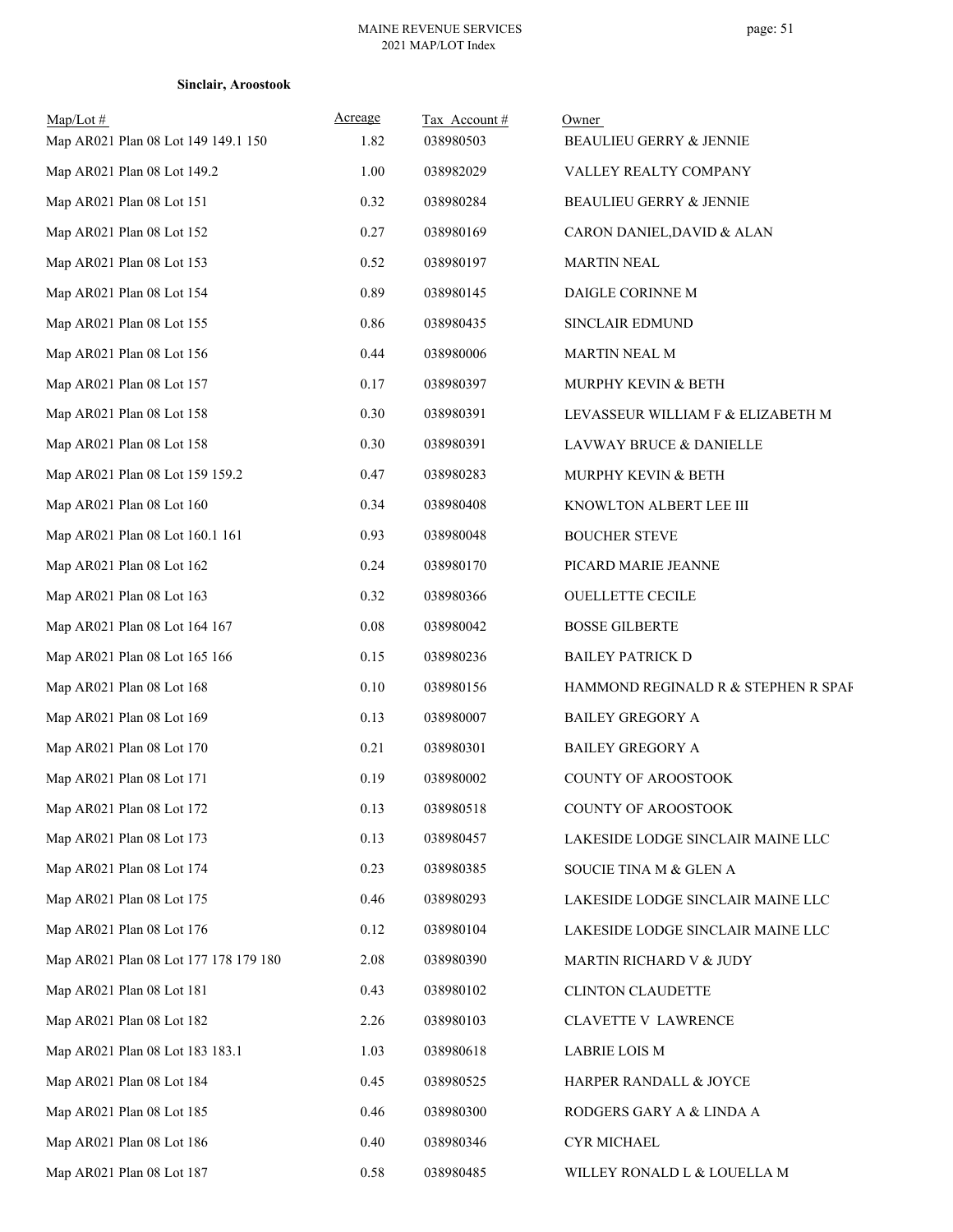| $Map/Lot \#$<br>Map AR021 Plan 08 Lot 188 | <b>Acreage</b><br>0.83 | Tax Account#<br>038980041 | Owner<br>WILLEY RICKY L & LISA G              |
|-------------------------------------------|------------------------|---------------------------|-----------------------------------------------|
| Map AR021 Plan 08 Lot 189                 | 1.10                   | 038980192                 | <b>WILLEY RICKY</b>                           |
| Map AR021 Plan 08 Lot 190                 | 2.35                   | 038980434                 | SIMON PEDRO T MD                              |
| Map AR021 Plan 09 Lot 36 41 42            | 48.41                  | 038980615                 | OLMSTEAD NORMAN, JACQUELINE, GARY             |
| Map AR021 Plan 09 Lot 37                  | 0.76                   | 038980655                 | <b>LEMARCIC IVAN</b>                          |
| Map AR021 Plan 09 Lot 38                  | 0.53                   | 038980512                 | <b>ANDREWS PHILIP S</b>                       |
| Map AR021 Plan 09 Lot 39.1 39.2           | 1.20                   | 038980185                 | <b>ANDREWS PHILIP S</b>                       |
| Map AR021 Plan 09 Lot 40                  | 1.89                   | 038980475                 | PALUZZI CARLO & BLANCA C                      |
| Map AR021 Plan 09 Lot 41                  | 2.09                   | 038980240                 | HARRIS FRANK M JR                             |
| Map AR021 Plan 09 Lot 42                  | 0.67                   | 038980163                 | DIONNE EMERY & CLAUDETTE                      |
| Map AR021 Plan 09 Lot 43                  | 0.64                   | 038980634                 | <b>LEMARCIC IVAN</b>                          |
| Map AR021 Plan 09 Lot 44                  | 1.40                   | 038980281                 | <b>BLAIS JACQUES &amp; MARGARET</b>           |
| Map AR021 Plan 09 Lot 46                  | 0.64                   | 038980656                 | MCLAUGHLIN MATTHEW A & AMY D                  |
| Map AR021 Plan 09 Lot 47                  | 1.20                   | 038980180                 | MCLAUGHLIN MATTHEW A & AMY D                  |
| Map AR021 Plan 09 Lot 48                  | 1.27                   | 038980294                 | MARTEL RAYMOND G                              |
| Map AR021 Plan 09 Lot 49                  | 0.75                   | 038980432                 | DIONNE MARTIN F & NANCY E                     |
| Map AR021 Plan 09 Lot 50                  | 0.85                   | 038980183                 | DIONNE MARTIN F & NANCY E                     |
| Map AR021 Plan 09 Lot 51                  | 1.13                   | 038980412                 | SOACHA SERGIO                                 |
| Map AR021 Plan 09 Lot 52                  | 1.36                   | 038980231                 | <b>GUIOU MARK B &amp; NARDA</b>               |
| Map AR021 Plan 09 Lot 53                  | 0.96                   | 038980338                 | MORGAN PAUL J                                 |
| Map AR021 Plan 09 Lot 54                  | 1.49                   | 038980198                 | <b>GRANT LAWRENCE E &amp; NANCY L FAULKNE</b> |
| Map AR021 Plan 09 Lot 55                  | 1.48                   | 038980011                 | ALBERT BRIAN A                                |
| Map AR021 Plan 09 Lot 56 56.1             | 2.02                   | 038980119                 | THIBODEAU BRUCE D TRUSTEE                     |
| Map AR021 Plan 09 Lot 57                  | 1.61                   | 038980295                 | GUERRETTE-PRATICO TINA                        |
| Map AR021 Plan 09 Lot 58                  | 1.79                   | 038980426                 | PRATICO TINA & TROY GUERRETTE                 |
| Map AR021 Plan 09 Lot 59                  | 2.48                   | 038980226                 | BERUBE EUGENE D & DIANE M                     |
| Map AR021 Plan 09 Lot 60                  | 0.00                   | 038980132p                | MAHONEY GRAYDON M                             |
| Map AR021 Plan 09 Lot 60                  | 5.58                   | 038980555                 | MAHONEY GRAYDON M                             |
| Map AR021 Plan 09 Lot 127                 | 0.78                   | 038982012                 | COUNTY OF AROOSTOOK                           |
| Map AR021 Plan 09 Lot 131                 | 0.13                   | 038980462                 | WINGER TROY G & CHARLOTTE P                   |
| Map AR021 Plan 09 Lot 136                 | 0.14                   | 038980473                 | THIBODEAU PATRICE                             |
| Map AR021 Plan 09 Lot 140 141             | 0.26                   | 038980133                 | LAVWAY DANIELLE & BRUCE                       |
| Map AR021 Plan 10 Lot 30.11               | 2.00                   | 038982028                 | DAIGLE TIMOTHY A & SHARON M COLLIN            |
| Map AR021 Plan 10 Lot 43                  | 0.04                   | 038980076                 | DECHAINE PHILIP & BARBARA                     |
| Map AR021 Plan 10 Lot 44                  | 0.20                   | 038980395                 | DECHAINE PHILIP & BARBARA                     |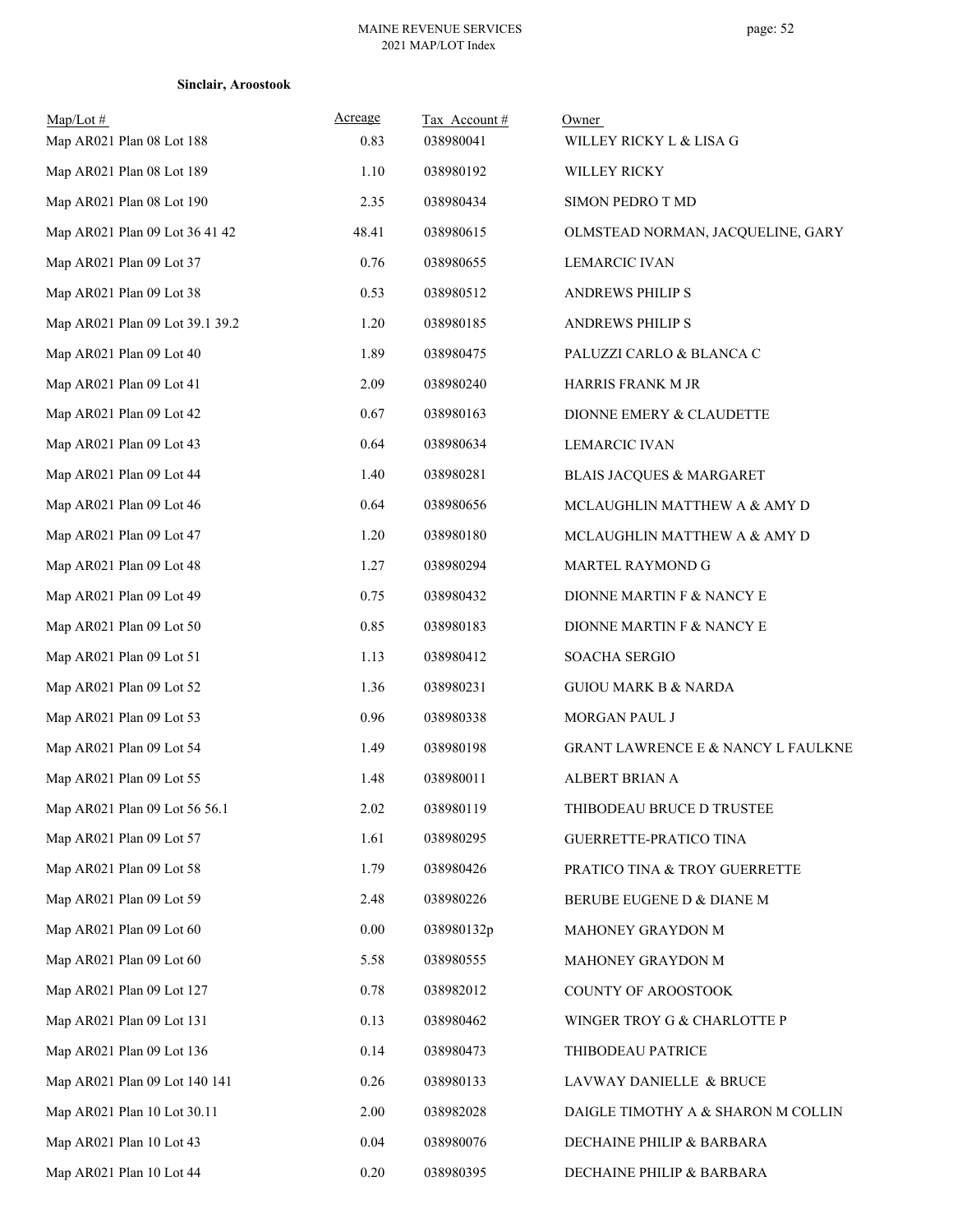| Map/Lot #<br>Map AR021 Plan 10 Lot 45 48.1 | Acreage<br>0.08 | Tax Account#<br>038980158 | Owner<br>DECHAINE PHILIP & BARBARA    |
|--------------------------------------------|-----------------|---------------------------|---------------------------------------|
| Map AR021 Plan 10 Lot 46                   | 0.40            | 038980075                 | DECHAINE PHILIP & BARBARA             |
| Map AR021 Plan 10 Lot 47                   | 0.60            | 038980307                 | <b>OUELLETTE ALDEO &amp; PATRICIA</b> |
| Map AR021 Plan 10 Lot 48                   | 0.08            | 038980429                 | COLLIN JEFFREY & PETER R & DENISE M   |
| Map AR021 Plan 10 Lot 49                   | 0.02            | 038980374                 | <b>OUELLETTE ALDEO &amp; PATRICIA</b> |
| Map AR021 Plan 10 Lot 49                   | 0.02            | 038980374                 | DIONNE RITA M & TAMMY M MARTIN        |
| Map AR021 Plan 10 Lot 50                   | 0.30            | 038980375                 | DIONNE RITA M & TAMMY M MARTIN        |
| Map AR021 Plan 10 Lot 51                   | 0.47            | 038980449                 | JOYCE NORMAN & ARLENE                 |
| Map AR021 Plan 10 Lot 52                   | 0.13            | 038980428                 | COLLIN JEFFREY & PETER R & DENISE M   |
| Map AR021 Plan 10 Lot 53                   | 0.06            | 038980111                 | <b>COLLIN JEFFREY</b>                 |
| Map AR021 Plan 10 Lot 54                   | 0.62            | 038980101                 | <b>DAVIS PAMELA</b>                   |
| Map AR021 Plan 10 Lot 55                   | 0.11            | 038980020                 | DAIGLE RONALD J & RENA                |
| Map AR021 Plan 10 Lot 56                   | 0.07            | 038980109                 | <b>COLLIN JEFFREY</b>                 |
| Map AR021 Plan 10 Lot 57                   | 0.09            | 038980161                 | REICHEL JEANETTE L                    |
| Map AR021 Plan 10 Lot 58 94                | 0.16            | 038980392                 | DAIGLE ABBYGAIL & TIMOTHY & SHARON    |
| Map AR021 Plan 10 Lot 59                   | 0.09            | 038980393                 | <b>OUELLETTE KEVIN R</b>              |
| Map AR021 Plan 10 Lot 60                   | 0.03            | 038982016                 | COLLIN SHARON M & TIMOTHY A           |
| Map AR021 Plan 10 Lot 61 64                | 0.51            | 038980093                 | COLLIN SHARON M & TIMOTHY A           |
| Map AR021 Plan 10 Lot 62                   | 0.06            | 038980094                 | COLLIN SHARON M & TIMOTHY A           |
| Map AR021 Plan 10 Lot 63 65                | 0.41            | 038980110                 | <b>COLLIN JOHN</b>                    |
| Map AR021 Plan 10 Lot 65.1                 | 0.02            | 038982049                 | OUELLETTE TIMOTHY & SAMUEL            |
| Map AR021 Plan 10 Lot 66 68.1              | 0.12            | 038980371                 | <b>OUELLETTE MAYNARD</b>              |
| Map AR021 Plan 10 Lot 67                   | 0.27            | 038980277                 | BOUCHER RENO & ANN L J/T              |
| Map AR021 Plan 10 Lot 67.2 69              | 0.31            | 038980372                 | WILLEY PHILIP L & RICKY L CO-TRUSTEES |
| Map AR021 Plan 10 Lot 68                   | 0.61            | 038980154                 | DU-LONG LLC                           |
| Map AR021 Plan 10 Lot 70 72                | 0.26            | 038980321                 | WILLEY PHILIP L & RICKY L CO-TRUSTEES |
| Map AR021 Plan 10 Lot 70.2                 | 0.11            | 038980708                 | FRALLICCIARDI VINCENT J               |
| Map AR021 Plan 10 Lot 70.3                 | 0.12            | 038982018                 | WILLEY BARRETT B                      |
| Map AR021 Plan 10 Lot 71.1 71.2 71.3       | 0.44            | 038980320                 | BERNARD MICHAEL J & HELENE M TRUSTEI  |
| Map AR021 Plan 10 Lot 73                   | 0.17            | 038980229                 | DEWLEY REGINALD H & IRENE M           |
| Map AR021 Plan 10 Lot 74                   | 0.30            | 038980228                 | DEWLEY REGINALD H $\&$ IRENE M        |
| Map AR021 Plan 10 Lot 75                   | 0.72            | 038982007                 | SINCLAIR CEMETERY                     |
| Map AR021 Plan 10 Lot 76                   | 0.55            | 038980150                 | LIZOTTE EARL DAVID                    |
| Map AR021 Plan 10 Lot 77                   | 0.14            | 038980091                 | ROSSIGNOL STEVEN G                    |
| Map AR021 Plan 10 Lot 86                   | 7.30            | 038982003                 | CAMP SPIRIT LLC                       |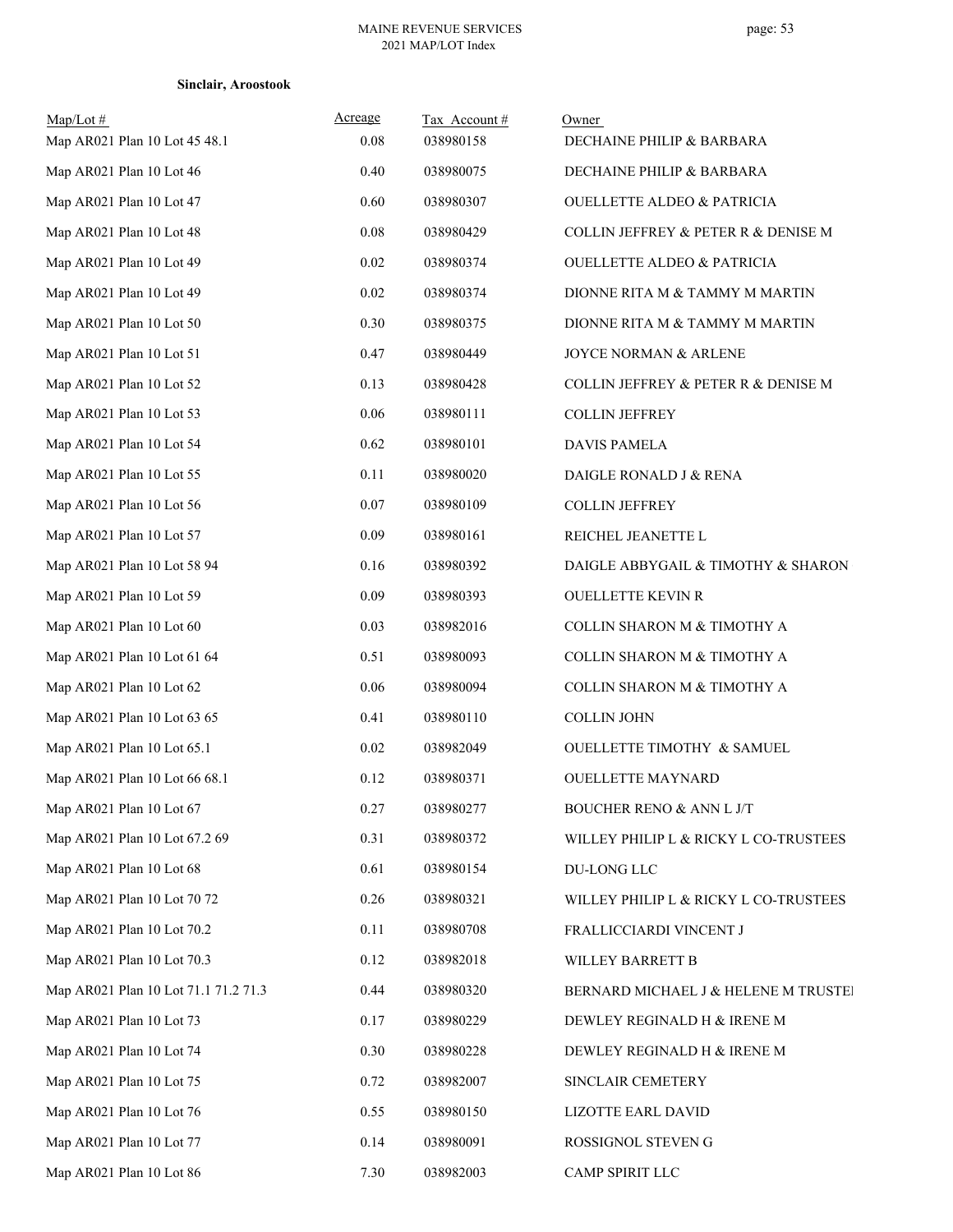| $Map/Lot \#$<br>Map AR021 Plan 10 Lot 87 92 | Acreage<br>1.46 | Tax Account#<br>038980138 | Owner<br>GR TIMBER HOLDINGS LLC        |
|---------------------------------------------|-----------------|---------------------------|----------------------------------------|
| Map AR021 Plan 10 Lot 87.1 91               | 0.60            | 038980166                 | ST PETER CARRIE & RYAN                 |
| Map AR021 Plan 10 Lot 88 90                 | 0.54            | 038980174                 | SPIRIT YOUTH CAMP LLC                  |
| Map AR021 Plan 10 Lot 93 96                 | 0.81            | 038980148                 | DAIGLE JIMMY                           |
| Map AR021 Plan 11 Lot 61                    | 1.18            | 038980071                 | CYR SALLY ANN & COURTNEY BOMA          |
| Map AR021 Plan 11 Lot 62                    | 0.97            | 038980190                 | GAHAGAN & ASSOCIATES LLC               |
| Map AR021 Plan 11 Lot 63                    | 2.48            | 038980423                 | GAHAGAN & ASSOCIATES LLC               |
| Map AR021 Plan 11 Lot 64                    | 2.77            | 038980162                 | RAYMOND DAVID TRUSTEE                  |
| Map AR021 Plan 11 Lot 65                    | 1.32            | 038980327                 | THIBODEAU RAYMOND & BEVERLY ET AL      |
| Map AR021 Plan 11 Lot 66                    | 1.35            | 038980092                 | THIBODEAU RAYMOND A                    |
| Map AR021 Plan 11 Lot 67                    | 1.45            | 038980017                 | BOUDIN KENNETH R JR & LORI J           |
| Map AR021 Plan 11 Lot 68                    | 1.17            | 038980506                 | CASSIDY EUGENE W & LINDA M             |
| Map AR021 Plan 11 Lot 69                    | 1.09            | 038980398                 | THIBEAULT CASEY R $\&$ RACHEL E        |
| Map AR021 Plan 11 Lot 70                    | 1.00            | 038980413                 | BOUCHARD CHELSEA & ALBERT G            |
| Map AR021 Plan 11 Lot 71                    | 1.20            | 038980136                 | KANAWADA CHRIS J & BECKY L             |
| Map AR021 Plan 11 Lot 72 73.1               | 3.88            | 038980481                 | BEMIS FRANCIS E TRUSTEE                |
| Map AR021 Plan 11 Lot 73                    | 0.48            | 038980074                 | BEMIS FRANCIS E TRUSTEE                |
| Map AR021 Plan 11 Lot 73                    | 0.48            | 038980074                 | LALLANDE JOSEPH G & NICOLA N           |
| Map AR021 Plan 11 Lot 73.2 74               | 3.28            | 038980433                 | LALLANDE JOSEPH G & NICOLA N           |
| Map AR021 Plan 11 Lot 75                    | 2.22            | 038980275                 | LABRECK RICHARD E & JUDITH A           |
| Map AR021 Plan 11 Lot 76                    | 1.96            | 038980328                 | VAN KIRK MYRON & LETHA TRUSTEES        |
| Map AR021 Plan 11 Lot 76.1                  | 5.69            | 038980495                 | MUELLER CARLENE J                      |
| Map AR021 Plan 11 Lot 77                    | 1.61            | 038980468                 | VAN KIRK MYRON U JR & LETHA MAE TRUS   |
| Map AR021 Plan 11 Lot 78                    | 0.80            | 038980026                 | DAIGLE RITA BARD                       |
| Map AR021 Plan 11 Lot 78                    | 1.88            | 038980062                 | <b>RARES ERIC</b>                      |
| Map AR021 Plan 11 Lot 79                    | 1.17            | 038980030                 | <b>RARES ERIC</b>                      |
| Map AR021 Plan 11 Lot 79                    | 0.37            | 038980387                 | PARKS GARY                             |
| Map AR021 Plan 11 Lot 80                    | 1.27            | 038980271                 | KINNEY KYLE R & KEITH R                |
| Map AR021 Plan 11 Lot 80 81.2               | 0.27            | 038980323                 | MELVIN WILLIAM DAVID ET AL             |
| Map AR021 Plan 11 Lot 81                    | 1.94            | 038980069                 | CROWELL KATHRYN J                      |
| Map AR021 Plan 11 Lot 81                    | 0.39            | 038980488                 | DUNHAM DEREK & HEATHER                 |
| Map AR021 Plan 11 Lot 81.1 81.3             | 0.24            | 038980466                 | MORROW RAYNOLD P & BRENDA P            |
| Map AR021 Plan 11 Lot 82                    | 0.31            | 038980005                 | <b>CURTIS RONALD W</b>                 |
| Map AR021 Plan 11 Lot 83.1 84               | 0.91            | 038980112                 | COREY JEFFERY R, JAYNE E JOHNSTON & Al |
| Map AR021 Plan 11 Lot 83.2                  | 0.30            | 038980128                 | SOUCY JIMMY J                          |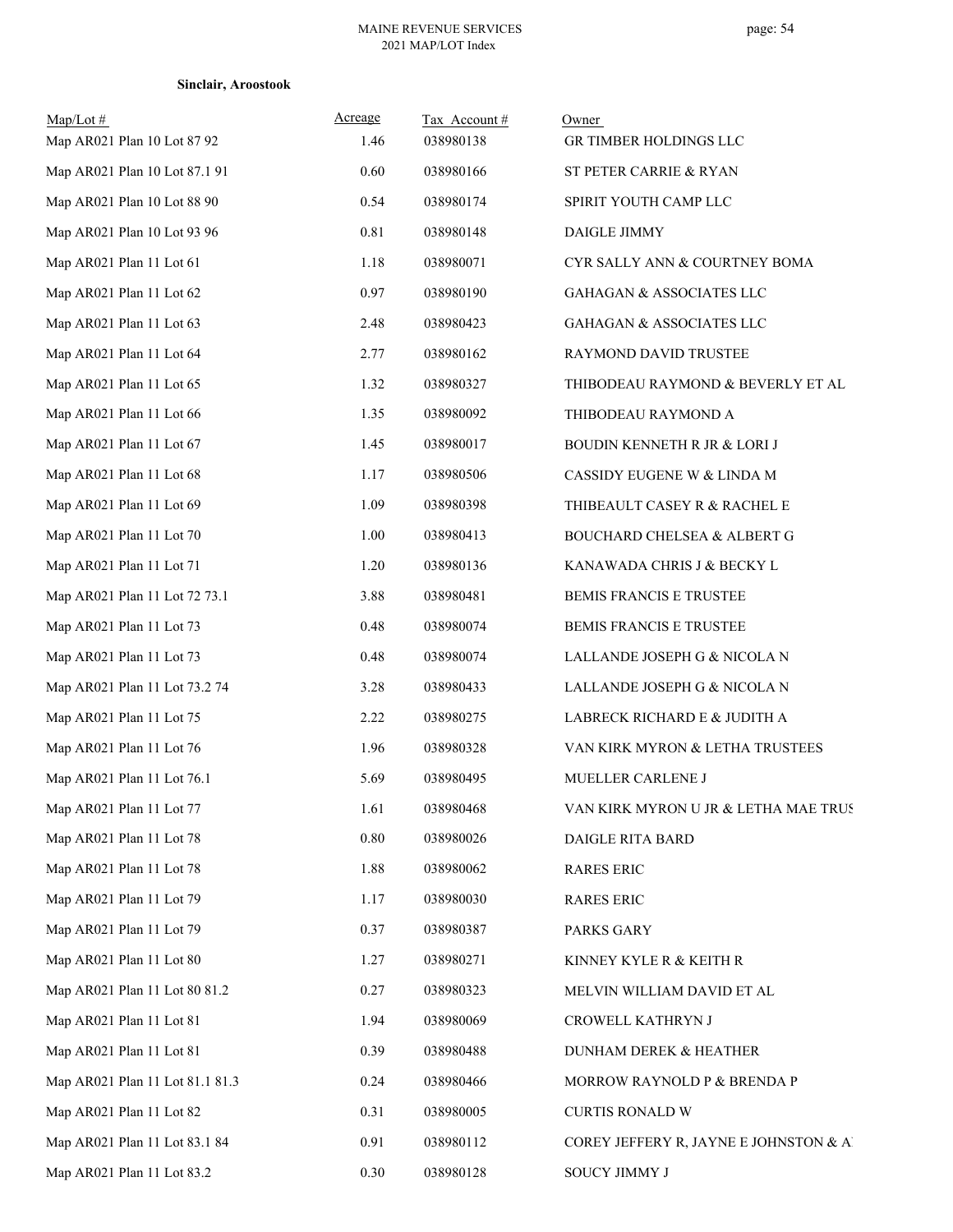| $Map/Lot \#$<br>Map AR021 Plan 11 Lot 85 | Acreage<br>0.80 | Tax Account#<br>038980189 | Owner<br>CYR CHARLES C & JESSICA L PLOURDE   |
|------------------------------------------|-----------------|---------------------------|----------------------------------------------|
| Map AR021 Plan 11 Lot 89                 | 0.81            | 038980070                 | CYR SALLY ANN & COURTNEY BOMA                |
| Map AR021 Plan 11 Lot 95                 | 0.79            | 038980676                 | CHURCHILL JOHN K & EVA                       |
| Map AR021 Plan 12 Lot 37.1 37.3          | 22.16           | 038980188                 | MARTIN DEBORAH L TRUSTEE                     |
| Map AR021 Plan 12 Lot 37.2 38 39         | 5.55            | 038980444                 | MARTIN KENNETH D TRUSTEE                     |
| Map AR021 Plan 12 Lot 37.4               | 3.00            | 038980612                 | MORENCY RENE LOUIS & MARIE HELENE            |
| Map AR021 Plan 12 Lot 40                 | 1.09            | 038980187                 | MARTIN NEAL M                                |
| Map AR021 Plan 12 Lot 82                 | 1.18            | 038980237                 | PANELLA THOMAS J & FAITH E                   |
| Map AR021 Plan 12 Lot 83 84              | 2.14            | 038980447                 | BILLS PAUL H & JUDY A                        |
| Map AR021 Plan 12 Lot 85                 | 1.58            | 038980184                 | BARNBROOK PROPERTIES LLC                     |
| Map AR021 Plan 12 Lot 86                 | 4.67            | 038980330                 | <b>GALLAGHER BRIANL &amp; LINDA TRUSTEES</b> |
| Map AR021 Plan 12 Lot 87                 | 1.62            | 038980331                 | HEINTZ CURT                                  |
| Map AR021 Plan 12 Lot 88                 | 3.99            | 038980144                 | ZAI MARCIA & DAVID V                         |
| Map AR021 Plan 12 Lot 89                 | 2.00            | 038980268                 | KZSN2018 LLC                                 |
| Map AR021 Plan 12 Lot 90                 | 1.34            | 038980182                 | EGELER WILLIAM G & JANE V                    |
| Map AR021 Plan 12 Lot 91                 | 3.01            | 038980458                 | <b>CURRIER SUSAN E</b>                       |
| Map AR021 Plan 12 Lot 92                 | 1.91            | 038980261                 | <b>BELL DANIEL J</b>                         |
| Map AR021 Plan 12 Lot 93                 | 3.57            | 038980604                 | WINTLE ADAM                                  |
| Map AR021 Plan 12 Lot 94                 | 2.90            | 038980195                 | HUNTER DAREN S & LAURA A                     |
| Map AR021 Plan 12 Lot 95                 | 1.63            | 038980333                 | NECEVSKI ZLATKO                              |
| Map AR021 Plan 12 Lot 96                 | 1.31            | 038980035                 | BELL-NECEVSKI HELEN L                        |
| Map AR021 Plan 12 Lot 97                 | 2.02            | 038980417                 | WYMAN DONALD I & CYNTHIA D                   |
| Map AR021 Plan 12 Lot 98                 | 2.06            | 038980132                 | BABSON WILLIAM W JR & ANNIE LAURIE           |
| Map AR021 Plan 12 Lot 99                 | 1.57            | 038980243                 | HEBERT MILES F & SETH A HEBERT & HANN        |
| Map AR021 Plan 12 Lot 100                | 3.03            | 038980266                 | JOHNSON LANCE J                              |
| Map AR021 Plan 12 Lot 101                | 1.90            | 038980267                 | WEBER LORI R & WERNLI ERIN L TRUSTEES        |
| Map AR021 Plan 12 Lot 102                | 2.21            | 038980533                 | DE VRIES CHRISTOPHE-HEIJN & NICO ALEX.       |
| Map AR021 Plan 12 Lot 103                | 3.41            | 038980298                 | DE VRIES EWOUT RIJK & JILL                   |
| Map AR021 Plan 13 Lot 243                | 3.65            | 038980541                 | PELLETIER LILLIAN LEVESQUE & RUDOLPH         |
| Map AR021 Plan 13 Lot 244                | 4.78            | 038980242                 | ALBERT MARCELLA                              |
| Map AR021 Plan 13 Lot 245                | 1.71            | 038980542                 | PELLETIER LILLIAN LEVESQUE & RUDOLPH         |
| Map AR021 Plan 13 Lot 246                | 0.86            | 038980626                 | PELLETIER CHARLES E & PAMELA TRUSTEE         |
| Map AR021 Plan 13 Lot 247 248            | 2.33            | 038980622                 | KEYES KERRY M                                |
| Map AR021 Plan 13 Lot 248.1 249          | 2.18            | 038980135                 | DESJARDIN PHILIP D & CAROL A                 |
| Map AR021 Plan 13 Lot 250                | 2.10            | 038980554                 | MICHAUD NORMAN                               |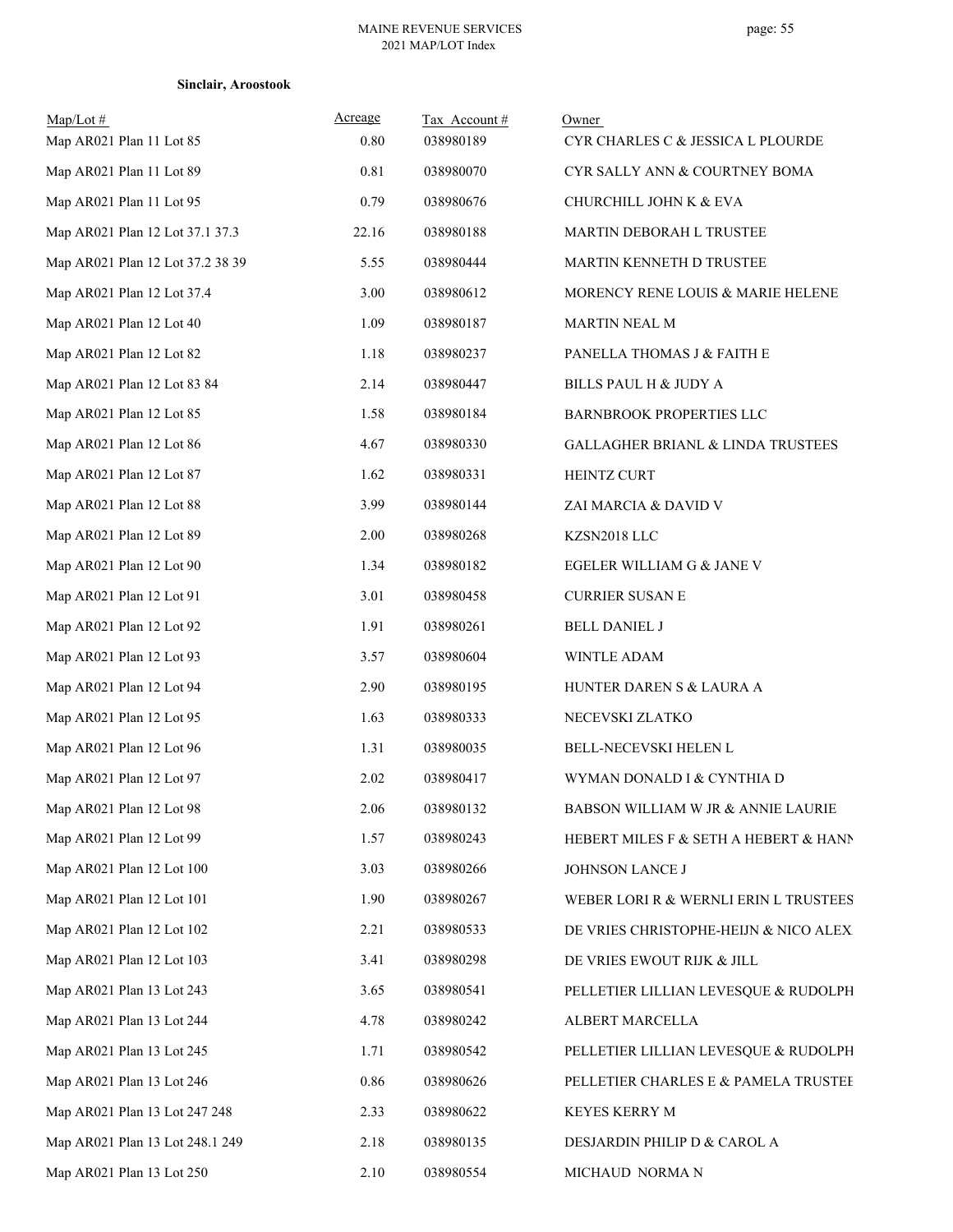## **Sinclair, Aroostook**

| Map/Lot#<br>Map AR021 Plan 13 Lot 251       | Acreage<br>1.05 | Tax Account#<br>038980623 | Owner<br>MICHAUD NORMAN             |
|---------------------------------------------|-----------------|---------------------------|-------------------------------------|
| Map AR021 Plan 13 Lot 252                   | 2.92            | 038980557                 | MICHAUD KASSEY T & HEIDI            |
| Map AR021 Plan 13 Lot 253                   | 2.10            | 038980351                 | O'BAR KEVIN M & NANCY O GALLAGHER   |
| Map AR021 Plan 13 Lot 254                   | 2.02            | 038980624                 | CARSON WAYNE RICHARD & CYNTHIA      |
| Map AR021 Plan 13 Lot 255                   | 2.08            | 038980558                 | CARSON WAYNE RICHARD & CYNTHIA      |
| Map AR021 Plan 13 Lot 256 257               | 3.99            | 038980625                 | FONGEMIE GLEN A & WANDA I           |
| Map AR021 Plan 13 Lot 258                   | 1.50            | 038980324                 | PELLETIER SHAWN & LISA DEROSIER     |
| Map AR021 Plan 13 Lot 259 260               | 3.64            | 038980609                 | JANDREAU RONALD C                   |
| Map AR021 Plan 13 Lot 261                   | 1.71            | 038980627                 | ALBERT SCOTT T                      |
| Map AR021 Plan 13 Lot 262                   | 2.07            | 038980621                 | LAJOIE MARK & LISA                  |
| Map AR021 Plan 13 Lot 263                   | 1.56            | 038980378                 | JAMES GEORGE L & PATRICIA G         |
| Map AR021 Plan 13 Lot 264                   | 1.84            | 038980659                 | CHASSE JASON G & AMY L              |
| Map AR021 Plan 13 Lot 265                   | 1.96            | 038980322                 | MCLAUGHLIN VAUGHN J, GEORGE F & MAR |
| Map AR021 Plan 13 Lot 266                   | 0.85            | 038980535                 | PALMER JOEL O & LINDA M             |
| Map AR021 Plan 13 Lot 267                   | 1.79            | 038980489                 | PALMER JOEL O & LINDA M             |
| Map AR021 Plan 13 Lot 268                   | 1.88            | 038980225                 | <b>RICH TRAVIS J</b>                |
| Map AR021 Plan 13 Lot 269 270               | 3.32            | 038980377                 | PAGE NORMAN                         |
| Map AR021 Plan 13 Lot 271                   | 2.70            | 038980645                 | <b>BELANGER ALAIN</b>               |
| Map AR021 Plan 14 Lot 13.3 205 206<br>206.1 | 4.85            | 038980405                 | VAILLANCOURT GLEN J & LISA M        |
| Map AR021 Plan 14 Lot 191                   | 1.06            | 038980406                 | COUNTRY FARMS PROPERTIES INC        |
| Map AR021 Plan 14 Lot 191.1                 | 1.28            | 038982030                 | GR TIMBER HOLDINGS LLC              |
| Map AR021 Plan 14 Lot 192                   | 0.89            | 038980456                 | THIBODEAU GILLES GUY                |
| Map AR021 Plan 14 Lot 193 194               | 2.22            | 038980159                 | GR TIMBER HOLDINGS LLC              |
| Map AR021 Plan 14 Lot 195                   | 1.14            | 038980207                 | DERLAN SUSAN K TRUSTEE              |
| Map AR021 Plan 14 Lot 196                   | 1.44            | 038980160                 | LAVOIE KEVIN & KIM                  |
| Map AR021 Plan 14 Lot 197                   | 2.47            | 038980526                 | GAGNON GARY L & ANN M               |
| Map AR021 Plan 14 Lot 198                   | 1.52            | 038980064                 | <b>BOURGOIN ROLAND &amp; ANN</b>    |
| Map AR021 Plan 14 Lot 199                   | 1.52            | 038980601                 | BUTT LARRY S & JANE V               |
| Map AR021 Plan 14 Lot 200                   | 1.49            | 038980527                 | BECHARD MARCEL D                    |
| Map AR021 Plan 14 Lot 201                   | 1.55            | 038980528                 | LAFRANCE TOBY RINO & DIANE BOUCHARI |
| Map AR021 Plan 14 Lot 202                   | 1.93            | 038980515                 | GENDREAU DIANE & VERNON DOUCETTE    |
| Map AR021 Plan 14 Lot 203                   | 2.53            | 038980382                 | PELLETIER JOSEPH F & NEIL R         |
| Map AR021 Plan 14 Lot 204 274               | 2.05            | 038980230                 | <b>BEAULIEU KEVIN</b>               |
| Map AR021 Plan 14 Lot 207                   | 2.24            | 038980516                 | BARON ALLEN M                       |
| Map AR021 Plan 14 Lot 208                   | 1.04            | 038980510                 | GAGNE BENOIT & CECILE               |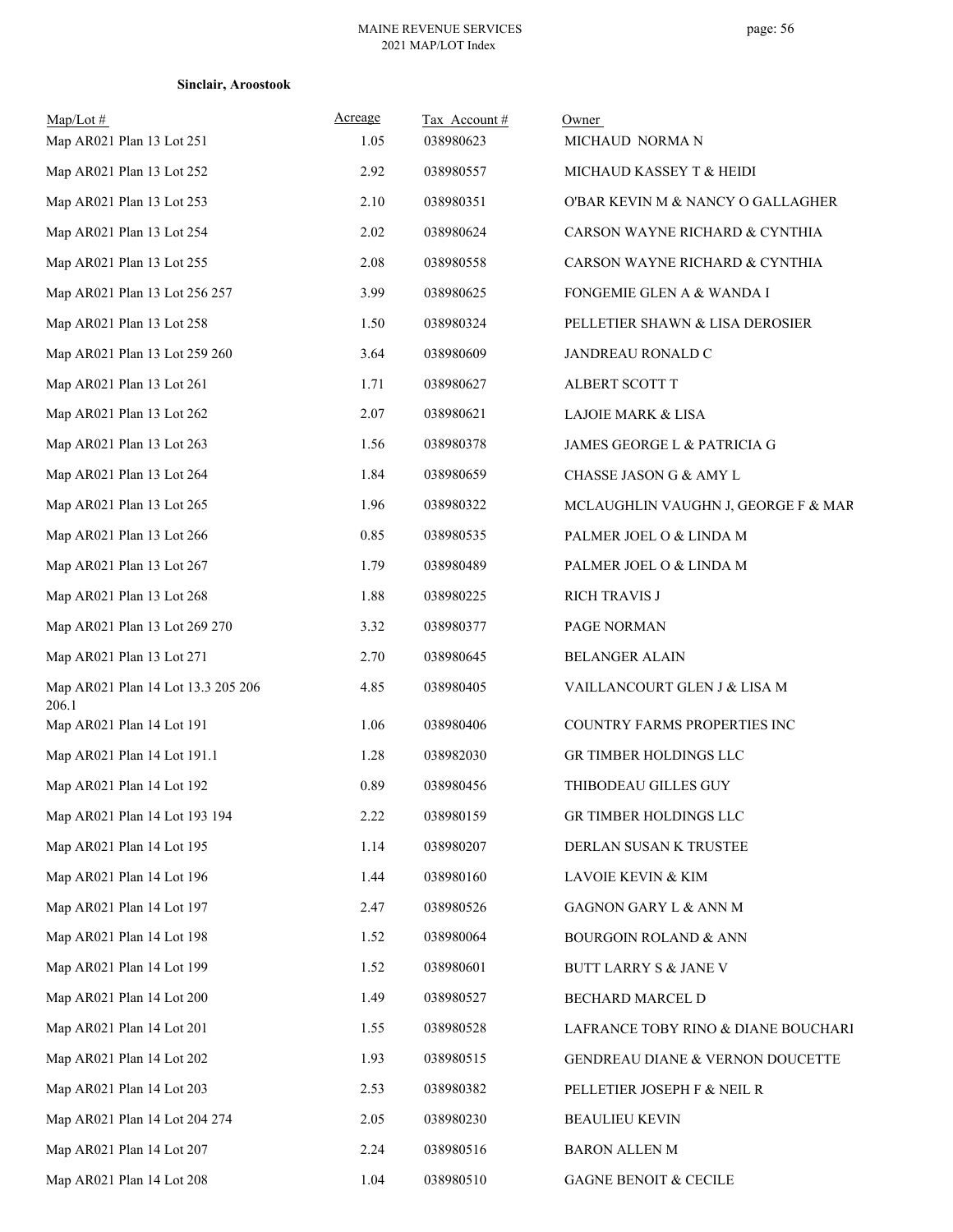|  | Sinclair, Aroostook |
|--|---------------------|
|--|---------------------|

| $Map/Lot \#$<br>Map AR021 Plan 14 Lot 209              | Acreage<br>1.28 | Tax Account#<br>038980259 | Owner<br><b>SAVOIE PIERRE A</b>     |
|--------------------------------------------------------|-----------------|---------------------------|-------------------------------------|
| Map AR021 Plan 14 Lot 210                              | 0.91            | 038980529                 | MICHAUD NATHAN J & MICHELLE L       |
| Map AR021 Plan 14 Lot 211 212.1                        | 0.90            | 038980537                 | MICHAUD NOAH R & AMANDA             |
| Map AR021 Plan 14 Lot 212 213                          | 0.99            | 038980129                 | CYR DOUGLAS, CANDACE MARTIN         |
| Map AR021 Plan 14 Lot 214                              | 1.10            | 038980260                 | STOWE CHARLES W & DEIRDRE M         |
| Map AR021 Plan 14 Lot 215                              | 0.99            | 038980399                 | LIZOTTE JAMES D & DEDRA             |
| Map AR021 Plan 14 Lot 216                              | 0.96            | 038980232                 | LAJOIE LIZA L                       |
| Map AR021 Plan 14 Lot 217 218                          | 1.65            | 038980654                 | NADEAU RODRIGUE                     |
| Map AR021 Plan 14 Lot 219                              | 0.96            | 038980530                 | LOVEJOY TODD C & JAMES B            |
| Map AR021 Plan 14 Lot 220                              | 0.76            | 038980514                 | CHASSE NORMAN H & JACQUELINE L      |
| Map AR021 Plan 14 Lot 221 222 222.1<br>Plan 15 Lot 273 | 21.70           | 038980602                 | THOMPSON BRUCE R & ANN M            |
| Map AR021 Plan 14 Lot 223                              | 1.88            | 038980607                 | <b>BEAULIEU LISA S</b>              |
| Map AR021 Plan 14 Lot 224                              | 0.00            | 038980145p                | HEWITT FRANCINE S                   |
| Map AR021 Plan 14 Lot 224                              | 1.35            | 038980511                 | CORMIER RICHARD J & KELLY A         |
| Map AR021 Plan 14 Lot 225                              | 1.60            | 038980140                 | CYR LEO JAMES A & LINDA             |
| Map AR021 Plan 14 Lot 226                              | 1.16            | 038980553                 | PARKER SHAWN M                      |
| Map AR021 Plan 14 Lot 226.1                            | 0.23            | 038980619                 | <b>MARTIN MATTHEW R</b>             |
| Map AR021 Plan 14 Lot 227                              | 1.92            | 038980345                 | <b>MARTIN MATTHEW R</b>             |
| Map AR021 Plan 14 Lot 228                              | 0.87            | 038980003                 | MICHAUD JOYIME J & DEBRA            |
| Map AR021 Plan 14 Lot 229                              | 1.26            | 038980342                 | EWING MICHAEL W & CHRISTIE L        |
| Map AR021 Plan 14 Lot 230.1 230.2 231                  | 0.00            | 038980136p                | <b>BOUCHARD ANDREW J</b>            |
| Map AR021 Plan 14 Lot 230.1 230.2 231                  | 3.51            | 038980531                 | <b>BOUCHARD ERIC A &amp; JUDY D</b> |
| Map AR021 Plan 14 Lot 232                              | 2.60            | 038980202                 | PELLETIER ROBERT P                  |
| Map AR021 Plan 14 Lot 233                              | 1.96            | 038980287                 | ALBERT DONALD ET AL                 |
| Map AR021 Plan 14 Lot 234                              | 4.19            | 038980146                 | DAIGLE GLENN T TTE                  |
| Map AR021 Plan 14 Lot 235                              | 3.24            | 038980455                 | EVERETT BRENT B & DIANE J           |
| Map AR021 Plan 14 Lot 236                              | 1.47            | 038980347                 | FONGEMIE GERALD D & BERNADETTE      |
| Map AR021 Plan 14 Lot 237 238 239 240<br>241 242 272   | 52.00           | 038980559                 | <b>CUNAN PATRICK</b>                |
| Map AR021 Plan 15 Lot 1 2                              | 92.50           | 038980707                 | DESJARDIN PHILIP D & CAROL A        |
| Map AR021 Plan 15 Lot 3 8                              | 84.20           | 038980702                 | ROY RICHARD R                       |
| Map AR021 Plan 15 Lot 4                                | 41.00           | 038980706                 | <b>BOUCHARD ANDREW J</b>            |
| Map AR021 Plan 15 Lot 5                                | 42.00           | 038980687                 | <b>BOUCHARD ERIC A &amp; JUDY D</b> |
| Map AR021 Plan 15 Lot 6 7                              | 84.00           | 038980614                 | BOUCHARD ANDREW J                   |
| Map AR021 Plan 15 Lot 9                                | 41.00           | 038980673                 | <b>BOUCHARD ERIC A &amp; JUDY D</b> |
| Map AR021 Plan 15 Lot 10                               | 0.00            | 038980121p                | SOUCY RODNEY                        |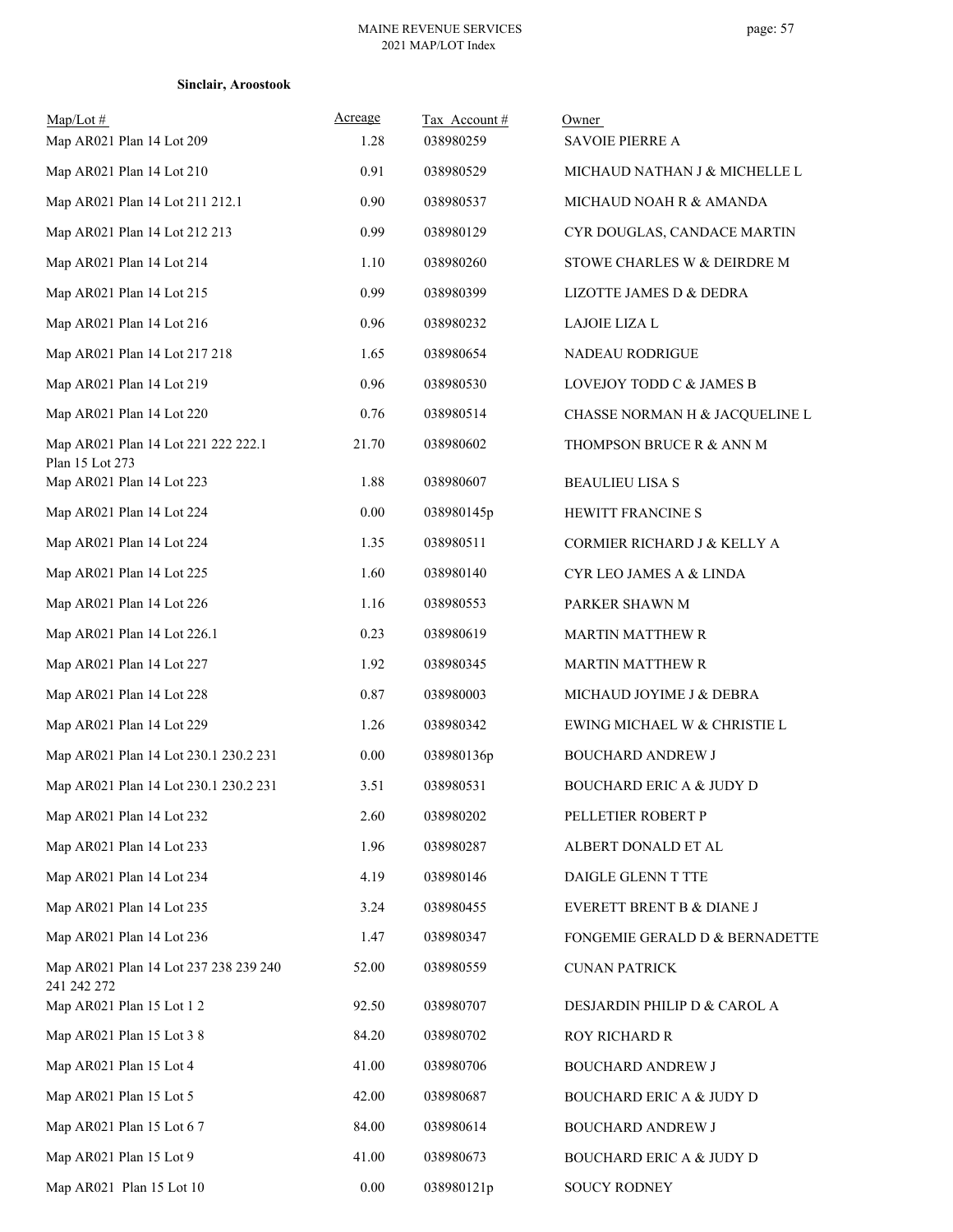| Sinclair, Aroostook |  |  |  |  |  |
|---------------------|--|--|--|--|--|
|---------------------|--|--|--|--|--|

| $Map/Lot \#$                        | Acreage  | Tax Account# | Owner                                  |
|-------------------------------------|----------|--------------|----------------------------------------|
| Map AR021 Plan 15 Lot 10            | 41.10    | 038980663    | <b>SOUCY RODNEY</b>                    |
| Map AR021 Plan 15 Lot 11            | 40.50    | 038980682    | CYR GEORGE A & NANCY M                 |
| Map AR021 Plan 15 Lot 12 13 13.1    | 112.40   | 038980704    | <b>GRIVOIS WALLACE JR</b>              |
| Map AR021 Plan 15 Lot 13            | 0.00     | 038980105p   | <b>GRIVOIS WALLACE JR</b>              |
| Map AR021 Plan 15 Lot 13.2          | 1.02     | 038982027    | <b>GUERRETTE SUSAN</b>                 |
| Map AR021 Plan 15 Lot 13.4          | 1.02     | 038982035    | <b>GRIVOIS LEE</b>                     |
| Map AR021 Plan 15 Lot 13.5          | 1.66     | 038982036    | <b>GRIVOIS LEE</b>                     |
| Map AR021 Plan 16 Lot 29            | 75.35    | 038980025    | WILLEY PHILIP L & RICKY L CO-TRUSTEES  |
| Map AR021 Plan 16 Lot 30.1          | 71.41    | 038980151    | WILLEY PHILIP L & RICKY L CO-TRUSTEES  |
| Map AR021 Plan 16 Lot 30.2 31 32.2  | 59.12    | 038980137    | FRALLICCIARDI VINCENT J                |
| Map AR021 Plan 16 Lot 32.1          | 2.61     | 038980152    | <b>WILLEY RICKY</b>                    |
| Map AR021 Plan 16 Lot 32.11 34 34.1 | 38.53    | 038982039    | WHITE FARM LLC                         |
| Map AR021 Plan 16 Lot 32.12 34.2    | 32.70    | 038982042    | WHITE MICHAEL S & MONIC J              |
| Map AR021 Plan 16 Lot 34 35         | 23.22    | 038980318    | MARTIN ROLAND D & DIANE M              |
| Map AR021 Plan 16 Lot 34.11         | 8.00     | 038982043    | MARTIN JAMES S & CANDACE A             |
| Map AR021 Plan 16 Lot 35.1          | 10.07    | 038982033    | <b>MARTIN JAMES S</b>                  |
| Map AR021 Plan 16 Lot 35.2          | 38.50    | 038980496    | FREYTAG JAMES & MATTHEW                |
| Map AR021 Plan 16 Lot 35.3          | 2.75     | 038982038    | MARTIN RICHARD V & JACOB P             |
| Map AR021 Plan 16 Lot 35.4          | 20.68    | 038982045    | BABIN CONSTRUCTION INC                 |
| Map AR021 Plan 16 Lot 36            | 48.00    | 038980113    | COREY JEFFERY R, JAYNE E JOHNSTON & Al |
| Map AR021 Plan 16 Lot 43            | 68.00    | 038980613    | MARTIN NEAL M                          |
| Map AR021 Plan 16 Lot 44            | 2,071.00 | 038982037    | ALLAGASH TIMBERLANDS LLC               |
| Map AR021 Plan 16 Lot 49 50         | 726.00   | 038980600    | <b>CUNAN PATRICK</b>                   |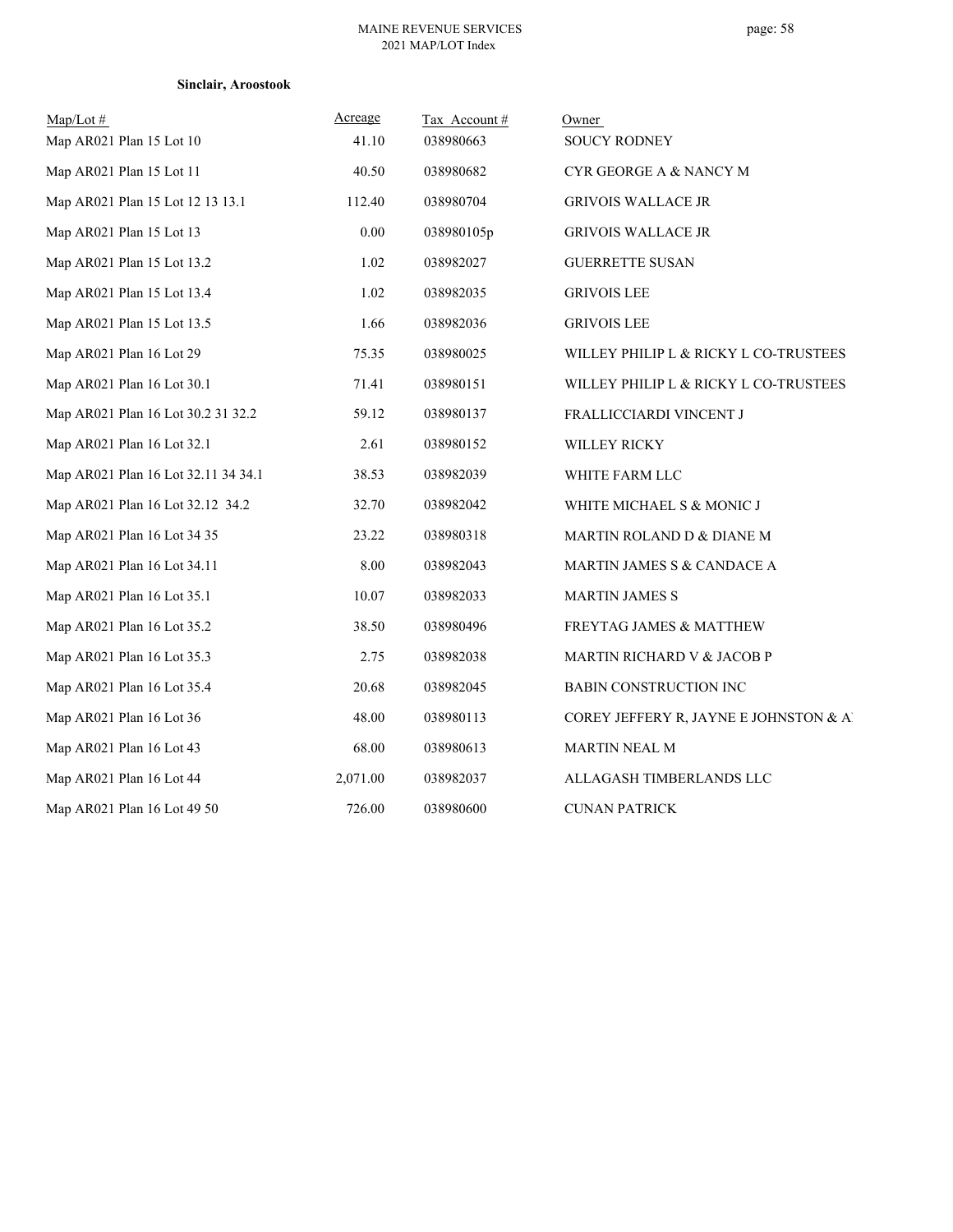| $Map/Lot \#$<br>Map AR022                     | Acreage<br>0.00 | Tax Account#<br>038060001 | Owner<br><b>EMERA MAINE</b>            |
|-----------------------------------------------|-----------------|---------------------------|----------------------------------------|
| Map AR022                                     | 0.00            | 038060010P                | MCGOVERN EDWARD P ET AL                |
| Map AR022                                     | 0.00            | 038060083                 | MAINE ELECTRIC POWER CO ATTN G MORIP   |
| Map AR022                                     | 0.00            | 038060150                 | EASTERN MAINE ELECTRIC CO-OP INC       |
| Map AR022 Plan 00 Lot 0                       | 0.00            | 038062019                 | MAINE GENLEAD LLC                      |
| Map AR022 Plan 01 Lot EASEMENT                | 0.00            | 038060200                 | UNITED STATES OF AMERICA               |
| Map AR022 Plan 01 Lot 1 2                     | 5,236.00        | 038060122                 | PENOBSCOT FOREST LLC                   |
| Map AR022 Plan 01 Lot 1.1                     | 1,055.92        | 038062009                 | <b>LAKEVILLE SHORES INC</b>            |
| Map AR022 Plan 01 Lot 1.12 1.14               | 81.00           | 038062008                 | <b>LOPEZ MARK</b>                      |
| Map AR022 Plan 01 Lot 1.13                    | 13.60           | 038062007                 | <b>TAVERNAKIS PATRICIA &amp; PETER</b> |
| Map AR022 Plan 01 Lot 1.131                   | 5.30            | 038060159                 | MADORE MARC A & JENNIFER               |
| Map AR022 Plan 01 Lot 1.132                   | 16.00           | 038060115                 | RIOUX CHRIS & JOELLE                   |
| Map AR022 Plan 01 Lot 1.15                    | 3.60            | 038062017                 | BERRY WAYNE A & JAIDE & PAUL L JR & EV |
| Map AR022 Plan 01 Lot 1.16                    | 3.40            | 038062020                 | MCKAY DANIEL O & KELLY J               |
| Map AR022 Plan 01 Lot 1.17                    | 1.18            | 038062022                 | CARVER TIMOTHY & NATASHA               |
| Map AR022 Plan 01 Lot 1.2 1.3                 | 16.50           | 038060114                 | MURRAY GLENN D & LOUISE A              |
| Map AR022 Plan 01 Lot 1.4                     | 0.50            | 038060086                 | <b>CUTLIFFE ROBERT JR</b>              |
| Map AR022 Plan 01 Lot 1.5                     | 1,631.00        | 038062010                 | <b>BBC LAND LLC</b>                    |
| Map AR022 Plan 01 Lot 1.6                     | 2.20            | 038060124                 | TETREAU RICHARD & LINDA                |
| Map AR022 Plan 01 Lot 1.7                     | 13.60           | 038060187                 | FOEHRENBACH RONALD R & STACY L         |
| Map AR022 Plan 01 Lot 3 6 6.2                 | 3,820.00        | 038060034                 | LAKEVILLE SHORES INC                   |
| Map AR022 Plan 01 Lot 4.1                     | 183.20          | 038060085                 | <b>GREAT NORTHERN CAMPS LLC</b>        |
| Map AR022 Plan 01 Lot 4.2                     | $0.80\,$        | 038060067                 | STATE OWNED TAX ACQUIRED 2016          |
| Map AR022 Plan 01 Lot 5                       | 104.00          | 038060046                 | HERMAN BENJAMIN S & LAURA K            |
| Map AR022 Plan 01 Lot 6.11 Plan 02 Lot<br>1.2 | 92.70           | 038060070                 | STELTZMAN JOSEPH A & JACQUELINE J      |
| Map AR022 Plan 01 Lot 6.12                    | 6.90            | 038060168                 | STELTZMAN JOSEPH A & JACQUELINE J      |
| Map AR022 Plan 01 Lot 6.3                     | 0.00            | 038060003P                | CORO JAMES M                           |
| Map AR022 Plan 01 Lot 6.3                     | 3.44            | 038060020                 | CORO JAMES & ROBERTA                   |
| Map AR022 Plan 01 Lot 6.4                     | 4.40            | 038060060                 | PAASCH ROBERT & JACQUELIN              |
| Map AR022 Plan 01 Lot 6.6                     | 5.90            | 038060182                 | STELTZMAN JOSEPH A & JACQUELINE J      |
| Map AR022 Plan 01 Lot 7                       | 183.00          | 038060078                 | DELAITES TRUCKING INC                  |
| Map AR022 Plan 01 Lot 8                       | 508.00          | 038060017                 | LIBBEY KENNETH E JR                    |
| Map AR022 Plan 01 Lot 9                       | 0.00            | 038060119                 | LAKEVILLE SHORES INC                   |
| Map AR022 Plan 01 Lot 9                       | 7,560.50        | 038060141                 | LAKEVILLE SHORES INC                   |
| Map AR022 Plan 01 Lot 9.1                     | 0.92            | 038060016                 | NORRIS CARLETON H III                  |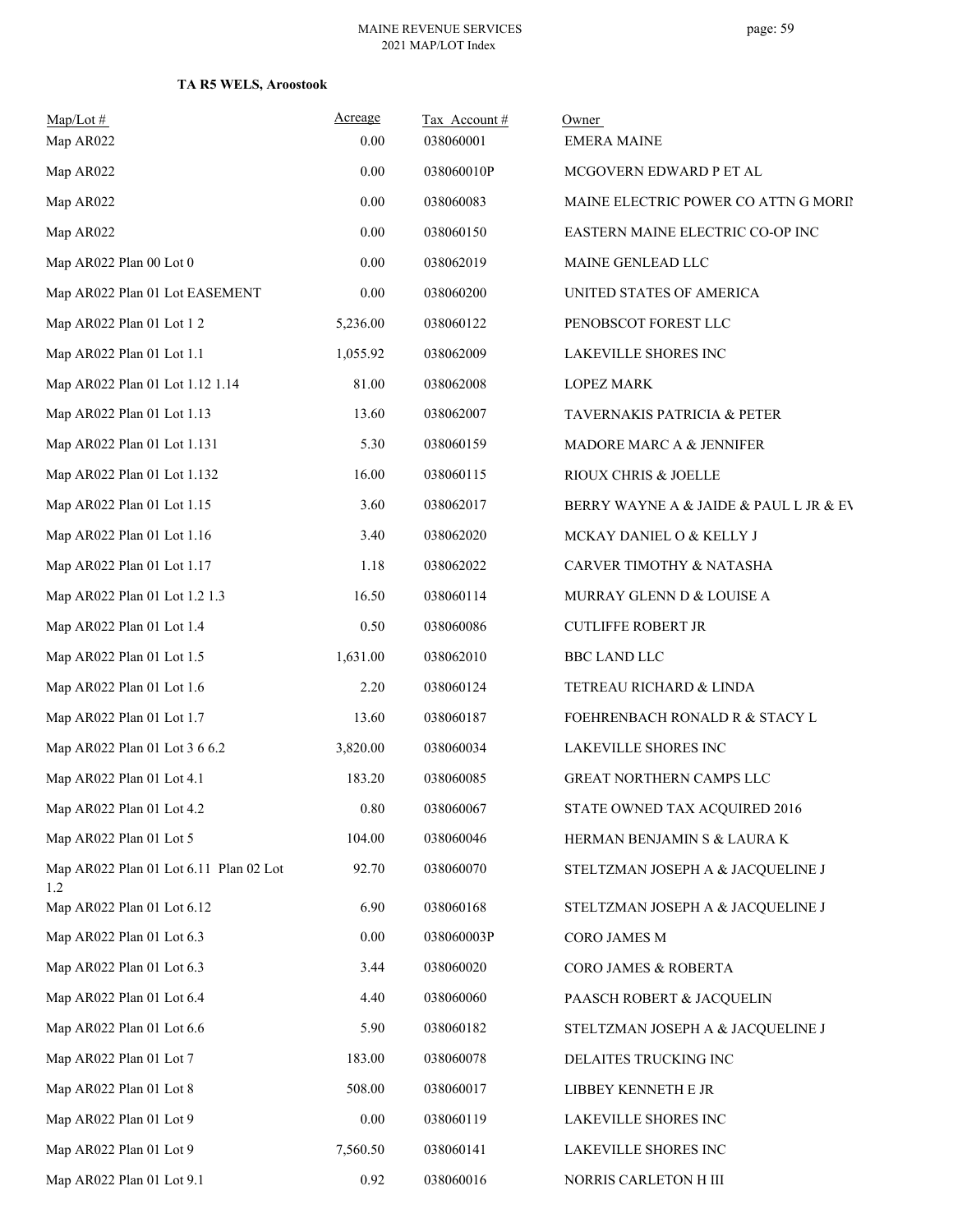| $Map/Lot \#$<br>Map AR022 Plan 01 Lot 9.2 | Acreage<br>0.92 | Tax Account #<br>038060198 | Owner<br>LONG WADE A & LAURIE       |
|-------------------------------------------|-----------------|----------------------------|-------------------------------------|
| Map AR022 Plan 01 Lot 9.3                 | 3.50            | 038062015                  | TOLMAN SCOTT F & MARYROSE D DATU    |
| Map AR022 Plan 01 Lot 10                  | 28.83           | 038060126                  | PICCINI JERALD R & WILLIAM S NEWELL |
| Map AR022 Plan 01 Lot 11                  | 27.03           | 038060090                  | MCMOARN LEONA & SHAWN               |
| Map AR022 Plan 01 Lot 11                  | 0.00            | 038060169                  | MCMOARN SHAWN                       |
| Map AR022 Plan 01 Lot 11.1                | 2.25            | 038060196                  | MCMOARN LEE S                       |
| Map AR022 Plan 01 Lot 12                  | 33.65           | 038060082                  | <b>GRASS EUGENE A</b>               |
| Map AR022 Plan 01 Lot 12.1                | 31.75           | 038062016                  | MCMOARN LEONA & SHAWN               |
| Map AR022 Plan 01 Lot 13 14.2             | 4.13            | 038060040                  | VERVILLE STEVEN G                   |
| Map AR022 Plan 01 Lot 14.1                | 1.34            | 038060097                  | PHINNEY PETER E & ELGIN TURNER      |
| Map AR022 Plan 01 Lot 14.3                | 1.20            | 038060192                  | VERVILLE STEVEN G                   |
| Map AR022 Plan 01 Lot 15                  | 0.00            | 038060005                  | ADAMS REGGINAL JR                   |
| Map AR022 Plan 01 Lot 15                  | 0.00            | 038060041                  |                                     |
| Map AR022 Plan 01 Lot 15                  | $0.00\,$        | 038060108                  | SMITH LESLIE G ET AL                |
|                                           |                 |                            | THOMAS JAY WESLEY                   |
| Map AR022 Plan 01 Lot 15                  | 0.00            | 038060112                  | ADAMS JOANNE                        |
| Map AR022 Plan 01 Lot 15                  | $0.00\,$        | 038060118                  | <b>EMERSON JOSHUA G</b>             |
| Map AR022 Plan 01 Lot 15                  | 0.00            | 038060131                  | JOHNSON KRISTA L                    |
| Map AR022 Plan 01 Lot 15                  | 0.00            | 038060137                  | AMES NORWOOD & BECKY                |
| Map AR022 Plan 01 Lot 15                  | $0.00\,$        | 038060139                  | PHILBROOK JOEL                      |
| Map AR022 Plan 01 Lot 15                  | 0.00            | 038060157                  | CLUKEY ALAN D                       |
| Map AR022 Plan 01 Lot 15                  | 0.00            | 038060174                  | LEE BRIAN B & MICHAEL J             |
| Map AR022 Plan 01 Lot 15                  | 416.75          | 038062001                  | MAINE STATE OF                      |
| Map AR022 Plan 01 Lot 15.1                | $0.00\,$        | 038060006P                 | PAASCH ROBERT & JACQUELIN           |
| Map AR022 Plan 01 Lot 15.1                | 4.12            | 038060057                  | PAASCH ROBERT & JACQUELIN           |
| Map AR022 Plan 01 Lot 16                  | 323.20          | 038060181                  | LAKEVILLE SHORES INC                |
| Map AR022 Plan 01 Lot 17                  | 160.00          | 038060180                  | LAKEVILLE SHORES INC                |
| Map AR022 Plan 01 Lot 19                  | 1.00            | 038060022                  | BOYLE MAX J & JESSIE OLIVERA        |
| Map AR022 Plan 02 Lot 1.1                 | 83.00           | 038060058                  | LAKEVILLE SHORES INC                |
| Map AR022 Plan 02 Lot 1.3                 | 6.88            | 038060135                  | SHUMAN ROBERT & JOAN                |
| Map AR022 Plan 02 Lot 2                   | 46.00           | 038060104                  | MCKAY ROBERTA & GILBERT O           |
| Map AR022 Plan 02 Lot 3                   | 1.50            | 038060062                  | PELKEY SAMANTHA A                   |
| Map AR022 Plan 02 Lot 4                   | 0.50            | 038060002                  | <b>BEAULIEU VINCE</b>               |
| Map AR022 Plan 02 Lot 5                   | 0.19            | 038060064                  | HACKER LAURA A                      |
| Map AR022 Plan 02 Lot 5 6                 | $0.00\,$        | 038060175                  | HARVEY JUDY                         |
| Map AR022 Plan 02 Lot 6                   | $0.10\,$        | 038060065                  | HARVEY DONALD                       |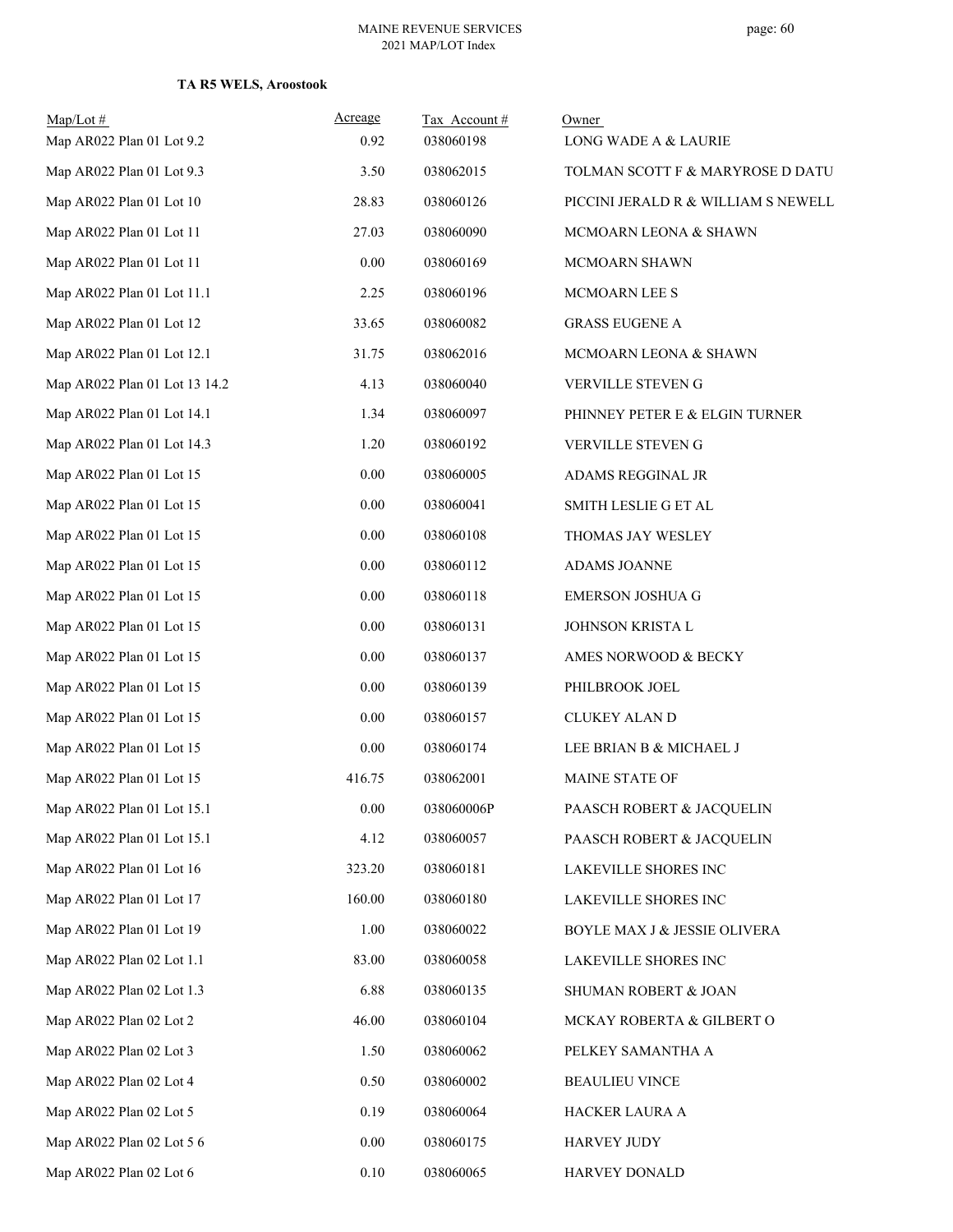| $Map/Lot \#$                     | Acreage | Tax Account# | Owner                                 |
|----------------------------------|---------|--------------|---------------------------------------|
| Map AR022 Plan 02 Lot 7          | 27.72   | 038060117    | VICNAIRE MAYNARD E & JUNE A           |
| Map AR022 Plan 02 Lot 7.1        | 4.00    | 038060197    | PELKEY KEVIN D                        |
| Map AR022 Plan 02 Lot 8.1 9      | 30.22   | 038060023    | COTY JEANNETTE T G & MAURICE C        |
| Map AR022 Plan 02 Lot 8.2 8.3    | 5.96    | 038060015    | CARNEY MARJORIE PERSONAL REP          |
| Map AR022 Plan 02 Lot 10         | 5.00    | 038060021    | COTY JEANNETTE T G & MAURICE C        |
| Map AR022 Plan 02 Lot 11.1       | 4.00    | 038060160    | <b>BROOKS JOHN R</b>                  |
| Map AR022 Plan 02 Lot 11.2       | 2.40    | 038060144    | MUSHERO LARRY D JR                    |
| Map AR022 Plan 02 Lot 11.3       | 1.60    | 038060138    | <b>SCHMUDE LAURA J</b>                |
| Map AR022 Plan 02 Lot 12         | 2.00    | 038060045    | MERRITT DANIEL J                      |
| Map AR022 Plan 02 Lot 13         | 0.36    | 038060120    | ROGERS SCOTT G                        |
| Map AR022 Plan 02 Lot 14         | 43.00   | 038060042    | TODENHAGEN FRITZ A                    |
| Map AR022 Plan 02 Lot 14.1       | 32.00   | 038060190    | FICKETT WILLIAM H ET AL               |
| Map AR022 Plan 02 Lot 15.1 15.4  | 21.81   | 038060003    | HOLMES TAMEY L                        |
| Map AR022 Plan 02 Lot 15.11      | 1.75    | 038062023    | MAINE ELECTRIC POWER COMPANY INC      |
| Map AR022 Plan 02 Lot 15.2       | 0.00    | 038060031P   | WALCK DUANE S & JO-ANN                |
| Map AR022 Plan 02 Lot 15.2 15.3  | 1.94    | 038060038    | WALCK DUANE S & JO-ANN                |
| Map AR022 Plan 02 Lot 16         | 8.08    | 038060018    | MUNSON REGINALD & VICKIE              |
| Map AR022 Plan 02 Lot 16.1 17    | 5.12    | 038060109    | PELKEY DONALD & DORIS                 |
| Map AR022 Plan 03 Lot 1 30       | 2.06    | 038060101    | NORRIS CARLTON H III                  |
| Map AR022 Plan 03 Lot 2          | 45.35   | 038060136    | THOMPSON DONALD A                     |
| Map AR022 Plan 03 Lot 2.1        | 1.40    | 038060199    | THOMPSON DONALD J                     |
| Map AR022 Plan 03 Lot 3          | 1.43    | 038060006    | <b>COTTLE RANDALL &amp; ELIZABETH</b> |
| Map AR022 Plan 03 Lot 4          | 1.07    | 038060134    | BARNETT MAXINE H & CARROLL GIFFORD    |
| Map AR022 Plan 03 Lot 5.1        | 22.70   | 038060009    | RIVERWOODS IRREVOCABLE TRUST          |
| Map AR022 Plan 03 Lot 5.11       | 1.00    | 038060172    | SPRAGUE RANDOLPH E & JANET M          |
| Map AR022 Plan 03 Lot 5.12       | 7.04    | 038060183    | RIVERWOODS IRREVOCABLE TRUST          |
| Map AR022 Plan 03 Lot 5.2        | 2.18    | 038060008    | ELLSWORTH LEONARD MALCOM              |
| Map AR022 Plan 03 Lot 5.3        | 0.63    | 038060156    | LOPEZ ANAIS MARIE                     |
| Map AR022 Plan 03 Lot 5.4        | 0.60    | 038060155    | <b>BADGER SHERYL</b>                  |
| Map AR022 Plan 03 Lot 6          | 0.17    | 038060010    | FLEMING JOLENE M & SHEILA M COTTLE    |
| Map AR022 Plan 03 Lot 7          | 1.05    | 038060026    | COX ORLAND G SR & BONITA E            |
| Map AR022 Plan 03 Lot 8          | 15.33   | 038060092    | MOSCONE EDWARD D ET AL                |
| Map AR022 Plan 03 Lot 9 10       | 1.38    | 038060142    | SIMONEAU CRYSTAL ET AL                |
| Map AR022 Plan 03 Lot 11 13 13.1 | 3.83    | 038060129    | YORK BRIAN M                          |
| Map AR022 Plan 03 Lot 12         | 0.50    | 038060107    | <b>GANTIER NGOC T</b>                 |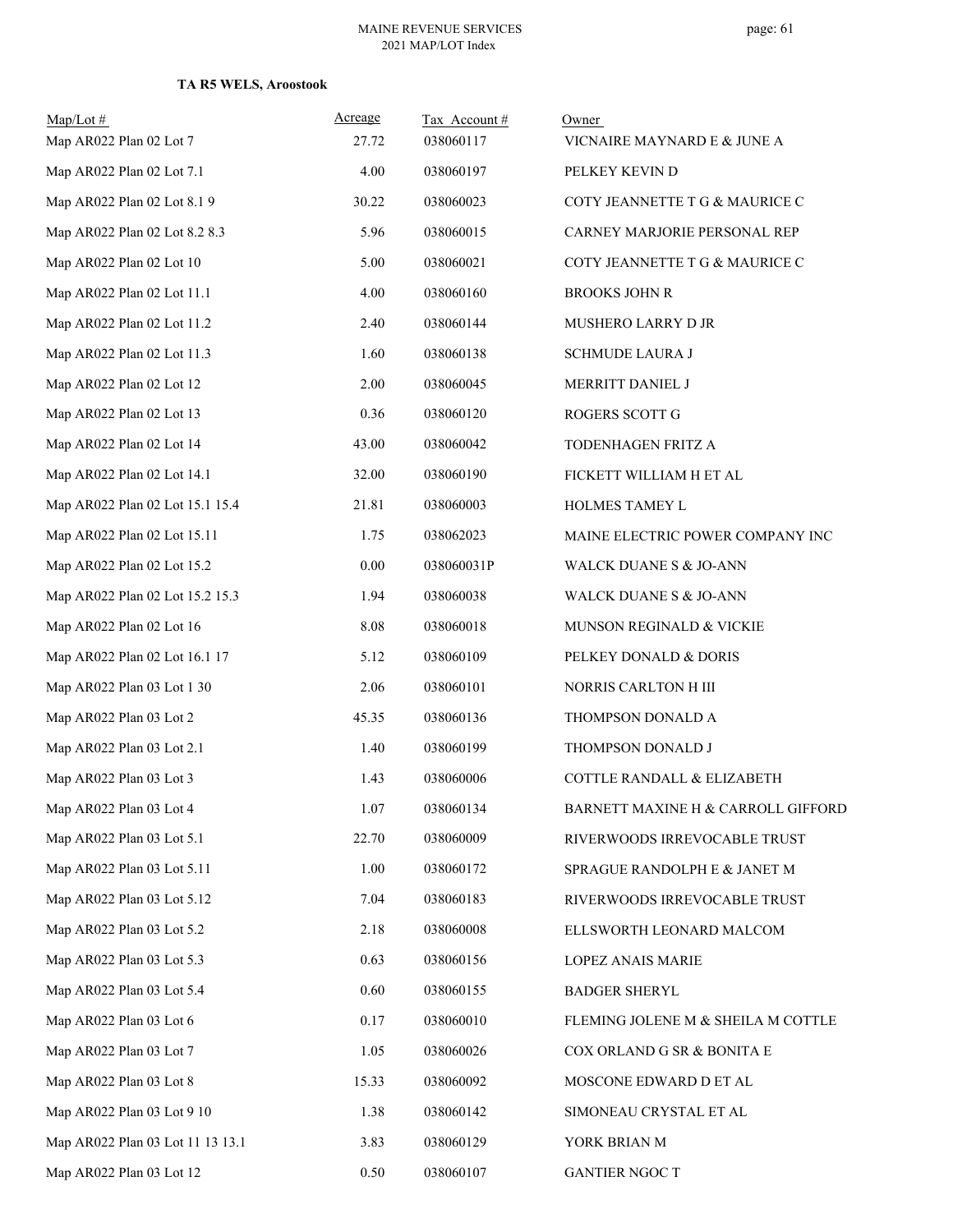| $Map/Lot \#$                    | Acreage | Tax Account# | Owner                                 |
|---------------------------------|---------|--------------|---------------------------------------|
| Map AR022 Plan 03 Lot 15        | 0.66    | 038060031    | LAPIERRE PATRICK P                    |
| Map AR022 Plan 03 Lot 17.1 27   | 1.00    | 038060019    | LAPIERRE PATRICK P                    |
| Map AR022 Plan 03 Lot 17.2      | 0.23    | 038060132    | RAYMOND LESTER JR & SANDRA            |
| Map AR022 Plan 03 Lot 17.3      | 0.70    | 038060161    | RAYMOND LESTER JR                     |
| Map AR022 Plan 03 Lot 18.1 18.2 | 0.82    | 038060100    | COTTLE CHARLENE A                     |
| Map AR022 Plan 03 Lot 19        | 0.66    | 038060102    | NORRIS CARLETON H III                 |
| Map AR022 Plan 03 Lot 20        | 0.26    | 038060048    | FOX KENNETH R                         |
| Map AR022 Plan 03 Lot 21        | 0.95    | 038060071    | KENNERSON CHARLES JR                  |
| Map AR022 Plan 03 Lot 22        | 0.69    | 038060068    | LEVASSEUR MICHAEL J & CAROL S         |
| Map AR022 Plan 03 Lot 23 29     | 4.68    | 038060055    | ROY FRANCIS D & DIANA L & FRANK W & T |
| Map AR022 Plan 03 Lot 24        | 0.69    | 038060073    | <b>KINNEY LINDA</b>                   |
| Map AR022 Plan 03 Lot 25        | 1.69    | 038060043    | DWYER EMERY E & JEAN F                |
| Map AR022 Plan 03 Lot 26        | 1.05    | 038060029    | <b>GRASS EUGENE A</b>                 |
| Map AR022 Plan 03 Lot 28        | 2.00    | 038060152    | <b>CHASSE DONALD &amp; RITA</b>       |
| Map AR022 Plan 03 Lot 30 40     | 19.00   | 038062005    | NORRIS CARLTON H III                  |
| Map AR022 Plan 03 Lot 31        | 1.10    | 038062003    | NORRIS CARLETON H III                 |
| Map AR022 Plan 04 Lot 1         | 1.15    | 038060128    | KELLY JOHN & TIMOTHY, MICHAEL RAFFEF  |
| Map AR022 Plan 04 Lot 2         | 0.92    | 038060049    | <b>GRANT MARTIN W</b>                 |
| Map AR022 Plan 04 Lot 3         | 1.24    | 038060099    | MOREY CHRISTOPHER P & KATY L          |
| Map AR022 Plan 04 Lot 4         | 1.33    | 038060140    | MCINTIRE MICHAEL S                    |
| Map AR022 Plan 04 Lot 4.1       | 11.90   | 038062004    | MCCAFFERTY SCOTT A                    |
| Map AR022 Plan 04 Lot 5         | 1.13    | 038060077    | SULLIVAN GARY & DENISE                |
| Map AR022 Plan 04 Lot 6         | 1.04    | 038060130    | GAGNON RODNEY & CHRISTY               |
| Map AR022 Plan 04 Lot 7         | 1.24    | 038060052    | <b>GLIDDEN ROBERT E &amp; EMMI</b>    |
| Map AR022 Plan 04 Lot 8         | 1.40    | 038060066    | JARVIS RONALD E & ALTA L & AMY L FOWI |
| Map AR022 Plan 04 Lot 9         | 1.06    | 038060193    | TOLMAN BION C & LISA J                |
| Map AR022 Plan 04 Lot 9.1       | 21.00   | 038062014    | TOLMAN BION C & LISA J                |
| Map AR022 Plan 04 Lot 10 11.1   | 3.88    | 038060088    | JENKS SANFORD L JR & KATHLEEN M       |
| Map AR022 Plan 04 Lot 11        | 5.80    | 038062002    | <b>BARNHARDT KELLY J</b>              |
| Map AR022 Plan 04 Lot 12 12.1   | 3.53    | 038060081    | WATSON BRENT & HEATHER                |
| Map AR022 Plan 04 Lot 13 13.1   | 5.78    | 038060025    | SMITH LLOYD & ARLENE                  |
| Map AR022 Plan 04 Lot 13.2      | 0.00    | 038060034P   | KINNEY BARRY C & LINDA M              |
| Map AR022 Plan 04 Lot 13.2      | 5.60    | 038062012    | KINNEY BARRY C & LINDA M              |
| Map AR022 Plan 04 Lot 14 14.1   | 3.80    | 038060076    | ROY FRANCIS D & DIANA L & FRANK W & T |
| Map AR022 Plan 04 Lot 15        | 1.35    | 038060105    | <b>KING KATHY</b>                     |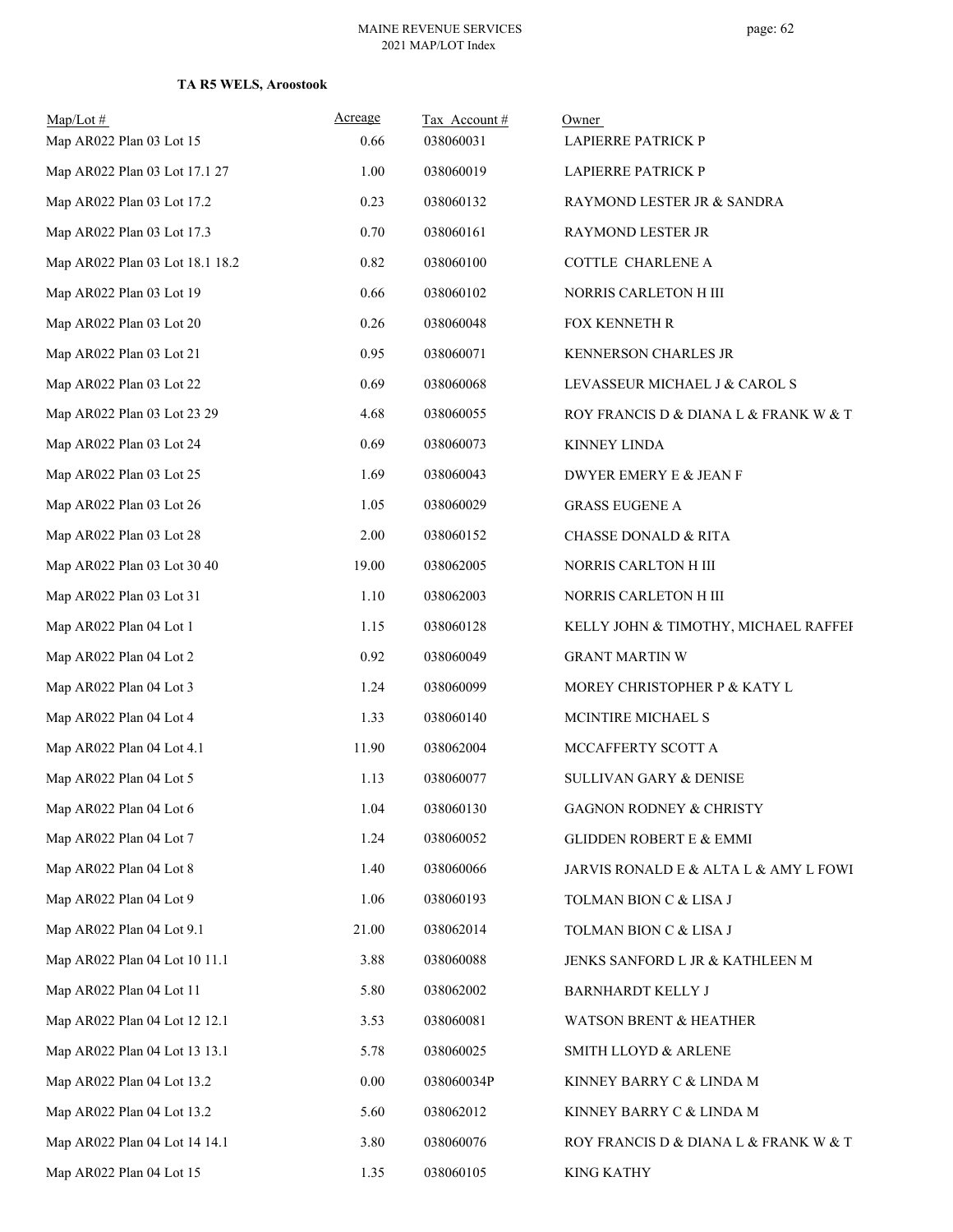| $Map/Lot \#$                    | Acreage | Tax Account# | Owner                              |
|---------------------------------|---------|--------------|------------------------------------|
| Map AR022 Plan 04 Lot 16 16.2   | 3.28    | 038060127    | WATSON BRENT M & HEATHER E         |
| Map AR022 Plan 04 Lot 16.1 16.3 | 4.40    | 038062024    | WATSON BRENT M & HEATHER E         |
| Map AR022 Plan 04 Lot 18        | 1.07    | 038060027    | DELLEA GUY F & JANICE FREDENBURG   |
| Map AR022 Plan 04 Lot 19        | 1.35    | 038060154    | STURTEVANT PATRICK D               |
| Map AR022 Plan 04 Lot 20        | 0.83    | 038060035    | PETERS WOODFORD W & BEULAH H       |
| Map AR022 Plan 04 Lot 21        | 1.20    | 038060079    | RUMNEY LINDA & STEVEN              |
| Map AR022 Plan 04 Lot 22        | 1.30    | 038060084    | <b>GLEICHMAN DAVID P</b>           |
| Map AR022 Plan 04 Lot 23        | 1.00    | 038060028    | HUETTNER SHANNON R GOHEEN & THOMA: |
| Map AR022 Plan 04 Lot 24        | 0.86    | 038060012    | <b>CARHART NANCY B</b>             |
| Map AR022 Plan 04 Lot 27        | 1.31    | 038060033    | THURSTON DAVID & CATHERINE A       |
| Map AR022 Plan 04 Lot 28        | 2.45    | 038062011    | BRADFORD DONALD E & LOUANN         |
| Map AR022 Plan 04 Lot 28.1      | 2.40    | 038062006    | MCLAUGHLIN JAY R                   |
| Map AR022 Plan 04 Lot 29        | 1.47    | 038060089    | MANGUM WILLIAM H                   |
| Map AR022 Plan 04 Lot 30        | 1.89    | 038060110    | HAYWARD, NANCY L.                  |
| Map AR022 Plan 04 Lot 31        | 2.28    | 038060054    | WALLACE BRIAN J                    |
| Map AR022 Plan 04 Lot 32        | 2.27    | 038060074    | ROY MICHELLE D & DAVID M DOORE     |
| Map AR022 Plan 04 Lot 33        | 1.49    | 038060032    | HANSCOM JAMES & RACHEL             |
| Map AR022 Plan 04 Lot 34        | 1.11    | 038060050    | LEE THOMAS G & DELMA P             |
| Map AR022 Plan 04 Lot 35        | 1.00    | 038060056    | MADDOCKS NANCY L                   |
| Map AR022 Plan 04 Lot 36        | 1.15    | 038060075    | MADDOCKS NORMAN E & DEBORAH A      |
| Map AR022 Plan 04 Lot 37        | 0.87    | 038060091    | GOMSEY JOHN JR & CHERYL N          |
| Map AR022 Plan 04 Lot 38        | 1.07    | 038060072    | KING EDWARD F                      |
| Map AR022 Plan 04 Lot 39        | 1.18    | 038060093    | MURRAY DONALD F & KAREN A          |
| Map AR022 Plan 04 Lot 40        | 20.70   | 038062021    | KING EDWARD F                      |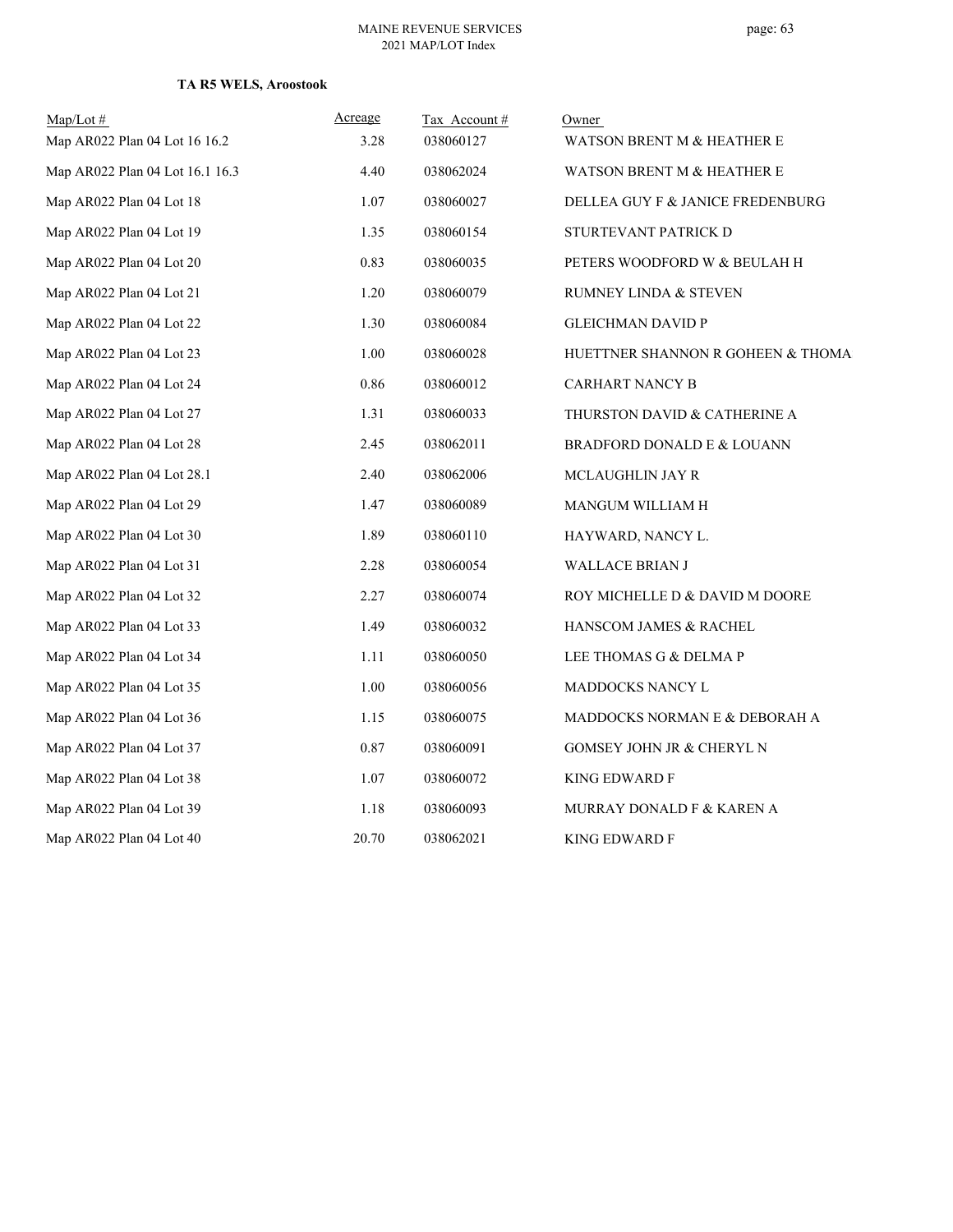| $Map/Lot$ #<br>Map AR023 Plan 01 Lot 1 | Acreage<br>0.00 | Tax Account#<br>038160001 | Owner<br>NADEAU MELINDA              |
|----------------------------------------|-----------------|---------------------------|--------------------------------------|
| Map AR023 Plan 01 Lot 1                | 0.93            | 038160006                 | DOE JOHN E & CARMEN M                |
| Map AR023 Plan 01 Lot 1                | 0.85            | 038160012                 | GURNEY JAMES C & GERALDINE E TRUSTEI |
| Map AR023 Plan 01 Lot 1                | 1.07            | 038160014                 | LINSCOTT RUSS A & SANDRA J           |
| Map AR023 Plan 01 Lot 1 4 5 6 7        | 17,049.50       | 038160022                 | PENOBSCOT FOREST LLC                 |
| Map AR023 Plan 01 Lot 1.1              | $0.00\,$        | 038160002P                | MOLUNKUS LAKE SPORTING CAMPS LLC     |
| Map AR023 Plan 01 Lot 1.1              | 65.00           | 038160028                 | MOLUNKUS LAKE SPORTING CAMPS LLC     |
| Map AR023 Plan 01 Lot 1.2              | 2.95            | 038160033                 | YOUNG BETTY                          |
| Map AR023 Plan 01 Lot 1.3              | 202.85          | 038160042                 | LAKEVILLE SHORES INC                 |
| Map AR023 Plan 01 Lot 1.31             | 13.50           | 038160039                 | MASON CHRISTINE L & JONATHAN R       |
| Map AR023 Plan 01 Lot 1.32 1.321       | 6.40            | 038160047                 | MARTINEAU JAMES & MARY               |
| Map AR023 Plan 01 Lot 1.33             | 6.89            | 038160048                 | ROBINSON RYAN T & AMANDA L           |
| Map AR023 Plan 01 Lot 1.34             | 4.75            | 038160049                 | KIMBALL WAYNE A                      |
| Map AR023 Plan 01 Lot 1.4 6.1          | 474.40          | 038160043                 | LAKEVILLE SHORES INC                 |
| Map AR023 Plan 01 Lot 1.41             | 13.40           | 038160050                 | MALE NICHOLAS R                      |
| Map AR023 Plan 01 Lot 1.5              | 571.00          | 038160044                 | <b>BBC LAND LLC</b>                  |
| Map AR023 Plan 01 Lot 2                | 0.00            | 038160002                 | LAKEVILLE SHORES INC                 |
| Map AR023 Plan 01 Lot 2                | 0.00            | 038160019                 | <b>QUALEY DAVID</b>                  |
| Map AR023 Plan 01 Lot 2 3              | 6,555.02        | 038160026                 | LAKEVILLE SHORES INC                 |
| Map AR023 Plan 01 Lot 2                | 0.00            | 038160035                 | MCAVOY GERALD F                      |
| Map AR023 Plan 01 Lot 6.11             | 13.20           | 038160051                 | CUNNINGHAM DOUGLAS & PAIGE K         |
| Map AR023 Plan 02 Lot 2                | 1.48            | 038160018                 | EWING MATTHEW R & MARIE A            |
| Map AR023 Plan 02 Lot 4                | 1.49            | 038160016                 | SILVA DANIEL E & VALERIE A           |
| Map AR023 Plan 02 Lot 5                | 0.96            | 038160004                 | BROWN ROGER M & TARA M COLBERT       |
| Map AR023 Plan 02 Lot 7                | 1.48            | 038160009                 | CHIPMAN BRIAN C & MICHELINE L        |
| Map AR023 Plan 02 Lot 9                | 1.37            | 038160003                 | POCOCK JOHN S & GAIL E               |
| Map AR023 Plan 02 Lot 10               | 1.07            | 038160005                 | CANNON VANCE M                       |
| Map AR023 Plan 02 Lot 11               | 0.68            | 038160007                 | NOBLE MICHAEL F & HEATHER A          |
| Map AR023 Plan 02 Lot 12               | 1.60            | 038160015                 | CAMPBELL MAURICE D & CLAUDETTE A     |
| Map AR023 Plan 02 Lot 14               | 1.27            | 038160040                 | BROWN LESLIE C & JULIE A             |
| Map AR023 Plan 02 Lot 22               | 1.75            | 038160041                 | MICHAUD HAROLD R JR & ELIZABETH M    |
| Map AR023 Plan 02 Lot 23               | 1.11            | 038160017                 | MICHAUD HAROLD R SR & CAROLE J TRUST |
| Map AR023 Plan 02 Lot 26               | 1.11            | 038160011                 | <b>IRISH RANDY C</b>                 |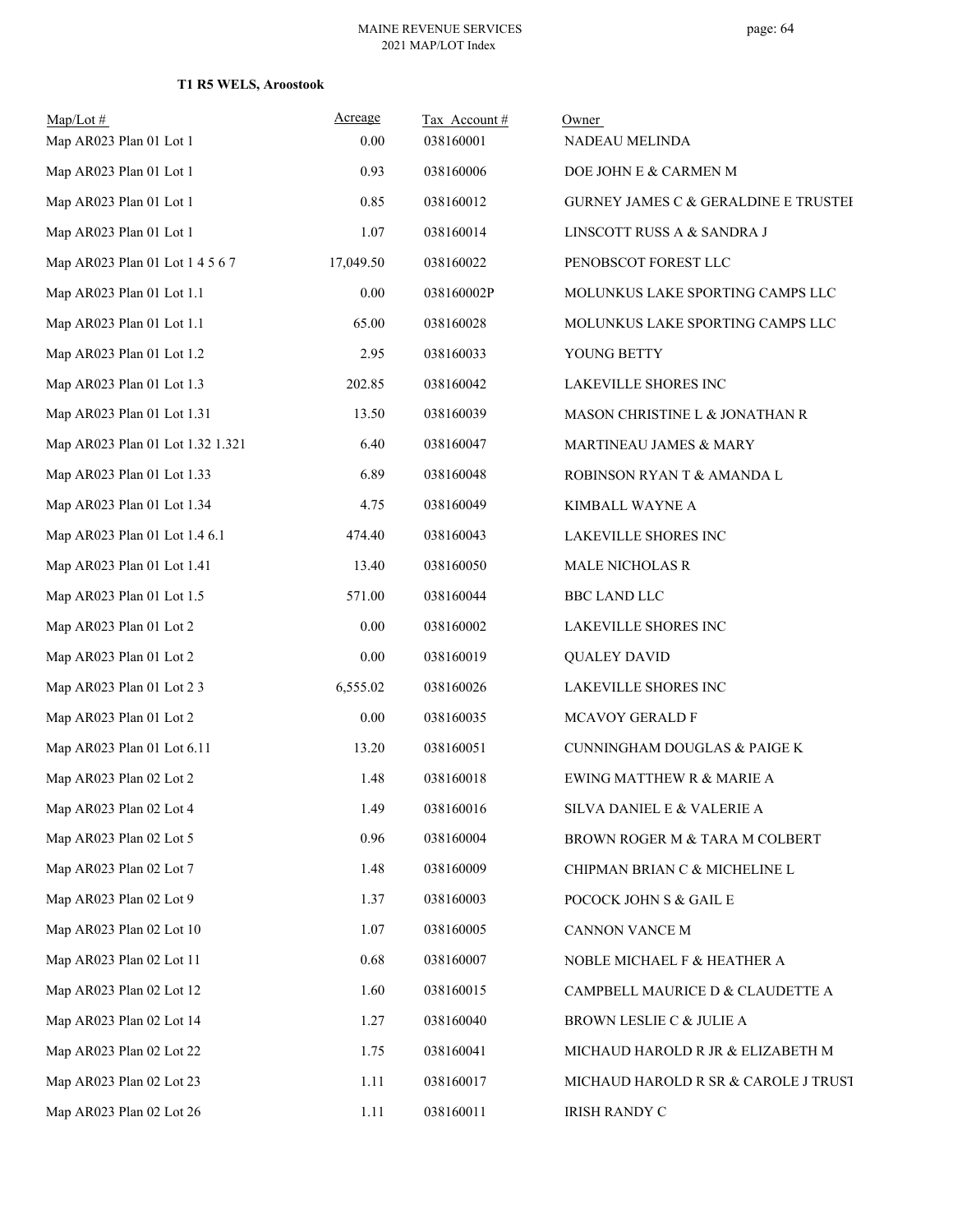| $Map/Lot \#$                  | Acreage   | Tax Account# | Owner                              |
|-------------------------------|-----------|--------------|------------------------------------|
| Map AR024                     | 0.00      | 038210007P   | UMCOLCUS CAMP INC                  |
| Map AR024                     | 0.00      | 038210015    | EASTERN MAINE ELECTRIC CO-OP INC   |
| Map AR024 Plan 01 Lot 2       | 80.00     | 038210005    | <b>SHEPARD STEPHEN</b>             |
| Map AR024 Plan 01 Lot 3       | 28.00     | 038210006    | LEVESQUE STEVEN J & CANDACE M      |
| Map AR024 Plan 01 Lot 3.1     | 80.00     | 038210016    | SHELDON TIMOTHY P & ELIZABETH L    |
| Map AR024 Plan 01 Lot 4       | 2.00      | 038210002    | QUIRK EDMOND W & ROXANNE C TRUSTEE |
| Map AR024 Plan 01 Lot 5 7.1 8 | 24,776.70 | 038210004    | AROOSTOOK TIMBERLANDS LLC          |
| Map AR024 Plan 01 Lot 6       | 37.77     | 038210007    | HAGERTHY MARGARET A                |
| Map AR024 Plan 01 Lot 7.1     | 1.00      | 038210001    | <b>HICKEY ATHILL B</b>             |
| Map AR024 Plan 01 Lot 7.1     | 0.00      | 038210009    | UMCOLCUS CAMP INC                  |
| Map AR024 Plan 01 Lot 7.2     | 0.23      | 038210008    | <b>COASTAL MAINE LLC</b>           |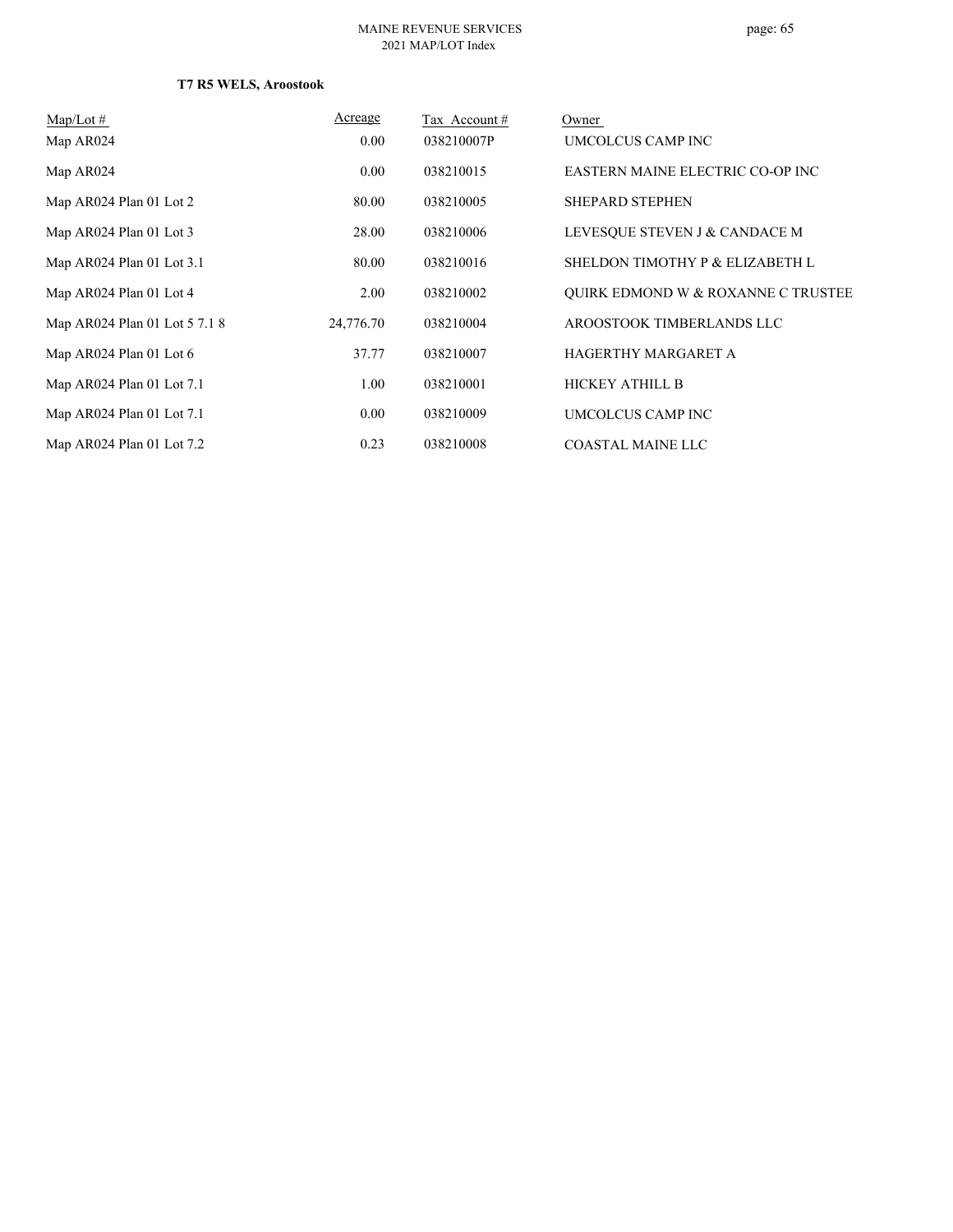# page: 66

| $Map/Lot \#$                          | Acreage   | Tax Account# | Owner                     |
|---------------------------------------|-----------|--------------|---------------------------|
| Map AR025 Plan 01 Lot 1               | 0.00      | 038230001P   | <b>CUMMINGS JAMES</b>     |
| Map AR025 Plan 01 Lot 1               | 75.00     | 038230026    | <b>CUMMINGS JAMES</b>     |
| Map AR025 Plan 01 Lot 2 3 4 5 6 7 8 9 | 24,245.00 | 038230010    | AROOSTOOK TIMBERLANDS LLC |
| Map AR025 Plan 01 Lot 7               | 0.00      | 038230028    | <b>LIBBY KENNETH</b>      |
| Map AR025 Plan 01 Lot 7               | 0.00      | 038230034    | <b>MAINE STATE OF</b>     |
| Map AR025 Plan 01 Lot 7               | 0.00      | 038230035    | <b>MAINE STATE OF</b>     |
| Map AR025 Plan 01 Lot 7               | 0.00      | 038230036    | AROOSTOOK TIMBERLANDS LLC |
| Map AR025 Plan 01 Lot 7.2             | 0.23      | 038230027    | <b>COASTAL MAINE LLC</b>  |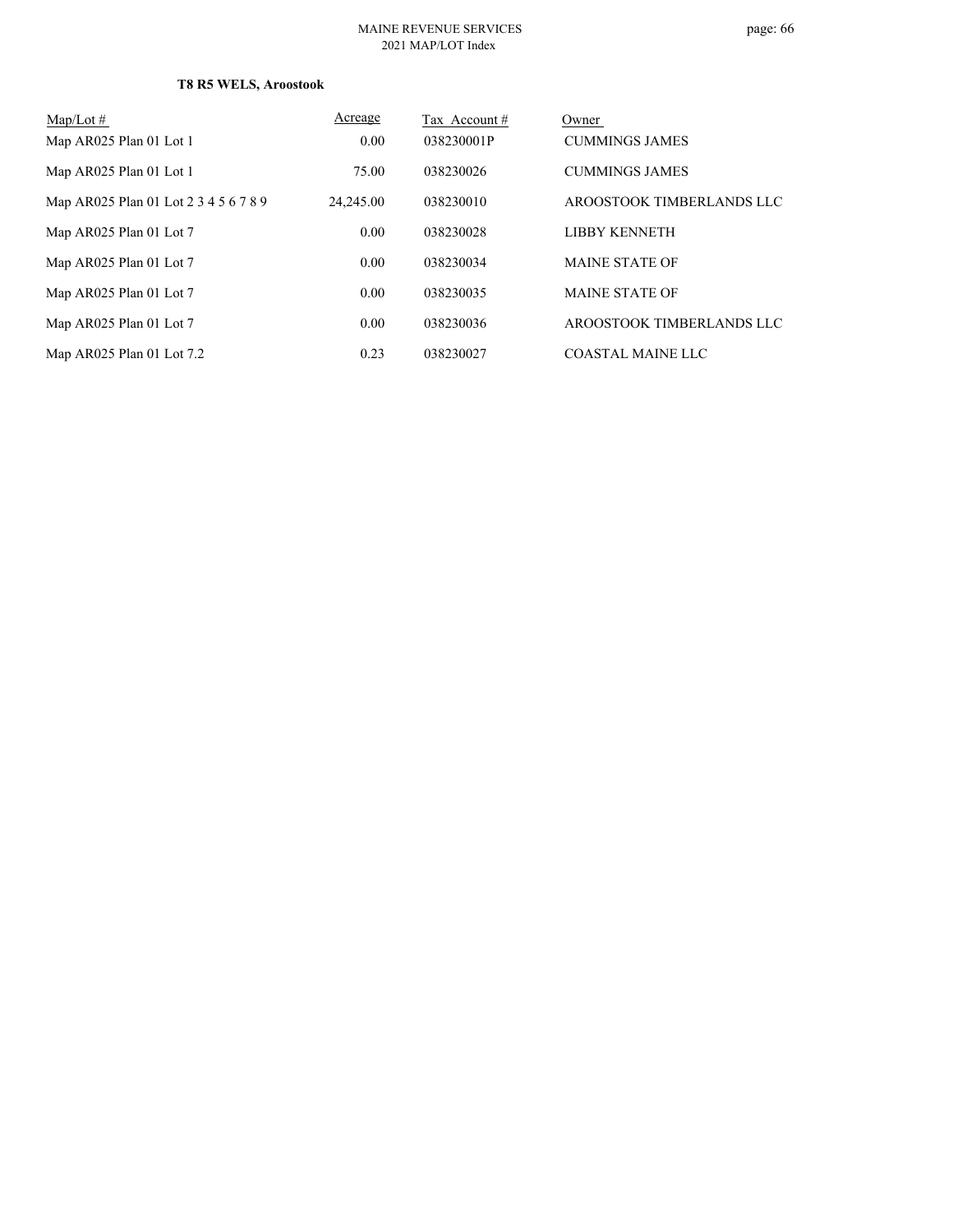| $Map/Lot$ #                 | Acreage   | Tax Account# | Owner                               |
|-----------------------------|-----------|--------------|-------------------------------------|
| Map AR026                   | 0.00      | 038260012    | <b>EMERA MAINE</b>                  |
| Map AR026 Plan 01 Lot 1     | 5.00      | 038260002    | <b>GRASS KEITH L</b>                |
| Map AR026 Plan 01 Lot 2     | 263.00    | 038260003    | LAKEVILLE SHORES LLC                |
| Map AR026 Plan 01 Lot 2     | 263.00    | 038260003    | AROOSTOOK TIMBERLANDS LLC           |
| Map AR026 Plan 01 Lot 3     | 50.00     | 038260044    | STANTON JOHN B & MICHAEL P          |
| Map AR026 Plan 01 Lot 3.1   | 59.00     | 038260040    | STANTON JOHN B & MICHAEL P          |
| Map AR026 Plan 01 Lot 3.2   | 20.00     | 038260041    | CUNNINGHAM STEPHEN ET AL            |
| Map AR026 Plan 01 Lot 3.21  | 40.00     | 038260042    | GUAY WILLIAM M & KENNETH J          |
| Map AR026 Plan 01 Lot 3.3   | 60.00     | 038260036    | <b>GUAY DAVID A</b>                 |
| Map AR026 Plan 01 Lot 3.4   | 1.00      | 038260001    | SWAFFORD LARRY ET AL                |
| Map AR026 Plan 01 Lot 3.5   | 50.00     | 038260045    | STANTON JOHN B & MICHAEL P          |
| Map AR026 Plan 01 Lot 3.6   | 40.00     | 038260011    | <b>WHITMORE JAMES</b>               |
| Map AR026 Plan 01 Lot 4     | 122.00    | 038260014    | PHILLIPS CHARLES R JR DR            |
| Map AR026 Plan 01 Lot 5.1   | $0.00\,$  | 038260010    | MOMANEY MITCHELL B & FRANCIS JR     |
| Map AR026 Plan 01 Lot 5.1 6 | 22,871.10 | 038260015    | PINGREE ASSOCIATES INC              |
| Map AR026 Plan 01 Lot 5.1   | 0.00      | 038260031    | HOLCOMB FRANKLIN J JR & KAREN I     |
| Map AR026 Plan 01 Lot 5.1   | 0.00      | 038260032    | TRASK GARY R                        |
| Map AR026 Plan 01 Lot 5.1   | $0.00\,$  | 038260046    | <b>BOWIE CLAYTON &amp; DOROTHY</b>  |
| Map AR026 Plan 01 Lot 5.1   | 0.00      | 038262002    | MINTS JOSEPH                        |
| Map AR026 Plan 01 Lot 5.11  | 176.00    | 038260048    | <b>WESTON ANDREW W &amp; TRACEY</b> |
| Map AR026 Plan 01 Lot 5.2   | 0.23      | 038260013    | NORTHERN NEW ENGLAND TELEPHONE OP!  |
| Map AR026 Plan 01 Lot 7     | 382.00    | 038262001    | MAINE STATE OF                      |
| Map AR026 Plan 01 Lot 8     | 0.00      | 038260038    | LYONS JON L                         |
| Map AR026 Plan 01 Lot 8     | 48.50     | 038260049    | <b>MAINE STATE OF</b>               |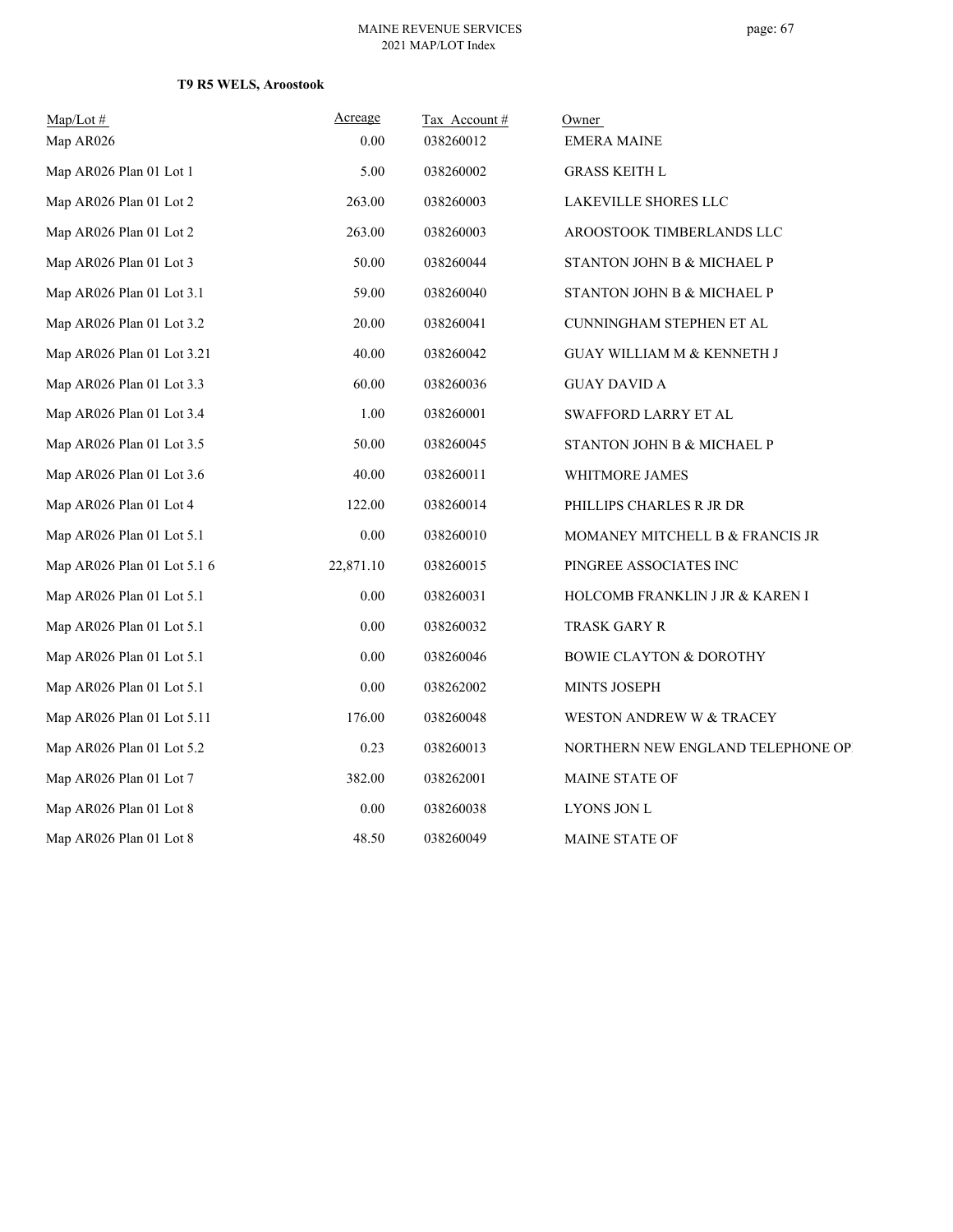#### MAINE REVENUE SERVICES 2021 MAP/LOT Index

| $Map/Lot \#$                | Acreage   | Tax Account # | Owner                  |
|-----------------------------|-----------|---------------|------------------------|
| Map AR027 Plan 01 Lot 1     | 24,156.00 | 038560006     | PINGREE ASSOCIATES INC |
| Map $AR027$ Plan 01 Lot 1.1 | 14.00     | 038560024     | <b>MAINE STATE OF</b>  |
| Map $AR027$ Plan 01 Lot 1.2 | 160.00    | 038562002     | <b>MAINE STATE OF</b>  |
| Map AR027 Plan 01 Lot 2     | 960.00    | 038562001     | <b>MAINE STATE OF</b>  |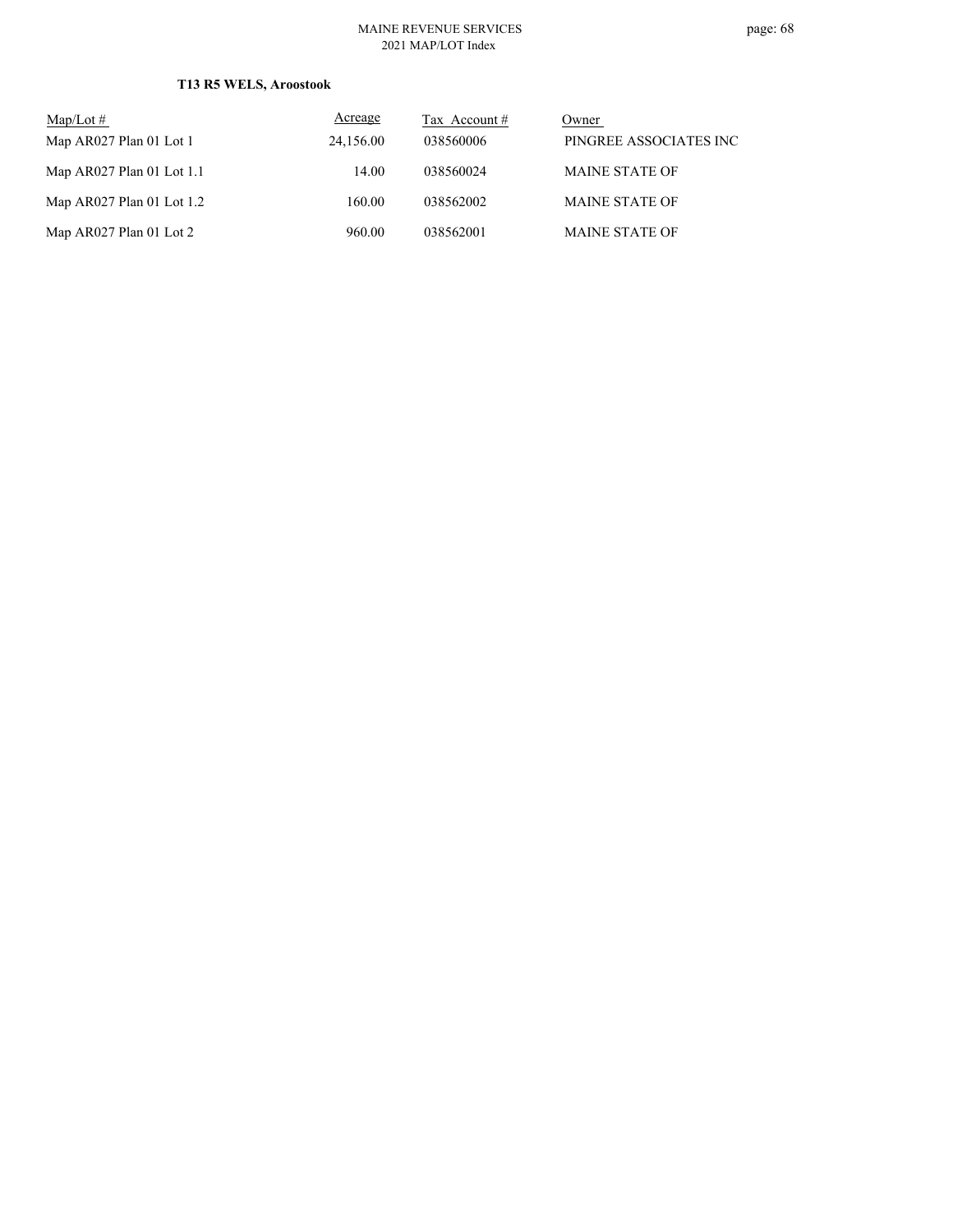#### MAINE REVENUE SERVICES 2021 MAP/LOT Index

| $Map/Lot \#$                | Acreage   | Tax Account # | Owner                    |
|-----------------------------|-----------|---------------|--------------------------|
| Map AR028 Plan 01 Lot 1     | 0.00      | 038670001     | <b>FLANAGIN DOUGLAS</b>  |
| Map AR028 Plan 01 Lot 1     | 0.00      | 038670015     | <b>TARR RANDY</b>        |
| Map AR028 Plan 01 Lot 1     | 23,340.70 | 038670022     | PINGREE ASSOCIATES INC   |
| Map $AR028$ Plan 01 Lot 1.1 | 3,162.00  | 038670027     | ALLAGASH TIMBERLANDS LLC |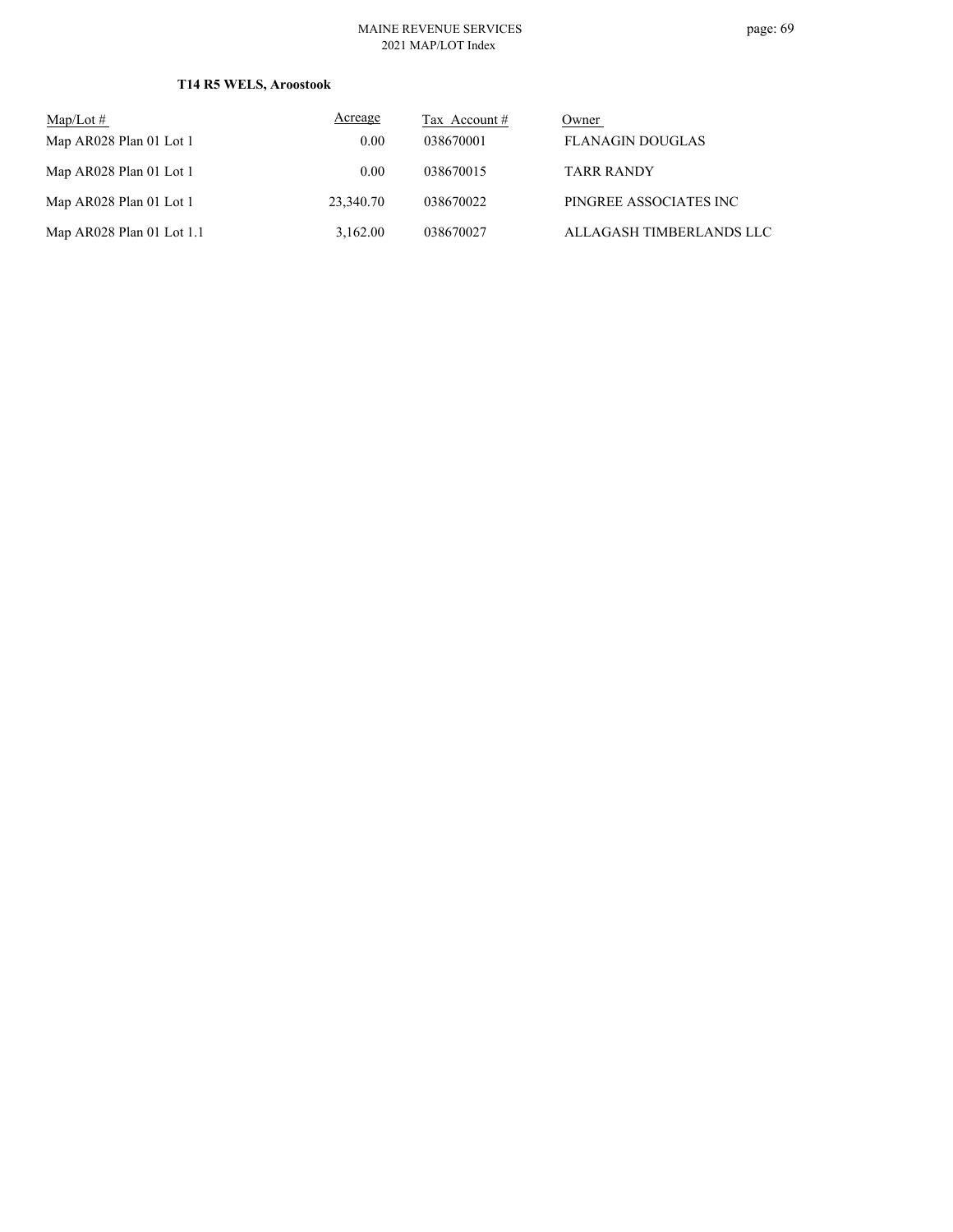| $Map/Lot \#$                |  |
|-----------------------------|--|
| Map AR029 Plan 01 Lot 1 2 3 |  |

Acreage

 $\frac{\text{Tax} \text{ Account #}}{}$  Owner  $27{,}014.00 \qquad \qquad 038790002 \qquad \qquad \text{ALLAGASH TIMBERLANDS LLC}$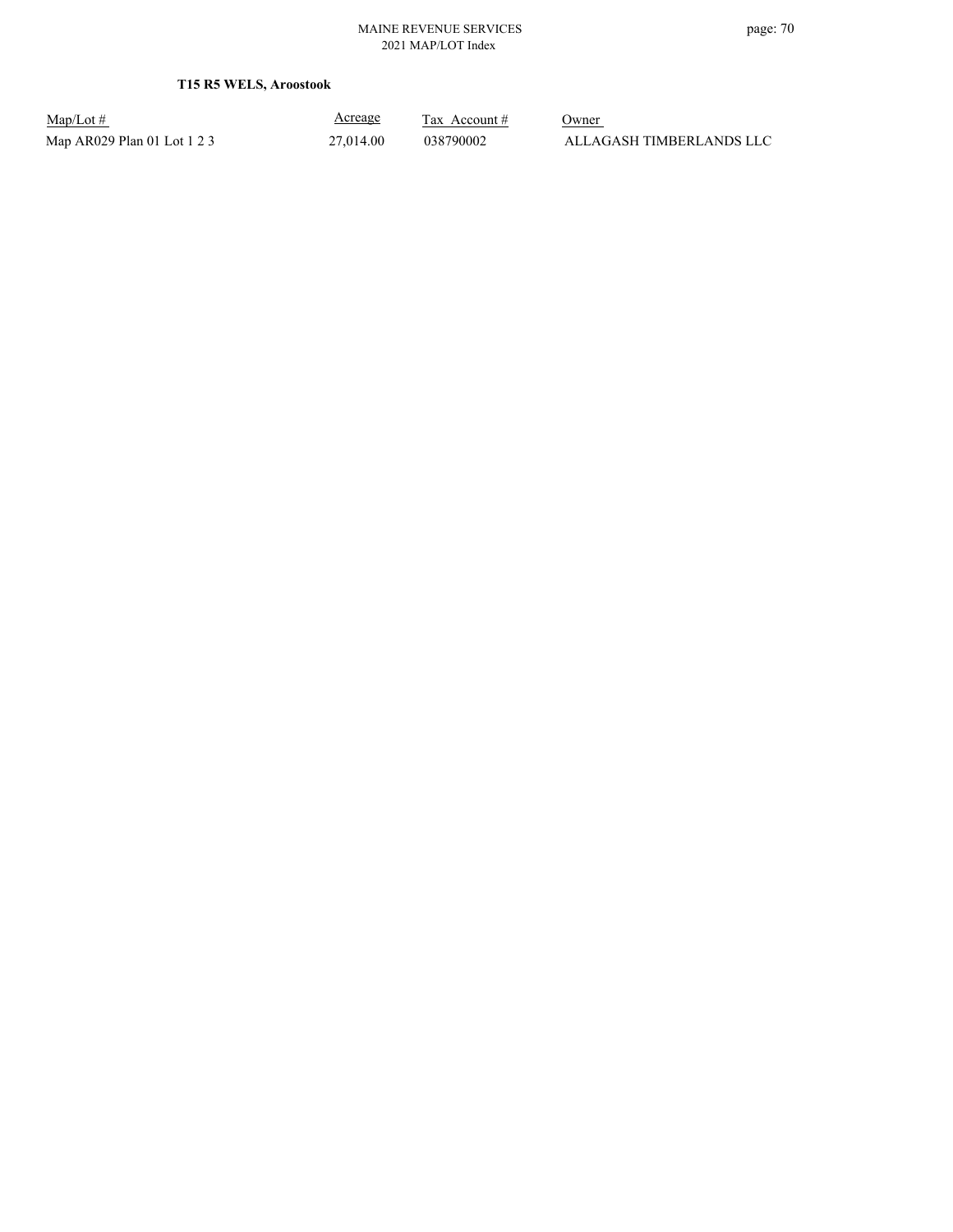| $Map/Lot \#$                                   | Acreage  | Tax Account# | Owner                                |
|------------------------------------------------|----------|--------------|--------------------------------------|
| Map AR030                                      | 0.00     | 038900179    | <b>EMERA MAINE</b>                   |
| Map AR030 Plan 01 Lot 1                        | 4,058.00 | 038900062    | SQUARE LAKE LLC                      |
| Map AR030 Plan 01 Lot 1.1 2.1 3 3.1 3.2<br>3.3 | 6,735.80 | 038900052    | ALLAGASH TIMBERLANDS LLC             |
| Map AR030 Plan 01 Lot 2                        | $0.00\,$ | 038900060    | <b>EAGLE HEAD PARTNERS</b>           |
| Map AR030 Plan 01 Lot 2                        | 5,477.00 | 038900191    | MAINE STATE OF                       |
| Map AR030 Plan 01 Lot 2.1                      | 0.00     | 038900007    | CHENEY DAVID & SHARI                 |
| Map AR030 Plan 01 Lot 2.1                      | $0.00\,$ | 038900012    | ROBERTS DOUGLAS & CHERYL             |
| Map AR030 Plan 01 Lot 2.1                      | 0.00     | 038900014    | <b>SMITH KEVIN &amp; LORI</b>        |
| Map AR030 Plan 01 Lot 2.1                      | $0.00\,$ | 038900019    | NUNES RICHARD & SANDRA               |
| Map AR030 Plan 01 Lot 2.1                      | 0.00     | 038900025    | <b>WARREN JEFFREY</b>                |
| Map AR030 Plan 01 Lot 2.1                      | $0.00\,$ | 038900029    | ANDERSON DAVID & SARA                |
| Map AR030 Plan 01 Lot 2.1                      | $0.00\,$ | 038900049    | <b>DUBOIS PHILLIP</b>                |
| Map AR030 Plan 01 Lot 2.1                      | 0.00     | 038900050    | THIBAULT GLENN                       |
| Map AR030 Plan 01 Lot 2.1                      | $0.00\,$ | 038900121    | BOUCHARD HAZEL & TIMOTHY A CATES     |
| Map AR030 Plan 01 Lot 2.1                      | $0.00\,$ | 038900123    | OLMSTEAD KIRT & CHERYL               |
| Map AR030 Plan 01 Lot 2.1                      | 0.00     | 038900125    | THATCHER WAYNE A                     |
| Map AR030 Plan 01 Lot 2.1                      | $0.00\,$ | 038900135    | <b>BLACKSTONE GREGORY M</b>          |
| Map AR030 Plan 01 Lot 2.1                      | 0.00     | 038900141    | LANGILLE CARROLL & JENNIFER          |
| Map AR030 Plan 01 Lot 2.1                      | $0.00\,$ | 038900146    | MORIN JOAN & TIM                     |
| Map AR030 Plan 01 Lot 2.1                      | $0.00\,$ | 038900153    | WILSON GEORGE B                      |
| Map AR030 Plan 01 Lot 2.1                      | 0.00     | 038900155    | MOIR JASON R & KRISTIE A             |
| Map AR030 Plan 01 Lot 2.1                      | 0.00     | 038900162    | <b>GOGAIN AARON &amp; MELISSA</b>    |
| Map AR030 Plan 01 Lot 2.1                      | $0.00\,$ | 038900166    | <b>GRONDIN KENNETH &amp; CAROLYN</b> |
| Map AR030 Plan 01 Lot 2.1                      | $0.00\,$ | 038900175    | JANDREAU ADAM & AMANDA               |
| Map AR030 Plan 01 Lot 2.2                      | 0.00     | 038900004    | ALLEN CHARLES S IV                   |
| Map AR030 Plan 01 Lot 2.2                      | 128.60   | 038900192    | MAINE STATE OF                       |
| Map AR030 Plan 01 Lot 4 5 6 6.1 7 8            | 66.63    | 038900048    | HEBERT JOYCE M                       |
| Map AR030 Plan 01 Lot 9                        | 9.76     | 038900150    | WHITE DANIEL BOONE                   |
| Map AR030 Plan 01 Lot 10                       | 233.58   | 038902001    | MAINE STATE OF                       |
| Map AR030 Plan 01 Lot 11                       | 83.00    | 038902003    | MAINE STATE OF                       |
| Map AR030 Plan 01 Lot 12                       | 16.20    | 038900042    | MAINE WOODLANDS REALTY COMPANY       |
| Map AR030 Plan 01 Lot 13 13.11                 | 2.80     | 038900114    | <b>IRVING STEVEN R</b>               |
| Map AR030 Plan 01 Lot 13.1                     | 3.89     | 038902005    | C H FRASER INLET CAMPS LLC           |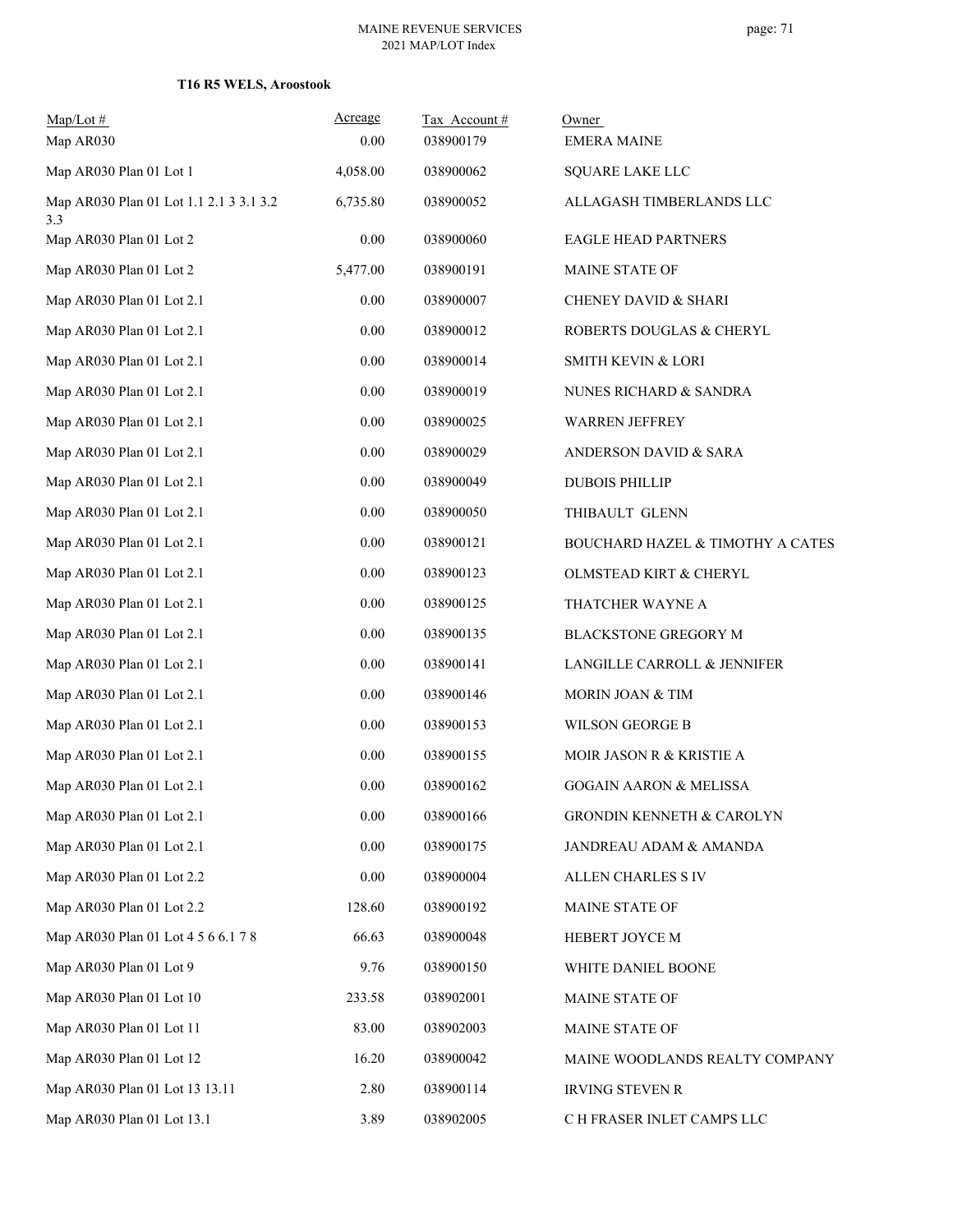**T16 R5 WELS, Aroostook**

| $Map/Lot \#$<br>Map AR030 Plan 02 Lot 1 2 2.1 3 3.1 4<br>4.1 5 5.1 6 6.1 7.1 8.1 9.1 10.1 11.1 12.1                                | Acreage<br>22.37 | Tax Account#<br>038900188 | Owner<br><b>SQUARE LAKE LLC</b>         |
|------------------------------------------------------------------------------------------------------------------------------------|------------------|---------------------------|-----------------------------------------|
| 13.1 14.1 15.1 16.1 17.1 18 19 20 21 22 23<br>24 25 26 27 28 29 30 31 32 33 34                                                     |                  |                           |                                         |
| Map AR030 Plan 02 Lot 1.1                                                                                                          | 0.49             | 038900043                 | <b>SLOAN RANDY L &amp; KAY E</b>        |
| Map AR030 Plan 02 Lot 7                                                                                                            | 0.48             | 038900006                 | ANDERSON CHARLES PAUL                   |
| Map AR030 Plan 02 Lot 18.1 19.1 20.1<br>21.1                                                                                       | 2.19             | 038900144                 | THERIEN ROBERT L                        |
| Map AR030 Plan 02 Lot 22.1 23.1 24.1<br>25.1 26.1 27.1 28.1 29.1 30.1 31.1 32.1<br>33.1 34.1 35.1 36.1 37.1 38.1 39.1 40.1<br>41.1 | 7.23             | 038900187                 | <b>MAINE STATE OF</b>                   |
| Map AR030 Plan 03 Lot 42 43 44 45 46<br>47 48 49 50 51 52 53 54                                                                    | 9.19             | 038900186                 | <b>MAINE STATE OF</b>                   |
| Map AR030 Plan 03 Lot 55                                                                                                           | 1.18             | 038900061                 | MAINE STATE OF                          |
| Map AR030 Plan 03 Lot 56 57 58 59 60<br>61 62 63 64 65 89 96 97 98 99 102 135<br>136 137 138 139                                   | 10.18            | 038900189                 | <b>SQUARE LAKE LLC</b>                  |
| Map AR030 Plan 03 Lot 66 67                                                                                                        | 0.90             | 038900037                 | <b>DYER SANDRA</b>                      |
| Map AR030 Plan 03 Lot 68 69                                                                                                        | 1.00             | 038900018                 | <b>GUIMOND JACOB &amp; MARGARET</b>     |
| Map AR030 Plan 03 Lot 70                                                                                                           | 0.38             | 038900005                 | <b>GUIMOND JACOB P &amp; MARGARET A</b> |
| Map AR030 Plan 03 Lot 71 72                                                                                                        | 0.57             | 038900176                 | MOIR SCOTT & NEALI                      |
| Map AR030 Plan 03 Lot 73 74 75 76 77<br>78 79 80 81                                                                                | 3.00             | 038900147                 | <b>BUTLER DUSTIN R</b>                  |
| Map AR030 Plan 03 Lot 82 83                                                                                                        | 1.09             | 038902006                 | <b>BOURGOINE JOSEPH R</b>               |
| Map AR030 Plan 03 Lot 82.1                                                                                                         | 1.75             | 038900055                 | COLLINS WAYNE R & DELMA J               |
| Map AR030 Plan 03 Lot 84 85 86 87                                                                                                  | 1.74             | 038900017                 | MOIR ALAN R & RYAN S CHAPMAN & SUSAI    |
| Map AR030 Plan 03 Lot 88                                                                                                           | 0.41             | 038900134                 | COOKE JASON A                           |
| Map AR030 Plan 03 Lot 90 91                                                                                                        | 0.59             | 038900140                 | NOVICK JOHN C                           |
| Map AR030 Plan 03 Lot 92 93                                                                                                        | 0.58             | 038900137                 | BAKER ROLAND E & COLLEEN                |
| Map AR030 Plan 03 Lot 94 95                                                                                                        | 0.62             | 038900178                 | CHAVARIE DAVID R & THERESA A            |
| Map AR030 Plan 03 Lot 100 101                                                                                                      | 0.77             | 038900184                 | FICKETT RANDALL A & ANITA M             |
| Map AR030 Plan 03 Lot 103 104                                                                                                      | 0.92             | 038900056                 | LABRIE DONALD C $\&$ VICKI DUBE         |
| Map AR030 Plan 03 Lot 105 106                                                                                                      | 0.88             | 038900200                 | DAIGLE CURTIS                           |
| Map AR030 Plan 03 Lot 107 108                                                                                                      | 0.88             | 038900027                 | PEASLEE RONALD L & RHONDA L HUTCHIN     |
| Map AR030 Plan 03 Lot 109 110                                                                                                      | 0.88             | 038900010                 | BERCIER WILLIAM J                       |
| Map AR030 Plan 03 Lot 111                                                                                                          | 0.43             | 038900124                 | AYER AARON P & JENNIFER                 |
| Map AR030 Plan 03 Lot 112                                                                                                          | 0.43             | 038900031                 | WAHL KATHLEEN                           |
| Map AR030 Plan 03 Lot 113 114                                                                                                      | 0.85             | 038900116                 | HOOPER BENJAMIN R                       |
| Map AR030 Plan 03 Lot 115                                                                                                          | 0.46             | 038900015                 | PELLETIER LISA MARIE                    |
| Map AR030 Plan 03 Lot 116 117                                                                                                      | 1.04             | 038900113                 | JONES DAVID D & DEBORAH J               |
| Map AR030 Plan 03 Lot 118 119                                                                                                      | 1.14             | 038900145                 | WILLETTE LAWRENCE L                     |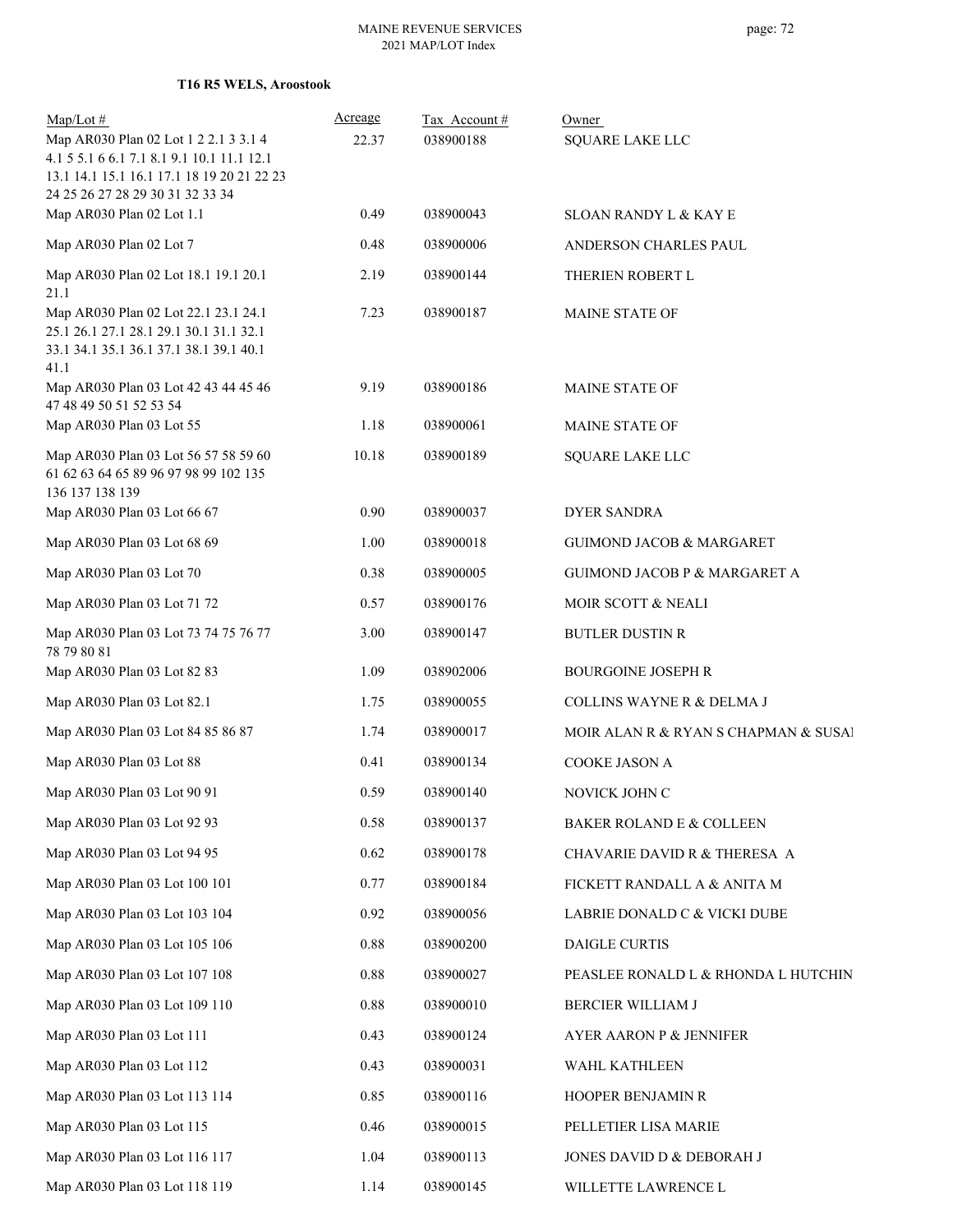## **T16 R5 WELS, Aroostook**

| $Map/Lot \#$<br>Map AR030 Plan 03 Lot 120 121                                                                                                                                         | Acreage<br>1.34 | Tax Account#<br>038900044 | Owner<br><b>GREENIER AARON L</b>     |
|---------------------------------------------------------------------------------------------------------------------------------------------------------------------------------------|-----------------|---------------------------|--------------------------------------|
| Map AR030 Plan 03 Lot 122                                                                                                                                                             | 0.69            | 038900047                 | STATE OWNED TAX ACQUIRED             |
| Map AR030 Plan 03 Lot 123                                                                                                                                                             | 0.67            | 038900167                 | CHAMBERS JORDAN R & JACOB R          |
| Map AR030 Plan 03 Lot 124                                                                                                                                                             | 0.58            | 038900057                 | RAYMOND DONALD & ANNA MAE TRUSTEE    |
| Map AR030 Plan 03 Lot 125 126                                                                                                                                                         | 1.09            | 038900120                 | STOLIKER TYLER J & MELISSA L         |
| Map AR030 Plan 03 Lot 127                                                                                                                                                             | 0.41            | 038900118                 | STOLIKER TYLER J & MELISSA L         |
| Map AR030 Plan 03 Lot 128 129 130                                                                                                                                                     | 0.96            | 038900161                 | GELFMAN RANDI & DALE MESSENGER       |
| Map AR030 Plan 03 Lot 131 132                                                                                                                                                         | 0.64            | 038900035                 | FICKETT RANDALL A & ANITA M          |
| Map AR030 Plan 03 Lot 133 134                                                                                                                                                         | 0.88            | 038900008                 | FICKETT RANDALL A & ANITA M          |
| Map AR030 Plan 04 Lot 140 141                                                                                                                                                         | 0.42            | 038900138                 | PICARD SCOTT                         |
| Map AR030 Plan 04 Lot 140.1 141.1 142<br>142.1 143 143.1 144 144.1 145 145.1 146<br>146.1 147 147.1 148.1 149 149.1 150<br>150.1 151 151.1 152 152.1 153.1 163 164<br>165 166 167 168 | 24.13           | 038900190                 | <b>SQUARE LAKE LLC</b>               |
| Map AR030 Plan 04 Lot 148                                                                                                                                                             | 0.12            | 038900136                 | WEYENETH DAVID & PEGGY               |
| Map AR030 Plan 04 Lot 154 155                                                                                                                                                         | 0.53            | 038900142                 | OUELLETTE J DARRELL & LISA A         |
| Map AR030 Plan 04 Lot 156 157                                                                                                                                                         | 0.70            | 038900126                 | MCPHERSON ANDREW J & CYNTHIA B       |
| Map AR030 Plan 04 Lot 158                                                                                                                                                             | 0.38            | 038900128                 | MCPHERSON ANDREW J & CYNTHIA B       |
| Map AR030 Plan 04 Lot 159 160                                                                                                                                                         | 0.83            | 038900058                 | MCPHERSON ANDREW J & CYNTHIA B       |
| Map AR030 Plan 04 Lot 161 162                                                                                                                                                         | 0.69            | 038900157                 | TIDD ANDREW R                        |
| Map AR030 Plan 04 Lot 169 170 171                                                                                                                                                     | 1.37            | 038900022                 | <b>GAUVIN ANTHONY</b>                |
| Map AR030 Plan 04 Lot 180                                                                                                                                                             | 0.34            | 038900139                 | SMALLWOOD COMMUNITY PROPERTY TRU     |
| Map AR030 Plan 04 Lot 181 182                                                                                                                                                         | 0.74            | 038900032                 | EASTMAN JEFFREY D & TONI L           |
| Map AR030 Plan 04 Lot 189                                                                                                                                                             | 0.41            | 038900132                 | ST PIERRE THEODORE & SALLIE          |
| Map AR030 Plan 04 Lot 190                                                                                                                                                             | 0.39            | 038900152                 | NEILANDER ROBERT                     |
| Map AR030 Plan 05 Lot 1                                                                                                                                                               | 0.71            | 038900026                 | <b>BOUCHER ANTHONY</b>               |
| Map AR030 Plan 05 Lot 1.1 2                                                                                                                                                           | 1.24            | 038900003                 | HADLEY JONATHAN H & JANIS M WERTZ-H. |
| Map AR030 Plan 05 Lot 3                                                                                                                                                               | 0.71            | 038900197                 | MACKINNON ROBERT G & HEATHER L       |
| Map AR030 Plan 05 Lot 4                                                                                                                                                               | 0.92            | 038900028                 | DEMERCHANT RAYMOND E JR & SHERRI L   |
| Map AR030 Plan 05 Lot 5                                                                                                                                                               | 0.78            | 038900112                 | EVERETT JEFFREY F & CATHY A          |
| Map AR030 Plan 05 Lot 6 7                                                                                                                                                             | 1.64            | 038900154                 | POMERANTZ JOSEPH T & DONNA           |
| Map AR030 Plan 05 Lot 8                                                                                                                                                               | 0.94            | 038900016                 | OUELLETTE JAMES R & SHARON L TRUSTEE |
| Map AR030 Plan 05 Lot 9 10                                                                                                                                                            | 1.85            | 038900046                 | HALE BARBARA                         |
| Map AR030 Plan 05 Lot 11                                                                                                                                                              | 0.94            | 038900133                 | NIEBEL CHRISTOPHER S & DEBRA G       |
| Map AR030 Plan 05 Lot 12 13.1                                                                                                                                                         | 1.42            | 038900149                 | WALTON ALAN H & EDITH V              |
| Map AR030 Plan 05 Lot 13.2 14                                                                                                                                                         | 1.58            | 038900009                 | NORSWORTHY DARREL R                  |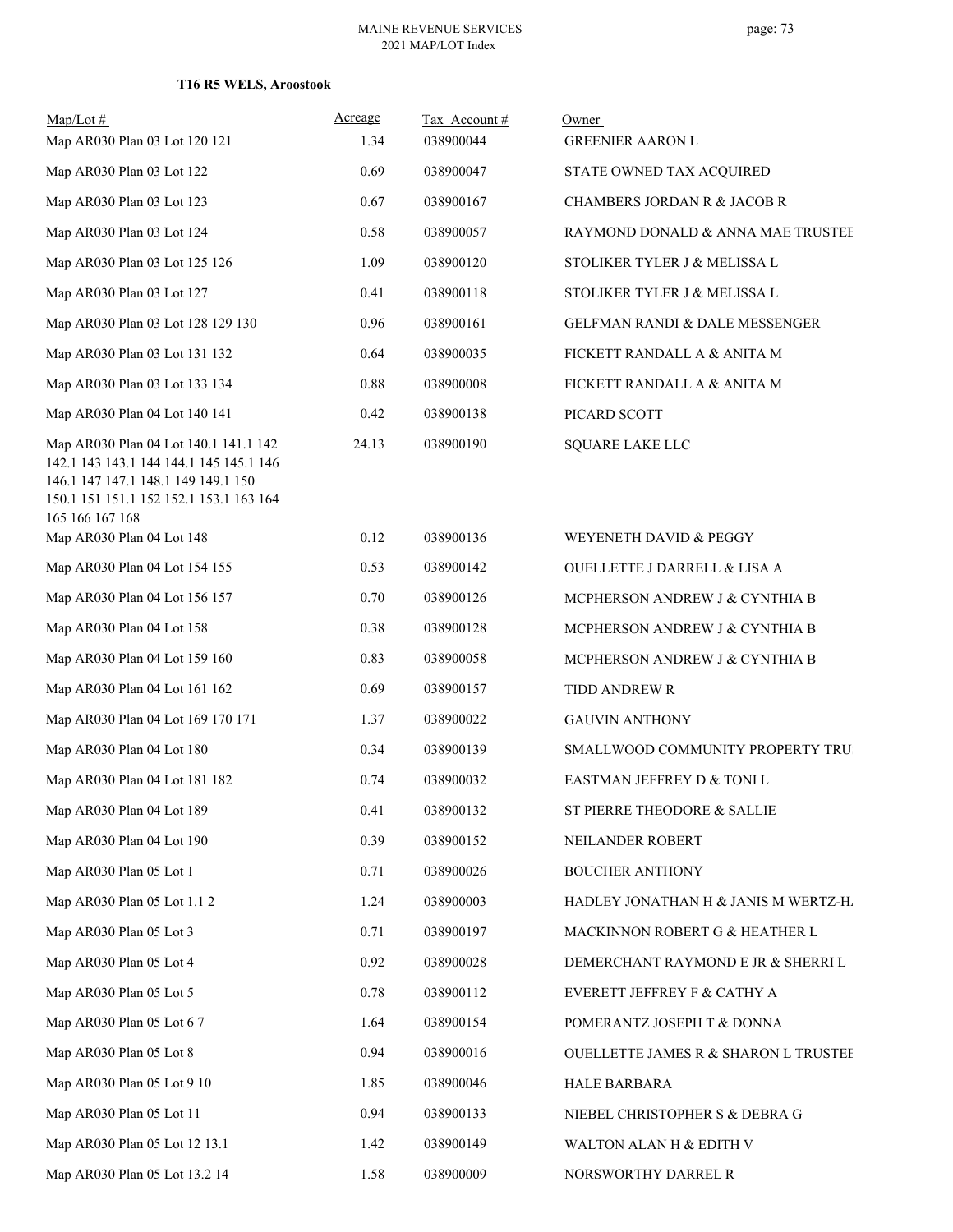## **T16 R5 WELS, Aroostook**

| $Map/Lot \#$                | Acreage | Tax Account# | Owner                                |
|-----------------------------|---------|--------------|--------------------------------------|
| Map AR030 Plan 05 Lot 15    | 1.17    | 038900040    | RICHARD GAIL A & RANDALL A           |
| Map AR030 Plan 05 Lot 16 17 | 2.02    | 038900151    | DESJARDINS THOMAS L SR & ANN KASS    |
| Map AR030 Plan 05 Lot 18    | 1.35    | 038900013    | LYNCH EUGEN A II & PAMELA I          |
| Map AR030 Plan 05 Lot 19    | 1.13    | 038900163    | KRAUSE THERESA L & JOHN W            |
| Map AR030 Plan 05 Lot 20    | 1.04    | 038900173    | <b>ESTES MARYANN</b>                 |
| Map AR030 Plan 05 Lot 21 22 | 2.04    | 038900117    | CHABOT CAROL A & SHAWN M             |
| Map AR030 Plan 05 Lot 23    | 1.01    | 038900024    | ST PETER JULES M & RUTH M            |
| Map AR030 Plan 05 Lot 24 25 | 2.15    | 038900130    | <b>OUELLETTE TAMMY</b>               |
| Map AR030 Plan 05 Lot 26    | 0.96    | 038900119    | EVERETT JEFFREY F & CATHY A          |
| Map AR030 Plan 05 Lot 27    | 0.97    | 038900148    | <b>BLAKE RONALD E &amp; LISA ANN</b> |
| Map AR030 Plan 05 Lot 28    | 0.89    | 038900051    | ROY SERGE & LAURA                    |
| Map AR030 Plan 5 Lot 29     | 0.76    | 038902004    | RCB CROSS LAKE LLC                   |
| Map AR030 Plan 05 Lot 30    | 1.08    | 038900020    | <b>RCB CROSS LAKE LLC</b>            |
| Map AR030 Plan 05 Lot 31    | 3.71    | 038900195    | BROOKER JOSEPH J JR & JACQUELINE E   |
| Map AR030 Plan 05 Lot 32    | 2.35    | 038900194    | <b>SMITH MARK S</b>                  |
| Map AR030 Plan 05 Lot 33    | 1.91    | 038900033    | <b>DISY GREGORY</b>                  |
| Map AR030 Plan 05 Lot 34    | 0.97    | 038900193    | DAIGLE CRAIG                         |
| Map AR030 Plan 05 Lot 35    | 2.19    | 038900180    | ALLAGASH TIMBERLANDS LLC             |
| Map AR030 Plan 05 Lot 36    | 1.94    | 038900198    | PENNINGER JARVIS K & ERIKA           |
| Map AR030 Plan 05 Lot 37    | 0.70    | 038900131    | PIERSON HUGH C & CAROL A FAMILY TRUS |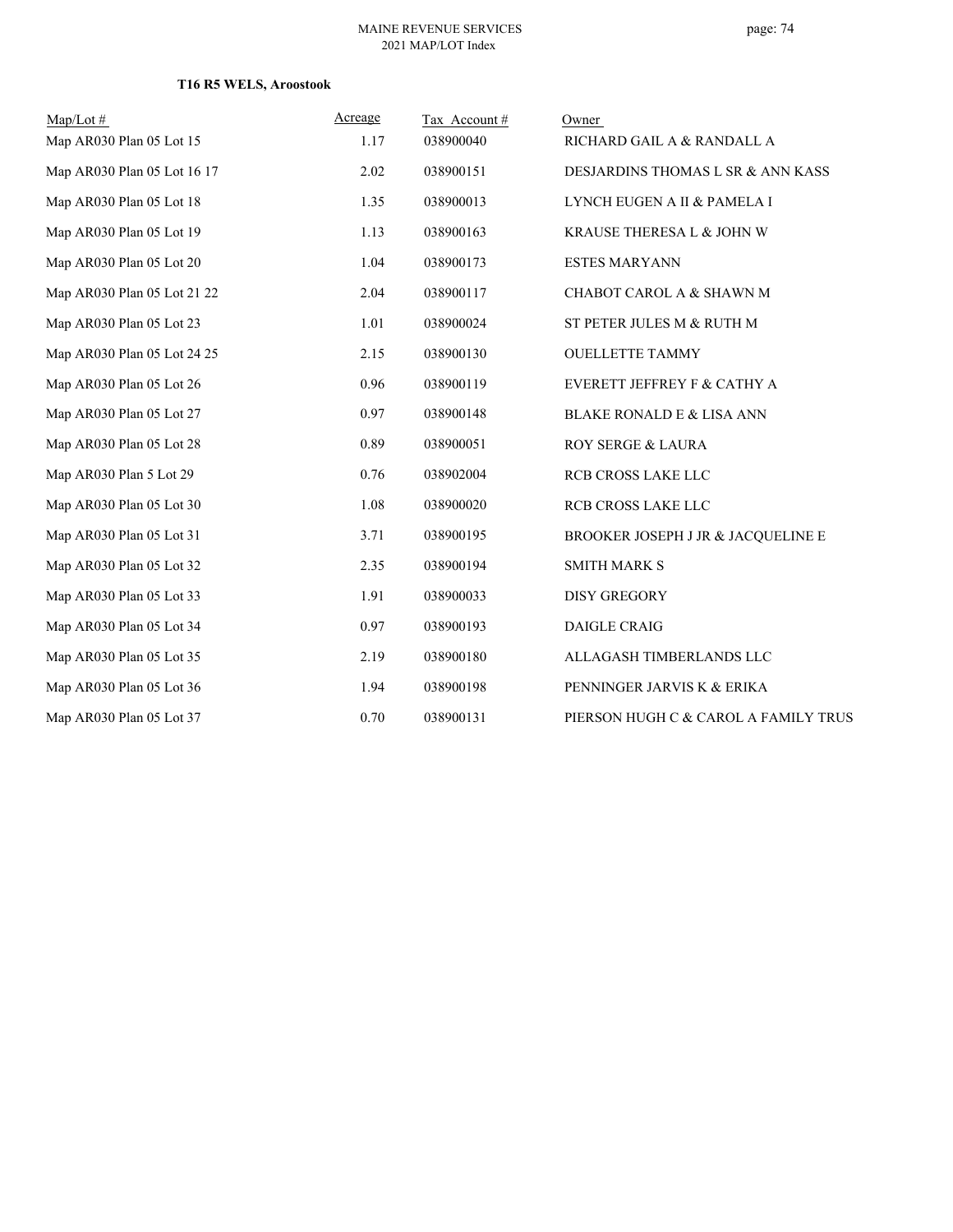| $Map/Lot$ #<br>Map AR031         | Acreage<br>0.00 | Tax Account#<br>038990253 | Owner<br><b>EMERA MAINE</b>           |
|----------------------------------|-----------------|---------------------------|---------------------------------------|
| Map AR031 Plan 01 Lot 1.1        | 32.04           | 038990095                 | NORMAN DAIGLE LIVING TRUST            |
| Map AR031 Plan 01 Lot 1.11       | 310.80          | 038992018                 | <b>GB &amp; D FARMS</b>               |
| Map AR031 Plan 01 Lot 1.12 1.3   | 5.09            | 038990391                 | <b>BELANGER ROY &amp; CAROL</b>       |
| Map AR031 Plan 01 Lot 1.2        | 2.30            | 038990103                 | DAIGLE JULIE K                        |
| Map AR031 Plan 01 Lot 2.1        | 105.20          | 038990096                 | <b>GB &amp; D FARMS</b>               |
| Map AR031 Plan 01 Lot 2.2        | 0.71            | 038990100                 | BELL FREDRICK J & ALEXANDER J         |
| Map AR031 Plan 01 Lot 3.1        | 344.30          | 038990411                 | <b>MOSER BEN</b>                      |
| Map AR031 Plan 01 Lot 3.2        | 1.01            | 038990319                 | RAYMOND REAL & GERALDINE              |
| Map AR031 Plan 01 Lot 3.3        | 1.10            | 038990094                 | ROSSIGNOL FRANK A & BRENDA M          |
| Map AR031 Plan 01 Lot 3.4        | 1.10            | 038990398                 | HICKS BRUNO & LINDA                   |
| Map AR031 Plan 01 Lot 3.5        | 24.00           | 038990097                 | BAKER PETER G & BRENDA A              |
| Map AR031 Plan 01 Lot 3.6        | 0.00            | 038990053P                | HEBERT & SONS CONSTRUCTION INC        |
| Map AR031 Plan 01 Lot 3.6        | 2.89            | 038990233                 | HEBERT DANIEL D                       |
| Map AR031 Plan 01 Lot 4          | 56.25           | 038990029                 | DERNLAN GARY D                        |
| Map AR031 Plan 01 Lot 4.1 44     | 4.00            | 038990093                 | CHOUINARD DONALD JR & LISA            |
| Map AR031 Plan 01 Lot 4.2        | 58.00           | 038992014                 | <b>FAMC INC</b>                       |
| Map AR031 Plan 01 Lot 5          | 102.41          | 038990227                 | <b>MOSER BEN</b>                      |
| Map AR031 Plan 01 Lot 6          | 309.00          | 038990225                 | EDWIN PELLETIER & SONS INC            |
| Map AR031 Plan 01 Lot 6.1        | 2.01            | 038992013                 | PELLETIER GEORGE E, DENNIS J, & BRUCE |
| Map AR031 Plan 01 Lot 7          | 183.20          | 038990226                 | <b>MOSER BEN</b>                      |
| Map AR031 Plan 01 Lot 7.1        | 228.00          | 038992015                 | EDWIN PELLETIER & SONS INC            |
| Map AR031 Plan 01 Lot 7.2        | 0.51            | 038992016                 | PELLETIER EDWIN & SONS INC            |
| Map AR031 Plan 01 Lot 7.3        | 2.00            | 038992017                 | EDWIN PELLETIER & SONS INC            |
| Map AR031 Plan 01 Lot 8          | 134.11          | 038990223                 | EDWIN PELLETIER & SONS INC            |
| Map AR031 Plan 01 Lot 8.1 8.2 39 | 0.47            | 038990288                 | KOPEC HENRY & CARA                    |
| Map AR031 Plan 01 Lot 9          | 180.57          | 038990229                 | MONTAGNA HENRIETTA & RAYMOND E & C    |
| Map AR031 Plan 01 Lot 10         | 238.51          | 038990224                 | MONTAGNA HENRIETTA & RAYMOND E & C    |
| Map AR031 Plan 01 Lot 11         | 33.35           | 038990231                 | <b>MOSER BEN</b>                      |
| Map AR031 Plan 01 Lot 12 13      | 93.50           | 038990230                 | <b>MOSER BEN</b>                      |
| Map AR031 Plan 01 Lot 14         | 136.40          | 038990030                 | G B & D FARMS                         |
| Map AR031 Plan 01 Lot 15 16      | 170.08          | 038990228                 | G B & D FARMS                         |
| Map AR031 Plan 01 Lot 17         | 81.50           | 038990104                 | <b>BAKER PETER G &amp; BRENDA A</b>   |
| Map AR031 Plan 01 Lot 18         | 40.00           | 038990043                 | THERIAULT GERARD & LISA               |
| Map AR031 Plan 01 Lot 19         | 65.00           | 038990344                 | GERARD THERIAULT & CHARLENE THERIAU   |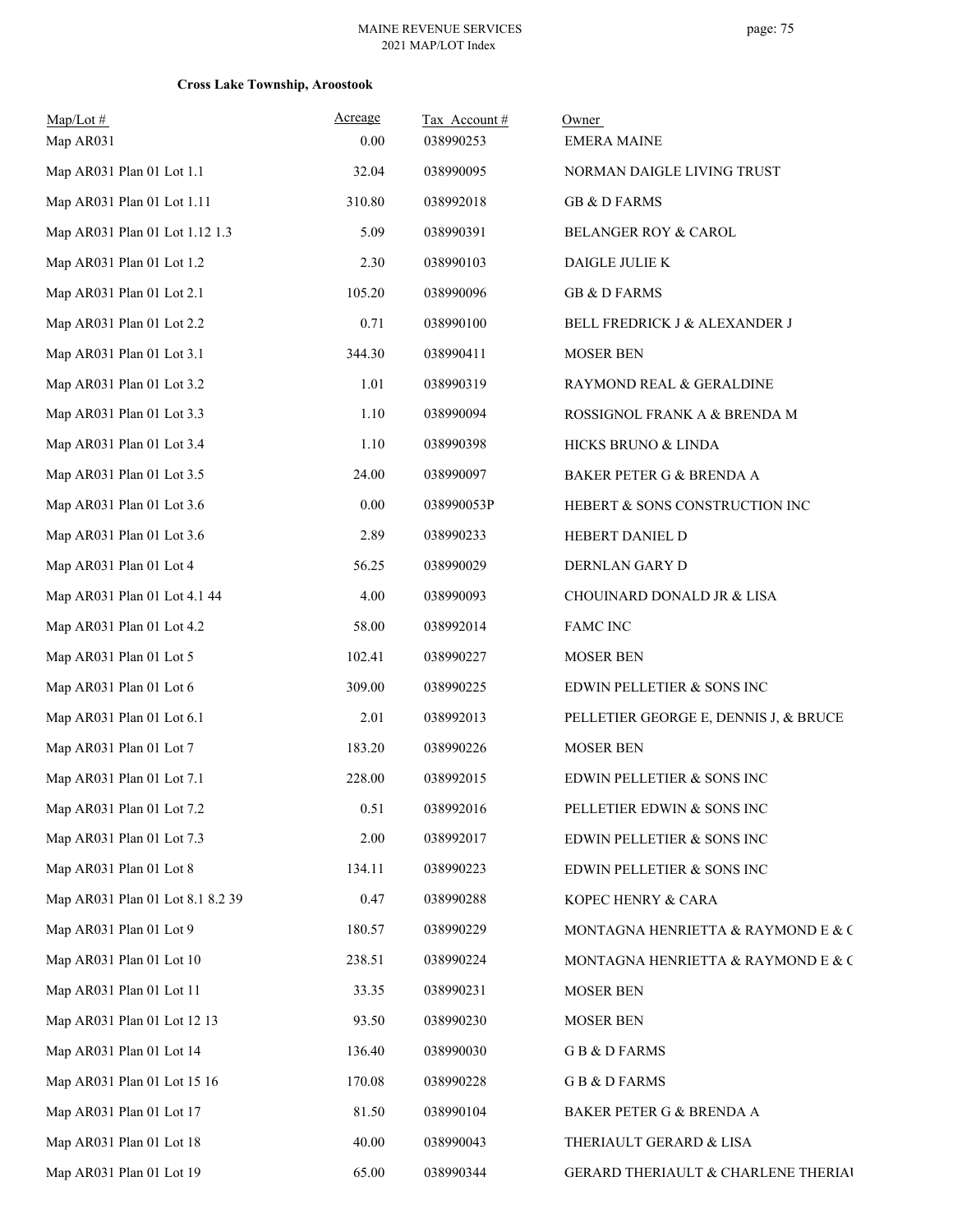| $Map/Lot \#$                                                                 | Acreage   | Tax Account# | Owner                                          |
|------------------------------------------------------------------------------|-----------|--------------|------------------------------------------------|
| Map AR031 Plan 01 Lot 20                                                     | 22.00     | 038990340    | GERARD THERIAULT & CHARLENE THERIAI            |
| Map AR031 Plan 01 Lot 21                                                     | 20.00     | 038990425    | JAY DEE REALTY TRUST                           |
| Map AR031 Plan 01 Lot 21                                                     | 20.00     | 038990425    | GERARD THERIAULT & CHARLENE THERIAI            |
| Map AR031 Plan 01 Lot 22                                                     | 50.36     | 038990341    | <b>GERARD THERIAULT &amp; CHARLENE THERIAI</b> |
| Map AR031 Plan 01 Lot 23                                                     | 50.00     | 038990073    | RICKY GERVAIS INC                              |
| Map AR031 Plan 01 Lot 24 25                                                  | 93.60     | 038990171    | <b>COULOMBE KURT S &amp; SHELLY</b>            |
| Map AR031 Plan 01 Lot 26                                                     | 69.39     | 038990040    | THERIAULT DUANE J                              |
| Map AR031 Plan 01 Lot 27                                                     | 58.50     | 038990074    | RICKY GERVAIS INC                              |
| Map AR031 Plan 01 Lot 28                                                     | 81.00     | 038990359    | <b>MOSER BEN</b>                               |
| Map AR031 Plan 01 Lot 29 30                                                  | 48.80     | 038990072    | N AROOSTOOK REGIONAL SEPTAGE BOARD             |
| Map AR031 Plan 01 Lot 31                                                     | 53.00     | 038990402    | HALL JAMES H & BARBARA J                       |
| Map AR031 Plan 01 Lot 31.2                                                   | 60.00     | 038990075    | JALBERT MICHAEL E & PATRICE A                  |
| Map AR031 Plan 01 Lot 32                                                     | 53.00     | 038990401    | <b>BEAULIEU DANIEL</b>                         |
| Map AR031 Plan 01 Lot 33                                                     | 46.00     | 038990403    | <b>COLLINS JEFFREY</b>                         |
| Map AR031 Plan 01 Lot 34 34.1                                                | 2.98      | 038990301    | STEVENS ROBERT A & KELLY J                     |
| Map AR031 Plan 01 Lot 35                                                     | 130.00    | 038990077    | MONTAGNA HENRIETTA C                           |
| Map AR031 Plan 01 Lot 36                                                     | 96.35     | 038990078    | MONTAGNA HENRIETTA C                           |
| Map AR031 Plan 01 Lot 36                                                     | 0.00      | 038992011    | <b>COULOMBE CLAYTON &amp; RITA</b>             |
| Map AR031 Plan 01 Lot 37                                                     | 1.00      | 038990424    | RICKY GERVAIS INC                              |
| Map AR031 Plan 01 Lot 38                                                     | 0.25      | 038990041    | SJOSTROM KC JEREMIAH                           |
| Map AR031 Plan 01 Lot 40                                                     | 1.14      | 038990106    | CARON ALAN & BRENDA                            |
| Map AR031 Plan 01 Lot 41                                                     | 2.42      | 038990355    | LUGDON DUSTIN & MICHELLE R BOURGOIN            |
| Map AR031 Plan 01 Lot 42                                                     | 65.50     | 038990018    | C L DAIGLE LLC                                 |
| Map AR031 Plan 01 Lot 43                                                     | 1.38      | 038990101    | ROSSIGNOL FRANK A & BRENDA M                   |
| Map AR031 Plan 01 Lot 45                                                     | 0.17      | 038990327    | RAYMOND REAL & GERALDINE                       |
| Map AR031 Plan 01 Lot 46                                                     | 0.85      | 038990028    | <b>HALL PATSY</b>                              |
| Map AR031 Plan 01 Lot 47 48                                                  | 0.21      | 038990320    | PARADIS BERNARD A & NANCY B                    |
| Map AR031 Plan 01 Lot 49 50                                                  | 1.52      | 038990064    | WIEZBICKI ROBERT JOHN JR                       |
| Map AR031 Plan 01 Lot 51                                                     | 0.51      | 038990042    | <b>BOULEY RONALD &amp; LITA</b>                |
| Map AR031 Plan 01 Lot 52                                                     | 1.84      | 038990302    | MORIN KYLE & JULIE L COLLIN                    |
| Map AR031 Plan 01 Lot 53 54 55 56 57<br>58 68 76 106 107 108 109 110 111 112 | 21,208.26 | 038990158    | ALLAGASH TIMBERLANDS LLC                       |
| Map AR031 Plan 01 Lot 55.1                                                   | 1.98      | 038990392    | COUNTY OF AROOSTOOK                            |
| Map AR031 Plan 01 Lot 55.1                                                   | 0.00      | 038992012    | LAKEVIEW SENIOR CITIZENS CLUB                  |
| Map AR031 Plan 01 Lot 59                                                     | 0.90      | 038990261    | DAIGLE JAMES P & CINDY L                       |
| Map AR031 Plan 01 Lot 60                                                     | 0.99      | 038990189    | <b>JCJ RENTAL LLC</b>                          |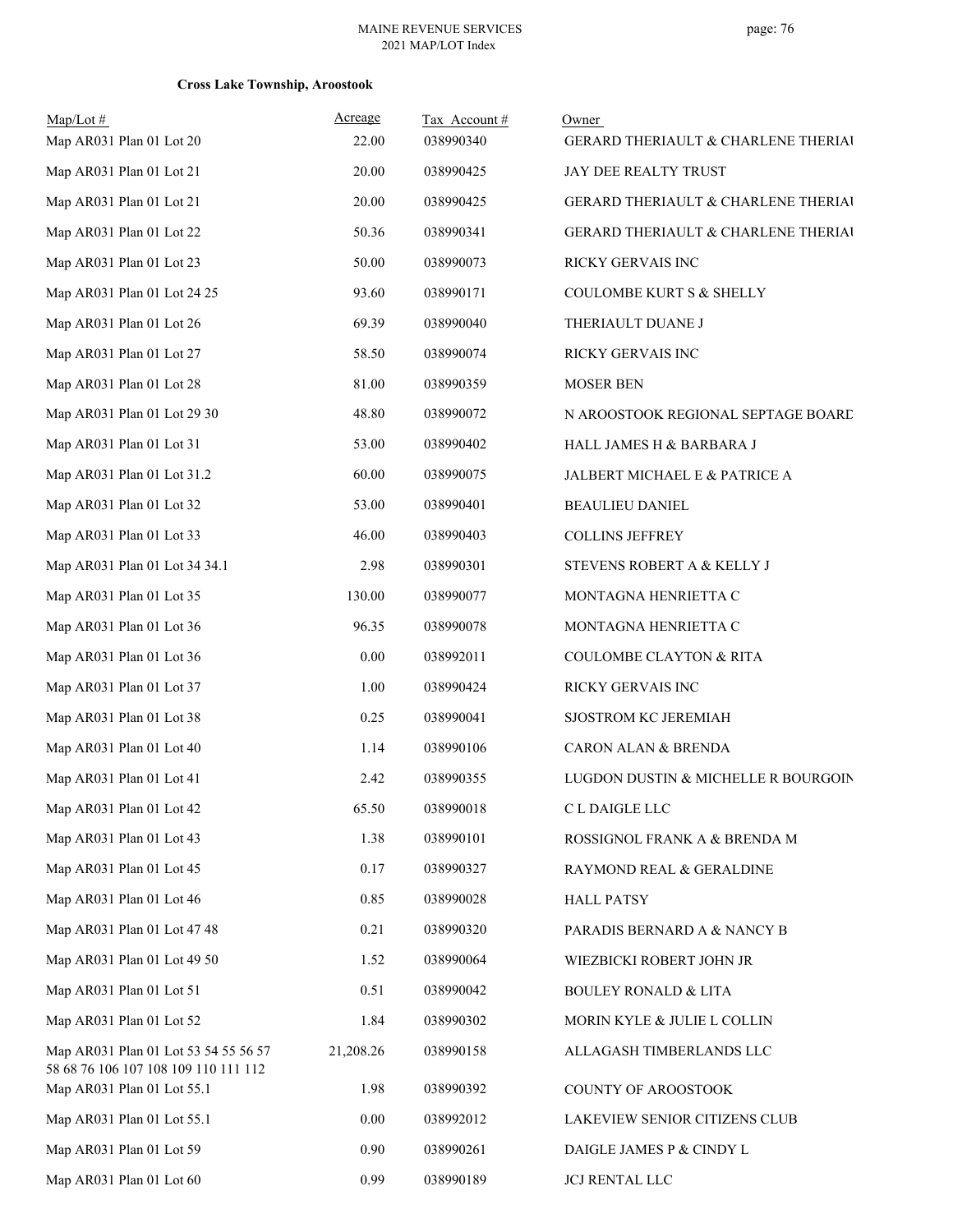| $Map/Lot \#$<br>Map AR031 Plan 01 Lot 61      | Acreage<br>1.23 | Tax Account#<br>038990169 | Owner<br>PALUZZI CARLO & BLANCA C    |
|-----------------------------------------------|-----------------|---------------------------|--------------------------------------|
| Map AR031 Plan 01 Lot 62 63                   | 2.57            | 038990370                 | DALEY DONALD R & LEANNE              |
| Map AR031 Plan 01 Lot 62 63                   | 0.00            | 038990044P                | DALEY DONALD R & LEANNE              |
| Map AR031 Plan 01 Lot 64                      | 0.00            | 038990045P                | MUD LAKE LLC                         |
| Map AR031 Plan 01 Lot 64                      | 3.57            | 038990353                 | MUD LAKE LLC                         |
| Map AR031 Plan 01 Lot 65                      | 1.96            | 038990350                 | CYR MICHAEL L & ELEANOR J            |
| Map AR031 Plan 01 Lot 66                      | 1.46            | 038990002                 | WILCOX PAMELA                        |
| Map AR031 Plan 01 Lot 67                      | 2.88            | 038990417                 | SLIKE RICHARD L & CATHY D            |
| Map AR031 Plan 01 Lot 69 70                   | 936.16          | 038990159                 | ALLAGASH TIMBERLANDS LLC             |
| Map AR031 Plan 01 Lot 69 70                   | 0.00            | 038990168                 | <b>LANGLEY GARY B</b>                |
| Map AR031 Plan 01 Lot 70                      | 0.00            | 038990001                 | MARTIN ELIZABETH & WILLIAM           |
| Map AR031 Plan 01 Lot 70                      | 0.00            | 038990004                 | ALBERT JAMES R                       |
| Map AR031 Plan 01 Lot 70                      | 0.00            | 038990005                 | BENNETT JONATHAN                     |
| Map AR031 Plan 01 Lot 70                      | 0.00            | 038990008                 | JALBERT JESSE & JESSICA              |
| Map AR031 Plan 01 Lot 70                      | 0.00            | 038990009                 | <b>BLACKSTONE MICHELE</b>            |
| Map AR031 Plan 01 Lot 70                      | 0.00            | 038990011                 | CONNOLLY ROGER & LINDA               |
| Map AR031 Plan 01 Lot 70                      | 0.00            | 038990017                 | FLEWELLING BRIAN & LYNN              |
| Map AR031 Plan 01 Lot 70                      | 0.00            | 038990019                 | MICHAUD DOUGLAS, ELAINE & HOPE SKIDO |
| Map AR031 Plan 01 Lot 70                      | 0.00            | 038990022                 | BRADLEY SIDNEY & CONSTANCE           |
| Map AR031 Plan 01 Lot 70                      | 0.00            | 038990024                 | GINISH JOSEPH N & KAREN D ST PETER   |
| Map AR031 Plan 01 Lot 70                      | 0.00            | 038990048                 | MCLELLAN CONNIE                      |
| Map AR031 Plan 01 Lot 70                      | 0.00            | 038990051                 | MARSHALL WINSTON JR                  |
| Map AR031 Plan 01 Lot 70                      | 0.00            | 038990051P                | BELANGER STEPHEN & DEBRA             |
| Map AR031 Plan 01 Lot 70                      | 0.00            | 038990052                 | KILLARNEY MARIE                      |
| Map AR031 Plan 01 Lot 70                      | 0.00            | 038990060                 | CONDON ALBERT D                      |
| Map AR031 Plan 01 Lot 70                      | 0.00            | 038990065                 | GERVAIS JOSEPH L & JOANNA L          |
| Map AR031 Plan 01 Lot 70                      | 0.00            | 038990085                 | WHITAKER JENNIFER                    |
| Map AR031 Plan 01 Lot 70 Plan 02 Lot 14<br>41 | 0.00            | 038990089                 | <b>CYR LOUISE</b>                    |
| Map AR031 Plan 01 Lot 70                      | 0.00            | 038990110                 | DICK CARLENE J                       |
| Map AR031 Plan 01 Lot 70                      | 0.00            | 038990117                 | <b>OUELLET DANIEL &amp; TAMMY</b>    |
| Map AR031 Plan 01 Lot 70                      | 0.00            | 038990120                 | SAVOY MARK & LISA                    |
| Map AR031 Plan 01 Lot 70                      | 0.00            | 038990122                 | ST PETER CHERYL                      |
| Map AR031 Plan 01 Lot 70                      | 0.00            | 038990123                 | ST PETER KIRK & CHERYL               |
| Map AR031 Plan 01 Lot 70                      | 0.00            | 038990127                 | CARTER JASON & HEIDI                 |
| Map AR031 Plan 01 Lot 70                      | $0.00\,$        | 038990132                 | HUSTON STANLEY & MARY                |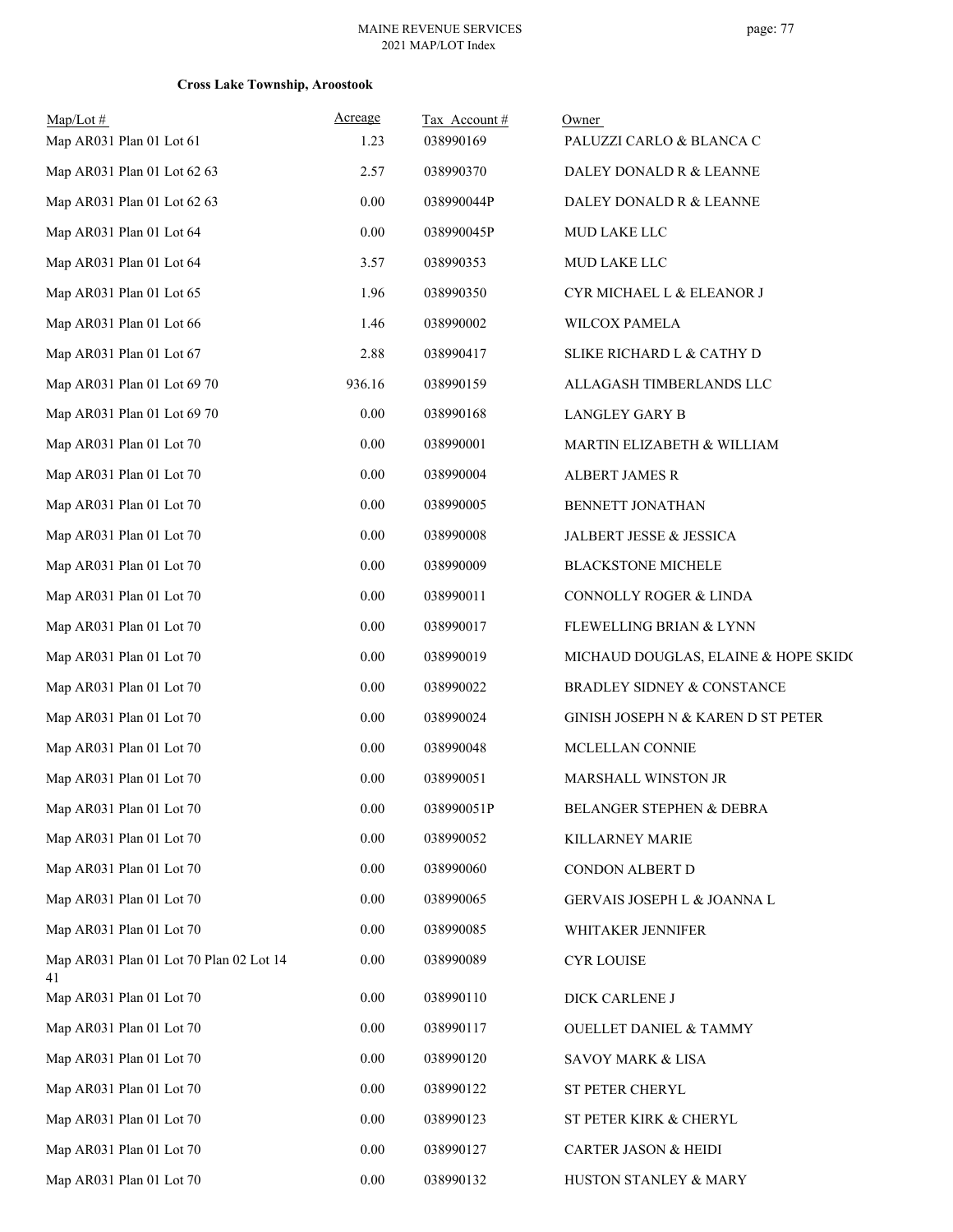| $Map/Lot \#$<br>Map AR031 Plan 01 Lot 70 | Acreage<br>0.00 | Tax Account#<br>038990134 | Owner<br>LEO AND LILA FLEWELLING FAMILY CAMP |
|------------------------------------------|-----------------|---------------------------|----------------------------------------------|
| Map AR031 Plan 01 Lot 70                 | 0.00            | 038990135                 | FLEWELLING FREDERIC                          |
| Map AR031 Plan 01 Lot 70                 | 0.00            | 038990139                 | ST PETER ANDREW & ROSELYN                    |
| Map AR031 Plan 01 Lot 70                 | 0.00            | 038990140                 | VANDRILLA PHILIP                             |
| Map AR031 Plan 01 Lot 70                 | 0.00            | 038990141                 | GAHAGAN ARNOLD & MICHAEL                     |
| Map AR031 Plan 01 Lot 70                 | 0.00            | 038990149                 | THEBARGE JOHN D & RYAN                       |
| Map AR031 Plan 01 Lot 70                 | 0.00            | 038990151                 | MURPHY JOHN D & TERRY L                      |
| Map AR031 Plan 01 Lot 70                 | 0.00            | 038990167                 | <b>GENTILE SUSAN D</b>                       |
| Map AR031 Plan 01 Lot 70                 | 0.00            | 038990170                 | <b>GUERETTE JAMES P &amp; MARK T</b>         |
| Map AR031 Plan 01 Lot 70                 | 0.00            | 038990175                 | MURPHY JOHN D & TERRY L                      |
| Map AR031 Plan 01 Lot 70                 | 0.00            | 038990176                 | KELLEY CURTIS N                              |
| Map AR031 Plan 01 Lot 70                 | 0.00            | 038990178                 | BELANGER STEPHEN & DEBRA                     |
| Map AR031 Plan 01 Lot 70                 | 0.00            | 038990179                 | MOCKLER JAMES R ET AL                        |
| Map AR031 Plan 01 Lot 70                 | 0.00            | 038990192                 | LEVESQUE DIANA & GERALD MARTIN               |
| Map AR031 Plan 01 Lot 70                 | 0.00            | 038990206                 | SEYMOUR ROBERT & LOUELLA M                   |
| Map AR031 Plan 01 Lot 70                 | 0.00            | 038990213                 | SEGERSON THOMAS & MARCIA                     |
| Map AR031 Plan 01 Lot 70                 | 0.00            | 038990235                 | <b>LAMBERT TIM</b>                           |
| Map AR031 Plan 01 Lot 70                 | 0.00            | 038990240                 | ALLAGASH TIMBERLANDS LLC                     |
| Map AR031 Plan 01 Lot 70                 | 0.00            | 038990241                 | DEVOE THOMAS & KRISTIN                       |
| Map AR031 Plan 01 Lot 70                 | 0.00            | 038990242                 | BENNETT JONATHAN                             |
| Map AR031 Plan 01 Lot 70                 | 0.00            | 038990243                 | MADORE MARK A & CRYSTAL A                    |
| Map AR031 Plan 01 Lot 70                 | 0.00            | 038990246                 | <b>BRANDLEY BRENT &amp; TINA</b>             |
| Map AR031 Plan 01 Lot 70                 | $0.00\,$        | 038990249                 | SIMON FRANKLIN SR. & DARYLA                  |
| Map AR031 Plan 01 Lot 70                 | 0.00            | 038990259                 | FELCH DAVID N ET AL                          |
| Map AR031 Plan 01 Lot 70                 | 0.00            | 038990263                 | BOWDEN WINFIELD B & LINDA                    |
| Map AR031 Plan 01 Lot 70                 | 0.00            | 038990274                 | MICHAUD GENE & CAROLYN                       |
| Map AR031 Plan 01 Lot 70                 | 0.00            | 038990275                 | <b>HILL RICKY</b>                            |
| Map AR031 Plan 01 Lot 70                 | 0.00            | 038990276                 | PARR PHILLIP & DONNA                         |
| Map AR031 Plan 01 Lot 70                 | 0.00            | 038990277                 | BELANGER JOSHUA S                            |
| Map AR031 Plan 01 Lot 70                 | 0.00            | 038990278                 | SAWYER JOHN & MARGUERITE                     |
| Map AR031 Plan 01 Lot 70                 | 0.00            | 038990284                 | DUMOND KEITH & TAMMY                         |
| Map AR031 Plan 01 Lot 70                 | 0.00            | 038990286                 | BOUDREAU JOSEPH N                            |
| Map AR031 Plan 01 Lot 70                 | 0.00            | 038990292                 | TRASK NORMAN & ELLEN                         |
| Map AR031 Plan 01 Lot 70                 | 0.00            | 038990311                 | DEMERCHANT CHERYL & LEE                      |
| Map AR031 Plan 01 Lot 70                 | $0.00\,$        | 038990313                 | <b>GENDREAU PEGGY</b>                        |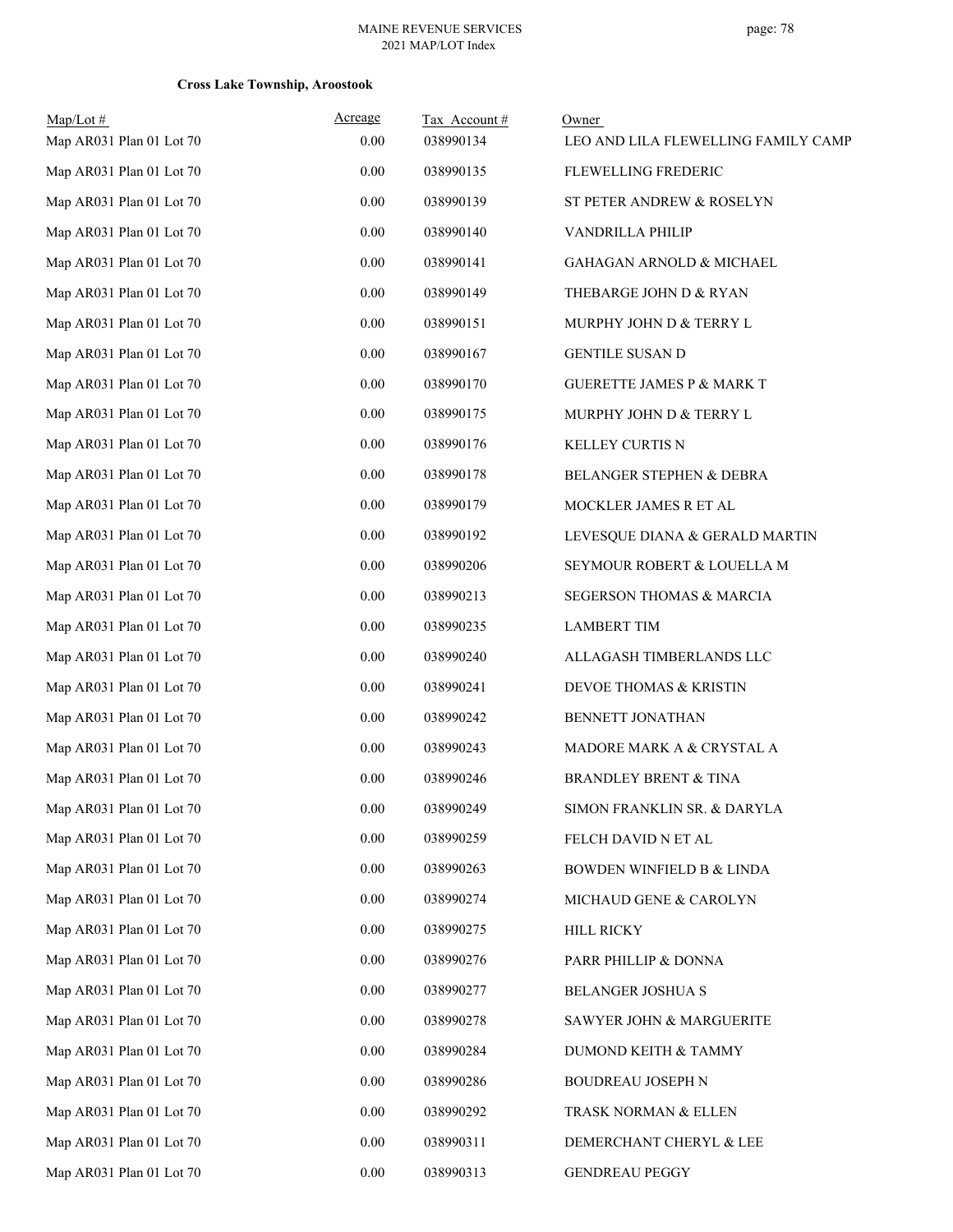| $Map/Lot$ #<br>Map AR031 Plan 01 Lot 70 | Acreage<br>0.00 | Tax Account#<br>038990323 | Owner<br><b>BACON RANDY &amp; PAULA</b> |
|-----------------------------------------|-----------------|---------------------------|-----------------------------------------|
| Map AR031 Plan 01 Lot 70                | 0.00            | 038990328                 | DUMOND DANIEL & SHAWN                   |
| Map AR031 Plan 01 Lot 70                | 0.00            | 038990338                 | ALEMAN ESEQUIEL JR & SHELIA             |
| Map AR031 Plan 01 Lot 70                | 0.00            | 038990345                 | MOLAVER DANIEL & STEPHANIE              |
| Map AR031 Plan 01 Lot 70                | 0.00            | 038990361                 | <b>COLLINS ANTHONY &amp; LISA</b>       |
| Map AR031 Plan 01 Lot 70                | 0.00            | 038990363                 | <b>ALBERT PETER &amp; ANN</b>           |
| Map AR031 Plan 01 Lot 70                | 0.00            | 038990365                 | BRESCIA STANLEY & LOUISELLE             |
| Map AR031 Plan 01 Lot 70                | 0.00            | 038990369                 | ALBERT ALAN M & JOAN M                  |
| Map AR031 Plan 01 Lot 70                | 0.00            | 038990377                 | MCNALLY DUSKA R MRS                     |
| Map AR031 Plan 01 Lot 70                | 0.00            | 038990378                 | SMITH STEVEN R & KIMBERLY               |
| Map AR031 Plan 01 Lot 70                | 0.00            | 038990381                 | PHILLIPS DAVID R                        |
| Map AR031 Plan 01 Lot 70                | 0.00            | 038990382                 | <b>JOY WALTER</b>                       |
| Map AR031 Plan 01 Lot 70                | 0.00            | 038990393                 | <b>BYRNES THOMAS &amp; KATHLEEN</b>     |
| Map AR031 Plan 01 Lot 70                | 0.00            | 038990396                 | <b>BUTT LARRY S &amp; JANE V</b>        |
| Map AR031 Plan 01 Lot 70                | 0.00            | 038990416                 | POWERS PATRICK & ROSEMARIE              |
| Map AR031 Plan 01 Lot 70                | 0.00            | 038990437                 | MCBREAIRTY CATHIE J                     |
| Map AR031 Plan 01 Lot 71                | 10.68           | 038990400                 | <b>BUTT LARRY S &amp; JANE V</b>        |
| Map AR031 Plan 01 Lot 72                | 1.00            | 038990088                 | GIGGEY DANA K & SHARON C                |
| Map AR031 Plan 01 Lot 73                | 0.39            | 038990333                 | ST PETER JULES & RUTH M                 |
| Map AR031 Plan 01 Lot 74                | 0.00            | 038990023P                | ST PETER JULES M & RUTH M               |
| Map AR031 Plan 01 Lot 74                | 3.12            | 038990334                 | ST PETER JULES M & RUTH M               |
| Map AR031 Plan 01 Lot 74.2              | 2.19            | 038990409                 | <b>LAKE REGION STORAGE</b>              |
| Map AR031 Plan 01 Lot 75                | 0.33            | 038990330                 | HALBACH STEPHINIE A                     |
| Map AR031 Plan 01 Lot 77                | 1.20            | 038990262                 | <b>EMERA MAINE</b>                      |
| Map AR031 Plan 01 Lot 78                | 1.38            | 038990015                 | PRESS LAURA M                           |
| Map AR031 Plan 01 Lot 78.1              | 1.38            | 038990419                 | ALBERT PAUL O                           |
| Map AR031 Plan 01 Lot 78.2 78.3         | 1.20            | 038992008                 | BACON RANDY J & PAULA J                 |
| Map AR031 Plan 01 Lot 79                | 0.21            | 038990180                 | ROMANN BRIAN K & JANICE M               |
| Map AR031 Plan 01 Lot 80                | 0.25            | 038990150                 | LIBBY FRED C & GRETTA                   |
| Map AR031 Plan 01 Lot 81                | 0.27            | 038990050                 | <b>WALLACE DANA &amp; CATHY</b>         |
| Map AR031 Plan 01 Lot 82                | 0.83            | 038990067                 | THERIEN ROBERT L                        |
| Map AR031 Plan 01 Lot 83                | 0.78            | 038990405                 | THERIEN ROBERT L                        |
| Map AR031 Plan 01 Lot 84                | 0.67            | 038990324                 | COMEFORD BARBARA-JOAN                   |
| Map AR031 Plan 01 Lot 85                | 0.64            | 038990174                 | FIEG GAY M                              |
| Map AR031 Plan 01 Lot 86                | 0.66            | 038990190                 | KILCOLLINS PHILIP E & TAMRA J           |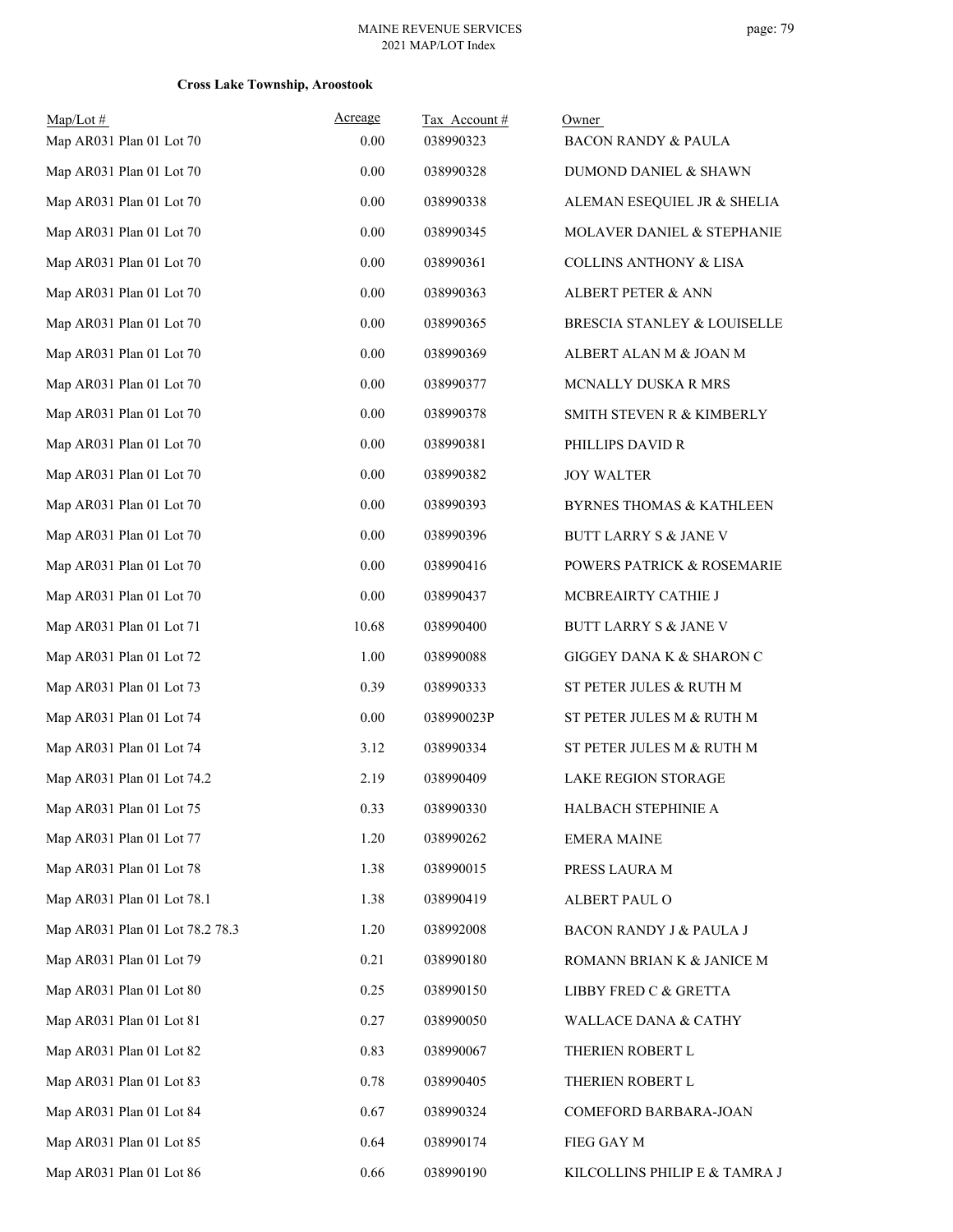| Map/Lot#                          | Acreage  | Tax Account# | Owner                                   |
|-----------------------------------|----------|--------------|-----------------------------------------|
| Map AR031 Plan 01 Lot 87          | 0.66     | 038990342    | CORDTS JOHN & CRYSTAL TRASK CORDTS      |
| Map AR031 Plan 01 Lot 88          | 0.73     | 038990343    | COTE KIRK A & LISA M                    |
| Map AR031 Plan 01 Lot 89          | 0.57     | 038990272    | <b>COTE JAMES M</b>                     |
| Map AR031 Plan 01 Lot 90          | 0.57     | 038990221    | THIBODEAU JIMMIE A                      |
| Map AR031 Plan 01 Lot 91          | 0.71     | 038990173    | THIBODEAU JIMMIE & LORI                 |
| Map AR031 Plan 01 Lot 92 93       | 1.68     | 038990347    | PRESS LAURA M                           |
| Map AR031 Plan 01 Lot 94 95 96 97 | 2.89     | 038990215    | <b>KELLY CHARLES</b>                    |
| Map AR031 Plan 01 Lot 98          | 0.60     | 038990084    | DAIGLE BEAU J & CATHY L                 |
| Map AR031 Plan 01 Lot 99          | 0.63     | 038990021    | AREY STEVEN J & DIANNE P                |
| Map AR031 Plan 01 Lot 100         | 0.58     | 038990194    | HUNTRESS COYLE & JOANNE C & DIANNE L    |
| Map AR031 Plan 01 Lot 101         | 0.58     | 038990207    | HUNTRESS COYLE PETER & JOANNE&          |
| Map AR031 Plan 01 Lot 102         | 0.60     | 038990239    | CORRIVEAU DAVID P & PATTY E             |
| Map AR031 Plan 01 Lot 103         | 0.60     | 038990367    | RIVER-DE-CHUTE HUNT AND POLO CLUB       |
| Map AR031 Plan 01 Lot 104 105     | 1.17     | 038990366    | RIVER-DE-CHUTE HUNT AND POLO CLUB       |
| Map AR031 Plan 01 Lot 106         | 0.00     | 038990062    | <b>UMPHREY DONNA</b>                    |
| Map AR031 Plan 01 Lot 106         | 0.00     | 038990086    | <b>BYRNES THOMAS &amp; KATHLEEN</b>     |
| Map AR031 Plan 01 Lot 106         | 0.00     | 038990203    | <b>GREENIER LOUIS W</b>                 |
| Map AR031 Plan 01 Lot 106         | 0.00     | 038990244    | <b>GREENIER W LOUIS II &amp; JUDITH</b> |
| Map AR031 Plan 01 Lot 106         | 0.00     | 038990352    | <b>UMPHREY DONNA</b>                    |
| Map AR031 Plan 01 Lot 106         | 0.00     | 038990395    | <b>GREENIER W LOUIS II &amp; JUDITH</b> |
| Map AR031 Plan 01 Lot 107         | 0.00     | 038990003    | SARALLC                                 |
| Map AR031 Plan 01 Lot 107         | $0.00\,$ | 038990036    | <b>GRIFFITHS MATTHEW &amp; DIANE</b>    |
| Map AR031 Plan 01 Lot 107         | 0.00     | 038990059    | <b>CARTER G MILTON</b>                  |
| Map AR031 Plan 01 Lot 107         | 0.00     | 038990125    | <b>BREWER CATHERINE</b>                 |
| Map AR031 Plan 01 Lot 107         | 0.00     | 038990184    | KENNEY STEPHEN                          |
| Map AR031 Plan 01 Lot 107         | $0.00\,$ | 038990251    | SUTHERLAND JANE S                       |
| Map AR031 Plan 01 Lot 107         | 0.00     | 038990306    | PENNINGER ERIKA                         |
| Map AR031 Plan 01 Lot 107         | 0.00     | 038990308    | PHILBRICK E JAMES                       |
| Map AR031 Plan 01 Lot 107         | 0.00     | 038990362    | <b>BACON DOUGLAS &amp; RINETTE</b>      |
| Map AR031 Plan 01 Lot 107         | 0.00     | 038990408    | DRILLEN CHARLES & MEGAN                 |
| Map AR031 Plan 01 Lot 108         | 0.00     | 038990006    | MICHAUD RANDY & DORIS                   |
| Map AR031 Plan 01 Lot 108         | 0.00     | 038990007    | BRANSCOM JOHN M & CYNTHIA L             |
| Map AR031 Plan 01 Lot 108         | 0.00     | 038990010    | WALTON SCOTT H & HOPE A                 |
| Map AR031 Plan 01 Lot 108         | $0.00\,$ | 038990016    | THIBEAULT RANDY, NANETTE & SUZANNE      |
| Map AR031 Plan 01 Lot 108         | 0.00     | 038990020    | JALBERT PAUL & CYNTHIA                  |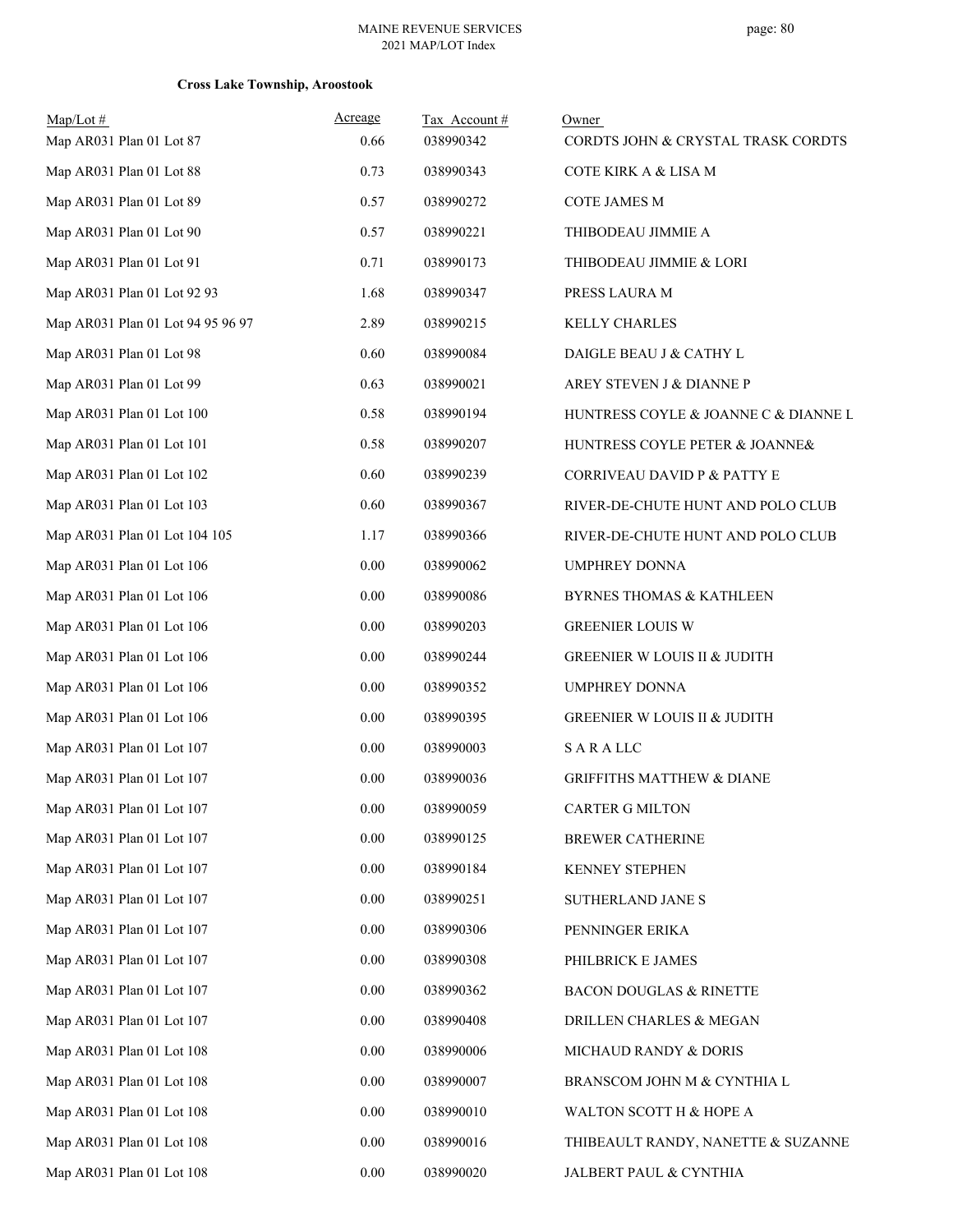| $Map/Lot \#$<br>Map AR031 Plan 01 Lot 108 | Acreage<br>0.00 | Tax Account#<br>038990023 | Owner<br><b>GRASS ANDREW &amp; BRITTANY</b> |
|-------------------------------------------|-----------------|---------------------------|---------------------------------------------|
| Map AR031 Plan 01 Lot 108                 | 0.00            | 038990025                 | HARTT FAMILY CAMP TRUST                     |
| Map AR031 Plan 01 Lot 108                 | 0.00            | 038990027                 | BOUCHARD MATTHEW & SHAWNA                   |
| Map AR031 Plan 01 Lot 108                 | $0.00\,$        | 038990031                 | BOUCHARD SOPHRONIA ET AL                    |
| Map AR031 Plan 01 Lot 108                 | 0.00            | 038990033                 | MULHERIN JON & KATHLYN                      |
| Map AR031 Plan 01 Lot 108                 | 0.00            | 038990035                 | HELSTROM DWIGHT & SUZANNE MOREAU            |
| Map AR031 Plan 01 Lot 108                 | 0.00            | 038990038                 | <b>BOUCHARD MARIE C</b>                     |
| Map AR031 Plan 01 Lot 108                 | $0.00\,$        | 038990039                 | <b>BOUCHARD FRANCES M</b>                   |
| Map AR031 Plan 01 Lot 108                 | 0.00            | 038990044                 | THERIAULT GERVAIS                           |
| Map AR031 Plan 01 Lot 108                 | 0.00            | 038990045                 | <b>OUELLETTE GARY &amp; MELISSA</b>         |
| Map AR031 Plan 01 Lot 108                 | 0.00            | 038990046                 | <b>TWEED TIMOTHY</b>                        |
| Map AR031 Plan 01 Lot 108                 | $0.00\,$        | 038990047                 | JALBERT ANTHONY & JUSTIN                    |
| Map AR031 Plan 01 Lot 108                 | 0.00            | 038990049                 | NORSWORTHY RANDOLPH & ROBIN                 |
| Map AR031 Plan 01 Lot 108                 | 0.00            | 038990049P                | PLOURDE JAY & NATASHA                       |
| Map AR031 Plan 01 Lot 108                 | 0.00            | 038990053                 | THERIAULT DUANE J                           |
| Map AR031 Plan 01 Lot 108                 | 0.00            | 038990054                 | BELL FREDERICK & LYNN                       |
| Map AR031 Plan 01 Lot 108                 | 0.00            | 038990056                 | CRAIG, REGINA, CHARLES FLETCHER & HEA       |
| Map AR031 Plan 01 Lot 108                 | 0.00            | 038990057                 | ALBAIR JAMES & SANDY                        |
| Map AR031 Plan 01 Lot 108                 | 0.00            | 038990058                 | CARON GARLAND & ANN M                       |
| Map AR031 Plan 01 Lot 108                 | $0.00\,$        | 038990061                 | <b>SMITH JODY</b>                           |
| Map AR031 Plan 01 Lot 108                 | 0.00            | 038990063                 | BUTLER DAVID & CATHY CLARK                  |
| Map AR031 Plan 01 Lot 108                 | 0.00            | 038990066                 | <b>BOURGOINE JOHN</b>                       |
| Map AR031 Plan 01 Lot 108                 | 0.00            | 038990068                 | PRESCOTT PETER R                            |
| Map AR031 Plan 01 Lot 108                 | $0.00\,$        | 038990069                 | <b>GRIFFETH ROBERT &amp; LONA</b>           |
| Map AR031 Plan 01 Lot 108                 | $0.00\,$        | 038990070                 | CORMIER MATTHEW N                           |
| Map AR031 Plan 01 Lot 108                 | $0.00\,$        | 038990079                 | <b>WATSON JAMES</b>                         |
| Map AR031 Plan 01 Lot 108                 | 0.00            | 038990080                 | PETRE RANDY & GINETTE                       |
| Map AR031 Plan 01 Lot 108                 | $0.00\,$        | 038990081                 | COUSINS LEWIS E                             |
| Map AR031 Plan 01 Lot 108                 | $0.00\,$        | 038990082                 | <b>CHAPMAN JAMES</b>                        |
| Map AR031 Plan 01 Lot 108                 | 0.00            | 038990087                 | THIBODEAU JAMES A                           |
| Map AR031 Plan 01 Lot 108                 | 0.00            | 038990091                 | OUELLETTE TIMOTHY M                         |
| Map AR031 Plan 01 Lot 108                 | $0.00\,$        | 038990102                 | ROSSIGNOL TERAH                             |
| Map AR031 Plan 01 Lot 108                 | 0.00            | 038990105                 | THERIAULT PAUL & KIM                        |
| Map AR031 Plan 01 Lot 108                 | 0.00            | 038990107                 | <b>BEAULIEU CATHY</b>                       |
| Map AR031 Plan 01 Lot 108                 | 0.00            | 038990109                 | THORPE NIKOLAII                             |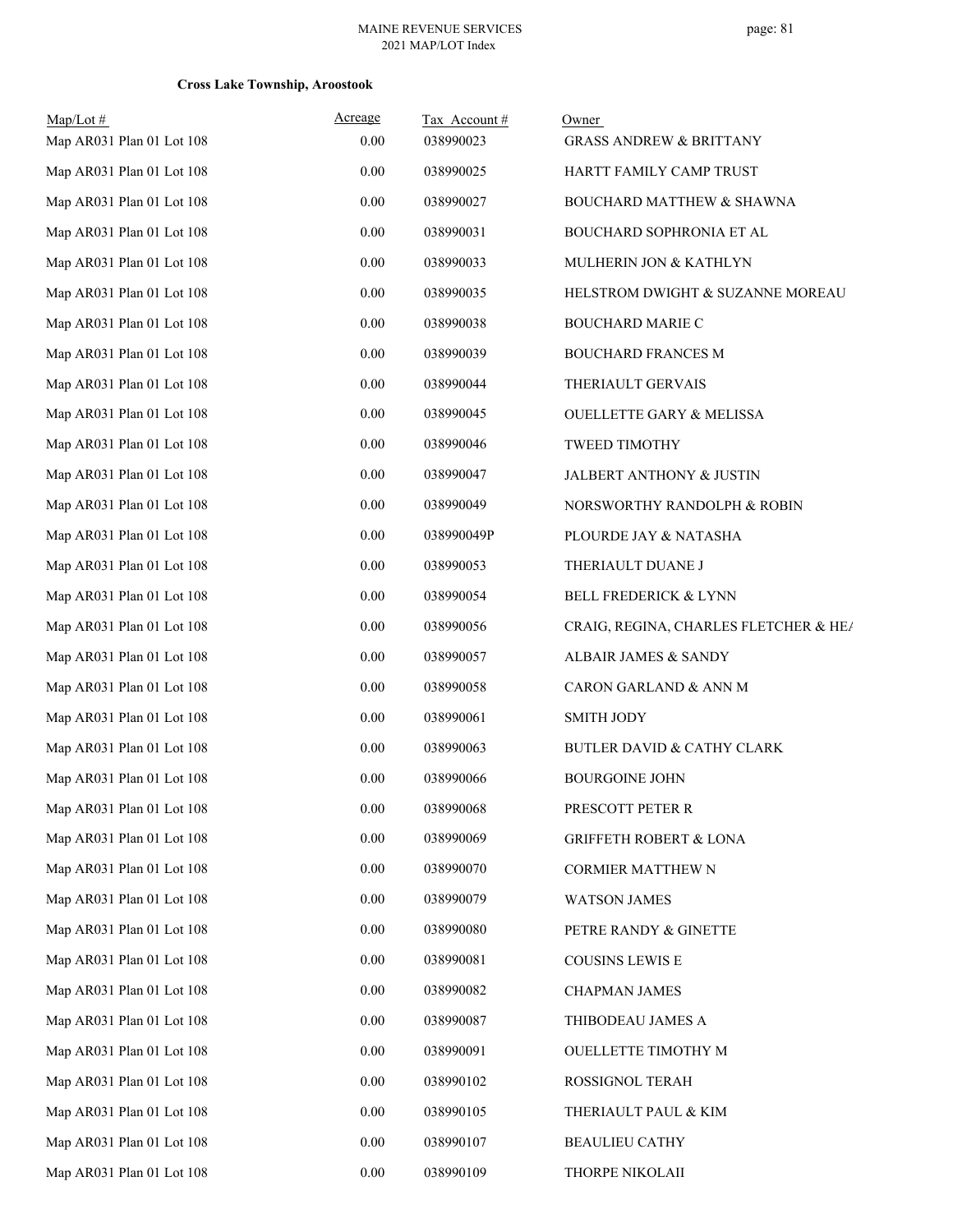| $Map/Lot \#$              | Acreage  | Tax Account# | Owner                               |
|---------------------------|----------|--------------|-------------------------------------|
| Map AR031 Plan 01 Lot 108 | 0.00     | 038990115    | <b>BRANSOM BERT &amp; MICHELLE</b>  |
| Map AR031 Plan 01 Lot 108 | 0.00     | 038990118    | FIELDS DONNA & BEN                  |
| Map AR031 Plan 01 Lot 108 | 0.00     | 038990119    | HELSTROM JAMES                      |
| Map AR031 Plan 01 Lot 108 | 0.00     | 038990121    | CASTILLO JAIME & CAMELIA            |
| Map AR031 Plan 01 Lot 108 | 0.00     | 038990124    | MADORE JORDYN M & ELISHA M          |
| Map AR031 Plan 01 Lot 108 | 0.00     | 038990126    | BLAKE CRYSTAL & CHRISTOPHER         |
| Map AR031 Plan 01 Lot 108 | 0.00     | 038990128    | THERIAULT JASON & CHRISTINA         |
| Map AR031 Plan 01 Lot 108 | 0.00     | 038990129    | TIBBETTS LORRAINE                   |
| Map AR031 Plan 01 Lot 108 | 0.00     | 038990130    | PLOURDE JAY                         |
| Map AR031 Plan 01 Lot 108 | 0.00     | 038990131    | <b>FERGUSON ARLINE &amp; SANDRA</b> |
| Map AR031 Plan 01 Lot 108 | 0.00     | 038990136    | MCGLINN ANDREW                      |
| Map AR031 Plan 01 Lot 108 | 0.00     | 038990137    | RUTH VOISINE FAMILY TRUST           |
| Map AR031 Plan 01 Lot 108 | 0.00     | 038990138    | STATE OWNED TAX ACQUIRED 2018       |
| Map AR031 Plan 01 Lot 108 | 0.00     | 038990143    | PRESCOTT KENNETH F & LISA L         |
| Map AR031 Plan 01 Lot 108 | 0.00     | 038990144    | <b>GARRISON KELLY &amp; STEPHEN</b> |
| Map AR031 Plan 01 Lot 108 | 0.00     | 038990145    | <b>STEVENS THOMAS R</b>             |
| Map AR031 Plan 01 Lot 108 | 0.00     | 038990146    | CALDWELL ROBBIE L & SHELLY M        |
| Map AR031 Plan 01 Lot 108 | 0.00     | 038990147    | PRASHAW WENDY R & TRAVIS J          |
| Map AR031 Plan 01 Lot 108 | 0.00     | 038990166    | <b>GREEN CRAIG</b>                  |
| Map AR031 Plan 01 Lot 108 | 0.00     | 038990172    | <b>MICHAUD PATRICK</b>              |
| Map AR031 Plan 01 Lot 108 | 0.00     | 038990177    | <b>LABBE MARGARET</b>               |
| Map AR031 Plan 01 Lot 108 | 0.00     | 038990185    | <b>BEVACQUA KELLY</b>               |
| Map AR031 Plan 01 Lot 108 | 0.00     | 038990187    | HARVEY JEFFREY                      |
| Map AR031 Plan 01 Lot 108 | 0.00     | 038990188    | GAMAGE JAMES JR & MICHELLE          |
| Map AR031 Plan 01 Lot 108 | 0.00     | 038990201    | PARADIS BERNARD A & NANCY B         |
| Map AR031 Plan 01 Lot 108 | $0.00\,$ | 038990202    | <b>JONES KIM I</b>                  |
| Map AR031 Plan 01 Lot 108 | 0.00     | 038990204    | MCGILLAN FRED & GWEN                |
| Map AR031 Plan 01 Lot 108 | $0.00\,$ | 038990208    | WARD DARRELL E                      |
| Map AR031 Plan 01 Lot 108 | 0.00     | 038990209    | <b>BATES ROSE MARY</b>              |
| Map AR031 Plan 01 Lot 108 | 0.00     | 038990210    | ROACH VALERIE & TODD                |
| Map AR031 Plan 01 Lot 108 | 0.00     | 038990211    | CHICK JOHN M JR & CYNTHIA           |
| Map AR031 Plan 01 Lot 108 | 0.00     | 038990216    | <b>SUCHECKI KARL</b>                |
| Map AR031 Plan 01 Lot 108 | 0.00     | 038990217    | <b>SAUCIER JAMES</b>                |
| Map AR031 Plan 01 Lot 108 | $0.00\,$ | 038990219    | ST PIERRE LISA                      |
| Map AR031 Plan 01 Lot 108 | 0.00     | 038990220    | BREWER GARY & CINDY THIBEAU         |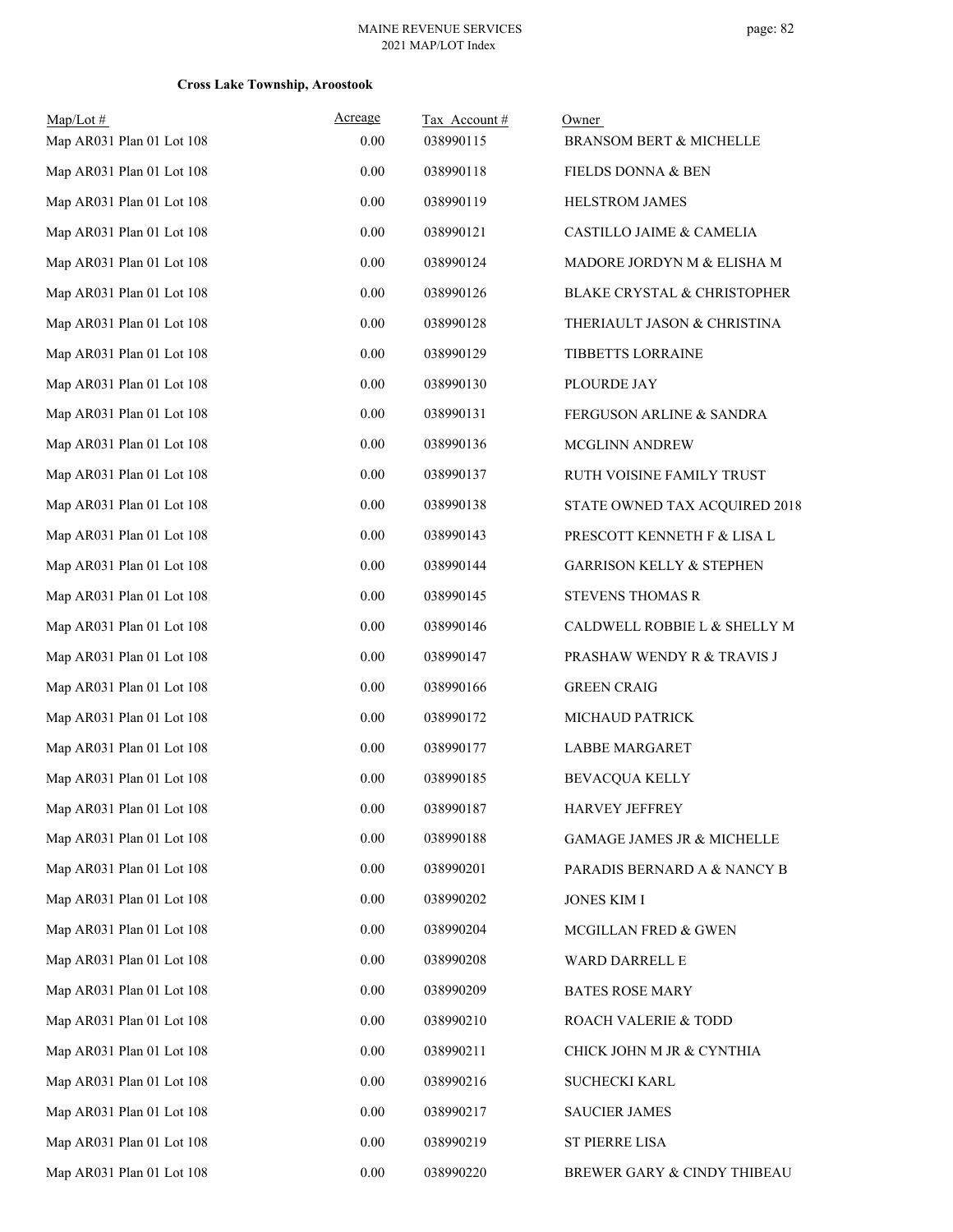| $Map/Lot$ #               | Acreage  | Tax Account# | Owner                                |
|---------------------------|----------|--------------|--------------------------------------|
| Map AR031 Plan 01 Lot 108 | 0.00     | 038990222    | NICHOLS DEBORAH                      |
| Map AR031 Plan 01 Lot 108 | 0.00     | 038990232    | <b>COLE TIMOTHY &amp; LEZLIE</b>     |
| Map AR031 Plan 01 Lot 108 | 0.00     | 038990234    | LAFLAMME DAVID                       |
| Map AR031 Plan 01 Lot 108 | 0.00     | 038990236    | WOJTOWICZ MICHAEL & MICHELLE         |
| Map AR031 Plan 01 Lot 108 | 0.00     | 038990238    | HOLMQUIST JOHN & ROBIN               |
| Map AR031 Plan 01 Lot 108 | 0.00     | 038990245    | LEEMAN KATARINA                      |
| Map AR031 Plan 01 Lot 108 | 0.00     | 038990247    | <b>SIROIS LAURIE A</b>               |
| Map AR031 Plan 01 Lot 108 | 0.00     | 038990248    | PARADIS BERNARD A & NANCY B          |
| Map AR031 Plan 01 Lot 108 | 0.00     | 038990252    | MCDONALD DEBRA & GREGORY M           |
| Map AR031 Plan 01 Lot 108 | 0.00     | 038990254    | <b>BRAWDERS SANDRA E</b>             |
| Map AR031 Plan 01 Lot 108 | 0.00     | 038990255    | HALE TERRANCE L                      |
| Map AR031 Plan 01 Lot 108 | 0.00     | 038990258    | MARTIN JAMES P & EULALIA             |
| Map AR031 Plan 01 Lot 108 | 0.00     | 038990260    | HILL THOMAS & RINETTE                |
| Map AR031 Plan 01 Lot 108 | 0.00     | 038990264    | DESCHAINE RODNEY & DANIELLE          |
| Map AR031 Plan 01 Lot 108 | 0.00     | 038990265    | BOUCHARD RICKEY & DANNA              |
| Map AR031 Plan 01 Lot 108 | 0.00     | 038990266    | MCCRUM GALEN & BECKY                 |
| Map AR031 Plan 01 Lot 108 | $0.00\,$ | 038990267    | THOMPSON MICHAEL                     |
| Map AR031 Plan 01 Lot 108 | 0.00     | 038990268    | KILBY CARLENE                        |
| Map AR031 Plan 01 Lot 108 | 0.00     | 038990269    | OLMSTEAD CHERYL SUE                  |
| Map AR031 Plan 01 Lot 108 | 0.00     | 038990270    | WATT ALBERT & LOU ANN                |
| Map AR031 Plan 01 Lot 108 | 0.00     | 038990271    | <b>GRAVES MICHAEL &amp; SUE</b>      |
| Map AR031 Plan 01 Lot 108 | $0.00\,$ | 038990273    | <b>CYR GREGORY</b>                   |
| Map AR031 Plan 01 Lot 108 | $0.00\,$ | 038990279    | WHITE KENNETH & SUSAN                |
| Map AR031 Plan 01 Lot 108 | 0.00     | 038990281    | MOCKLER STEPHEN & BETH               |
| Map AR031 Plan 01 Lot 108 | 0.00     | 038990282    | REED HEIDI & HEATHER ST PETER        |
| Map AR031 Plan 01 Lot 108 | 0.00     | 038990283    | MUCCI LEONARD & JASON                |
| Map AR031 Plan 01 Lot 108 | 0.00     | 038990287    | NOYES CAMP LLC                       |
| Map AR031 Plan 01 Lot 108 | 0.00     | 038990291    | <b>CYR THOMAS L</b>                  |
| Map AR031 Plan 01 Lot 108 | 0.00     | 038990293    | JOHNSON BRENDA TRUSTEE ET AL         |
| Map AR031 Plan 01 Lot 108 | 0.00     | 038990294    | MCLEOD FRANK & JENNIFER              |
| Map AR031 Plan 01 Lot 108 | 0.00     | 038990296    | PAGE DAVID & MARILYN THOMPSON        |
| Map AR031 Plan 01 Lot 108 | 0.00     | 038990297    | ANDRADE SANTIAGO                     |
| Map AR031 Plan 01 Lot 108 | 0.00     | 038990298    | PARENT RONALD & BARBARA              |
| Map AR031 Plan 01 Lot 108 | 0.00     | 038990300    | PENTA LAURA, BRYANT & CHRISTOPHER C. |
| Map AR031 Plan 01 Lot 108 | $0.00\,$ | 038990303    | BEAULIEU PETER & JERI ET AL          |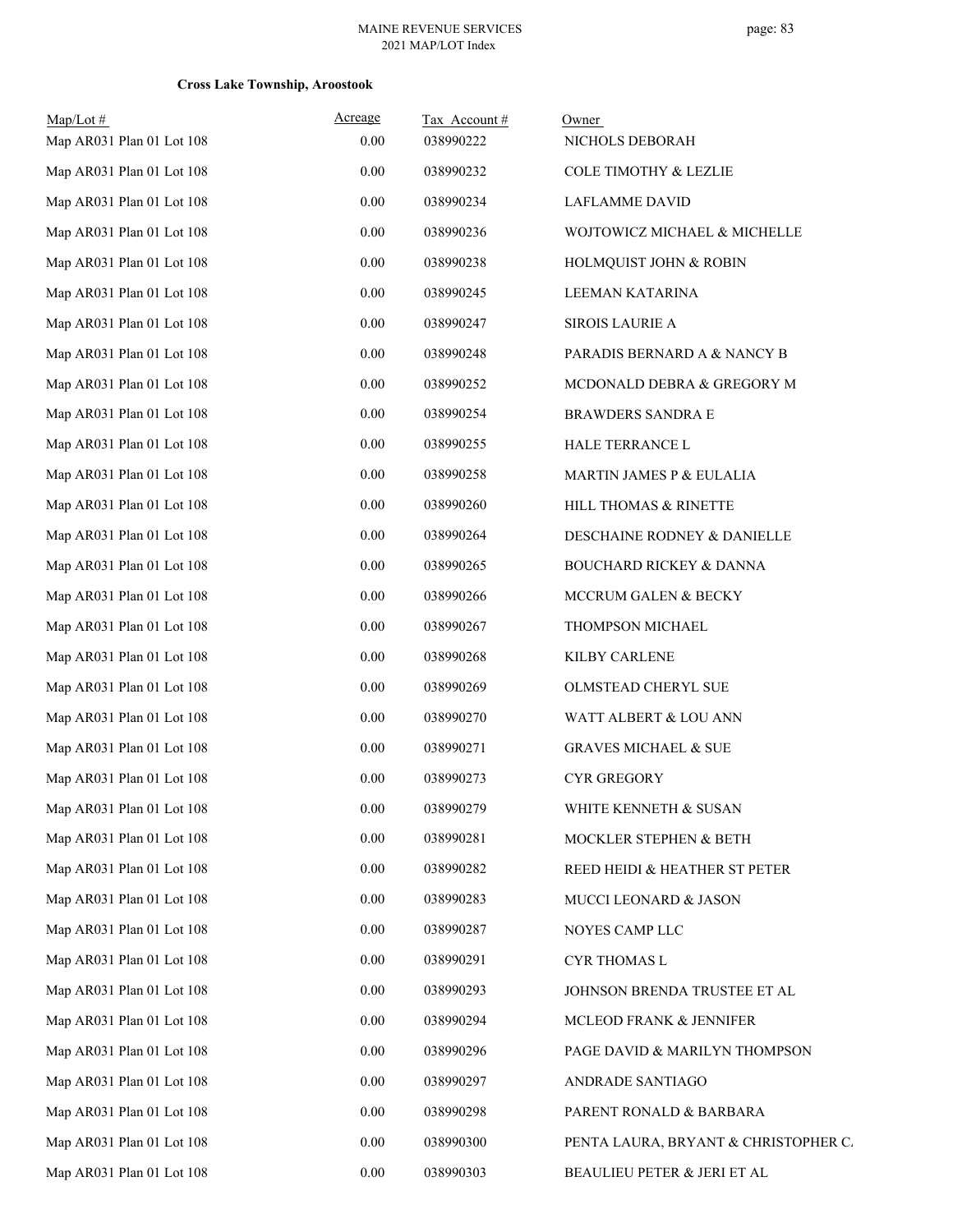| Map/Lot#                      | Acreage  | Tax Account# | Owner                                 |
|-------------------------------|----------|--------------|---------------------------------------|
| Map AR031 Plan 01 Lot 108     | $0.00\,$ | 038990304    | PELLETIER RAYNOLD R                   |
| Map AR031 Plan 01 Lot 108     | 0.00     | 038990305    | <b>BEAULIEU STEVE</b>                 |
| Map AR031 Plan 01 Lot 108     | $0.00\,$ | 038990307    | RICHARDS DAVID & SALLY SANDSTROM      |
| Map AR031 Plan 01 Lot 108     | $0.00\,$ | 038990309    | NADEAU JEAN & SHARON                  |
| Map AR031 Plan 01 Lot 108     | $0.00\,$ | 038990312    | ROBERTSON SHERRY                      |
| Map AR031 Plan 01 Lot 108     | $0.00\,$ | 038990314    | ALBAIR MICHAEL & SUZETTE              |
| Map AR031 Plan 01 Lot 108     | 0.00     | 038990315    | VOISINE PHILIP A & LINDA              |
| Map AR031 Plan 01 Lot 108     | $0.00\,$ | 038990316    | MARTIN JAMES P & EULALIA              |
| Map AR031 Plan 01 Lot 108     | $0.00\,$ | 038990318    | RAYMOND KEVIN P ET AL                 |
| Map AR031 Plan 01 Lot 108     | 0.00     | 038990322    | RICHARDS DENNIS                       |
| Map AR031 Plan 01 Lot 108     | $0.00\,$ | 038990325    | MARTIN GARY & KIM                     |
| Map AR031 Plan 01 Lot 108     | $0.00\,$ | 038990326    | <b>SHAW LORRAINE</b>                  |
| Map AR031 Plan 01 Lot 108     | $0.00\,$ | 038990329    | SIMPSON KELLIE & JUSTIN               |
| Map AR031 Plan 01 Lot 108     | $0.00\,$ | 038990346    | LIBBY ROSE G & PAUL A                 |
| Map AR031 Plan 01 Lot 108     | 0.00     | 038990349    | SOUCY DAVID J ET AL                   |
| Map AR031 Plan 01 Lot 108     | $0.00\,$ | 038990354    | <b>DUBOIS ROBERT</b>                  |
| Map AR031 Plan 01 Lot 108     | $0.00\,$ | 038990357    | BELL FREDERICK & LYNN                 |
| Map AR031 Plan 01 Lot 108     | 0.00     | 038990358    | THIBODEAU JAMES A                     |
| Map AR031 Plan 01 Lot 108     | $0.00\,$ | 038990364    | MANION MICHAEL & KRISTINA             |
| Map AR031 Plan 01 Lot 108     | $0.00\,$ | 038990368    | PARKER SHERRI, NICOLE FARLEY & LORI A |
| Map AR031 Plan 01 Lot 108     | $0.00\,$ | 038990371    | ST PETER PATRICK & CLAIR              |
| Map AR031 Plan 01 Lot 108     | 0.00     | 038990372    | ALLAGASH TIMBERLANDS LLC              |
| Map AR031 Plan 01 Lot 108     | 0.00     | 038990373    | HAMILTON CHRISTOPHER                  |
| Map AR031 Plan 01 Lot 108     | $0.00\,$ | 038990379    | HARMON COLLEEN & JUDSON DRAKE         |
| Map AR031 Plan 01 Lot 108     | $0.00\,$ | 038990384    | RIOUX COREY & ANDREA                  |
| Map AR031 Plan 01 Lot 108     | $0.00\,$ | 038990385    | WYMAN JOHN                            |
| Map AR031 Plan 01 Lot 108     | 0.00     | 038990399    | <b>BOUCHARD DANIEL &amp; FRANCINE</b> |
| Map AR031 Plan 01 Lot 108     | $0.00\,$ | 038990418    | NORTHLAND TELEPHONE CO OF MAINE INC   |
| Map AR031 Plan 01 Lot 108     | $0.00\,$ | 038990436    | <b>SOUCY MARK &amp; ERIN</b>          |
| Map AR031 Plan 01 Lot 108     | 0.00     | 038992010    | CASTILLO JAIME & CAMELIA              |
| Map AR031 Plan 02 Lot 1       | 1.83     | 038990183    | TWIGGS EARL & JOYCE HEBERT            |
| Map AR031 Plan 02 Lot 2       | 5.80     | 038990375    | WHITE DANIEL BOONE                    |
| Map AR031 Plan 02 Lot 3       | 11.90    | 038990335    | ST PETER JULES M                      |
| Map AR031 Plan 02 Lot 4       | 2.56     | 038990112    | <b>JULIANO MATTHEW</b>                |
| Map AR031 Plan 02 Lot 5 6.1 7 | 2.05     | 038990181    | GILE KIM M & PHILLIP J                |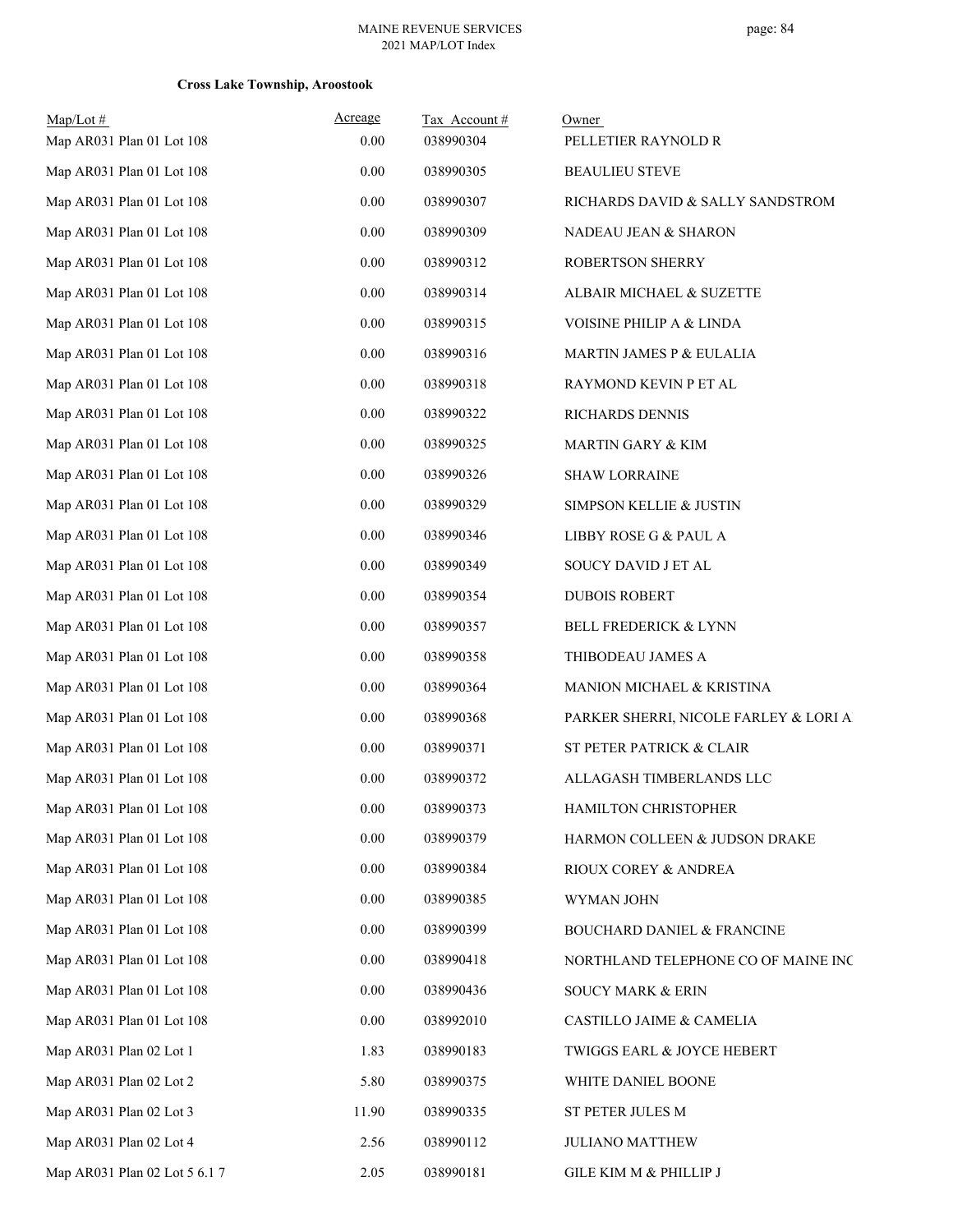| $Map/Lot \#$                      | Acreage | Tax Account# | Owner                                 |
|-----------------------------------|---------|--------------|---------------------------------------|
| Map AR031 Plan 02 Lot 6.2         | 0.17    | 038990148    | HEBERT DANIEL D                       |
| Map AR031 Plan 02 Lot 10          | 4.78    | 038990332    | <b>CHANCELLOR AARON S</b>             |
| Map AR031 Plan 02 Lot 11.1 25     | 25.00   | 038990380    | <b>WHITNEY CAROLE A</b>               |
| Map AR031 Plan 02 Lot 11.2        | 14.29   | 038990257    | MARTIN WILLIAM & ELIZABETH ELLIOT     |
| Map AR031 Plan 02 Lot 11.3        | 2.46    | 038990310    | ST PETER RUDOLPH & LEORIA             |
| Map AR031 Plan 02 Lot 12.1        | 7.91    | 038990111    | <b>DIONNE ROLAND</b>                  |
| Map AR031 Plan 02 Lot 12.2        | 1.09    | 038990114    | DIONNE ROLAND & KARIN                 |
| Map AR031 Plan 02 Lot 13 15       | 1.95    | 038990336    | <b>OUELLETTE JAMES &amp; MARY LOU</b> |
| Map AR031 Plan 02 Lot 14          | 0.77    | 038990256    | MARTIN WILLIAM & ELIZABETH ELLIOT     |
| Map AR031 Plan 02 Lot 15.1 16     | 0.94    | 038990113    | <b>ORDWAY LESTER S</b>                |
| Map AR031 Plan 02 Lot 17 18 20 21 | 3.30    | 038992001    | ROMAN CATHOLIC DIOCESE OF MAINE       |
| Map AR031 Plan 02 Lot 19          | 0.69    | 038990337    | PARKER BRANDON & KAYLAMARIE           |
| Map AR031 Plan 02 Lot 22          | 0.96    | 038990331    | KILCOLLINS DWAYNE & DORINA            |
| Map AR031 Plan 02 Lot 23.1        | 35.00   | 038990083    | ST PETER RUDOLPH & LEORIA             |
| Map AR031 Plan 02 Lot 23.2 24     | 0.40    | 038990290    | <b>ST PETER WAYNE</b>                 |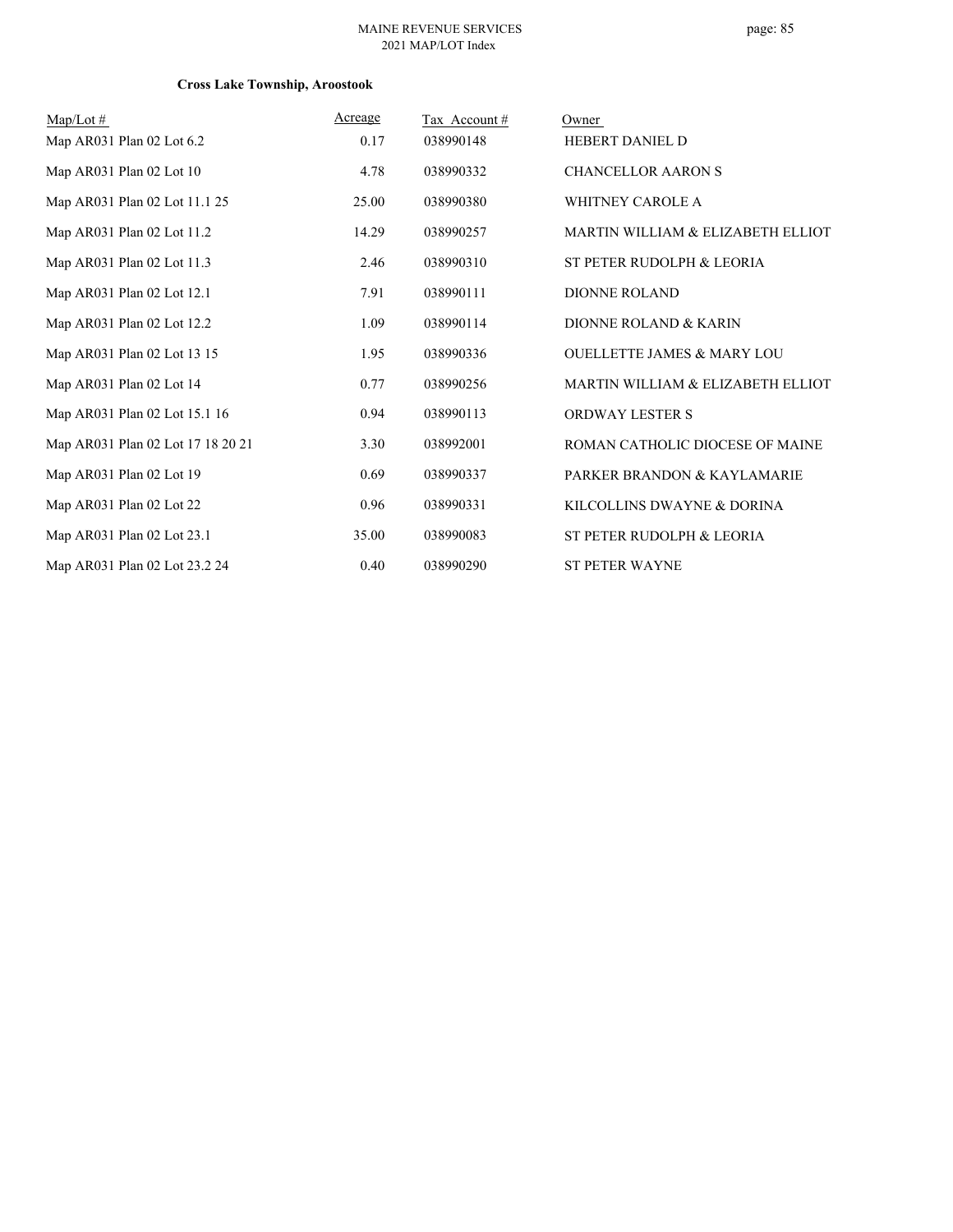## **T10 R6 WELS, Aroostook**

| $\text{Map/Lot} \#$         | Acreage   | Tax Account# | Owner                               |
|-----------------------------|-----------|--------------|-------------------------------------|
| Map AR032 Plan 01 Lot 1     | 0.00      | 038300010    | <b>RAFFORD IAN K</b>                |
| Map AR032 Plan 01 Lot 1 3   | 11,520.10 | 038300011    | PHILLIPS 1959 - JAP LLC             |
| Map AR032 Plan 01 Lot 1     | 0.00      | 038300033    | WHITCOMB JERRY & SANDY              |
| Map AR032 Plan 01 Lot 2 2.1 | 11,867.00 | 038300005    | ALLAGASH TIMBERLANDS LP ET AL       |
| Map AR032 Plan 01 Lot 2.11  | 6.00      | 038300026    | <b>WAITE SCOTT T</b>                |
| Map AR032 Plan 01 Lot 2.12  | 28.50     | 038300002    | PUTNAM NANCY Y & DAWN Y MATTHEWS    |
| Map AR032 Plan 01 Lot 2.13  | 11.00     | 038300037    | FLEWELLING MICHAEL A & ELIZABETH    |
| Map AR032 Plan 01 Lot 2.14  | 12.10     | 038300001    | OAKES STEPHEN D & DARLENE H         |
| Map AR032 Plan 01 Lot 2.15  | 0.00      | 038300027    | <b>ROBINSON ERIC C</b>              |
| Map AR032 Plan 01 Lot 2.15  | 0.00      | 038300028    | ROBINSON KRISTI & KATHI             |
| Map AR032 Plan 01 Lot 2.15  | 22.50     | 038300039    | CRAIG PATRICIA; DALE DUNHAM; GERALD |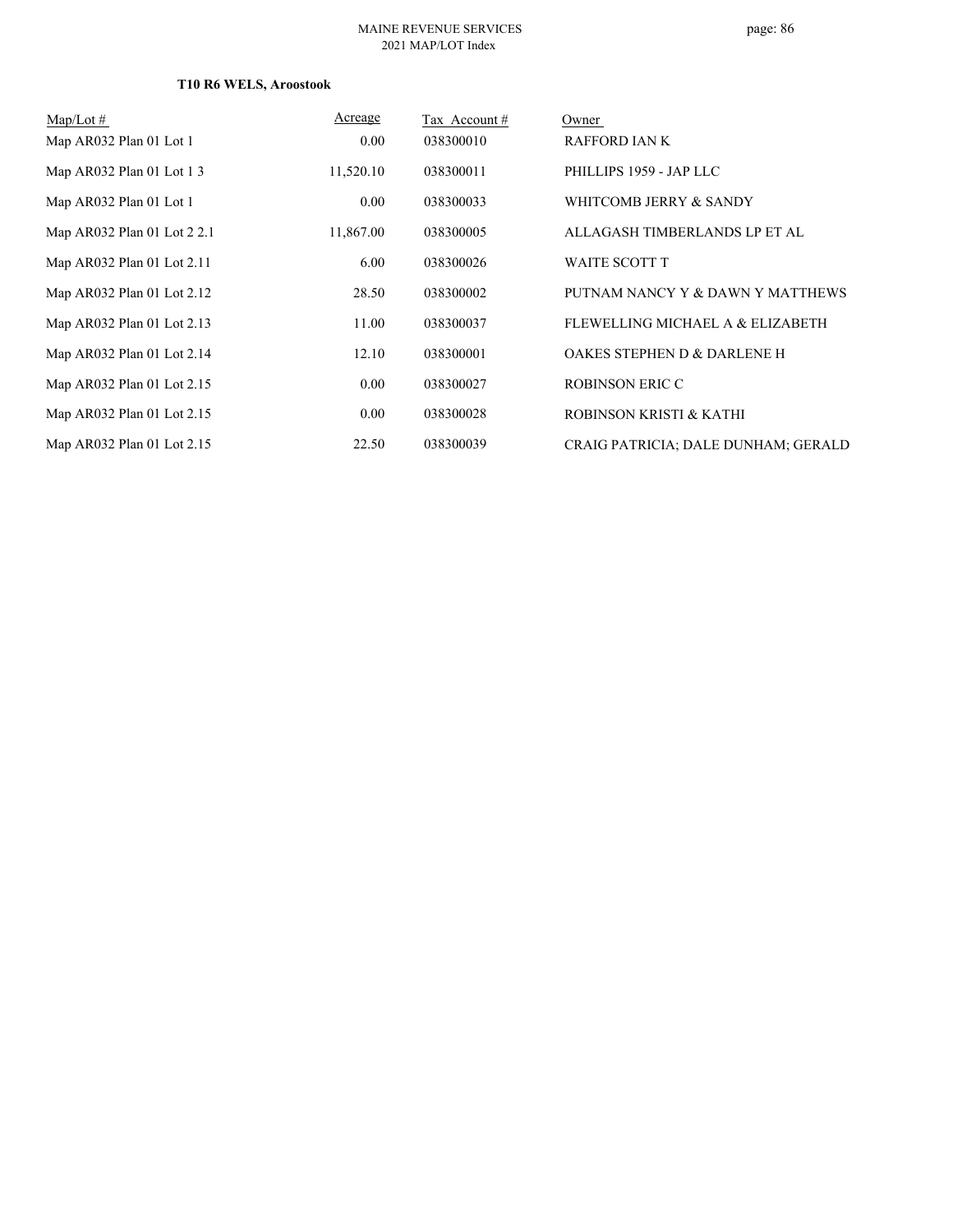## **T14 R6 WELS, Aroostook**

| $Map/Lot \#$                | Acreage   | Tax Account# | Owner                           |
|-----------------------------|-----------|--------------|---------------------------------|
| Map AR033                   | 0.00      | 038680001P   | MAINE FIBER COMPANY INC         |
| Map AR033 Plan 01 Lot 1     | 45.50     | 038680015    | MCCARTHY WILLIAM J              |
| Map AR033 Plan 01 Lot 2 9   | 52.84     | 038680001    | DEPREY SANDRA J ET AL           |
| Map AR033 Plan 01 Lot 3 5.2 | 8.53      | 038680002    | <b>BEAULIEU TIFFANY M ET AL</b> |
| Map AR033 Plan 01 Lot 4 10  | 58.00     | 038680003    | NADEAU JOSEPH E                 |
| Map AR033 Plan 01 Lot 57    | 10,203.00 | 038680013    | AROOSTOOK TIMBERLANDS LLC       |
| Map AR033 Plan 01 Lot 5.1   | 2.00      | 038682002    | <b>MAINE STATE OF</b>           |
| Map AR033 Plan 01 Lot 6     | 10,943.00 | 038680014    | SYLVAN TIMBERLANDS LLC          |
| Map AR033 Plan 01 Lot 7     | 0.00      | 038680016    | PAGE SCOTT F                    |
| Map AR033 Plan 01 Lot 7.1 8 | 1.596.00  | 038680012    | CASSIDY TIMBERLANDS LLC ET AL   |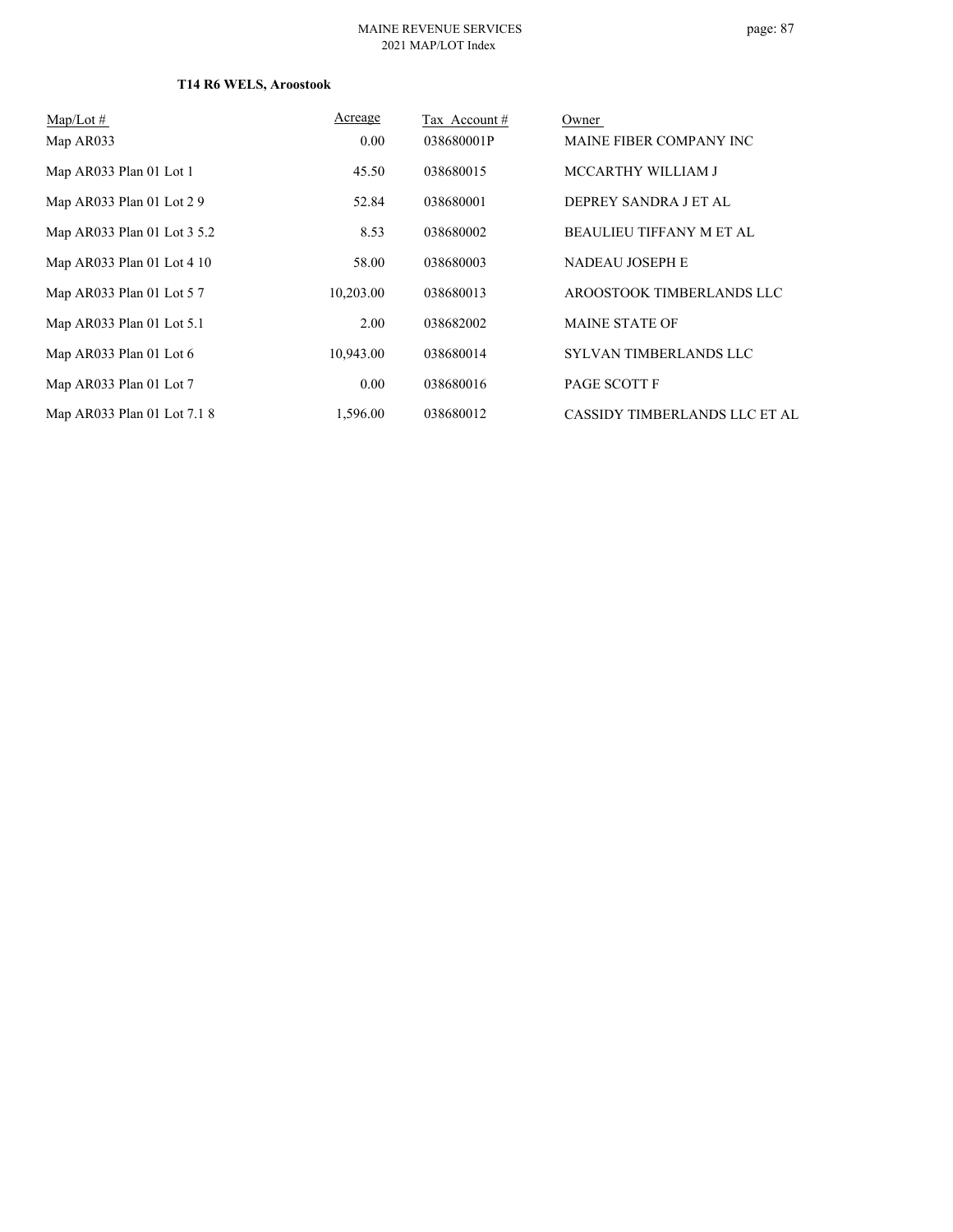## **T15 R6 WELS, Aroostook**

| $Map/Lot \#$<br>Map AR034                           | Acreage<br>0.00 | Tax Account#<br>038800035 | Owner<br><b>EMERA MAINE</b>            |
|-----------------------------------------------------|-----------------|---------------------------|----------------------------------------|
| Map AR034 Plan 01 Lot 1                             | 10,710.00       | 038800015                 | AROOSTOOK TIMBERLANDS LLC              |
| Map AR034 Plan 01 Lot 1                             | 0.00            | 038802003                 | MAINE STATE OF                         |
| Map AR034 Plan 01 Lot 1.1                           | 50.00           | 038800037                 | HEDGEHOG MOUNTAIN LAND TRUST INC       |
| Map AR034 Plan 01 Lot 2                             | 11,520.00       | 038800010                 | AROOSTOOK TIMBERLANDS LLC              |
| Map AR034 Plan 01 Lot 3                             | 100.00          | 038800001                 | DANIELS LEE & PAMELA                   |
| Map AR034 Plan 01 Lot 4 5 6                         | 0.00            | 038800004P                | MARTIN KENNETH J                       |
| Map AR034 Plan 01 Lot 4 5 6                         | 173.00          | 038800023                 | MARTIN KENNETH J                       |
| Map AR034 Plan 01 Lot 7 9.1 9.2 10 18               | 153.23          | 038800020                 | MARTIN PAUL J & BARBARA T TRUSTEE      |
| Map AR034 Plan 01 Lot 8                             | 43.38           | 038800004                 | PIETSCH THERESA                        |
| Map AR034 Plan 01 Lot 8.1                           | 3.30            | 038800036                 | SODERBERG COMPANY INC                  |
| Map AR034 Plan 01 Lot 11                            | 0.00            | 038800002P                | <b>BOUCHARD BRIAN J</b>                |
| Map AR034 Plan 01 Lot 11 12.1 13.1 14.1<br>15 16 17 | 332.36          | 038802004                 | <b>BOUCHARD BRIAN J TRUSTEE</b>        |
| Map AR034 Plan 01 Lot 11.1                          | 1.00            | 038800003                 | <b>BOUCHARD BRIAN K</b>                |
| Map AR034 Plan 01 Lot 11.2                          | 8.53            | 038802006                 | <b>BOUCHARD BRIAN K &amp; CARRIE</b>   |
| Map AR034 Plan 01 Lot 12.11                         | 1.70            | 038802007                 | BOUCHARD COREY J & MARY ANN            |
| Map AR034 Plan 01 Lot 12.2                          | 0.76            | 038800025                 | JANDREAU LESTER P & LYNN A MAILLET     |
| Map AR034 Plan 01 Lot 12.3                          | 1.00            | 038800040                 | VOISINE THURSTON L & PATRICK J         |
| Map AR034 Plan 01 Lot 13.2                          | 2.67            | 038800024                 | MULLEN MYLES MICHAEL                   |
| Map AR034 Plan 01 Lot 13.3 13.4                     | 1.84            | 038800002                 | WOOD RODNEY & TERRY L                  |
| Map AR034 Plan 01 Lot 13.5                          | 0.00            | 038800005P                | <b>BOUCHARD COREY J &amp; MARY ANN</b> |
| Map AR034 Plan 01 Lot 13.5                          | 1.45            | 038802005                 | DECUNTO DAVID & SHALEA                 |
| Map AR034 Plan 01 Lot 14.2                          | 1.38            | 038800019                 | <b>ALLEN RAYMOND</b>                   |
| Map AR034 Plan 01 Lot 16.1                          | 1.02            | 038800032                 | CORLISS PAUL & BARBARA J               |
| Map AR034 Plan 01 Lot 16.2 16.5                     | 1.71            | 038800028                 | THERIAULT JEAN MARC & ELIZABETH        |
| Map AR034 Plan 01 Lot 16.3                          | 0.92            | 038800029                 | CYR DONAT J & DEBRA A                  |
| Map AR034 Plan 01 Lot 16.4                          | 0.78            | 038800031                 | MADORE PETER L                         |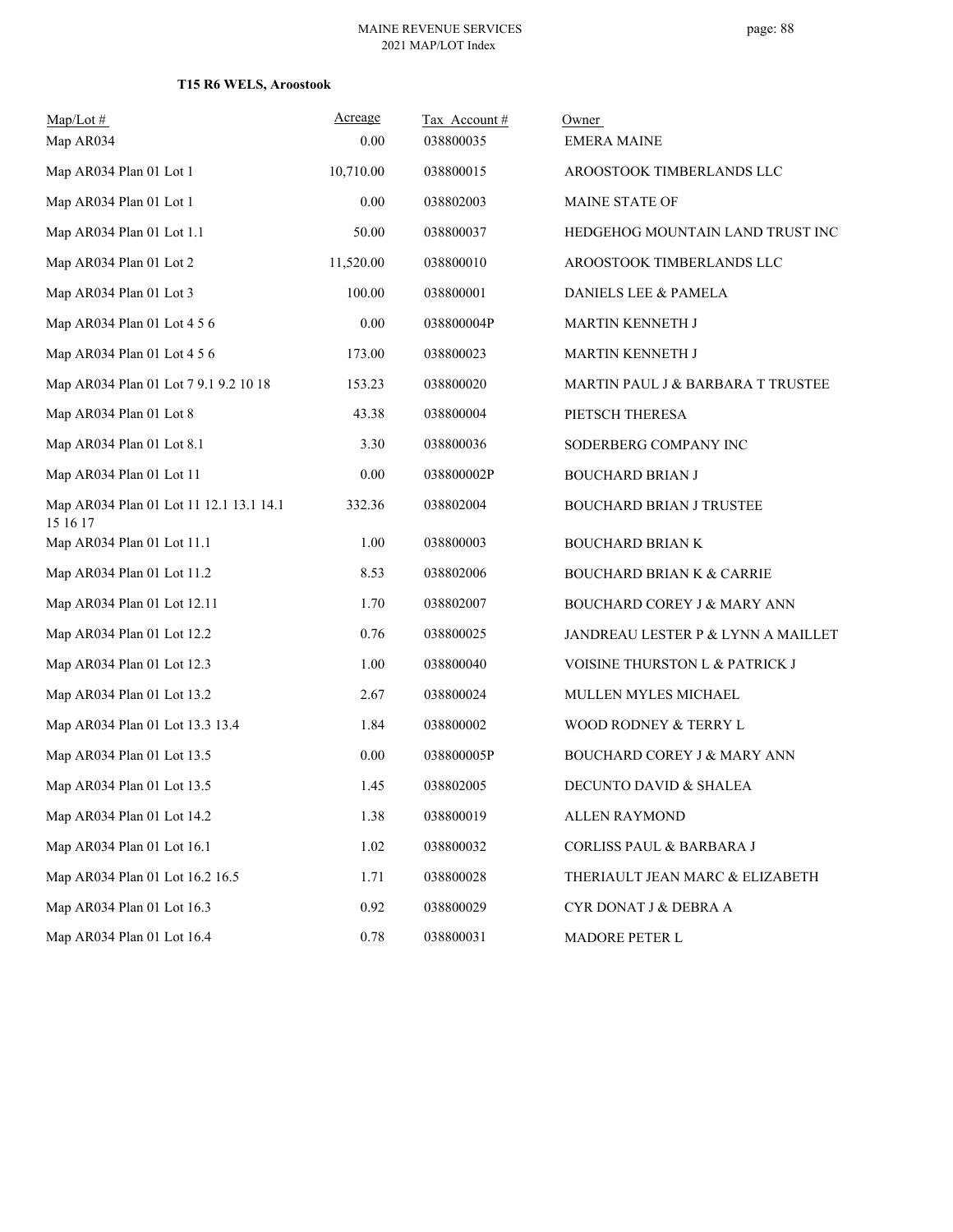## **T16 R6 WELS, Aroostook**

| $\text{Map/Lot} \#$         | Acreage   | Tax Account# | Owner                              |
|-----------------------------|-----------|--------------|------------------------------------|
| Map AR035                   | 0.00      | 038910023    | <b>EMERA MAINE</b>                 |
| Map AR035 Plan 01 Lot 1     | 0.00      | 038910001    | DUMOND RICHARD & NANCY             |
| Map AR035 Plan 01 Lot 1     | 0.00      | 038910001P   | ROOSEVELT CONFERENCE CENTER        |
| Map AR035 Plan 01 Lot 1 3 4 | 20,040.31 | 038910010    | <b>MAINE STATE OF</b>              |
| Map AR035 Plan 01 Lot 1     | 0.00      | 038910014    | RABOIN RAYMOND A & SHARON & DANIEL |
| Map AR035 Plan 01 Lot 1     | 0.00      | 038910016    | <b>MARTIN JOHN</b>                 |
| Map AR035 Plan 01 Lot 1     | 0.00      | 038910022    | <b>DUBE BRUCE</b>                  |
| Map AR035 Plan 01 Lot 1.1   | 12.89     | 038910015    | ROOSEVELT CONFERENCE CENTER        |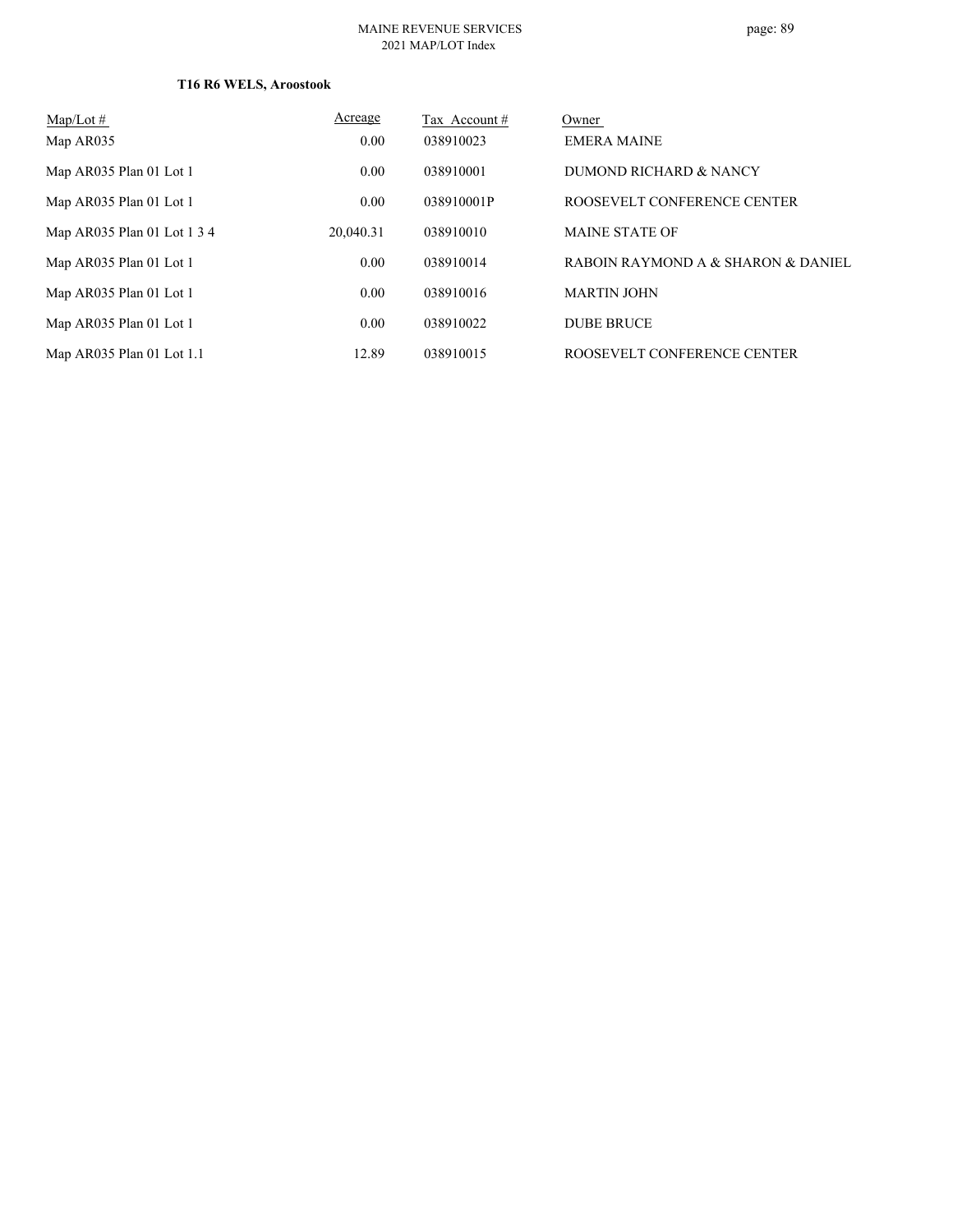## **T9 R7 WELS, Aroostook**

| $Map/Lot \#$                        | Acreage   | Tax Account# | Owner                         |
|-------------------------------------|-----------|--------------|-------------------------------|
| Map AR036 Plan 01 Lot 1             | 0.00      | 038270001P   | TURNPIKE RIDGE OUTFITTERS LLC |
| Map AR036 Plan 01 Lot 1             | 0.00      | 038270002    | <b>BOUCHARD JOHN</b>          |
| Map AR036 Plan 01 Lot 1 2 3 4 5 6 7 | 23,040.00 | 038270003    | PINGREE ASSOCIATES INC        |
| Map AR036 Plan 01 Lot 1             | 0.00      | 038270015    | <b>SCOTT AMELIA</b>           |
| Map AR036 Plan 01 Lot 1             | 0.00      | 038270016    | <b>HARMON WAYNE</b>           |
| Map AR036 Plan 01 Lot 1             | 0.00      | 038270027    | RUNGE GREGORY & TUCKER        |
| Map AR036 Plan 01 Lot 1             | 0.00      | 038270028    | TURNPIKE RIDGE OUTFITTERS LLC |
| Map AR036 Plan 01 Lot 1             | 0.00      | 038270029    | PETIT MIKE                    |
| Map AR036 Plan 01 Lot 1             | 0.00      | 038270033    | TURNPIKE RIDGE OUTFITTERS LLC |
| Map AR036 Plan 01 Lot 1             | 0.00      | 038270034    | <b>GRASS EVAN</b>             |
| Map AR036 Plan 01 Lot 100000        | 0.00      | 038270017    | THORPE WILLIAM A JR           |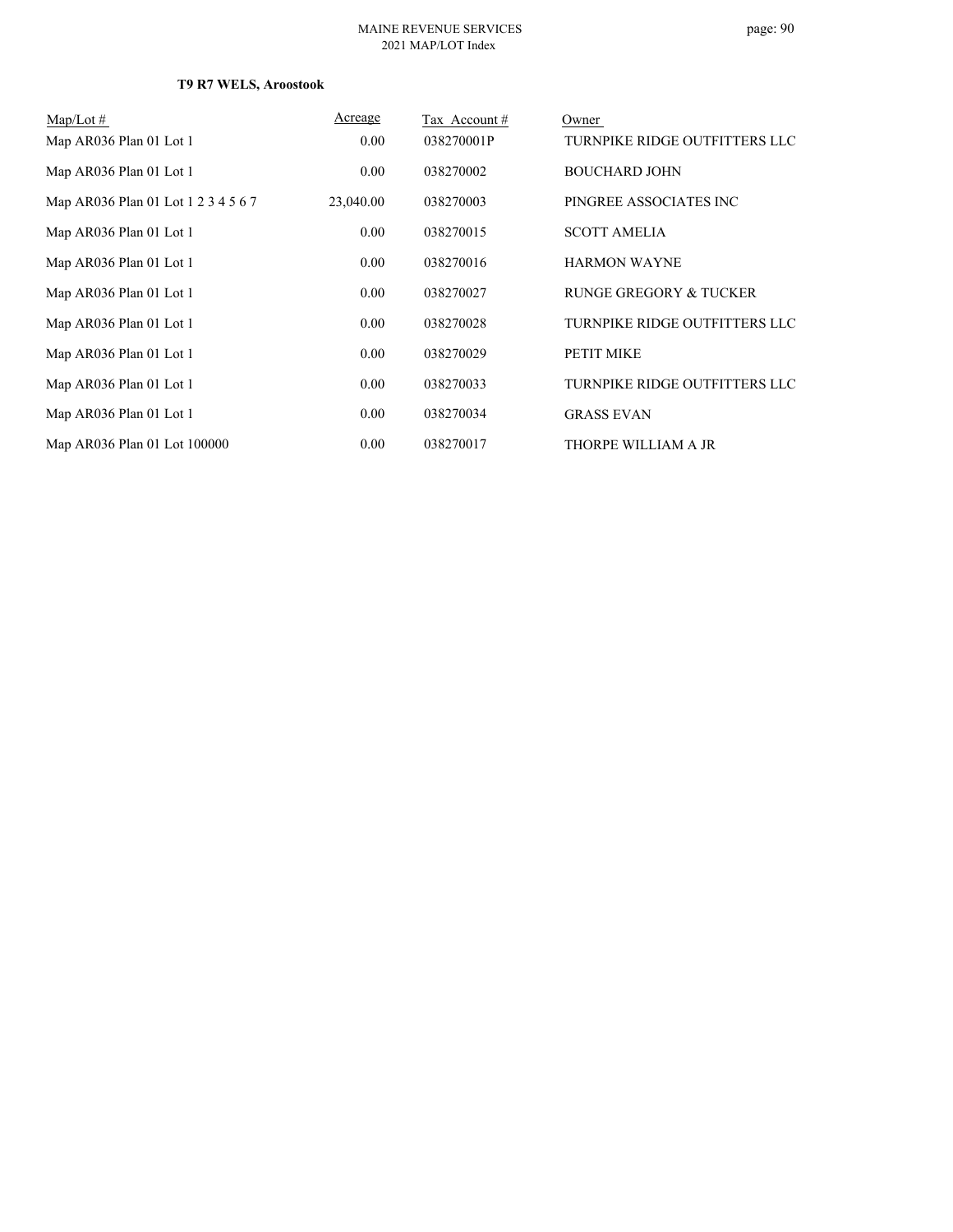## **T10 R7 WELS, Aroostook**

| $\text{Map/Lot} \#$           | Acreage   | Tax Account # | Owner                  |
|-------------------------------|-----------|---------------|------------------------|
| Map AR037 Plan 01 Lot 1       | 0.00      | 038310019     | MICHAUD PATRICK        |
| Map AR037 Plan 01 Lot 1       | 0.00      | 038310020     | RAFFORD MARK           |
| Map AR037 Plan 01 Lot 1 2 3 4 | 23,000.00 | 038310025     | PINGREE ASSOCIATES INC |
| Map AR037 Plan 01 Lot 1       | 0.00      | 038310032     | DUFF RYAN              |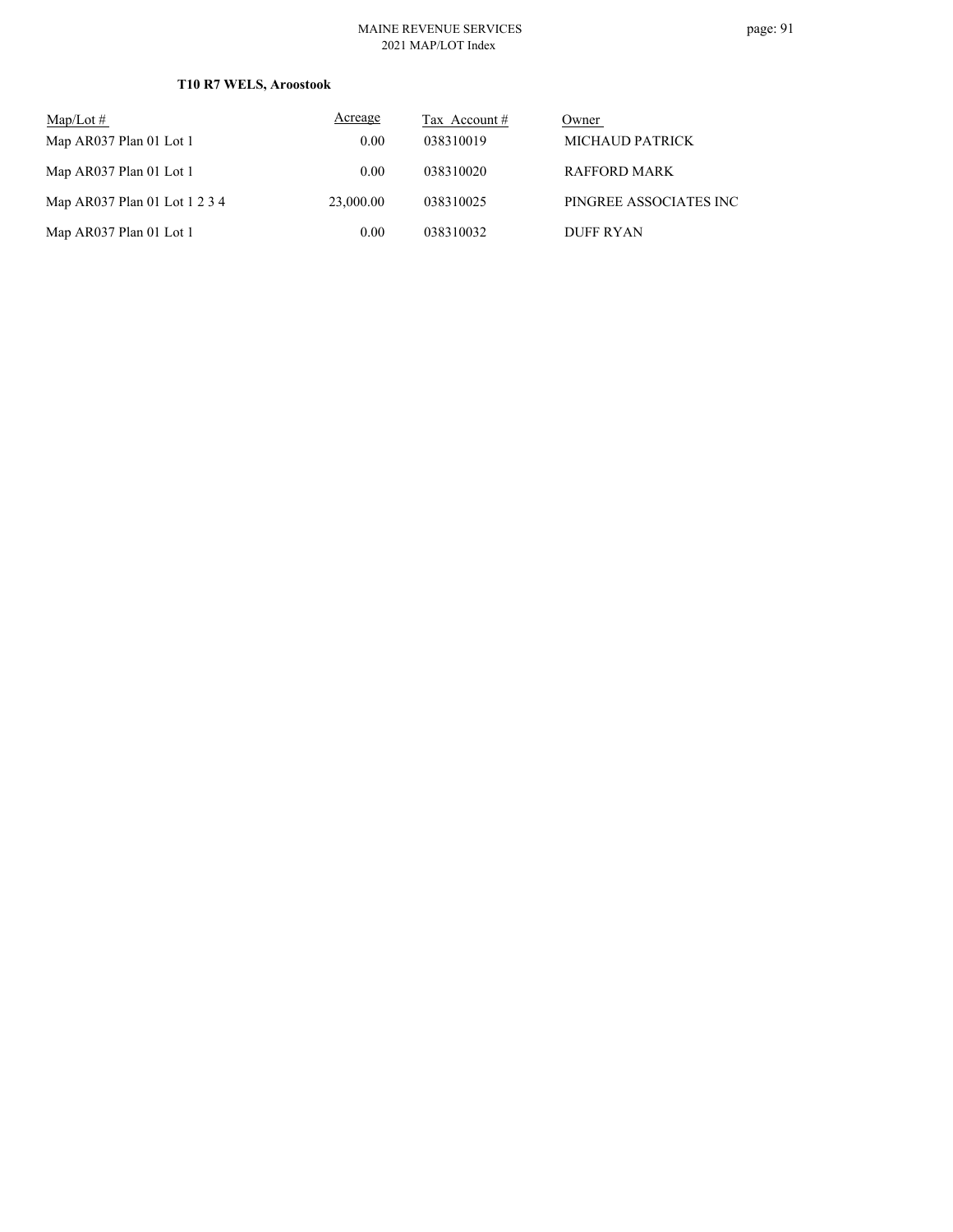## **T11 R7 WELS, Aroostook**

| $Map/Lot \#$                | Acreage   | Tax Account# | Owner                            |
|-----------------------------|-----------|--------------|----------------------------------|
| Map AR038 Plan 01 Lot 1     | 11,520.00 | 038340012    | PINGREE ASSOCIATES INC           |
| Map AR038 Plan 01 Lot 1     | 0.00      | 038340025    | <b>HOWES BERNARD JR</b>          |
| Map AR038 Plan 01 Lot 2     | 0.00      | 038340001    | <b>LAWRENCE ROBERT</b>           |
| Map AR038 Plan 01 Lot 2     | 14,005.00 | 038340003    | <b>GARDNER LAND COMPANY INC</b>  |
| Map AR038 Plan 01 Lot 2     | 0.00      | 038340005    | <b>BAKER KEVIN &amp; TRACY</b>   |
| Map AR038 Plan 01 Lot 2     | 0.00      | 038340007    | <b>COUTURE FRANCIS</b>           |
| Map AR038 Plan 01 Lot 2     | 0.00      | 038340016    | <b>SARGENT MARK</b>              |
| Map AR038 Plan 01 Lot 2     | 0.00      | 038340024    | <b>HIGHWAY TIRE INC</b>          |
| Map AR038 Plan 01 Lot 2     | 0.00      | 038340026    | <b>SUTHERLAND VERN</b>           |
| Map $AR038$ Plan 01 Lot 2.1 | 11.00     | 038340004    | WILLETTE DONALD & JEANINE        |
| Map AR038 Plan 01 Lot 2.2   | 11.00     | 038340017    | <b>CRAIG P DAVID &amp; VILMA</b> |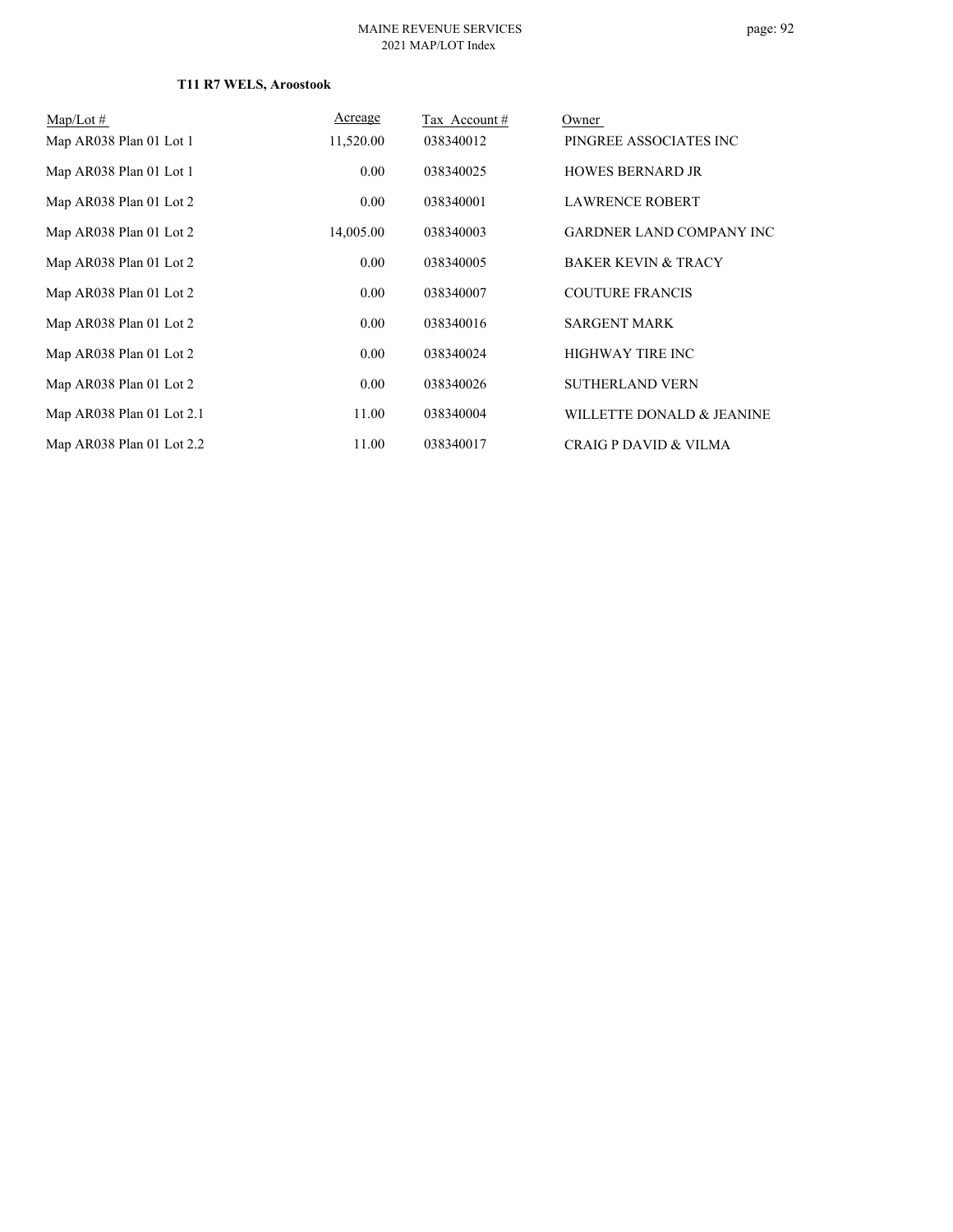## **T12 R7 WELS, Aroostook**

| $Map/Lot \#$               | Acreage   | Tax Account# | Owner                                            |
|----------------------------|-----------|--------------|--------------------------------------------------|
| Map AR039 Plan 01 Lot 1    | 11,012.00 | 038450003    | SYLVAN TIMBERLANDS LLC                           |
| Map AR039 Plan 01 Lot 1    | 0.00      | 038450019    | <b>FOWLER KENNETH</b>                            |
| Map AR039 Plan 01 Lot 1    | 0.00      | 038450022    | <b>SEARWAY CAMP</b>                              |
| Map AR039 Plan 01 Lot 1.1  | 0.00      | 038450021    | <b>BABINEAU EUGENE &amp; MARGARET</b>            |
| Map AR039 Plan 01 Lot 1.1  | 0.00      | 038450023    | <b>DUBOIS CAROLL</b>                             |
| Map AR039 Plan 01 Lot 1.1  | 0.00      | 038450024    | <b>DEVANY ROBERT</b>                             |
| Map AR039 Plan 01 Lot 1.1  | 0.00      | 038450029    | <b>HATHAWAY ROBERT</b>                           |
| Map AR039 Plan 01 Lot 1.1  | 6,330.13  | 038450030    | PRENTISS & CARLISLE MANAGEMENT CO IN             |
| Map AR039 Plan 01 Lot 1.2  | 0.00      | 038450001    | <b>BUBAR CLIFFORD &amp; WILFRED DEANE JR</b>     |
| Map AR039 Plan 01 Lot 1.2  | 7,289.33  | 038450031    | DUNN TIMBERLANDS INC                             |
| Map AR039 Plan 01 Lot 1.2  | 7,289.33  | 038450031    | <b>SYLVESTER WILLIAM</b>                         |
| Map AR039 Plan 01 Lot 1.21 | 5.42      | 038450002    | <b>CRAIG PATRICIA COLLIER &amp; FAYE B COLEM</b> |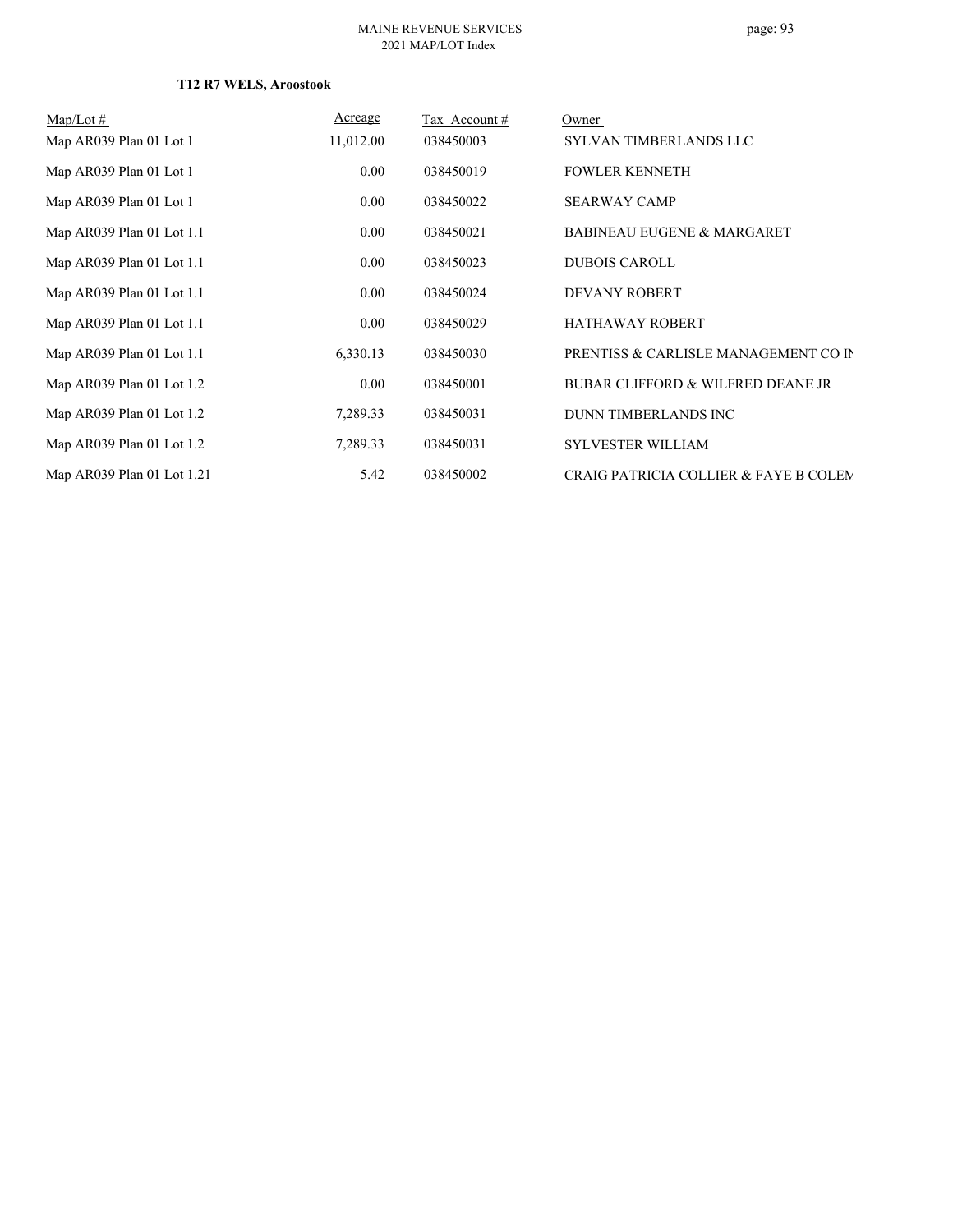## **T13 R7 WELS, Aroostook**

| $\text{Map/Lot} \#$         | Acreage   | Tax Account # | Owner                     |
|-----------------------------|-----------|---------------|---------------------------|
| Map $AR040$ Plan 01 Lot 1 2 | 6.288.00  | 038570001     | AROOSTOOK TIMBERLANDS LLC |
| Map AR040 Plan 01 Lot 3     | 16,752.00 | 038570003     | LINCOLN ASSOC SUCCESSORS  |
| Map AR040 Plan 01 Lot 3     | 0.00      | 038570004     | NORTH MAINE WOOD ASSOC    |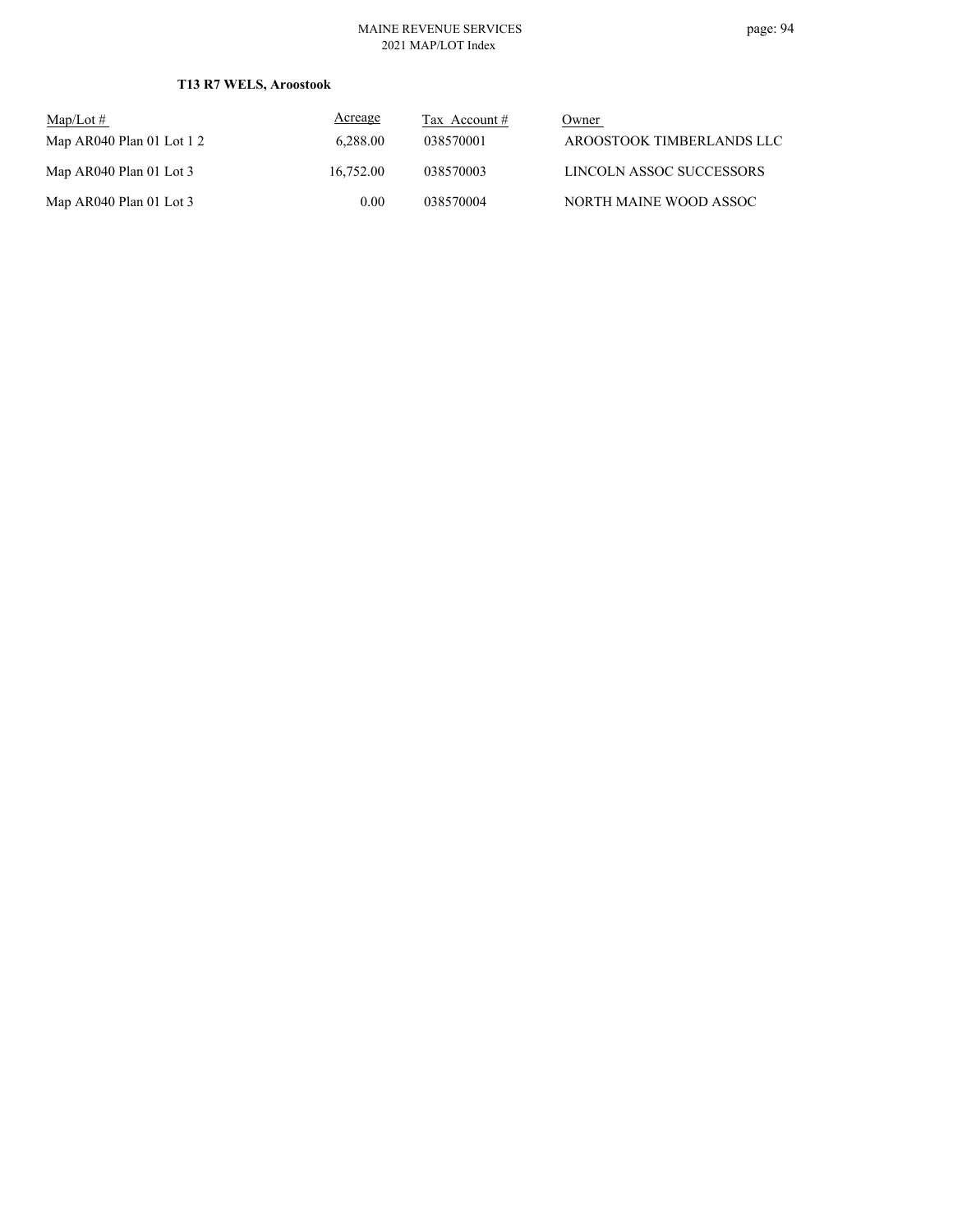## **T14 R7 WELS, Aroostook**

| Map/Lot $#$                 | Acreage   | Tax Account# | Owner                                 |
|-----------------------------|-----------|--------------|---------------------------------------|
| Map AR041                   | 0.00      | 038690010    | <b>EMERA MAINE</b>                    |
| Map AR041 Plan 01 Lot 1     | 0.00      | 038690001    | <b>FLEWELLING BRENT</b>               |
| Map AR041 Plan 01 Lot 1     | 0.00      | 038690002    | AROOSTOOK TIMBERLANDS LLC             |
| Map AR041 Plan 01 Lot 1     | 0.00      | 038690004    | SHEAN WILLIAM H & WILLIAM IV & ALEX S |
| Map AR041 Plan 01 Lot 1     | 0.00      | 038690005    | <b>FLEWELLING BRENT</b>               |
| Map AR041 Plan 01 Lot 1 2 3 | 25,068.08 | 038690006    | AROOSTOOK TIMBERLANDS LLC             |
| Map AR041 Plan 01 Lot 1     | 0.00      | 038690008    | FENN WILLIAM                          |
| Map AR041 Plan 01 Lot 2     | 0.00      | 038690003    | <b>ADAMS SUSAN</b>                    |
| Map AR041 Plan 01 Lot 2     | 0.00      | 038690009    | PREVOST DAVID H                       |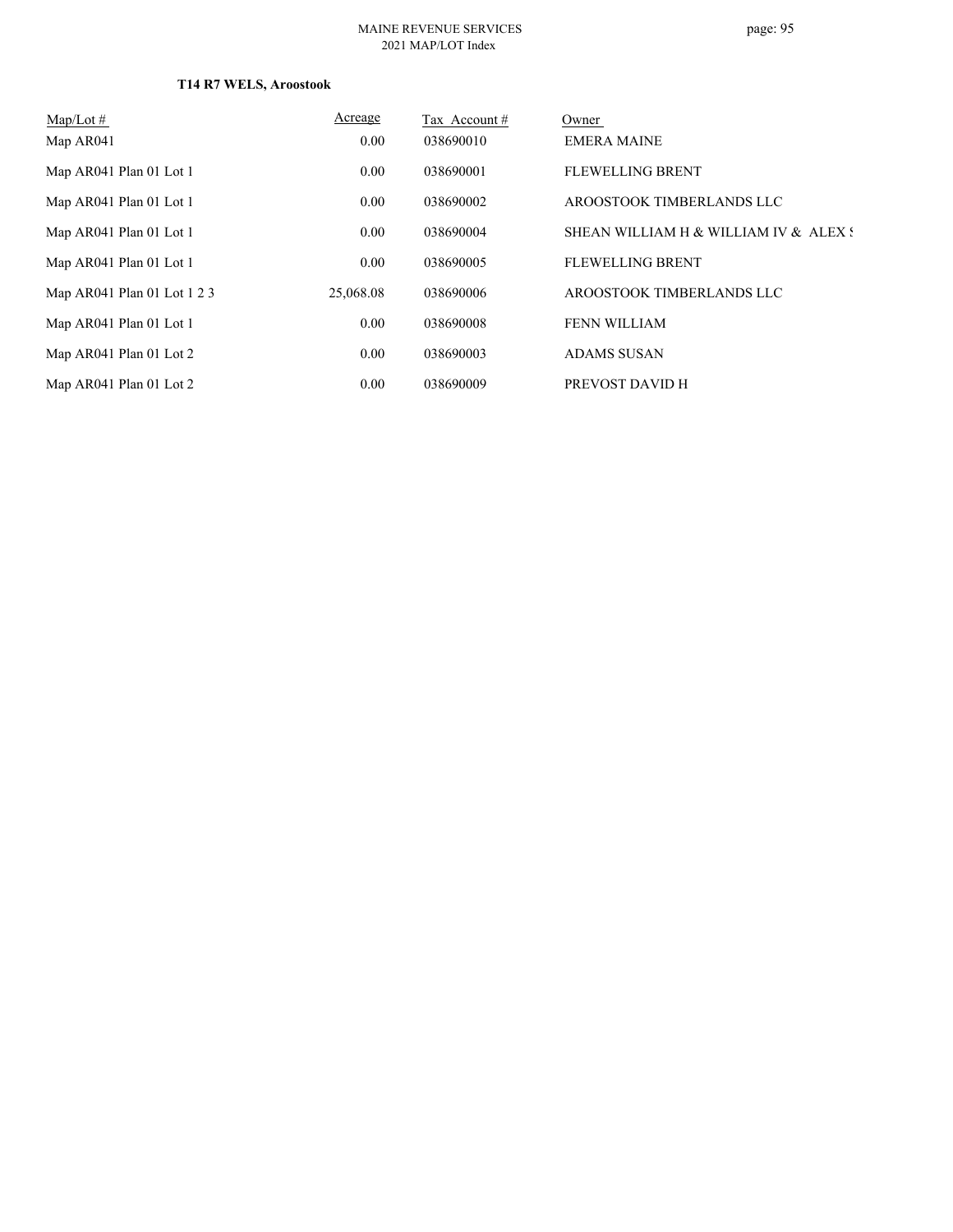## **T9 R8 WELS, Aroostook**

| Map/Lot $#$                 | Acreage   | Tax Account # | Owner                                     |
|-----------------------------|-----------|---------------|-------------------------------------------|
| Map AR042 Plan 01 Lot $12$  | 23,387.00 | 038280013     | <b>CLAYTON LAKE WOODLANDS HOLDINGS LI</b> |
| Map $AR042$ Plan 01 Lot 1.1 | 5.00      | 038280030     | MCBREAIRTY ROBERT JR & SONS               |
| Map $AR042$ Plan 01 Lot 1.2 | 0.00      | 038280002P    | <b>BOUCHARD JASON E</b>                   |
| Map $AR042$ Plan 01 Lot 1.2 | 85.50     | 038280025     | <b>BOUCHARD JASON E</b>                   |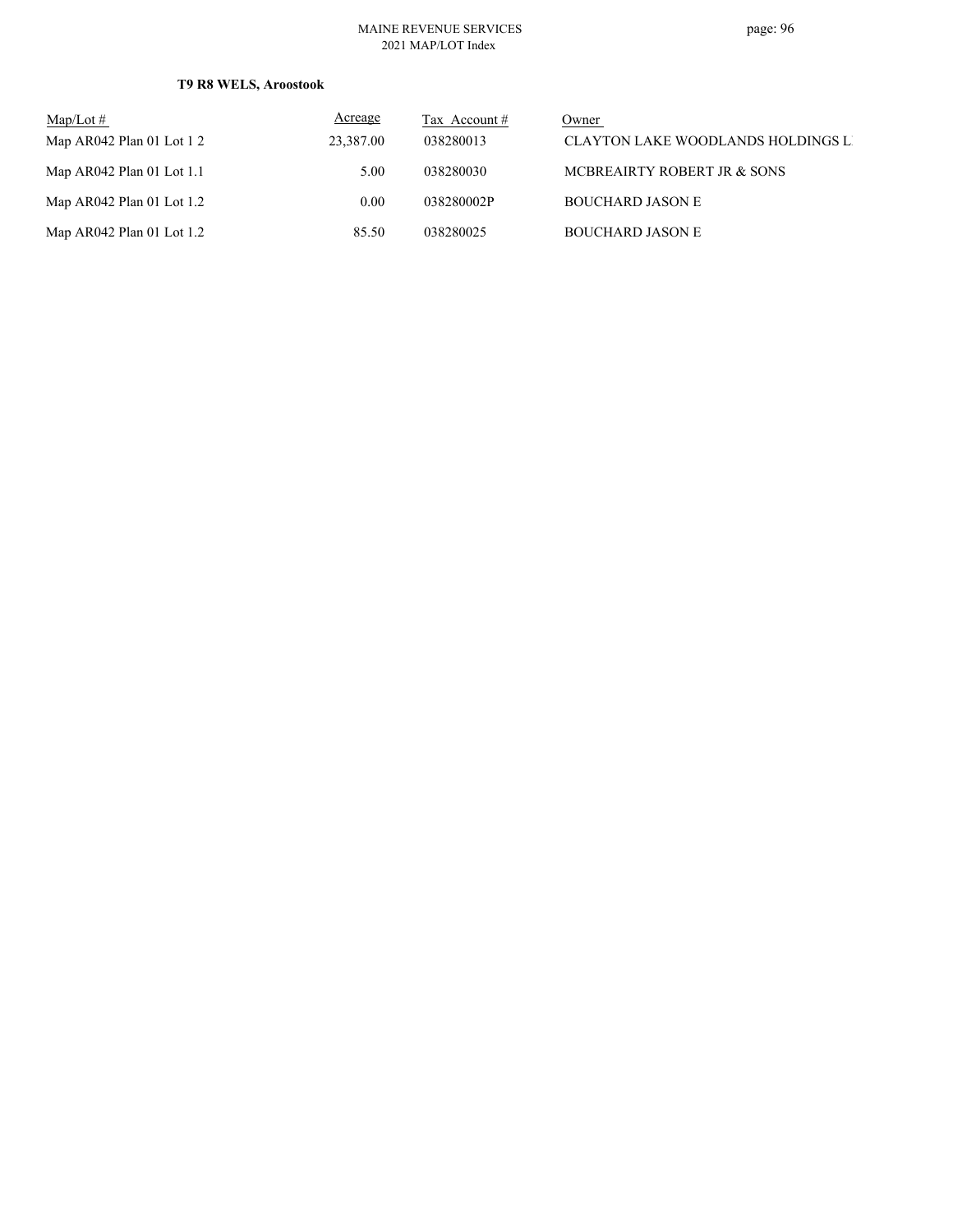## **T10 R8 WELS, Aroostook**

| Map/Lot $#$                  | Acreage   | Tax Account $#$ | Owner                                     |
|------------------------------|-----------|-----------------|-------------------------------------------|
| Map AR043 Plan 01 Lot 1      | 0.00      | 038320006       | SMITH HOLDING CO LLC                      |
| Map AR043 Plan 01 Lot 1      | 16,889.84 | 038320011       | <b>CLAYTON LAKE WOODLANDS HOLDINGS LI</b> |
| Map AR043 Plan 01 Lot 1      | 0.00      | 038320018       | JACK MOUNTAIN OUTPOST LLC                 |
| Map AR043 Plan 01 Lot $2\,3$ | 6,885.00  | 038320007       | PINGREE ASSOCIATES INC                    |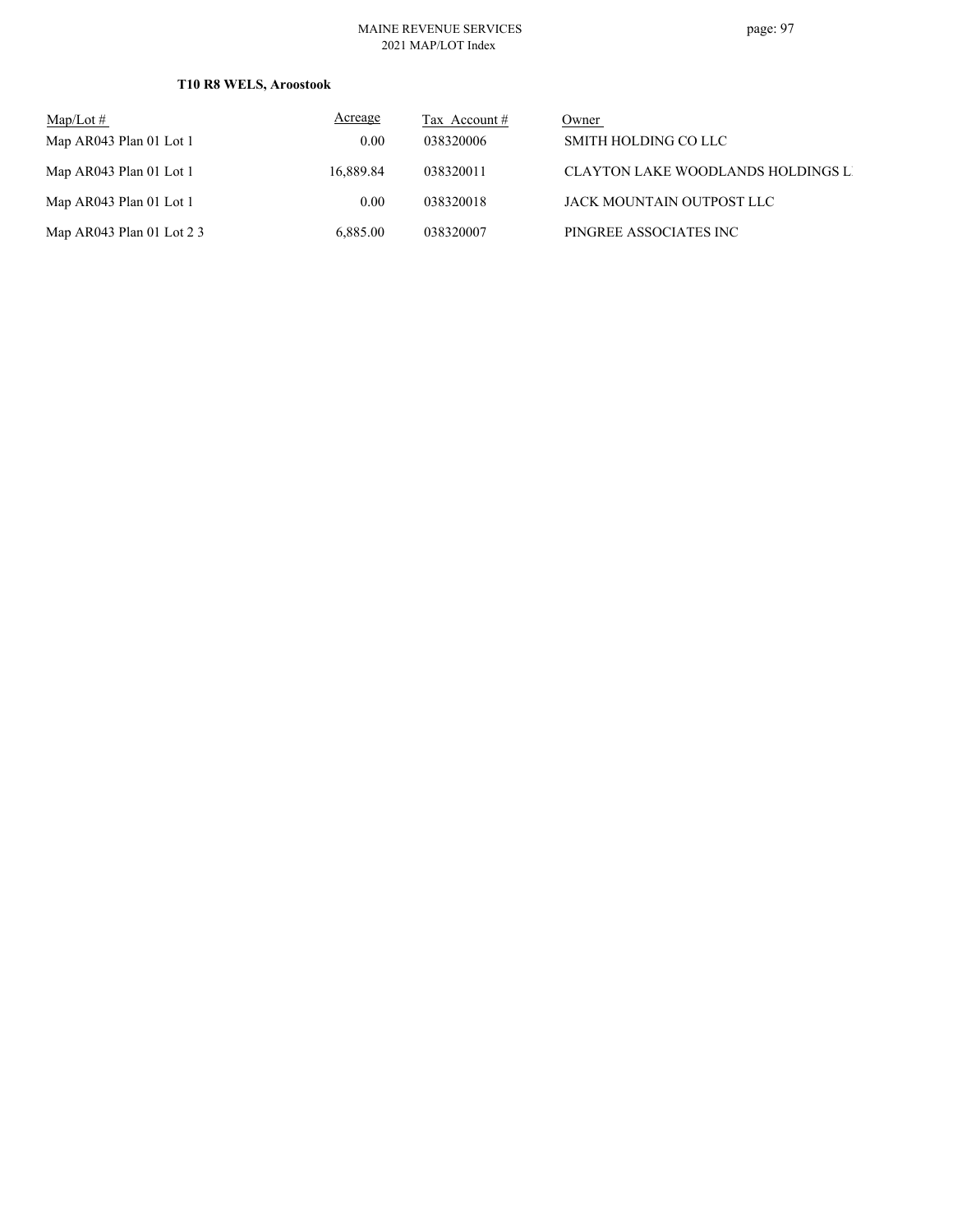## **T11 R8 WELS, Aroostook**

| $Map/Lot \#$            | Acreage   | Tax Account# | Owner                                     |
|-------------------------|-----------|--------------|-------------------------------------------|
| Map AR044 Plan 01 Lot 1 | $0.00\,$  | 038350001    | <b>JOHNSTON CHARLES B</b>                 |
| Map AR044 Plan 01 Lot 1 | $0.00\,$  | 038350003    | <b>BEAULIER JOHN V PER REP</b>            |
| Map AR044 Plan 01 Lot 1 | $0.00\,$  | 038350004    | PARK LAWRENCE A                           |
| Map AR044 Plan 01 Lot 1 | 0.00      | 038350027    | SOUCY ADAM & JEFFERY JANDREAU             |
| Map AR044 Plan 01 Lot 1 | 22,559.45 | 038350034    | PINGREE ASSOCIATES INC                    |
| Map AR044 Plan 01 Lot 1 | 0.00      | 038350039    | <b>COSMO ROBERT S &amp; LARRY R</b>       |
| Map AR044 Plan 01 Lot 1 | $0.00\,$  | 038350041    | <b>FINCH SAMUEL</b>                       |
| Map AR044 Plan 01 Lot 1 | 0.00      | 038350042    | MCCABE CAMERON & KIMBERLY                 |
| Map AR044 Plan 01 Lot 1 | 0.00      | 038350043    | <b>DOW GERALD B</b>                       |
| Map AR044 Plan 01 Lot 1 | $0.00\,$  | 038350044    | <b>TUCKER CHARLES</b>                     |
| Map AR044 Plan 01 Lot 1 | $0.00\,$  | 038350045    | MAYNARD TODD & ROGER BUBAR                |
| Map AR044 Plan 01 Lot 1 | 0.00      | 038350047    | <b>HOVEY MARK</b>                         |
| Map AR044 Plan 01 Lot 2 | 981.00    | 038350007    | <b>CLAYTON LAKE WOODLANDS HOLDINGS LI</b> |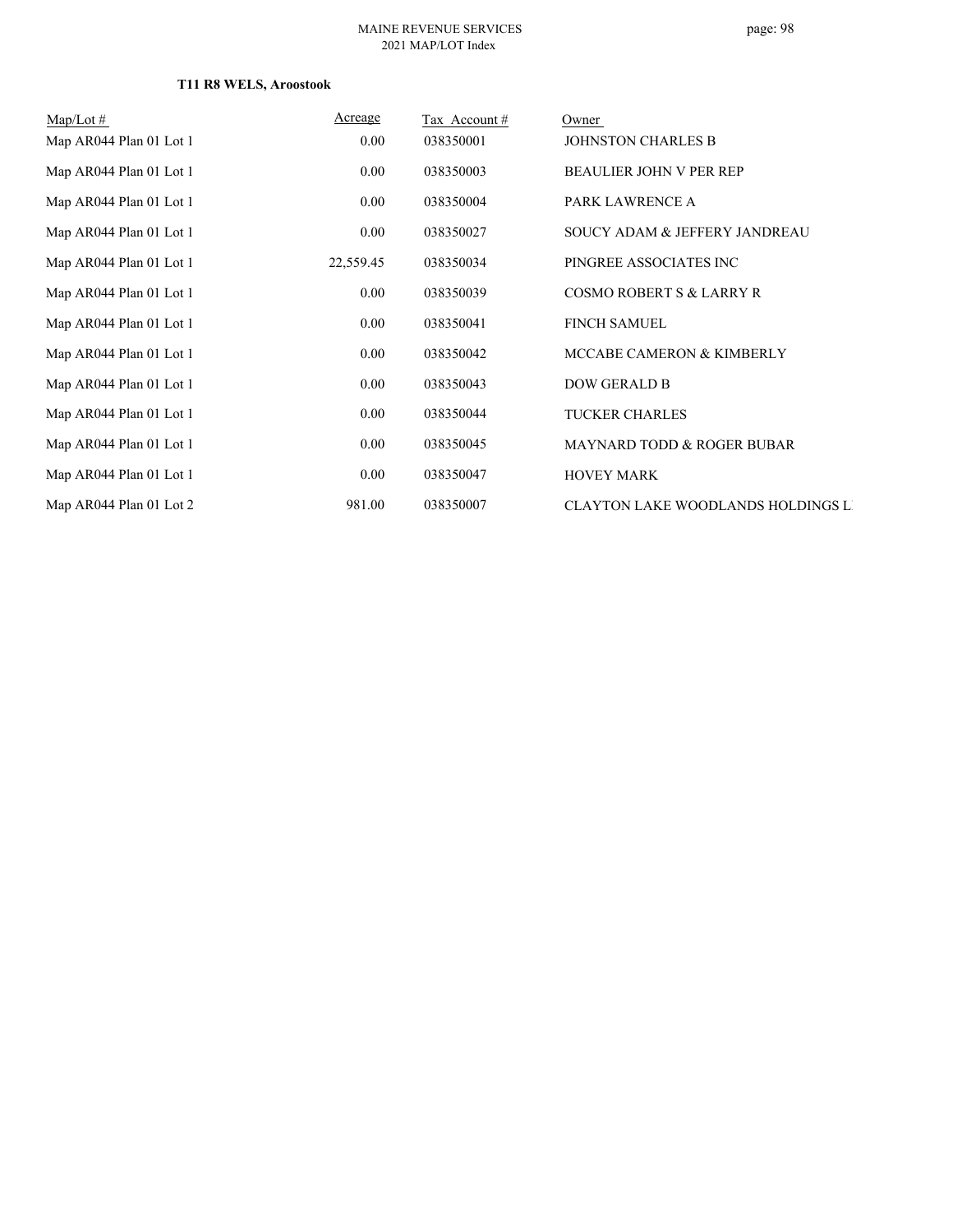## **T12 R8 WELS, Aroostook**

| $Map/Lot \#$                | Acreage   | Tax Account# | Owner                                  |
|-----------------------------|-----------|--------------|----------------------------------------|
| Map AR045 Plan 01 Lot 1     | 0.00      | 038460001    | <b>BANKS R EMILY</b>                   |
| Map AR045 Plan 01 Lot 1     | 0.00      | 038460002    | <b>BEALS DONNIE</b>                    |
| Map AR045 Plan 01 Lot 1     | 0.00      | 038460002P   | BIG MACHIAS LAKE CAMPS LLC             |
| Map AR045 Plan 01 Lot 1     | 0.00      | 038460003    | <b>BUBAR ADAM</b>                      |
| Map AR045 Plan 01 Lot 1     | 0.00      | 038460004    | FLANNERY JOSHUA & DANIELLE LANGLEY     |
| Map AR045 Plan 01 Lot 1     | 0.00      | 038460005    | UNDERWOOD MICHAEL L                    |
| Map AR045 Plan 01 Lot 1     | 0.00      | 038460006    | <b>CYR SCOTT &amp; DANYELLE</b>        |
| Map AR045 Plan 01 Lot 1     | 0.00      | 038460007    | <b>COTY GERALD</b>                     |
| Map AR045 Plan 01 Lot 1     | 0.00      | 038460008    | <b>BRAGG DAVID &amp; BRIAN</b>         |
| Map AR045 Plan 01 Lot 1     | 0.00      | 038460009    | ALEXANDER JOHN & MARK IRVING           |
| Map AR045 Plan 01 Lot 1     | 0.00      | 038460010    | DOUCETTE DANIEL                        |
| Map AR045 Plan 01 Lot 1     | 0.00      | 038460011    | PATERSON CURT D & CHRISTOPHER J PLAN   |
| Map AR045 Plan 01 Lot 1     | 0.00      | 038460012    | COURSEY GORDON                         |
| Map AR045 Plan 01 Lot 1     | 0.00      | 038460013    | ROCHFORD PHYLLIS                       |
| Map AR045 Plan 01 Lot 1     | 0.00      | 038460014    | NEWCOMB PETER                          |
| Map AR045 Plan 01 Lot 1     | 0.00      | 038460015    | FROST RUTHANNE & IVAN                  |
| Map AR045 Plan 01 Lot 1     | 0.00      | 038460016    | WOODHEAD JON & LAURIE                  |
| Map AR045 Plan 01 Lot 1     | 0.00      | 038460017    | DONOVAN CHAD & KIRK                    |
| Map AR045 Plan 01 Lot 1     | 0.00      | 038460018    | <b>BUBAR GERALD</b>                    |
| Map AR045 Plan 01 Lot 1     | 0.00      | 038460019    | ESPLING KENNETH II                     |
| Map AR045 Plan 01 Lot 1     | 0.00      | 038460020    | KNOX RICHARD JR                        |
| Map AR045 Plan 01 Lot 1     | 0.00      | 038460021    | GIGGEY GARY R ET AL                    |
| Map AR045 Plan 01 Lot 1     | $0.00\,$  | 038460022    | HALL MICHAEL                           |
| Map AR045 Plan 01 Lot 1 1.1 | 22,680.40 | 038460027    | AROOSTOOK TIMBERLANDS LLC              |
| Map AR045 Plan 01 Lot 1 1.1 | 22,680.40 | 038460027    | <b>GRISWOLD HEIRS</b>                  |
| Map AR045 Plan 01 Lot 1     | 0.00      | 038460031    | CHAPMAN WILLIAM D                      |
| Map AR045 Plan 01 Lot 1     | 0.00      | 038460032    | SIROIS GARY B & LINDA                  |
| Map AR045 Plan 01 Lot 1     | 0.00      | 038460033    | HOLMES MATHEW & AARON                  |
| Map AR045 Plan 01 Lot 1     | 0.00      | 038460034    | <b>FOGG JEFF</b>                       |
| Map AR045 Plan 01 Lot 1     | 0.00      | 038460036    | <b>BAILEY BRENDA C</b>                 |
| Map AR045 Plan 01 Lot 1     | 0.00      | 038460037    | KELLER CLARENCE                        |
| Map AR045 Plan 01 Lot 1     | 0.00      | 038460038    | DEABAY EMERY & DAVID                   |
| Map AR045 Plan 01 Lot 1     | 0.00      | 038460039    | LOVELY WESLEY                          |
| Map AR045 Plan 01 Lot 1     | 0.00      | 038460040    | ROIX MICHAEL                           |
| Map AR045 Plan 01 Lot 1     | 0.00      | 038460041    | TOWLE STEPHEN, HIRAM III, THOMAS, PETE |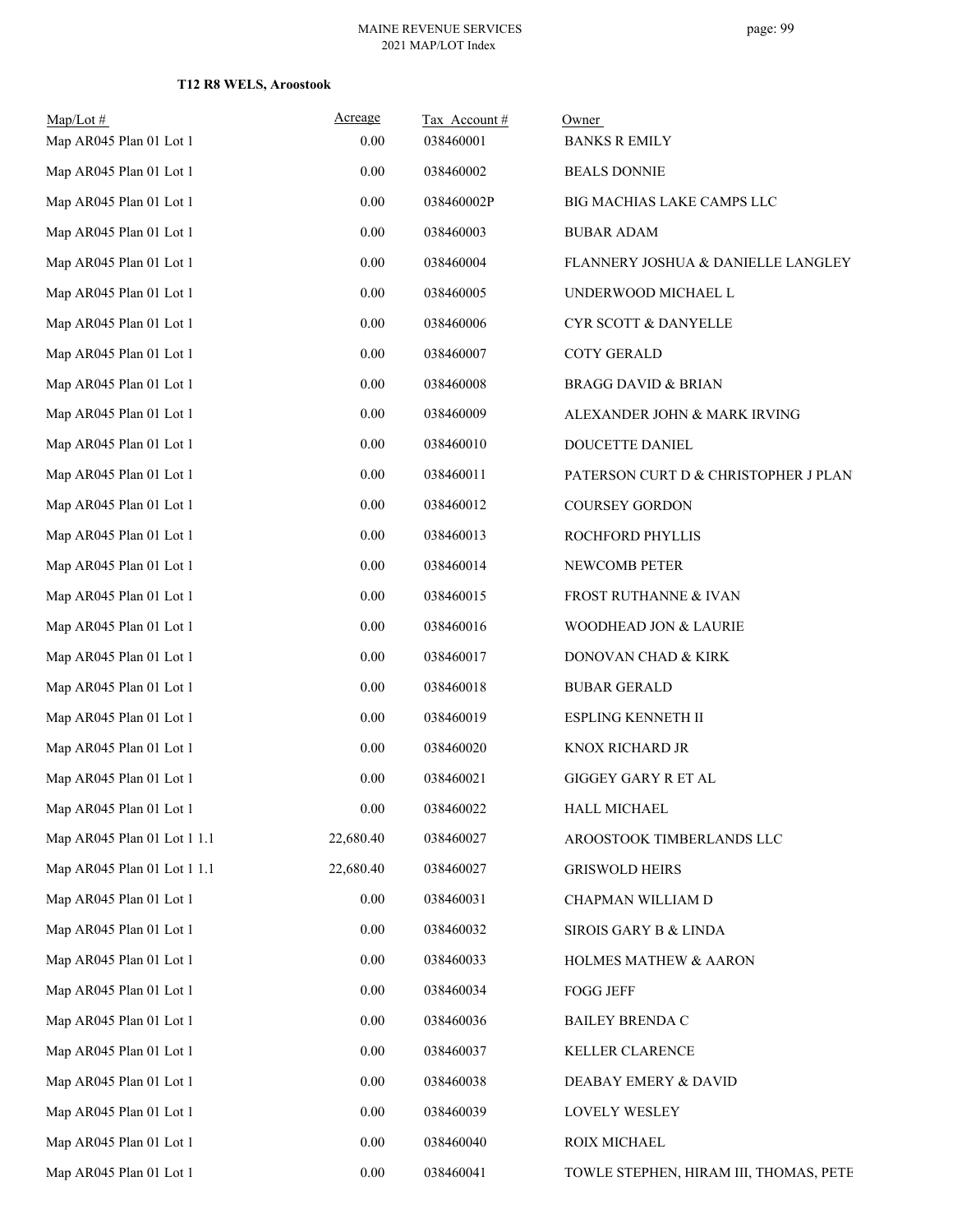## **T12 R8 WELS, Aroostook**

| $Map/Lot \#$            | Acreage  | Tax Account# | Owner                                   |
|-------------------------|----------|--------------|-----------------------------------------|
| Map AR045 Plan 01 Lot 1 | 0.00     | 038460042    | <b>GREAVES THOMAS &amp; MICHELINE</b>   |
| Map AR045 Plan 01 Lot 1 | 0.00     | 038460043    | PELLETIER NEAL COREY & LINDSAY          |
| Map AR045 Plan 01 Lot 1 | 0.00     | 038460044    | DESJARDINS DAVID, LINDA & JEREMY BROG   |
| Map AR045 Plan 01 Lot 1 | 0.00     | 038460045    | BIG MACHIAS LAKE CAMPS LLC              |
| Map AR045 Plan 01 Lot 1 | 0.00     | 038460046    | PRYOR WAYNE                             |
| Map AR045 Plan 01 Lot 1 | 0.00     | 038460047    | DOYEN ROSS & SUSAN                      |
| Map AR045 Plan 01 Lot 1 | 0.00     | 038460048    | BEAULIEU JODI, HEATHER, PAIGE, PHILLIP, |
| Map AR045 Plan 01 Lot 1 | 0.00     | 038460049    | <b>CARLIN W SCOTT</b>                   |
| Map AR045 Plan 01 Lot 1 | 0.00     | 038460050    | ROCHFORD THOMAS F & PHILLIP L II        |
| Map AR045 Plan 01 Lot 1 | 0.00     | 038460051    | <b>SANFACON GALEN &amp; BONNIE</b>      |
| Map AR045 Plan 01 Lot 1 | 0.00     | 038460052    | FIELDING WILLIAM J IV & DAVID J         |
| Map AR045 Plan 01 Lot 1 | 0.00     | 038460053    | TALBOT DOUGLAS T ET AL                  |
| Map AR045 Plan 01 Lot 1 | 0.00     | 038460054    | <b>GREAVES JOHN</b>                     |
| Map AR045 Plan 01 Lot 1 | 0.00     | 038460055    | SNYDER GEORGE C                         |
| Map AR045 Plan 01 Lot 1 | 0.00     | 038460056    | <b>BRAGG BRIAN T &amp; MELANIE</b>      |
| Map AR045 Plan 01 Lot 1 | 0.00     | 038460064    | <b>CLARK ERIC J &amp; KEITH R</b>       |
| Map AR045 Plan 01 Lot 1 | 0.00     | 038460066    | RYDER MAURICE A                         |
| Map AR045 Plan 01 Lot 1 | 0.00     | 038462001    | DORSEY NANCY                            |
| Map AR045 Plan 01 Lot 1 | 0.00     | 038462003    | AROOSTOOK TIMBERLANDS LLC               |
| Map AR045 Plan 01 Lot 2 | 1,000.00 | 038462002    | <b>MAINE STATE OF</b>                   |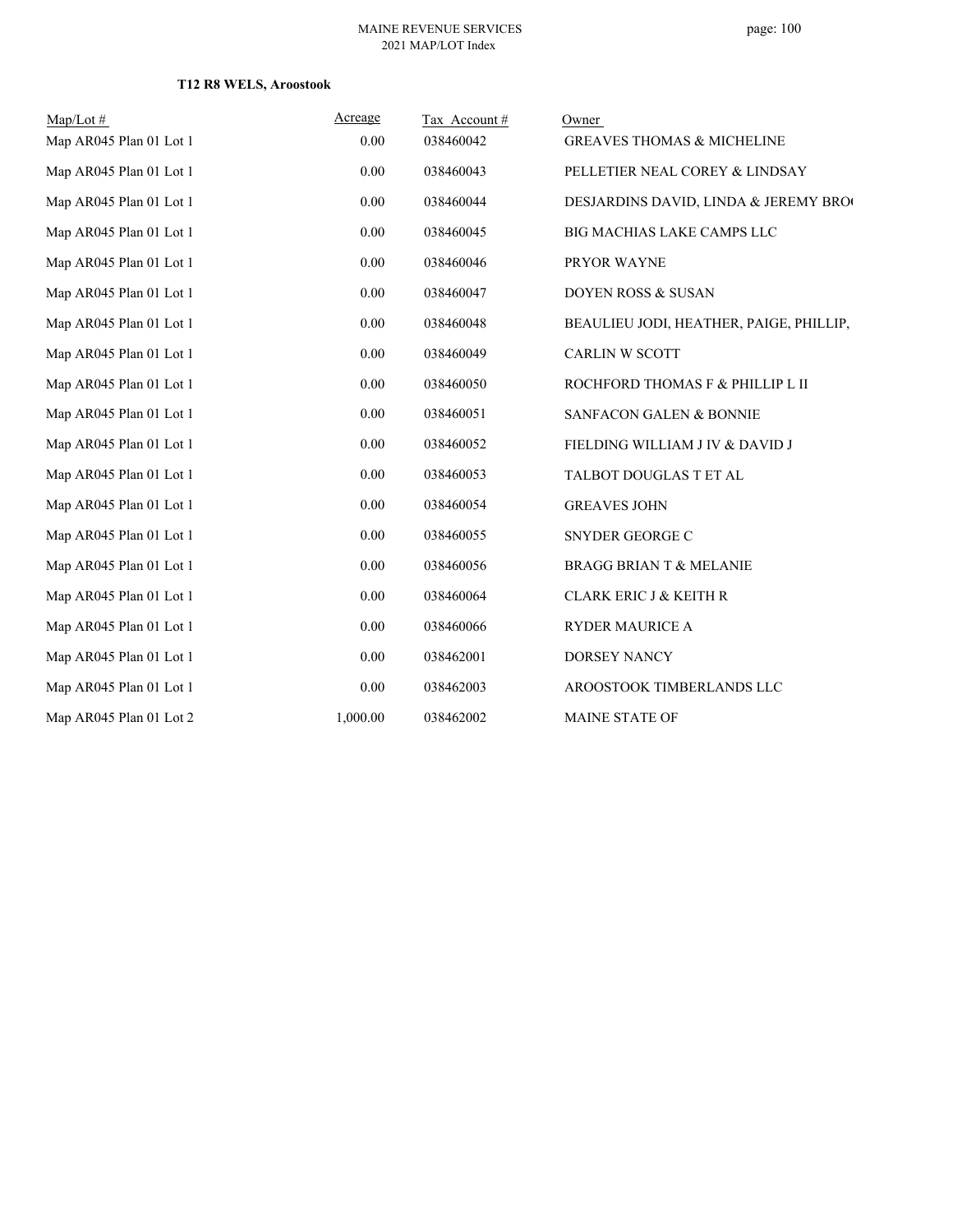## **T13 R8 WELS, Aroostook**

| $Map/Lot \#$              | Acreage  | Tax Account# | Owner                                   |
|---------------------------|----------|--------------|-----------------------------------------|
| Map AR046 Plan 01 Lot 1   | 0.00     | 038580001    | TERRELL BETSY                           |
| Map AR046 Plan 01 Lot 1   | 0.00     | 038580002    | <b>BROCHU KAREN A</b>                   |
| Map AR046 Plan 01 Lot 1   | 0.00     | 038580002P   | <b>MARTIN JOHN</b>                      |
| Map AR046 Plan 01 Lot 1   | 0.00     | 038580004    | <b>MARTIN JOHN</b>                      |
| Map AR046 Plan 01 Lot 1   | 3,076.95 | 038580012    | PHILLIPS ARTICLE 8 LLC                  |
| Map AR046 Plan 01 Lot 1   | 0.00     | 038580023    | <b>MCCRUM DARRELL</b>                   |
| Map AR046 Plan 01 Lot 1   | 0.00     | 038580028    | <b>LAMOREAU JAY &amp; KELLY</b>         |
| Map AR046 Plan 01 Lot 1   | 0.00     | 038580030    | VIGUE ROBERT & NANCY                    |
| Map AR046 Plan 01 Lot 1   | 0.00     | 038580031    | VIOLETTE DENNIS & HOLLY                 |
| Map AR046 Plan 01 Lot 1.1 | 3,669.00 | 038580016    | <b>BLANCHET LOGGING &amp; LUMBER CO</b> |
| Map AR046 Plan 01 Lot 1.2 | 2,872.00 | 038580029    | <b>GRISWOLD HEIRS ET AL</b>             |
| Map AR046 Plan 01 Lot 1.3 | 8,883.04 | 038580032    | <b>SIX RIVERS LIMITED PARTNERS</b>      |
| Map AR046 Plan 01 Lot 1.4 | 2,721.00 | 038580033    | PHILLIPS 1973-JAP LLC                   |
| Map AR046 Plan 01 Lot 1.5 | 919.00   | 038580034    | PHILLIPS 1959 - JAP LLC                 |
| Map AR046 Plan 01 Lot 2   | 0.00     | 038580003    | <b>HAY BRADFORD S</b>                   |
| Map AR046 Plan 01 Lot 2   | 0.00     | 038580020    | <b>WILTON MARK R</b>                    |
| Map AR046 Plan 01 Lot 2   | 1,000.00 | 038580035    | <b>GRISWOLD HEIRS</b>                   |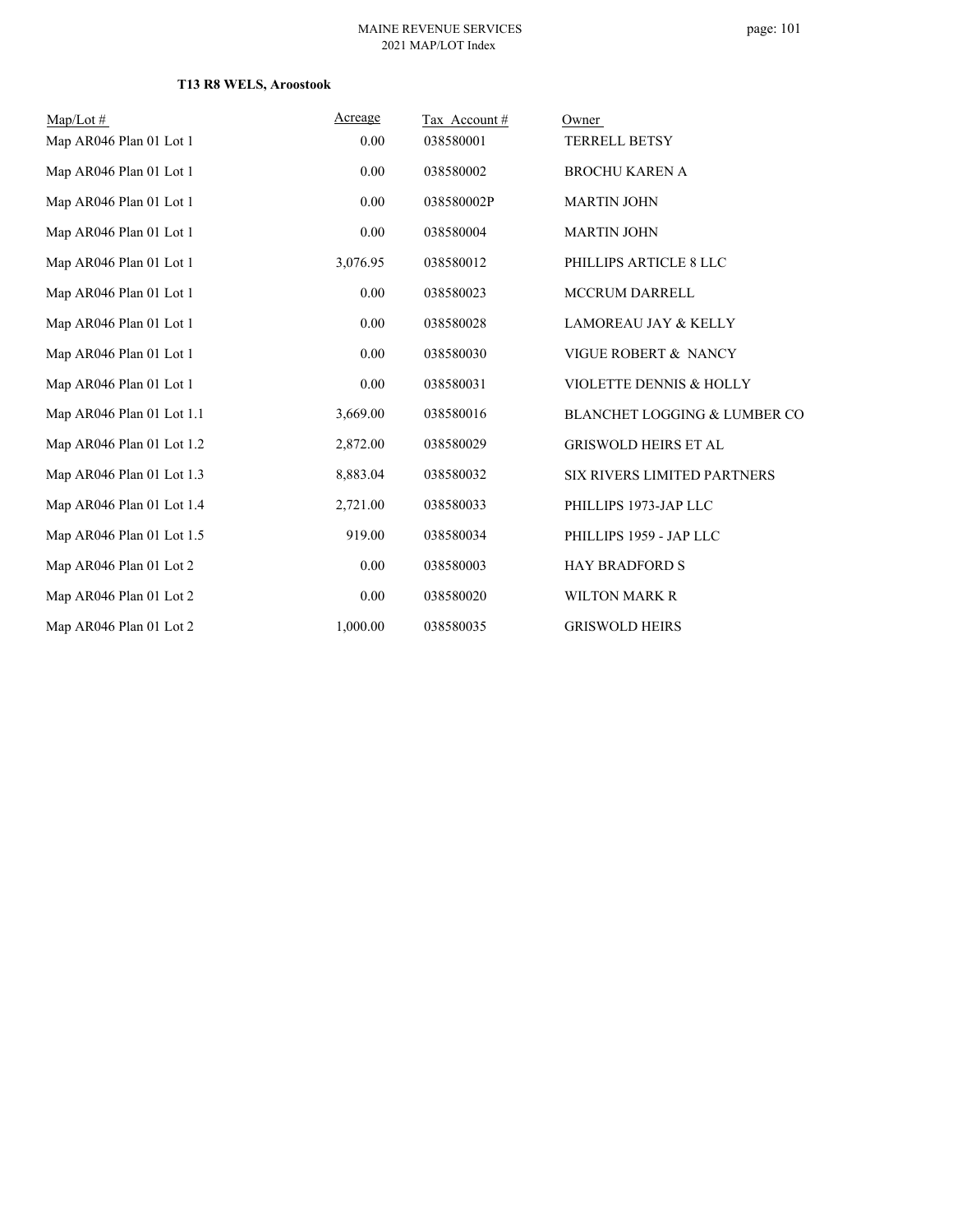## **T14 R8 WELS, Aroostook**

| $Map/Lot \#$                      | Acreage   | Tax Account # | Owner                                 |
|-----------------------------------|-----------|---------------|---------------------------------------|
| Map AR047 Plan 01 Lot 1 2 3 4 5 6 | 23,323.00 | 038700003     | AROOSTOOK TIMBERLANDS LLC             |
| Map AR047 Plan 01 Lot 1           | 0.00      | 038700014     | <b>MARTIN JOHN</b>                    |
| Map AR047 Plan 01 Lot 6           | 0.00      | 038700001     | <b>CLARK GREG</b>                     |
| Map AR047 Plan 01 Lot 6           | 0.00      | 038700006     | DUFOUR DAVID & MICHAEL                |
| Map AR047 Plan 01 Lot 6           | 0.00      | 038700007     | POMEROY DAVID A, JEFFREY D, & BARBAR. |
| Map AR047 Plan 01 Lot 6           | 0.00      | 038700008     | LAROSA MICHAEL C                      |
| Map AR047 Plan 01 Lot 6           | 0.00      | 038700010     | NORTH SHORE CLUB                      |
| Map AR047 Plan 01 Lot 6           | 0.00      | 038700011     | <b>GAUVIN RAYNOLD &amp; SANDRA</b>    |
| Map AR047 Plan 01 Lot 6           | 0.00      | 038700012     | POWERS JUSTIN & LEA                   |
| Map AR047 Plan 01 Lot 6           | 0.00      | 038700013     | <b>CLARK RUSSELL &amp; LORETTA</b>    |
| Map AR047 Plan 01 Lot 7           | 9.60      | 038700005     | <b>SPEAR RICHARD T</b>                |
| Map AR047 Plan 01 Lot 7           | 0.00      | 038700005P    | <b>SPEAR RICHARD T</b>                |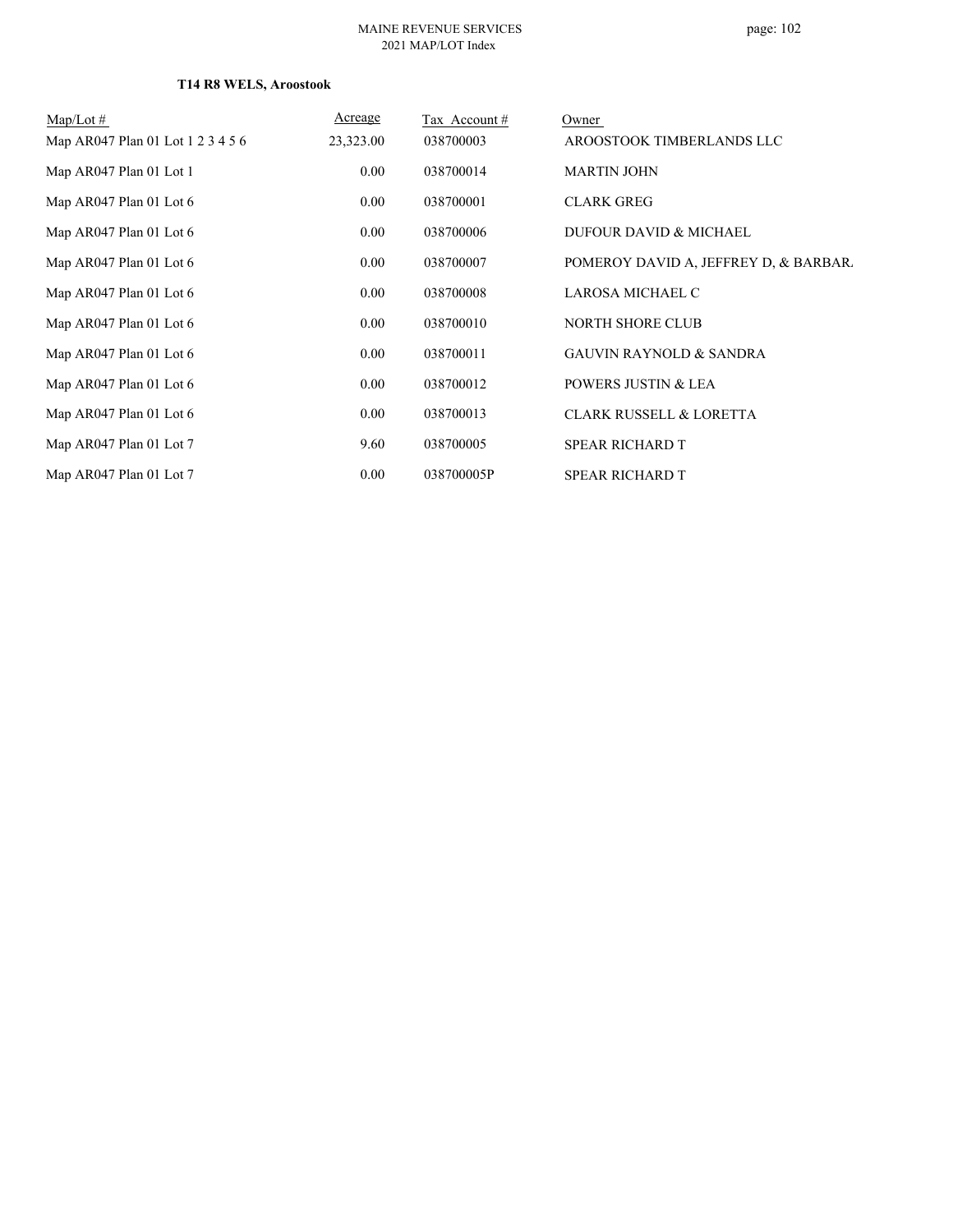## **T15 R8 WELS, Aroostook**

| $\text{Map/Lot} \#$     | Acreage   | Tax Account $#$ | Owner                     |
|-------------------------|-----------|-----------------|---------------------------|
| Map AR048 Plan 01 Lot 1 | 11.170.00 | 038810007       | ALLAGASH TIMBERLANDS LLC  |
| Map AR048 Plan 01 Lot 1 | 11.170.00 | 038810007       | AROOSTOOK TIMBERLANDS LLC |
| Map AR048 Plan 01 Lot 2 | 11.636.00 | 038810002       | AROOSTOOK TIMBERLANDS LLC |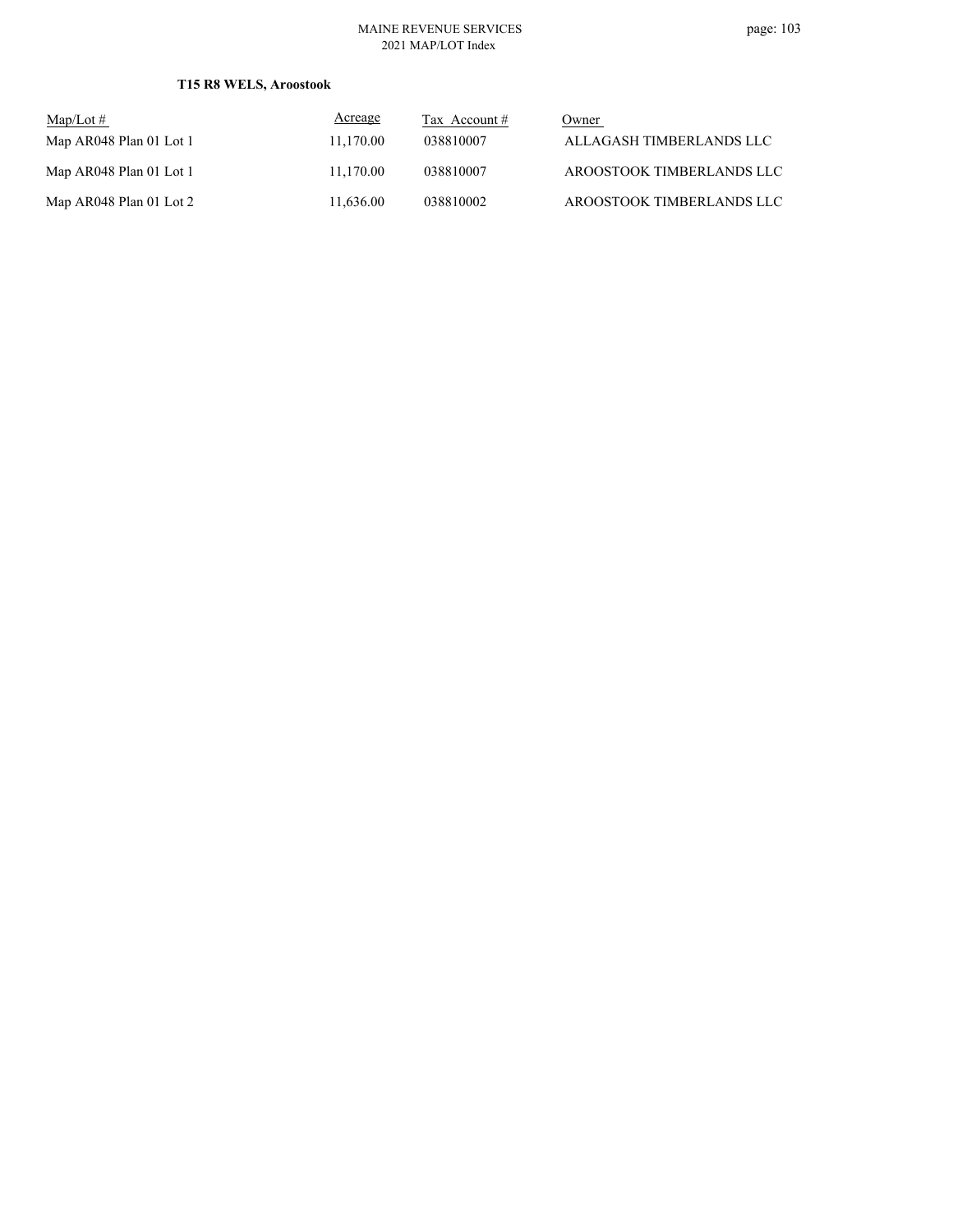**T16 R8 WELS, Aroostook**

Map/Lot #  $\frac{\text{Areage}}{\text{2x} + \text{Account}}$  0wner

Acreage

Map AR049 Plan 01 Lot 1 23,447.00 038920003 AROOSTOOK TIMBERLANDS LLC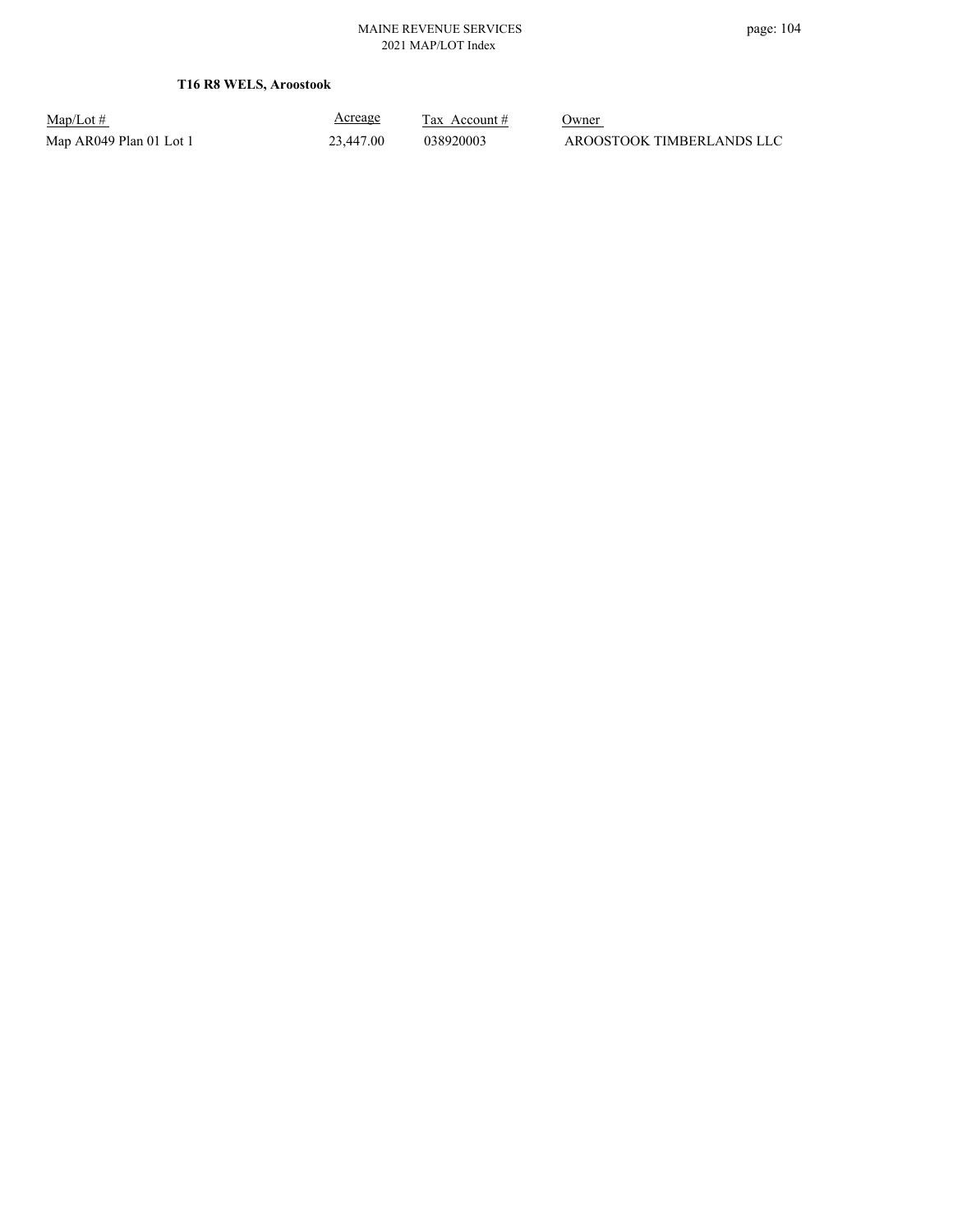## **T11 R9 WELS, Aroostook**

| $Map/Lot \#$              | Acreage   | Tax Account # | Owner                                     |
|---------------------------|-----------|---------------|-------------------------------------------|
| Map AR050 Plan 01 Lot 1   | 0.00      | 038360001     | <b>BALLARD LAURA &amp; RICHARD</b>        |
| Map AR050 Plan 01 Lot 1   | 0.00      | 038360002     | <b>COLOMBO ARMAND &amp; BRENDA</b>        |
| Map AR050 Plan 01 Lot 1   | 0.00      | 038360003     | <b>BALLARD RUSSELL &amp; JANET</b>        |
| Map AR050 Plan 01 Lot 1   | 0.00      | 038360006     | PRATT IVAN                                |
| Map AR050 Plan 01 Lot 1 3 | 12,081.85 | 038360007     | <b>CLAYTON LAKE WOODLANDS HOLDINGS LI</b> |
| Map AR050 Plan 01 Lot 1   | 0.00      | 038360008     | WEST JERRY & BRENDA                       |
| Map AR050 Plan 01 Lot 1   | 0.00      | 038360017     | <b>COTE RICHARD J</b>                     |
| Map AR050 Plan 01 Lot 1   | 0.00      | 038360029     | SHEPARD SCOTT & ALICE                     |
| Map AR050 Plan 01 Lot 2   | 0.00      | 038360004     | HILT ROBERT & KAREN                       |
| Map AR050 Plan 01 Lot 2   | 0.00      | 038360005     | CYR JON M                                 |
| Map AR050 Plan 01 Lot 2 4 | 12,033.01 | 038360009     | PINGREE ASSOCIATES INC                    |
| Map AR050 Plan 01 Lot 2   | 0.00      | 038360026     | <b>MCINTOSH DENNIS</b>                    |
| Map AR050 Plan 01 Lot 2   | 0.00      | 038360027     | MURDOUGH STEVEN A                         |
| Map AR050 Plan 01 Lot 2   | 0.00      | 038360028     | MEISTER ALFRED & LAWRENCE B MURPHY        |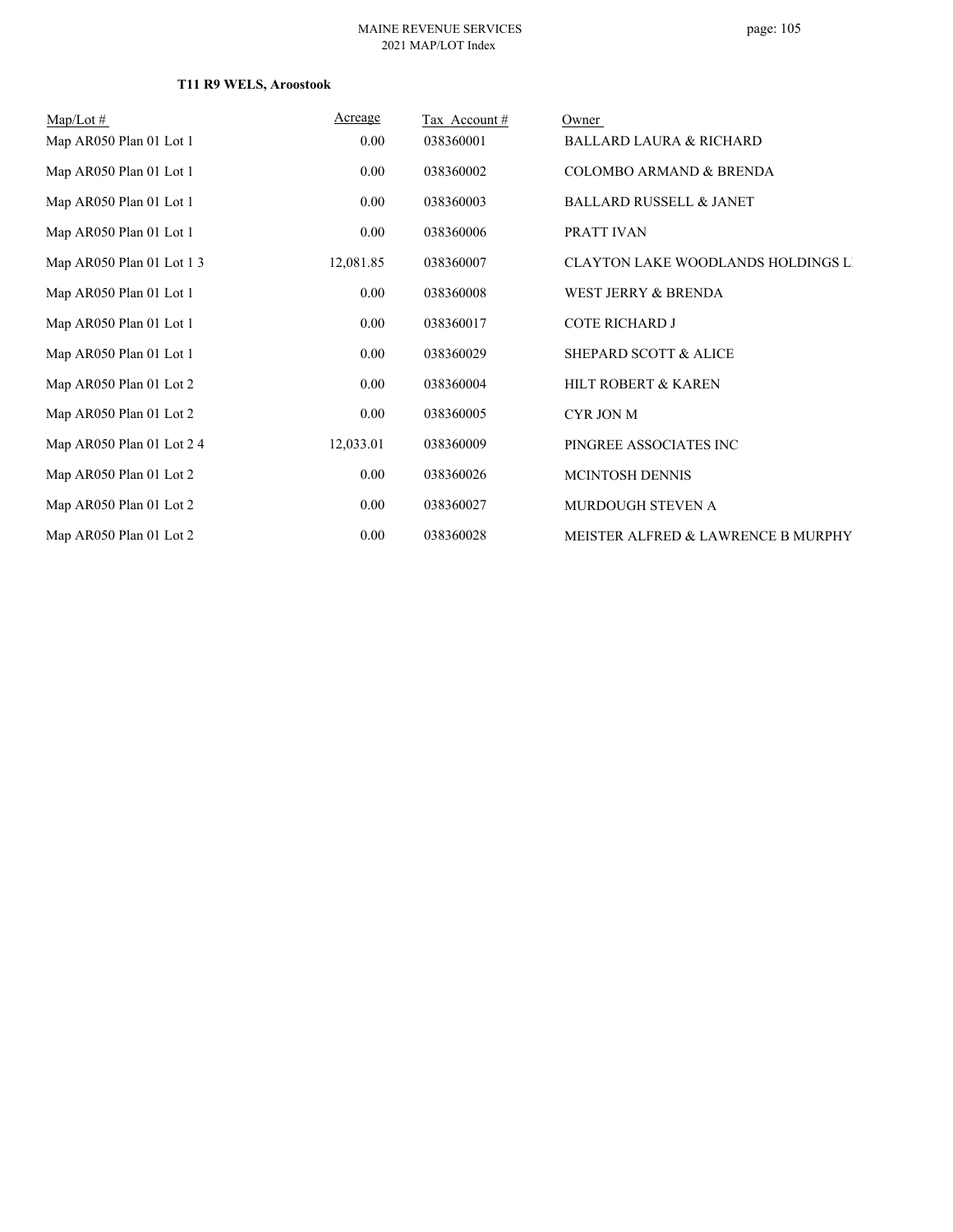## **T12 R9 WELS, Aroostook**

| $Map/Lot \#$            | <u>Acreage</u> | Tax Account $#$ | Owner                     |
|-------------------------|----------------|-----------------|---------------------------|
| Map AR051 Plan 01 Lot 1 | 23,602.00      | 038470011       | AROOSTOOK TIMBERLANDS LLC |
| Map AR051 Plan 01 Lot 1 | 23,602.00      | 038470011       | ALLAGASH TIMBERLANDS LLC  |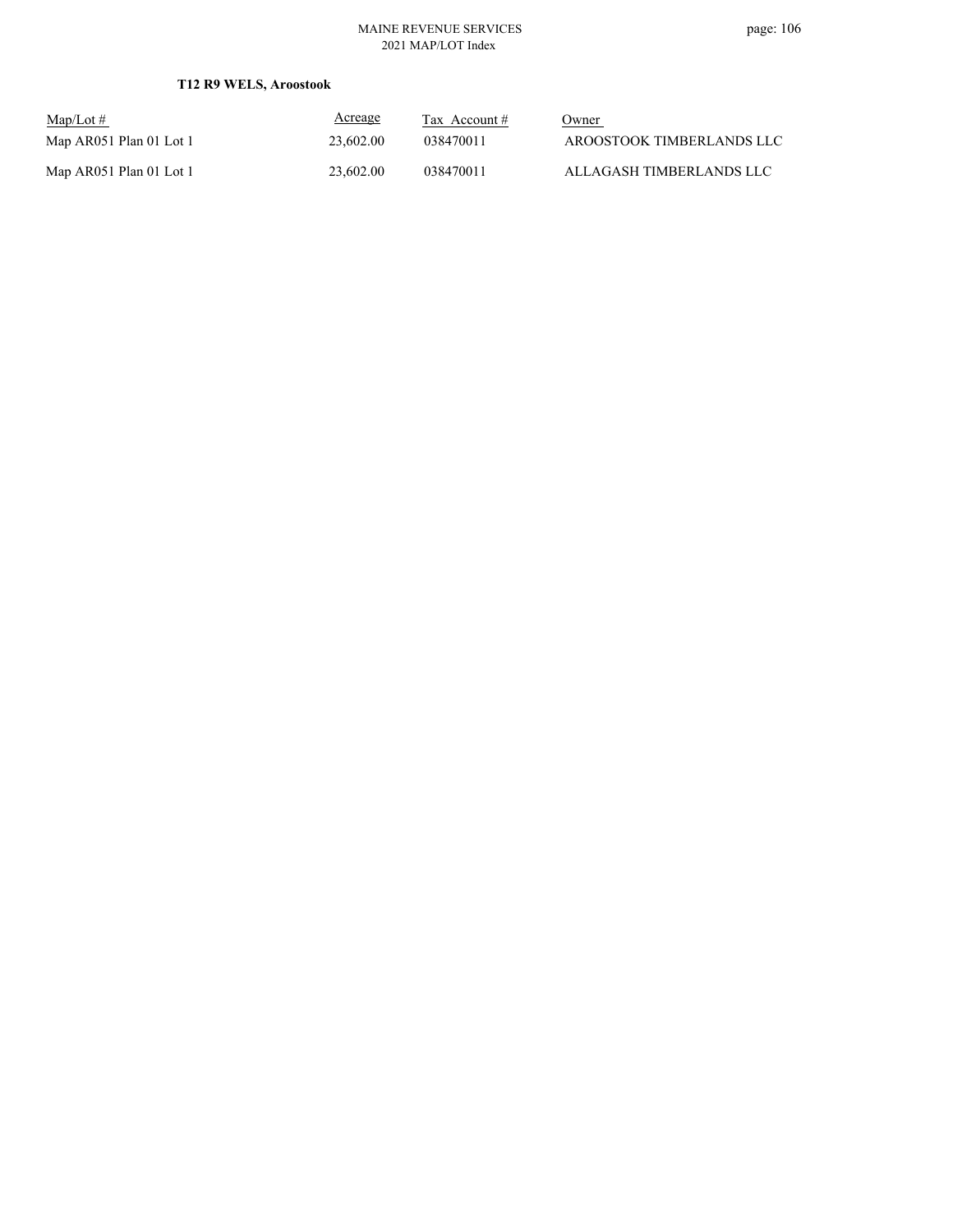**T13 R9 WELS, Aroostook**

Map/Lot #  $\frac{\text{Areage}}{\text{2x} + \text{Account}}$  0wner

Acreage

Map AR052 Plan 01 Lot 1 23,123.00 038590001 AROOSTOOK TIMBERLANDS LLC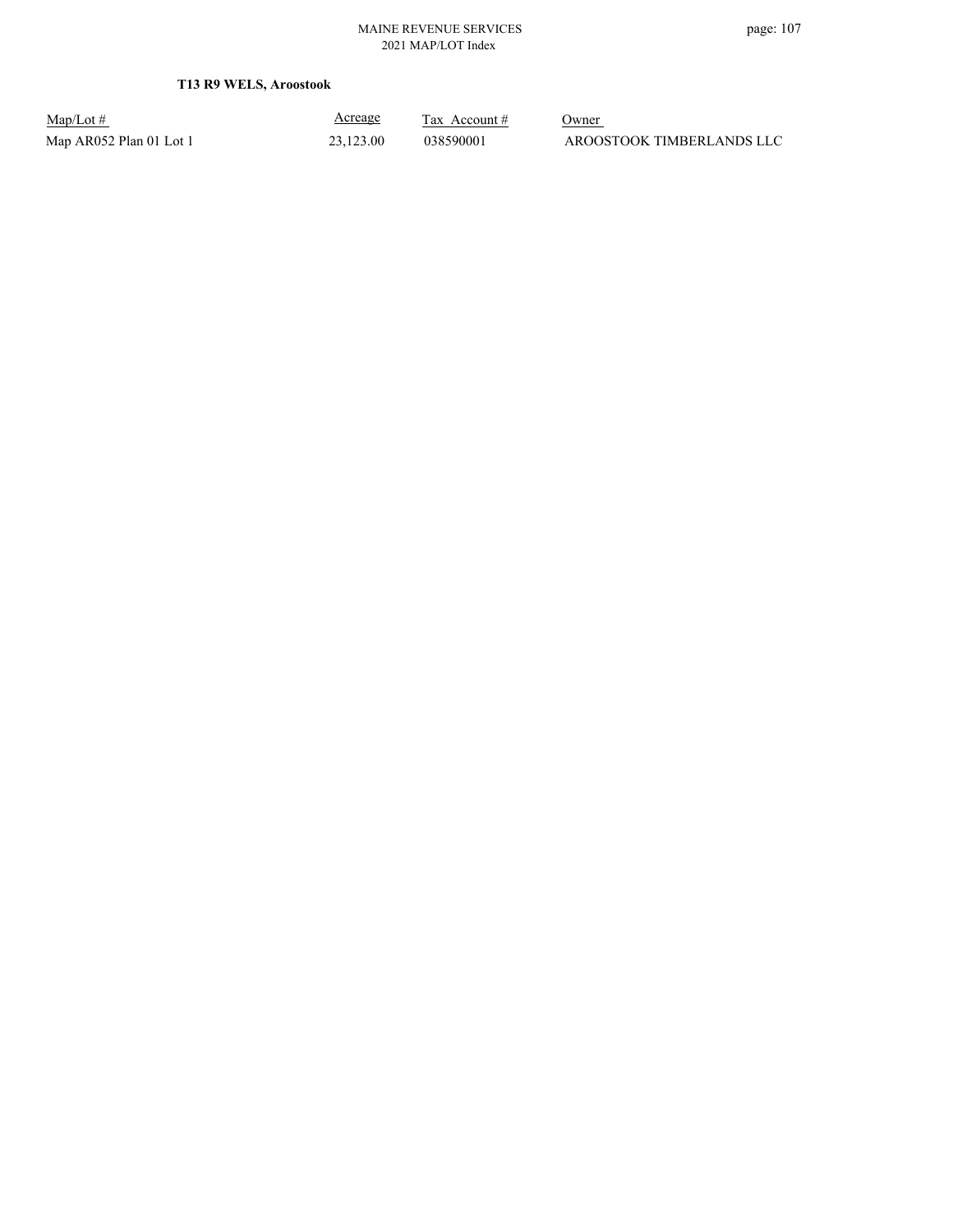## **T14 R9 WELS, Aroostook**

| $Map/Lot \#$            | Acreage   | Tax Account # | Owner                               |
|-------------------------|-----------|---------------|-------------------------------------|
| Map AR053 Plan 01 Lot 1 | 23,786.00 | 038710001     | AROOSTOOK TIMBERLANDS LLC           |
| Map AR053 Plan 01 Lot 1 | 23,786.00 | 038710001     | ALLAGASH TIMBERLANDS LLC            |
| Map AR053 Plan 01 Lot 1 | 0.00      | 038710011     | <b>BOILLAT PASCAL &amp; SUSANNE</b> |
| Map AR053 Plan 01 Lot 1 | 0.00      | 038710016     | <b>MAINE STATE OF</b>               |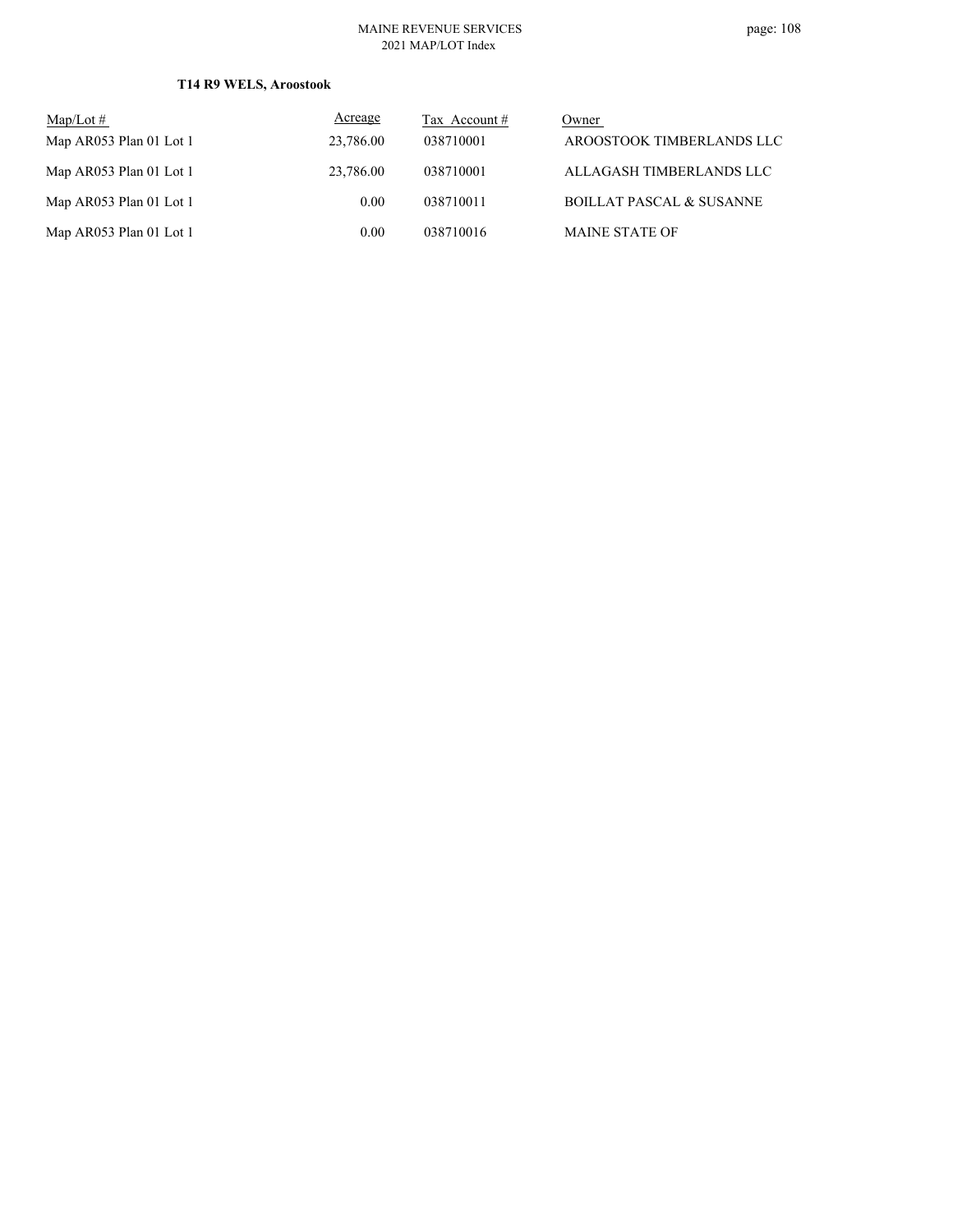## **T15 R9 WELS, Aroostook**

| Map/Lot $#$             | Acreage   | Tax Account # | Owner                  |
|-------------------------|-----------|---------------|------------------------|
| Map AR054 Plan 01 Lot 1 | 21,966.40 | 038820001     | <b>MAINE STATE OF</b>  |
| Map AR054 Plan 01 Lot 1 | 0.00      | 038820001P    | <b>RED RIVER CAMPS</b> |
| Map AR054 Plan 01 Lot 1 | 0.00      | 038820011     | <b>RED RIVER CAMPS</b> |
| Map AR054 Plan 01 Lot 1 | 0.00      | 038820017     | <b>MAINE STATE OF</b>  |
| Map AR054 Plan 01 Lot 1 | 0.00      | 038822002     | <b>MAINE STATE OF</b>  |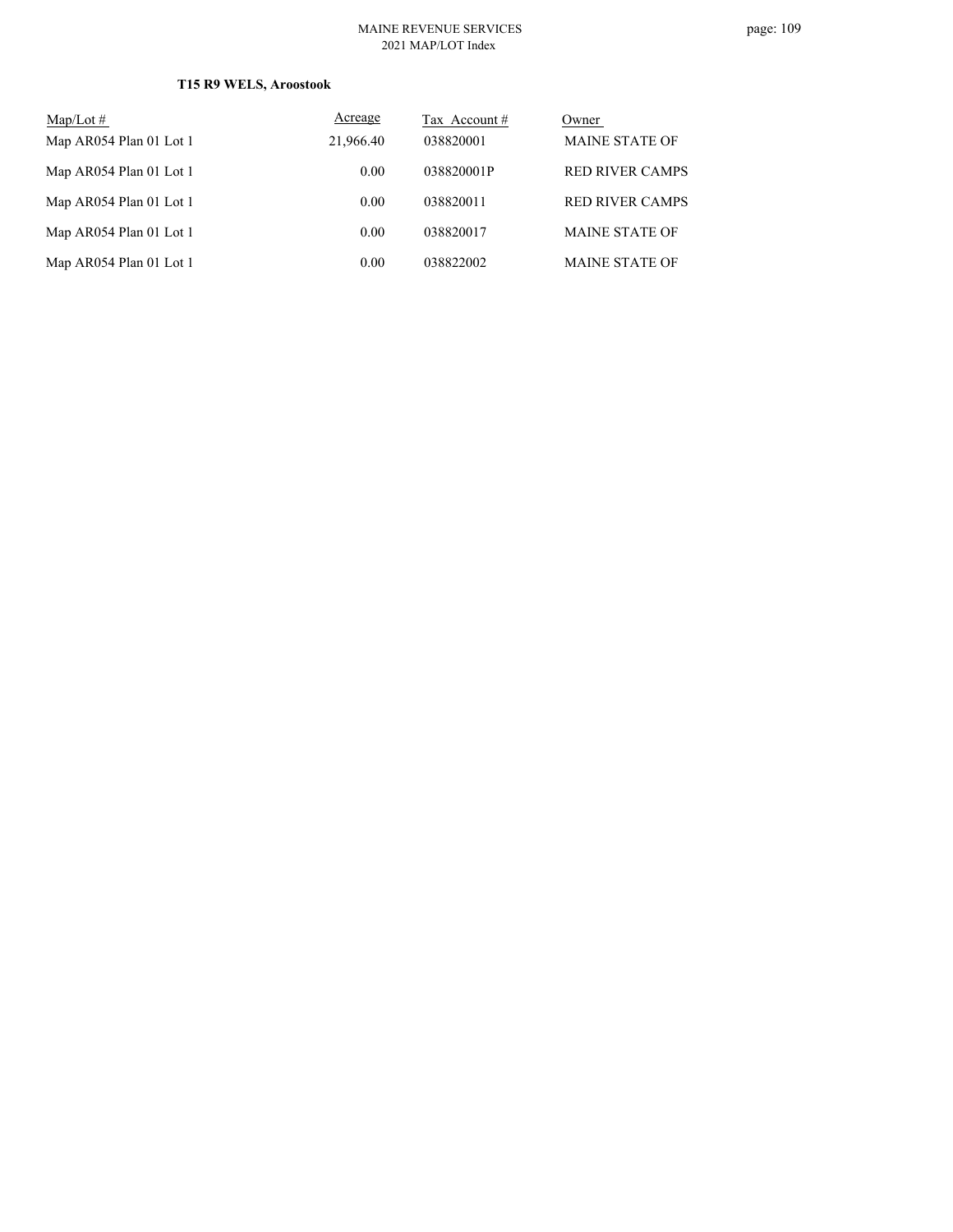#### MAINE REVENUE SERVICES 2021 MAP/LOT Index

| $Map/Lot \#$            | Acreage   | Tax Account # | <u>Owner</u>             |
|-------------------------|-----------|---------------|--------------------------|
| Map AR055 Plan 01 Lot 1 | 23,340.00 | 038930011     | MAINE STATE OF           |
| Map AR055 Plan 01 Lot 1 | 23,340.00 | 038930011     | ALLAGASH TIMBERLANDS LLC |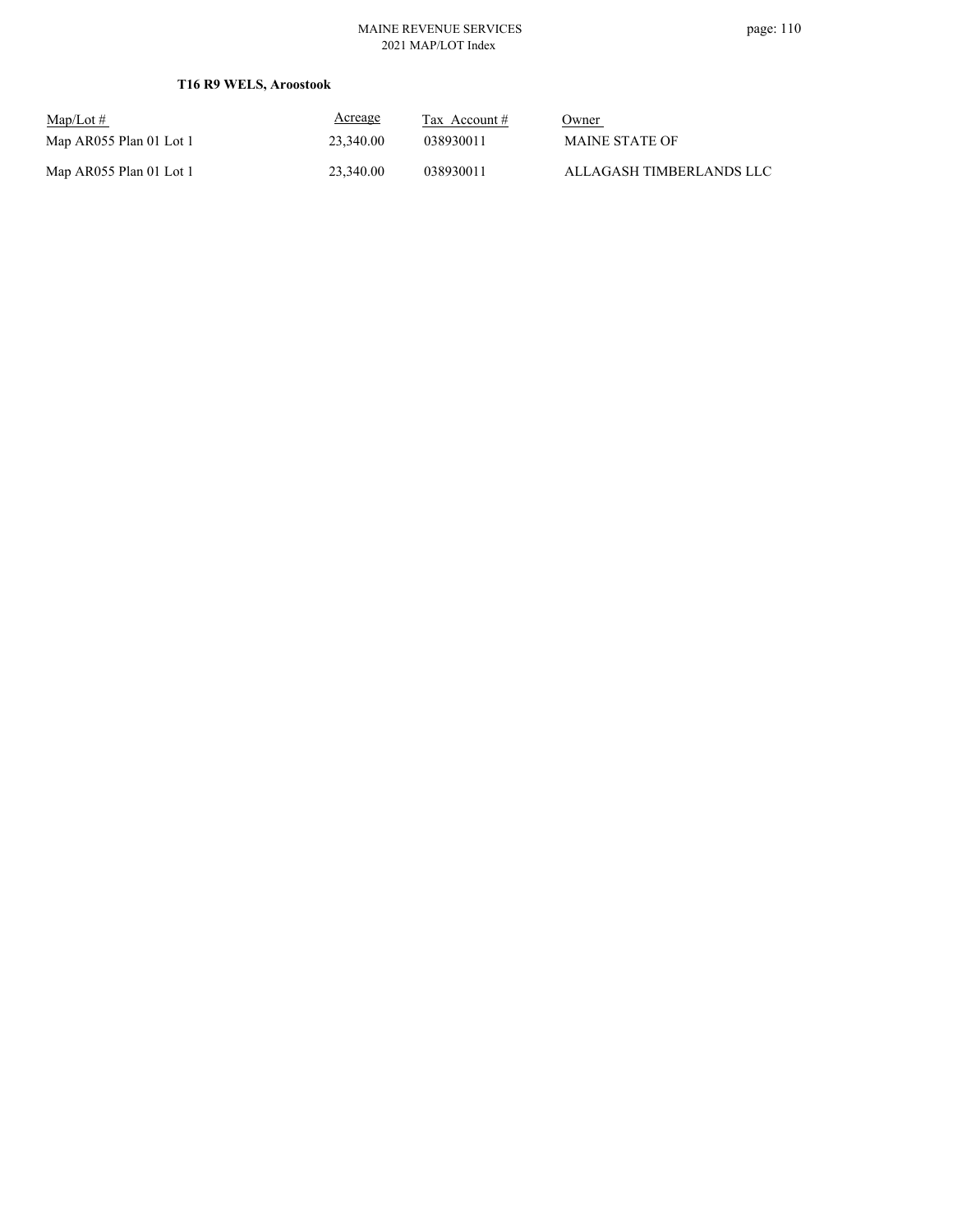**T11 R10 WELS, Aroostook**

| $Map/Lot \#$            | <b>Acreage</b> | Tax Account # | Owner                              |
|-------------------------|----------------|---------------|------------------------------------|
| Map AR056 Plan 01 Lot 1 | 25,416.30      | 038370002     | CLAYTON LAKE WOODLANDS HOLDINGS LI |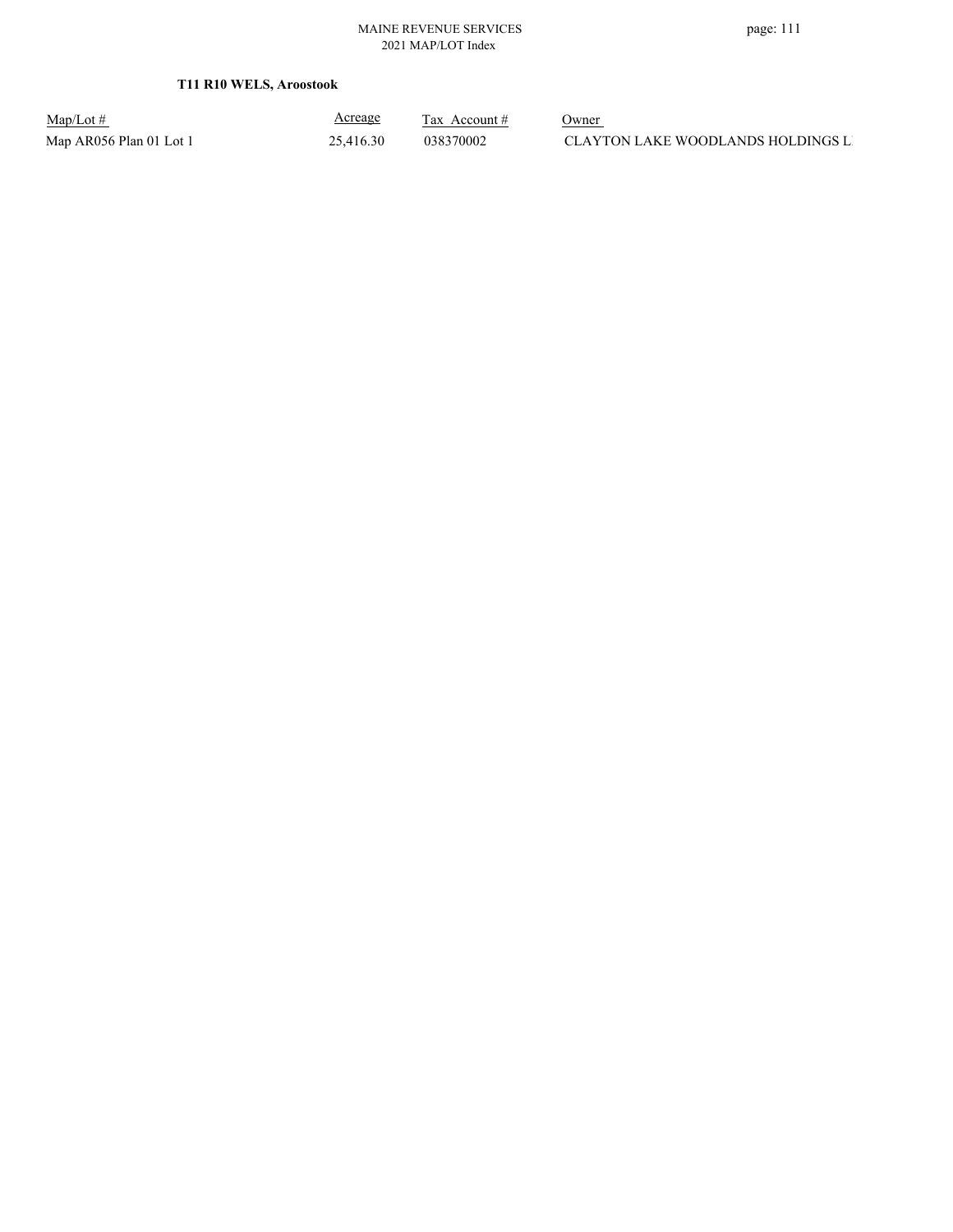**T12 R10 WELS, Aroostook**

Map/Lot #  $\frac{\text{Areage}}{\text{2x} + \text{Account}}$  0wner

Acreage

Map AR057 Plan 01 Lot 1 24,830.00 038480001 CLAYTON LAKE WOODLANDS HOLDINGS LI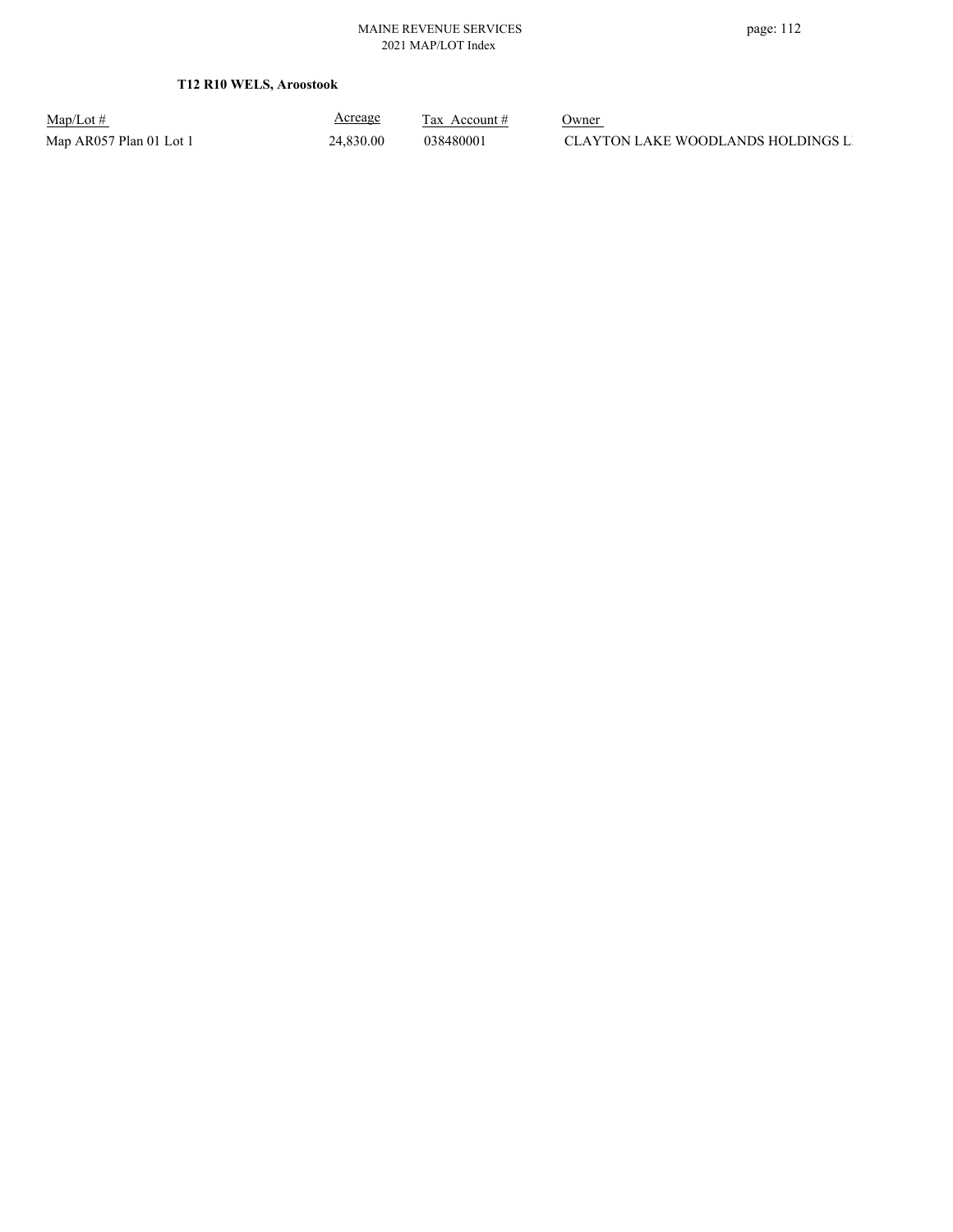## **T13 R10 WELS, Aroostook**

| $Map/Lot \#$            | Acreage   | Tax Account# | Owner                         |
|-------------------------|-----------|--------------|-------------------------------|
| Map AR058 Plan 01 Lot 1 | 0.00      | 038600001    | <b>MELLO EVAN</b>             |
| Map AR058 Plan 01 Lot 1 | 0.00      | 038600002    | <b>BEAULIEU JEFFERY</b>       |
| Map AR058 Plan 01 Lot 1 | 0.00      | 038600003    | <b>LETTS JOSEPH</b>           |
| Map AR058 Plan 01 Lot 1 | 0.00      | 038600004    | <b>SMITH JAMES</b>            |
| Map AR058 Plan 01 Lot 1 | 0.00      | 038600005    | TUCKER CHARLES II             |
| Map AR058 Plan 01 Lot 1 | 23,994.00 | 038600006    | <b>DUNN HEIRS LLC</b>         |
| Map AR058 Plan 01 Lot 1 | 0.00      | 038600016    | <b>GAGNON TROY</b>            |
| Map AR058 Plan 01 Lot 1 | 0.00      | 038600017    | MCPHERSON TOREY               |
| Map AR058 Plan 01 Lot 1 | 0.00      | 038600018    | <b>LOWNEY DENNIS</b>          |
| Map AR058 Plan 01 Lot 1 | 0.00      | 038600019    | <b>BEACH WILLIAM III</b>      |
| Map AR058 Plan 01 Lot 1 | 0.00      | 038600020    | ROBERTSON DANIEL              |
| Map AR058 Plan 01 Lot 1 | 0.00      | 038600021    | <b>CAMPBELL ERNEST</b>        |
| Map AR058 Plan 01 Lot 1 | 0.00      | 038600022    | <b>SYLVIA RICHARD</b>         |
| Map AR058 Plan 01 Lot 1 | 0.00      | 038600023    | <b>VANADESTINE LUCAS</b>      |
| Map AR058 Plan 01 Lot 1 | 0.00      | 038600024    | LABELLE CHAD & MICHELLE LETTS |
| Map AR058 Plan 01 Lot 1 | 0.00      | 038600025    | <b>COTY GORDON</b>            |
| Map AR058 Plan 01 Lot 1 | 0.00      | 038600035    | <b>DUVAL ROBERT</b>           |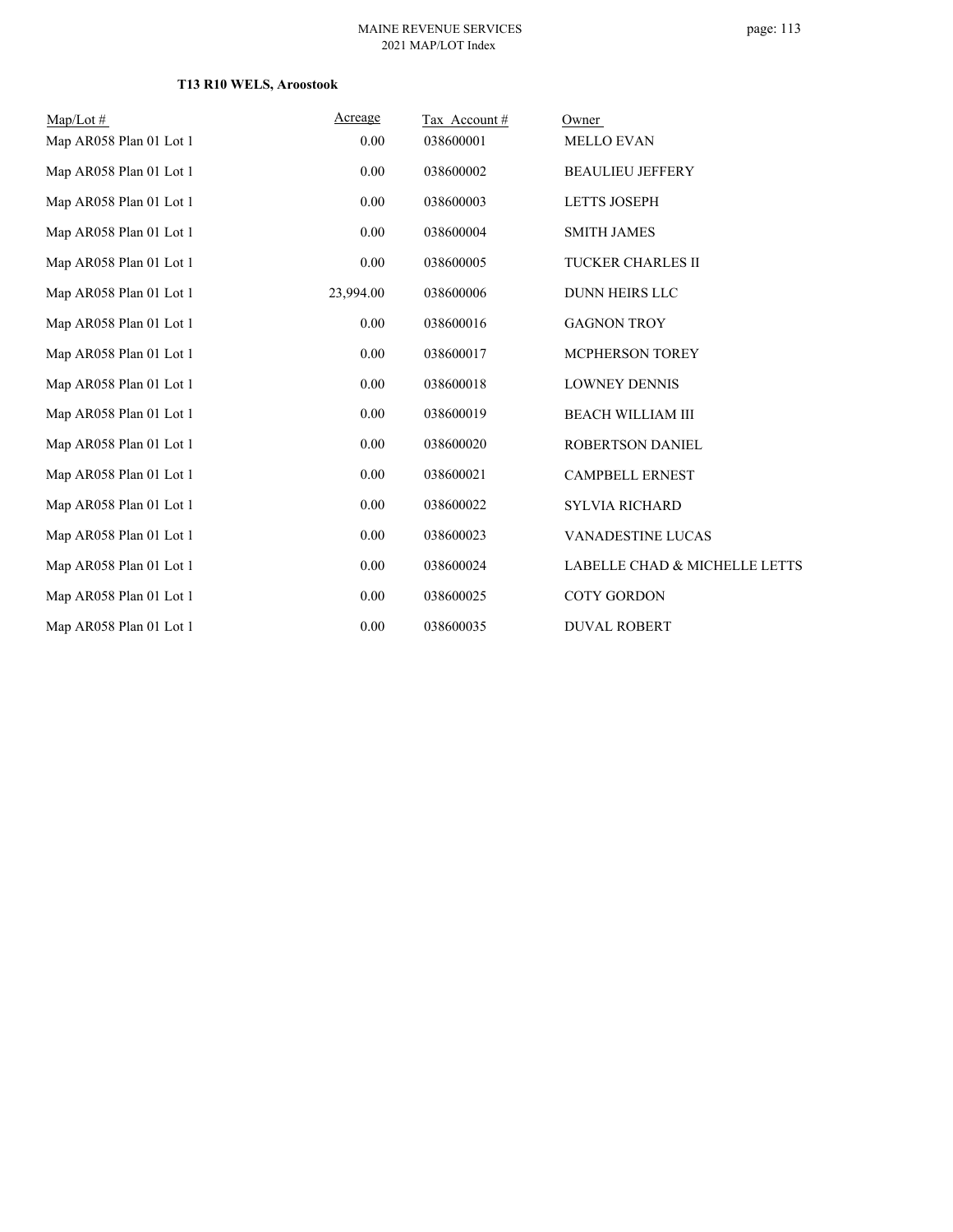## **T14 R10 WELS, Aroostook**

| $Map/Lot \#$            |  |
|-------------------------|--|
| Map AR059 Plan 01 Lot 1 |  |

Acreage

 $\frac{\text{Tax} \text{ Account #}}{}$  Owner  $24,764.00$  038720001 AROOSTOOK TIMBERLANDS LLC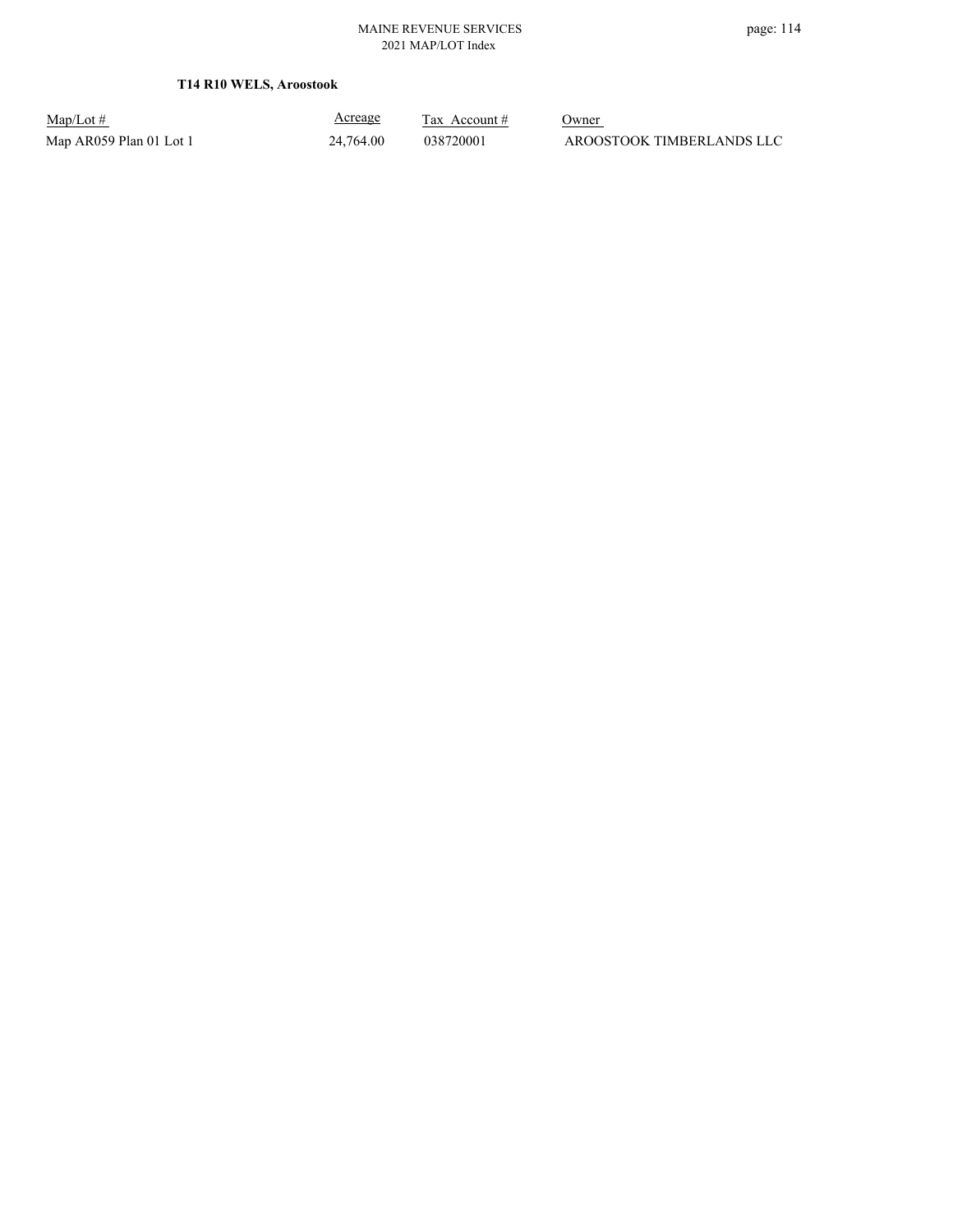## **T15 R10 WELS, Aroostook**

| $Map/Lot \#$                | Acreage   | Tax Account # | Owner                     |
|-----------------------------|-----------|---------------|---------------------------|
| Map AR060 Plan 01 Lot 1.1 3 | 9,601.22  | 038830002     | ALLAGASH TIMBERLANDS LLC  |
| Map AR060 Plan 01 Lot 1.1   | 0.00      | 038832002     | PELLETIER THOMAS          |
| Map AR060 Plan 01 Lot $1.2$ | 171.00    | 038832001     | <b>MAINE STATE OF</b>     |
| Map AR060 Plan 01 Lot $24$  | 14,405.00 | 038830001     | AROOSTOOK TIMBERLANDS LLC |
| Map AR060 Plan 01 Lot 2     | 0.00      | 038830009     | PELLETIER DANIEL          |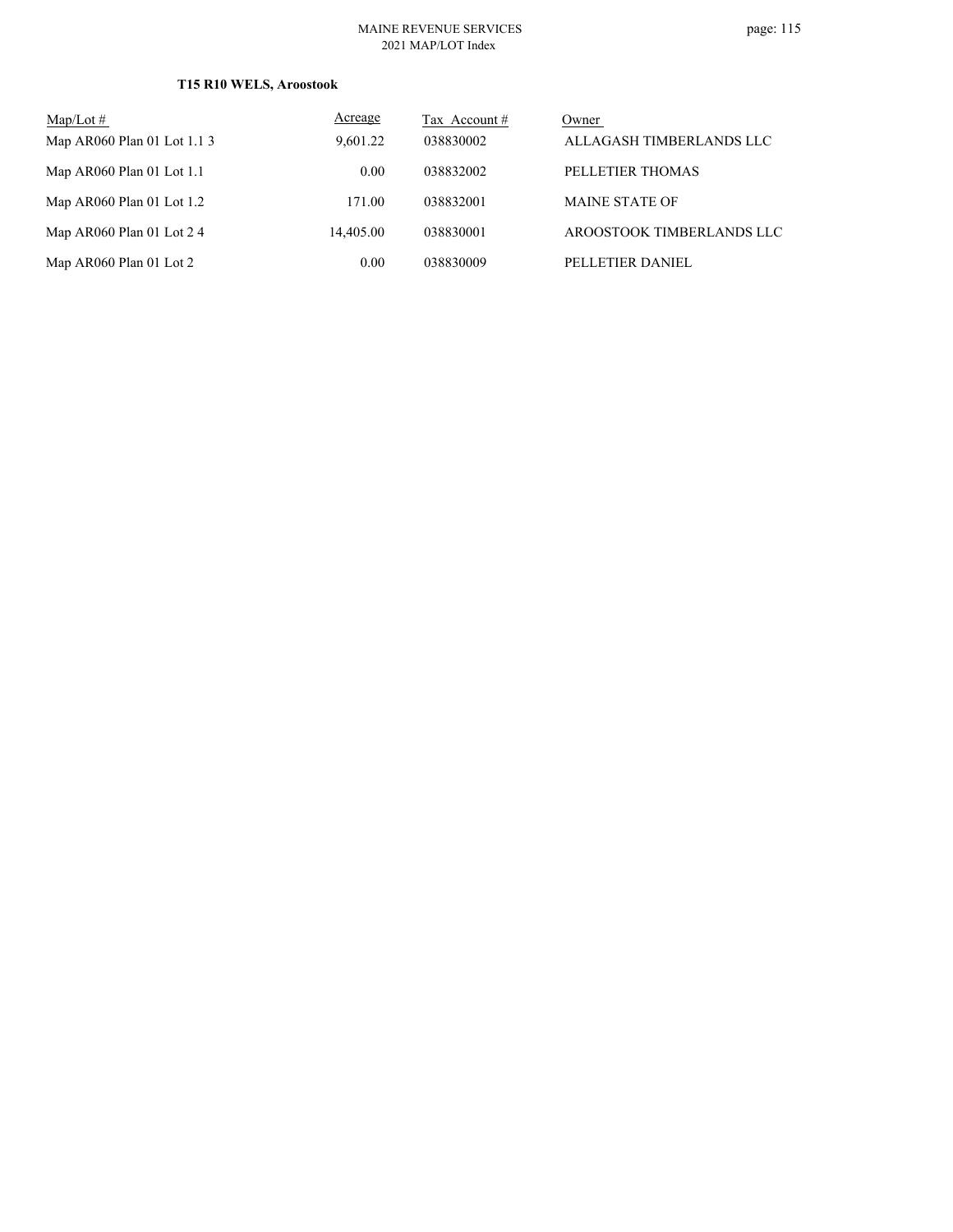## **T18 R10 WELS, Aroostook**

| $\text{Map/Lot} \#$         | Acreage   | Tax Account # | Owner                                      |
|-----------------------------|-----------|---------------|--------------------------------------------|
| Map AR061 Plan 01 Lot 1     | 0.00      | 039030001     | LEBLANC JEAN & JONATHAN                    |
| Map AR061 Plan 01 Lot 1     | 11,950.11 | 039030021     | <b>CLAYTON LAKE WOODLANDS HOLDINGS LI</b>  |
| Map AR061 Plan 01 Lot 1     | 0.00      | 039030051     | <b>OUELLETTE KEVIN &amp; PETER SAUCIER</b> |
| Map AR061 Plan 01 Lot 1     | 0.00      | 039030058     | <b>OUELLETTE KEVIN M</b>                   |
| Map AR061 Plan 01 Lot 1     | 0.00      | 039030059     | <b>MARQUIS DANIEL J</b>                    |
| Map AR061 Plan 01 Lot 1     | 0.00      | 039030061     | MAINE STATE OF (IF&W)                      |
| Map AR061 Plan 01 Lot 2     | 241.50    | 039030002     | WYNNFRITH JULIE ANN                        |
| Map AR061 Plan 01 Lot 3     | 18.75     | 039030003     | MARTIN ALTON N & MONA J                    |
| Map AR061 Plan 01 Lot 3.1   | 1.75      | 039030050     | NATURE CONSERVANCY                         |
| Map AR061 Plan 01 Lot 4     | 0.00      | 039030049     | PELLETIER DAN & JAY & JOY DEVINS           |
| Map AR061 Plan 01 Lot 4     | 9,934.00  | 039030053     | MCCRILLIS TIMBERLAND LLC ET AL             |
| Map AR061 Plan 01 Lot 5 5.1 | 4,877.00  | 039030054     | ALLAGASH TIMBERLANDS LLC                   |
| Map AR061 Plan 01 Lot 6     | 984.99    | 039030004     | MAINE STATE OF ET AL                       |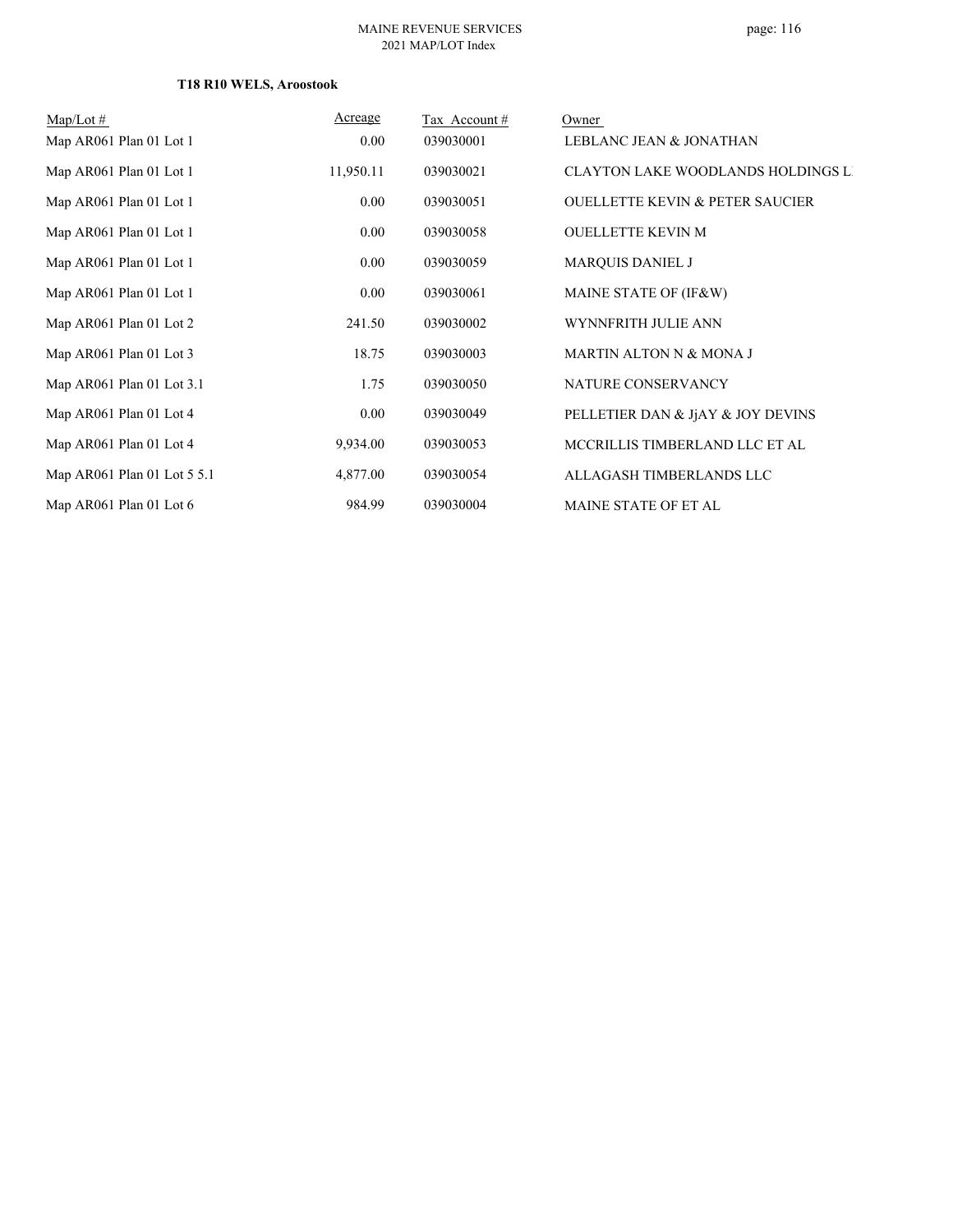## **T11 R11 WELS, Aroostook**

| $Map/Lot \#$            | Acreage   | Tax Account # | Owner                                     |
|-------------------------|-----------|---------------|-------------------------------------------|
| Map AR062 Plan 01 Lot 1 | 0.00      | 038380001     | MILLER DONALD E & NANCY L                 |
| Map AR062 Plan 01 Lot 1 | 23,940.30 | 038380003     | <b>CLAYTON LAKE WOODLANDS HOLDINGS LI</b> |
| Map AR062 Plan 01 Lot 1 | 0.00      | 038380004     | PORTER RICHARD ET AL                      |
| Map AR062 Plan 01 Lot 1 | 0.00      | 038380005     | THOMAS DOUGLAS E                          |
| Map AR062 Plan 01 Lot 1 | 0.00      | 038380006     | PRAIRIE VIEW FARMS                        |
| Map AR062 Plan 01 Lot 1 | 0.00      | 038380007     | RAFFORD MICHAEL M                         |
| Map AR062 Plan 01 Lot 1 | 0.00      | 038380008     | <b>BLANCHETTE LUMBER &amp; LOGGING</b>    |
| Map AR062 Plan 01 Lot 1 | 0.00      | 038380009     | PELLETIER KEITH & STEVE                   |
| Map AR062 Plan 01 Lot 1 | 0.00      | 038380012     | <b>CLAYTON LAKE WOODLANDS HOLDINGS LI</b> |
| Map AR062 Plan 01 Lot 1 | 0.00      | 038380013     | <b>CLAYTON LAKE WOODLANDS HOLDINGS LI</b> |
| Map AR062 Plan 01 Lot 1 | 0.00      | 038380015     | <b>RYAN THOMAS &amp; DENISE</b>           |
| Map AR062 Plan 01 Lot 1 | 0.00      | 038382001     | <b>MAINE STATE OF</b>                     |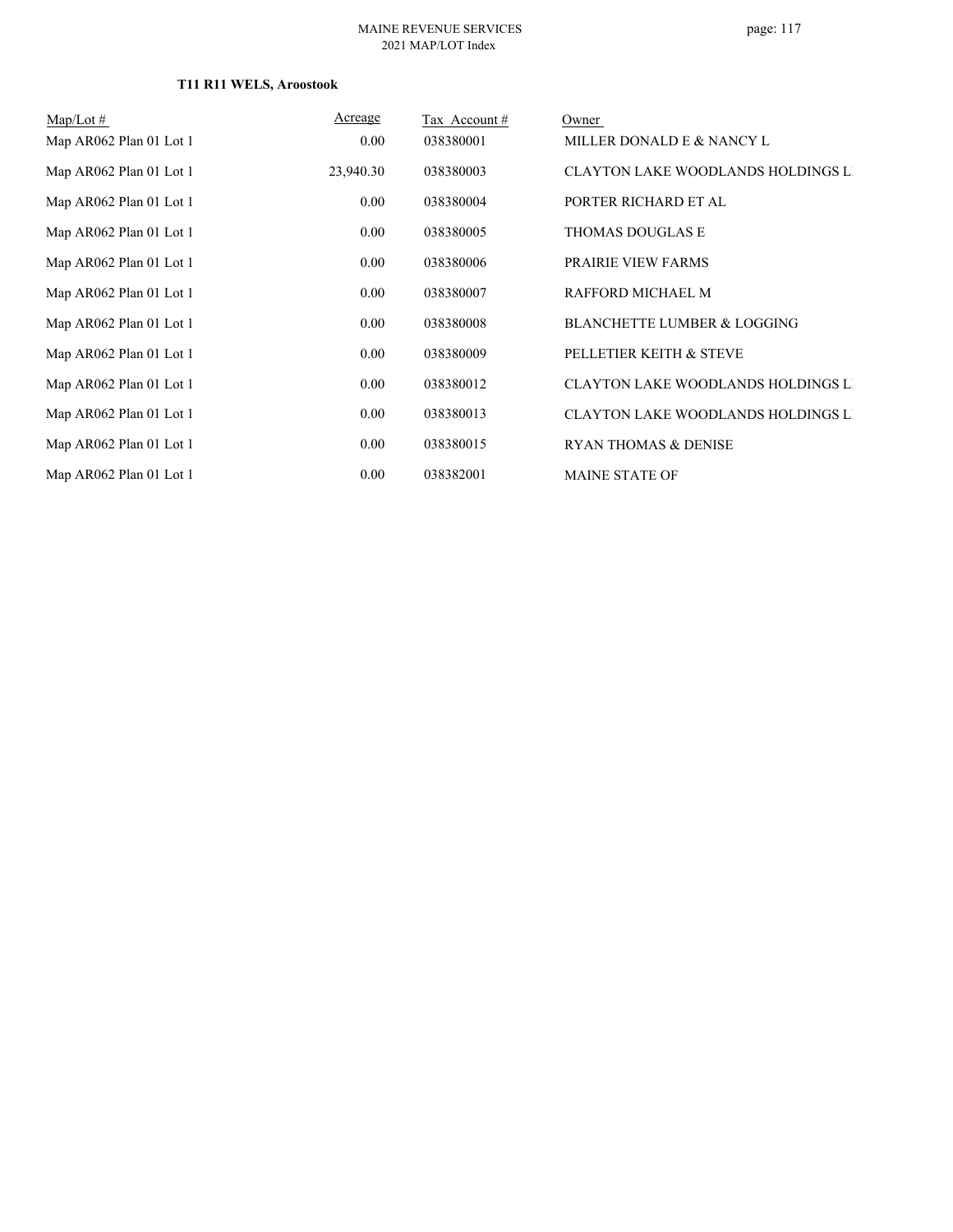## **T12 R11 WELS, Aroostook**

| $Map/Lot \#$            | Acreage   | Tax Account # | Owner                                         |
|-------------------------|-----------|---------------|-----------------------------------------------|
| Map AR063 Plan 01 Lot 1 | 23,878.01 | 038490001     | DUNN TIMBERLANDS INC                          |
| Map AR063 Plan 01 Lot 1 | 23,878.01 | 038490001     | CLAYTON LAKE WOODLANDS HOLDINGS LI            |
| Map AR063 Plan 01 Lot 1 | 23,878.01 | 038490001     | <b>SYLVESTER WILLIAM</b>                      |
| Map AR063 Plan 01 Lot 1 | 0.00      | 038490011     | <b>GARDNER THOMAS W &amp; SCOTT A PERSONA</b> |
| Map AR063 Plan 01 Lot 1 | 0.00      | 038490012     | BROCHU ROBERT G & JAMES C                     |
| Map AR063 Plan 01 Lot 1 | 0.00      | 038490014     | BESKE ROBERT & SANDRA                         |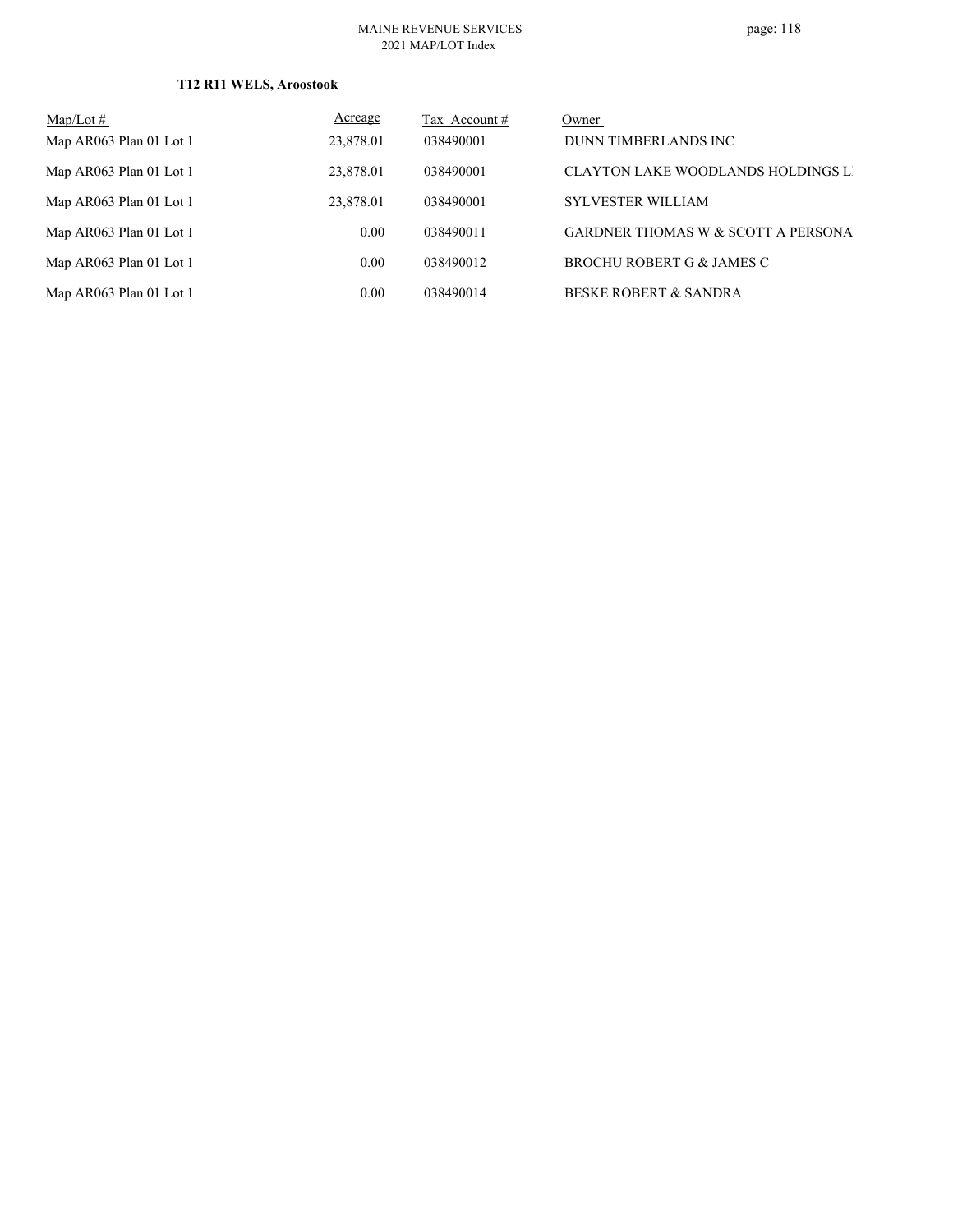## **T13 R11 WELS, Aroostook**

| $Map/Lot \#$                    | Acreage   | Tax Account # | Owner                                |
|---------------------------------|-----------|---------------|--------------------------------------|
| Map AR064 Plan 01 Lot 1 2 3 6 7 | 18,342.00 | 038610019     | AROOSTOOK TIMBERLANDS LLC            |
| Map AR064 Plan 01 Lot 4         | 4,346.00  | 038610001     | DUNN TIMBERLANDS INC                 |
| Map AR064 Plan 01 Lot 4         | 4,346.00  | 038610001     | <b>SYLVESTER WILLIAM</b>             |
| Map AR064 Plan 01 Lot 5         | 560.00    | 038610020     | PRENTISS & CARLISLE MANAGEMENT CO IN |
| Map AR064 Plan 01 Lot 5         | 0.00      | 038610021     | <b>BESSEY ARTHUR R</b>               |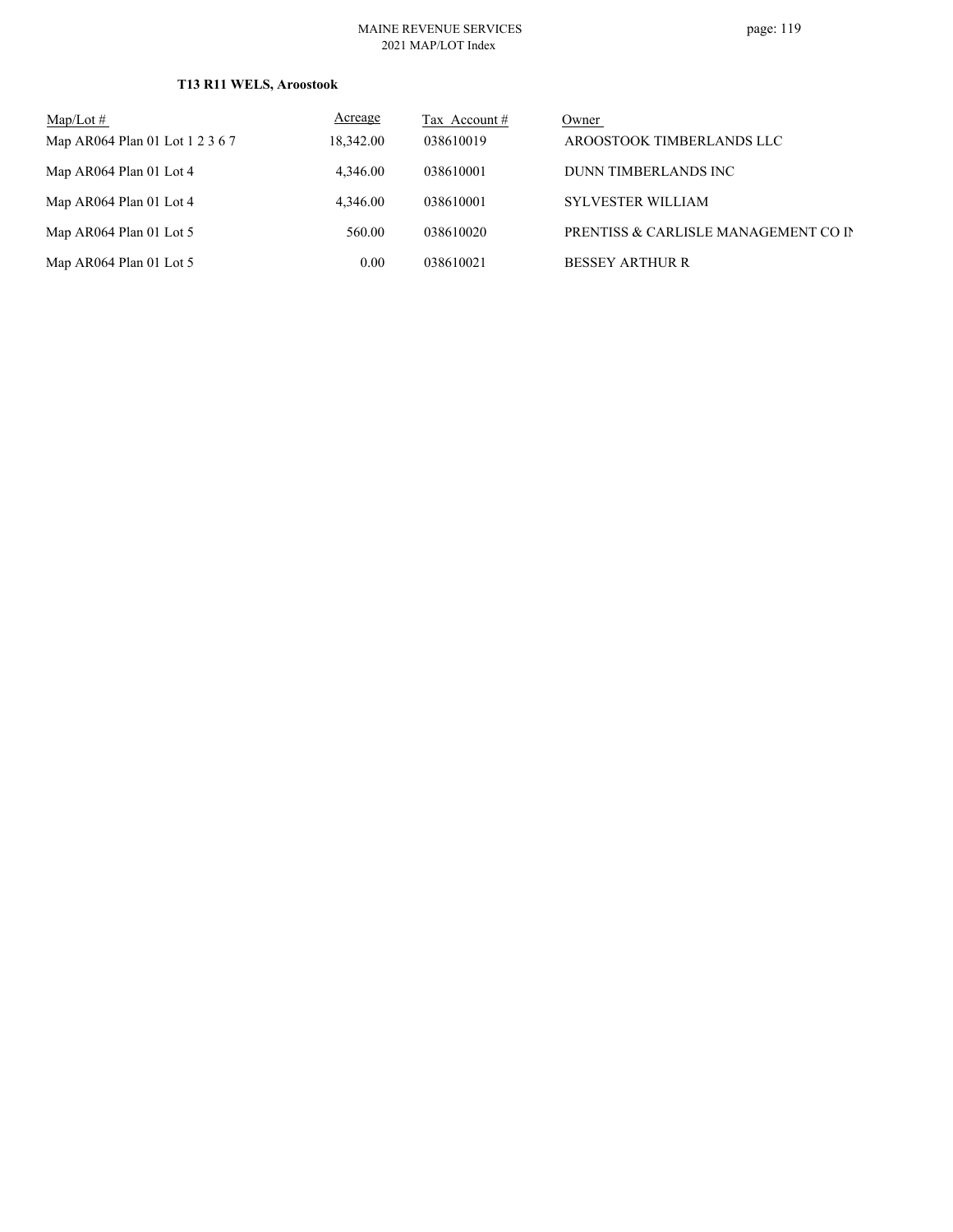## **T14 R11 WELS, Aroostook**

| $Map/Lot \#$                | Acreage   | Tax Account # | Owner                     |
|-----------------------------|-----------|---------------|---------------------------|
| Map AR065 Plan 01 Lot 1 1.1 | 4,547.00  | 038730013     | ALLAGASH TIMBERLANDS LLC  |
| Map AR065 Plan 01 Lot 1     | 0.00      | 038732003     | MAINE STATE OF (IF&W)     |
| Map AR065 Plan 01 Lot 1.2   | 286.00    | 038732001     | <b>MAINE STATE OF</b>     |
| Map AR065 Plan 01 Lot 1.3   | 6.434.00  | 038730030     | ALLAGASH TIMBERLANDS LLC  |
| Map AR065 Plan 01 Lot 2     | 11.756.00 | 038730006     | ALLAGASH TIMBERLANDS LLC  |
| Map AR065 Plan 01 Lot 2     | 11,756.00 | 038730006     | AROOSTOOK TIMBERLANDS LLC |
| Map AR065 Plan 01 Lot 2     | 0.00      | 038730032     | <b>ASH JOSHUA</b>         |
| Map AR065 Plan 01 Lot 3     | 500.00    | 038732002     | <b>MAINE STATE OF</b>     |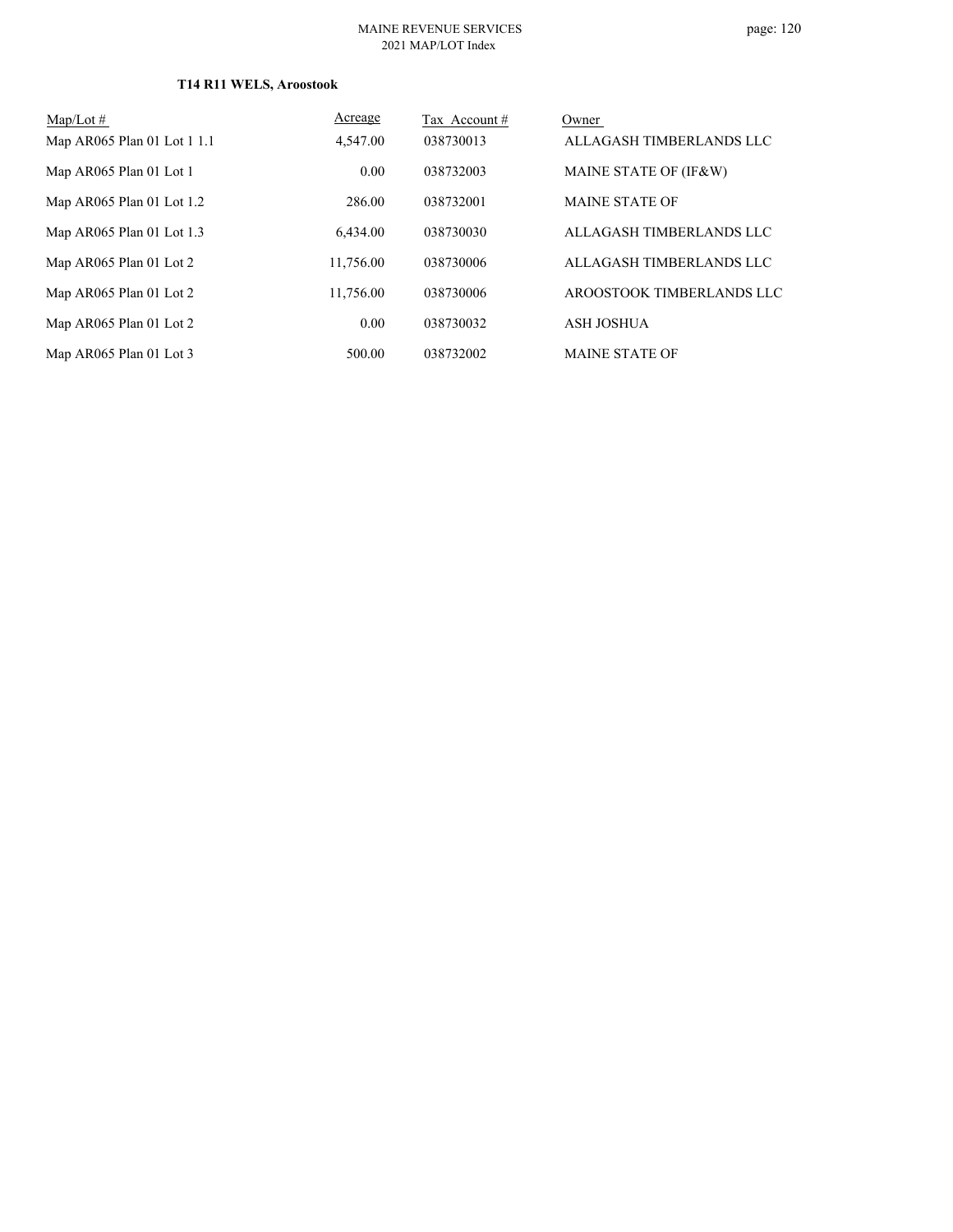## **T15 R11 WELS, Aroostook**

| $Map/Lot \#$                  | Acreage   | Tax Account# | Owner                     |
|-------------------------------|-----------|--------------|---------------------------|
| Map AR066 Plan 01 Lot 1       | 0.00      | 038842004    | MAINE STATE OF (IF&W)     |
| Map AR066 Plan 01 Lot 1.1 1.3 | 11.082.00 | 038840007    | AROOSTOOK TIMBERLANDS LLC |
| Map AR066 Plan 01 Lot 1.1 1.3 | 11,082.00 | 038840007    | ALLAGASH TIMBERLANDS LLC  |
| Map AR066 Plan 01 Lot 1.2 2.2 | 1.992.00  | 038842001    | <b>MAINE STATE OF</b>     |
| Map AR066 Plan 01 Lot 2.1 2.3 | 2,847.00  | 038840013    | ALLAGASH TIMBERLANDS LLC  |
| Map AR066 Plan 01 Lot 2.4 2.5 | 5,983.00  | 038840039    | ALLAGASH TIMBERLANDS LLC  |
| Map AR066 Plan 01 Lot 3       | 432.00    | 038840001    | AROOSTOOK TIMBERLANDS LLC |
| Map AR066 Plan 01 Lot 4       | 500.00    | 038842003    | <b>MAINE STATE OF</b>     |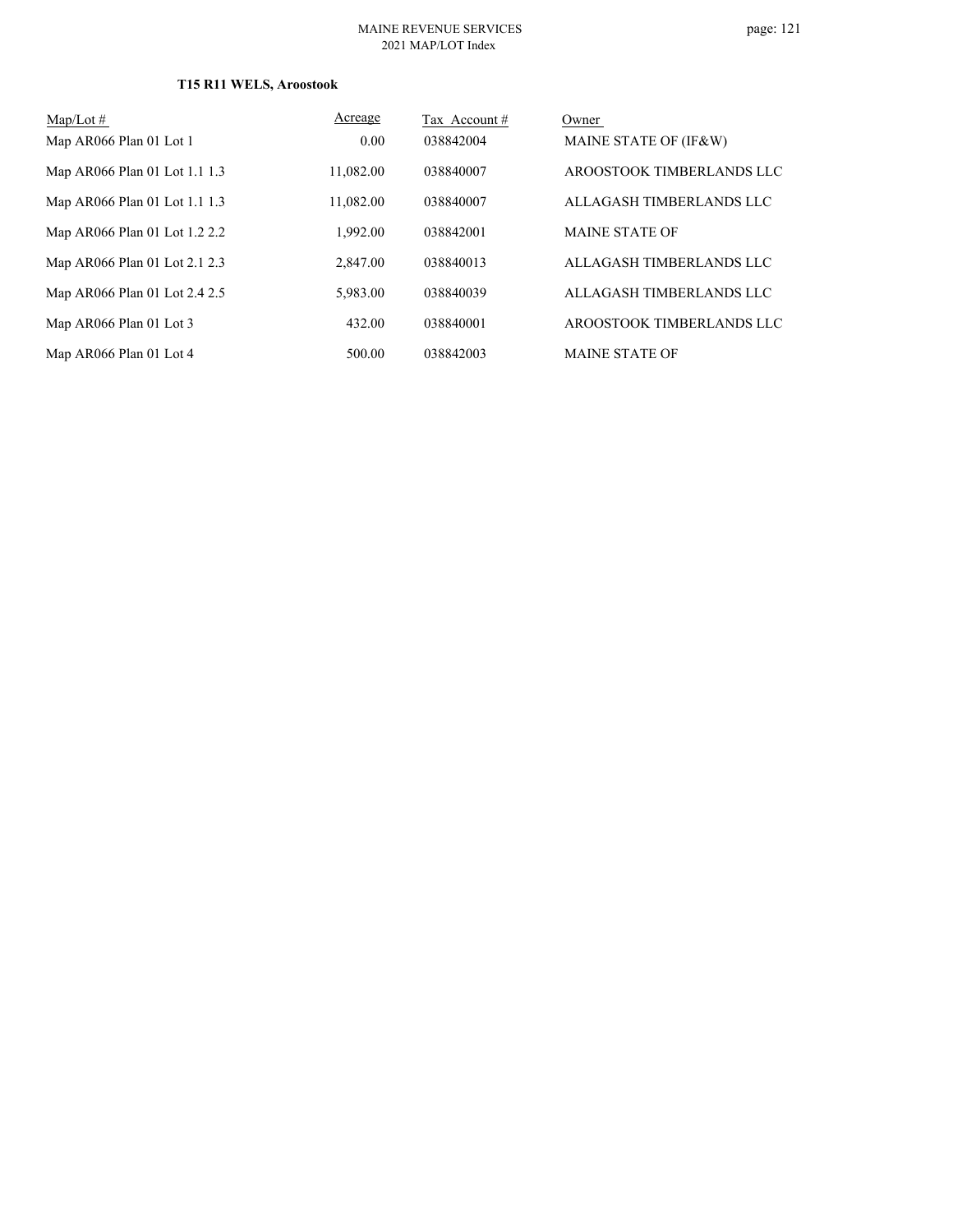## **T18 R11 WELS, Aroostook**

| $Map/Lot \#$                | <u>Acreage</u> | Tax Account # | Owner                                     |
|-----------------------------|----------------|---------------|-------------------------------------------|
| Map AR067 Plan 01 Lot 1     | 7.713.21       | 039040016     | ALLAGASH TIMBERLANDS LLC                  |
| Map AR067 Plan 01 Lot 1     | 0.00           | 039040044     | <b>HELGESEN ROBERT</b>                    |
| Map AR067 Plan 01 Lot $1.1$ | 14,865.55      | 039040037     | <b>CLAYTON LAKE WOODLANDS HOLDINGS LI</b> |
| Map AR067 Plan 01 Lot $1.1$ | 0.00           | 039040043     | <b>FROST NICHOLAS C TRUSTEE</b>           |
| Map AR067 Plan 01 Lot 2     | 1,000.00       | 039040007     | ALLAGASH TIMBERLANDS LLC                  |
| Map AR067 Plan 01 Lot 2     | 0.00           | 039040045     | ALLAGASH TIMBERLANDS LLC                  |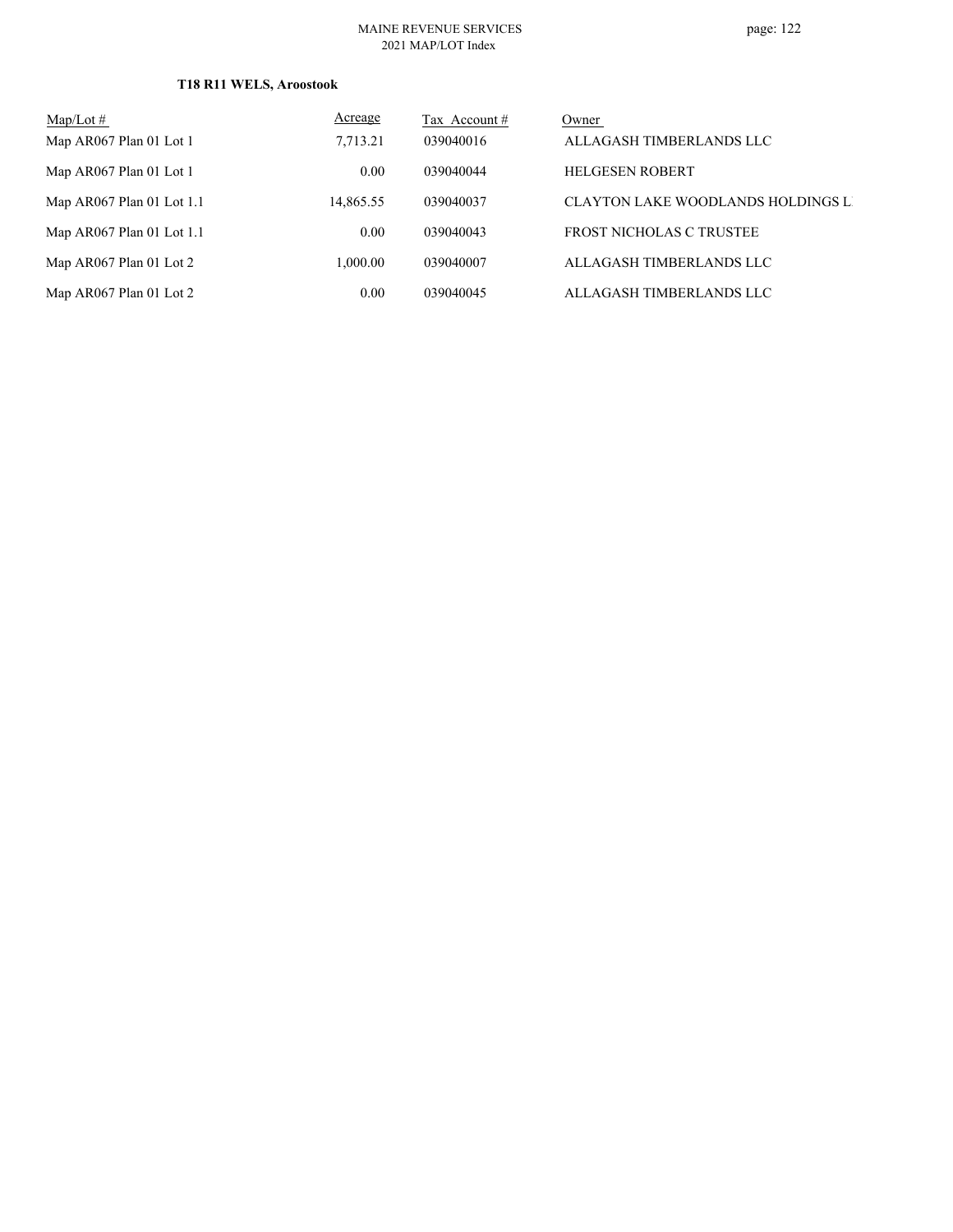## **T19 R11 WELS, Aroostook**

| Map/Lot $#$                 | Acreage   | Tax Account # | Owner                                     |
|-----------------------------|-----------|---------------|-------------------------------------------|
| Map AR068 Plan 01 Lot 1     | 10.952.00 | 039070014     | <b>CLAYTON LAKE WOODLANDS HOLDINGS LI</b> |
| Map AR068 Plan 01 Lot 2 3 4 | 13,158.51 | 039070004     | ALLAGASH TIMBERLANDS LLC                  |
| Map AR068 Plan 01 Lot 4     | 0.00      | 039070013     | LAMBERT DEANE A                           |
| Map AR068 Plan 01 Lot 5     | 4,184.00  | 039070001     | DOERING ROBERT                            |
| Map AR068 Plan 01 Lot 5     | 4.184.00  | 039070001     | BUCK-O WOODLAND LLC                       |
| Map AR068 Plan 01 Lot 5     | 0.00      | 039070030     | COTE CHAD & JASON CASTONGUAY              |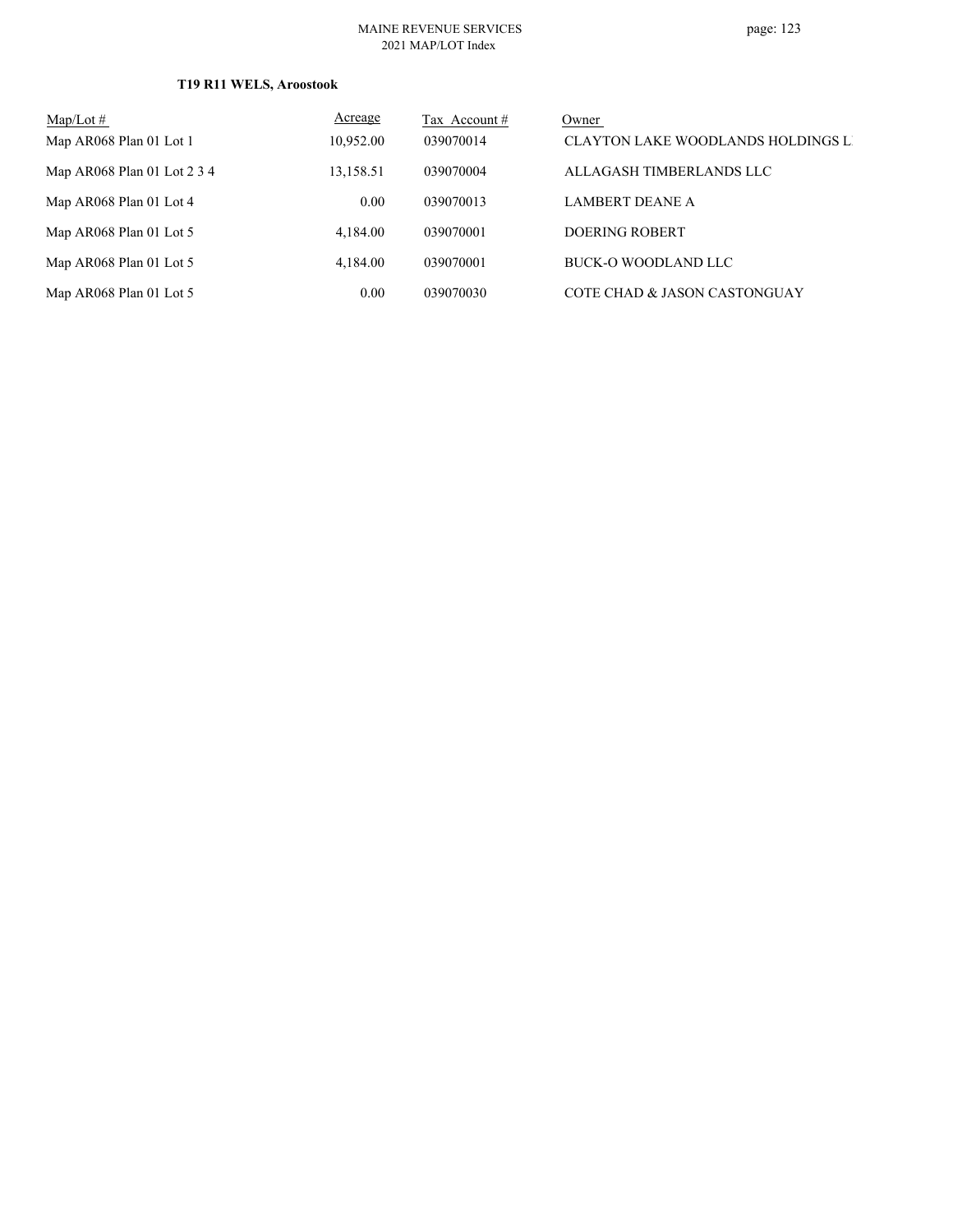## **T11 R12 WELS, Aroostook**

| $Map/Lot \#$            | <u>Acreage</u> | Tax Account $#$ | Owner                              |
|-------------------------|----------------|-----------------|------------------------------------|
| Map AR069 Plan 01 Lot 1 | 23.934.10      | 038390001       | CLAYTON LAKE WOODLANDS HOLDINGS LI |
| Map AR069 Plan 01 Lot 1 | $0.00\,$       | 038390003       | O CONNOR KEVIN & MICHAEL           |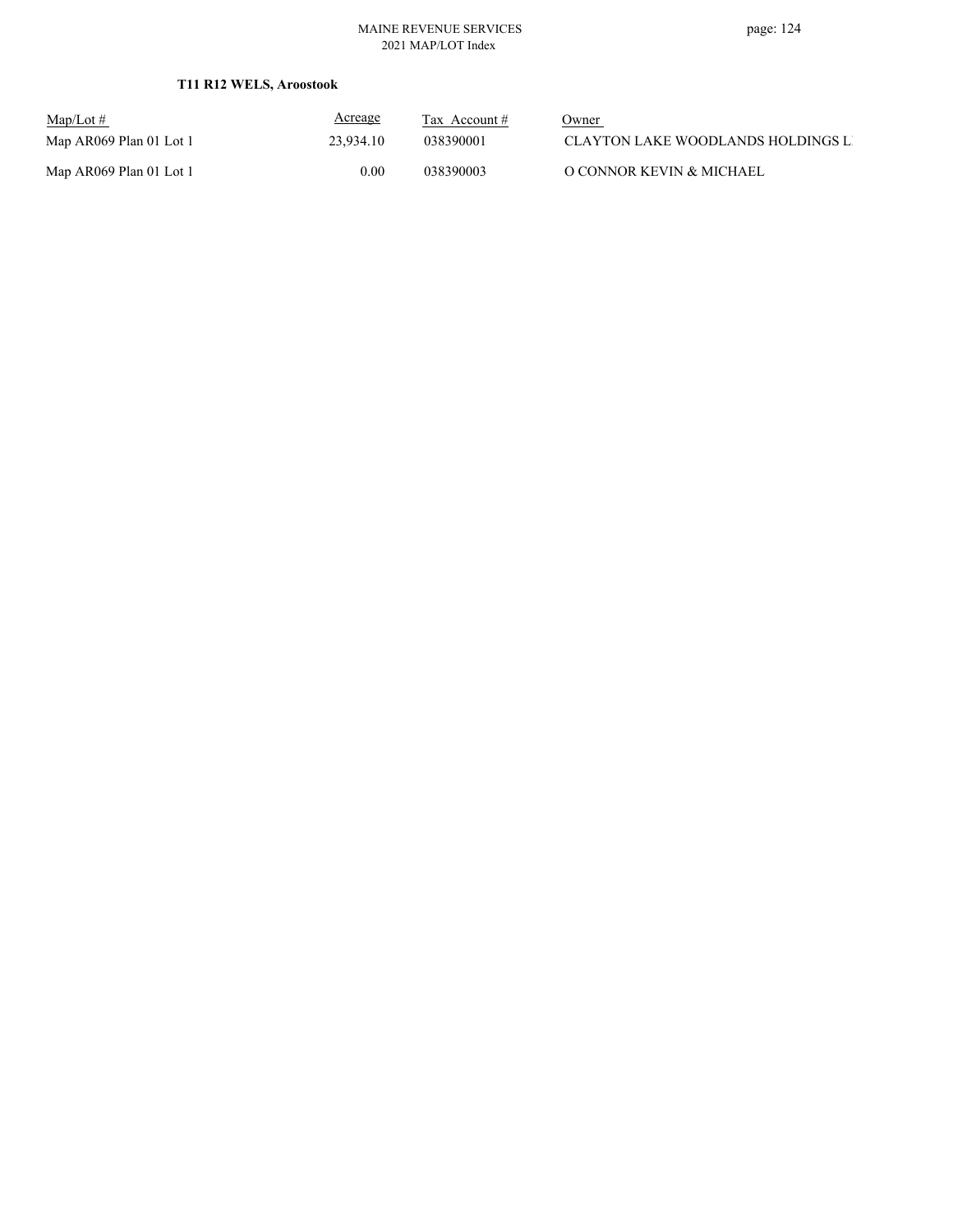## **T12 R12 WELS, Aroostook**

Map/Lot #  $\frac{\text{Areage}}{\text{2x} + \text{Account}}$  0wner

Acreage

Map AR070 Plan 01 Lot 1 23,691.00 038500006 CLAYTON LAKE WOODLANDS HOLDINGS LI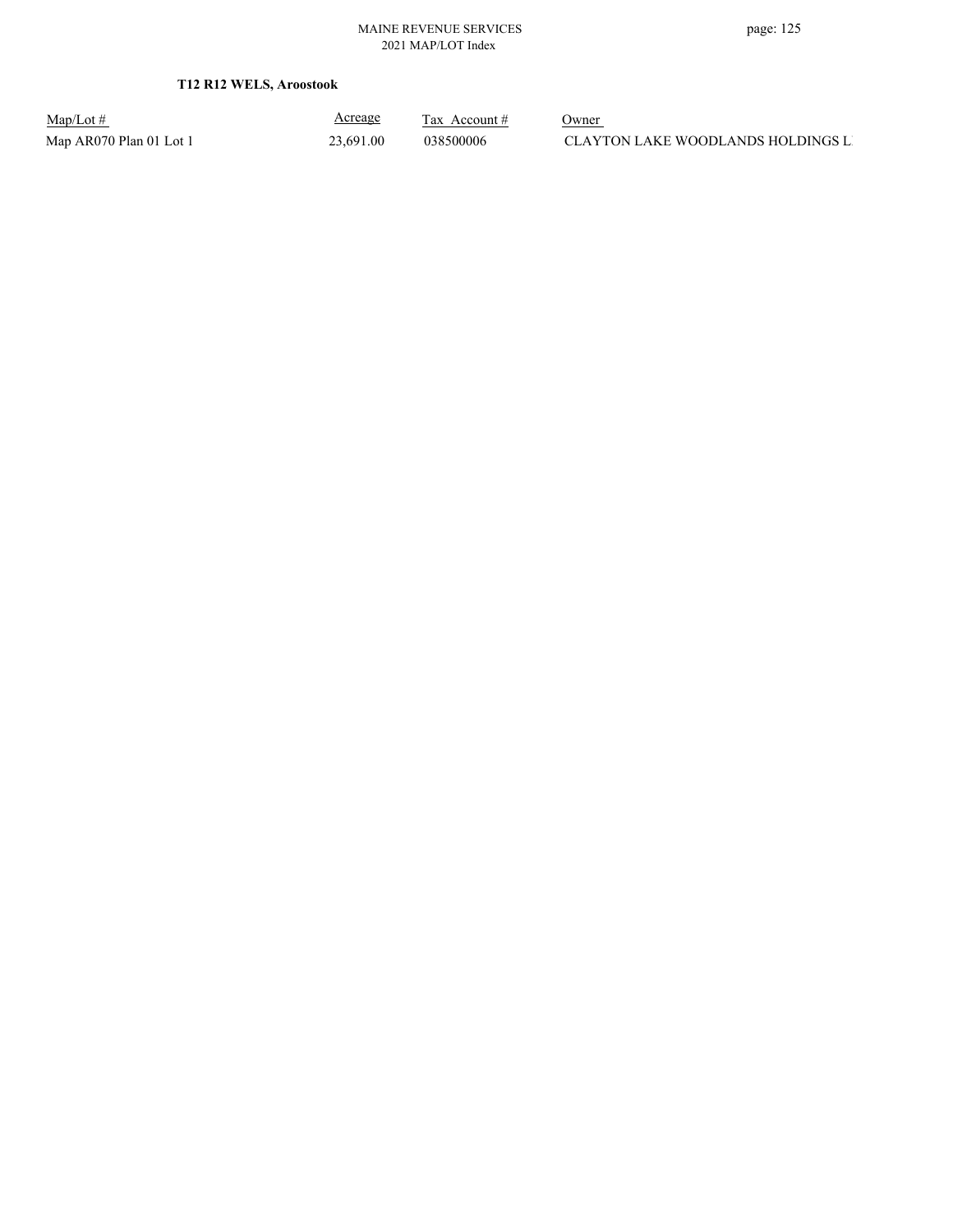## **T13 R12 WELS, Aroostook**

| $Map/Lot \#$                  | Acreage   | Tax Account# | Owner                            |
|-------------------------------|-----------|--------------|----------------------------------|
| Map AR071 Plan 01 Lot         | 0.00      | 038622004    | UNIVERSITY OF MAINE AT FORT KENT |
| Map AR071 Plan 01 Lot         | 0.00      | 038622005    | <b>MAINE STATE OF</b>            |
| Map AR071 Plan 01 Lot 1       | 0.00      | 038622006    | <b>MAINE STATE OF</b>            |
| Map $AR071$ Plan 01 Lot 1.1   | 19,605.00 | 038620001    | ALLAGASH TIMBERLANDS LLC         |
| Map $AR071$ Plan 01 Lot 1.1   | 19,605.00 | 038620001    | <b>MAINE STATE OF</b>            |
| Map $AR071$ Plan 01 Lot 1.1   | 881.00    | 038622003    | <b>MAINE STATE OF</b>            |
| Map AR071 Plan 01 Lot 1.2 1.3 | 2,765.00  | 038622001    | <b>MAINE STATE OF</b>            |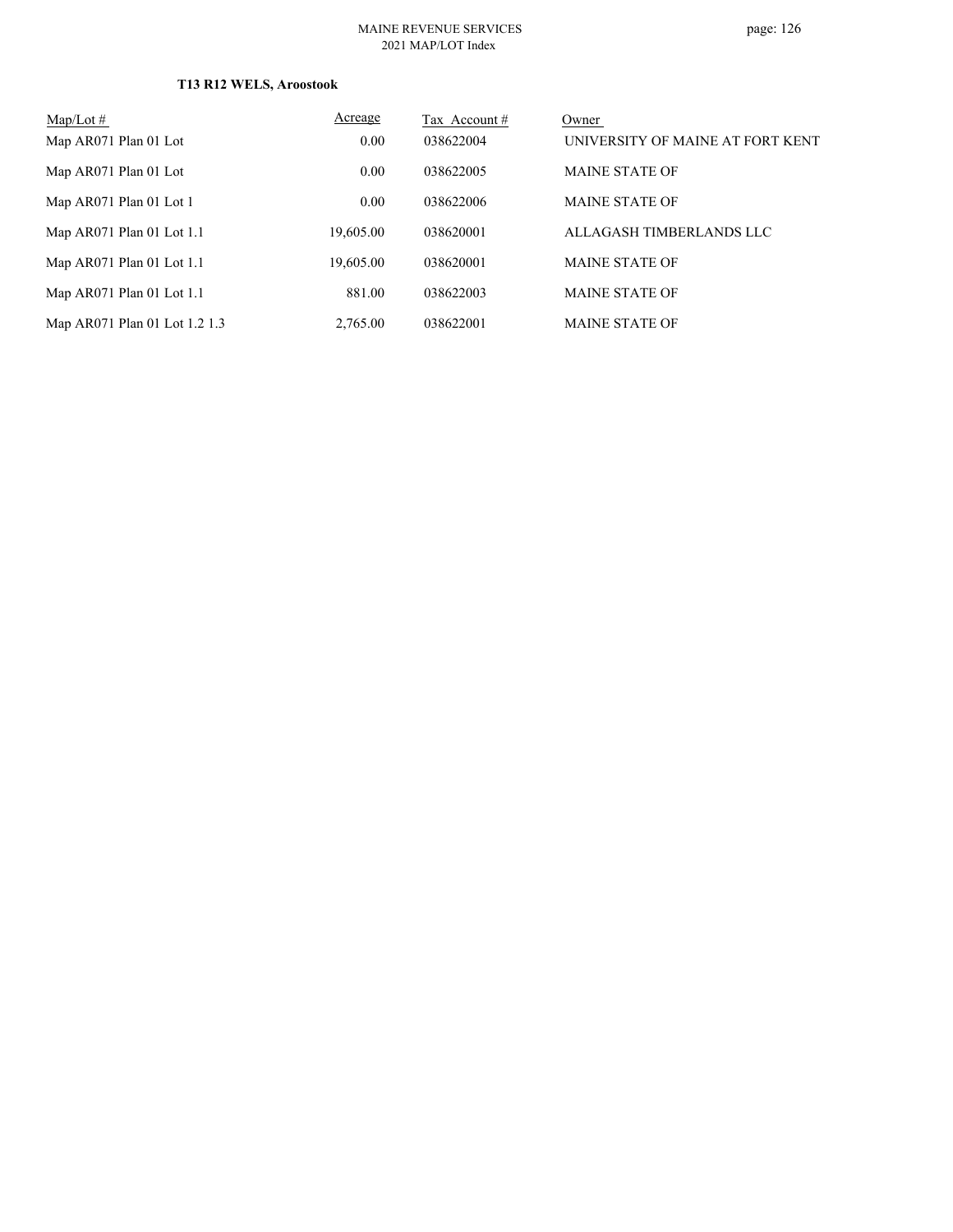## **T14 R12 WELS, Aroostook**

| $\text{Map/Lot} \#$                | Acreage   | Tax Account $#$ | Owner                     |
|------------------------------------|-----------|-----------------|---------------------------|
| Map AR072 Plan 01 Lot 1.1 1.12 2.1 | 22,895.00 | 038740001       | AROOSTOOK TIMBERLANDS LLC |
| Map $AR072$ Plan 01 Lot 1.1        | 0.00      | 038740003       | <b>HARRIS ELIZABETH</b>   |
| Map AR072 Plan 01 Lot 1.2 2.2      | 912.00    | 038742001       | <b>MAINE STATE OF</b>     |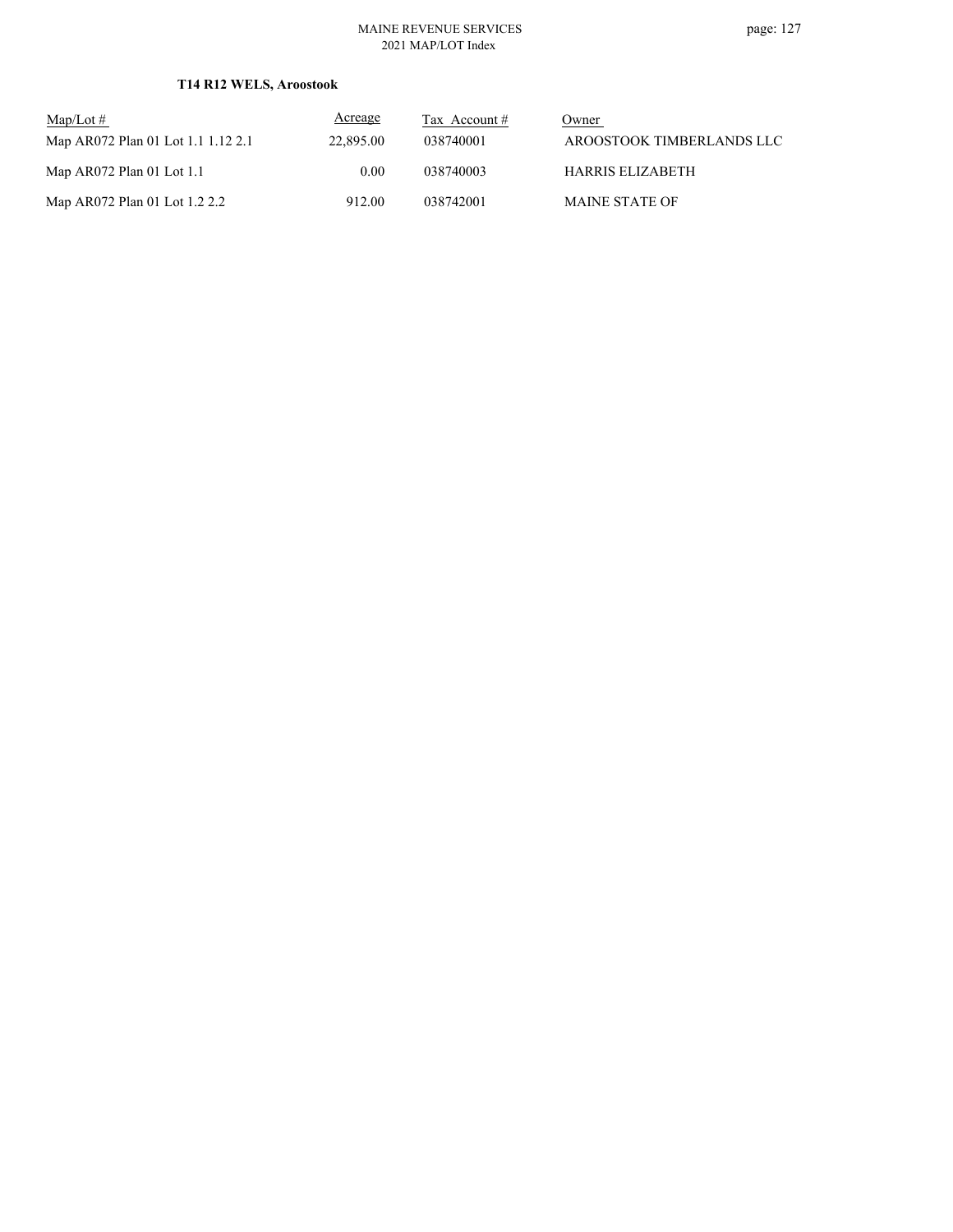## **T15 R12 WELS, Aroostook**

Map/Lot #  $\frac{\text{Areage}}{\text{2x} + \text{Account}}$  0wner

Acreage

Map AR073 Plan 01 Lot 1 22,484.00 038850005 AROOSTOOK TIMBERLANDS LLC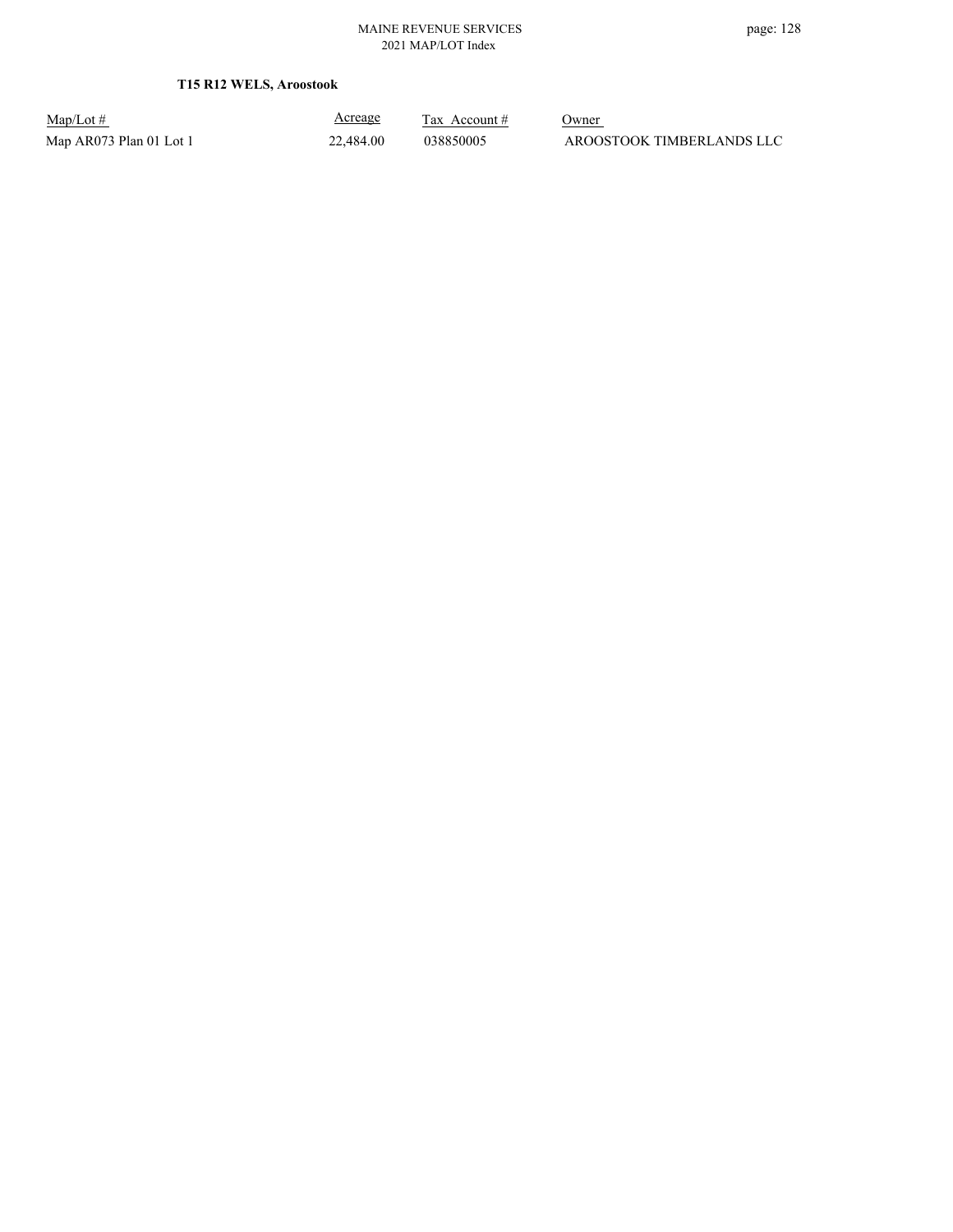## **T16 R12 WELS, Aroostook**

| Map/Lot $#$                 | Acreage   | Tax Account # | Owner                           |
|-----------------------------|-----------|---------------|---------------------------------|
| Map AR074 Plan 01 Lot 1     | 5,513.00  | 038940001     | AROOSTOOK TIMBERLANDS LLC       |
| Map AR074 Plan 01 Lot 1     | 0.00      | 038940016     | MCBREAIRTY ROBERT JR            |
| Map AR074 Plan 01 Lot 2 4 5 | 15,668.41 | 038940002     | ALLAGASH TIMBERLANDS LLC        |
| Map AR074 Plan 01 Lot 3     | 2,100.00  | 038940003     | PINGREE ASSOCIATES INC          |
| Map AR074 Plan 01 Lot 5     | 0.00      | 038940010     | MCBREAIRTY ROBERT JR            |
| Map AR074 Plan 01 Lot 5     | 0.00      | 038940011     | <b>KELLY DOUGLAS &amp; LYNN</b> |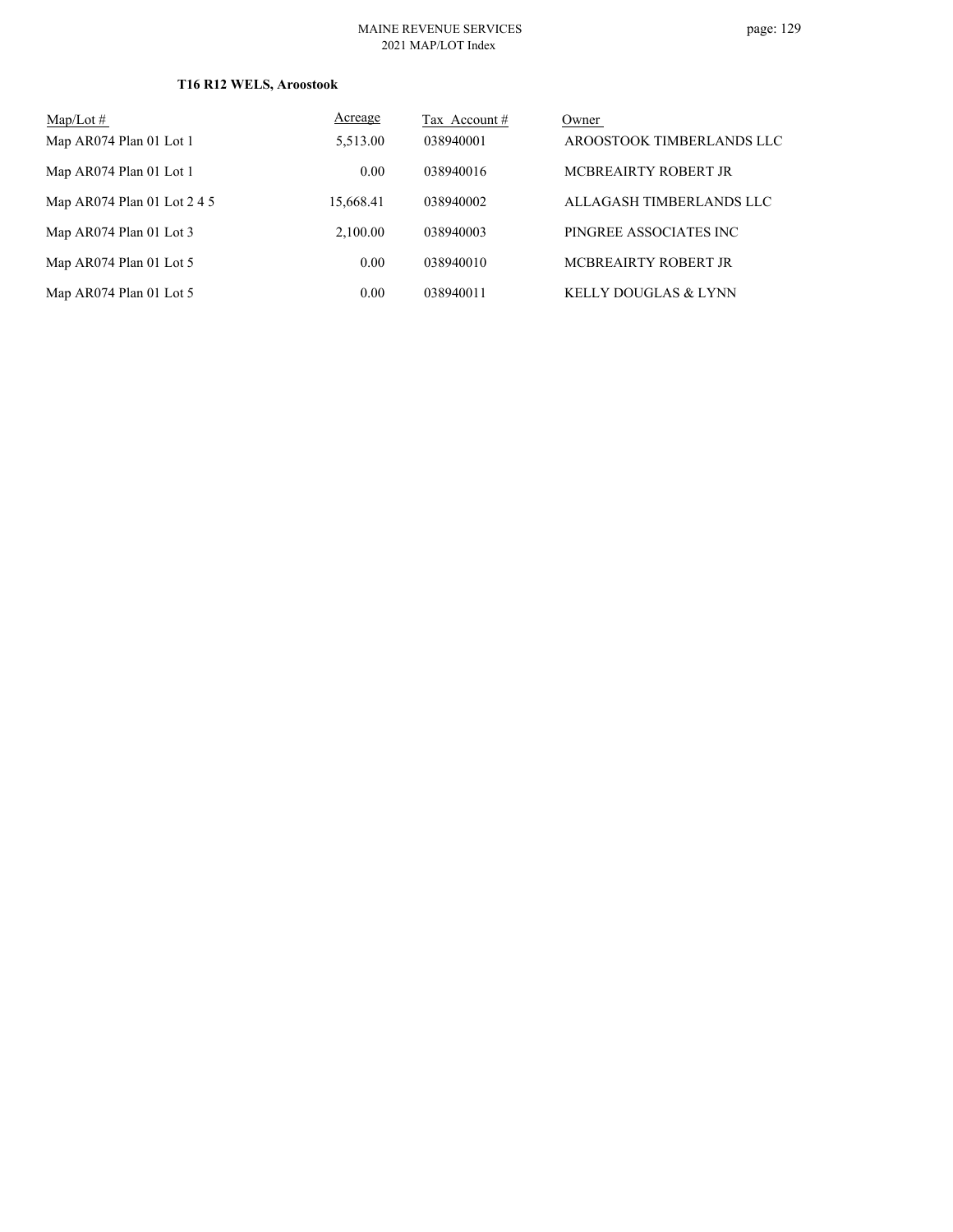## **T17 R12 WELS, Aroostook**

| $Map/Lot \#$            | <b>Acreage</b> | Tax Account $#$ | Owner                    |
|-------------------------|----------------|-----------------|--------------------------|
| Map AR075 Plan 01 Lot 1 | 23,037.00      | 039000007       | ALLAGASH TIMBERLANDS LLC |
| Map AR075 Plan 01 Lot 1 | 0.00           | 039002002       | ALLAGASH TIMBERLANDS LLC |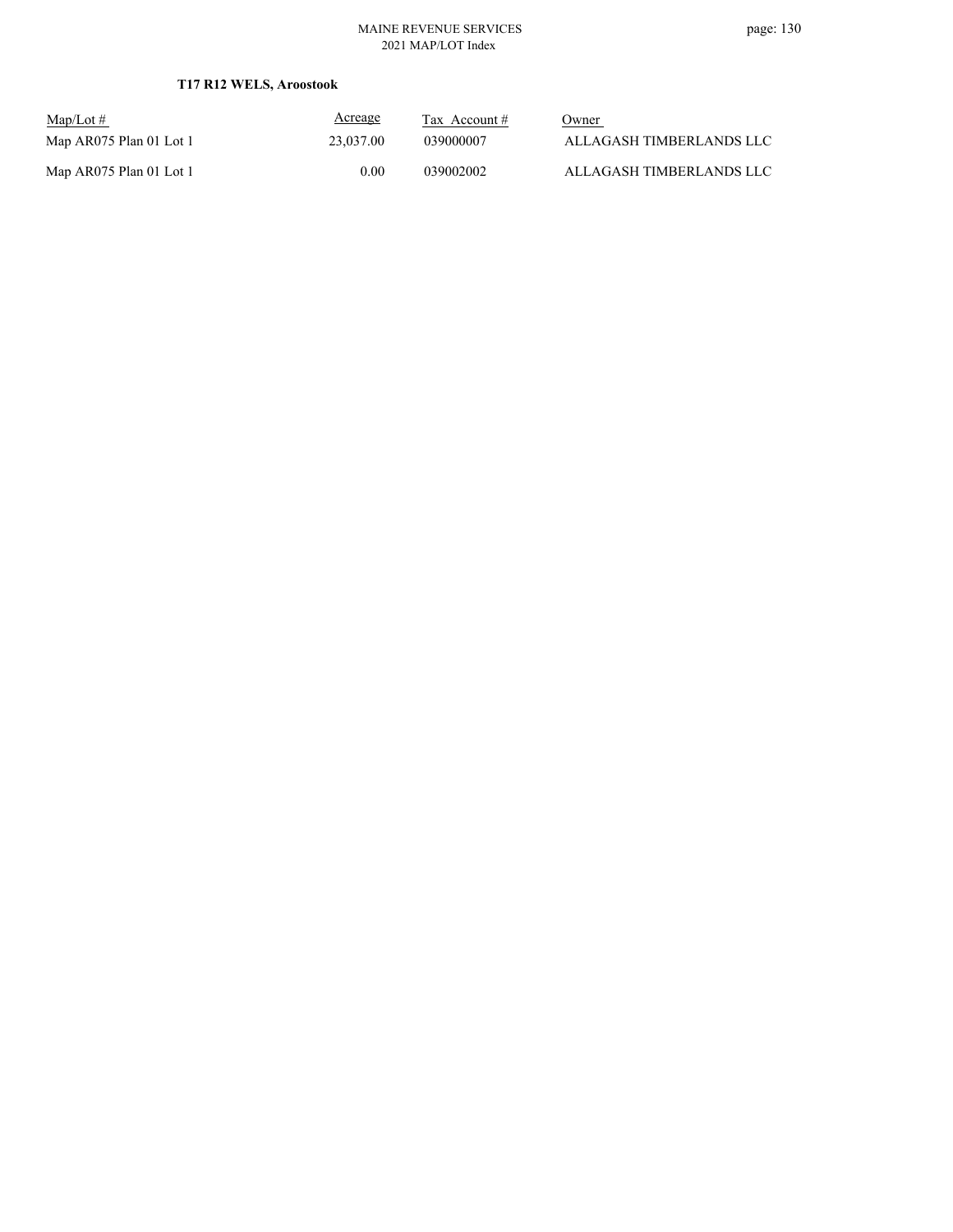## **T18 R12 WELS, Aroostook**

| $Map/Lot \#$             | Acreage   | Tax Account # | Owner                                     |
|--------------------------|-----------|---------------|-------------------------------------------|
| Map AR076 Plan 01 Lot 14 | 10,743.50 | 039050035     | <b>CLAYTON LAKE WOODLANDS HOLDINGS LI</b> |
| Map AR076 Plan 01 Lot 2  | 3,824.62  | 039050002     | ALLAGASH TIMBERLANDS LLC                  |
| Map AR076 Plan 01 Lot 2  | 0.00      | 039050055     | CARON JAMES SR, JAMES II, JEREMY, & JOSI  |
| Map AR076 Plan 01 Lot 3  | 2.441.00  | 039050004     | ALLAGASH TIMBERLANDS LLC                  |
| Map AR076 Plan 01 Lot 4  | 0.00      | 039052001     | US CUSTOMS & BORDER PROTECTION            |
| Map AR076 Plan 01 Lot 5  | 5,950.00  | 039050054     | ALLAGASH TIMBERLANDS LLC                  |
| Map AR076 Plan 01 Lot 6  | 712.00    | 039050025     | ALLAGASH TIMBERLANDS LLC                  |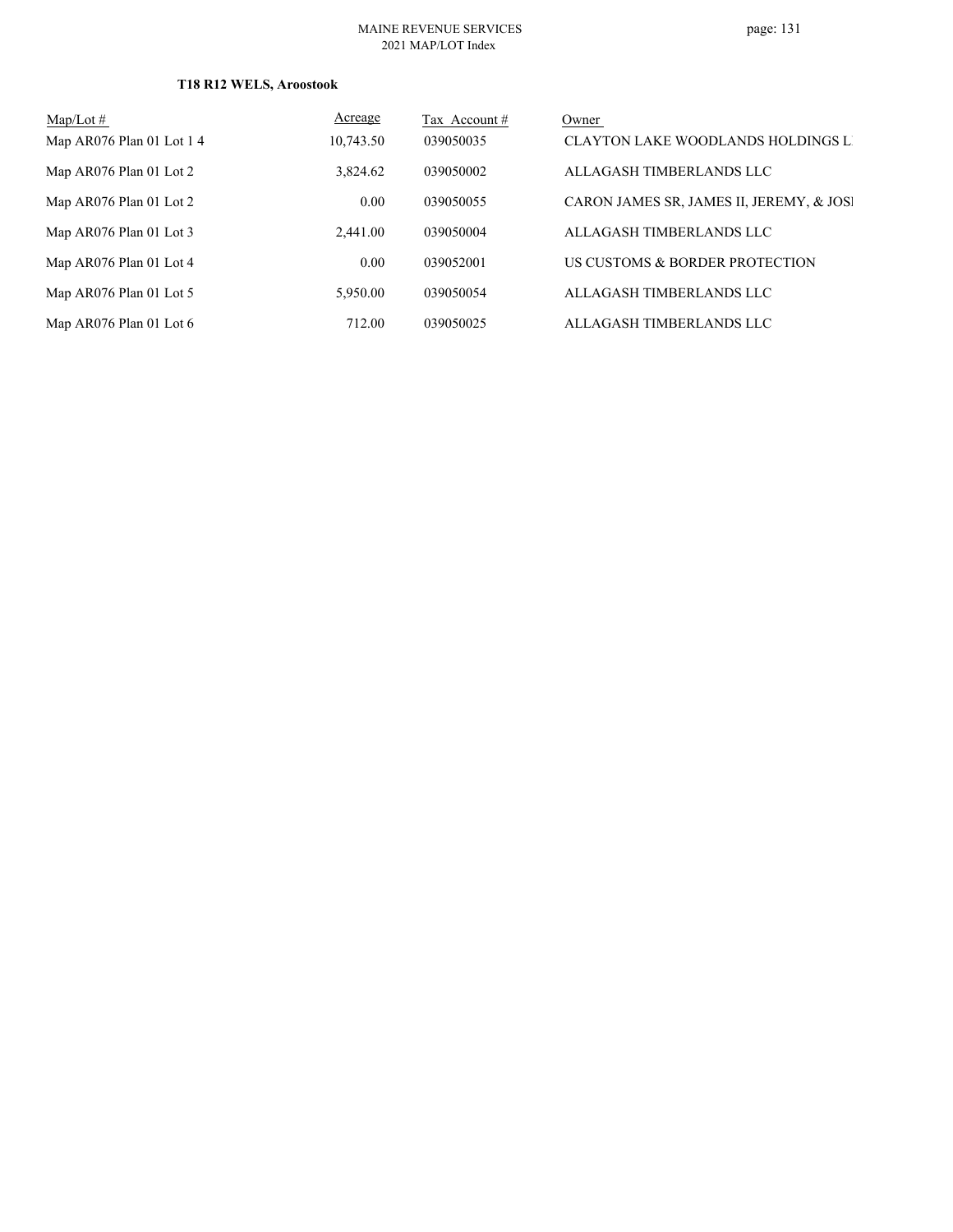#### MAINE REVENUE SERVICES 2021 MAP/LOT Index

## **T19 R12 WELS, Aroostook**

| $\text{Map/Lot} \#$     | <b>Acreage</b> | Tax Account $#$ | Owner                              |
|-------------------------|----------------|-----------------|------------------------------------|
| Map AR077 Plan 01 Lot 1 | 27,988.62      | 039080004       | CLAYTON LAKE WOODLANDS HOLDINGS LI |
| Map AR077 Plan 01 Lot 1 | 0.00           | 039080009       | DAIGLE GLENN T & BRYAN             |
| Map AR077 Plan 01 Lot 1 | 0.00           | 039080010       | MCDERMOTT MARK                     |
| Map AR077 Plan 01 Lot 1 | 0.00           | 039080011       | PAINCHAUD YANNICK & BRIGITTE       |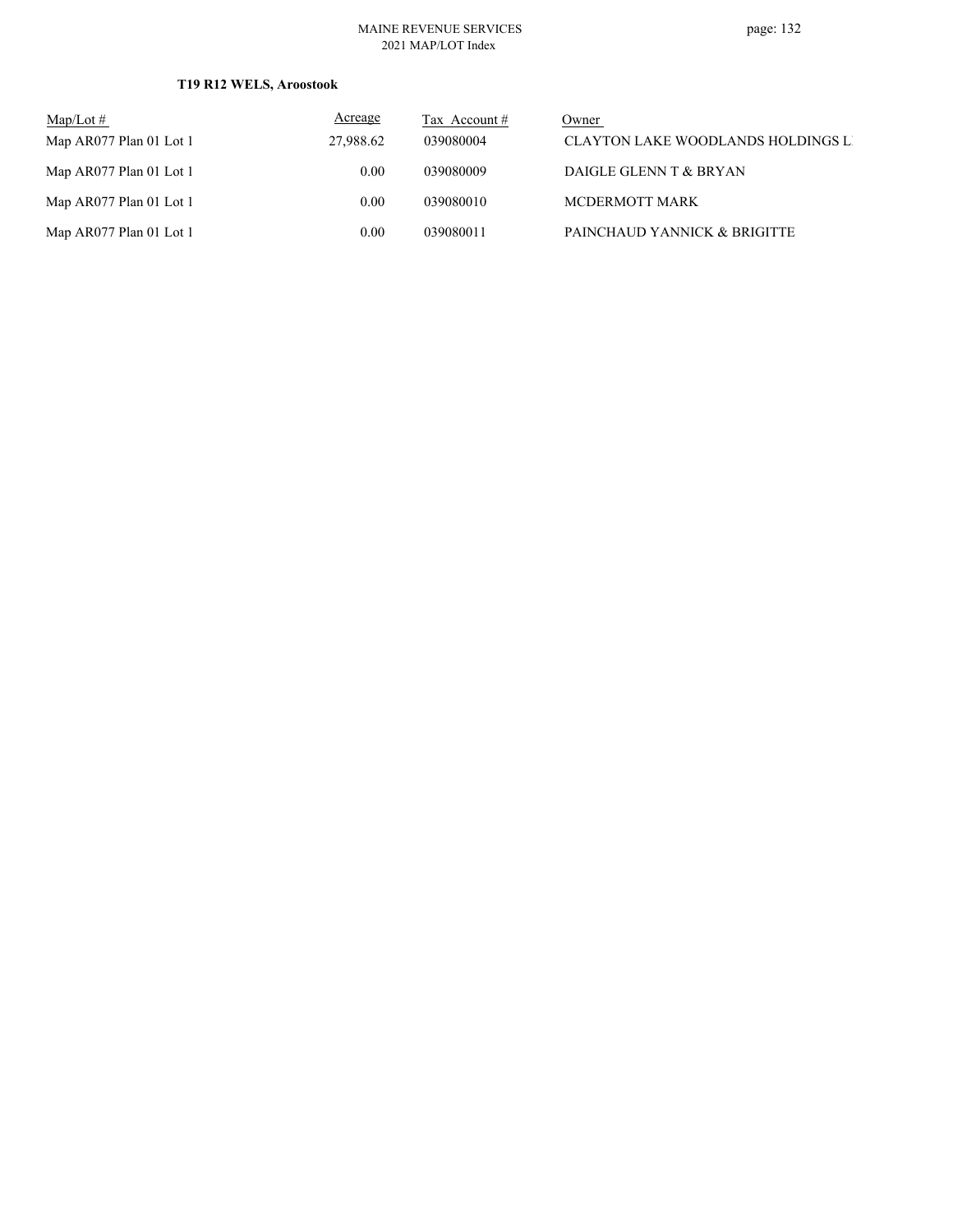## **T20 R11 & 12 WELS, Aroostook**

| $Map/Lot \#$<br>Map AR078        | Acreage<br>0.00 | Tax Account#<br>038010001P | Owner<br><b>GAZ BAR US INC</b>       |
|----------------------------------|-----------------|----------------------------|--------------------------------------|
| Map AR078                        | 0.00            | 038010006P                 | SCOTSMAN WILLIAM, INC                |
| Map AR078 Plan 01 Lot 1          | 21,597.00       | 038010036                  | CLAYTON LAKE WOODLANDS HOLDINGS LI   |
| Map AR078 Plan 01 Lot 1          | 0.00            | 038010068                  | CASTONGUAY JASON                     |
| Map AR078 Plan 01 Lot 1          | 0.00            | 038010074                  | UNITED STATES OF AMERICA             |
| Map AR078 Plan 01 Lot 1          | 0.00            | 038010087                  | CARON WILLIAM & J DARRELL OUELLETTE  |
| Map AR078 Plan 01 Lot 2 3 4      | 14,229.00       | 038010005                  | ALLAGASH TIMBERLANDS LLC             |
| Map AR078 Plan 01 Lot 3          | 0.00            | 038010077                  | <b>MORIN KIM</b>                     |
| Map AR078 Plan 02 Lot 1          | 44.00           | 038010020                  | CDT MAINE TIMBERLANDS LLC            |
| Map AR078 Plan 02 Lot 1          | 44.00           | 038010020                  | ALLAGASH TIMBERLANDS LLC             |
| Map AR078 Plan 02 Lot 1          | 0.00            | 038010066                  | ALLAGASH TIMBERLANDS LLC             |
| Map AR078 Plan 02 Lot 2          | 29.54           | 038010019                  | ALLAGASH TIMBERLANDS LLC             |
| Map AR078 Plan 02 Lot 3          | 0.32            | 038010073                  | <b>BRETON ROBIN</b>                  |
| Map AR078 Plan 02 Lot 4          | 3.79            | 038010084                  | <b>GAZ BAR US INC</b>                |
| Map AR078 Plan 02 Lot 4.1 5      | 2.81            | 038010010                  | <b>GAZ BAR US INC</b>                |
| Map AR078 Plan 02 Lot 6          | 0.28            | 038010007                  | <b>LAVOIE GHISLAIN</b>               |
| Map AR078 Plan 02 Lot 7          | 20.80           | 038010002                  | LES FORETS DU MAITRE SCIEUR INC      |
| Map AR078 Plan 02 Lot 8          | 0.55            | 038010006                  | FARRY KAREN & CHISTOPHER WILLIAMS    |
| Map AR078 Plan 02 Lot 9          | 0.24            | 038010029                  | THIBAULT FRANCOIS                    |
| Map AR078 Plan 02 Lot 10         | 0.08            | 038010054                  | TRUDEL DENIS                         |
| Map AR078 Plan 02 Lot 11         | 0.08            | 038010003                  | <b>STEEVES LANDRY</b>                |
| Map AR078 Plan 02 Lot 12         | 1.74            | 038010035                  | DE LA CROIZETIERE CLAIRMONT & MARIE- |
| Map AR078 Plan 02 Lot 12.1       | 0.09            | 038012004                  | ROY DENIS & MICHELLE LEGASPI         |
| Map AR078 Plan 02 Lot 13         | 0.33            | 038010053                  | TRUDEL RENEE                         |
| Map AR078 Plan 02 Lot 14         | 25.00           | 038010057                  | 9096-8173 QUEBEC INC                 |
| Map AR078 Plan 02 Lot 15         | 0.28            | 038010033                  | QUEBEC INC 9096-8173                 |
| Map AR078 Plan 02 Lot 16 18      | 0.56            | 038010008                  | LAVOIE THERESE & MARTINE             |
| Map AR078 Plan 02 Lot 17         | 0.09            | 038010032                  | MORNEAU M GUILDO                     |
| Map AR078 Plan 02 Lot 19         | 8.42            | 038010058                  | 9096-8173 QUEBEC INC                 |
| Map AR078 Plan 02 Lot 20.11 20.4 | 35.18           | 038010034                  | QUEBEC INC 9096-8173                 |
| Map AR078 Plan 02 Lot 20.12      | 7.71            | 038010031                  | COTE ERIK A                          |
| Map AR078 Plan 02 Lot 20.2 20.3  | 1.23            | 038010030                  | SORIBA TRANSPORT & DEMENAGEMENT 91   |
| Map AR078 Plan 02 Lot 21         | 0.12            | 038010051                  | COTE ERIK A                          |
| Map AR078 Plan 02 Lot 22         | 0.27            | 038010028                  | <b>BUBIER SCOT</b>                   |
| Map AR078 Plan 02 Lot 23 24      | 0.69            | 038012002                  | STAHLMAN STEPHEN R                   |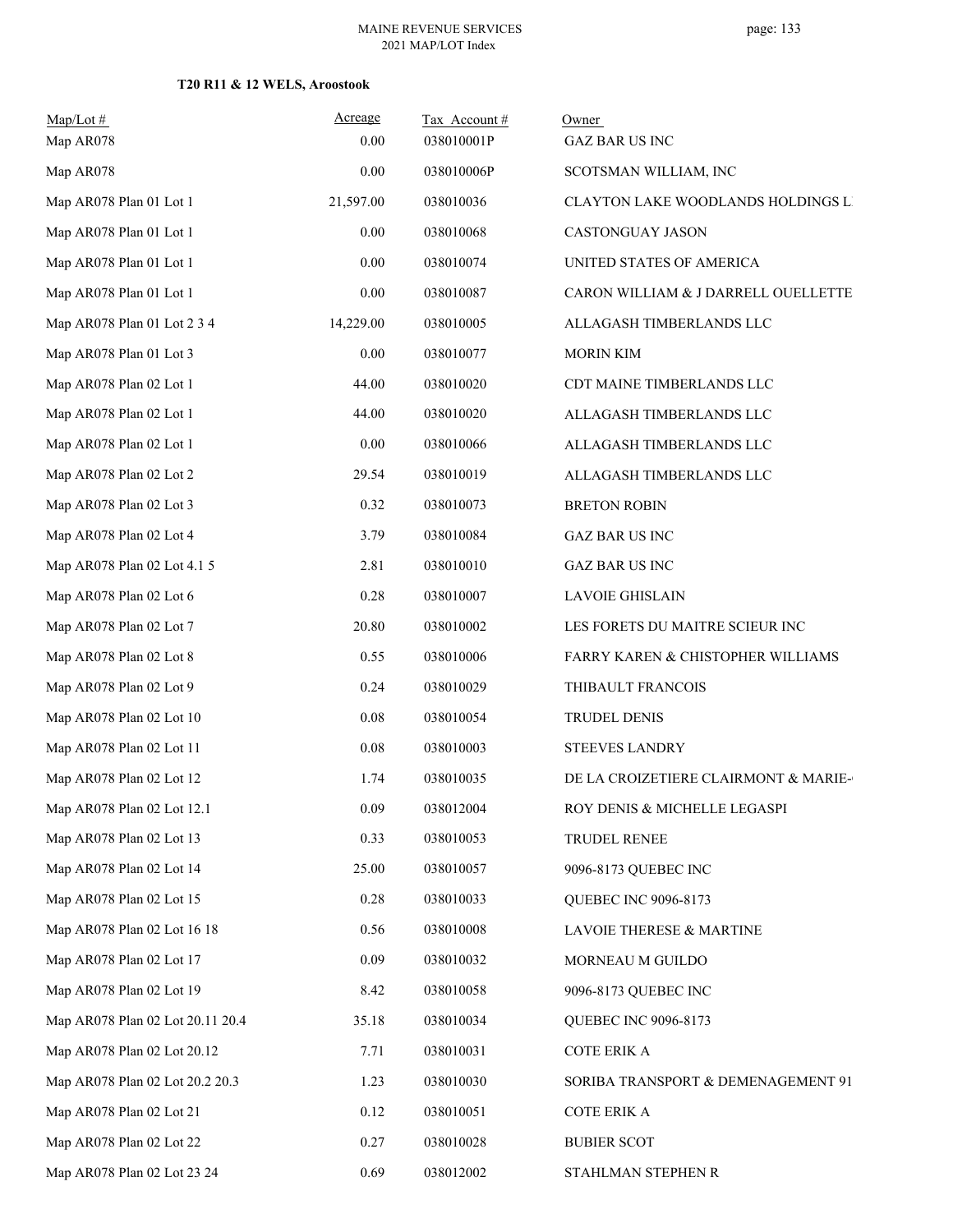#### MAINE REVENUE SERVICES 2021 MAP/LOT Index

## **T20 R11 & 12 WELS, Aroostook**

| $Map/Lot \#$             | Acreage | Tax Account $#$ | Owner                     |
|--------------------------|---------|-----------------|---------------------------|
| Map AR078 Plan 02 Lot 25 | 0.26    | 038010056       | COTE ERIK A               |
| Map AR078 Plan 02 Lot 26 | 1.00    | 038010052       | THERIAULT JEAN & REJEANNE |
| Map AR078 Plan 02 Lot 27 | 0.95    | 038010027       | THERIAULT PAUL & ROLANDE  |
| Map AR078 Plan 02 Lot 29 | 0.37    | 038010072       | <b>TRUDEL ROLANDE</b>     |
| Map AR078 Plan 02 Lot 30 | 0.19    | 038010001       | TRUDEL RAYMOND            |
| Map AR078 Plan 02 Lot 31 | 0.23    | 038010071       | <b>LAVOIE HUGO</b>        |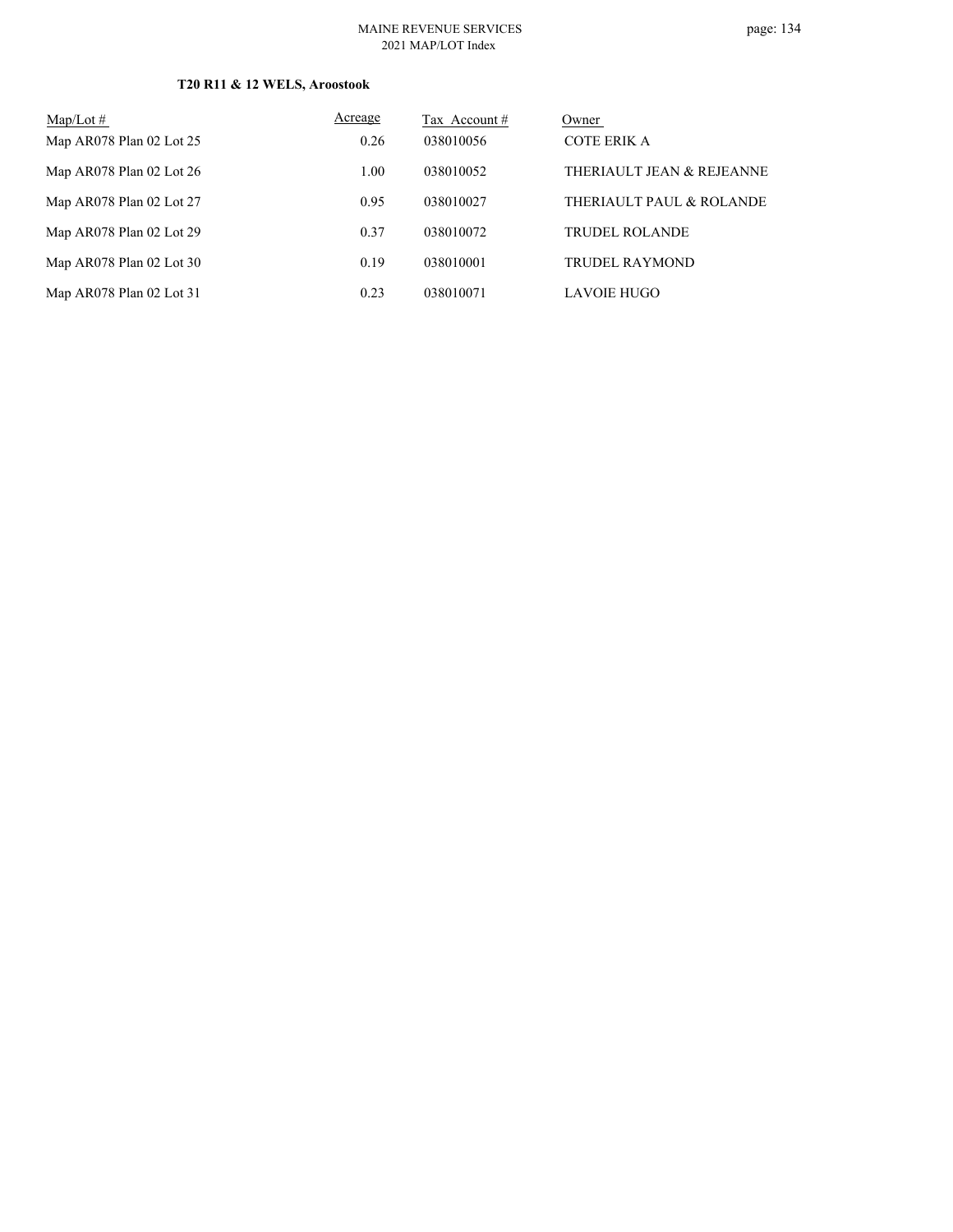#### MAINE REVENUE SERVICES 2021 MAP/LOT Index

## **T11 R13 WELS, Aroostook**

| $\text{Map/Lot} \#$         | <b>Acreage</b> | Tax Account # | Owner                                     |
|-----------------------------|----------------|---------------|-------------------------------------------|
| Map AR079 Plan 01 Lot 1.1 2 | 20,849.00      | 038400001     | <b>CLAYTON LAKE WOODLANDS HOLDINGS LI</b> |
| Map $AR079$ Plan 01 Lot 1.2 | 3.181.00       | 038402001     | <b>MAINE STATE OF</b>                     |
| Map $AR079$ Plan 01 Lot 1.2 | 0.00           | 038402003     | MAINE STATE OF (IF&W)                     |
| Map $AR079$ Plan 01 Lot 1.2 | 0.00           | 038402004     | <b>MAINE STATE OF</b>                     |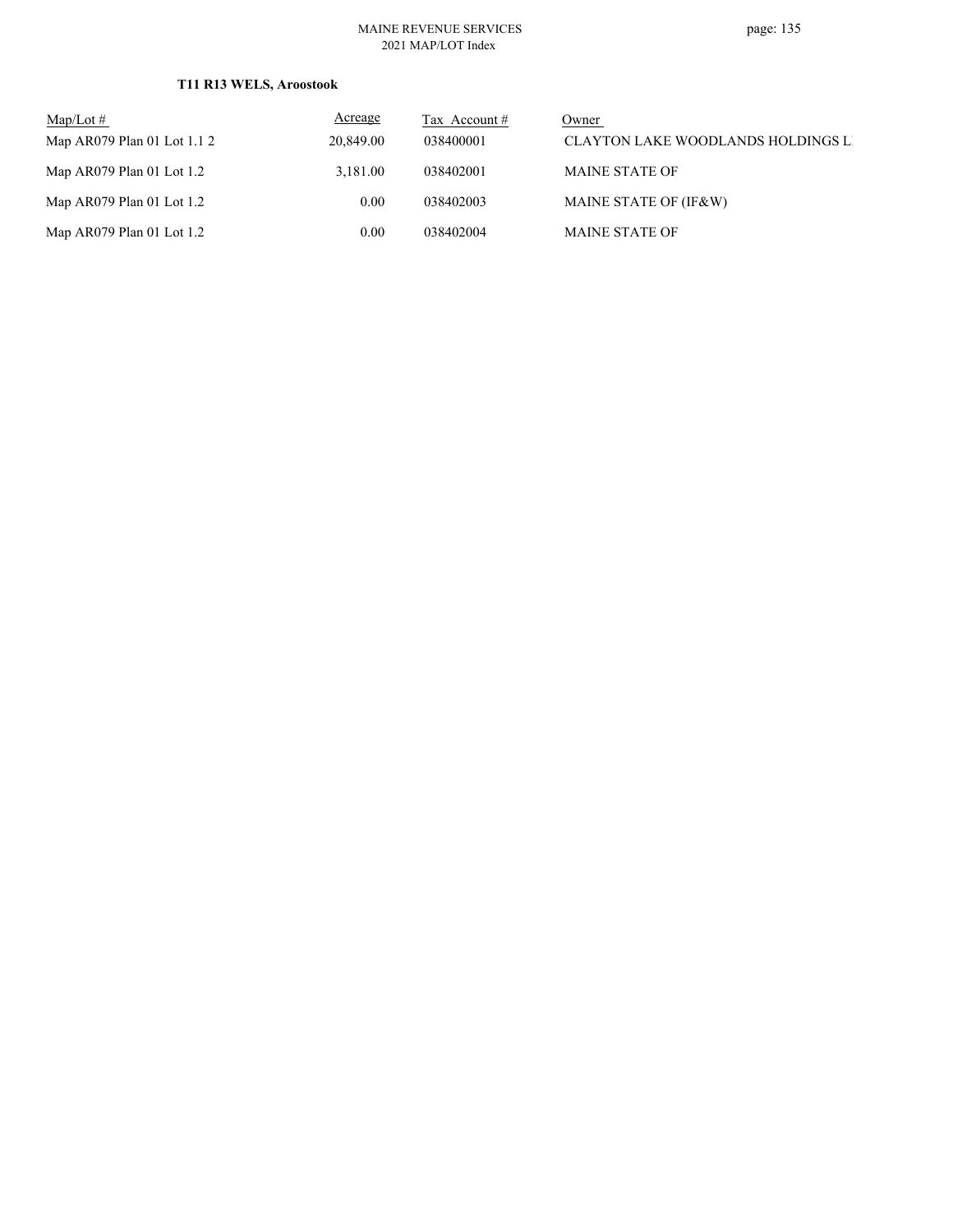## **T12 R13 WELS, Aroostook**

| $Map/Lot \#$                  | Acreage   | Tax Account # | Owner                                     |
|-------------------------------|-----------|---------------|-------------------------------------------|
| Map AR080 Plan 01 Lot 1.1     | 0.00      | 038510027     | PCW MAINE-LAND MANAGEMENT LLC             |
| Map AR080 Plan 01 Lot 1.1 5 6 | 20,817.00 | 038510028     | <b>CLAYTON LAKE WOODLANDS HOLDINGS LI</b> |
| Map AR080 Plan 01 Lot 1.1 5 6 | 20,817.00 | 038510028     | <b>MAINE STATE OF</b>                     |
| Map AR080 Plan 01 Lot 1.1     | 0.00      | 038510077     | <b>CLAYTON LAKE WOODLANDS HOLDINGS LI</b> |
| Map $AR080$ Plan 01 Lot 1.2   | 1.912.00  | 038512001     | <b>MAINE STATE OF</b>                     |
| Map AR080 Plan 01 Lot $3\,4$  | 979.50    | 038510019     | <b>CLAYTON LAKE WOODLANDS HOLDINGS LI</b> |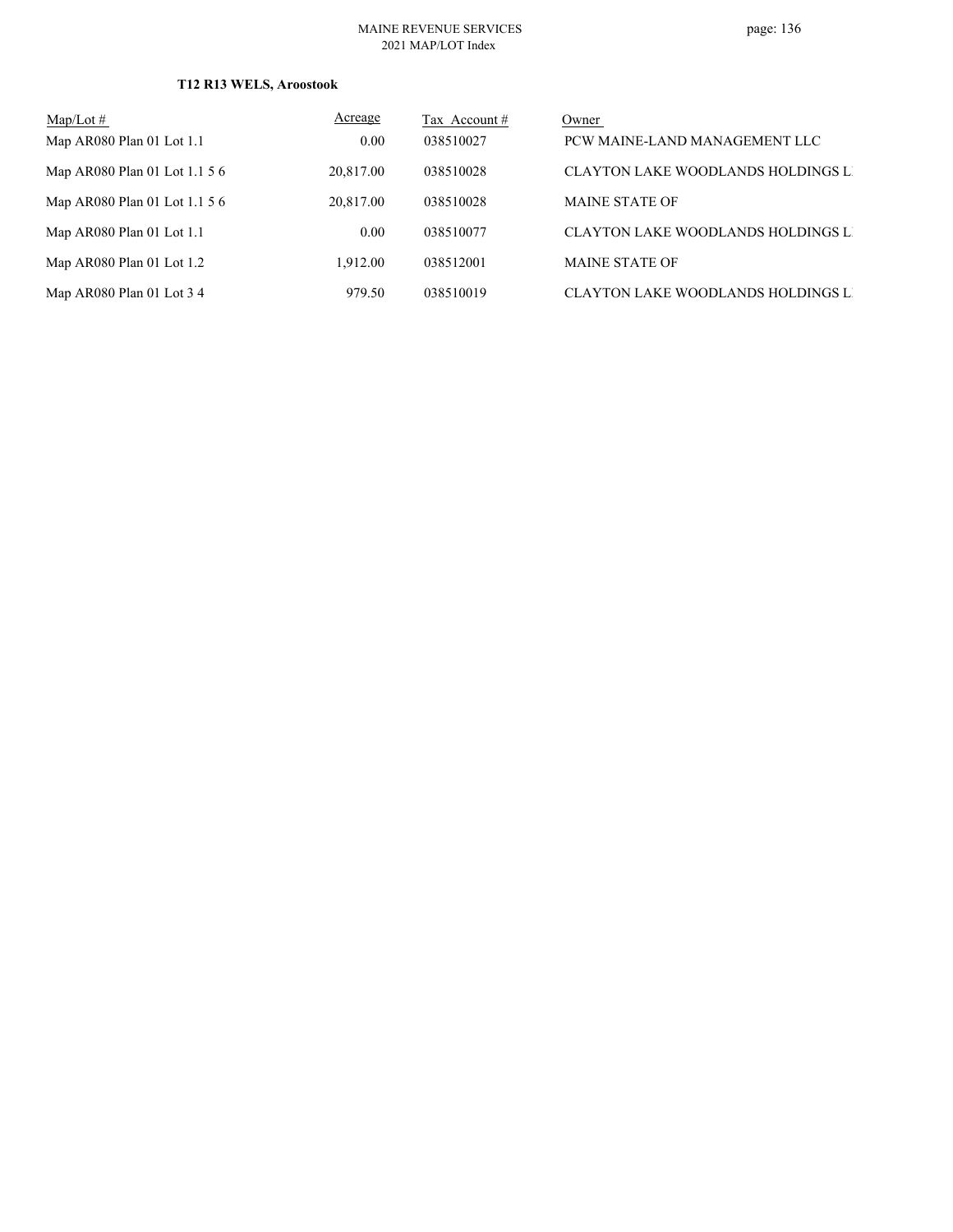#### MAINE REVENUE SERVICES 2021 MAP/LOT Index

## **T13 R13 WELS, Aroostook**

| $\text{Map/Lot} \#$            | <b>Acreage</b> | Tax Account $#$ | Owner                                |
|--------------------------------|----------------|-----------------|--------------------------------------|
| Map AR081 Plan 01 Lot 1.1 1.11 | 22,793.00      | 038630010       | CLAYTON LAKE WOODLANDS HOLDINGS LI   |
| Map AR081 Plan 01 Lot 1.1 1.11 | 22,793.00      | 038630010       | PRENTISS & CARLISLE MANAGEMENT CO IN |
| Map AR081 Plan 01 Lot $1.2$    | 434.00         | 038632001       | <b>MAINE STATE OF</b>                |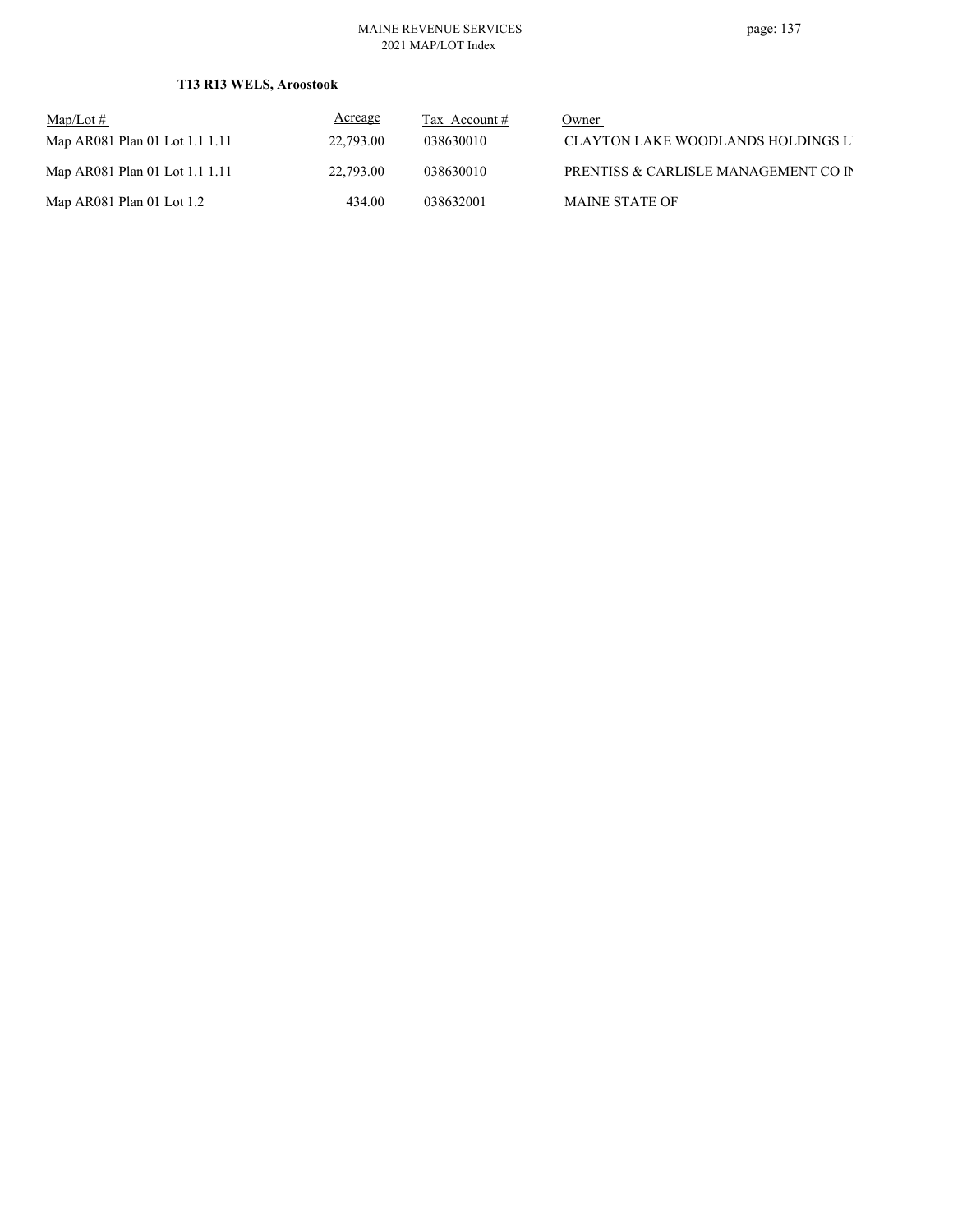# page: 138

## **T14 R13 WELS, Aroostook**

| Map/Lot $#$                | Acreage   | Tax Account # | Owner                    |
|----------------------------|-----------|---------------|--------------------------|
| Map AR082 Plan 01 Lot 1    | 14,040.00 | 038750011     | NATURE CONSERVANCY       |
| Map AR082 Plan 01 Lot 1    | 14.040.00 | 038750011     | ALLAGASH TIMBERLANDS LLC |
| Map AR082 Plan 01 Lot 1    | 14,040.00 | 038750011     | DUNN TIMBERLANDS INC     |
| Map AR082 Plan 01 Lot 1    | 14,040.00 | 038750011     | <b>SYLVESTER WILLIAM</b> |
| Map AR082 Plan 01 Lot 1.1  | 9,222.00  | 038750012     | LINCOLN ASSOC SUCCESSORS |
| Map AR082 Plan 01 Lot 1.11 | 328.00    | 038750013     | NATURE CONSERVANCY       |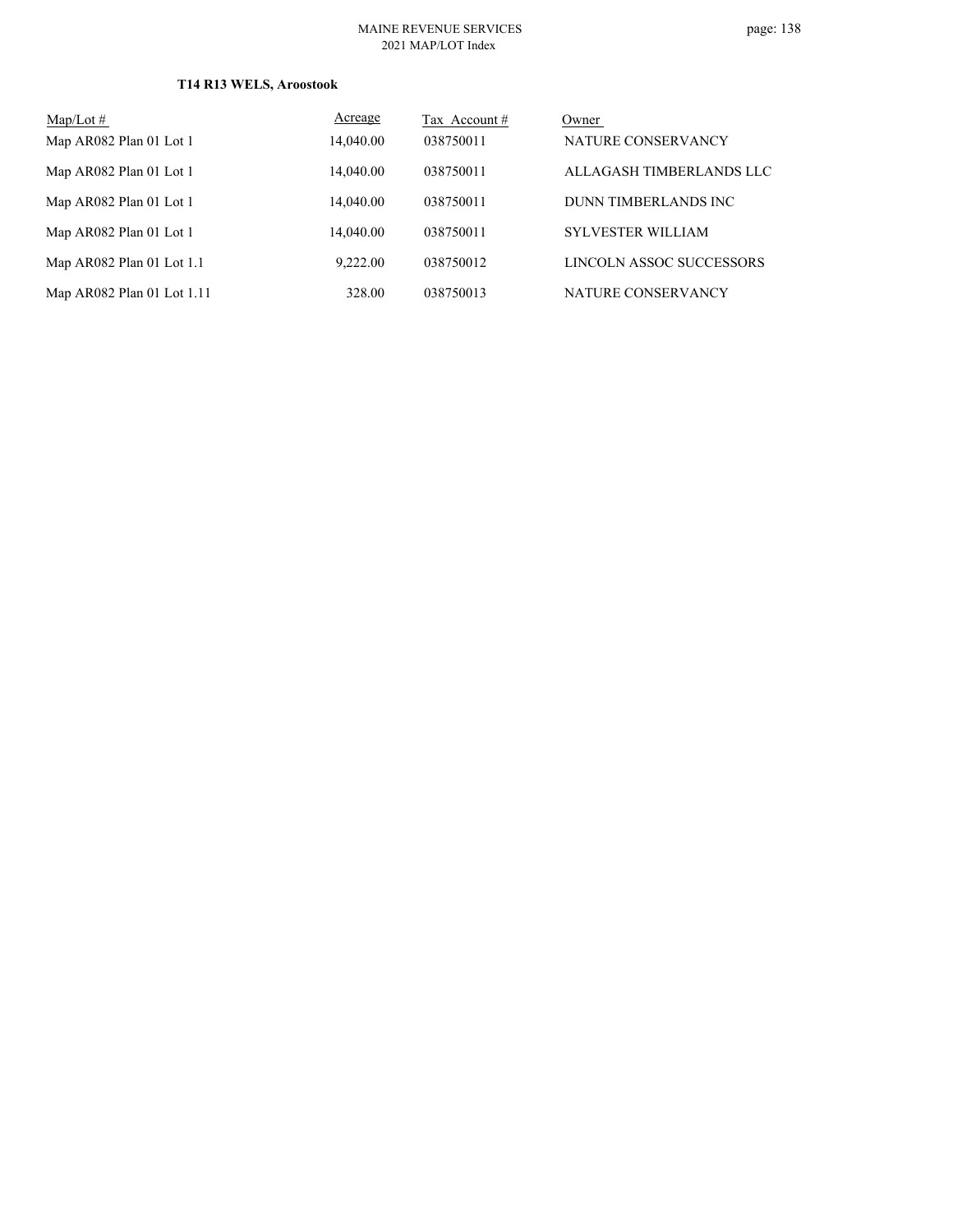## **T15 R13 WELS, Aroostook**

| $Map/Lot \#$               | Acreage   | Tax Account # | Owner                                 |
|----------------------------|-----------|---------------|---------------------------------------|
| Map AR083 Plan 01 Lot 1    | 6,617.00  | 038860001     | <b>SOLIFOR TIMBERLANDS INC</b>        |
| Map AR083 Plan 01 Lot 2    | 5,057.00  | 038860002     | <b>SOLIFOR TIMBERLANDS INC</b>        |
| Map AR083 Plan 01 Lot 2    | 0.00      | 038860045     | US DEPARTMENT OF HOMELAND SECURITY    |
| Map AR083 Plan 01 Lot 3    | 1,000.00  | 038860015     | <b>SOLIFOR TIMBERLANDS INC</b>        |
| Map AR083 Plan 01 Lot 4    | 10.920.00 | 038860023     | PINGREE ASSOCIATES INC                |
| Map AR083 Plan 01 Lot 4.1  | 57.00     | 038860043     | NATURE CONSERVANCY                    |
| Map AR083 Plan 01 Lot 4.11 | 1.00      | 038860044     | <b>MARTIN LELAND J &amp; VERNON A</b> |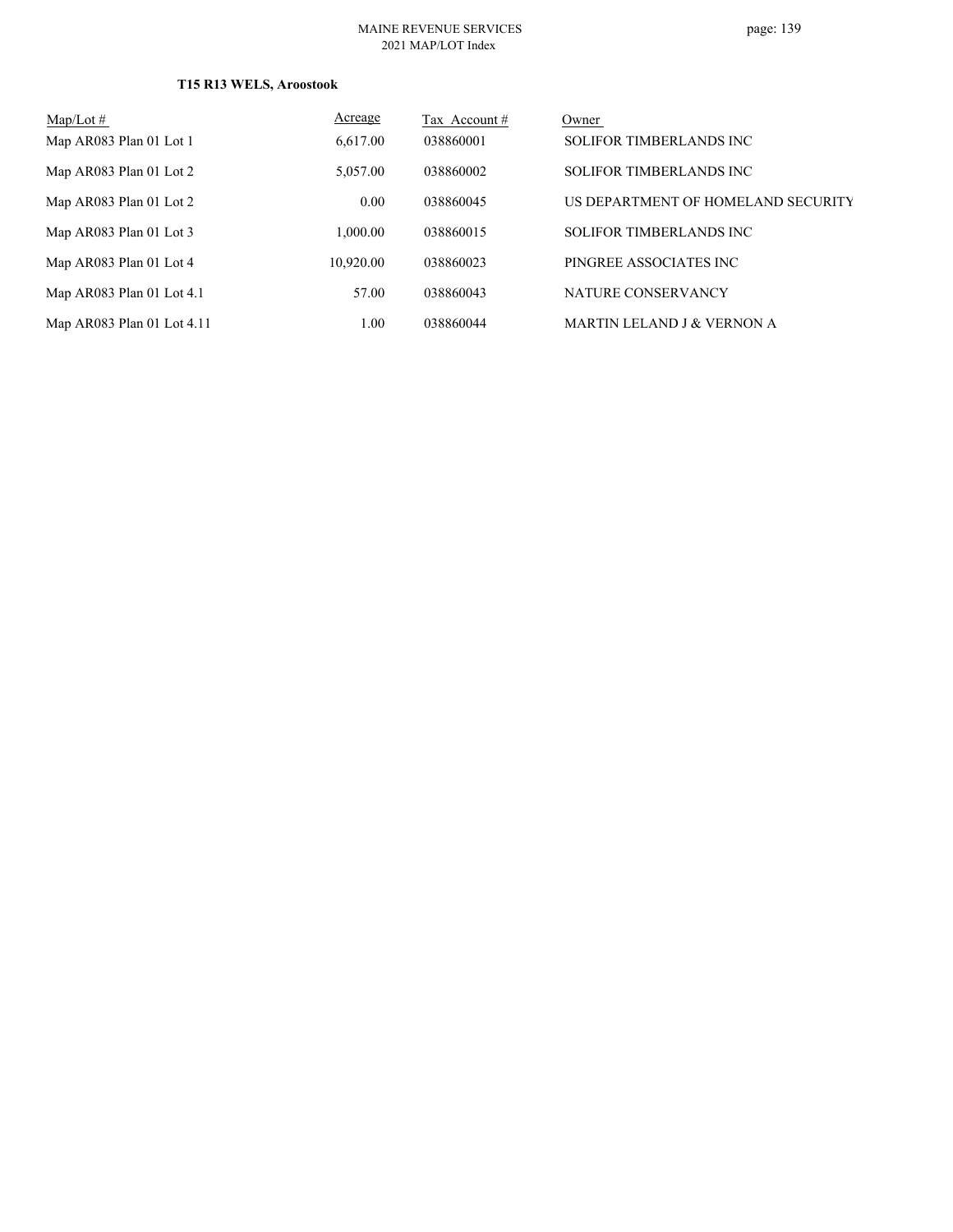## **T16 R13 WELS, Aroostook**

| Map/Lot $#$                | Acreage   | Tax Account # | Owner                          |
|----------------------------|-----------|---------------|--------------------------------|
| Map AR084 Plan 01 Lot 1    | 10,154.00 | 038950001     | ALLAGASH TIMBERLANDS LP        |
| Map AR084 Plan 01 Lot 1.1  | 474.00    | 038950026     | PINGREE ASSOCIATES INC         |
| Map AR084 Plan 01 Lot 1.1  | 474.00    | 038950026     | NATURE CONSERVANCY             |
| Map AR084 Plan 01 Lot 1.2  | 0.00      | 038950035     | MCBREARITY ROBERT JR           |
| Map AR084 Plan 01 Lot 1.2  | 12.569.00 | 038950036     | BLANCHET LOGGING AND LUMBER CO |
| Map AR084 Plan 01 Lot 1.21 | 253.00    | 038950037     | NATURE CONSERVANCY             |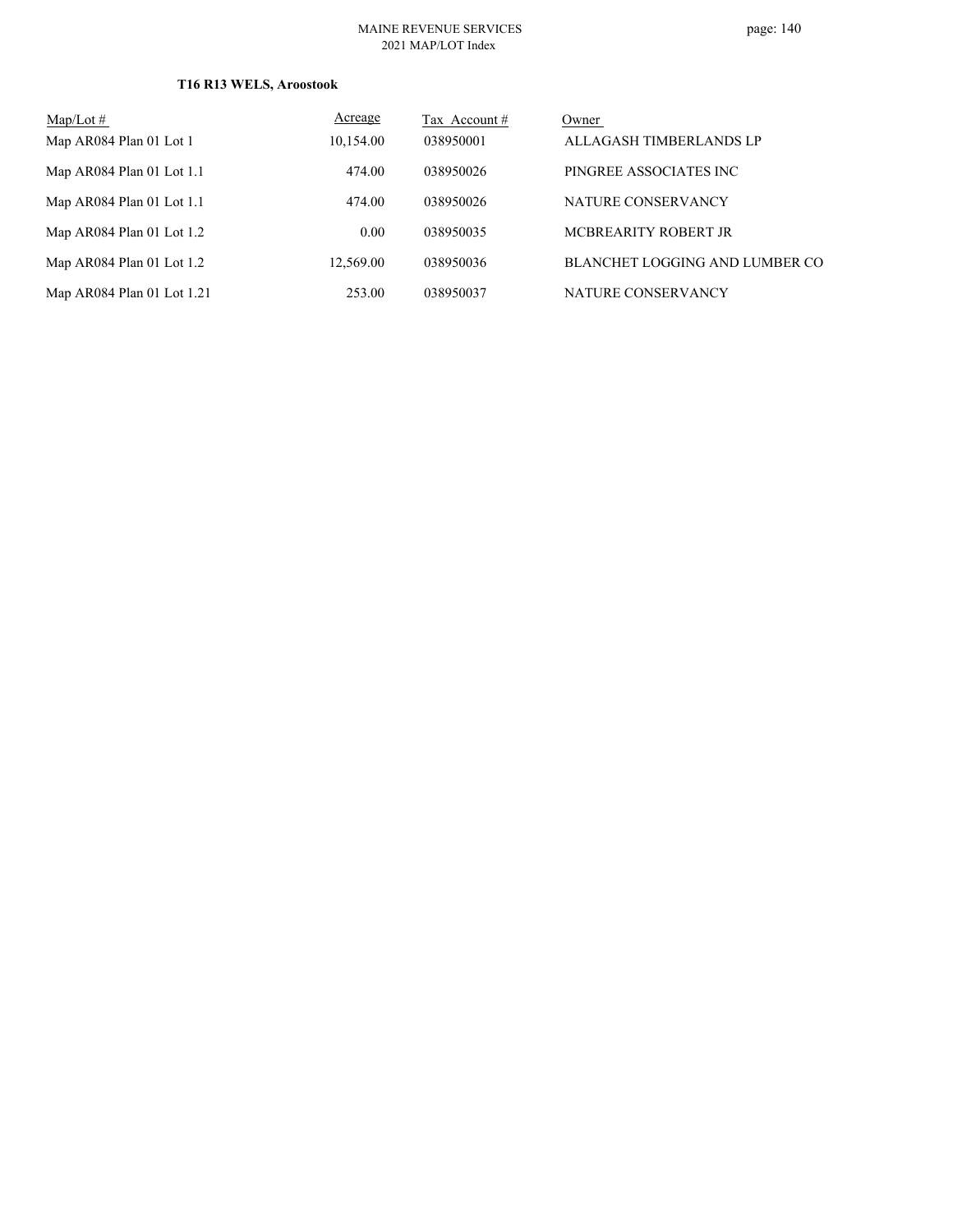## **T17 R13 WELS, Aroostook**

Map/Lot #  $\frac{\text{Areage}}{\text{2x} + \text{Account}}$  0wner

Acreage

Map AR085 Plan 01 Lot 1 23,300.00 039010001 ALLAGASH TIMBERLANDS LLC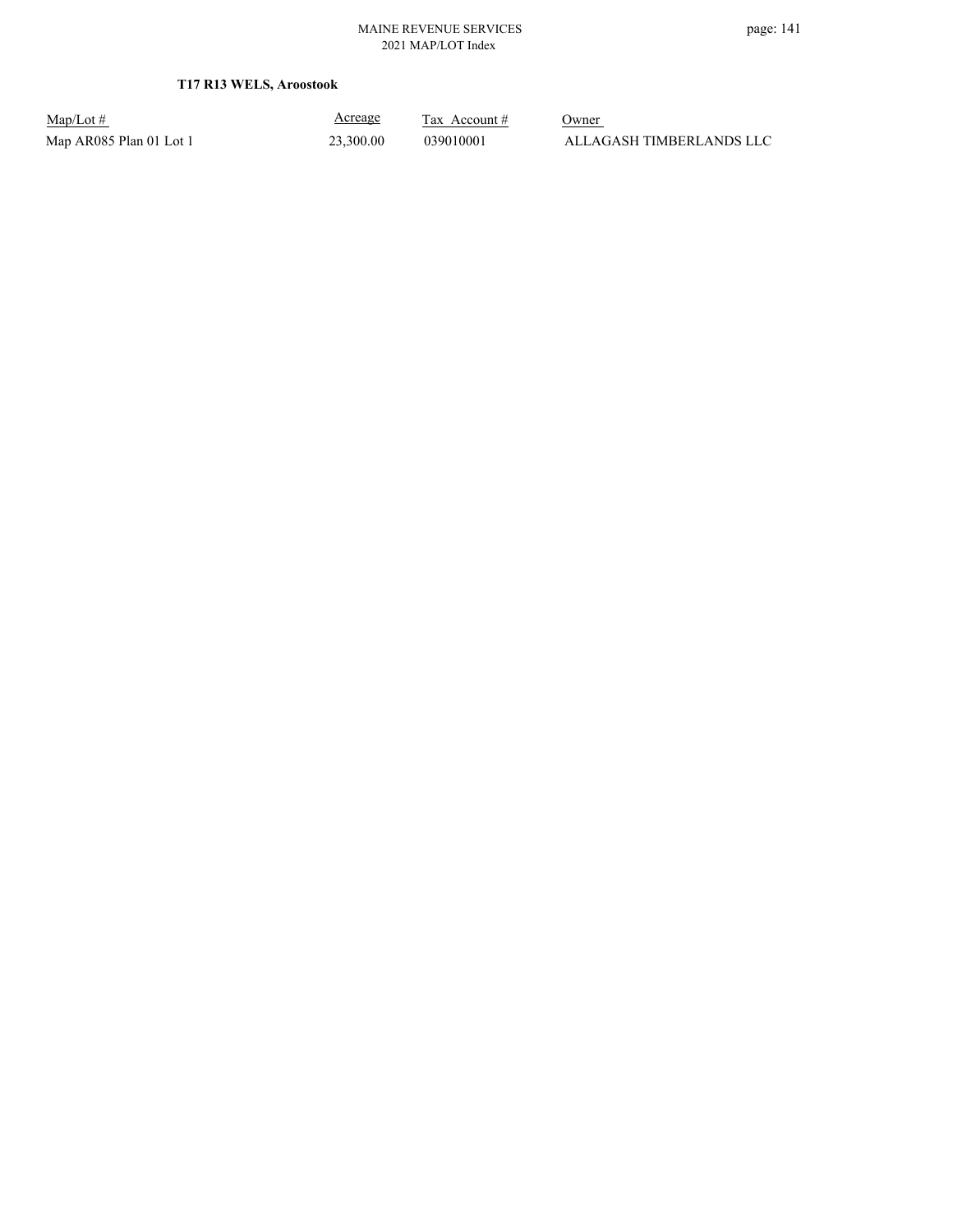## **T18 R13 WELS, Aroostook**

| Map/Lot $#$             | Acreage  | Tax Account # | Owner                                     |
|-------------------------|----------|---------------|-------------------------------------------|
| Map AR086 Plan 01 Lot 1 | 5,266.08 | 039060019     | ALLAGASH TIMBERLANDS LLC                  |
| Map AR086 Plan 01 Lot 1 | 0.00     | 039060042     | L T A ASSOCIATION                         |
| Map AR086 Plan 01 Lot 1 | 0.00     | 039060043     | ALBERT JEFFREY & MARK                     |
| Map AR086 Plan 01 Lot 2 | 1.001.00 | 039060006     | ALLAGASH TIMBERLANDS LLC                  |
| Map AR086 Plan 01 Lot 3 | 7,738.50 | 039060020     | <b>CLAYTON LAKE WOODLANDS HOLDINGS LI</b> |
| Map AR086 Plan 01 Lot 3 | 0.00     | 039060038     | CLAYTON LAKE WOODLANDS HOLDINGS LI        |
| Map AR086 Plan 01 Lot 4 | 3.018.00 | 039060001     | ALLAGASH TIMBERLANDS LLC                  |
| Map AR086 Plan 01 Lot 5 | 4,644.00 | 039060012     | ALLAGASH TIMBERLANDS LLC                  |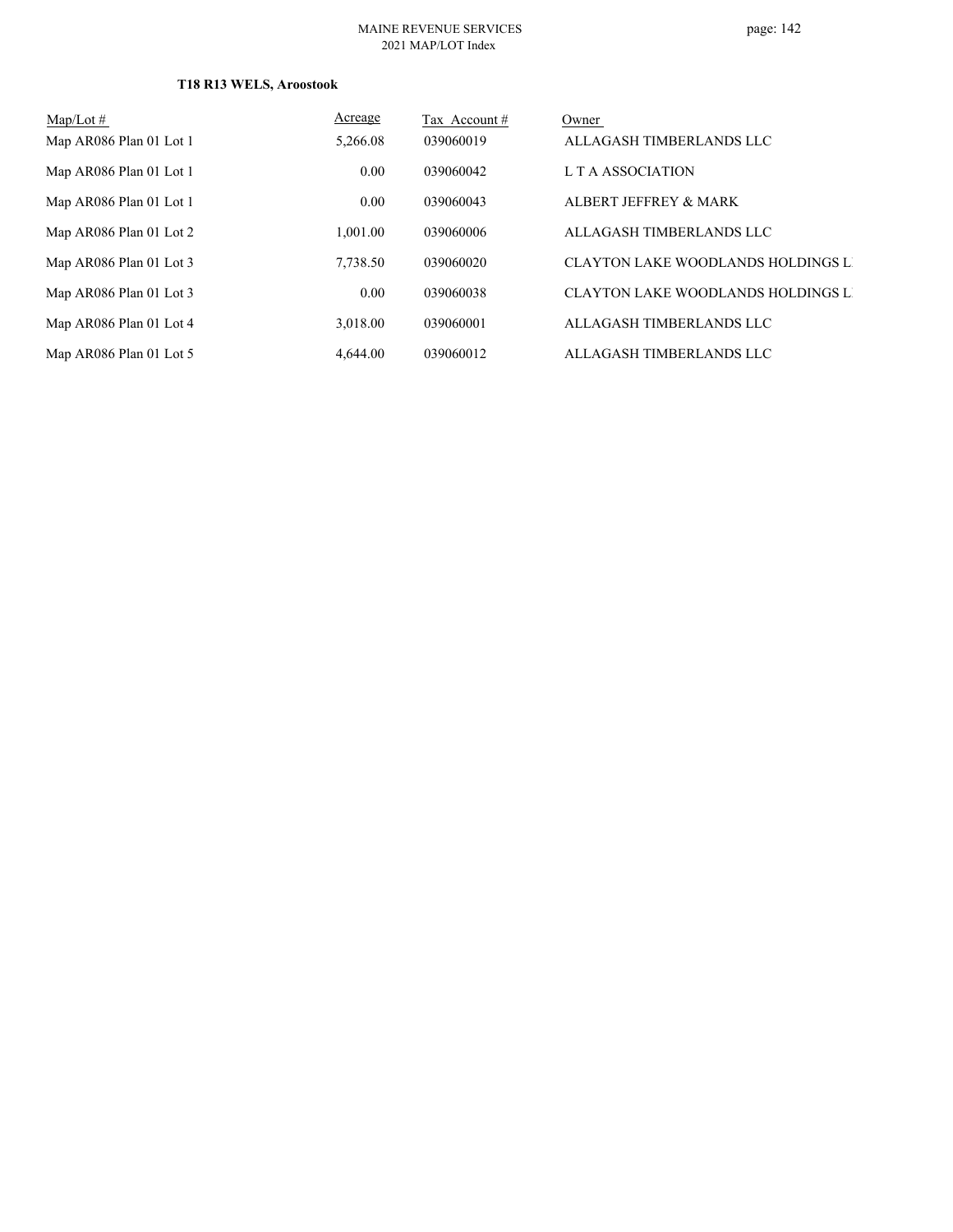#### MAINE REVENUE SERVICES 2021 MAP/LOT Index

# page: 143

# **Clayton Lake Township, Aroostook**

| $Map/Lot \#$                  | Acreage   | Tax Account# | Owner                                     |
|-------------------------------|-----------|--------------|-------------------------------------------|
| Map AR087                     | 0.00      | 038410005P   | <b>CLAYTON LAKE WOODLANDS HOLDINGS LI</b> |
| Map AR087                     | 0.00      | 038410006P   | MORIN FORESTRY INC                        |
| Map AR087 Plan 01 Lot 1 2 3 5 | 23,337.00 | 038410002    | CLAYTON LAKE WOODLANDS HOLDINGS LI        |
| Map AR087 Plan 01 Lot 1       | 0.00      | 038410014    | <b>MAINE STATE OF</b>                     |
| Map AR087 Plan 01 Lot 1       | 0.00      | 038412001    | <b>MAINE STATE OF</b>                     |
| Map AR087 Plan 01 Lot 2       | 0.00      | 038412002    | MAINE STATE OF (IF&W)                     |
| Map AR087 Plan 01 Lot 4       | 0.00      | 038410001    | <b>CLAYTON LAKE WOODLANDS HOLDINGS LI</b> |
| Map AR087 Plan 01 Lot 4       | 0.00      | 038410009    | KAPUSTA JOHN W                            |
| Map AR087 Plan 01 Lot 4       | 175.00    | 038410016    | <b>CLAYTON LAKE WOODLANDS HOLDINGS LI</b> |
| Map AR087 Plan 01 Lot 4       | 0.00      | 038410021    | <b>WEYMOUTH EARL</b>                      |
| Map AR087 Plan 01 Lot 6       | 10.00     | 038410012    | <b>DUTIL ANNE MRS</b>                     |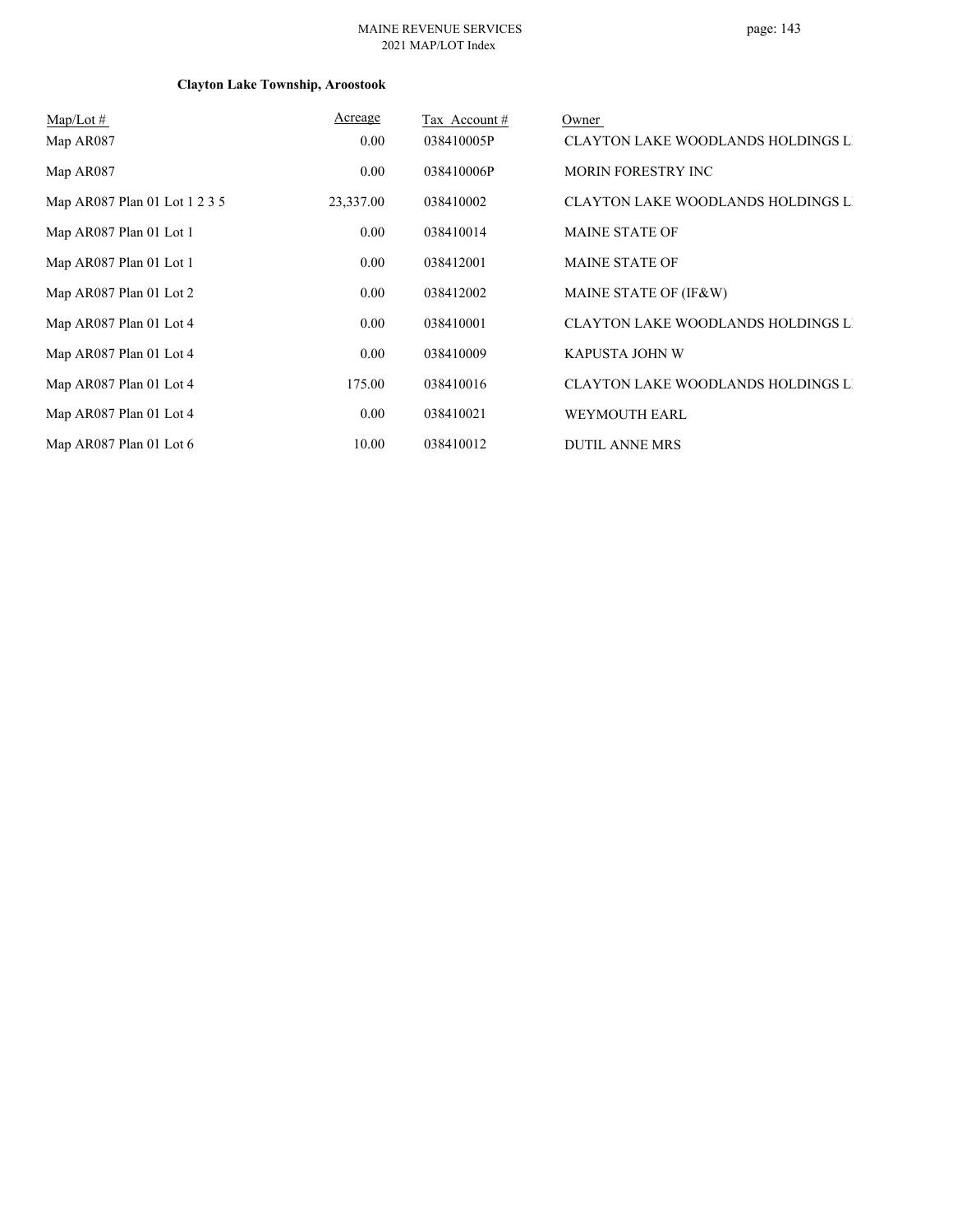#### MAINE REVENUE SERVICES 2021 MAP/LOT Index

### **T12 R14 WELS, Aroostook**

| $\text{Map/Lot} \#$       | Acreage   | Tax Account $#$ | Owner                               |
|---------------------------|-----------|-----------------|-------------------------------------|
| Map AR088 Plan 01 Lot 1   | 9,823.00  | 038520001       | MCCRILLIS TIMBERLANDS INC ET AL     |
| Map AR088 Plan 01 Lot 1.1 | 2.152.00  | 038520054       | LINCOLN ASSOCIATES SUCCESSORS ET AL |
| Map AR088 Plan 01 Lot 2   | 11,602.10 | 038520023       | CLAYTON LAKE WOODLANDS HOLDINGS LI  |
| Map AR088 Plan 01 Lot 2   | 11,602.10 | 038520023       | <b>SYLVESTER WILLIAM</b>            |
| Map AR088 Plan 01 Lot 2   | 11,602.10 | 038520023       | ALLAGASH TIMBERLANDS LLC            |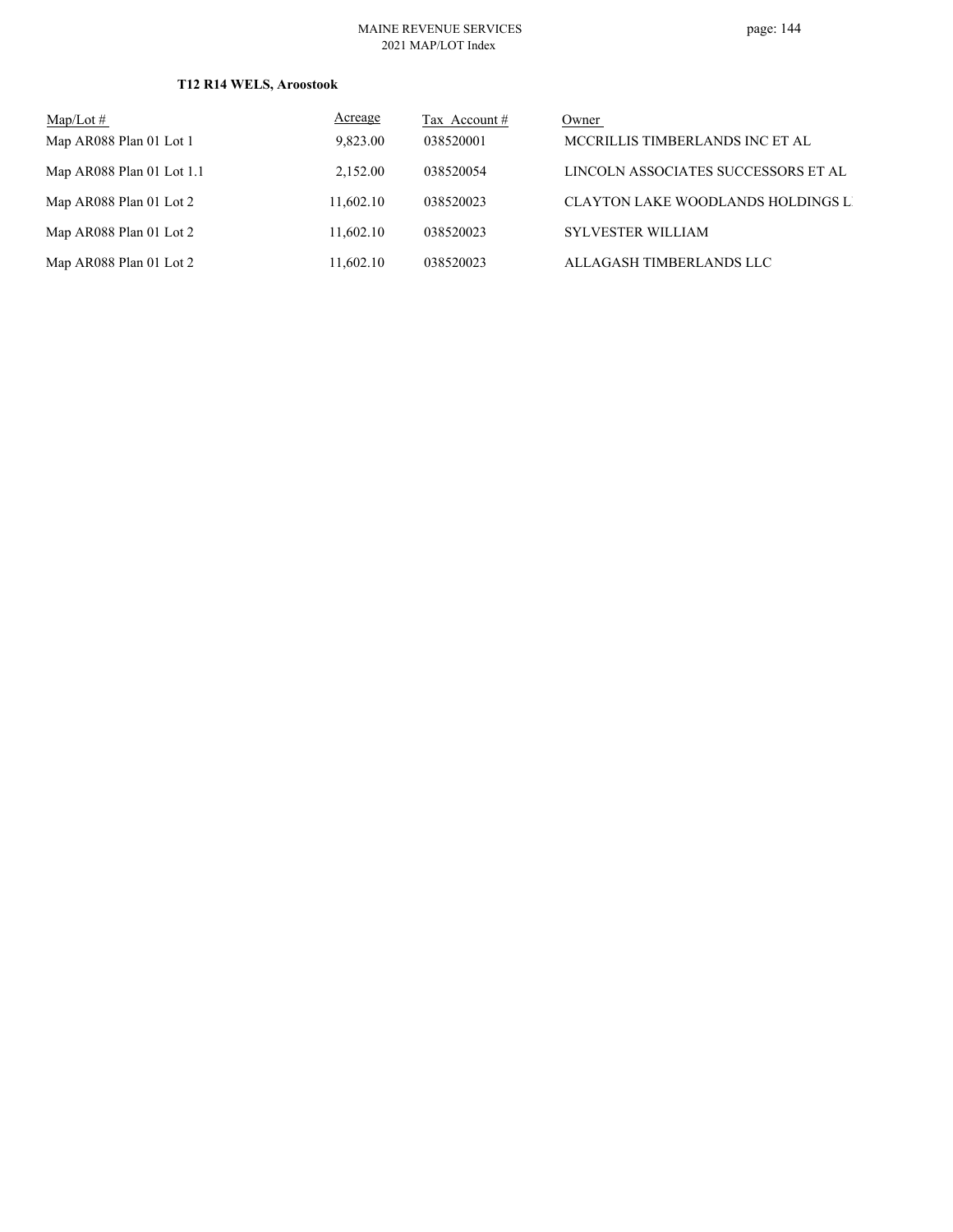### **T13 R14 WELS, Aroostook**

| $Map/Lot \#$                  | Acreage   | Tax Account# | Owner                                   |
|-------------------------------|-----------|--------------|-----------------------------------------|
| Map AR089 Plan 01 Lot 1       | 0.00      | 038640003P   | DAAQUAM LUMBER INC                      |
| Map AR089 Plan 01 Lot 1       | 14,476.00 | 038640011    | <b>SYLVESTER WILLIAM</b>                |
| Map AR089 Plan 01 Lot 1       | 14,476.00 | 038640011    | <b>DUNN HEIRS LLC</b>                   |
| Map AR089 Plan 01 Lot 1       | 0.00      | 038640032    | DAAQUAM LUMBER CO                       |
| Map AR089 Plan 01 Lot 1       | 0.00      | 038640033    | <b>CARROLL MIKE</b>                     |
| Map AR089 Plan 01 Lot 1       | 0.00      | 038640057    | SYLVER LOGGING                          |
| Map AR089 Plan 01 Lot 1.1     | 4.36      | 038640053    | <b>BLANCHET LOGGING &amp; LUMBER CO</b> |
| Map AR089 Plan 01 Lot 1.2     | 5,507.00  | 038640055    | BLANCHET LOGGING AND LUMBER CO          |
| Map AR089 Plan 01 Lot 1.2     | 5,507.00  | 038640055    | <b>SYLVESTER WILLIAM</b>                |
| Map AR089 Plan 01 Lot 1.3     | 2,376.00  | 038640054    | <b>SYLVESTER WILLIAM</b>                |
| Map AR089 Plan 01 Lot 1.3     | 2,376.00  | 038640054    | <b>DUNN HEIRS LLC</b>                   |
| Map AR089 Plan 01 Lot 1.4     | 0.00      | 038640034    | <b>FIVE FINGERS CORP</b>                |
| Map AR089 Plan 01 Lot 1.4 1.5 | 1,396.00  | 038640056    | NATURE CONSERVANCY                      |
| Map AR089 Plan 01 Lot 1.4 1.5 | 1,396.00  | 038640056    | SYLVESTER WILLIAM                       |
| Map AR089 Plan 01 Lot 1.4     | 1.00      | 038640058    | NATURE CONSERVANCY                      |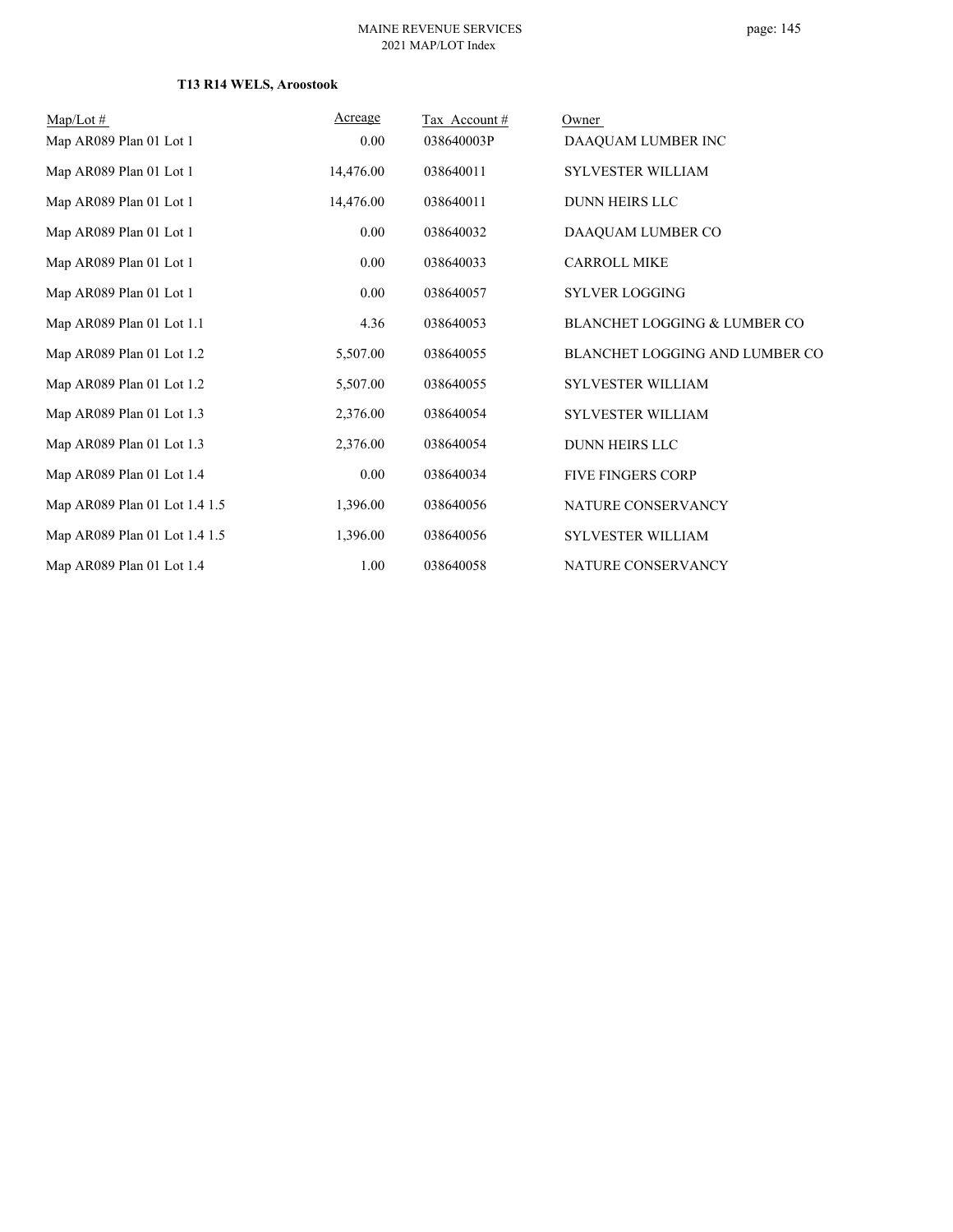### **T14 R14 WELS, Aroostook**

| $Map/Lot \#$                      | Acreage   | Tax Account# | Owner                          |
|-----------------------------------|-----------|--------------|--------------------------------|
| Map AR090 Plan 01 Lot 1           | 18,793.00 | 038760011    | <b>SYLVESTER WILLIAM</b>       |
| Map AR090 Plan 01 Lot 1           | 18,793.00 | 038760011    | SOLIFOR TIMBERLANDS INC        |
| Map AR090 Plan 01 Lot 1.1         | 2,606.00  | 038760012    | <b>PRENTISS &amp; CARLISLE</b> |
| Map AR090 Plan 01 Lot 1.1         | 2,606.00  | 038760012    | <b>SYLVESTER WILLIAM</b>       |
| Map AR090 Plan 01 Lot 1.2 1.3 1.4 | 1.400.00  | 038760013    | <b>SYLVESTER WILLIAM</b>       |
| Map AR090 Plan 01 Lot 1.2 1.3 1.4 | 1.400.00  | 038760013    | NATURE CONSERVANCY             |
| Map AR090 Plan 01 Lot 2           | 445.00    | 038760005    | MCCRILLIS TIMBERLAND LLC ET AL |
| Map AR090 Plan 01 Lot 2.1         | 108.00    | 038760014    | NATURE CONSERVANCY             |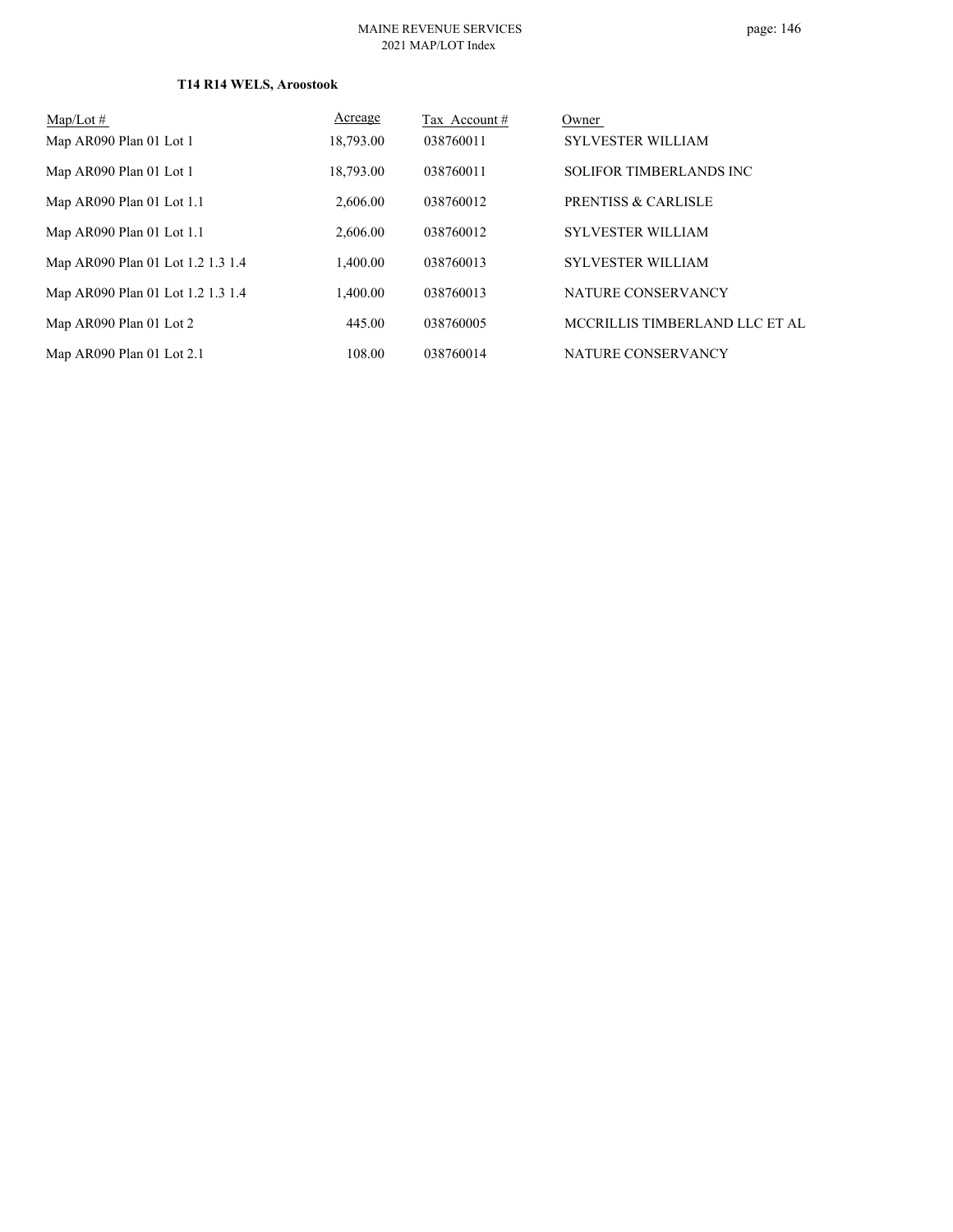### **T15 R14 WELS, Aroostook**

| $Map/Lot \#$                  | <b>Acreage</b> | Tax Account # | Owner                                     |
|-------------------------------|----------------|---------------|-------------------------------------------|
| Map AR091 Plan 01 Lot 1 2 3 5 | 12,831.00      | 038870007     | <b>SOLIFOR TIMBERLANDS INC</b>            |
| Map AR091 Plan 01 Lot 4       | 10.621.10      | 038870012     | <b>CLAYTON LAKE WOODLANDS HOLDINGS LI</b> |
| Map AR091 Plan 01 Lot 4       | $0.00^{\circ}$ | 038870034     | JORDAN JAY D & MICHAEL J BRAGDON II       |
| Map AR091 Plan 01 Lot 4       | 0.00           | 038870035     | <b>CHOUINARD STEVEN</b>                   |
| Map AR091 Plan 01 Lot 4       | 0.00           | 038870040     | WEYMOUTH THEODORE SR & JAMES GILES        |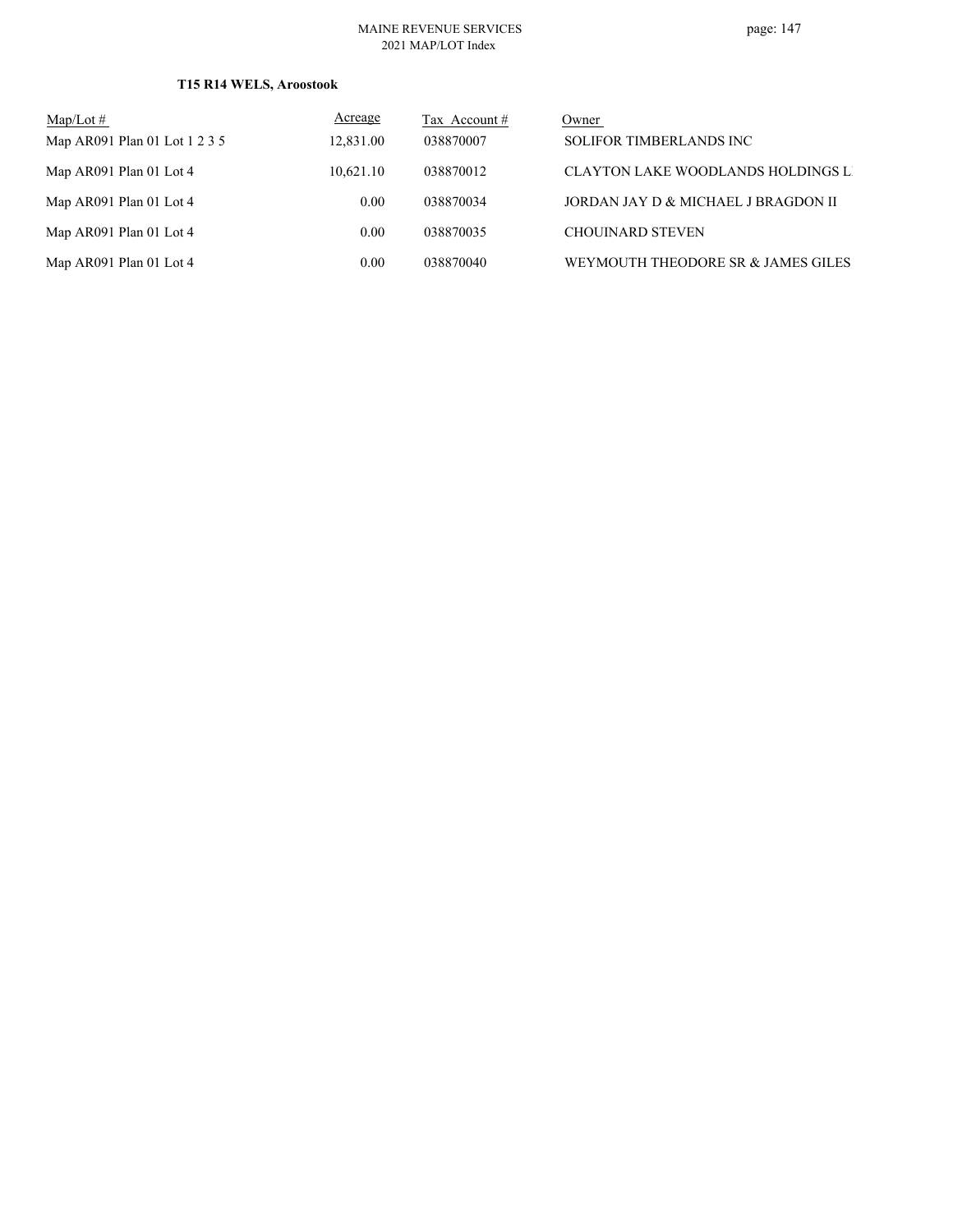#### MAINE REVENUE SERVICES 2021 MAP/LOT Index

### **T16 R14 WELS, Aroostook**

| $\text{Map/Lot} \#$     | <b>Acreage</b> | Tax Account # | Owner                             |
|-------------------------|----------------|---------------|-----------------------------------|
| Map AR092 Plan 01 Lot 1 | 29,685.00      | 038960027     | PINGREE ASSOCIATES INC            |
| Map AR092 Plan 01 Lot 1 | 0.00           | 038960030     | <b>TRUDEL JEAN</b>                |
| Map AR092 Plan 01 Lot 1 | 0.00           | 038960032     | SIBLEY GARY JR & DURWARD HUMPHREY |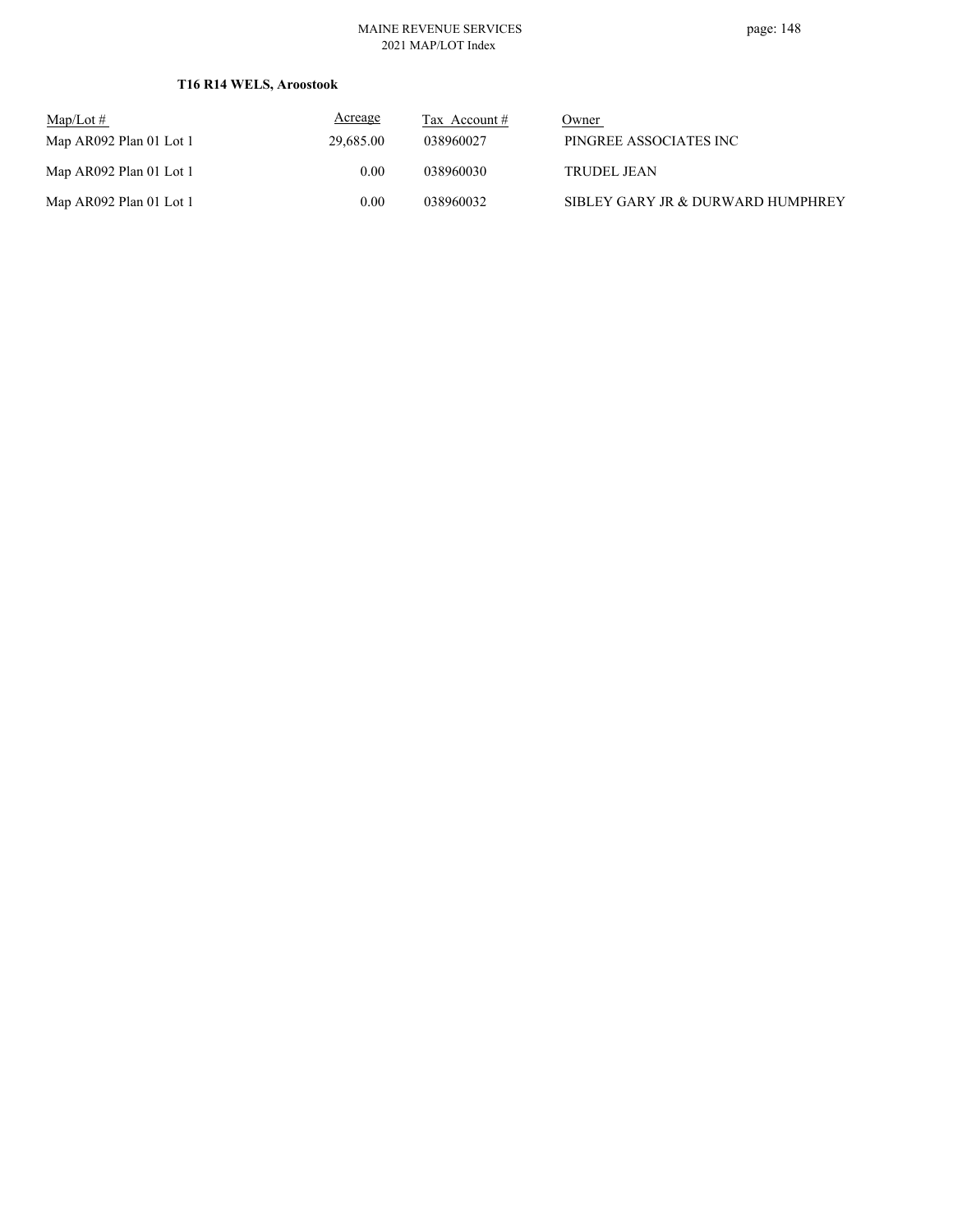Map/Lot #  $\frac{\text{Areage}}{\text{2x} + \text{Account}}$  0wner Map AR093 Plan 01 Lot 1 14,140.00 039020010 ALLAGASH TIMBERLANDS LLC

Acreage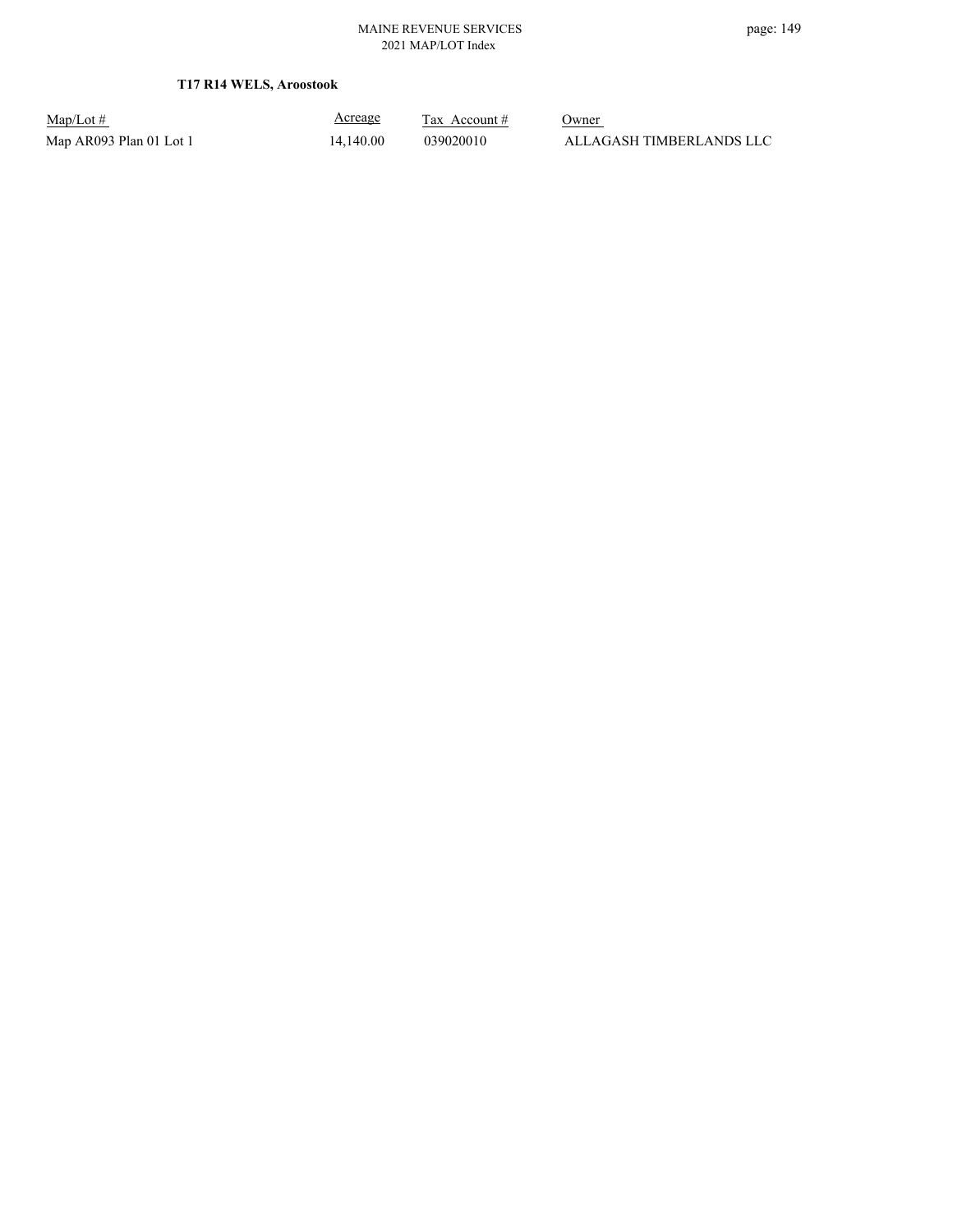#### MAINE REVENUE SERVICES 2021 MAP/LOT Index

### **T11 R15 WELS, Aroostook**

| $Map/Lot \#$            | <b>Acreage</b>    | Tax Account # | Owner                              |
|-------------------------|-------------------|---------------|------------------------------------|
| Map AR094 Plan 01 Lot 1 | 11,536.00         | 038420037     | PINGREE ASSOCIATES INC             |
| Map AR094 Plan 01 Lot 1 | $0.00^{\circ}$    | 038420041     | <b>ROBISON GEORGE B</b>            |
| Map AR094 Plan 01 Lot 1 | 0.00              | 038420042     | <b>BELL VINAL G</b>                |
| Map AR094 Plan 01 Lot 1 | 0.00 <sub>1</sub> | 038420043     | <b>BELL VINAL G</b>                |
| Map AR094 Plan 01 Lot 2 | 11,633.00         | 038420008     | CLAYTON LAKE WOODLANDS HOLDINGS LI |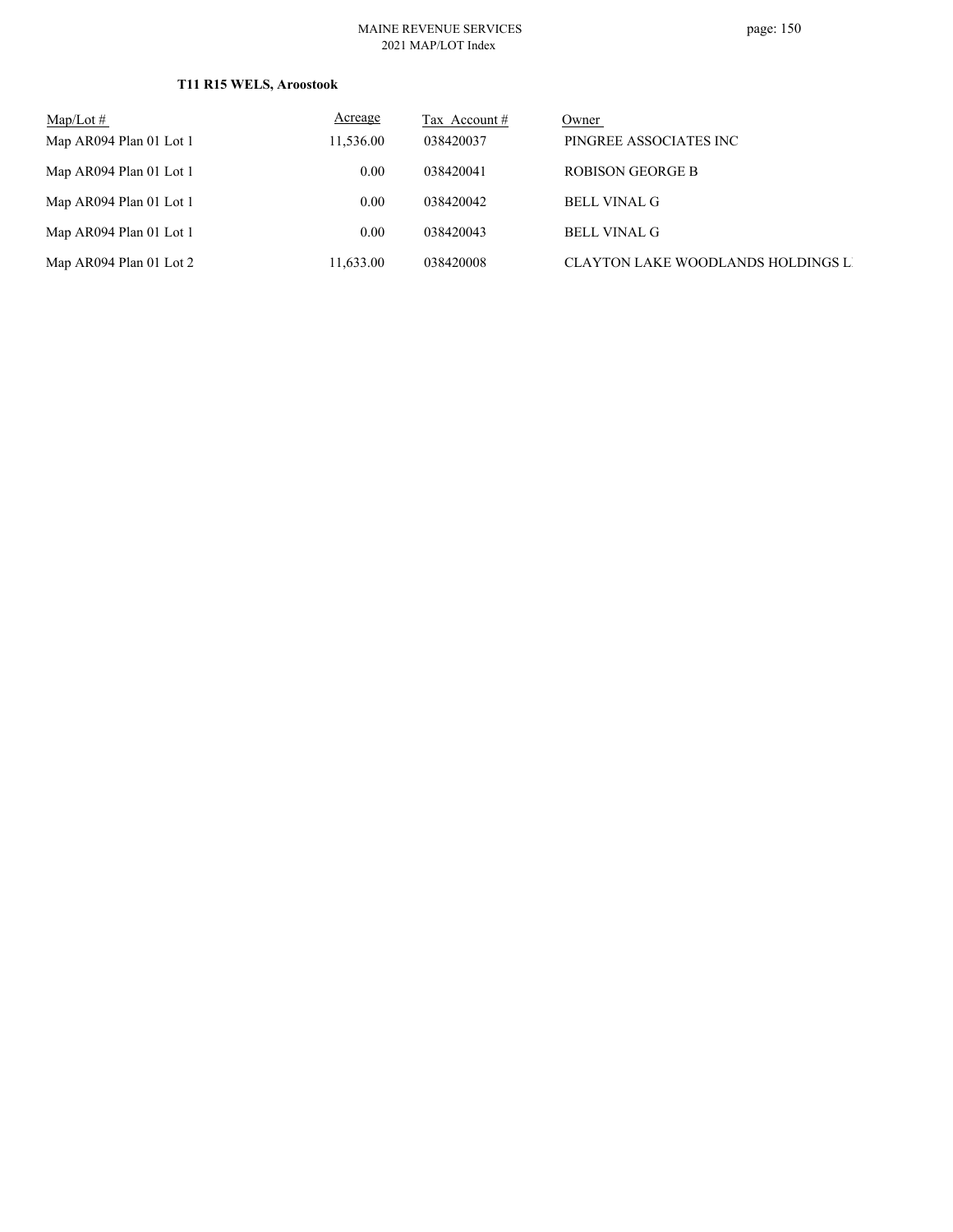### **T12 R15 WELS, Aroostook**

| $Map/Lot \#$            | Acreage   | Tax Account# | Owner                                |
|-------------------------|-----------|--------------|--------------------------------------|
| Map AR095 Plan 01 Lot 1 | 23,086.98 | 038530015    | PINGREE ASSOCIATES INC               |
| Map AR095 Plan 01 Lot 1 | 0.00      | 038530017    | <b>CORMIER RANDY</b>                 |
| Map AR095 Plan 01 Lot 1 | 0.00      | 038530018    | KMIECZAK KENNETH & DONALD            |
| Map AR095 Plan 01 Lot 1 | 0.00      | 038530019    | <b>MARTINEAU GEORGES</b>             |
| Map AR095 Plan 01 Lot 1 | 0.00      | 038530020    | USA DEPT OF INTERIOR GEOLOGIC SURVEY |
| Map AR095 Plan 01 Lot 1 | 0.00      | 038530021    | <b>MURPHY JOHN &amp; LARRY</b>       |
| Map AR095 Plan 01 Lot 1 | 0.00      | 038530022    | LABERGE JOHN & STEVE HUNT            |
| Map AR095 Plan 01 Lot 1 | 0.00      | 038530024    | <b>TRACY PAUL &amp; REBECCA S</b>    |
| Map AR095 Plan 01 Lot 1 | 0.00      | 038530025    | NADEAU JASON & LARRY JR              |
| Map AR095 Plan 01 Lot 1 | 0.00      | 038530026    | MORRILL MARTHA & NOAH MORANG         |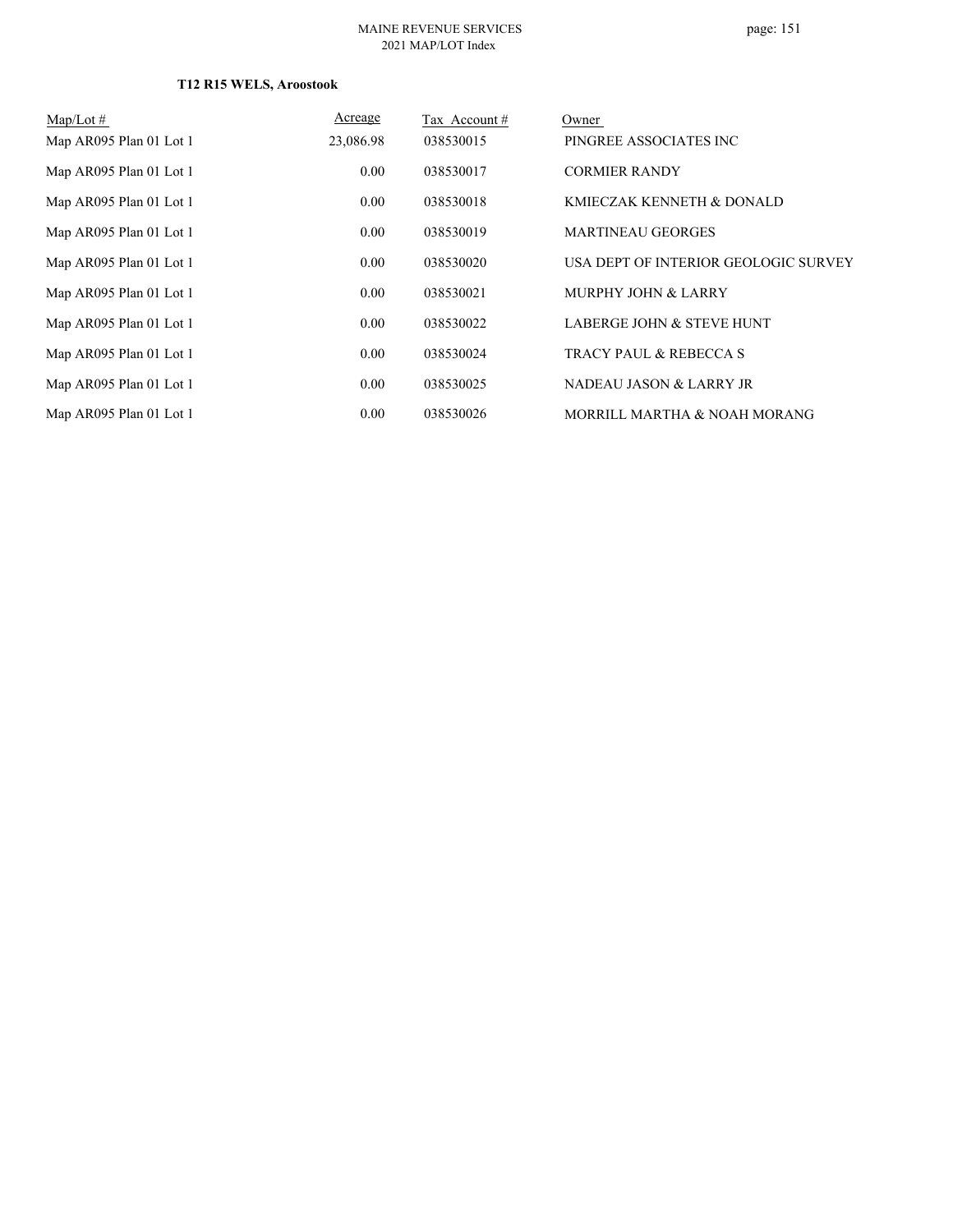### **T13 R15 WELS, Aroostook**

| $Map/Lot \#$            | Acreage   | Tax Account # | Owner                               |
|-------------------------|-----------|---------------|-------------------------------------|
| Map AR096 Plan 01 Lot 1 | 0.00      | 038650002     | <b>SEPT ISLES CLUB</b>              |
| Map AR096 Plan 01 Lot 1 | 0.00      | 038650004     | LITALIEN JACKIE & JASON             |
| Map AR096 Plan 01 Lot 1 | 0.00      | 038650023     | PICKETT SPENCER                     |
| Map AR096 Plan 01 Lot 1 | 23,259.96 | 038650030     | PINGREE ASSOCIATES INC              |
| Map AR096 Plan 01 Lot 1 | 0.00      | 038650033     | <b>BAUER REGGIE</b>                 |
| Map AR096 Plan 01 Lot 1 | 0.00      | 038650034     | DAMINGER RUDOLPH JR                 |
| Map AR096 Plan 01 Lot 1 | 0.00      | 038650035     | <b>MERRIAN PETER &amp; CARLETON</b> |
| Map AR096 Plan 01 Lot 1 | 0.00      | 038650036     | USA DEPT OF HOMELAND SECURITY       |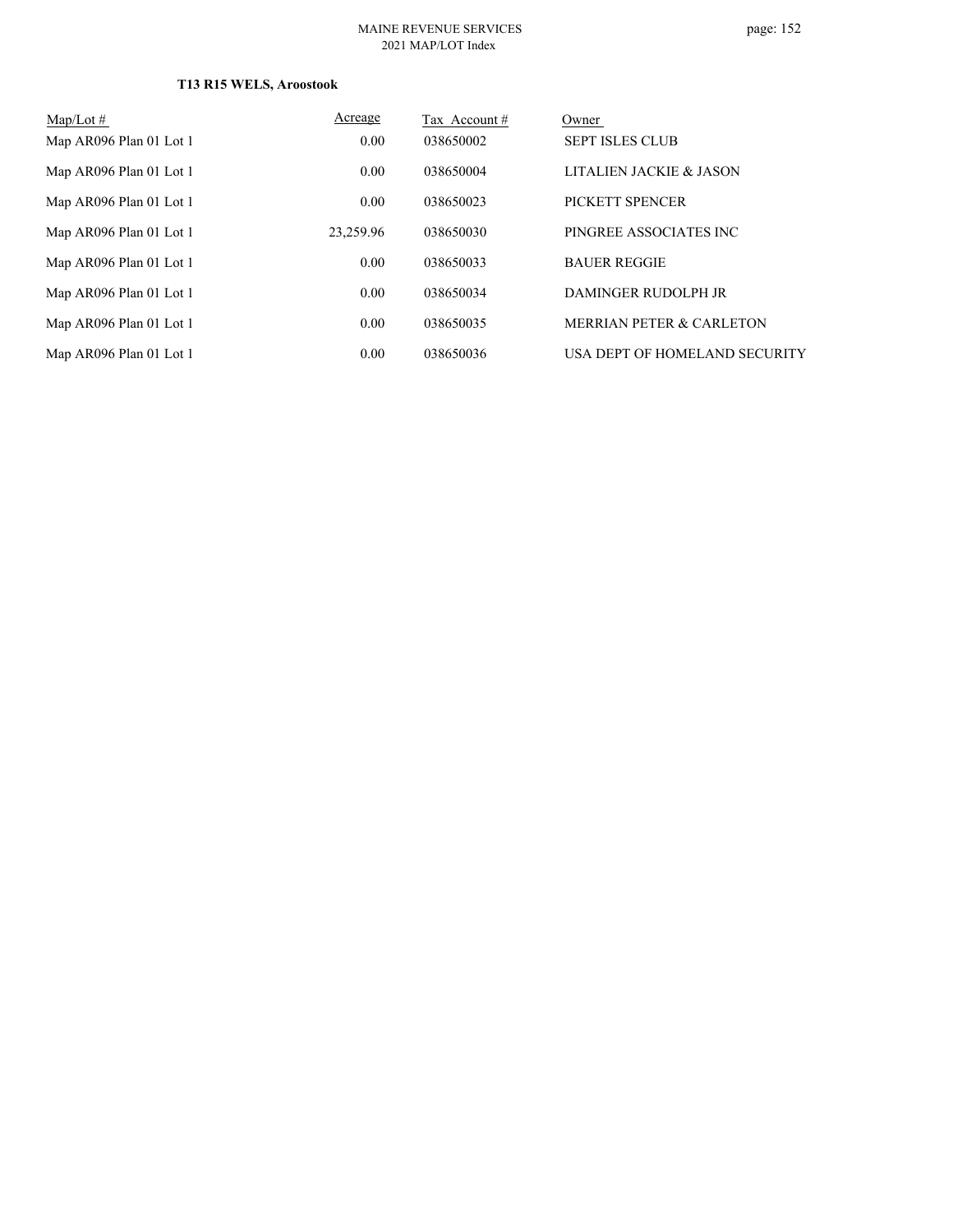### **T14 R15 WELS, Aroostook**

| $Map/Lot$ #                   | Acreage   | Tax Account# | Owner                                 |
|-------------------------------|-----------|--------------|---------------------------------------|
| Map AR097 Plan 01 Lot 1 17    | 2,362.00  | 038770002    | BLANCHET LOGGING & LUMBER CO          |
| Map AR097 Plan 01 Lot 2.1     | 0.00      | 038770001    | <b>BLANCHET HERVE</b>                 |
| Map AR097 Plan 01 Lot 2.1 2.2 | 7,142.00  | 038770010    | BLANCHET LOGGING & LUMBER CO          |
| Map AR097 Plan 01 Lot 2.12    | 4.00      | 038770029    | DAIGLE GARY & JEFFREY ALBERT          |
| Map AR097 Plan 01 Lot 2.2     | 0.00      | 038770005P   | LES ENTREPRISES FORESTIERES BOLDUC ET |
| Map AR097 Plan 01 Lot 2.21    | 8.00      | 038770048    | SHOSTAK JOHN & JUDY                   |
| Map AR097 Plan 01 Lot 3       | 12,332.00 | 038770020    | SYLVESTER WILLIAM                     |
| Map AR097 Plan 01 Lot 3       | 12,332.00 | 038770020    | SOLIFOR TIMBERLANDS INC               |
| Map AR097 Plan 01 Lot 3       | 0.00      | 038770032    | BONNER JON & DONALD & PAUL BROCHU     |
| Map AR097 Plan 01 Lot 4       | 1,000.00  | 038770015    | SOLIFOR TIMBERLANDS INC               |
| Map AR097 Plan 01 Lot 5       | 1.38      | 038770007    | DUVAL LOUISE & ROBERT ALBERT          |
| Map AR097 Plan 01 Lot 6       | 1.38      | 038770003    | JUDITH M SIROIS IRREVOCABLE TRUST     |
| Map AR097 Plan 01 Lot 7       | 0.86      | 038770040    | JUDITH M SIROIS IRREVOCABLE TRUST     |
| Map AR097 Plan 01 Lot 8       | 1.38      | 038770041    | <b>MACK TOMMY</b>                     |
| Map AR097 Plan 01 Lot 9       | 5.74      | 038770044    | <b>BERGER HUGUETTE</b>                |
| Map AR097 Plan 01 Lot 10      | 5.00      | 038770005    | <b>DUBE PETER</b>                     |
| Map AR097 Plan 01 Lot 11      | 45.00     | 038770030    | MARTEL RENE, RENE JR & NICOLE GENEST  |
| Map AR097 Plan 01 Lot 12      | 2.90      | 038770009    | <b>LARY ERNEST F JR</b>               |
| Map AR097 Plan 01 Lot 13      | 0.63      | 038770008    | CARON RENEE, OLIVIER & STEPHANE       |
| Map AR097 Plan 01 Lot 14      | 0.86      | 038770031    | JUDITH M SIROIS IRREVOCABLE TRUST     |
| Map AR097 Plan 01 Lot 15      | 1.26      | 038770028    | JUDITH M SIROIS IRREVOCABLE TRUST     |
| Map AR097 Plan 01 Lot 16      | 0.34      | 038770006    | <b>DUBE IDE &amp; CHRISTIAN</b>       |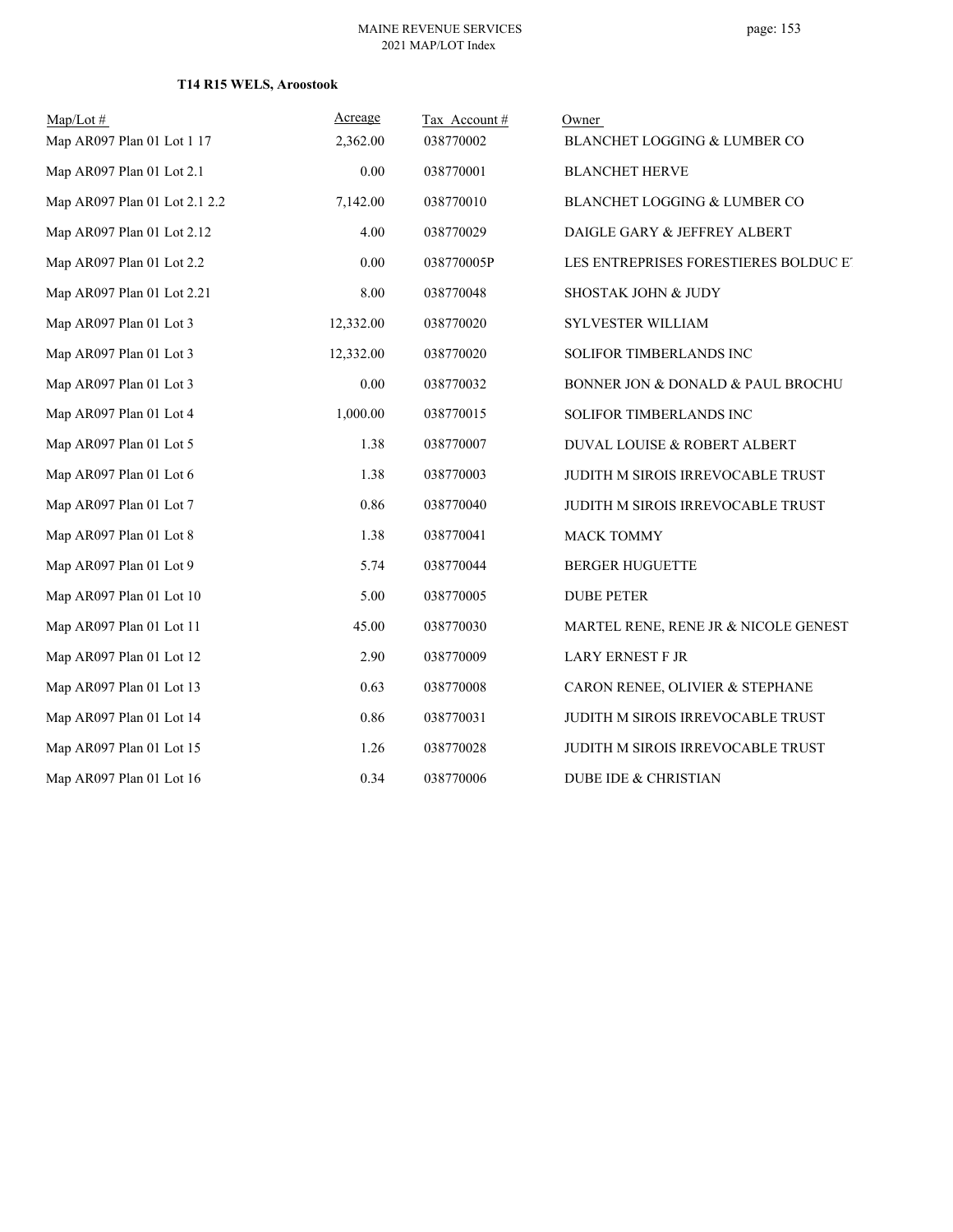# **T15 R15 WELS, Aroostook**

| $Map/Lot$ #               | Acreage   | Tax Account# | Owner                                 |
|---------------------------|-----------|--------------|---------------------------------------|
| Map AR098                 | 0.00      | 038880001P   | BLANCHET LOGGING & LUMBER CO          |
| Map AR098                 | 0.00      | 038880007P   | TRUCKING GH INC                       |
| Map AR098 Plan 01 Lot 1   | 0.00      | 038880002    | BLANCHET LOGGING & LUMBER CO          |
| Map AR098 Plan 01 Lot 1   | 0.00      | 038880004P   | THERIAULT HERMAN                      |
| Map AR098 Plan 01 Lot 1   | 0.00      | 038880005    | FRANK MARTIN SONS INC                 |
| Map AR098 Plan 01 Lot 1   | 0.00      | 038880005P   | DAIGLE OIL CO                         |
| Map AR098 Plan 01 Lot 1   | 0.00      | 038880006    | <b>GOODINE DAVID &amp; KATHY</b>      |
| Map AR098 Plan 01 Lot 1   | 0.00      | 038880006P   | LES ENTREPRISES FORESTIERES BOLDUC ET |
| Map AR098 Plan 01 Lot 1   | 0.00      | 038880033    | <b>GARDNER SCOTT A</b>                |
| Map AR098 Plan 01 Lot 1   | 22,616.52 | 038880040    | PINGREE ASSOCIATES INC                |
| Map AR098 Plan 01 Lot 1   | $0.00\,$  | 038880043    | THERIAULT HERMAN                      |
| Map AR098 Plan 01 Lot 1   | 0.00      | 038880045    | NORTH MAINE WOOD ASSOC                |
| Map AR098 Plan 01 Lot 1   | 0.00      | 038880046    | LITALIEN PIERRE & JACKIE              |
| Map AR098 Plan 01 Lot 1   | 0.00      | 038880050    | SEVEN ISLANDS LAND CO                 |
| Map AR098 Plan 01 Lot 1   | 0.00      | 038880052    | LES ENTREPRISES FORESTIERES BOLDUC ET |
| Map AR098 Plan 01 Lot 1   | 0.00      | 038880054    | WHITE OAK INC                         |
| Map AR098 Plan 01 Lot 1   | 0.00      | 038880056    | MAINE STATE OF                        |
| Map AR098 Plan 01 Lot 1   | 0.00      | 038882003    | MAINE STATE OF (IF&W)                 |
| Map AR098 Plan 01 Lot 1   | 0.00      | 038882004    | MYSTER CRAIG & MICHAEL                |
| Map AR098 Plan 01 Lot 1.1 | 1.05      | 038880032    | JUDITH M SIROIS IRREVOCABLE TRUST     |
| Map AR098 Plan 01 Lot 1.2 | 1.34      | 038882001    | <b>MARQUIS BRUCE R</b>                |
| Map AR098 Plan 01 Lot 2   | 0.00      | 038880003P   | <b>ROBINSON LUMBER CO</b>             |
| Map AR098 Plan 01 Lot 2   | 1.94      | 038880007    | ROBINSON LUMBER CO                    |
| Map AR098 Plan 01 Lot 2.1 | 0.42      | 038880001    | ALBERT RICHARD                        |
| Map AR098 Plan 01 Lot 2.2 | 0.23      | 038880053    | UNITED STATES OF AMERICA              |
| Map AR098 Plan 01 Lot 2.3 | 0.21      | 038880055    | LITALIEN JACKIE                       |
| Map AR098 Plan 01 Lot 3   | 0.65      | 038880044    | <b>MARQUIS BRUCE R</b>                |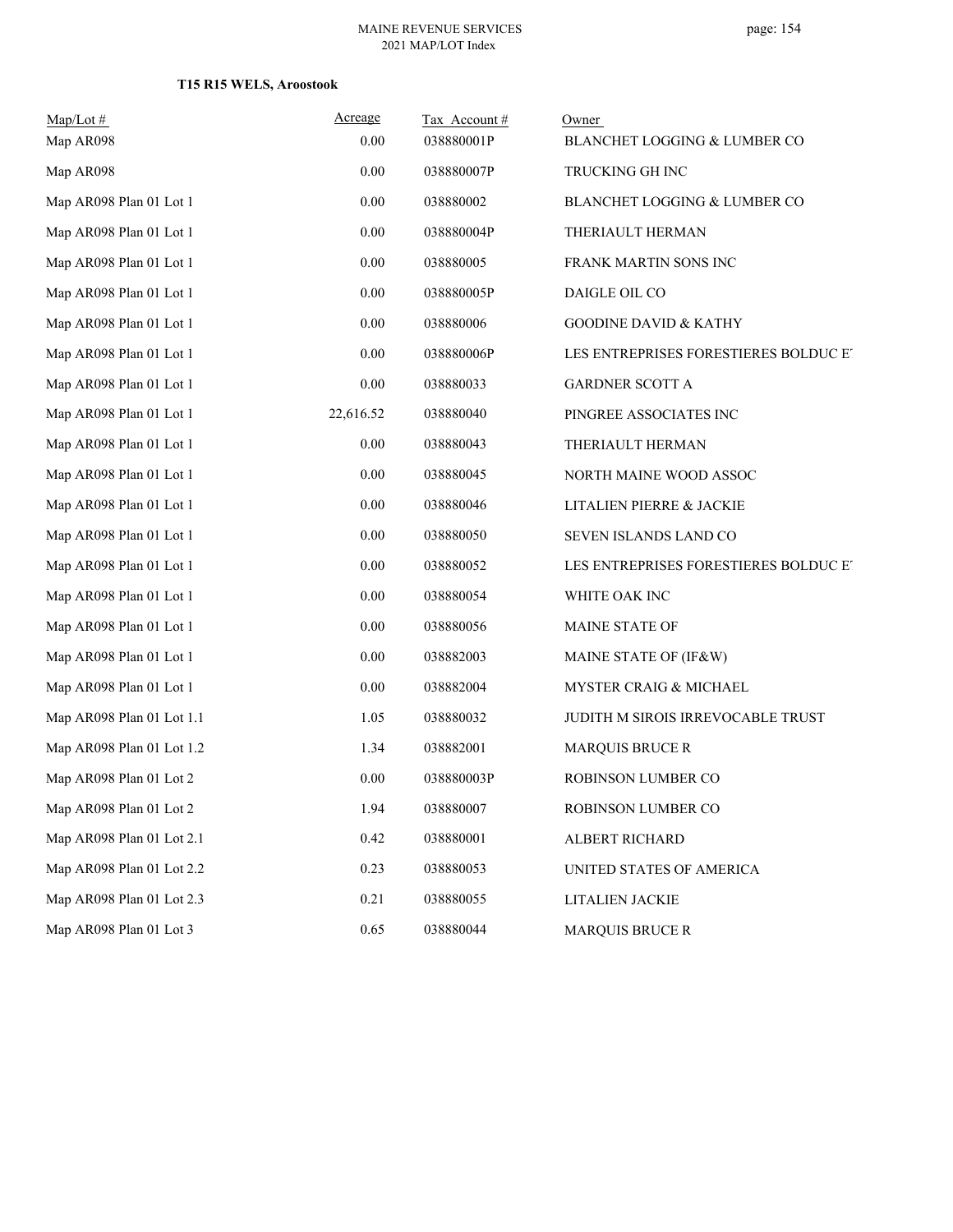### **T11 R16 WELS, Aroostook**

| $\text{Map/Lot} \#$           | Acreage   | Tax Account # | Owner                  |
|-------------------------------|-----------|---------------|------------------------|
| Map AR099                     | 0.00      | 038430001P    | DAAQUAM LUMBER INC     |
| Map AR099 Plan 01 Lot 1 2 3 4 | 20,083.80 | 038430004     | NATURE CONSERVANCY     |
| Map AR099 Plan 01 Lot 1 2 3   | 0.00      | 038430009     | NATURE CONSERVANCY     |
| Map AR099 Plan 01 Lot 2       | 0.00      | 038430001     | PELLETIER MARY JANE    |
| Map AR099 Plan 01 Lot 2       | 0.00      | 038430002     | <b>BATES JOE</b>       |
| Map AR099 Plan 01 Lot 2       | 0.00      | 038430008     | NATURE CONSERVANCY     |
| Map AR099 Plan 01 Lot 2.1     | 3.678.00  | 038430010     | PINGREE ASSOCIATES INC |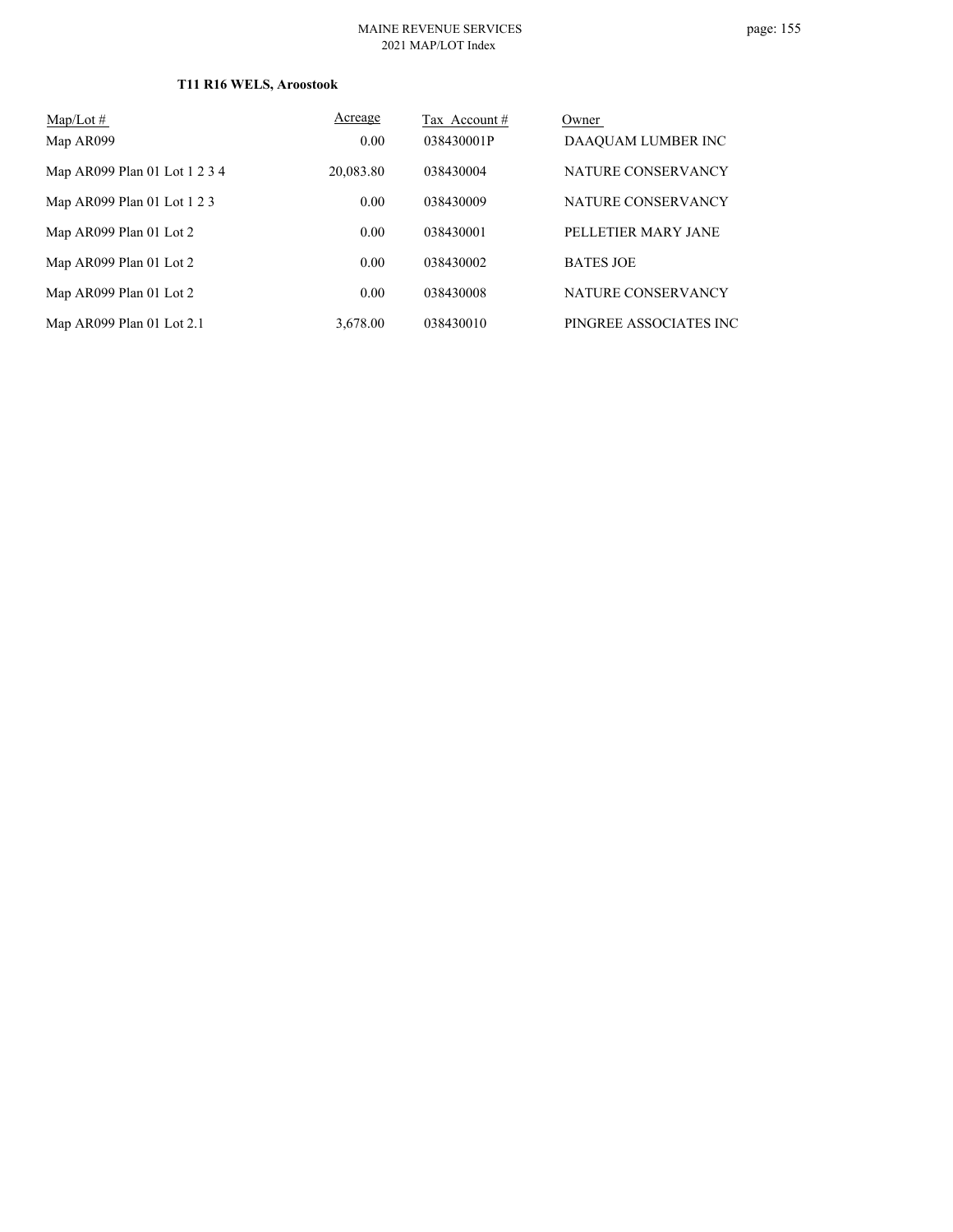### **T12 R16 WELS, Aroostook**

| $Map/Lot \#$              | Acreage   | Tax Account# | Owner                       |
|---------------------------|-----------|--------------|-----------------------------|
| Map AR100 Plan 01 Lot 1   | 0.00      | 038540002    | <b>MAZZONE JOSEPH</b>       |
| Map AR100 Plan 01 Lot 1   | 10,106.20 | 038540011    | ALLAGASH TIMBERLANDS LLC    |
| Map AR100 Plan 01 Lot 1   | 10,106.20 | 038540011    | HUBER TIMBER LLC            |
| Map AR100 Plan 01 Lot 1   | 10,106.20 | 038540011    | SOLIFOR TIMBERLANDS INC     |
| Map AR100 Plan 01 Lot 1   | 0.00      | 038540019    | PESCHKO ROBERT JR. & LESTER |
| Map AR100 Plan 01 Lot 1   | 0.00      | 038540025    | U S GEOLOGICAL SURVEY       |
| Map AR100 Plan 01 Lot 1   | 0.00      | 038540027    | <b>SCHANINGER CHARLES</b>   |
| Map AR100 Plan 01 Lot 1.1 | 0.00      | 038540001    | NATURE CONSERVANCY          |
| Map AR100 Plan 01 Lot 1.1 | 13,189.80 | 038540034    | ALLAGASH TIMBERLANDS LLC    |
| Map AR100 Plan 01 Lot 1.1 | 13,189.80 | 038540034    | NATURE CONSERVANCY          |
| Map AR100 Plan 01 Lot 1.1 | 13,189.80 | 038540034    | <b>SYLVESTER WILLIAM</b>    |
| Map AR100 Plan 01 Lot 1.1 | 2.50      | 038540035    | NATURE CONSERVANCY          |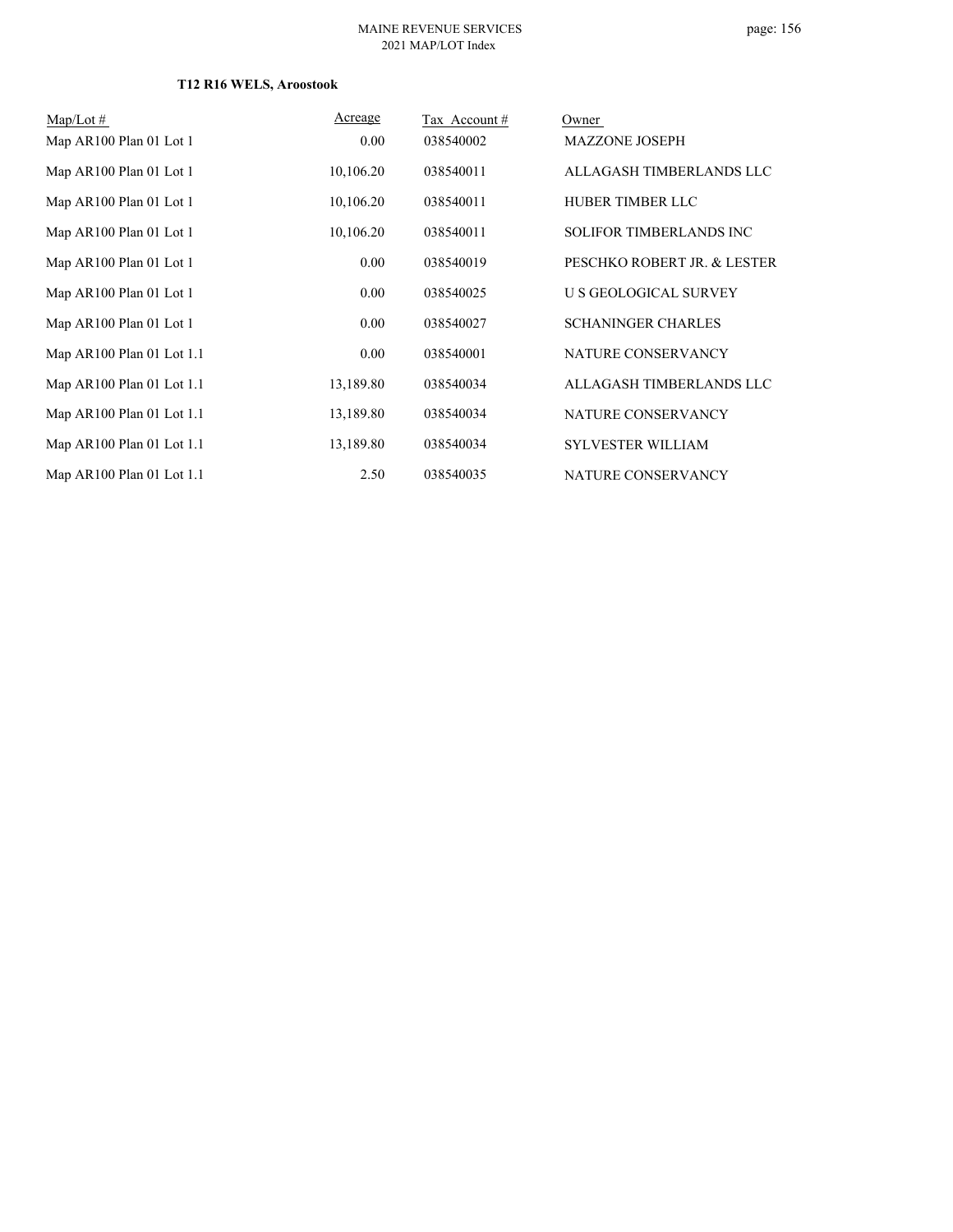### **T13 R16 WELS, Aroostook**

| $Map/Lot \#$            | Acreage   | Tax Account # | Owner                          |
|-------------------------|-----------|---------------|--------------------------------|
| Map AR101 Plan 01 Lot 1 | 30,928.00 | 038660001     | ALLAGASH TIMBERLANDS LLC       |
| Map AR101 Plan 01 Lot 1 | 30,928.00 | 038660001     | HUBER TIMBER LLC               |
| Map AR101 Plan 01 Lot 1 | 30,928.00 | 038660001     | SOLIFOR TIMBERLANDS INC        |
| Map AR101 Plan 01 Lot 1 | 0.00      | 038660023     | ROVELLA MICHAEL                |
| Map AR101 Plan 01 Lot 1 | 0.00      | 038660039     | <b>UP NORTH CORP</b>           |
| Map AR101 Plan 01 Lot 1 | 1,250.00  | 038660040     | <b>SOLIFOR TIMBERLANDS INC</b> |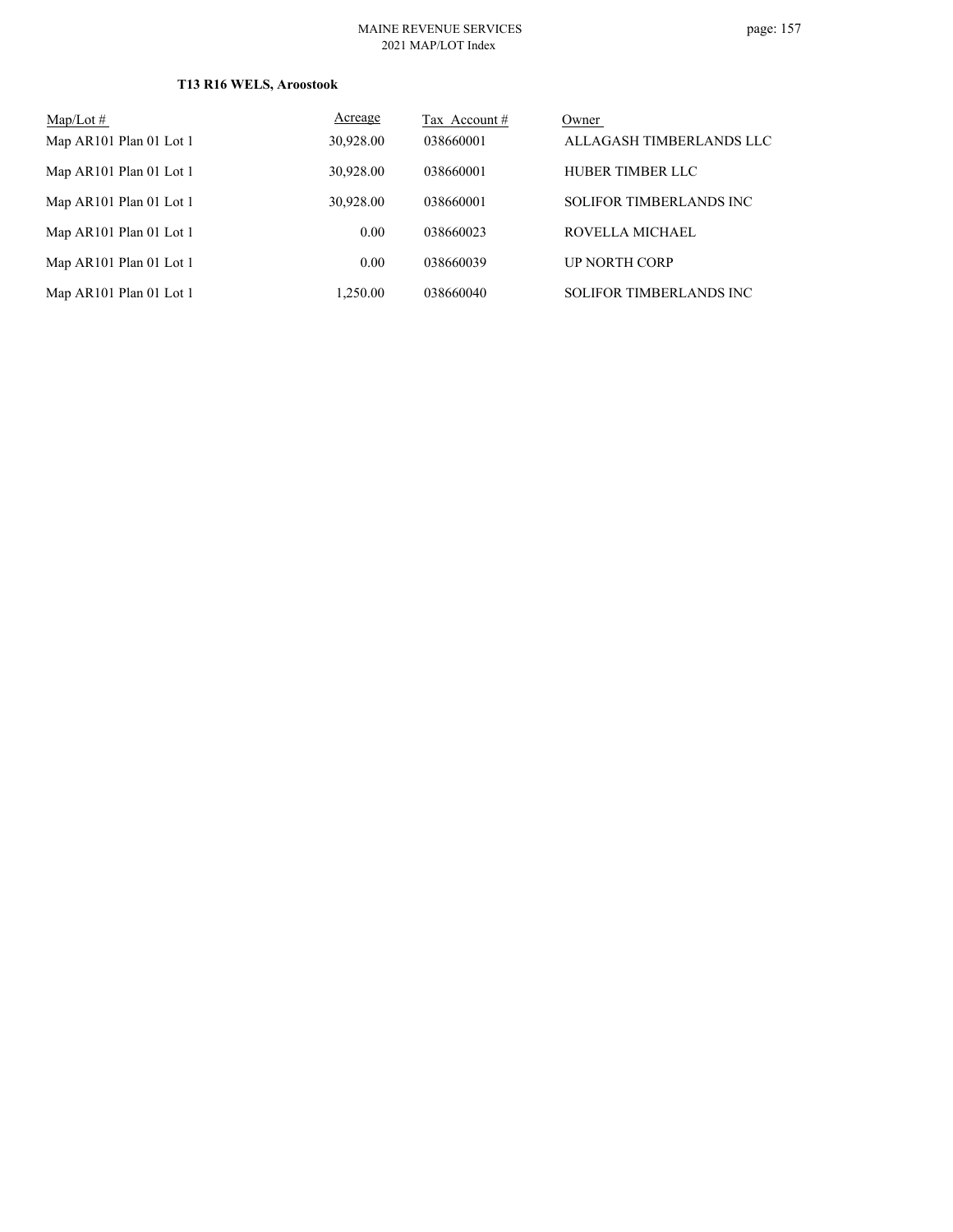#### MAINE REVENUE SERVICES 2021 MAP/LOT Index

### **T14 R16 WELS, Aroostook**

| $\text{Map/Lot} \#$           | Acreage   | Tax Account # | Owner                                 |
|-------------------------------|-----------|---------------|---------------------------------------|
| Map AR102                     | 0.00      | 038780004P    | LES ENTREPRISES FORESTIERES BOLDUC ET |
| Map AR102 Plan 01 Lot 1       | 0.00      | 038780027     | LES ENTREPRISES FORESTIERES BOLDUC ET |
| Map AR102 Plan 01 Lot 1       | 14,971.50 | 038780032     | <b>SOLIFOR TIMBERLANDS INC</b>        |
| Map AR102 Plan 01 Lot 1.1     | 428.00    | 038780040     | ALLAGASH FAMILY HOLDING LLC           |
| Map $AR102$ Plan 01 Lot 2     | 118.58    | 038780002     | <b>CHOUINARD ETIENNE</b>              |
| Map AR102 Plan 01 Lot 2.1 2.2 | 14.84     | 038780038     | <b>BURNELL RONALD E &amp; ERIKA</b>   |
| Map AR102 Plan 01 Lot 3       | 57.00     | 038780003     | ALLAGASH FAMILY HOLDING LLC           |
| Map AR102 Plan 01 Lot 4       | 4.50      | 038780037     | ALLAGASH FAMILY HOLDING LLC           |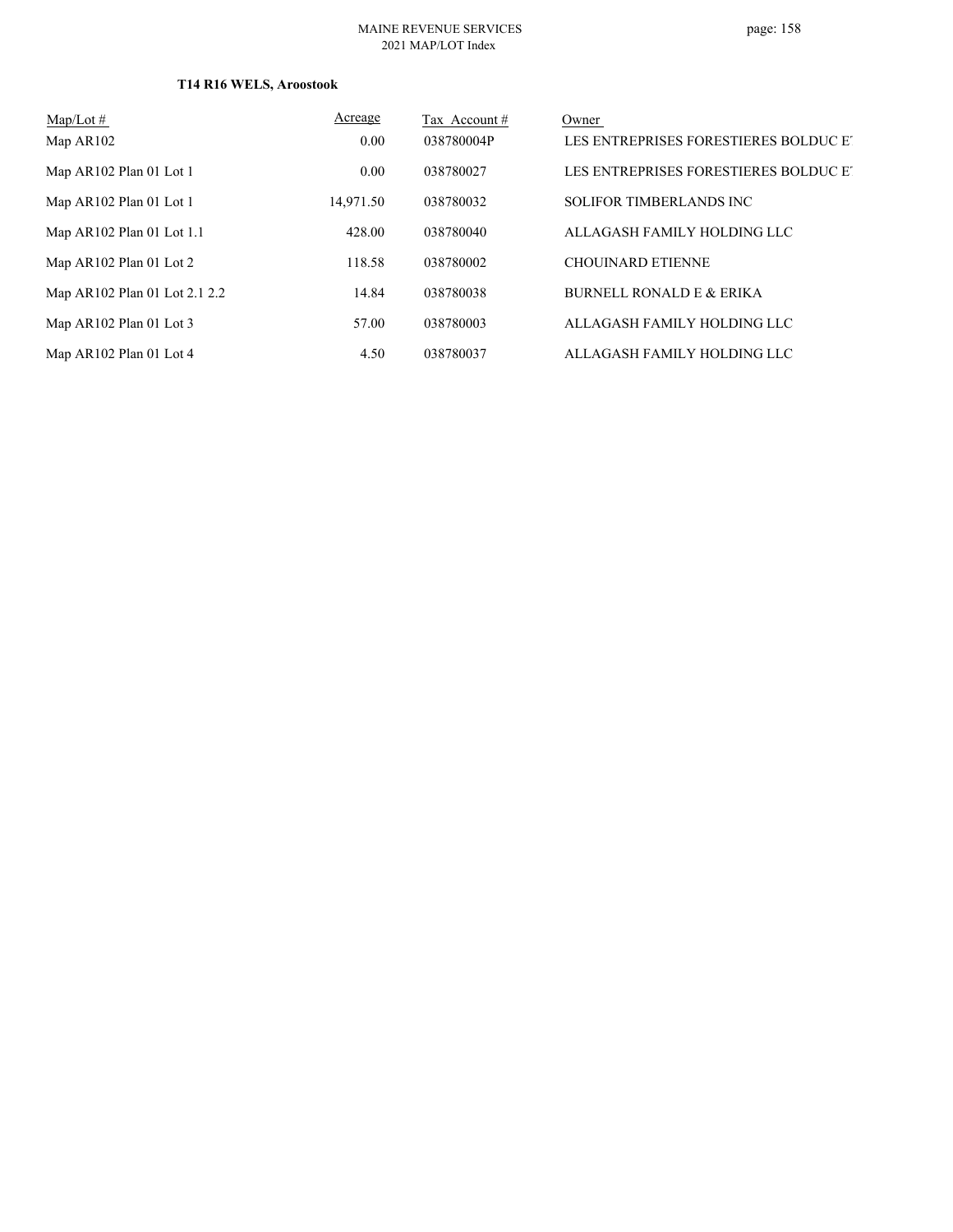# page: 159

### **T11 R17 WELS, Aroostook**

| $Map/Lot \#$                  | Acreage   | Tax Account # | Owner                                     |
|-------------------------------|-----------|---------------|-------------------------------------------|
| Map AR103 Plan 01 Lot 1       | 0.00      | 038440003     | <b>COULOMBE IVAN</b>                      |
| Map AR103 Plan 01 Lot 1       | 0.00      | 038440004     | WILLETTE DEREK                            |
| Map AR103 Plan 01 Lot 1       | 0.00      | 038440006     | <b>BRADLEY JEFFREY &amp; LORRENE</b>      |
| Map AR103 Plan 01 Lot 1 2 3 4 | 25,890.50 | 038440011     | NATURE CONSERVANCY                        |
| Map AR103 Plan 01 Lot 1       | 0.00      | 038440025     | WILLETTE DEREK                            |
| Map AR103 Plan 01 Lot 1       | 0.00      | 038442001     | <b>MAINE STATE OF</b>                     |
| Map AR103 Plan 01 Lot 1       | 0.00      | 038442002     | MAINE STATE OF (IF&W)                     |
| Map AR103 Plan 01 Lot 1.1 2.1 | 4,725.10  | 038442003     | <b>CLAYTON LAKE WOODLANDS HOLDINGS LI</b> |
| Map AR103 Plan 01 Lot 1.2     | 3.74      | 038442004     | UNITED STATES OF AMERICA                  |
| Map AR103 Plan 01 Lot 2       | 0.00      | 038440002     | <b>BRETON CHARLES &amp; SHIRLEY</b>       |
| Map AR103 Plan 01 Lot 2       | 0.00      | 038440007     | HUNGERFORD TOM                            |
| Map AR103 Plan 01 Lot 2       | 0.00      | 038440016     | <b>GOODWIN VINTON</b>                     |
| Map AR103 Plan 01 Lot 3       | 0.00      | 038440021     | NATURE CONSERVANCY                        |
| Map AR103 Plan 01 Lot 4       | 0.00      | 038440005     | DEGOLYER DONALD E                         |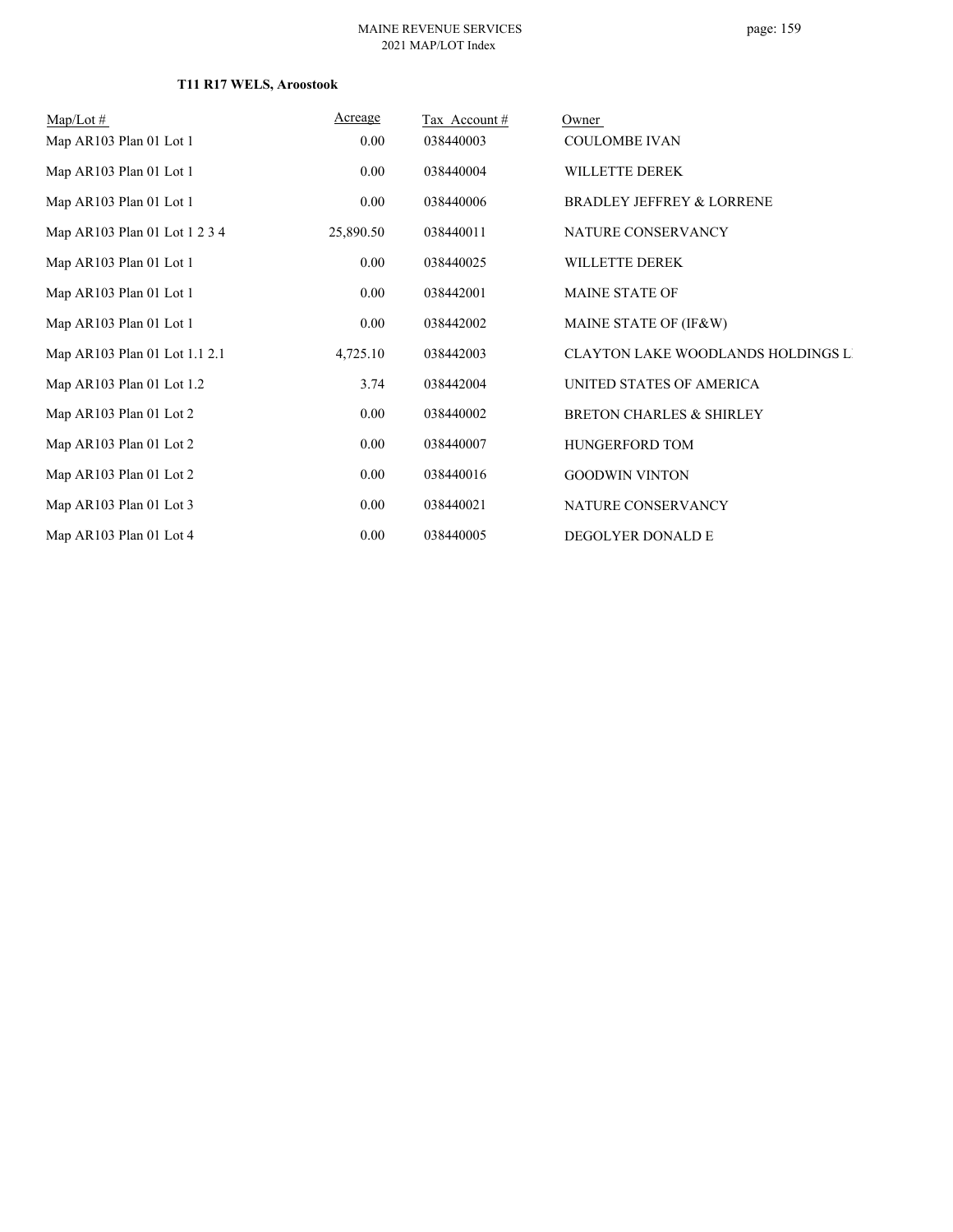### **T12 R17 WELS, Aroostook**

| $Map/Lot \#$                | Acreage   | Tax Account# | Owner                            |
|-----------------------------|-----------|--------------|----------------------------------|
| Map AR104 Plan 01 Lot       | 1,000.00  | 038552001    | <b>MAINE STATE OF</b>            |
| Map AR104 Plan 01 Lot 1     | 0.00      | 038550001    | <b>CARON M LIONEL</b>            |
| Map $AR104$ Plan 01 Lot 1 2 | 24,611.50 | 038550004    | <b>MAINE STATE OF</b>            |
| Map AR104 Plan 01 Lot 1 2   | 24,611.50 | 038550004    | PRESLEY WOODS LLC                |
| Map AR104 Plan 01 Lot 1     | 0.00      | 038550005    | <b>BEAULIEU BARRY</b>            |
| Map AR104 Plan 01 Lot 1     | 0.00      | 038550006    | <b>BEAULIEU BARRY</b>            |
| Map AR104 Plan 01 Lot 1     | 0.00      | 038552002    | LUMBERT CHARLES & SEVIGNY ANDREW |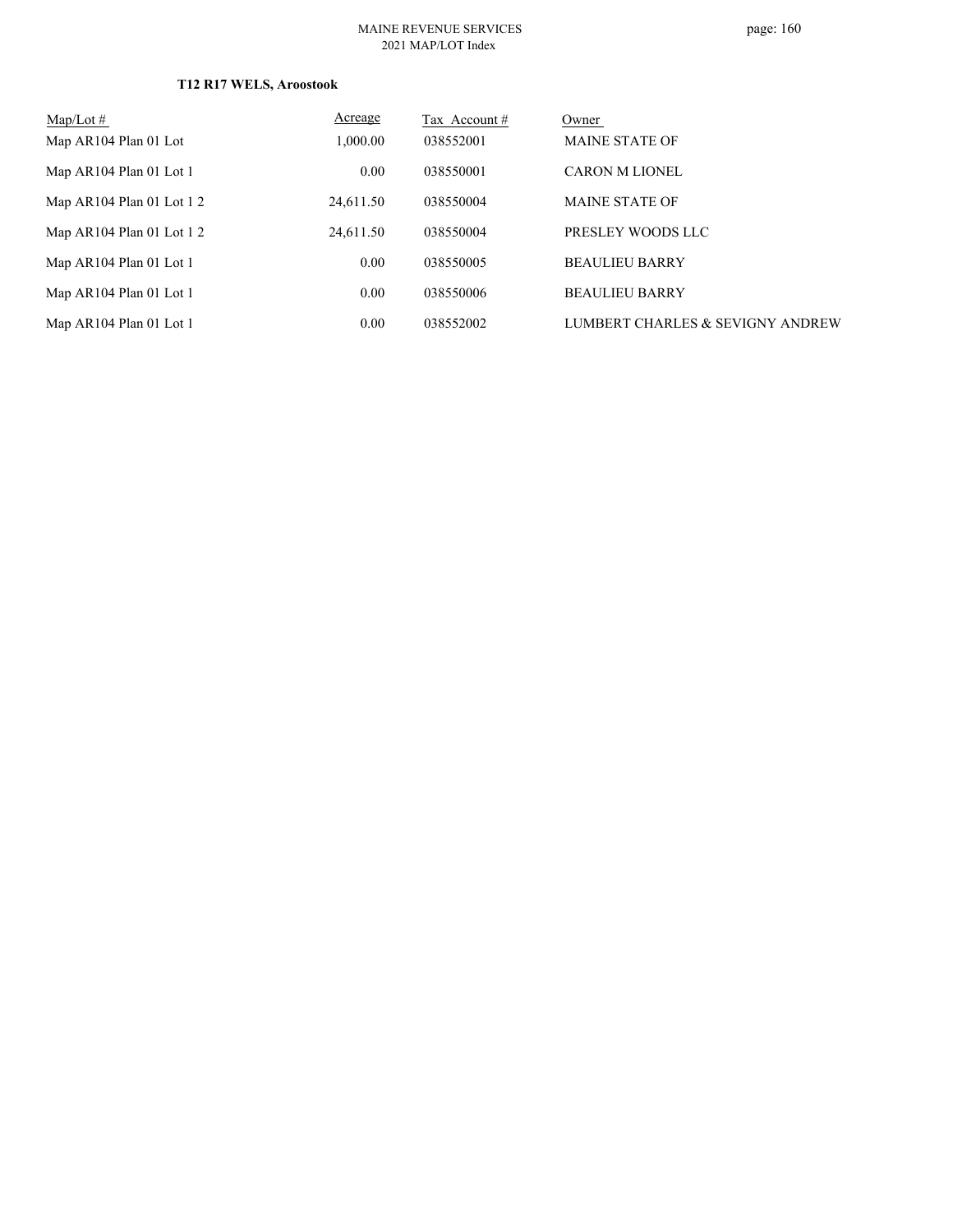|  | <b>Connor, Aroostook</b> |
|--|--------------------------|
|--|--------------------------|

| $Map/Lot \#$<br>Map AR105             | Acreage<br>0.00 | Tax Account#<br>038020020P | Owner<br>GTE GOVERNMENT SYSTEMS CORP |
|---------------------------------------|-----------------|----------------------------|--------------------------------------|
| Map AR105                             | 0.00            | 038020027P                 | SPECTRUM NORTHEAST LLC               |
| Map AR105                             | 0.00            | 038020036P                 | DIRECTV LLC                          |
| Map AR105                             | 0.00            | 038020047P                 | SPECTRUM NORTHEAST LLC               |
| Map AR105                             | 0.00            | 038020158                  | <b>EMERA MAINE</b>                   |
| Map AR105 Plan 01 Lot 24.1 24.2 24.21 | 72.27           | 038020473                  | WILCOX MICHELE M & MERRITT S         |
| Map AR105 Plan 01 Lot 24.11           | 4.42            | 038022048                  | STATE OWNED TAX ACQUIRED 2019        |
| Map AR105 Plan 01 Lot 24.3            | 18.10           | 038020323                  | THERIAULT LIONEL C III & LYNDSAY M   |
| Map AR105 Plan 01 Lot 24.4 24.6       | 34.00           | 038020352                  | RECTOR LARRY M & GAYLE               |
| Map AR105 Plan 01 Lot 24.5            | 10.60           | 038020326                  | THERIAULT LIONEL C III               |
| Map AR105 Plan 01 Lot 24.51 24.52     | 4.46            | 038020419                  | HOTCHKISS RONALD J & TINA M          |
| Map AR105 Plan 01 Lot 25              | 82.50           | 038020093                  | HALLETT DOUGLAS C                    |
| Map AR105 Plan 01 Lot 26              | 216.35          | 038020115                  | LEAVITT WAYNE J & WADE J             |
| Map AR105 Plan 01 Lot 26.1            | 2.65            | 038020443                  | <b>GF MARKETING</b>                  |
| Map AR105 Plan 01 Lot 27.1            | 6.98            | 038020099                  | HANEY MATTHEW C                      |
| Map AR105 Plan 01 Lot 27.11           | 21.00           | 038022039                  | HANEY KENNETH J & LAURA              |
| Map AR105 Plan 01 Lot 27.2 27.5       | 1.92            | 038020097                  | HANEY KENNETH J                      |
| Map AR105 Plan 01 Lot 27.3 27.4 27.6  | 2.72            | 038020096                  | HANEY JAMES & CARLA                  |
| Map AR105 Plan 01 Lot 27.7            | 1.00            | 038020461                  | BOUCHARD MATTHEW R & MAKAYLA R BR    |
| Map AR105 Plan 01 Lot 29              | 1.00            | 038020233                  | WHITE JESSIE M                       |
| Map AR105 Plan 01 Lot 34.11           | 2.85            | 038020229                  | ST PETER KEITH B                     |
| Map AR105 Plan 01 Lot 34.12           | 1.00            | 038020231                  | ST PETER KEITH B                     |
| Map AR105 Plan 01 Lot 34.2            | 77.85           | 038020056                  | NORDIC PROPERTIES LLC                |
| Map AR105 Plan 01 Lot 35.1            | 40.00           | 038020027                  | MICHAUD JEFFREY & DEBRA              |
| Map AR105 Plan 01 Lot 35.2            | 30.00           | 038020318                  | RILEY HELENE M                       |
| Map AR105 Plan 01 Lot 36              | 22.00           | 038020023                  | MCHATTEN TRACY S & SHELLY L          |
| Map AR105 Plan 01 Lot 37 72           | 95.70           | 038020223                  | <b>GOUGH ROBERT</b>                  |
| Map AR105 Plan 01 Lot 37.1            | 3.60            | 038020361                  | MCHATTEN LLOYD & LANA                |
| Map AR105 Plan 01 Lot 37.11 37.2      | 3.70            | 038020444                  | MCHATTEN TRACY S & SHELLY L          |
| Map AR105 Plan 01 Lot 38              | 87.00           | 038020244                  | NORDIC PROPERTIES LLC                |
| Map AR105 Plan 01 Lot 39.1            | 72.97           | 038020148                  | MADORE MARK A & CRYSTAL A            |
| Map AR105 Plan 01 Lot 39.11           | 1.90            | 038022071                  | MADORE MARK A & CRYSTAL A            |
| Map AR105 Plan 01 Lot 39.2            | 9.00            | 038020178                  | <b>ENGSTROM WARREN &amp; HELEN</b>   |
| Map AR105 Plan 01 Lot 40.2            | 24.00           | 038020111                  | MARTIN SCOTT A                       |
| Map AR105 Plan 01 Lot 40.21           | 1.00            | 038022013                  | HANEY CALVIN D & MARIE R             |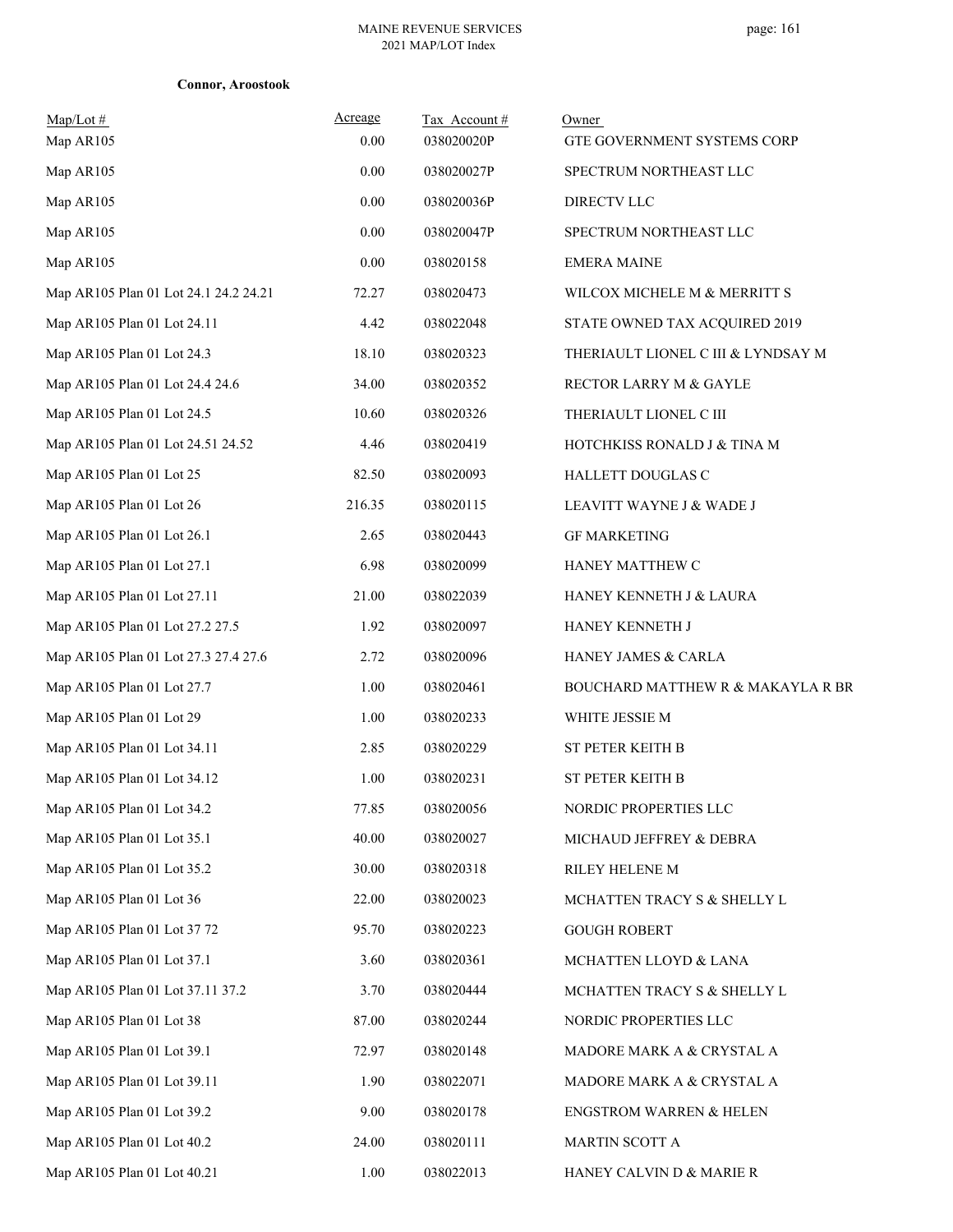| $Map/Lot \#$<br>Map AR105 Plan 01 Lot 40.3                  | Acreage<br>5.90 | Tax Account#<br>038020353 | Owner<br>THERIAULT RODDY & LORI L     |
|-------------------------------------------------------------|-----------------|---------------------------|---------------------------------------|
| Map AR105 Plan 01 Lot 41                                    | 259.00          | 038020081                 | <b>GOLDEN GLOW FARMS</b>              |
| Map AR105 Plan 01 Lot 41.2                                  | 1.00            | 038020335                 | PELLETIER KELLY D                     |
| Map AR105 Plan 01 Lot 41.3                                  | 2.19            | 038020350                 | HANEY MILO L                          |
| Map AR105 Plan 01 Lot 42                                    | 0.70            | 038020070                 | EDGECOMB CARL S & KELLIE J HENDERSON  |
| Map AR105 Plan 01 Lot 43                                    | 3.00            | 038020068                 | ELLINWOOD GWENDOLYN E                 |
| Map AR105 Plan 01 Lot 44                                    | 0.45            | 038020091                 | HALLETT GAYLIN A, MADELINE, ALAN      |
| Map AR105 Plan 01 Lot 45                                    | 67.10           | 038020092                 | HALLETT DOUGLAS C                     |
| Map AR105 Plan 01 Lot 45.1                                  | 0.50            | 038020025                 | BRONFELD REALTY LLC                   |
| Map AR105 Plan 01 Lot 45.2                                  | 1.50            | 038022074                 | HALLETT DELWOOD D & DARIN D           |
| Map AR105 Plan 01 Lot 46 47 48 49                           | 149.30          | 038020001                 | <b>GUERRETTE FARMS CORP</b>           |
| Map AR105 Plan 01 Lot 46.1 46.2 46.3                        | 1.00            | 038020287                 | BLAISDELL JODI L                      |
| Map AR105 Plan 01 Lot 46.11 46.21                           | 0.00            | 038020063P                | BLAISDELL EQUIPMENT LLC               |
| Map AR105 Plan 01 Lot 46.11 46.21                           | 1.38            | 038022019                 | BLAISDELL EQUIPMENT LLC               |
| Map AR105 Plan 01 Lot 46.12 46.3                            | 5.06            | 038022070                 | BLAISDELL RICHARD A & JADE D          |
| Map AR105 Plan 01 Lot 48.1                                  | 3.38            | 038020421                 | BLAISDELL ROBERT W & JODI L           |
| Map AR105 Plan 01 Lot 48.1                                  | 0.00            | 038022049                 | <b>BLAISDELL RICHARD</b>              |
| Map AR105 Plan 01 Lot 50 51                                 | 210.25          | 038020130                 | LEAVITT WAYNE J & JEANNELLE           |
| Map AR105 Plan 01 Lot 51.2                                  | 1.00            | 038020345                 | CAMPBELL GREGORY L                    |
| Map AR105 Plan 01 Lot 52                                    | 0.75            | 038020055                 | CHRISTOPHER CYNTHIA S                 |
| Map AR105 Plan 01 Lot 53                                    | 0.00            | 038020038P                | LEAVITT WAYNE J                       |
| Map AR105 Plan 01 Lot 53                                    | 180.00          | 038020131                 | LEAVITT WAYNE J                       |
| Map AR105 Plan 01 Lot 53 54                                 | 80.00           | 038022015                 | LEAVITTE WADE & JILL M                |
| Map AR105 Plan 01 Lot 55 56                                 | 80.00           | 038020286                 | HELTON MYRTLE F                       |
| Map AR105 Plan 01 Lot 57 58                                 | 153.58          | 038020302                 | OUELLETTE ROBERT J                    |
| Map AR105 Plan 01 Lot 57.1                                  | 0.96            | 038020301                 | SALCH RAYMOND F III JESSICA T & RAYMO |
| Map AR105 Plan 01 Lot 57.2                                  | 2.01            | 038022032                 | <b>OUELLETTE ROBERT J</b>             |
| Map AR105 Plan 01 Lot 57.3                                  | 3.41            | 038022035                 | <b>MARTIN SCOTT A</b>                 |
| Map AR105 Plan 01 Lot 59 60                                 | 80.00           | 038020110                 | <b>MARTIN SCOTT A</b>                 |
| Map AR105 Plan 01 Lot 61                                    | 0.51            | 038020078                 | DROP PATRICK & AMANDA                 |
| Map AR105 Plan 01 Lot 62 63                                 | 172.20          | 038020460                 | LEAVITT WAYNE J & WADE                |
| Map AR105 Plan 01 Lot 62.1                                  | 1.02            | 038020116                 | <b>BLAISDELL ROBERT D</b>             |
| Map AR105 Plan 01 Lot 64 65 66 67 68<br>Plan 02 Lot 134 135 | 552.37          | 038022006                 | UNITED STATES OF AMERICA              |
| Map AR105 Plan 01 Lot 69 70 Plan 02<br>Lot 170              | 68.43           | 038020298                 | SOUCY JIMMY J                         |
| Map AR105 Plan 01 Lot 71                                    | 2.30            | 038020297                 | VOISINE MARY ANNE HEIRS OF            |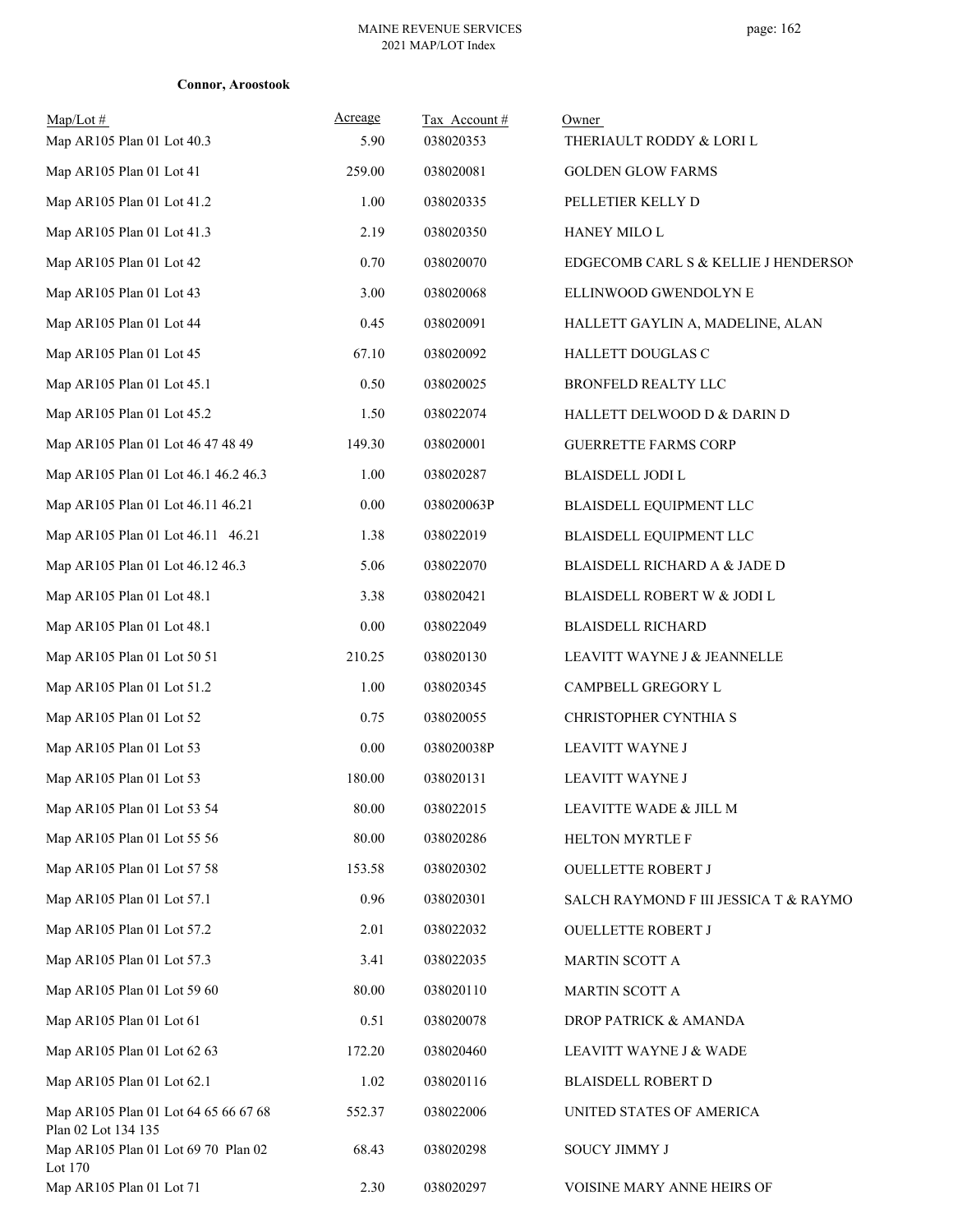| $Map/Lot \#$<br>Map AR105 Plan 02 Lot 1                | Acreage<br>4.00 | Tax Account#<br>038020064 | Owner<br>WISSER STEPHEN S IV     |
|--------------------------------------------------------|-----------------|---------------------------|----------------------------------|
| Map AR105 Plan 02 Lot 2                                | 4.00            | 038020005                 | PARK SANG SEOK & HYUN CHONG      |
| Map AR105 Plan 02 Lot 3                                | 0.42            | 038020224                 | SOUCY JIMMY J & TAMMY R          |
| Map AR105 Plan 02 Lot 4 5                              | 2.15            | 038020159                 | <b>OUELLETTE BOBBIL</b>          |
| Map AR105 Plan 02 Lot 6 7.1 20                         | 2.52            | 038020007                 | CARON TIMOTHY & JILL             |
| Map AR105 Plan 02 Lot 7 8                              | 2.18            | 038020042                 | COTE HAROLD J ET AL              |
| Map AR105 Plan 02 Lot 9 21                             | 0.47            | 038020063                 | DUBE HAROLD J & VERONICA G       |
| Map AR105 Plan 02 Lot 10.2                             | 5.74            | 038020317                 | HANEY MILO J & HODSDON LORI L    |
| Map AR105 Plan 02 Lot 11 175.6                         | 0.47            | 038020101                 | <b>BABIN ADAM</b>                |
| Map AR105 Plan 02 Lot 12                               | 0.31            | 038020196                 | MORNEAULT NANCY J                |
| Map AR105 Plan 02 Lot 13                               | 0.70            | 038020073                 | <b>CUNROD RAY &amp; KATHLEEN</b> |
| Map AR105 Plan 02 Lot 14 18                            | 1.56            | 038020253                 | STAPLES KERMIT ET AL             |
| Map AR105 Plan 02 Lot 15                               | 0.55            | 038020044                 | <b>CUNROD RAY &amp; KATHLEEN</b> |
| Map AR105 Plan 02 Lot 16                               | 0.65            | 038020230                 | MICHAUD DOUGLAS J                |
| Map AR105 Plan 02 Lot 17                               | 2.00            | 038020356                 | GAGNON ANN M & GARY L            |
| Map AR105 Plan 02 Lot 19                               | 1.77            | 038020409                 | THERIAULT RICHARD A & LYNN E     |
| Map AR105 Plan 02 Lot 52 53.1                          | 67.70           | 038022021                 | SIM SYLVIA ALICE ET AL           |
| Map AR105 Plan 02 Lot 86 87 127 Plan<br>04 Lot 85 87.7 | 15.20           | 038020058                 | GR TIMBER HOLDINGS LLC           |
| Map AR105 Plan 02 Lot 86.1                             | 49.00           | 038022054                 | GR TIMBER HOLDINGS LLC           |
| Map AR105 Plan 02 Lot 86.2                             | 13.30           | 038022059                 | GR TIMBER HOLDINGS LLC           |
| Map AR105 Plan 02 Lot 87 Plan 04 Lot<br>87.7           | 32.50           | 038022058                 | <b>G R TIMBER HOLDINGS LLC</b>   |
| Map AR105 Plan 02 Lot 87.1 87.2                        | 20.00           | 038020365                 | THOMPSON MICHAEL DAVID           |
| Map AR105 Plan 02 Lot 87.4 Plan 04 Lot<br>87.3         | 20.00           | 038020424                 | GR TIMBER HOLDINGS LLC           |
| Map AR105 Plan 02 Lot 87.6 Plan 04 Lot<br>87.5         | 20.00           | 038020366                 | <b>FAUSTRUM JANICE</b>           |
| Map AR105 Plan 02 Lot 115                              | 28.60           | 038020254                 | DAILEY JOHN MICHAEL              |
| Map AR105 Plan 02 Lot 116                              | 14.34           | 038020195                 | MORIN THOMAS & PAMELA            |
| Map AR105 Plan 02 Lot 116.1                            | 7.71            | 038022056                 | <b>GUERRETTE DAVID</b>           |
| Map AR105 Plan 02 Lot 117 118                          | 87.98           | 038020447                 | UNITED STATES OF AMERICA         |
| Map AR105 Plan 02 Lot 119                              | 8.20            | 038020034                 | CHAMBERLAND DONALD ET AL         |
| Map AR105 Plan 02 Lot 119.1                            | 0.50            | 038020270                 | THIBODEAU CORINNA                |
| Map AR105 Plan 02 Lot 119.2                            | 0.25            | 038020210                 | MERCHANT JESTIN D & CARRIE R     |
| Map AR105 Plan 02 Lot 120.1                            | 15.50           | 038020046                 | MERCHANT JESTIN                  |
| Map AR105 Plan 02 Lot 120.11                           | 14.50           | 038020478                 | LEBLANC DAVID A & KEELY          |
| Map AR105 Plan 02 Lot 120.2                            | 1.35            | 038020103                 | DUBAY CRAIG A & CHERYL A         |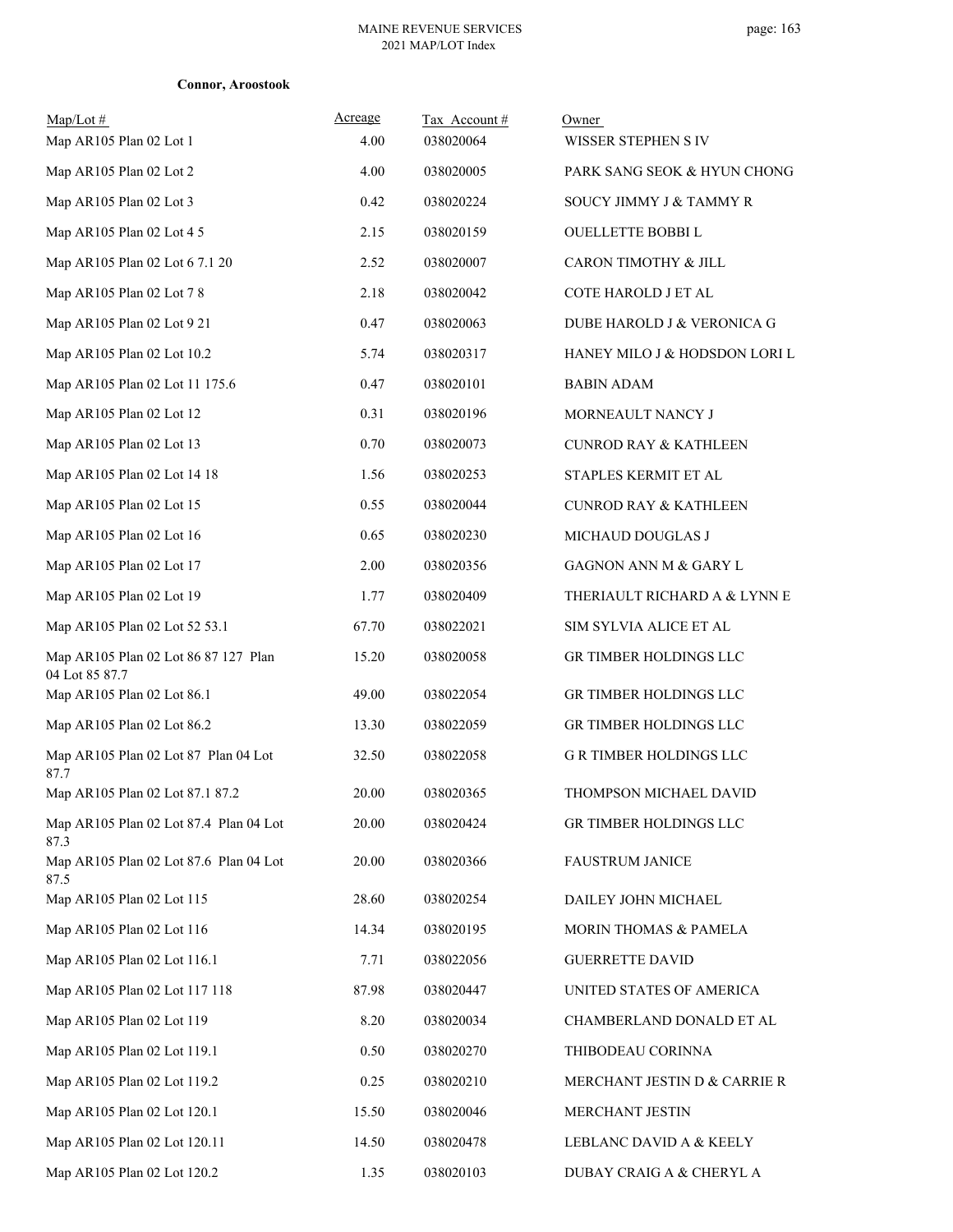| $Map/Lot \#$<br>Map AR105 Plan 02 Lot 120.3      | Acreage<br>12.43 | Tax Account#<br>038020052 | Owner<br>DAMBOISE WAYNE G & CYNTHIA S |
|--------------------------------------------------|------------------|---------------------------|---------------------------------------|
| Map AR105 Plan 02 Lot 120.4                      | 1.00             | 038020050                 | <b>BELINSKY LEWIS P</b>               |
| Map AR105 Plan 02 Lot 120.5                      | 2.00             | 038020045                 | LILLI MAE REALTY LLC                  |
| Map AR105 Plan 02 Lot 120.6 120.7                | 0.41             | 038020140                 | MARTIN BOBBY J & GERALDINE L          |
| Map AR105 Plan 02 Lot 122                        | 22.00            | 038020384                 | <b>FANTIASIA MYRNA J TTE</b>          |
| Map AR105 Plan 02 Lot 123                        | 42.00            | 038020382                 | CONNOLLY ROGER M                      |
| Map AR105 Plan 02 Lot 123.1 124                  | 60.00            | 038020385                 | JALBERT ALAN J & ROBYN V              |
| Map AR105 Plan 02 Lot 124.1                      | 35.00            | 038020383                 | PREBLE JON D                          |
| Map AR105 Plan 02 Lot 124.11                     | 5.00             | 038022062                 | LACY CHARLES WAYNE JR                 |
| Map AR105 Plan 02 Lot 125                        | 75.43            | 038020259                 | <b>GUERRETTE FARMS CORP</b>           |
| Map AR105 Plan 02 Lot 125.1 125.2                | 1.26             | 038020006                 | STAPLES LINDA D & FREDDY D BARON      |
| 125.3<br>Map AR105 Plan 02 Lot 126               | 27.40            | 038020133                 | LEDGER DAVID A                        |
|                                                  |                  |                           |                                       |
| Map AR105 Plan 02 Lot 126.1 126.3                | 0.50             | 038020220                 | MICHAUD JAMES F & LORRAINE            |
| Map AR105 Plan 02 Lot 126.2 Plan 03<br>Lot 105.2 | 1.14             | 038020200                 | NADEAU ELMER                          |
| Map AR105 Plan 02 Lot 127.1                      | 1.90             | 038020218                 | <b>BRAUNEIS PAMELA LYNN</b>           |
| Map AR105 Plan 02 Lot 128                        | 43.76            | 038020207                 | ST PETER RICHARD R & ELEANOR J        |
| Map AR105 Plan 02 Lot 128.1                      | 3.44             | 038020472                 | ZETTERMAN KYLA                        |
| Map AR105 Plan 02 Lot 129 130.2                  | 0.00             | 038020040p                | ST PETER RICHARD R                    |
| Map AR105 Plan 02 Lot 129 130.2                  | 24.30            | 038020232                 | ST PETER RICHARD R & ELEANOR J        |
| Map AR105 Plan 02 Lot 129.1                      | 0.50             | 038020211                 | <b>CURRY KELSCEE</b>                  |
| Map AR105 Plan 02 Lot 130.1                      | 0.46             | 038020296                 | <b>GENDREAU WAYDE A</b>               |
| Map AR105 Plan 02 Lot 130.3                      | 4.18             | 038022010                 | <b>COUNTY OF AROOSTOOK</b>            |
| Map AR105 Plan 02 Lot 130.4                      | 0.47             | 038022009                 | <b>COUNTY OF AROOSTOOK</b>            |
| Map AR105 Plan 02 Lot 131                        | 23.73            | 038020239                 | MILLIARD JASON S & CARISA G           |
| Map AR105 Plan 02 Lot 131.1                      | 4.37             | 038022005                 | MAINE STATE OF                        |
| Map AR105 Plan 02 Lot 132 133                    | 31.59            | 038020102                 | HEBERT RICHARD ET AL                  |
| Map AR105 Plan 02 Lot 132.1                      | 0.25             | 038020065                 | <b>BURLOS ROBERTA L</b>               |
| Map AR105 Plan 02 Lot 132.2                      | 0.22             | 038020157                 | SOUCY NELSON J                        |
| Map AR105 Plan 02 Lot 132.3                      | 0.50             | 038020234                 | ZETTERMAN KEITH                       |
| Map AR105 Plan 02 Lot 134.1                      | 0.58             | 038020476                 | AROOSTOOK BAND OF MICMACS             |
| Map AR105 Plan 02 Lot 136                        | 98.10            | 038020209                 | UNITED STATES OF AMERICA              |
| Map AR105 Plan 02 Lot 137                        | 0.00             | 038020039P                | <b>GUERRETTE DAVID</b>                |
| Map AR105 Plan 02 Lot 137 138                    | 67.59            | 038020109                 | <b>GUERRETTE DAVID</b>                |
| Map AR105 Plan 02 Lot 137.1 138                  | 7.71             | 038022055                 | MORIN THOMAS & PAMELA                 |
| Map AR105 Plan 02 Lot 137.2                      | $10.00\,$        | 038022065                 | ST PETER RICHARD R                    |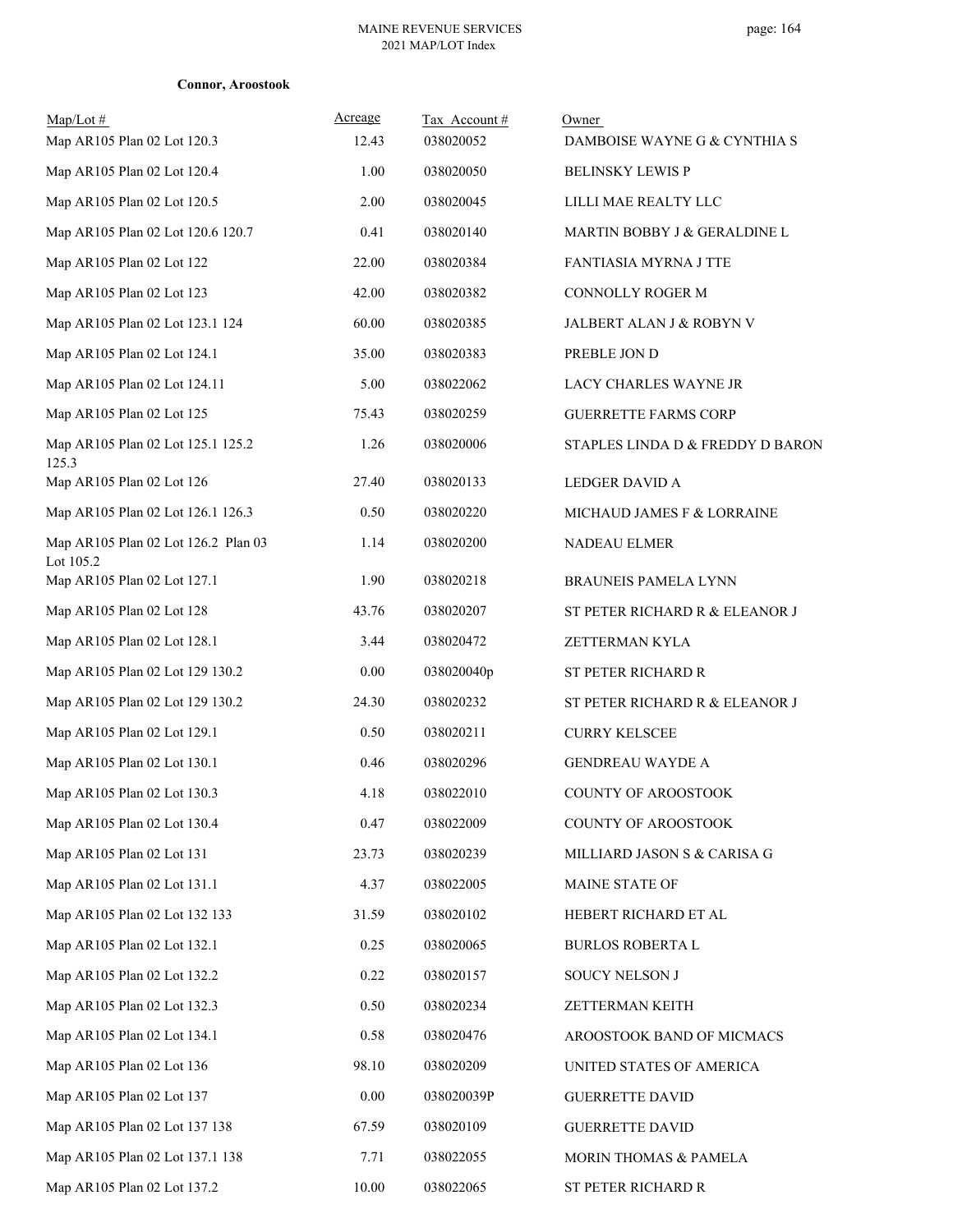|  | <b>Connor, Aroostook</b> |
|--|--------------------------|
|  |                          |

| $Map/Lot \#$<br>Map AR105 Plan 02 Lot 137.3            | Acreage<br>28.10 | Tax Account#<br>038022069 | Owner<br><b>BURKE RANDALL</b>          |
|--------------------------------------------------------|------------------|---------------------------|----------------------------------------|
| Map AR105 Plan 02 Lot 139 139.1 140<br>140.1 141 141.1 | 294.00           | 038020470                 | <b>GUERRETTE DAVID</b>                 |
| Map AR105 Plan 02 Lot 140.2 141.2                      | 40.00            | 038020479                 | SELFRIDGE JUSTIN W & JAMIE L           |
| Map AR105 Plan 02 Lot 141.11 141.3                     | 10.00            | 038022064                 | ST PETER RICHARD R                     |
| Map AR105 Plan 02 Lot 143 144                          | 33.30            | 038020187                 | DAMBOISE WAYNE G & CYNTHIA S           |
| Map AR105 Plan 02 Lot 145 146                          | 23.10            | 038022012                 | <b>ADAMS WENDY</b>                     |
| Map AR105 Plan 02 Lot 147                              | 11.50            | 038020189                 | DAMBOISE WAYNE G & CINDY S             |
| Map AR105 Plan 02 Lot 148                              | 2.40             | 038020016                 | <b>COTE KIRK A</b>                     |
| Map AR105 Plan 02 Lot 149 150.1                        | 36.00            | 038020454                 | WISSER STEPHEN S IV                    |
| Map AR105 Plan 02 Lot 150.2                            | 1.15             | 038020199                 | WISSER STEPHEN S IV                    |
| Map AR105 Plan 02 Lot 150.3                            | 35.35            | 038020198                 | WISSER STEPHEN S IV                    |
| Map AR105 Plan 02 Lot 150.4                            | 0.50             | 038020201                 | WISSER STEPHEN S IV                    |
| Map AR105 Plan 02 Lot 151 152                          | 20.75            | 038020127                 | LAMOTHE CLAUDE A & RICHARD P           |
| Map AR105 Plan 02 Lot 153                              | 20.00            | 038020074                 | <b>GAGNON HECTOR R &amp; THERESA</b>   |
| Map AR105 Plan 02 Lot 154                              | 25.00            | 038020313                 | <b>GAGNON ANN &amp; GARY</b>           |
| Map AR105 Plan 02 Lot 155                              | 77.50            | 038020019                 | <b>BOUCHARD WAYNE</b>                  |
| Map AR105 Plan 02 Lot 156                              | 101.64           | 038020049                 | DORSEY RANDY J                         |
| Map AR105 Plan 02 Lot 157                              | 54.71            | 038020169                 | <b>BOUCHARD RICKY A &amp; CRAIG D</b>  |
| Map AR105 Plan 02 Lot 158                              | 74.33            | 038020168                 | BOUCHARD RICKY A & CRAIG D             |
| Map AR105 Plan 02 Lot 159                              | 35.30            | 038020267                 | <b>BOUDREAU HENRY J &amp; LARA R</b>   |
| Map AR105 Plan 02 Lot 159.1 179.1                      | 93.50            | 038020400                 | LANDEEN GREGORY & KELLY                |
| Map AR105 Plan 02 Lot 159.2                            | 1.00             | 038020343                 | <b>BOUCHARD CRAIG D &amp; RICKEY A</b> |
| Map AR105 Plan 02 Lot 160 Plan 03 Lot<br>6.1           | 57.72            | 038020163                 | <b>BOUCHARD RICKY A &amp; CRAIG D</b>  |
| Map AR105 Plan 02 Lot 161                              | 50.18            | 038020009                 | GUERRETTE-PERREAULT ANN E & BRENT      |
| Map AR105 Plan 02 Lot 162                              | 15.00            | 038020449                 | GAGNON GARY L & ANN M                  |
| Map AR105 Plan 02 Lot 162.1                            | 15.00            | 038020448                 | GAGNON GARY L & ANN M                  |
| Map AR105 Plan 02 Lot 163                              | 6.30             | 038020038                 | GAGNON ANN C                           |
| Map AR105 Plan 02 Lot 164                              | 4.00             | 038020120                 | VINCENT PAUL L & JACQUELINE A          |
| Map AR105 Plan 02 Lot 165                              | 4.60             | 038020002                 | VINCENT JACQUELINE A & PAUL L          |
| Map AR105 Plan 02 Lot 166                              | 7.29             | 038020003                 | VINCENT JACQUELINE A & PAUL L          |
| Map AR105 Plan 02 Lot 167                              | 7.20             | 038020121                 | VINCENT PAUL L & JACQUELINE A          |
| Map AR105 Plan 02 Lot 168                              | 23.10            | 038020060                 | ARCE HERBERT                           |
| Map AR105 Plan 02 Lot 169                              | 30.00            | 038020165                 | GAGNON GARY L & ANN M                  |
| Map AR105 Plan 02 Lot 170.1                            | 22.57            | 038022040                 | PIRIE KEVIN A & BEATRICE L             |
| Map AR105 Plan 02 Lot 171                              | 43.50            | 038020072                 | HILEMAN TERRI A                        |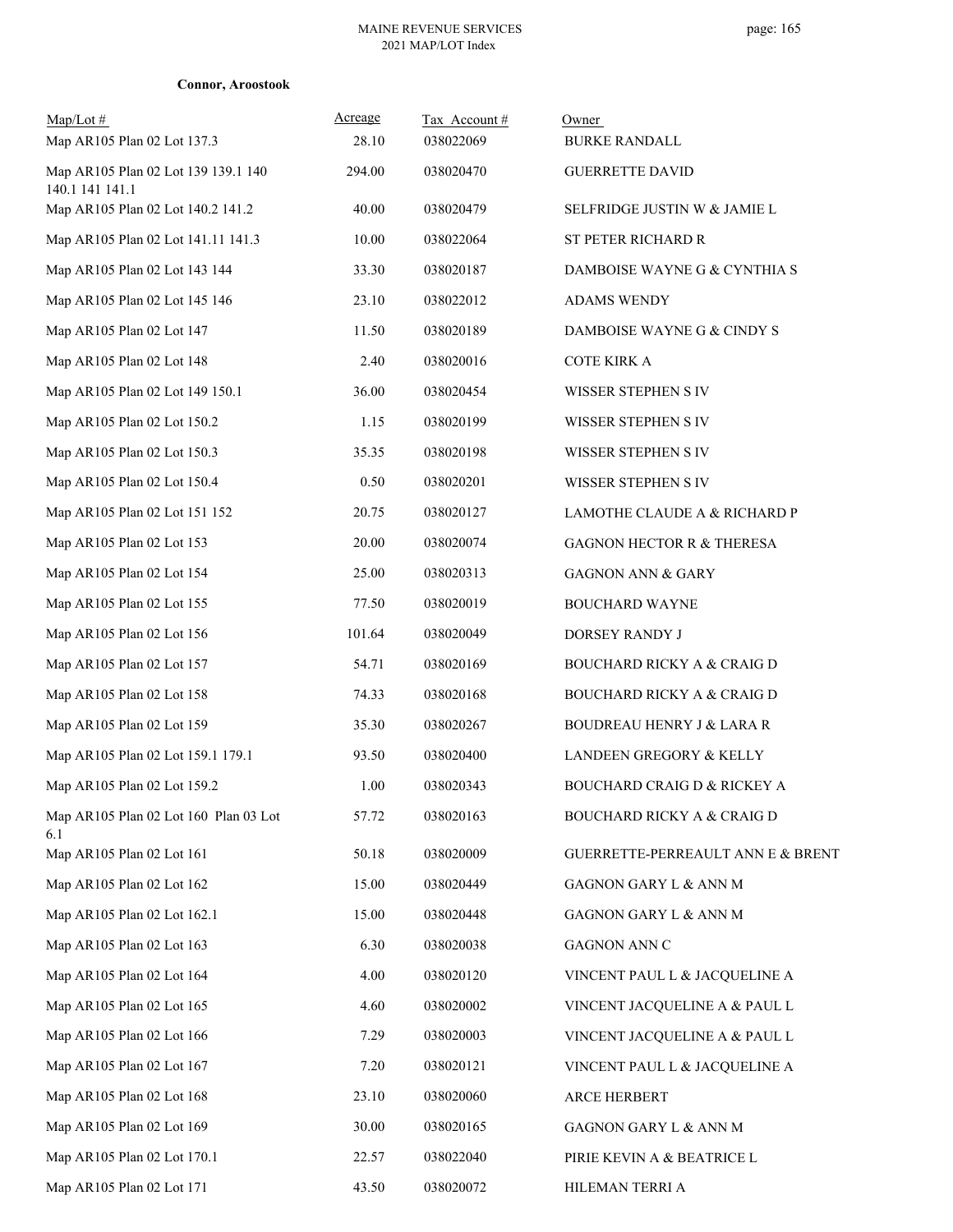| Map/Lot #<br>Map AR105 Plan 02 Lot 172 | Acreage<br>80.65 | Tax Account#<br>038020177 | Owner<br><b>CUNROD ROBBY M</b>       |
|----------------------------------------|------------------|---------------------------|--------------------------------------|
| Map AR105 Plan 02 Lot 173              | 33.80            | 038020266                 | MARTIN SCOTT A                       |
| Map AR105 Plan 02 Lot 174              | 35.63            | 038020173                 | MASSE MICHAEL J & LINDA J            |
| Map AR105 Plan 02 Lot 175.1            | 22.00            | 038020014                 | LANE REALTY TRUST                    |
| Map AR105 Plan 02 Lot 175.2            | 4.67             | 038020118                 | COTE RONALD T & BRENDA J             |
| Map AR105 Plan 02 Lot 175.21           | 3.07             | 038022023                 | COTE JESSE R & JODI P                |
| Map AR105 Plan 02 Lot 175.211          | 2.33             | 038022068                 | BACK WOODS GUIDE SERVICE LLC         |
| Map AR105 Plan 02 Lot 175.22           | 5.20             | 038022024                 | COTE KELLY J & CHANTALLE B           |
| Map AR105 Plan 02 Lot 175.23           | $0.00\,$         | 038020066P                | BACK WOODS GUIDE SERVICE LLC         |
| Map AR105 Plan 02 Lot 175.23           | 2.33             | 038022050                 | BACK WOODS GUIDE SERVICE LLC         |
| Map AR105 Plan 02 Lot 175.3            | 2.50             | 038020299                 | SOUCY JIMMY J & TAMMY R              |
| Map AR105 Plan 02 Lot 175.4            | 42.36            | 038020386                 | DENIS KEVEN M & SUSAN M              |
| Map AR105 Plan 02 Lot 175.5            | 22.00            | 038020387                 | MCKINLEY JOHN F & DOROTHY TRUSTEES   |
| Map AR105 Plan 02 Lot 176              | 70.46            | 038020242                 | <b>GUERRETTE FARMS CORP</b>          |
| Map AR105 Plan 02 Lot 176.1            | 1.00             | 038020464                 | MOORE GARRY W                        |
| Map AR105 Plan 02 Lot 177              | 43.67            | 038020035                 | BACK WOODS GUIDE SERVICE LLC         |
| Map AR105 Plan 02 Lot 178              | 42.07            | 038020258                 | <b>GUERRETTE FARMS CORP</b>          |
| Map AR105 Plan 02 Lot 178              | 0.00             | 038022053                 | <b>GUERRETTE ASHLEY</b>              |
| Map AR105 Plan 02 Lot 178.1            | 1.00             | 038020359                 | COWAN MICHAEL K & SHANNON J UNDERB   |
| Map AR105 Plan 02 Lot 178.2            | 1.00             | 038020463                 | ROY LUCAS V & MARIE E                |
| Map AR105 Plan 02 Lot 178.4            | 1.43             | 038022060                 | <b>GUERRETTE RYAN P</b>              |
| Map AR105 Plan 02 Lot 179              | 16.00            | 038020059                 | THIBODEAU DELMAN & MARILYN           |
| Map AR105 Plan 02 Lot 179.2            | 1.50             | 038020349                 | NOUHAN VICTOR J & CINDY L            |
| Map AR105 Plan 02 Lot 180              | 78.37            | 038020260                 | <b>GUERRETTE FARMS CORP</b>          |
| Map AR105 Plan 02 Lot 181              | 58.41            | 038020256                 | <b>GUERRETTE FARMS CORP</b>          |
| Map AR105 Plan 02 Lot 182              | 24.00            | 038020015                 | CARON FAMILY TRUST                   |
| Map AR105 Plan 03 Lot 1                | 12.50            | 038020274                 | ROSSIGNOL CAROLINE & EDMOND          |
| Map AR105 Plan 03 Lot 2 5.1            | 2.00             | 038020235                 | GAGNON MICHAEL & HOLLY A             |
| Map AR105 Plan 03 Lot 2                | 0.88             | 038020279                 | ROSSIGNOL CAROLINE & EDMOND          |
| Map AR105 Plan 03 Lot 3                | 9.65             | 038020155                 | ROSSIGNOL EDMOND JR                  |
| Map AR105 Plan 03 Lot 3.1              | 1.00             | 038020268                 | DIONNE PATRICIA & AMY & CATHY DIONNI |
| Map AR105 Plan 03 Lot 3.2 104.11       | 1.38             | 038020283                 | ROSSIGNOL SHELDON D & TINA M JOHNDRO |
| Map AR105 Plan 03 Lot 4 17 18          | 2.73             | 038020021                 | MICHAUD LEONIDE J & BARBARA L        |
| Map AR105 Plan 03 Lot 4                | 1.00             | 038020076                 | ZETTERMAN KEITH C                    |
| Map AR105 Plan 03 Lot 5                | $0.81\,$         | 038020281                 | MICHAUD LEONIDE J & BARBARA          |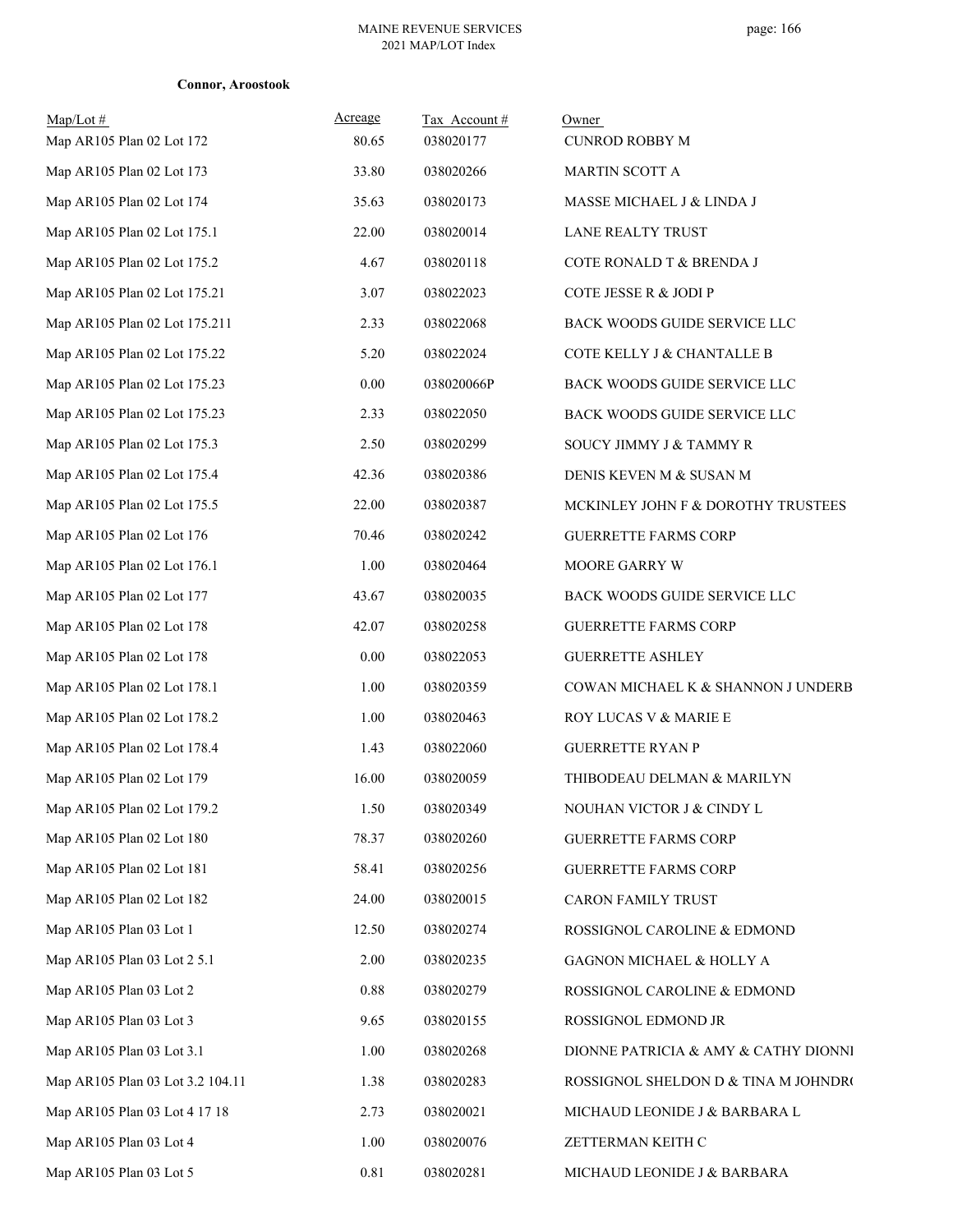| $Map/Lot \#$<br>Map AR105 Plan 03 Lot 6     | Acreage<br>0.59 | Tax Account#<br>038020194 | Owner<br>DAMBOISE KYLE              |
|---------------------------------------------|-----------------|---------------------------|-------------------------------------|
| Map AR105 Plan 03 Lot 6.1 6.2               | 0.70            | 038020192                 | <b>MORIN ART &amp; DIANE</b>        |
| Map AR105 Plan 03 Lot 6.11 6.21 10<br>100.1 | 7.50            | 038020174                 | MCAFEE MARGUERITE E & VERNA M JOHNS |
| Map AR105 Plan 03 Lot 11 21                 | 8.69            | 038020069                 | THIBODEAU PERCY JR                  |
| Map AR105 Plan 03 Lot 13 19 23              | 1.92            | 038020062                 | DUBE DONALD R & NANCY L             |
| Map AR105 Plan 03 Lot 14                    | 1.50            | 038020126                 | LAJOIE LINDA L & BRIAN P            |
| Map AR105 Plan 03 Lot 16                    | 1.00            | 038020107                 | KNISS MARK W & DENISE N             |
| Map AR105 Plan 03 Lot 31                    | 2.00            | 038020249                 | <b>GREEN MINDY</b>                  |
| Map AR105 Plan 03 Lot 32                    | 4.20            | 038020276                 | ZETTERMAN BENJAMIN                  |
| Map AR105 Plan 03 Lot 33                    | 9.00            | 038020138                 | ROSSIGNOL JEFFREY                   |
| Map AR105 Plan 03 Lot 34                    | 1.43            | 038020080                 | <b>GODIN GARY J &amp; MARIE L</b>   |
| Map AR105 Plan 03 Lot 35                    | 3.00            | 038020071                 | STATE OWNED TAX ACQUIRED 2019       |
| Map AR105 Plan 03 Lot 36                    | 3.00            | 038020217                 | KING CHRISTOPHER A & KIMBERLY S     |
| Map AR105 Plan 03 Lot 37                    | 1.15            | 038020022                 | MCCOY STEVEN E & CHERIE GRINDLE MCC |
| Map AR105 Plan 03 Lot 38                    | 1.15            | 038020149                 | HATCH DEBBIE, PATRICK & NICHOLAS    |
| Map AR105 Plan 03 Lot 39                    | 1.15            | 038020051                 | ZETTERMAN BENJAMIN                  |
| Map AR105 Plan 03 Lot 39.1                  | 1.15            | 038020462                 | ZETTERMAN SCOTT & TAMMY             |
| Map AR105 Plan 03 Lot 40                    | 1.35            | 038020216                 | <b>BAAH KWAKU</b>                   |
| Map AR105 Plan 03 Lot 40.1 75 76            | 19.50           | 038020139                 | <b>MORIN THOMAS &amp; PAMELA</b>    |
| Map AR105 Plan 03 Lot 68                    | 120.00          | 038020263                 | MADORE RONALD A & MARK A MADORE     |
| Map AR105 Plan 03 Lot 68.1                  | 50.69           | 038020395                 | MADORE RONALD A & MARK A MADORE     |
| Map AR105 Plan 03 Lot 68.11 68.12           | 3.31            | 038020408                 | WARD JOSHUA & TINA                  |
| Map AR105 Plan 03 Lot 73                    | 25.37           | 038020314                 | THOMPSON EARNEST & PRISCILLA        |
| Map AR105 Plan 03 Lot 73.1                  | 1.03            | 038020300                 | ST.PETER GROUP INC                  |
| Map AR105 Plan 03 Lot 74                    | 4.80            | 038020128                 | LOVELY DAMIAN                       |
| Map AR105 Plan 03 Lot 77                    | 11.50           | 038022051                 | ROSSIGNOL EDMOND JR                 |
| Map AR105 Plan 03 Lot 94 95                 | 77.37           | 038020273                 | SIROIS ROGER A & SHERI L            |
| Map AR105 Plan 03 Lot 96 97                 | 32.28           | 038020262                 | <b>GUERRETTE FARMS CORP</b>         |
| Map AR105 Plan 03 Lot 98 99                 | 20.42           | 038020275                 | KNISS MARK W & DENISE N             |
| Map AR105 Plan 03 Lot 100 101               | 27.01           | 038020378                 | MORIN ART & DIANE                   |
| Map AR105 Plan 03 Lot 102 103               | 90.08           | 038020241                 | THIBODEAU PERCY JR                  |
| Map AR105 Plan 03 Lot 102.1 103.1           | 32.00           | 038022030                 | THIBODEAU PERCY G & LINDA D         |
| Map AR105 Plan 03 Lot 102.2                 | 3.00            | 038022061                 | JOHNSON PENNY                       |
| Map AR105 Plan 03 Lot 104                   | 31.97           | 038020129                 | PELLETIER VERNON D                  |
| Map AR105 Plan 03 Lot 104.1 104.3           | 15.65           | 038020213                 | <b>COTE KIRK A</b>                  |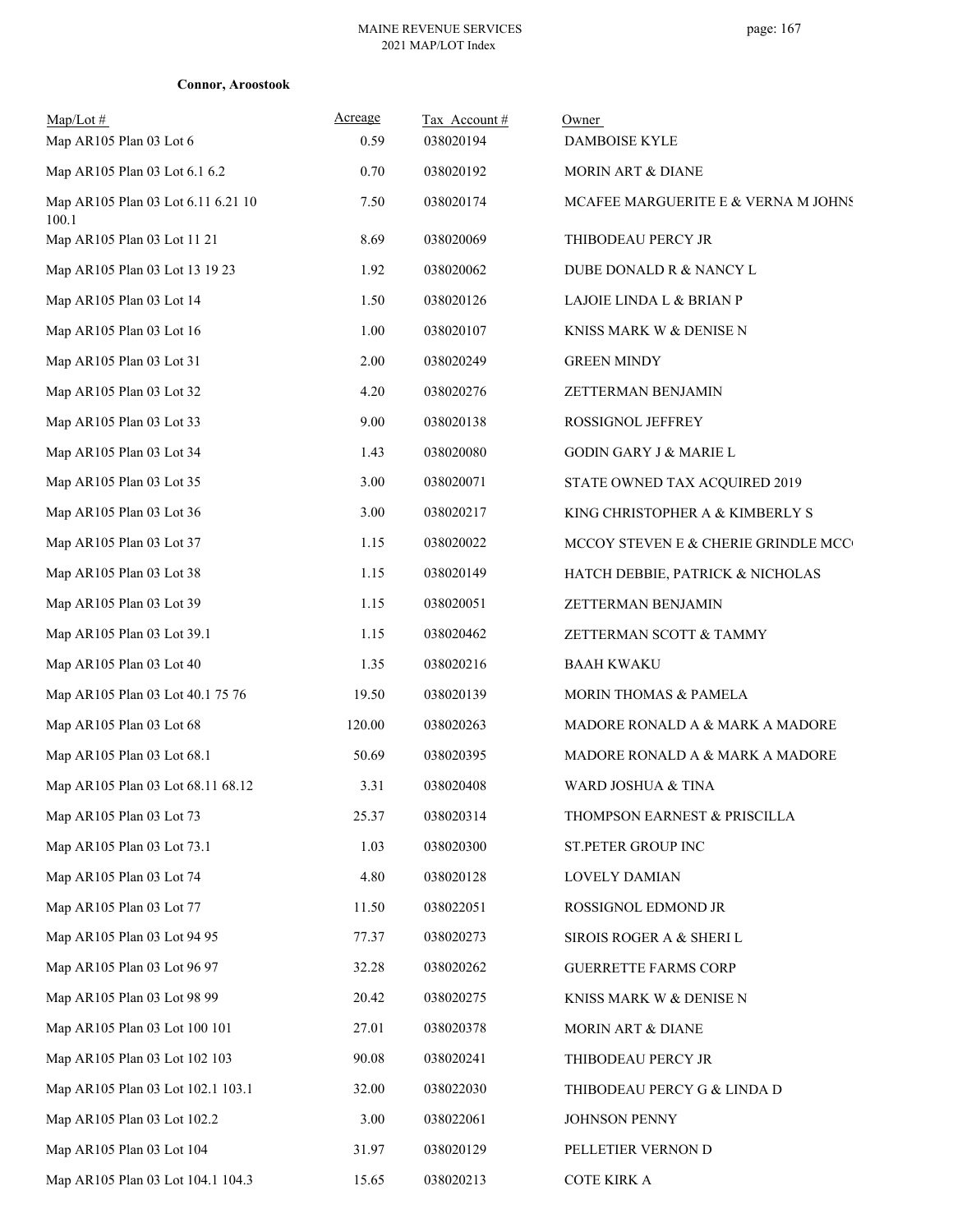| $Map/Lot \#$<br>Map AR105 Plan 03 Lot 104.2                       | Acreage<br>3.30 | Tax Account#<br>038020327 | Owner<br><b>COTE KIRK A</b>               |
|-------------------------------------------------------------------|-----------------|---------------------------|-------------------------------------------|
| Map AR105 Plan 03 Lot 105                                         | 7.00            | 038020191                 | PATANE FRANK & MICHELINE                  |
| Map AR105 Plan 03 Lot 106.1                                       | 15.00           | 038020193                 | <b>WICKSTROM DEAN</b>                     |
| Map AR105 Plan 03 Lot 106.2                                       | 17.00           | 038020084                 | BLOOMBERG, LYNDA                          |
| Map AR105 Plan 03 Lot 106.3                                       | 20.00           | 038020319                 | PERLEY ERIC D & LAURIE ANN                |
| Map AR105 Plan 03 Lot 106.4                                       | 20.00           | 038020320                 | DOWNS BERNARD & DENNIS                    |
| Map AR105 Plan 03 Lot 107                                         | 2.00            | 038020171                 | SOUCY JIMMY J & TAMMY                     |
| Map AR105 Plan 03 Lot 108                                         | 76.00           | 038020289                 | <b>WALKER DORIS A</b>                     |
| Map AR105 Plan 03 Lot 108.1                                       | 2.00            | 038020438                 | THOMPSON DUANE R & SUZANNE                |
| Map AR105 Plan 03 Lot 109                                         | 2.00            | 038020024                 | <b>BOYLE GEORGE G</b>                     |
| Map AR105 Plan 03 Lot 110                                         | 37.80           | 038020146                 | ZETTERMAN CINDY                           |
| Map AR105 Plan 03 Lot 111                                         | 49.27           | 038020288                 | <b>WALKER DORIS A</b>                     |
| Map AR105 Plan 03 Lot 112 112.10<br>113.21                        | 6.64            | 038020467                 | HOLROYD PATRICK J                         |
| Map AR105 Plan 03 Lot 112.11 112.12<br>112.5 112.6 Plan 07 Lot 13 | 510.40          | 038020041                 | MADORE MARK A & CRYSTAL A                 |
| Map AR105 Plan 03 Lot 112.111 112.2                               | 2.64            | 038020040                 | <b>OUELLETTE PAUL P &amp; AMY L</b>       |
| Map AR105 Plan 03 Lot 112.112                                     | 5.46            | 038022072                 | MADORE JORDYN M & ELISHA M                |
| Map AR105 Plan 03 Lot 112.13                                      | 0.16            | 038022067                 | WORLEY BOBBIE & RITA                      |
| Map AR105 Plan 03 Lot 112.3 112.31                                | 12.75           | 038020305                 | NADEAU RICHARD J & JEAN                   |
| Map AR105 Plan 03 Lot 112.4                                       | 1.15            | 038020039                 | <b>CLARK MELINDA S &amp; BRAD D GODIN</b> |
| Map AR105 Plan 03 Lot 112.7                                       | 0.98            | 038020328                 | <b>WORLEY BOBBIE &amp; RITA</b>           |
| Map AR105 Plan 03 Lot 112.8 112.9                                 | 2.77            | 038020360                 | CHAMBERLAIN KAREN                         |
| Map AR105 Plan 03 Lot 113                                         | 58.10           | 038020125                 | WALSH DAVID J                             |
| Map AR105 Plan 03 Lot 113.1                                       | 15.00           | 038020363                 | DAILEY JOHN                               |
| Map AR105 Plan 03 Lot 113.2                                       | 9.90            | 038022046                 | HOLROYD PATRICK J                         |
| Map AR105 Plan 03 Lot 114.1                                       | 8.00            | 038020156                 | THERIAULT TODD E                          |
| Map AR105 Plan 03 Lot 114.2                                       | 0.91            | 038020043                 | <b>MAHONEY GRAYDON</b>                    |
| Map AR105 Plan 03 Lot 114.3                                       | 44.49           | 038020008                 | BEAULIEU DENNIS & JEANNE                  |
| Map AR105 Plan 03 Lot 118.1                                       | 2.68            | 038020208                 | <b>OUELLETTE TIMMY R &amp; PATSY A</b>    |
| Map AR105 Plan 03 Lot 118.11                                      | 3.81            | 038022043                 | <b>OUELLETTE TIMMY R &amp; PATSY A</b>    |
| Map AR105 Plan 03 Lot 118.2                                       | 5.80            | 038020451                 | COTE KIRK A & LISA M                      |
| Map AR105 Plan 03 Lot 118.3                                       | 1.64            | 038020459                 | COTE KIRK A & LISA M                      |
| Map AR105 Plan 03 Lot 118.4                                       | 3.18            | 038020466                 | SOUCY JIMMY J & TAMMY R                   |
| Map AR105 Plan 03 Lot 118.5                                       | 3.40            | 038020465                 | STATE OWNED TAX ACQUIRED 2018             |
| Map AR105 Plan 03 Lot 118.6                                       | 3.75            | 038020468                 | SOUCY JIMMY J & TAMMY R                   |
| Map AR105 Plan 03 Lot 142.1 142.2                                 | 17.54           | 038020357                 | SOLMAN CHRISTINE M                        |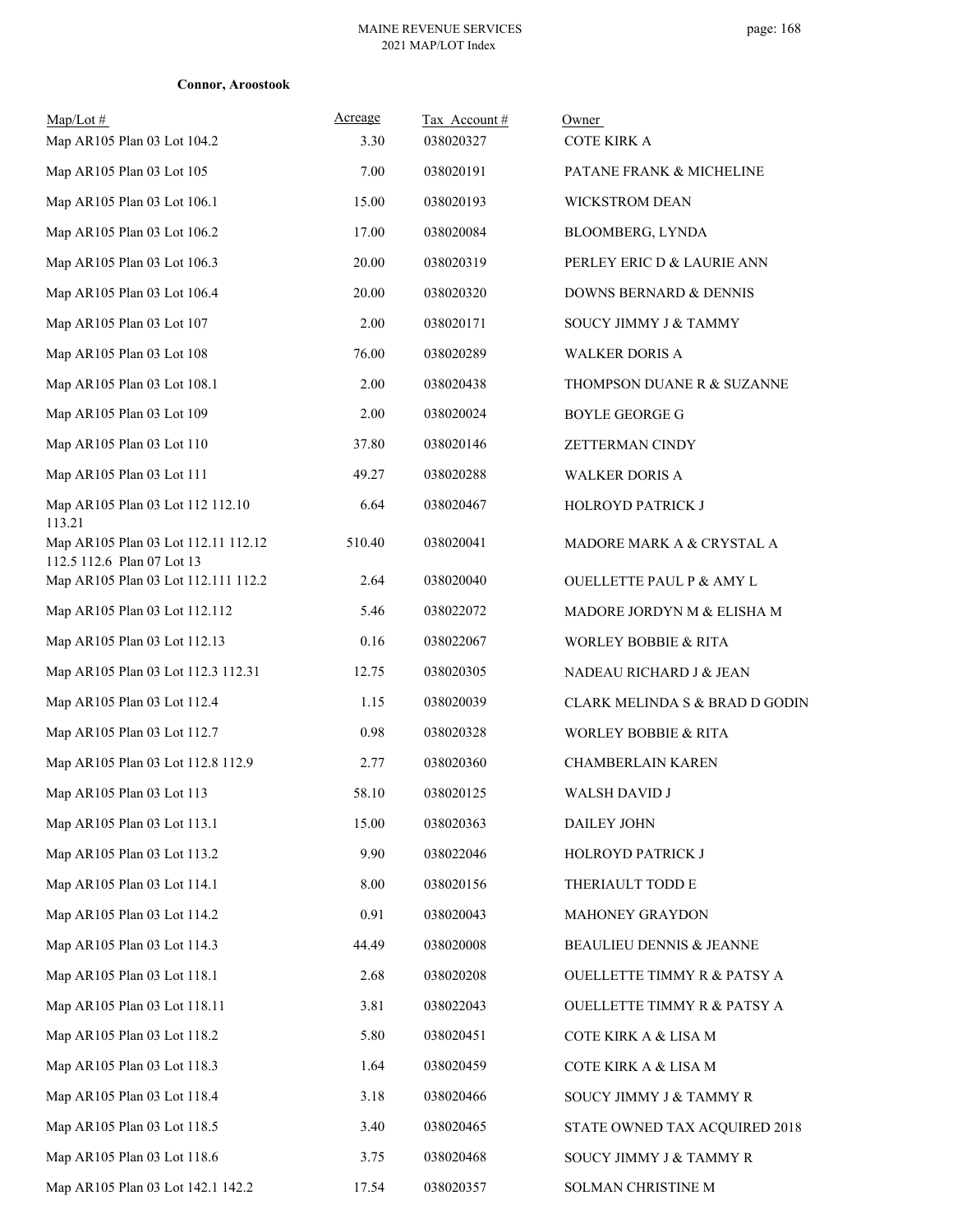| $Map/Lot$ #<br>Map AR105 Plan 04 Lot 1 1.1 | Acreage<br>1.21 | Tax Account#<br>038020123 | Owner<br>BOUCHER JOSEPH R & CONNIE J |
|--------------------------------------------|-----------------|---------------------------|--------------------------------------|
| Map AR105 Plan 04 Lot 5                    | 8.50            | 038020306                 | DUBOIS LACEY M                       |
| Map AR105 Plan 04 Lot 6                    | 1.30            | 038020303                 | HAMILTON RICHARD JR & LORI           |
| Map AR105 Plan 04 Lot 6.1                  | 1.98            | 038020445                 | ZETTERMAN KEITH C                    |
| Map AR105 Plan 04 Lot 7                    | 3.00            | 038020119                 | MADORE WILLIAM R & KAY P             |
| Map AR105 Plan 04 Lot 8                    | 2.00            | 038020203                 |                                      |
|                                            | 1.20            | 038020090                 | MANDER ROBERT J                      |
| Map AR105 Plan 04 Lot 28                   |                 |                           | HALLETT DOUGLAS C                    |
| Map AR105 Plan 04 Lot 44.1                 | 20.00           | 038020083                 | VICTOR GEORGE & JACOB                |
| Map AR105 Plan 04 Lot 44.2                 | 30.00           | 038020321                 | BERCIER WILLIAM J                    |
| Map AR105 Plan 04 Lot 44.3                 | 30.00           | 038020322                 | <b>SAUCIER HERMAN</b>                |
| Map AR105 Plan 04 Lot 45.10                | 26.33           | 038022044                 | BERMAN FAMILY TRUST                  |
| Map AR105 Plan 04 Lot 45.7 82.7            | 46.00           | 038022027                 | <b>GIBBS CATHY H PR</b>              |
| Map AR105 Plan 04 Lot 45.8 82.8            | 50.00           | 038022036                 | ADVANTAGE EQUITY FUNDING GROUP INC   |
| Map AR105 Plan 04 Lot 45.9                 | 46.00           | 038022042                 | DEARMAN LARRY G & LESLIE L           |
| Map AR105 Plan 04 Lot 78                   | 160.76          | 038020439                 | <b>GUERRETTE FARMS CORP</b>          |
| Map AR105 Plan 04 Lot 78.1                 | 4.76            | 038020151                 | <b>CURRAN DAVID</b>                  |
| Map AR105 Plan 04 Lot 79                   | 13.00           | 038020164                 | <b>GUERRETTE FARMS CORP</b>          |
| Map AR105 Plan 04 Lot 79.1                 | 15.00           | 038020364                 | <b>NOE BARBARA</b>                   |
| Map AR105 Plan 04 Lot 80                   | 44.19           | 038020104                 | GR TIMBER HOLDINGS LLC               |
| Map AR105 Plan 04 Lot 80.1                 | 30.00           | 038022076                 | <b>SOBAJE ROBERT J</b>               |
| Map AR105 Plan 04 Lot 81                   | 52.95           | 038020295                 | MAHAN JUDITH A & MICHAEL J           |
| Map AR105 Plan 04 Lot 81.1                 | 50.00           | 038020399                 | ARMBUSTER PETAR A                    |
| Map AR105 Plan 04 Lot 81.2                 | 50.00           | 038020398                 | <b>FOULDS THERESA</b>                |
| Map AR105 Plan 04 Lot 82.1                 | 46.80           | 038022028                 | EDEN CHRISTOPHER & AFTON             |
| Map AR105 Plan 04 Lot 82.2                 | 47.00           | 038020290                 | <b>SCHWEIZER NANCY</b>               |
| Map AR105 Plan 04 Lot 82.3                 | 45.30           | 038022034                 | POSNER JOEL R                        |
| Map AR105 Plan 04 Lot 82.4                 | 47.80           | 038022022                 | BAUTISTA ALEXANDER A                 |
| Map AR105 Plan 04 Lot 82.5                 | 45.00           | 038022017                 | DONAHOO CHRISTOPHER B & WENDY E      |
| Map AR105 Plan 04 Lot 82.6                 | 49.00           | 038022029                 | KERN EMILY JANE                      |
| Map AR105 Plan 04 Lot 83                   | 40.00           | 038020401                 | <b>OUELLETTE KATHY S</b>             |
| Map AR105 Plan 04 Lot 83.1                 | 20.00           | 038020380                 | MONTGOMERY ROBERT J & CONSTANCE L    |
| Map AR105 Plan 04 Lot 83.2                 | 25.00           | 038020381                 | BOOTH EDWARD CAHOON JR ET AL         |
| Map AR105 Plan 04 Lot 84                   | 10.00           | 038020057                 | MOELLER PIERRE & HEIDE               |
| Map AR105 Plan 04 Lot 84.1                 | 30.00           | 038020458                 | OUELLETTE KATHY P & MICHAEL J        |
| Map AR105 Plan 04 Lot 88                   | 14.00           | 038020255                 | ZETTERMAN KEITH                      |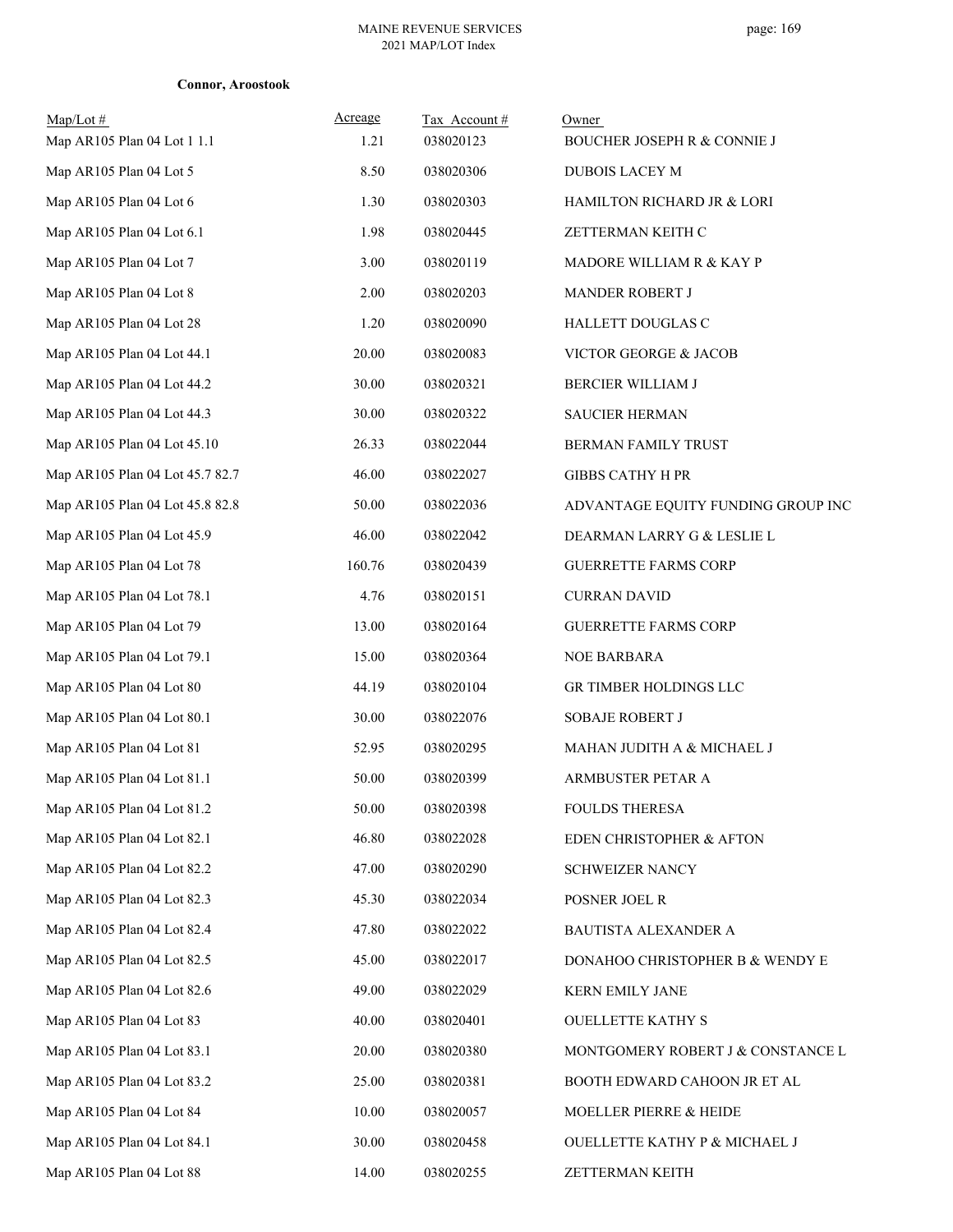| $Map/Lot \#$<br>Map AR105 Plan 04 Lot 88.1 | Acreage<br>14.00 | Tax Account#<br>038020406 | Owner<br>DUBOIS LACEY M               |
|--------------------------------------------|------------------|---------------------------|---------------------------------------|
| Map AR105 Plan 04 Lot 89.1                 | 5.70             | 038020061                 | <b>GRAVES RALPH &amp; PAULA</b>       |
| Map AR105 Plan 04 Lot 89.2                 | 30.00            | 038020036                 | HAYES RODGER C                        |
| Map AR105 Plan 04 Lot 90                   | 41.47            | 038020172                 | MARTIN JEANNETTE A                    |
| Map AR105 Plan 04 Lot 91.1                 | 11.50            | 038020144                 | <b>CHABOT JAMES &amp; RHONDA</b>      |
| Map AR105 Plan 04 Lot 91.11                | 0.68             | 038020221                 | CHABOT JAMES M & RHONDA J             |
| Map AR105 Plan 04 Lot 91.2                 | 1.29             | 038020147                 | LEVESQUE STELLA                       |
| Map AR105 Plan 04 Lot 91.3                 | 58.94            | 038020142                 | LEVESQUE HARTLEY & DENISE             |
| Map AR105 Plan 04 Lot 91.4                 | 2.14             | 038020053                 | DIONNE CONRAD & PATRICIA              |
| Map AR105 Plan 04 Lot 92                   | 69.60            | 038020269                 | JONES BRIAN & LYNN C                  |
| Map AR105 Plan 04 Lot 92.1                 | 0.26             | 038022007                 | <b>CURRAN HEATHER JEAN</b>            |
| Map AR105 Plan 04 Lot 92.2 92.3            | 0.26             | 038020292                 |                                       |
| Map AR105 Plan 04 Lot 92.4 92.5            | 0.75             |                           | <b>CURRAN HEATHER JEAN</b>            |
|                                            |                  | 038020032                 | JONES BRIAN L & LYNN CHAMBERLAIN-JON  |
| Map AR105 Plan 04 Lot 93                   | 40.00            | 038020150                 | OUELLETTE SCOTT G                     |
| Map AR105 Plan 04 Lot 121                  | 18.00            | 038022063                 | MERCHANT JESTIN                       |
| Map AR105 Plan 05 Lot 1 2 3 4              | 2,458.00         | 038020197                 | GR TIMBER HOLDINGS LLC                |
| Map AR105 Plan 05 Lot 1.2 27 28            | 103.70           | 038020079                 | <b>GENDREAU ALFRED &amp; DIANE</b>    |
| Map AR105 Plan 05 Lot 3.2 50.1             | 4.77             | 038020355                 | JANDREAU DAVE K                       |
| Map AR105 Plan 05 Lot 5                    | 122.00           | 038020261                 | <b>GUERRETTE FARMS CORP</b>           |
| Map AR105 Plan 05 Lot 6                    | 80.89            | 038020202                 | COLON JOSE J & CHARMAINE S MASSINGILI |
| Map AR105 Plan 05 Lot 7                    | 45.00            | 038020338                 | GR TIMBER HOLDINGS LLC                |
| Map AR105 Plan 05 Lot 8                    | 20.31            | 038020132                 | HOUGH RICHARD & WENDY                 |
| Map AR105 Plan 05 Lot 8.2                  | 20.00            | 038020339                 | FAUX ELLEN S                          |
| Map AR105 Plan 05 Lot 10 53.4              | 0.41             | 038020250                 | SOUCY JIMMY J                         |
| Map AR105 Plan 05 Lot 11 12                | 76.78            | 038020077                 | MEAD ADAM R & REBECCA S BIDWELL       |
| Map AR105 Plan 05 Lot 13 14.1              | 85.00            | 038020304                 | GR TIMBER HOLDINGS LLC                |
| Map AR105 Plan 05 Lot 14.2                 | 7.19             | 038020154                 | SOUCY NELSON                          |
| Map AR105 Plan 05 Lot 14.3                 | 25.00            | 038020342                 | SWANSON DANIEL C                      |
| Map AR105 Plan 05 Lot 14.4                 | 2.81             | 038020346                 | SOUCY NELSON J                        |
| Map AR105 Plan 05 Lot 14.5                 | 1.00             | 038020456                 | SOUCY NELSON J                        |
| Map AR105 Plan 05 Lot 15                   | 40.00            | 038020026                 | JANUSZ JOHN J & JOAN S                |
| Map AR105 Plan 05 Lot 16                   | 2.00             | 038020437                 | SOUCY DANIELLE RENEE                  |
| Map AR105 Plan 05 Lot 16.1                 | 40.00            | 038020348                 | PERHAM LOGGING CORPORATION            |
| Map AR105 Plan 05 Lot 16.2                 | 33.00            | 038020347                 | <b>CAMERON DAVID A</b>                |
| Map AR105 Plan 05 Lot 17 18 19             | 116.60           | 038020145                 | ZETTERMAN CINDY ET AL                 |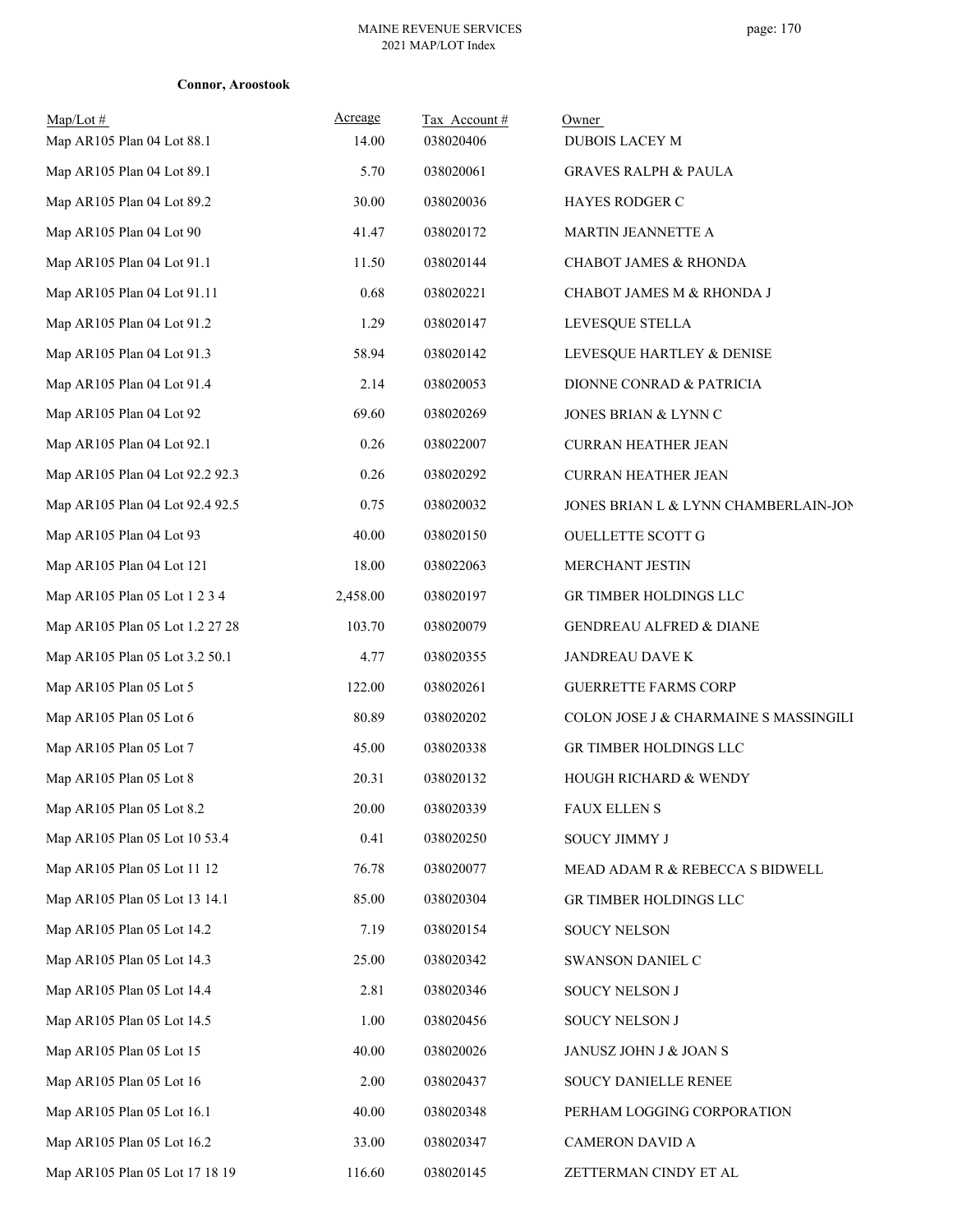|  | <b>Connor, Aroostook</b> |
|--|--------------------------|
|--|--------------------------|

| $Map/Lot \#$<br>Map AR105 Plan 05 Lot 21.1     | Acreage<br>3.11 | Tax Account#<br>038020344 | Owner<br><b>MARTIN CRAIG D</b>         |
|------------------------------------------------|-----------------|---------------------------|----------------------------------------|
| Map AR105 Plan 05 Lot 21.2 57.1 57.2           | 0.60            | 038020205                 | <b>OUELLETTE JOHN O JR</b>             |
| Map AR105 Plan 05 Lot 21.3                     | 1.00            | 038020237                 | LEVESQUE KENNETH                       |
| Map AR105 Plan 05 Lot 22                       | 0.44            | 038020236                 | <b>MARTIN CRAIG D</b>                  |
| Map AR105 Plan 05 Lot 27.1                     | 1.00            | 038020282                 | ROSSIGNOL CAROLINE & EDMOND            |
| Map AR105 Plan 05 Lot 28.1                     | 3.00            | 038020098                 | GENDREAU ALFRED W & DIANE              |
| Map AR105 Plan 05 Lot 28.2                     | 0.30            | 038022018                 | GENDREAU ALFRED W & DIANE              |
| Map AR105 Plan 05 Lot 29                       | 0.06            | 038020243                 | ZETTERMAN SCOTT & TAMMY                |
| Map AR105 Plan 05 Lot 30                       | 0.06            | 038020020                 | ZETTERMAN SCOTT                        |
| Map AR105 Plan 05 Lot 35.2 36.2 37.2           | 27.00           | 038020278                 | GR TIMBER HOLDINGS LLC                 |
| Map AR105 Plan 05 Lot 41                       | 40.84           | 038020429                 | <b>SAUCIER COREY &amp; OREEN</b>       |
| Map AR105 Plan 05 Lot 41.1                     | 42.00           | 038020428                 | <b>CAVEY B JENNA</b>                   |
| Map AR105 Plan 05 Lot 41.3                     | 21.00           | 038020426                 | OUELLETTE WILMA T PER REP              |
| Map AR105 Plan 05 Lot 41.4                     | 50.00           | 038022031                 | ROACH JAMES W                          |
| Map AR105 Plan 05 Lot 41.5                     | 45.00           | 038020433                 | SNYDER STEPHEN                         |
| Map AR105 Plan 05 Lot 41.6                     | 11.16           | 038022052                 | SAUCIER OREEN & DIANA                  |
| Map AR105 Plan 05 Lot 42                       | 62.00           | 038020430                 | <b>GRANGER SUSAN &amp; CHRISTOPHER</b> |
| Map AR105 Plan 05 Lot 42.1                     | 41.66           | 038020407                 | STETSON LAND & TRADING COMPANY LLC     |
| Map AR105 Plan 05 Lot 42.2                     | 20.71           | 038020475                 | UNITED STATES OF AMERICA               |
| Map AR105 Plan 05 Lot 42.3 Plan 06 Lot<br>40.2 | 3.70            | 038022003                 | AROOSTOOK BAND OF MICMACS              |
| Map AR105 Plan 05 Lot 42.4                     | 0.93            | 038020108                 | <b>SCHMIDT LC</b>                      |
| Map AR105 Plan 05 Lot 43.1                     | 42.00           | 038020370                 | <b>CUONG VIET HO</b>                   |
| Map AR105 Plan 05 Lot 43.10                    | 40.60           | 038020375                 | GR TIMBER HOLDINGS LLC                 |
| Map AR105 Plan 05 Lot 43.11                    | 15.50           | 038020374                 | SAUCIER WAYNE H & PAULA I & GERALD     |
| Map AR105 Plan 05 Lot 43.12                    | 66.70           | 038020167                 | OUELLETTE KATHY P & MICHAEL J          |
| Map AR105 Plan 05 Lot 43.2                     | 40.00           | 038020369                 | DICKINSON GALEN & MADELENE             |
| Map AR105 Plan 05 Lot 43.3                     | 40.40           | 038020368                 | DEMILIA JOHN J JR & DEBORAH J          |
| Map AR105 Plan 05 Lot 43.4                     | 25.00           | 038020373                 | RODGERS DAVID S                        |
| Map AR105 Plan 05 Lot 43.41                    | 25.00           | 038020389                 | RUDDY KATHLEEN T                       |
| Map AR105 Plan 05 Lot 43.5                     | 15.30           | 038020367                 | PELLETIER VERNON D                     |
| Map AR105 Plan 05 Lot 43.6                     | 40.00           | 038020376                 | AUTO MISER LEASE & RENTAL INC          |
| Map AR105 Plan 05 Lot 43.7                     | 40.00           | 038020372                 | FRYKBERG JON & KATHRYN                 |
| Map AR105 Plan 05 Lot 43.8 43.9                | 80.00           | 038020371                 | STOTLER MICHAEL & DONNA                |
| Map AR105 Plan 05 Lot 46                       | 22.87           | 038020291                 | BERMAN FAMILY TRUST                    |
| Map AR105 Plan 05 Lot 47.1                     | 55.58           | 038020412                 | BASILE ANGELO & CATHERINE TRUSTEES     |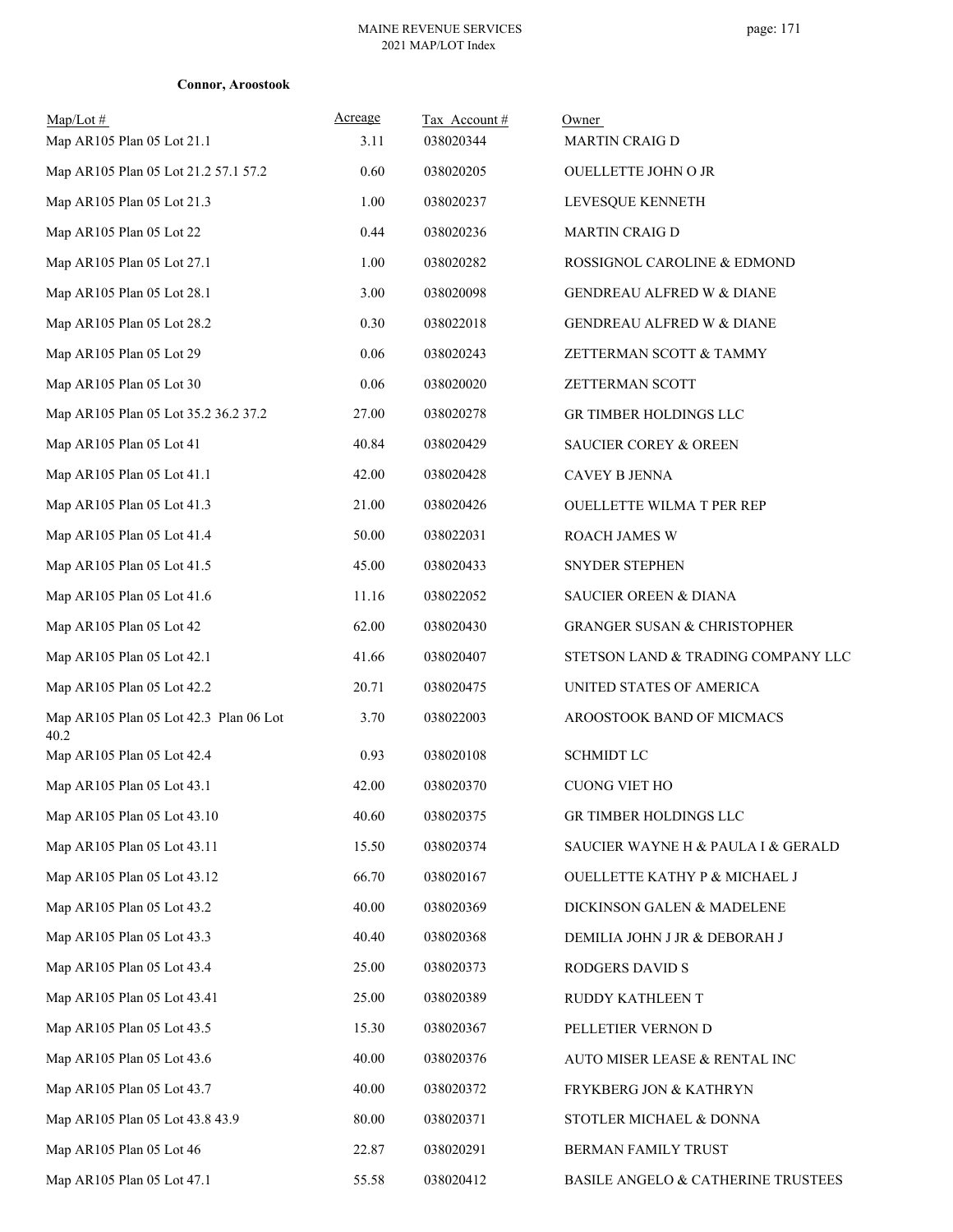| $Map/Lot \#$<br>Map AR105 Plan 05 Lot 47.2 | Acreage<br>50.46 | Tax Account#<br>038020413 | Owner<br>BRAYMAN JOHN C ET AL      |
|--------------------------------------------|------------------|---------------------------|------------------------------------|
| Map AR105 Plan 05 Lot 47.3                 | 44.22            | 038020416                 | HAIRSTON VERNARD                   |
| Map AR105 Plan 05 Lot 48.1                 | 45.64            | 038020414                 | SOUCY JIMMY M & TAMMY R            |
| Map AR105 Plan 05 Lot 48.2                 | 20.90            | 038020417                 | VIETRI JOSEPH A & PATRICIA         |
| Map AR105 Plan 05 Lot 48.3                 | 50.62            | 038020415                 | STOCKWELL KRISTY M                 |
| Map AR105 Plan 05 Lot 48.4                 | 21.35            | 038020418                 | HAZELL ANNETTE AND JAMES           |
| Map AR105 Plan 05 Lot 49 50                | 68.10            | 038020252                 | SOUCY JIMMY J & TAMMY R            |
| Map AR105 Plan 05 Lot 50.2                 | 0.62             | 038020067                 | <b>BOUCHARD ALINE</b>              |
| Map AR105 Plan 05 Lot 50.3                 | 0.62             | 038020037                 | HAFFORD FRANK A                    |
| Map AR105 Plan 05 Lot 50.4                 | 0.67             | 038020272                 | HAFFORD FRANK A                    |
| Map AR105 Plan 05 Lot 50.5                 | 1.70             | 038020248                 | HAFFORD FRANK A                    |
| Map AR105 Plan 05 Lot 51 53                | 53.30            | 038020238                 | ADVANTAGE EQUITY FUNDING GROUP INC |
| Map AR105 Plan 05 Lot 53.2                 | 0.43             | 038020226                 | SOUCY JIMMY J & TAMMY              |
| Map AR105 Plan 05 Lot 53.3                 | 1.05             | 038020141                 | ZETTERMAN KYLA                     |
| Map AR105 Plan 05 Lot 53.5                 | 0.70             | 038020136                 | <b>BARD KYLE R</b>                 |
| Map AR105 Plan 05 Lot 54 55 56             | 0.00             | 038020050p                | SOUCY JIMMY J & TAMMY              |
| Map AR105 Plan 05 Lot 54 55 56             | 48.02            | 038020391                 | SOUCY JIMMY J & TAMMY              |
| Map AR105 Plan 05 Lot 57                   | 65.80            | 038020190                 | GR TIMBER HOLDINGS LLC             |
| Map AR105 Plan 05 Lot 57.3 57.4            | 2.26             | 038020442                 | ROSSIGNOL CAROLINE & EDMOND        |
| Map AR105 Plan 05 Lot 58 59                | 7.23             | 038020284                 | SOUCY JIMMY J                      |
| Map AR105 Plan 05 Lot 65.1                 | 0.50             | 038020212                 | DEWITT MARYLINE                    |
| Map AR105 Plan 06 Lot 1                    | 16.95            | 038020018                 | POTHIER JOHN                       |
| Map AR105 Plan 06 Lot 9                    | 31.40            | 038020337                 | <b>GARCIA DAVID J</b>              |
| Map AR105 Plan 06 Lot 9.1                  | 10.00            | 038022026                 | <b>GARCIA DAVID J</b>              |
| Map AR105 Plan 06 Lot 9.2                  | 20.70            | 038020336                 | <b>CARON SHARON P</b>              |
| Map AR105 Plan 06 Lot 9.3                  | 21.20            | 038020225                 | ORLOWSKI LESLIE & ELENA GASTON     |
| Map AR105 Plan 06 Lot 10.1                 | 75.00            | 038020082                 | KIRPLANI VIN                       |
| Map AR105 Plan 06 Lot 10.12                | 65.00            | 038022037                 | MARTIN NEIL E & STEVEN P BUMBAUGH  |
| Map AR105 Plan 06 Lot 10.13                | 70.00            | 038022038                 | PARE ISRAEL                        |
| Map AR105 Plan 06 Lot 13                   | 2.91             | 038020227                 | <b>CAMERON DAVID</b>               |
| Map AR105 Plan 06 Lot 14 15 18             | 1.33             | 038020246                 | SOUCY JIMMY & TAMMY                |
| Map AR105 Plan 06 Lot 19                   | 0.25             | 038020028                 | SOUCY MORRIS T & ANITA             |
| Map AR105 Plan 06 Lot 20 21                | 86.95            | 038020012                 | CHASSE JOSEPH R & JEANINE          |
| Map AR105 Plan 06 Lot 22 23                | 74.08            | 038020219                 | <b>GUERRETTE FARMS CORP</b>        |
| Map AR105 Plan 06 Lot 23.1                 | 10.00            | 038020402                 | <b>GUERRETTE FARMS CORP</b>        |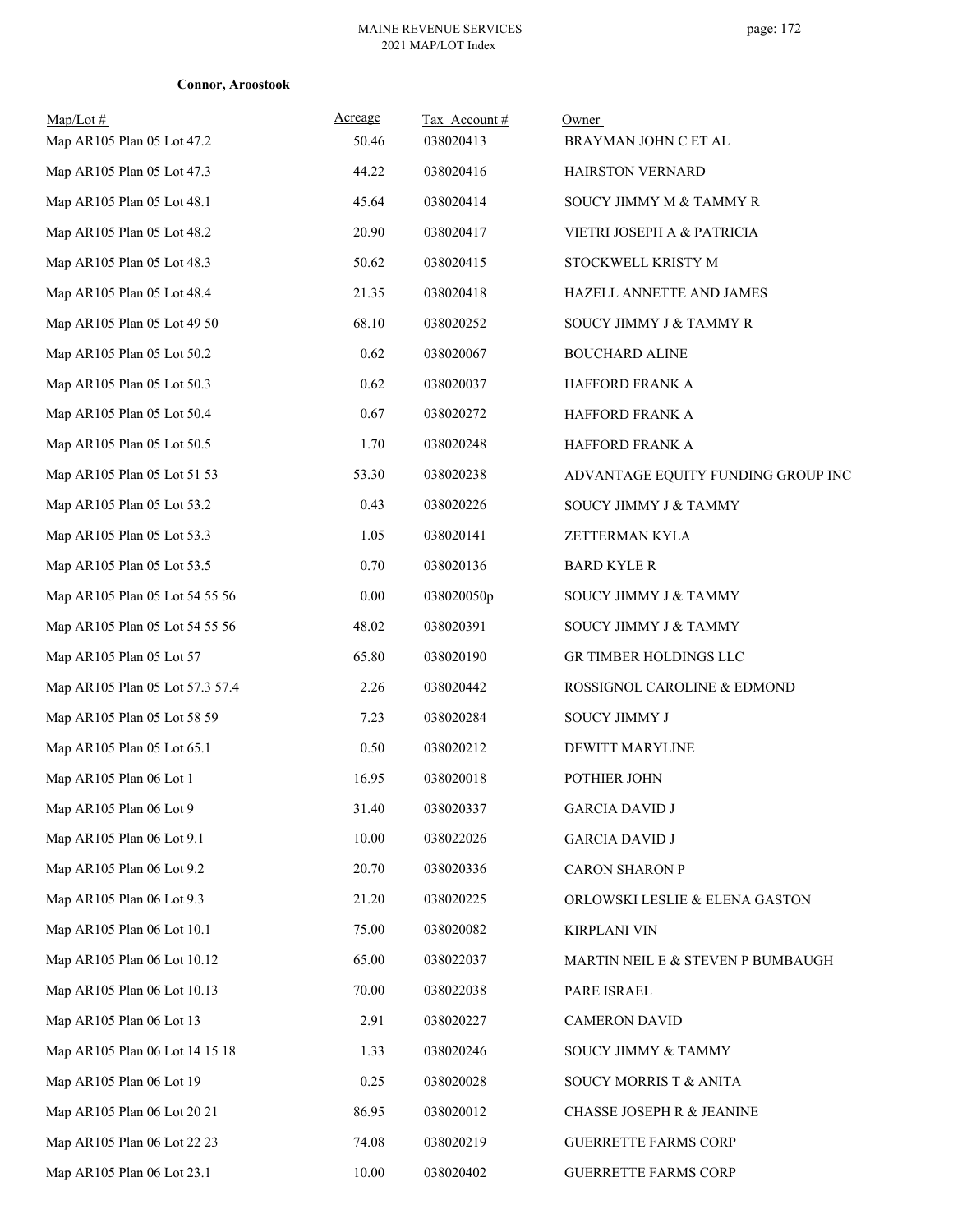| Map/Lot#<br>Map AR105 Plan 06 Lot 24 | Acreage<br>0.50 | Tax Account#<br>038020029 | Owner<br>PLOURDE SUSAN A & RICHARD W |
|--------------------------------------|-----------------|---------------------------|--------------------------------------|
| Map AR105 Plan 06 Lot 25             | 0.25            | 038020030                 | PLOURDE SUSAN CHAMBERLAIN            |
| Map AR105 Plan 06 Lot 26             | 0.25            | 038020206                 | OUELLETTE LESTER GEORGE              |
| Map AR105 Plan 06 Lot 32.1 33.1 34.1 | 67.51           | 038020054                 | <b>GENDREAU DIANE</b>                |
| Map AR105 Plan 06 Lot 32.2           | 24.00           | 038020293                 | <b>G R TIMBER HOLDINGS LLC</b>       |
| Map AR105 Plan 06 Lot 33.2 34.2      | 143.00          | 038020340                 | NORDIC PROPERTIES LLC                |
| Map AR105 Plan 06 Lot 33.3 34.4      | 5.00            | 038022066                 | THIBODEAU BRADLEY J                  |
| Map AR105 Plan 06 Lot 34.3           | 4.75            | 038020204                 | ROY STELLA                           |
| Map AR105 Plan 06 Lot 35 36 37       | 38.50           | 038020122                 | GR TIMBER HOLDINGS LLC               |
| Map AR105 Plan 06 Lot 35.1 36.1 37.1 | 32.00           | 038020441                 | GR TIMBER HOLDINGS LLC               |
| Map AR105 Plan 06 Lot 35.11          | 0.00            | 038020048P                | LIZOTTE MARK                         |
| Map AR105 Plan 06 Lot 35.11          | 6.50            | 038022057                 | LIZOTTE MARK R & CARLENE             |
| Map AR105 Plan 06 Lot 38 39 40       | 99.00           | 038020135                 | RIOUX GABRIEL Y                      |
| Map AR105 Plan 06 Lot 40.1           | 1.92            | 038020017                 | ROSSIGNOL EDMOND JR                  |
| Map AR105 Plan 06 Lot 50             | 35.24           | 038020354                 | LAUSIER HAROLD & JEANNINE L          |
| Map AR105 Plan 06 Lot 51             | 38.00           | 038020228                 | CONNOLLY ROGER M TRUSTEE             |
| Map AR105 Plan 06 Lot 52             | 2.00            | 038020160                 | MARTIN, WAYNE GAILEN & BRYAN GIL & N |
| Map AR105 Plan 06 Lot 53 54 55       | 79.22           | 038020166                 | MURPHY JONATHAN                      |
| Map AR105 Plan 06 Lot 60 61 62 63 64 | 187.05          | 038020452                 | PERHAM LOGGING CORPORATION           |
| Map AR105 Plan 06 Lot 60.1           | 5.00            | 038020182                 | <b>ESPLING NANCY M</b>               |
| Map AR105 Plan 06 Lot 65 66          | 172.00          | 038020134                 | GR TIMBER HOLDINGS LLC               |
| Map AR105 Plan 06 Lot 67             | 8.50            | 038022002                 | MADORE RONALD A & MARK A MADORE      |
| Map AR105 Plan 06 Lot 69             | 112.30          | 038020393                 | MADORE RONALD A & MARK A MADORE      |
| Map AR105 Plan 06 Lot 69.1           | 22.00           | 038022073                 | BROWN NORMAN C & RAQUEL              |
| Map AR105 Plan 06 Lot 69.2           | 22.00           | 038020394                 | RIOUX GABRIEL Y                      |
| Map AR105 Plan 06 Lot 70 71 72       | 61.20           | 038020105                 | LECLAIR KAREN M                      |
| Map AR105 Plan 06 Lot 72.1           | 0.83            | 038020251                 | SOUCY MAURICE T ET AL                |
| Map AR105 Plan 07 Lot 1 2 7 8        | 5,601.00        | 038020086                 | ALLAGASH TIMBERLANDS LLC             |
| Map AR105 Plan 07 Lot 3 4 5 6        | 1,767.00        | 038020245                 | SODERBERG IVER W                     |
| Map AR105 Plan 07 Lot 9              | 50.00           | 038020094                 | TNT HOLDINGS LP                      |
| Map AR105 Plan 07 Lot 10             | 134.50          | 038020181                 | DOYLE ROBERT J & LINDA L             |
| Map AR105 Plan 07 Lot 10.1           | 1.50            | 038020432                 | DAMBOISE JESSICA K                   |
| Map AR105 Plan 07 Lot 11             | 76.00           | 038020175                 | MCATEE RUTH J                        |
| Map AR105 Plan 07 Lot 11.1           | 0.25            | 038022045                 | MERCHANT LEON L                      |
| Map AR105 Plan 07 Lot 12             | 110.00          | 038020089                 | HALLETT DOUGLAS C                    |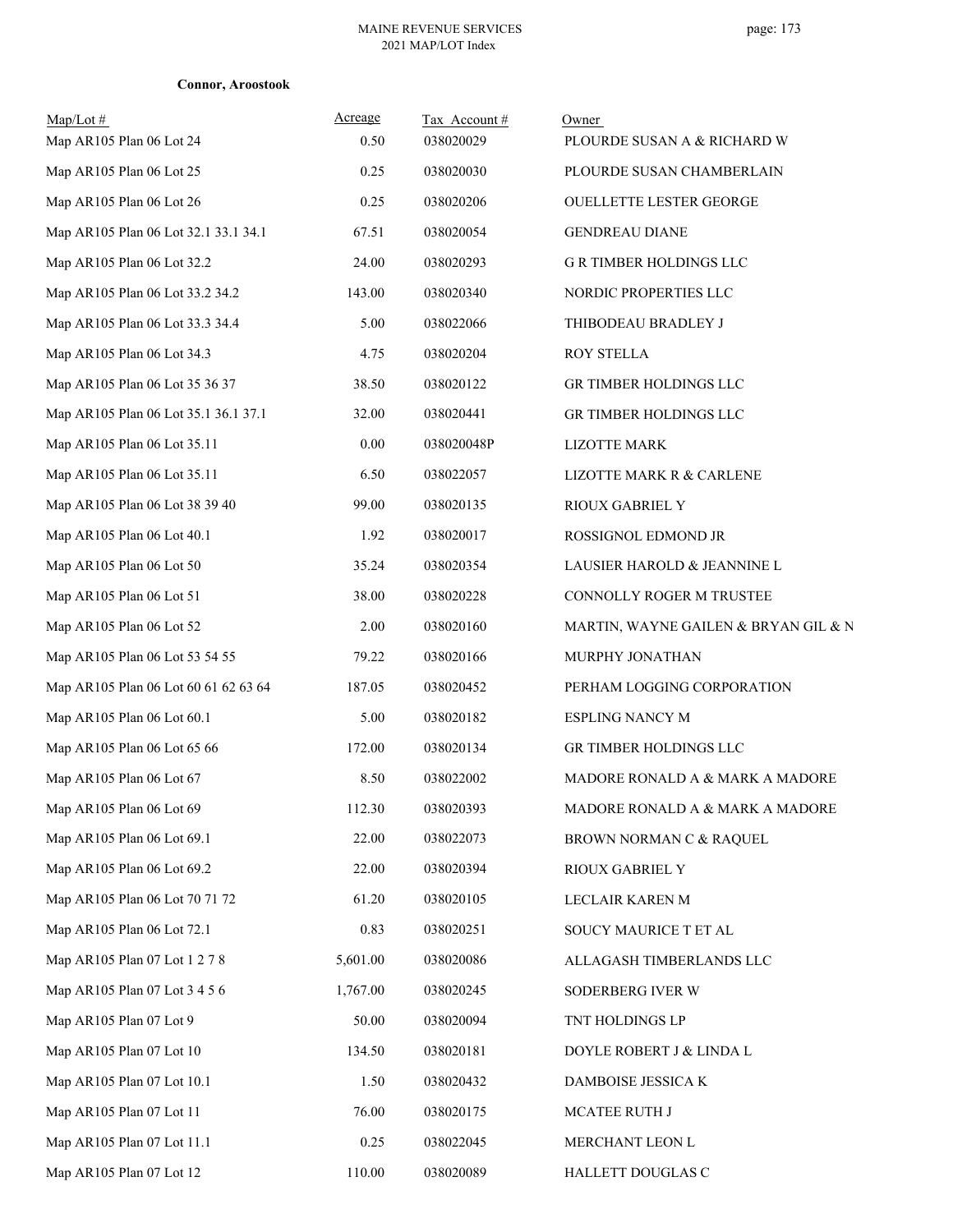| $\text{Map/Lot} \#$        | Acreage | Tax Account# | Owner                                |
|----------------------------|---------|--------------|--------------------------------------|
| Map AR105 Plan 07 Lot 12.1 | 30.00   | 038020431    | MERCHANT LEON L                      |
| Map AR105 Plan 07 Lot 14   | 95.00   | 038020124    | MADORE MARK A & CRYSTAL A            |
| Map AR105 Plan 07 Lot 15   | 63.00   | 038020010    | DAMBOISE MARK A & KATHY A            |
| Map AR105 Plan 07 Lot 16   | 74.70   | 038020114    | <b>MARTIN SCOTT A</b>                |
| Map AR105 Plan 07 Lot 16.1 | 8.30    | 038022075    | SAUCIER BRANDON M & MARGARET R       |
| Map AR105 Plan 07 Lot 17   | 152.49  | 038020048    | DAMBOISE HARTLEY I & JOYCE M TRUSTEE |
| Map AR105 Plan 07 Lot 17.1 | 1.26    | 038020390    | DAMBOISE MARK A & KATHY A            |
| Map AR105 Plan 07 Lot 18   | 2.25    | 038020179    | MERCHANT SUSAN K                     |
| Map AR105 Plan 07 Lot 19   | 87.00   | 038020176    | <b>MCATEE RUTH J</b>                 |
| Map AR105 Plan 07 Lot 20   | 85.00   | 038020113    | LEAVITT WAYNE & WADE                 |
| Map AR105 Plan 07 Lot 21   | 71.91   | 038020117    | LEAVITT WAYNE J & WADE J             |
| Map AR105 Plan 07 Lot 21.1 | 6.09    | 038022011    | HANEY NATHAN E                       |
| Map AR105 Plan 07 Lot 22   | 58.50   | 038020095    | TNT HOLDINGS LP                      |
| Map AR105 Plan 07 Lot 22.1 | 19.50   | 038022033    | TNT HOLDINGS LP                      |
| Map AR105 Plan 07 Lot 23   | 125.00  | 038020047    | DAMBOISE HARTLEY I & JOYCE M TRUSTEE |
| Map AR105 Plan 07 Lot 30   | 140.18  | 038020088    | <b>HALLETT DOUGLAS C</b>             |
| Map AR105 Plan 07 Lot 31   | 146.00  | 038020310    | THOMPSON DELMAR                      |
| Map AR105 Plan 07 Lot 31.2 | 1.02    | 038020214    | PELLETIER HARRY J & SHIRLEY          |
| Map AR105 Plan 07 Lot 32.1 | 35.00   | 038020240    | <b>LOGGANS DANIEL &amp; LORI</b>     |
| Map AR105 Plan 07 Lot 32.2 | 42.00   | 038020331    | <b>LOGGANS DANIEL &amp; LORI</b>     |
| Map AR105 Plan 07 Lot 32.3 | 10.00   | 038020332    | <b>LOGGANS MICHAEL</b>               |
| Map AR105 Plan 07 Lot 33.1 | 1.40    | 038020004    | WIGGINS HARLEY T                     |
| Map AR105 Plan 07 Lot 33.2 | 2.59    | 038020184    | <b>GLYNN LORIE A</b>                 |
| Map AR105 Plan 07 Lot 33.3 | 76.01   | 038022041    | MADORE RONALD A & MARK A MADORE      |
| Map AR105 Plan 07 Lot 40.1 | 48.00   | 038020112    | <b>MARTIN SCOTT A</b>                |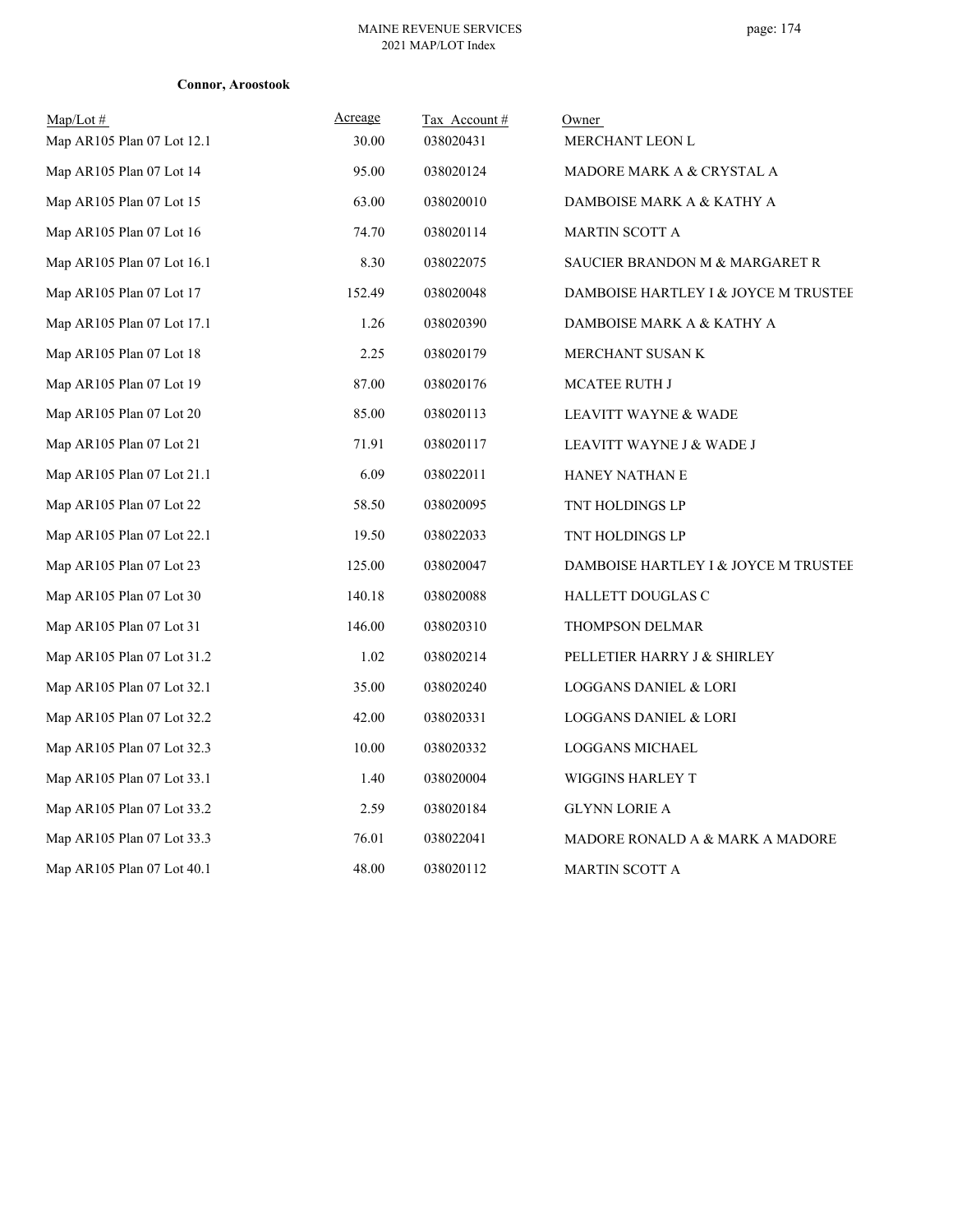| Map/Lot#                                       | Acreage  | Tax Account# | Owner                               |
|------------------------------------------------|----------|--------------|-------------------------------------|
| Map AR106                                      | 0.00     | 038090027    | EASTERN MAINE ELECTRIC CO-OP INC    |
| Map AR106 Plan 01 Lot 1 45 46 77               | 871.00   | 038090113    | PENOBSCOT FOREST LLC                |
| Map AR106 Plan 01 Lot 2                        | 164.00   | 038090108    | HAYNES TIMBERLANDS INC              |
| Map AR106 Plan 01 Lot 3                        | 70.00    | 038090080    | MCLAUGHLIN JAY R                    |
| Map AR106 Plan 01 Lot 4                        | 266.00   | 038090064    | MCAVOY BRANDON B                    |
| Map AR106 Plan 01 Lot 4.1                      | 4.80     | 038090145    | <b>GRASS FRANK W JR</b>             |
| Map AR106 Plan 01 Lot 5                        | 2.00     | 038090004    | <b>ATKINSON ANNIE</b>               |
| Map AR106 Plan 01 Lot 6                        | 1.00     | 038090008    | RAINES PAULINE M & JENNIFER M       |
| Map AR106 Plan 01 Lot 7                        | 175.00   | 038090083    | <b>QUALEY JOHN M &amp; THOMAS H</b> |
| Map AR106 Plan 01 Lot 8                        | 161.86   | 038090103    | MAINE LAND INC                      |
| Map AR106 Plan 01 Lot 8.1                      | 12.10    | 038092019    | <b>JOHNSON JAMES A</b>              |
| Map AR106 Plan 01 Lot 9                        | 1.04     | 038090078    | <b>DUBE PETER SR &amp; PETER JR</b> |
| Map AR106 Plan 01 Lot 10                       | 626.00   | 038090090    | LAKEVILLE SHORES INC                |
| Map AR106 Plan 01 Lot 11                       | 350.00   | 038090017    | BRADSTREET STEPHEN E                |
| Map AR106 Plan 01 Lot 12 12.1                  | 0.00     | 038090021P   | <b>SVANTESSON HAKAN</b>             |
| Map AR106 Plan 01 Lot 12 12.1                  | 120.00   | 038090157    | <b>SVANTESSON HAKAN</b>             |
| Map AR106 Plan 01 Lot 12.2                     | 50.00    | 038090159    | <b>BOTTUME DOUGLAS J</b>            |
| Map AR106 Plan 01 Lot 13 15 16 47 65.1<br>65.2 | 2,188.00 | 038090091    | CASSIDY TIMBERLANDS LLC             |
| Map AR106 Plan 01 Lot 14                       | 1.00     | 038090076    | ATKINSON DOUGLAS G & MARY L         |
| Map AR106 Plan 01 Lot 17                       | 0.92     | 038090010    | PERRY TIMOTHY S SR & PATRICIA M     |
| Map AR106 Plan 01 Lot 17.2                     | 0.00     | 038090020P   | PERRY TIMOTHY S                     |
| Map AR106 Plan 01 Lot 17.2                     | 24.08    | 038090117    | PERRY TIMOTHY S & PATRICIA M        |
| Map AR106 Plan 01 Lot 18                       | 47.00    | 038090031    | <b>GREULICH JACKLYN E</b>           |
| Map AR106 Plan 01 Lot 18.1                     | 3.00     | 038090174    | GREULICH JACKLYN E                  |
| Map AR106 Plan 01 Lot 19 27                    | 8.82     | 038090075    | <b>BRACEY TIMOTHY A</b>             |
| Map AR106 Plan 01 Lot 20 22.11                 | 16.44    | 038090176    | BOTTUME DOUGLAS J                   |
| Map AR106 Plan 01 Lot 21                       | 1.62     | 038090070    | YOUNG JERRY A                       |
| Map AR106 Plan 01 Lot 22.1                     | 41.19    | 038090015    | <b>BOTTUME DOUGLAS J</b>            |
| Map AR106 Plan 01 Lot 22.2                     | 0.45     | 038090087    | BRADSTREET STEPHEN E                |
| Map AR106 Plan 01 Lot 22.3                     | 0.60     | 038090048    | PERRY TIMOTHY S & PATRICIA M        |
| Map AR106 Plan 01 Lot 23                       | 53.40    | 038090041    | LANE KEITH R                        |
| Map AR106 Plan 01 Lot 24                       | 67.00    | 038090052    | LEWIS WILLIAM H                     |
| Map AR106 Plan 01 Lot 25                       | 175.00   | 038090094    | LAKEVILLE SHORES INC                |
| Map AR106 Plan 01 Lot 26                       | 169.21   | 038090049    | LANE KEITH R & SHELLY B             |
| Map AR106 Plan 01 Lot 28.1                     | 0.23     | 038090025    | DURGAN RICHARD T                    |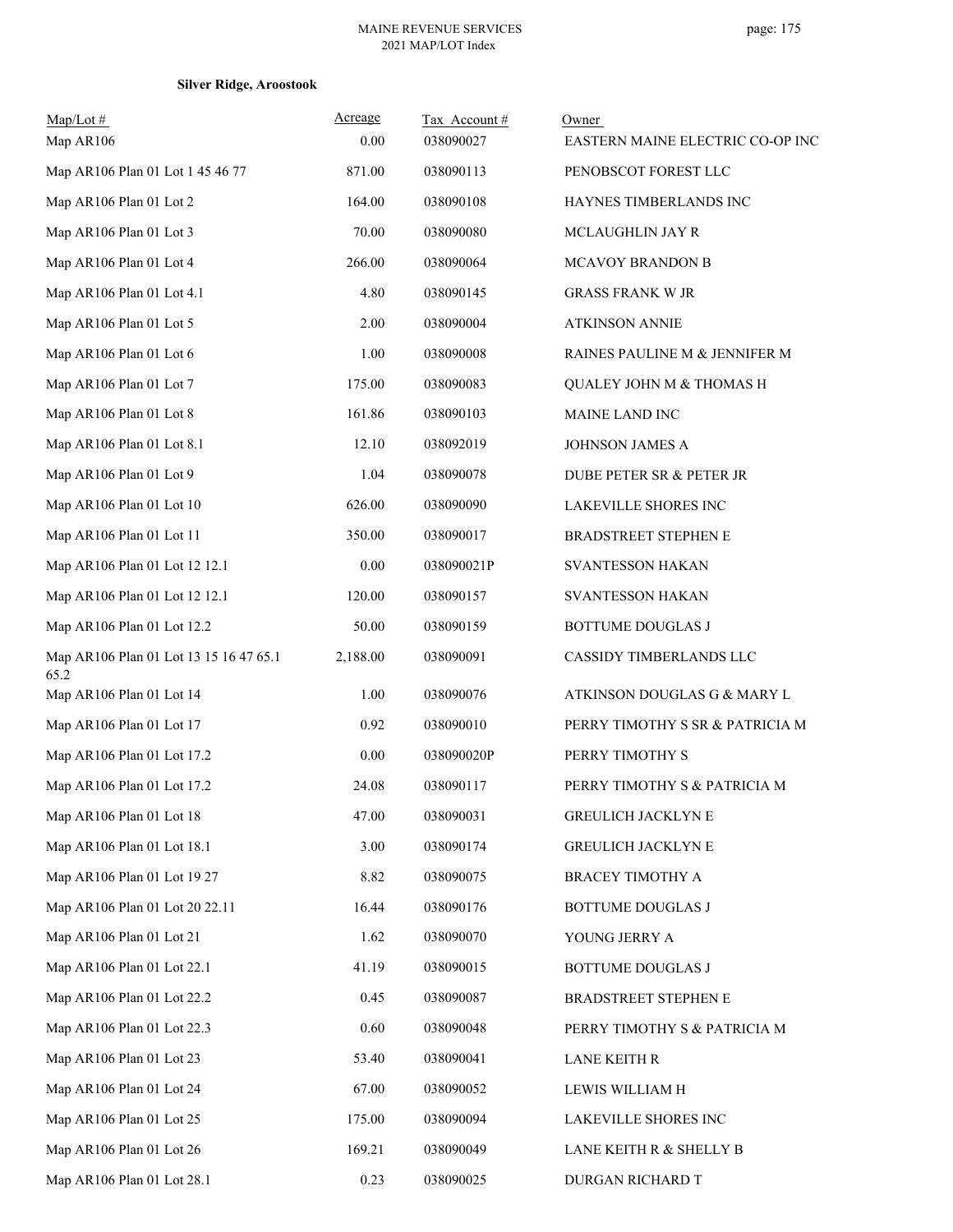| $Map/Lot \#$<br>Map AR106 Plan 01 Lot 28.2 | Acreage<br>14.49 | Tax Account#<br>038090156 | Owner<br><b>CURTIS DANIEL A &amp; CAROL D</b> |
|--------------------------------------------|------------------|---------------------------|-----------------------------------------------|
| Map AR106 Plan 01 Lot 28.3                 | 2.00             | 038090089                 | NIGHTINGALE ROLAND A                          |
| Map AR106 Plan 01 Lot 29                   | 1.30             | 038090105                 | <b>STUBBS HARRY E</b>                         |
| Map AR106 Plan 01 Lot 30.1                 | 9.00             | 038090047                 | RAMSAY TRUDEE G & LEONARD P                   |
| Map AR106 Plan 01 Lot 30.2                 | 29.85            | 038090038                 | <b>B &amp; R BARTLETT ENTERPRISE INC</b>      |
| Map AR106 Plan 01 Lot 32                   | 11.90            | 038090069                 | <b>CORRIVEAU MATTHEW</b>                      |
| Map AR106 Plan 01 Lot 33                   | 138.10           | 038090011                 | BOUCHARD MICHAEL R, LINDSAY M, & LOC          |
| Map AR106 Plan 01 Lot 34                   | 84.41            | 038090138                 | BOUCHARD DONALD R SR & ADAM S                 |
| Map AR106 Plan 01 Lot 34.1                 | 1.19             | 038090013                 | DAY CHAD & JAIMIE                             |
| Map AR106 Plan 01 Lot 34.2                 | 39.00            | 038090137                 | ELWELL LAURA                                  |
| Map AR106 Plan 01 Lot 35                   | 98.00            | 038090003                 | GALLANT MICHAEL J & BILLIE-JO HEMOND          |
| Map AR106 Plan 01 Lot 35.1                 | 0.96             | 038090140                 | THIBODEAU BRUCE A & JOAN M                    |
| Map AR106 Plan 01 Lot 35.2                 | 0.96             | 038090141                 | HOEY CHARLES W SR                             |
| Map AR106 Plan 01 Lot 36                   | 0.25             | 038090026                 | LAVIGNE LARRY H & LARRY L GRIFFITH            |
| Map AR106 Plan 01 Lot 37                   | 119.75           | 038090104                 | MILLETT TERESA E                              |
| Map AR106 Plan 01 Lot 37.1                 | 5.20             | 038092005                 | STUBBS HARRY E & CHARLENE F                   |
| Map AR106 Plan 01 Lot 38 39                | 539.00           | 038090146                 | PRENTISS & CARLISLE MANAGEMENT CO IN          |
| Map AR106 Plan 01 Lot 40                   | 225.00           | 038090050                 |                                               |
|                                            |                  |                           | MITCHELL JOHN R & ROBIN L                     |
| Map AR106 Plan 01 Lot 41 52.21             | 1.23             | 038090062                 | O'HARA WESLEY J                               |
| Map AR106 Plan 01 Lot 42                   | 55.00            | 038090169                 | LANE KEITH R & SHELLY B                       |
| Map AR106 Plan 01 Lot 42.1 42.2            | 20.00            | 038090014                 | BOUCHARD ALAN V & ARLENE A                    |
| Map AR106 Plan 01 Lot 42.1 42.2            | 0.00             | 038090015P                | <b>BOUCHARD ALAN</b>                          |
| Map AR106 Plan 01 Lot 43                   | 50.00            | 038090001                 | AMBROSE JAMES D & CYNTHIA J                   |
| Map AR106 Plan 01 Lot 44                   | 124.25           | 038090018                 | FRITZ HELMUT TRUSTEE                          |
| Map AR106 Plan 01 Lot 44                   | 124.25           | 038090018                 | CASSIER FAMILY LAND TRUST                     |
| Map AR106 Plan 01 Lot 44                   | 124.25           | 038090018                 | FRITZ HEIDE D TRUSTEE                         |
| Map AR106 Plan 01 Lot 47.1 48 50 51        | 1,530.00         | 038092008                 | LAKEVILLE SHORES INC                          |
| Map AR106 Plan 01 Lot 49                   | 50.00            | 038092015                 | URQUHART KENT B & TINA MARIE                  |
| Map AR106 Plan 01 Lot 50.1                 | 14.00            | 038092018                 | NILES DANIEL B                                |
| Map AR106 Plan 01 Lot 52.1                 | 156.00           | 038090002                 | ALLEN STEVEN T & ELIZABETH M                  |
| Map AR106 Plan 01 Lot 52.11                | 15.00            | 038092012                 | ALLEN STEVEN T & ELIZABETH M                  |
| Map AR106 Plan 01 Lot 52.111               | 5.00             | 038092013                 | ALLEN STEVEN T & ELIZABETH M                  |
| Map AR106 Plan 01 Lot 52.2                 | 5.63             | 038090063                 | DAILEY CHARLES & GERALDINE                    |
| Map AR106 Plan 01 Lot 52.22                | 1.12             | 038090165                 | MAYO KARY C                                   |
| Map AR106 Plan 01 Lot 53                   | 37.94            | 038090107                 | WINCHENBACH RONALD N & NORMA E                |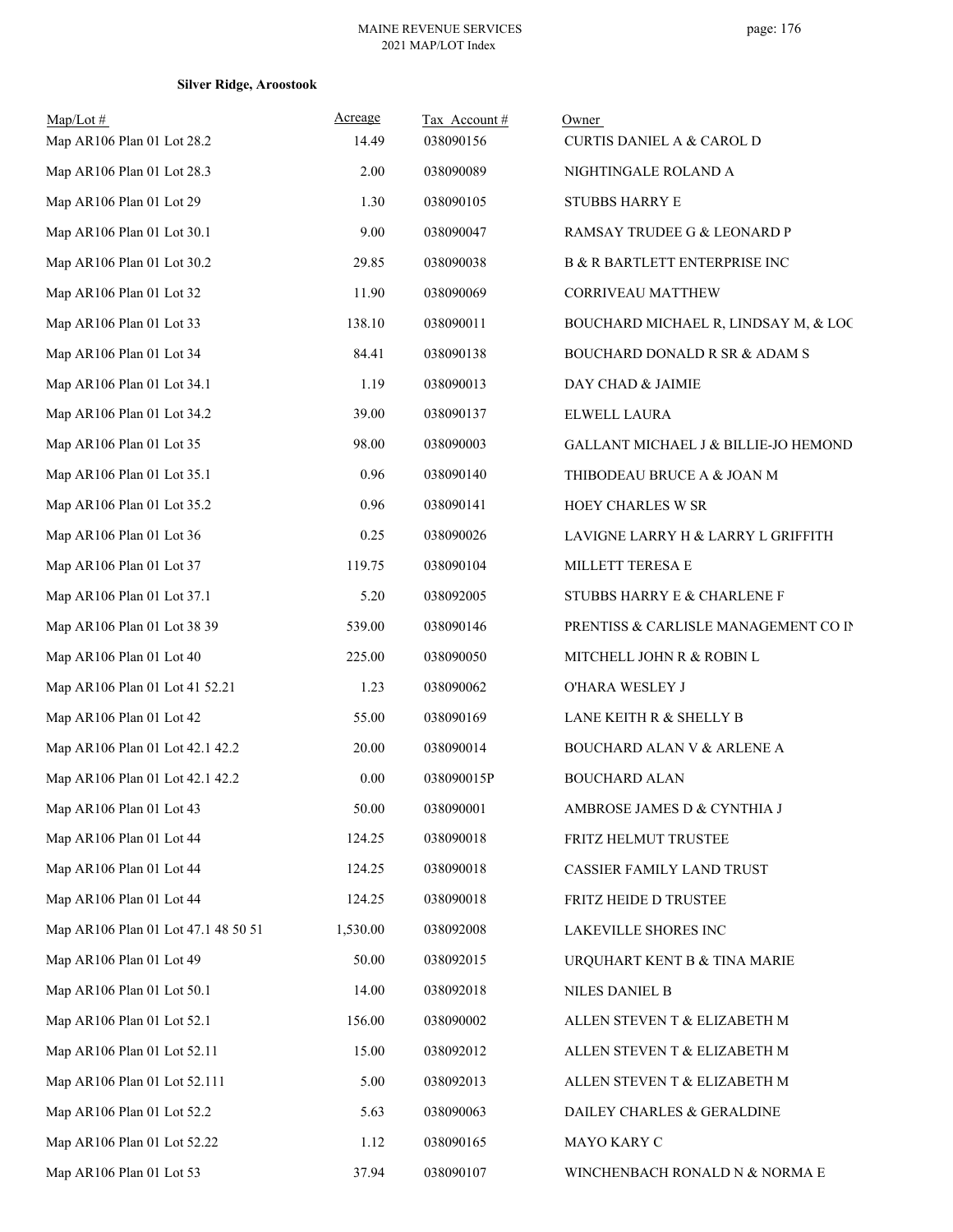| $Map/Lot \#$<br>Map AR106 Plan 01 Lot 53.1 | <u>Acreage</u><br>2.06 | Tax Account#<br>038090282 | Owner<br>WINCHENBACH RONALD N & NORMA L |
|--------------------------------------------|------------------------|---------------------------|-----------------------------------------|
| Map AR106 Plan 01 Lot 53.1                 | 0.00                   | 038092014                 | <b>CAMPBELL JOE</b>                     |
| Map AR106 Plan 01 Lot 54                   | 47.00                  | 038090116                 | BERGHOFF SYLVANA ET AL                  |
| Map AR106 Plan 01 Lot 55                   | 1.50                   | 038090061                 | MCAVOY BRIDGETT I & LAWRENCE E          |
| Map AR106 Plan 01 Lot 56                   | 83.99                  | 038090024                 | DUPLISEA GERALD L ET AL                 |
| Map AR106 Plan 01 Lot 56.1 57              | 1.51                   | 038090023                 | YOUNG RETA A & ROY                      |
| Map AR106 Plan 01 Lot 58                   | 30.25                  | 038090160                 | BRACEY TIMOTHY A & NOAH J BRACEY-RIT    |
| Map AR106 Plan 01 Lot 58.1                 | 2.00                   | 038090045                 | GINZBURG SERGEY & EUGENII KISLOV        |
| Map AR106 Plan 01 Lot 59                   | 41.89                  | 038090030                 | CASSIER PATRICK J & SANDRA              |
| Map AR106 Plan 01 Lot 59.1                 | 0.11                   | 038090175                 | COUNTY OF AROOSTOOK                     |
| Map AR106 Plan 01 Lot 60                   | 40.90                  | 038090082                 | RUDOLPH CHAD E & TERRI L                |
| Map AR106 Plan 01 Lot 60.1                 | 2.10                   | 038092007                 | MATHEWS KEITH S & BARBARA A             |
| Map AR106 Plan 01 Lot 61                   | 40.50                  | 038090058                 | DAY BRENT L & CHAD L                    |
| Map AR106 Plan 01 Lot 61                   | 0.00                   | 038092009                 | DAY CHAD                                |
| Map AR106 Plan 01 Lot 62                   | 2.00                   | 038090065                 | MCAVOY JOSEPH J SR & LILLIAN            |
| Map AR106 Plan 01 Lot 63                   | 1.16                   | 038090039                 | HOWARD ERLENE L & JACY E                |
| Map AR106 Plan 01 Lot 64                   | 0.78                   | 038090074                 | OHARA JAMES F & JULIE A                 |
| Map AR106 Plan 01 Lot 64.2                 | 0.47                   | 038090012                 | BOUCHARD DONALD R SR & ADAM S           |
| Map AR106 Plan 01 Lot 64.3                 | 0.78                   | 038090120                 | OHARA JAMES F & JULIE A                 |
| Map AR106 Plan 01 Lot 66                   | 30.00                  | 038092017                 | EAMES COOKE N & ANNE C                  |
| Map AR106 Plan 01 Lot 67                   | 1.50                   | 038090068                 | FILANOWSKI MARK L & JOSEPH              |
| Map AR106 Plan 01 Lot 68                   | 4.00                   | 038090019                 | ALBERT WILLIAM C & JANIE LEE            |
| Map AR106 Plan 01 Lot 69                   | 0.52                   | 038090102                 | MCCARTHY BERNARD J JR & AIMEE F         |
| Map AR106 Plan 01 Lot 70                   | 35.48                  | 038090028                 | EAMES COOKE N & ANN C                   |
| Map AR106 Plan 01 Lot 71                   | 11.60                  | 038090007                 | KOZAIN ANDREW JOSEPH                    |
| Map AR106 Plan 01 Lot 75                   | 20.00                  | 038090106                 | CASSIER PATRICK J & SANDRA A TRUSTEES   |
| Map AR106 Plan 1 Lot 72                    | 130.00                 | 038092003                 | CASSIER PATRICK J & SANDRA A TRUSTEES   |
| Map AR106 Plan 01 Lot 73                   | 40.00                  | 038090034                 | <b>CASSIER PATRICK &amp; SANDRA</b>     |
| Map AR106 Plan 01 Lot 73.1                 | 18.70                  | 038090142                 | EARNHARDT TONY L                        |
| Map AR106 Plan 01 Lot 73.2                 | 5.00                   | 038090143                 | HASKELL VICKI L                         |
| Map AR106 Plan 01 Lot 74                   | 30.00                  | 038090021                 | <b>MAYO WAYNE R</b>                     |
| Map AR106 Plan 01 Lot 76                   | 53.00                  | 038092004                 | EAMES COOKE N & ANNE C                  |
| Map AR106 Plan 01 Lot 76.1                 | 17.00                  | 038090155                 | WESTON MICHAEL R & SCOTT M PEASLEY      |
| Map AR106 Plan 01 Lot 76.2                 | 17.00                  | 038090158                 | MURPHY GERARD & THE NEW 65 HARRISON     |
| Map AR106 Plan 01 Lot 78 79                | 66.88                  | 038090114                 | BREHAUT HERBERT E                       |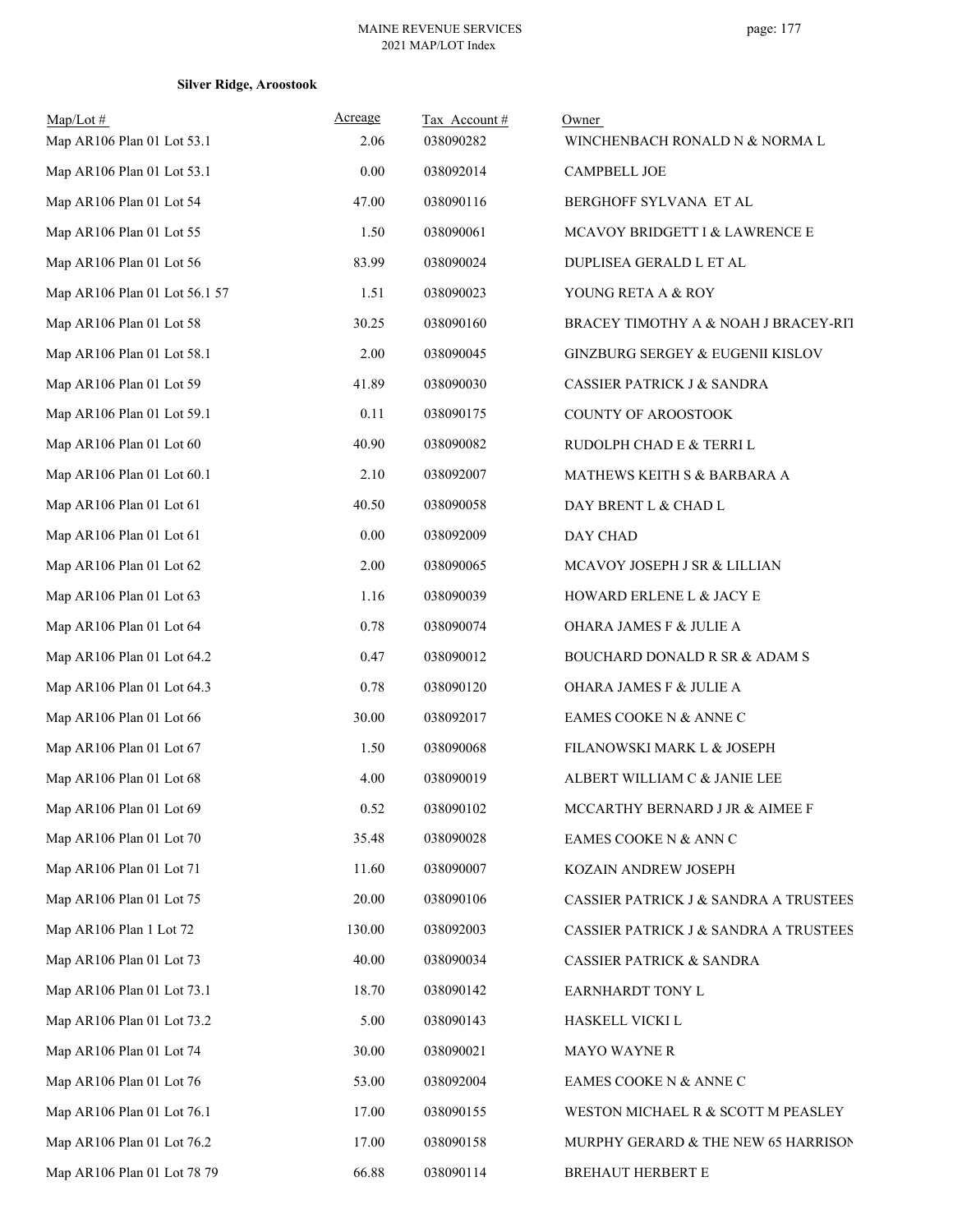| $Map/Lot$ #<br>Map AR106 Plan 01 Lot 80 | Acreage<br>1.12 | Tax Account#<br>038090079 | Owner<br>YOUNG BETTY                  |
|-----------------------------------------|-----------------|---------------------------|---------------------------------------|
| Map AR106 Plan 01 Lot 81                | 0.50            | 038090077                 | <b>OSNOE THEO A</b>                   |
| Map AR106 Plan 01 Lot 82                | 0.25            | 038092001                 | MONARDA CALVARY BAPTIST CHURCH        |
| Map AR106 Plan 01 Lot 83 84             | 8.83            | 038090029                 | ELWELL MICHAEL G & ELIZABETH G        |
| Map AR106 Plan 01 Lot 85.1 87           | 84.00           | 038090151                 | HASKELL JOSEPH                        |
| Map AR106 Plan 01 Lot 85.2              | 4.00            | 038090009                 | OSBORN VIRGIL C                       |
| Map AR106 Plan 01 Lot 86                | 68.00           | 038090100                 | LAKEVILLE SHORES INC                  |
| Map AR106 Plan 01 Lot 87.1              | 1.00            | 038092011                 | LAKEVILLE SHORES INC                  |
| Map AR106 Plan 01 Lot 88                | 2.50            | 038090115                 | BERGHOFF SYLVANA ET AL                |
| Map AR106 Plan 01 Lot 89                | 43.00           | 038090005                 | EDMOND NOYAN A                        |
| Map AR106 Plan 01 Lot 90                | 26.90           | 038090006                 | PELKEY DANIEL L & ARIEL C             |
| Map AR106 Plan 01 Lot 90.1              | 59.10           | 038092010                 | LAKEVILLE SHORES INC                  |
| Map AR106 Plan 01 Lot 91 92             | 473.00          | 038092006                 | LAKEVILLE SHORES INC                  |
| Map AR106 Plan 01 Lot 93 94             | 171.00          | 038090053                 | LEWIS WILLIAM H                       |
| Map AR106 Plan 01 Lot 95                | 50.50           | 038090118                 | CASSIER FAMILY LAND TRUST             |
| Map AR106 Plan 01 Lot 95.1              | 1.50            | 038090119                 | WILCOX STEVEN W                       |
| Map AR106 Plan 01 Lot 95.2              | 2.00            | 038090032                 | FRAWLEY STEPHEN ANDREW & LEE MACV/    |
| Map AR106 Plan 01 Lot 96                | 74.00           | 038090035                 | CASSIER FAMILY LAND TRUST             |
| Map AR106 Plan 01 Lot 97                | 342.00          | 038090092                 | LAKEVILLE SHORES INC                  |
| Map AR106 Plan 01 Lot 98                | 14.00           | 038090066                 | LAKEVILLE SHORES INC                  |
| Map AR106 Plan 01 Lot 99                | 54.00           | 038090067                 | LAKEVILLE SHORES INC                  |
| Map AR106 Plan 01 Lot 100               | 83.00           | 038090081                 | PRATT ROGER D                         |
| Map AR106 Plan 01 Lot 101 101.2         | 9.00            | 038090131                 | HORTON PEARL C                        |
| Map AR106 Plan 01 Lot 102               | 1.00            | 038090044                 | <b>CUMMINGS EARL J</b>                |
| Map AR106 Plan 01 Lot 103               | 4.20            | 038090071                 | CUMMINGS EARL J & SUSAN J             |
| Map AR106 Plan 01 Lot 104 105           | 16.44           | 038090072                 | <b>OHARA BEVERLY F</b>                |
| Map AR106 Plan 01 Lot 106               | 29.56           | 038090073                 | O'HARA JAMES F & JULIE A              |
| Map AR106 Plan 01 Lot 106.1             | 15.00           | 038090168                 | COSSABOOM SALLY PER REP               |
| Map AR106 Plan 01 Lot 107               | 50.00           | 038090060                 | CASSIER PATRICK J & SANDRA A TRUSTORS |
| Map AR106 Plan 01 Lot 108               | 47.34           | 038090173                 | GREULICH JACQUELYN E & JEANETTE A     |
| Map AR106 Plan 01 Lot 108.1             | 1.66            | 038090033                 | GREULICH JACQUELYN E & JEANETTE A     |
| Map AR106 Plan 01 Lot 109               | 91.00           | 038090043                 | HORTON BARBARA                        |
| Map AR106 Plan 01 Lot 109               | 0.00            | 038090166                 | PLOURDE JUSTIN                        |
| Map AR106 Plan 01 Lot 110               | 90.00           | 038090101                 | LAKEVILLE SHORES INC                  |
| Map AR106 Plan 01 Lot 111 112.1         | 1.86            | 038092002                 | COUNTY OF AROOSTOOK                   |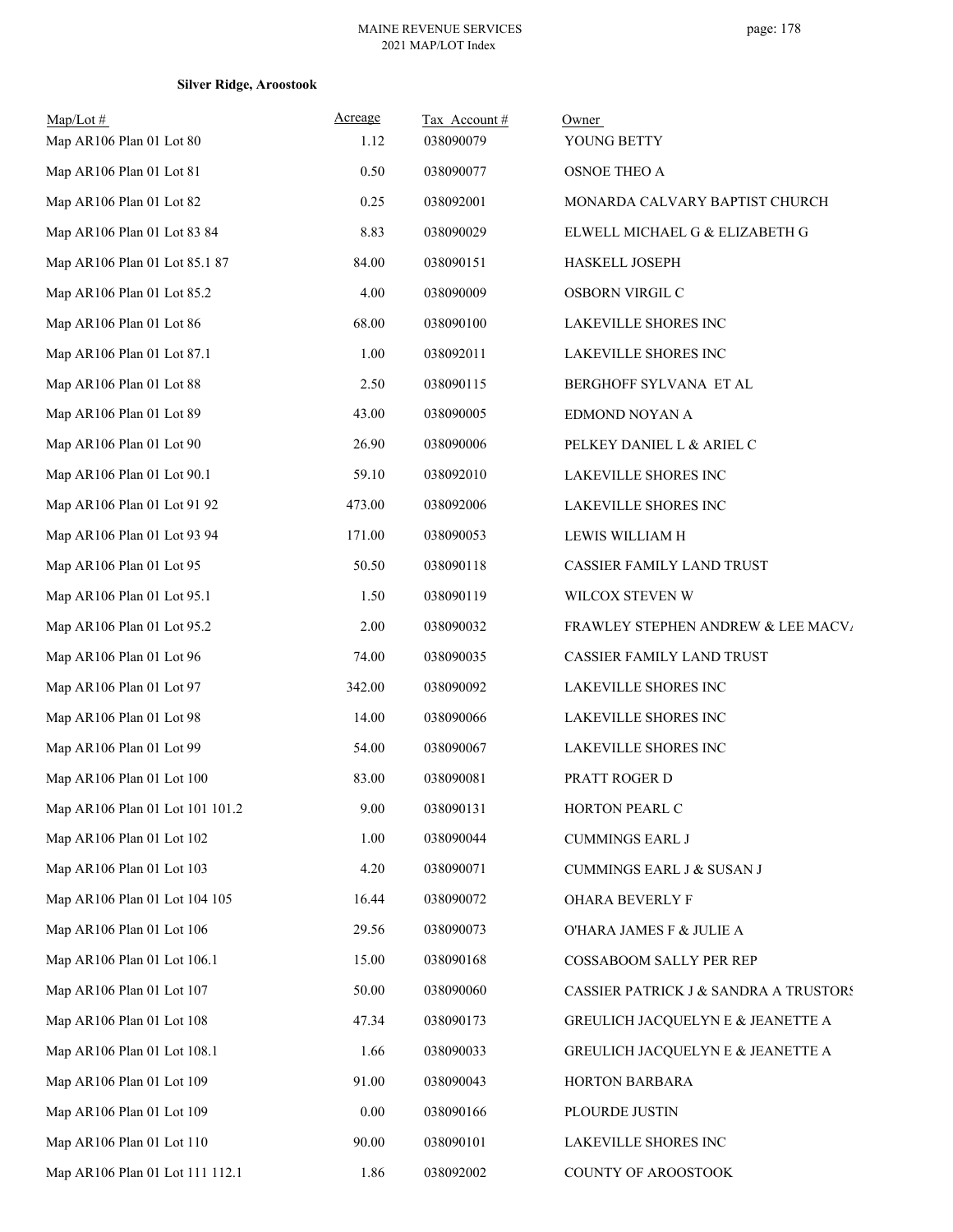### MAINE REVENUE SERVICES 2021 MAP/LOT Index

| $\text{Map/Lot} \#$         | Acreage | Tax Account # | Owner                                |
|-----------------------------|---------|---------------|--------------------------------------|
| Map AR106 Plan 01 Lot 112   | 34.41   | 038090084     | YOUNG BETTY                          |
| Map $AR106$ Plan 01 Lot 113 | 143.90  | 038090085     | PRONTNICKI CHARLES G & KIMBERLY A MI |
| Map AR106 Plan 01 Lot 113.1 | 20.25   | 038092016     | <b>HEATH GILBERT</b>                 |
| Map $AR106$ Plan 01 Lot 114 | 1.35    | 038090086     | PRONTNICKI CHARLES G & KIMBERLY A MI |
| Map AR106 Plan 01 Lot 115   | 168.00  | 038090022     | <b>LAKEVILLE SHORES INC</b>          |
| Map AR106 Plan 01 Lot 502   | 0.00    | 038090059     | <b>EMERA MAINE</b>                   |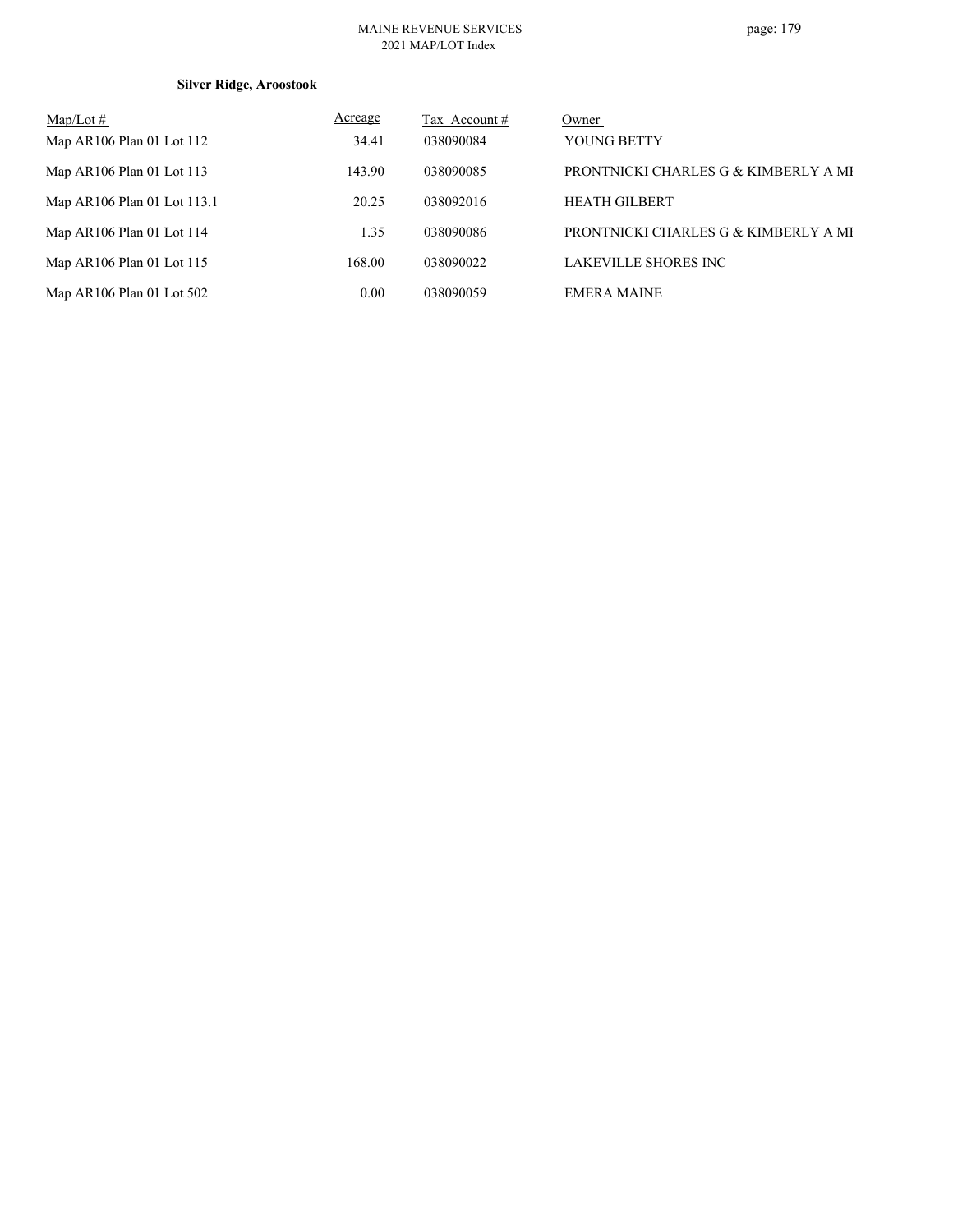| $Map/Lot \#$<br>Map AR107               | Acreage<br>0.00 | Tax Account#<br>030500006P | Owner<br>MCAVOY GERALD F           |
|-----------------------------------------|-----------------|----------------------------|------------------------------------|
| Map AR107                               | 0.00            | 030500028P                 | HUGHES NETWORK SYSTEMS LLC         |
| Map AR107                               | 0.00            | 030500089                  | <b>EMERA MAINE</b>                 |
| Map AR107 Plan 01 Lot 1                 | 34.00           | 030500093                  | MCAVOY EDWARD & ONA                |
| Map AR107 Plan 01 Lot 1.1 1.2           | 38.00           | 030501472                  | COOPER MEGHAN J                    |
| Map AR107 Plan 01 Lot 2 2.2             | 105.00          | 030500275                  | RITCHIE KENNETH R & NICKI L        |
| Map AR107 Plan 01 Lot 2.1               | 76.30           | 030500195                  | WELCH CHARLES E & LIZETTE L        |
| Map AR107 Plan 01 Lot 3                 | 89.90           | 030500224                  | QUALEY LOGGING INC                 |
| Map AR107 Plan 01 Lot 4                 | 2.60            | 030500046                  | ELWELL MICHAEL G & ELIZABETH G     |
| Map AR107 Plan 01 Lot 4.1               | 2.60            | 030500269                  | ELWELL CHRISTOPHER D               |
| Map AR107 Plan 01 Lot 5                 | 4.55            | 030500103                  | MCAVOY JAMES F & SUSAN A           |
| Map AR107 Plan 01 Lot 6                 | 100.00          | 030500035                  | DUFFY CATHERINE R & REID C STANLEY |
| Map AR107 Plan 01 Lot 6.1               | 0.36            | 030500003                  | ALBERT WILLIAM & JANIE             |
| Map AR107 Plan 01 Lot 6.2 6.9           | 5.60            | 030500038                  | DUFFY MICHAEL S & JOAN M           |
| Map AR107 Plan 01 Lot 6.3               | 67.00           | 030500036                  | <b>DUFFY STEVEN</b>                |
| Map AR107 Plan 01 Lot 6.4               | 3.00            | 030500072                  | <b>DUFFY CAITLIN J</b>             |
| Map AR107 Plan 01 Lot 6.5               | 91.89           | 030500236                  | DUFFY MICHAEL S & JOAN M           |
| Map AR107 Plan 01 Lot 6.51              | 1.80            | 030501458                  | DUFFY BRYAN H & CARLENE M CONKLIN  |
| Map AR107 Plan 01 Lot 6.52              | 1.00            | 030501476                  | DUFFY JOHN & JILL                  |
| Map AR107 Plan 01 Lot 6.6               | 2.00            | 030500034                  | DUFFY JOHN & JILL                  |
| Map AR107 Plan 01 Lot 6.7               | 0.61            | 030500240                  | <b>DUFFY CATHERINE R</b>           |
| Map AR107 Plan 01 Lot 6.8               | 14.00           | 030500241                  | DUFFY CATHERINE R & REID C STANLEY |
| Map AR107 Plan 01 Lot 7 Plan 02 Lot 1.1 | 180.00          | 030500174                  | <b>RUSH ROSEMARIE</b>              |
| Map AR107 Plan 01 Lot 7.1               | 1.54            | 030500147                  | <b>QUALEY ANGELA D</b>             |
| Map AR107 Plan 01 Lot 8                 | 2.98            | 030500164                  | ROBINSON STEVEN C & KIM MARIE      |
| Map AR107 Plan 01 Lot 9 9.1 9.2         | 0.00            | 030500003P                 | <b>CUNNINGHAM JAMES M</b>          |
| Map AR107 Plan 01 Lot 9 9.1 9.2         | 22.90           | 030500025                  | <b>CUNNINGHAM JAMES &amp; MARY</b> |
| Map AR107 Plan 01 Lot 9.3               | 27.80           | 030501454                  | SELLERS FRANCIS J JR               |
| Map AR107 Plan 01 Lot 9.4               | 50.70           | 030501455                  | CUNNINGHAM DOUGLAS & PAIGE K       |
| Map AR107 Plan 01 Lot 10                | 0.00            | 030500041                  | DUTRA JOSEPH F III                 |
| Map AR107 Plan 01 Lot 10                | 0.00            | 030500084                  | ROSE MICHAEL                       |
| Map AR107 Plan 01 Lot 10                | 2,660.00        | 030500212                  | PENOBSCOT FOREST LLC               |
| Map AR107 Plan 02 Lot 1 1.2             | 67.67           | 030500068                  | GARDNER LAND COMPANY INC           |
| Map AR107 Plan 02 Lot 2                 | 2.75            | 030500062                  | HARTT BOBBY JEAN                   |
| Map AR107 Plan 02 Lot 3                 | 10.80           | 030500119                  | MCNALLY EARL                       |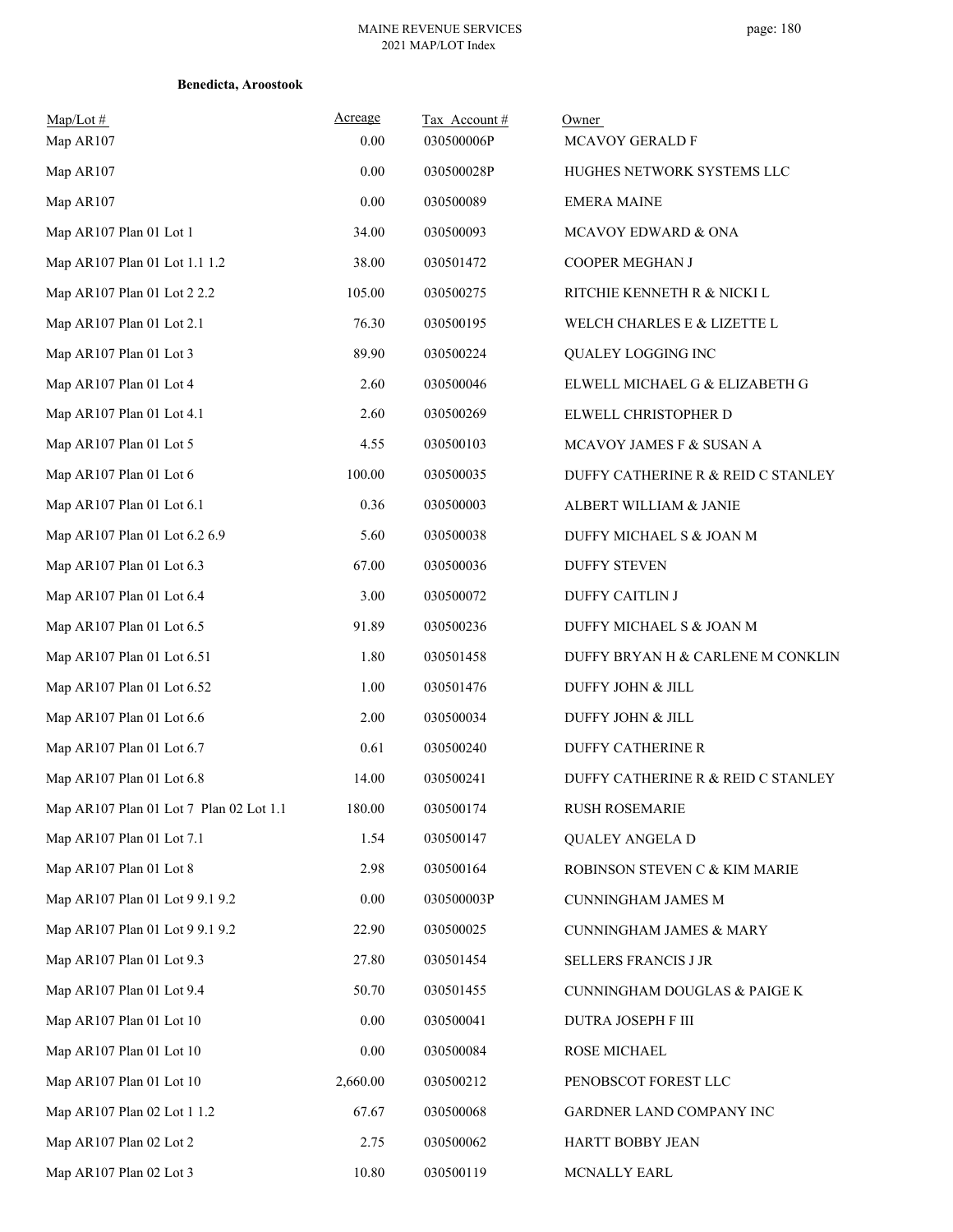| $Map/Lot \#$<br>Map AR107 Plan 02 Lot 4 | Acreage<br>16.93 | Tax Account #<br>030500160 | Owner<br>RIVERS ROY W & NANCY A  |
|-----------------------------------------|------------------|----------------------------|----------------------------------|
| Map AR107 Plan 02 Lot 4.1               | 37.67            | 030500268                  | QUALEY DANIEL J & CYNTHIA S      |
| Map AR107 Plan 02 Lot 4.2               | 13.40            | 030500267                  | MCAVOY DANIEL P                  |
| Map AR107 Plan 02 Lot 5                 | 79.90            | 030500189                  | MCAVOY LEO J & GERALDINE A       |
| Map AR107 Plan 02 Lot 6                 | 76.50            | 030500197                  | STICKNEY DANIEL SR & KERRY ET AL |
| Map AR107 Plan 02 Lot 7                 | 91.50            | 030500053                  | GANTNIER JEAN E SR & MELODY      |
| Map AR107 Plan 02 Lot 8                 | 187.50           | 030500167                  | ROBINSON THOMAS JR & DIANTHE L   |
| Map AR107 Plan 02 Lot 8.1               | 2.87             | 030500257                  | ROBINSON ROBERT J & SUSAN R      |
| Map AR107 Plan 02 Lot 9                 | 55.00            | 030500111                  | MCAVOY DANIEL P                  |
| Map AR107 Plan 02 Lot 10                | 50.20            | 030500145                  | QUALEY DANIEL J & CYNTHIA S      |
| Map AR107 Plan 02 Lot 11                | 16.00            | 030500187                  | <b>CURRIE ELIZA M</b>            |
| Map AR107 Plan 02 Lot 11.1              | 41.00            | 030500261                  | CAHALAN JEFFREY J                |
| Map AR107 Plan 02 Lot 11.2              | 45.58            | 030501447                  | CAHALAN JEFFREY J                |
| Map AR107 Plan 02 Lot 11.21 12          | 1.50             | 030500042                  | MIRFIN FRANK C JR                |
| Map AR107 Plan 02 Lot 13                | 11.60            | 030501448                  | <b>QUALEY THERESE A</b>          |
| Map AR107 Plan 02 Lot 13                | 0.00             | 030501465                  | SBA TOWERS V, LLC                |
| Map AR107 Plan 02 Lot 13.1 13.2         | 0.00             | 030500008P                 | <b>QUALEY FARMS INC</b>          |
| Map AR107 Plan 02 Lot 13.1 13.2         | 89.25            | 030500148                  | <b>QUALEY FARMS INC</b>          |
| Map AR107 Plan 02 Lot 13.3              | 2.66             | 030500150                  | <b>QUALEY THERESE A</b>          |
| Map AR107 Plan 02 Lot 13.31             | 0.34             | 030501483                  | <b>QUALEY FARMS INC</b>          |
| Map AR107 Plan 02 Lot 13.4              | 5.68             | 030500149                  | <b>QUALEY ANDREW J</b>           |
| Map AR107 Plan 02 Lot 13.5              | 81.52            | 030501481                  | <b>QUALEY ANDREW J</b>           |
| Map AR107 Plan 02 Lot 14                | 97.00            | 030500017                  | CROWE JOHN M                     |
| Map AR107 Plan 02 Lot 14.1              | 3.00             | 030501462                  | CLARK STACY S & ROSEMARIE A      |
| Map AR107 Plan 02 Lot 14.2              | 3.00             | 030501480                  | REMESCATIS JAMES P & JOYCE M     |
| Map AR107 Plan 02 Lot 15                | 1.60             | 030500173                  | KUNTZ KENNETH                    |
| Map AR107 Plan 02 Lot 16                | 141.50           | 030500104                  | LAKEVILLE SHORES INC             |
| Map AR107 Plan 02 Lot 17                | 94.00            | 030500110                  | MCAVOY EDWARD & ONA              |
| Map AR107 Plan 02 Lot 17.1              | 68.00            | 030501451                  | MCAVOY EDWARD & ONA              |
| Map AR107 Plan 02 Lot 18                | 132.20           | 030500140                  | QUALEY LOGGING INC               |
| Map AR107 Plan 02 Lot 19                | 21.80            | 030500048                  | FILANOWSKI MARK L                |
| Map AR107 Plan 02 Lot 20                | 102.00           | 030500152                  | <b>QUALEY ANDREW J</b>           |
| Map AR107 Plan 02 Lot 21 21.1           | 100.00           | 030500233                  | VENABLE PHILLIP KERRY            |
| Map AR107 Plan 02 Lot 22 27             | 162.60           | 030500011                  | EYSTER LACOMBE TRUST             |
| Map AR107 Plan 02 Lot 23                | 107.00           | 030500016                  | ULLRICH JASON A                  |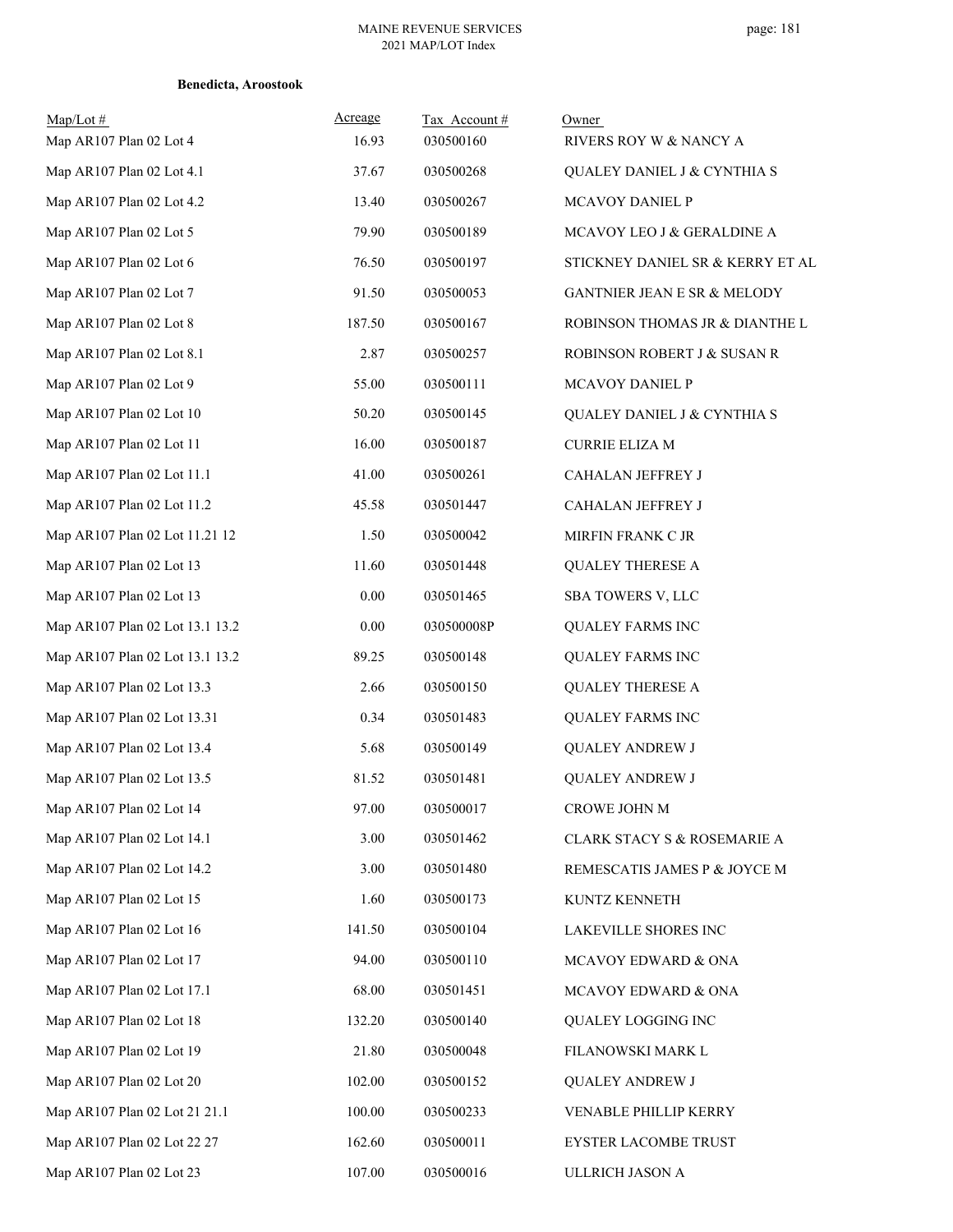| Map/Lot#<br>Map AR107 Plan 02 Lot 24                 | Acreage<br>99.60 | Tax Account#<br>030500208 | Owner<br>WARD JAMES & WILLIAM D              |
|------------------------------------------------------|------------------|---------------------------|----------------------------------------------|
| Map AR107 Plan 02 Lot 26                             | 75.00            | 030500273                 | <b>GOUIN ELIZABETH</b>                       |
| Map AR107 Plan 02 Lot 26.1                           | 75.00            | 030501470                 | GILPATRICK CHRISTOPHER R                     |
| Map AR107 Plan 02 Lot 28                             | 103.40           | 030500086                 | LIBBEY DEAN A & REGINA A                     |
| Map AR107 Plan 02 Lot 29 29.1 Plan 03<br>Lot 21 21.4 | 229.36           | 030500040                 | DAY RICHARD C JR & JULIE A                   |
| Map AR107 Plan 03 Lot 1 1.1                          | 41.10            | 030500113                 | MIDGLEY MANCINI MARJORIE E                   |
| Map AR107 Plan 03 Lot 1.2 1.3                        | 38.70            | 030500254                 | MANCINI-JOSSICK JOAN E                       |
| Map AR107 Plan 03 Lot 2                              | 49.46            | 030500231                 | HUGHES CHRISTOPHER C                         |
| Map AR107 Plan 03 Lot 2.1                            | 14.32            | 030500090                 | QUALEY LOGGING INC                           |
| Map AR107 Plan 03 Lot 2.2 2.4 9                      | 31.20            | 030500171                 | ROMAN CATHOLIC BISHOP OF PORTLAND            |
| Map AR107 Plan 03 Lot 2.3                            | 0.67             | 030500227                 | BENEDICTA POST OFFICE ASSOCIATION            |
| Map AR107 Plan 03 Lot 2.5 5                          | 0.73             | 030500158                 | <b>GAGNON ALBERT &amp; GEORGE R GANTNIER</b> |
| Map AR107 Plan 03 Lot 2.6 7                          | 0.36             | 030500199                 | BRAWN JAMES C & MARYANN J                    |
| Map AR107 Plan 03 Lot 2.7                            | 7.00             | 030501453                 | HUGHES CHRISTOPHER C                         |
| Map AR107 Plan 03 Lot 4 4.1                          | 0.57             | 030500166                 | ROBINSON RONALD F & SAMANTHA G               |
| Map AR107 Plan 03 Lot 6                              | 0.36             | 030500001                 | ROGEL JOHN R & NANCY L                       |
| Map AR107 Plan 03 Lot 8                              | 0.36             | 030500077                 | BENEDICTA POST OFFICE ASSOCIATION            |
| Map AR107 Plan 03 Lot 9.1 10.1                       | 1.15             | 030500061                 | AMMERMAN DAVID T                             |
| Map AR107 Plan 03 Lot 10                             | 51.66            | 030500185                 | HALL JAMIE J & KATYLYNN                      |
| Map AR107 Plan 03 Lot 10.2                           | 11.50            | 030500276                 | HALL JAMIE J & KATYLYNN                      |
| Map AR107 Plan 03 Lot 10.3                           | 5.34             | 030501466                 | HALL JAMIE J & KATYLYNN                      |
| Map AR107 Plan 03 Lot 11                             | 1.51             | 030500020                 | EDDY JANET & CARLETON L                      |
| Map AR107 Plan 03 Lot 13                             | 93.00            | 030500180                 | RUSH PATRICIA J & CATHERINE J SEVIGNY        |
| Map AR107 Plan 03 Lot 13.1                           | 1.00             | 030500243                 | NORTHLAND TELEPHONE CO OF MAINE INC          |
| Map AR107 Plan 03 Lot 14                             | 1.00             | 030500237                 | <b>RUSH STEVE</b>                            |
| Map AR107 Plan 03 Lot 15                             | 67.57            | 030500153                 | QUALEY GEORGE BERNARD                        |
| Map AR107 Plan 03 Lot 15.1                           | 1.43             | 030501475                 | MERRY DALTON R                               |
| Map AR107 Plan 03 Lot 15.2                           | 75.00            | 030501482                 | MERRY ROBERT P & TAMMY S                     |
| Map AR107 Plan 03 Lot 16                             | 2.41             | 030500069                 | DIRINIAN KATHLEEN M                          |
| Map AR107 Plan 03 Lot 17                             | 74.70            | 030500100                 | MCAVOY SCARLET E & KRISTEN J                 |
| Map AR107 Plan 03 Lot 17.1 36.11                     | 14.40            | 030500101                 | MCAVOY SCARLET E & KRISTEN J                 |
| Map AR107 Plan 03 Lot 17.1 36.11                     | 0.00             | 030501469                 | US CUSTOMS & BORDER PROTECTION               |
| Map AR107 Plan 03 Lot 18                             | $0.10\,$         | 030500094                 | MCAVOY GERALD F & JOAN G                     |
| Map AR107 Plan 03 Lot 19 19.6 Plan 04<br>Lot 12      | 60.00            | 030500175                 | WEAVER JOHN A & EMMA E                       |
| Map AR107 Plan 03 Lot 19.1                           | 151.30           | 030500184                 | SWARTZENTRUBER HARVEY J & MARY A             |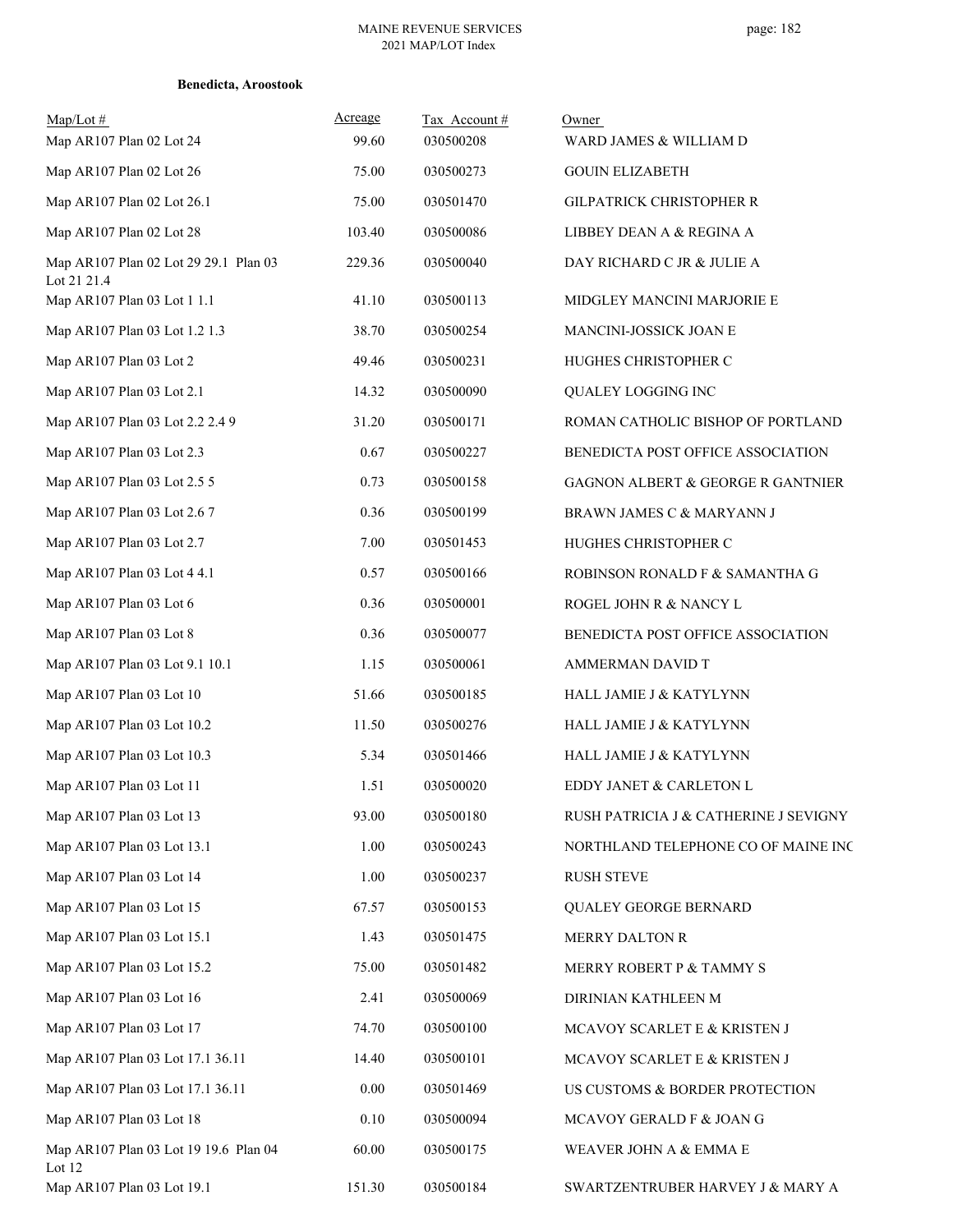| $Map/Lot \#$<br>Map AR107 Plan 03 Lot 19.12 36 | Acreage<br>150.00 | Tax Account#<br>030500286 | Owner<br><b>SIMPSON BRIAN</b>          |
|------------------------------------------------|-------------------|---------------------------|----------------------------------------|
| Map AR107 Plan 03 Lot 19.2                     | 0.35              | 030500102                 | LIGHT OF LIFE MINISTRIES INC           |
| Map AR107 Plan 03 Lot 19.3 19.4 36.1           | 235.50            | 030500278                 | <b>GILMAN ROBERT JR</b>                |
| Map AR107 Plan 03 Lot 19.5                     | 41.20             | 030501452                 | GILMAN ROBERT W JR                     |
| Map AR107 Plan 03 Lot 19.7                     | 20.00             | 030501459                 | GILMAN ROBERT W JR                     |
| Map AR107 Plan 03 Lot 20                       | 12.20             | 030500007                 | STATE OWNED TAX ACQUIRED 2018          |
| Map AR107 Plan 03 Lot 21.1                     | 0.48              | 030500091                 | MAINE STATE OF                         |
| Map AR107 Plan 03 Lot 21.2                     | 2.17              | 030500112                 | MCAVOY GERALD F & JOAN C               |
| Map AR107 Plan 03 Lot 21.3 23                  | 1.00              | 030500033                 | APPLEGATE REALTY LLC                   |
| Map AR107 Plan 03 Lot 21.5                     | 0.11              | 030500272                 | MCAVOY GERALD F                        |
| Map AR107 Plan 03 Lot 21.6                     | 11.60             | 030501473                 | POWERS SETH A & KRYSTAL A              |
| Map AR107 Plan 03 Lot 22                       | 0.51              | 030500108                 | HUNTLEY SHEILA A                       |
| Map AR107 Plan 03 Lot 24                       | 0.40              | 030500031                 | COUSINS MARK R & LINDA D               |
| Map AR107 Plan 03 Lot 25                       | 1.03              | 030500144                 | MCAVOY GERALD F                        |
| Map AR107 Plan 03 Lot 26                       | 0.29              | 030500155                 | ROMAN CATHOLIC BISHOP OF PORTLAND      |
| Map AR107 Plan 03 Lot 27                       | 27.10             | 030500181                 | RUSH MATTHEW J & LEANN M               |
| Map AR107 Plan 03 Lot 27.1 27.2                | 108.60            | 030500169                 | ROGAN CARLTON J                        |
| Map AR107 Plan 03 Lot 28                       | 10.90             | 030500143                 | QUALEY THOMAS H & LINDA S              |
| Map AR107 Plan 03 Lot 29                       | 31.90             | 030500179                 | RUSH JOSEPH P P& JANE M & PATRICIA J & |
| Map AR107 Plan 03 Lot 30                       | 3.59              | 030500098                 | MCAVOY GERALD F                        |
| Map AR107 Plan 03 Lot 30.1                     | 1.39              | 030500095                 | MCAVOY GERALD F                        |
| Map AR107 Plan 03 Lot 31                       | 23.10             | 030500128                 | PARE CELESTE & CAROL YOUNG             |
| Map AR107 Plan 03 Lot 31.1                     | 6.40              | 030500129                 | PARE CELESTE & CAROL YOUNG             |
| Map AR107 Plan 03 Lot 32                       | 4.48              | 030500220                 | RUSH STEPHEN J SR                      |
| Map AR107 Plan 03 Lot 33                       | 49.50             | 030500096                 | HUNTER KRISTEN & JENS N                |
| Map AR107 Plan 03 Lot 34                       | 25.70             | 030500122                 | MEINDERS ROBERT D                      |
| Map AR107 Plan 03 Lot 35                       | 5.00              | 030500190                 | RYAN ANTHONY D SR                      |
| Map AR107 Plan 03 Lot 35.1                     | 101.60            | 030501467                 | RANDALL DANIEL J & CATHERINE J FRASEF  |
| Map AR107 Plan 03 Lot 36.2                     | 9.73              | 030500234                 | MCAVOY SCARLET E                       |
| Map AR107 Plan 03 Lot 36.3                     | 2.02              | 030500028                 | MCAVOY SCARLET E                       |
| Map AR107 Plan 03 Lot 36.4                     | 50.00             | 030500277                 | IRISH KIMBERLY S & RICHARD P SR        |
| Map AR107 Plan 03 Lot 37                       | 83.07             | 030500013                 | MCAVOY SCARLET E                       |
| Map AR107 Plan 03 Lot 38                       | 101.40            | 030500139                 | QUALEY PATRICK H & LYNN P              |
| Map AR107 Plan 03 Lot 39                       | 91.00             | 030500146                 | QUALEY DANIEL J & CYNTHIA S            |
| Map AR107 Plan 03 Lot 39.1                     | 138.87            | 030500022                 | HUMPHREY DURWARD III &                 |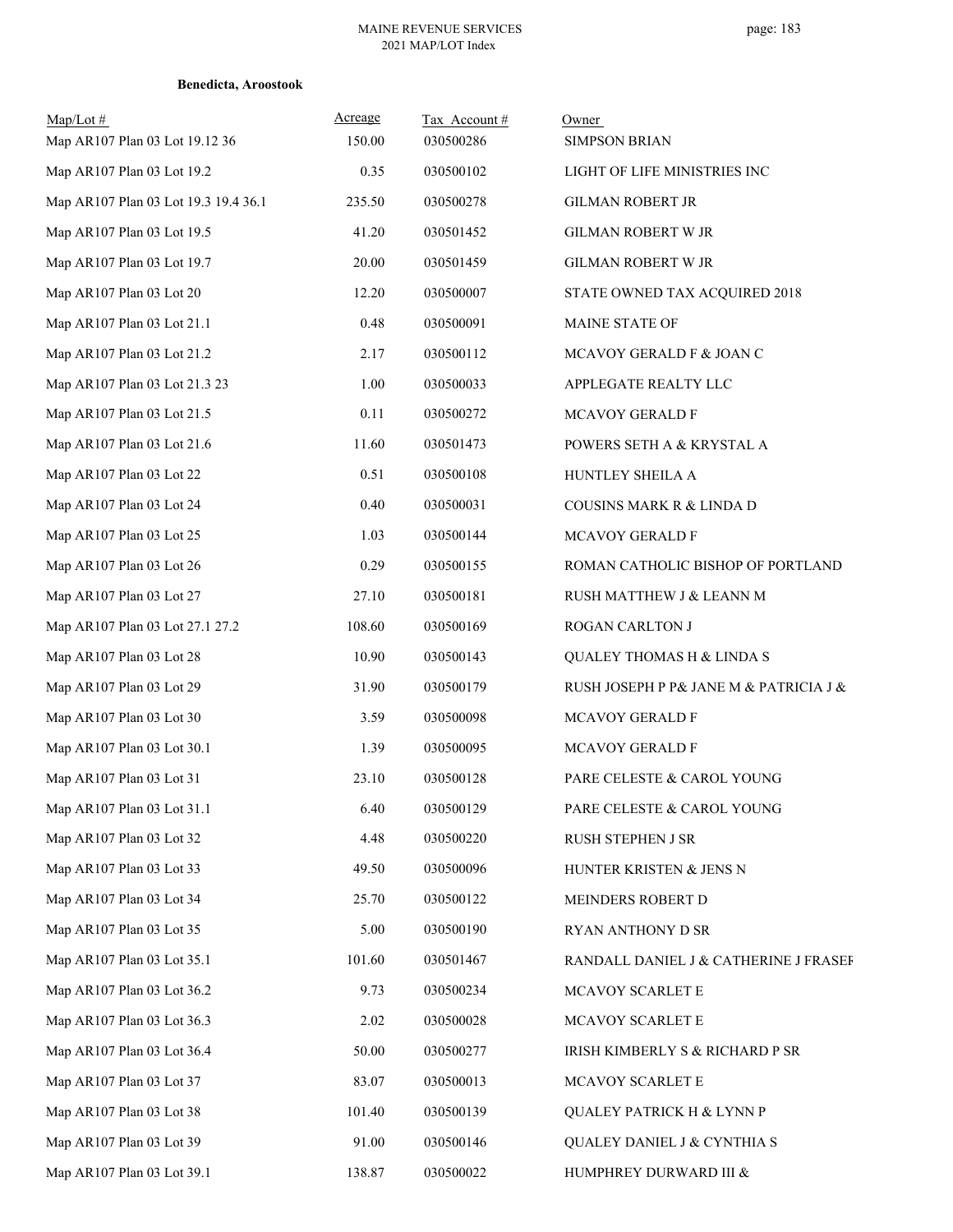| $Map/Lot \#$<br>Map AR107 Plan 03 Lot 39.11 | Acreage<br>7.13 | Tax Account#<br>030501463 | Owner<br>HUMPHREY DURWARD III & CLAUDETTE |
|---------------------------------------------|-----------------|---------------------------|-------------------------------------------|
| Map AR107 Plan 03 Lot 39.2                  | 5.00            | 030500154                 | <b>QUALEY JAMES A &amp; DEBORAH</b>       |
| Map AR107 Plan 03 Lot 39.3                  | 4.00            | 030500141                 | QUALEY ALEC J & MONA T                    |
| Map AR107 Plan 03 Lot 40                    | 50.40           | 030500021                 | ORTIZ CATHERINE                           |
| Map AR107 Plan 03 Lot 40.1                  | 43.20           | 030500014                 | MCAVOY SCARLET E                          |
| Map AR107 Plan 03 Lot 40.2                  | 12.00           | 030500029                 | MCAVOY SCARLET E                          |
| Map AR107 Plan 03 Lot 42                    | 52.10           | 030500156                 | SANFORD KEITH E                           |
| Map AR107 Plan 03 Lot 42.1                  | 1.00            | 030501479                 | QUALEY JOSHUA J & LACEY E                 |
| Map AR107 Plan 03 Lot 43                    | 48.80           | 030500142                 | <b>QUALEY GRACE ALTHEA</b>                |
| Map AR107 Plan 03 Lot 44                    | 125.00          | 030500087                 | LIBBEY DEAN A & REGINA A                  |
| Map AR107 Plan 03 Lot 44.1                  | 25.00           | 030501471                 | QUALEY WALTER & NICHOLE M                 |
| Map AR107 Plan 03 Lot 45                    | 53.00           | 030500064                 | DAZIEL HOWARD & RUTH C                    |
| Map AR107 Plan 03 Lot 45.1                  | 136.00          | 030500260                 | K & C LAND CO                             |
| Map AR107 Plan 03 Lot 45.2                  | 10.00           | 030500256                 | DAZIEL HOWARD D                           |
| Map AR107 Plan 03 Lot 46                    | 75.26           | 030500088                 | LIBBEY DEAN A & REGINA A                  |
| Map AR107 Plan 03 Lot 46.1                  | 3.15            | 030500182                 | <b>GRISSOM AMBER ROSE</b>                 |
| Map AR107 Plan 03 Lot 46.2 53               | 1.07            | 030500159                 | JOYCE PHILIP A & BARBARA J                |
| Map AR107 Plan 03 Lot 47                    | 0.16            | 030500126                 | ROBINSON BARRY E & LORRAINE C ET AL       |
| Map AR107 Plan 03 Lot 48                    | 0.18            | 030500161                 | ROBINSON BARRY E & LORRAINE C             |
| Map AR107 Plan 03 Lot 49                    | 0.16            | 030500133                 | NICHOLAS CHRISTOPHER P & CHARLES T        |
| Map AR107 Plan 03 Lot 50                    | 0.16            | 030500054                 | DAVIS CATHY L & CAMILLA H SNOWMAN         |
| Map AR107 Plan 03 Lot 51                    | 0.29            | 030500055                 | BRYANT LLOYD R & DEBRA A                  |
| Map AR107 Plan 03 Lot 51.1                  | 0.14            | 030500235                 | BRYANT LLOYD R & DEBRA A                  |
| Map AR107 Plan 03 Lot 52                    | 0.50            | 030500163                 | JOYCE BARBARA J & PHILIP A                |
| Map AR107 Plan 03 Lot 54                    | 0.80            | 030500058                 | JOYCE PHILIP A & BARBARA J                |
| Map AR107 Plan 03 Lot 55                    | 0.23            | 030500083                 | ALEXANDER MARSHA J, WENDY D NEWBY         |
| Map AR107 Plan 03 Lot 56                    | 0.16            | 030500082                 | LEAVITT GLENN A                           |
| Map AR107 Plan 03 Lot 56                    | 0.16            | 030500082                 | <b>LEAVITT CHRIS</b>                      |
| Map AR107 Plan 03 Lot 56                    | 0.16            | 030500082                 | <b>LEAVITT BRANDON</b>                    |
| Map AR107 Plan 03 Lot 56                    | 0.16            | 030500082                 | LEAVITT NICKOLAS R                        |
| Map AR107 Plan 03 Lot 56                    | 0.16            | 030500082                 | COLANGELO DEBORAH                         |
| Map AR107 Plan 03 Lot 56.1                  | 0.27            | 030501000                 | ALEXANDER MARSHA J, WENDY D NEWBY         |
| Map AR107 Plan 03 Lot 56.11 56.12           | 3.14            | 030501464                 | ALEXANDER MARSHA J, WENDY D NEWBY         |
| Map AR107 Plan 03 Lot 57                    | 0.34            | 030500206                 | VIOLETTE SCOTT F & ROANNE A               |
| Map AR107 Plan 03 Lot 58 58.1               | 1.81            | 030500131                 | BRAWN HOLLY                               |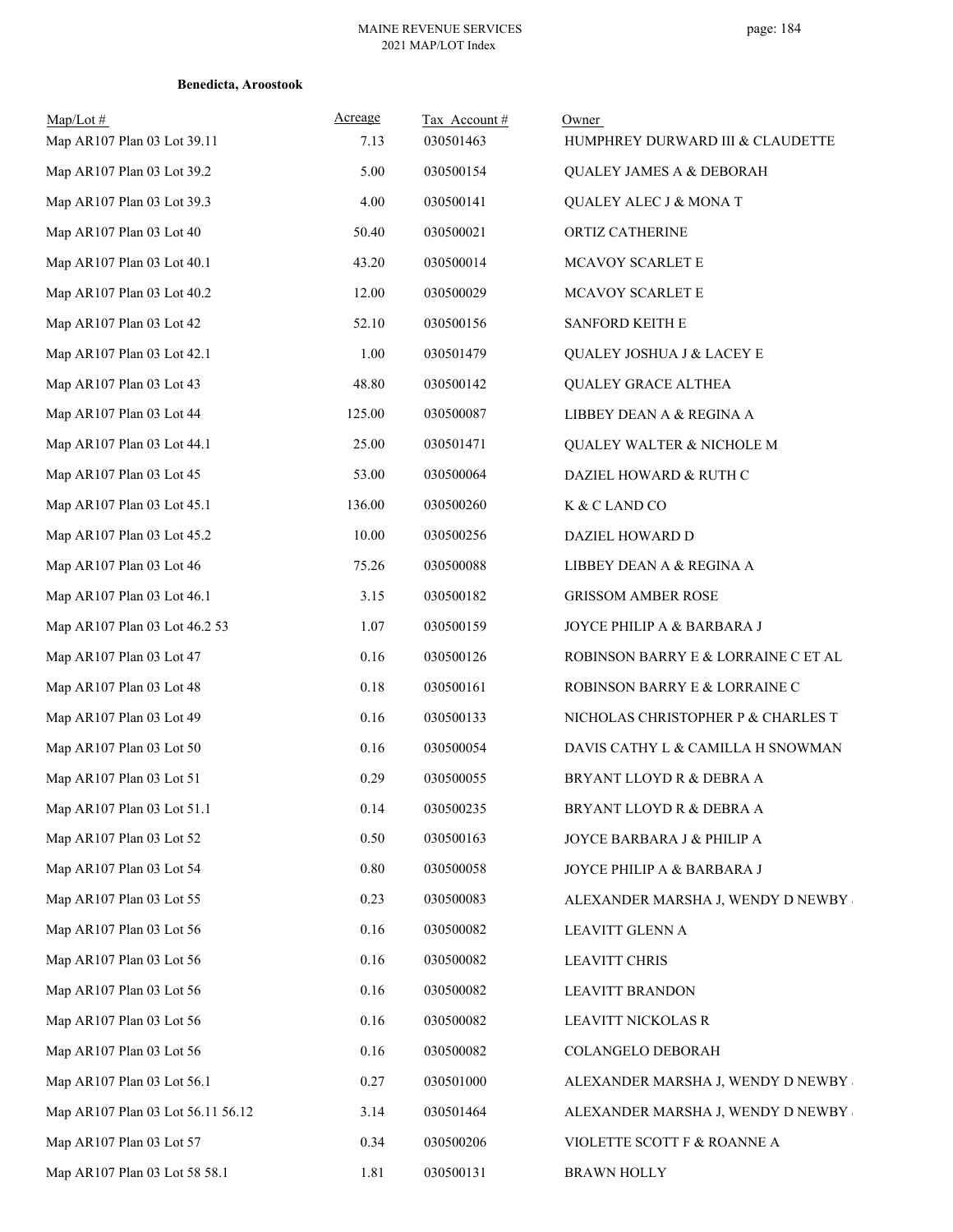| $Map/Lot \#$<br>Map AR107 Plan 03 Lot 59 | Acreage<br>0.17 | Tax Account#<br>030500135 | Owner<br>DAY BRENT L & CHAD L        |
|------------------------------------------|-----------------|---------------------------|--------------------------------------|
| Map AR107 Plan 03 Lot 59.1 59.2          | 4.08            | 030500207                 | VIOLETTE SCOTT F & LORI A            |
| Map AR107 Plan 03 Lot 60                 | 0.20            | 030500194                 | <b>QUALEY DANIEL J</b>               |
| Map AR107 Plan 03 Lot 60.2               | 1.19            | 030501461                 | QUALEY DANIEL J & CYNTHIA S          |
| Map AR107 Plan 03 Lot 61 61.1            | 1.17            | 030500125                 | ELWELL RICHARD C & NEILA D           |
| Map AR107 Plan 03 Lot 62 63              | 0.33            | 030500045                 | ELWELL RICHARD C & NEILA D           |
| Map AR107 Plan 03 Lot 64                 | 0.32            | 030500132                 | NEWCOMB BRUCE C & ANN C              |
| Map AR107 Plan 03 Lot 65 66 66.1         | 0.52            | 030500076                 | KING JAMES L & HELEN ET ALS          |
| Map AR107 Plan 03 Lot 67                 | 0.14            | 030500079                 | LANE RALPH & STELLA                  |
| Map AR107 Plan 03 Lot 68                 | 0.13            | 030500176                 | CROWE LEO JOSEPH & MARY DENISE TRUST |
| Map AR107 Plan 03 Lot 69 69.1            | 0.65            | 030500018                 | CROWE LEO JOSEPH & MARY DENISE TRUST |
| Map AR107 Plan 03 Lot 70 70.1            | 0.39            | 030500059                 | HALL MARGORIE M & RICHARD D SR       |
| Map AR107 Plan 03 Lot 71                 | 0.34            | 030500019                 | CROWE LEO JOSEPH & MARY DENISE TRUST |
| Map AR107 Plan 03 Lot 72                 | 0.36            | 030500004                 | DREW CINDY L & KEITH E               |
| Map AR107 Plan 04 Lot 1 1.2              | 40.30           | 030500057                 | SMITH GEORGE W JR & CHRISTOPHER J    |
| Map AR107 Plan 04 Lot 1.1                | 40.00           | 030500009                 | BREES GRANT R TRUSTEE                |
| Map AR107 Plan 04 Lot 1.10 1.12 1.7      | 5.27            | 030500258                 | CREGO BYRON E & SIRIPAT ROESING-CREG |
| Map AR107 Plan 04 Lot 1.11               | 5.72            | 030500252                 | DUFFY BRYAN H & CARLENE M            |
| Map AR107 Plan 04 Lot 1.13               | 1.00            | 030500247                 | MIRFIN FRANK C JR                    |
| Map AR107 Plan 04 Lot 1.3                | 5.83            | 030500239                 | SPLAN HARLAN J & CAROLYN E, DEBORAH  |
| Map AR107 Plan 04 Lot 1.4                | 10.40           | 030500066                 | RUSH EVERETT J                       |
| Map AR107 Plan 04 Lot 1.5 1.6            | 18.03           | 030500177                 | RUSH EVERETT J                       |
| Map AR107 Plan 04 Lot 1.5 1.61           | 3.67            | 030501474                 | PELLETIER LACEY J                    |
| Map AR107 Plan 04 Lot 1.8                | 3.78            | 030500248                 | INGRAHAM FRANK A & LYNDA G           |
| Map AR107 Plan 04 Lot 1.9                | 3.56            | 030500253                 | DUFFY BRYAN H & CARLENE M            |
| Map AR107 Plan 04 Lot 2                  | 205.00          | 030500052                 | BREES GRANT R TRUSTEE                |
| Map AR107 Plan 04 Lot 3                  | 100.00          | 030500151                 | BREES GRANT R TRUSTEE                |
| Map AR107 Plan 04 Lot 4                  | 19.41           | 030500204                 | CROSS JUSTIN M                       |
| Map AR107 Plan 04 Lot 4.1                | 17.89           | 030500050                 | CROSS JUSTIN M                       |
| Map AR107 Plan 04 Lot 4.2                | 38.84           | 030500205                 | LUCAS JOHN P & JUDITH A              |
| Map AR107 Plan 04 Lot 5                  | 106.40          | 030500065                 | CROSS JUSTIN M                       |
| Map AR107 Plan 04 Lot 6                  | 126.70          | 030500202                 | MCLAUGHLIN JAY                       |
| Map AR107 Plan 04 Lot 6.1                | 16.80           | 030500080                 | LAWLER IRENE EST OF CLAYTON LAWLER   |
| Map AR107 Plan 04 Lot 7                  | 197.20          | 030500097                 | MCAVOY SCARLET E & KRISTEN J         |
| Map AR107 Plan 04 Lot 8                  | 118.40          | 030500130                 | RUSH RENA G PR                       |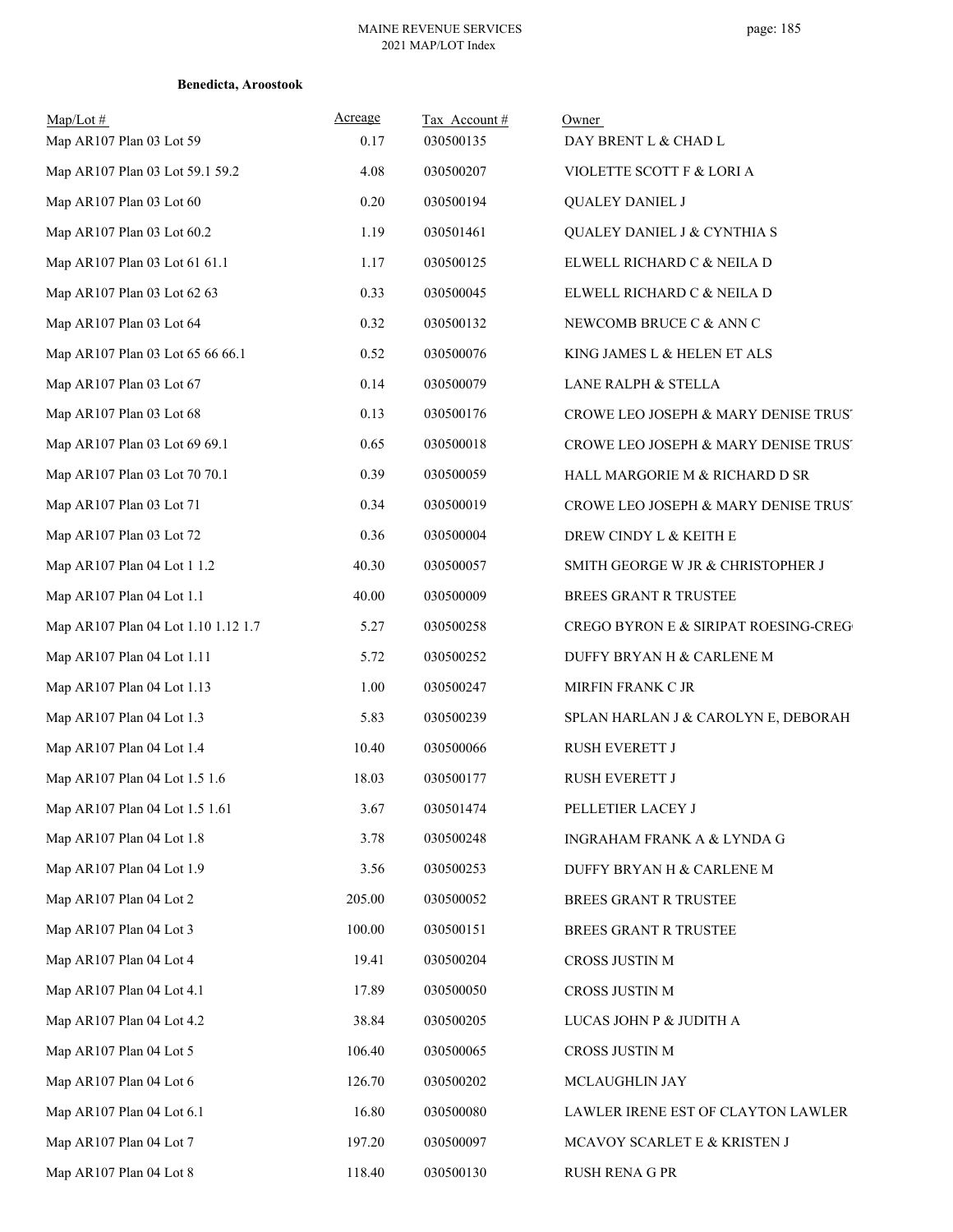| $Map/Lot \#$<br>Map AR107 Plan 04 Lot 9 9.1 9.2 | Acreage<br>2,177.00 | Tax Account#<br>030500259 | Owner<br>MCCRILLIS TIMBERLANDS INC ET AL |
|-------------------------------------------------|---------------------|---------------------------|------------------------------------------|
| Map AR107 Plan 04 Lot 10                        | 13.00               | 030500134                 | KELLY PATRICK J SR & PATRICK J JR & JOHI |
| Map AR107 Plan 04 Lot 11                        | 0.80                | 030500238                 | BREES GRANT R TRUSTEE                    |
| Map AR107 Plan 04 Lot 19.3                      | 1.38                | 030500249                 | <b>GILMAN ROBERT JR</b>                  |
| Map AR107 Plan 05 Lot 1                         | 0.67                | 030500074                 | JOY MORTON D & MAUREEN A                 |
| Map AR107 Plan 05 Lot 2                         | 1.24                | 030500188                 | RUSH STEPHEN J                           |
| Map AR107 Plan 05 Lot 3                         | 0.90                | 030500114                 | MCDONALD CHARLES A & SUE A               |
| Map AR107 Plan 05 Lot 4                         | 1.44                | 030500005                 | BATES WESLEY V & CARMELLA A & MICHE      |
| Map AR107 Plan 05 Lot 5                         | 0.79                | 030500073                 | MCDONALD SCOTT A & MARY T                |
| Map AR107 Plan 05 Lot 6 7                       | 1.34                | 030500218                 | MCDONALD SCOTT A & MARY T                |
| Map AR107 Plan 05 Lot 8                         | 0.57                | 030500047                 | FICHTER MARK A & CARRIE R                |
| Map AR107 Plan 05 Lot 9                         | 0.62                | 030500228                 | FICHTER MARK A & CARRIE R                |
| Map AR107 Plan 05 Lot 10                        | 0.53                | 030500211                 | <b>BOGAN ELAINE &amp; JOHN</b>           |
| Map AR107 Plan 05 Lot 11                        | 0.49                | 030500170                 | GUIGGEY KATHY L & CHRISTOPHER J          |
| Map AR107 Plan 05 Lot 12                        | 0.55                | 030500056                 | <b>MARTIN LISA M</b>                     |
| Map AR107 Plan 05 Lot 13                        | 0.57                | 030500210                 | <b>GUIGGEY DAVID C &amp; DANIEL P</b>    |
| Map AR107 Plan 05 Lot 14                        | 0.57                | 030500037                 | ALBERT HOLLY A                           |
| Map AR107 Plan 05 Lot 15                        | 0.57                | 030500067                 | <b>CLEMENT RICKY LEE SR</b>              |
| Map AR107 Plan 05 Lot 16                        | 0.52                | 030500070                 | BATES MYRON N & HOLLY J                  |
| Map AR107 Plan 05 Lot 17 18 19                  | 1.53                | 030500010                 | CANNON VANCE M                           |
| Map AR107 Plan 05 Lot 20                        | 0.73                | 030500051                 | GALLAGHER KEITH A & LISA ANN             |
| Map AR107 Plan 05 Lot 21                        | 0.48                | 030500120                 | MCNALLY RAYMOND JR & SHRILEY A           |
| Map AR107 Plan 05 Lot 22                        | 0.47                | 030500105                 | <b>RUSH LISA</b>                         |
| Map AR107 Plan 05 Lot 23                        | 0.69                | 030500049                 | STANLEY REID C & CATHERINE R DUFFY       |
| Map AR107 Plan 05 Lot 24                        | 0.69                | 030500063                 | VIOLETTE DAVID & THERESA                 |
| Map AR107 Plan 05 Lot 25 25.1                   | 1.72                | 030500117                 | MCNALLY JAMES M & CAROL J                |
| Map AR107 Plan 05 Lot 26                        | 0.54                | 030500030                 | BOONE RICHARD L III & CYNTHIA D          |
| Map AR107 Plan 05 Lot 27                        | 0.64                | 030500274                 | ROSENBLATT JEFFREY A & DEBRA BYERS       |
| Map AR107 Plan 05 Lot 28                        | 0.92                | 030500008                 | ROSENBLATT JEFFREY A & DEBRA BYERS       |
| Map AR107 Plan 05 Lot 29                        | 0.69                | 030501446                 | ROSENBLATT JEFFREY A & DEBRA E BYER      |
| Map AR107 Plan 05 Lot 30                        | 0.61                | 030500201                 | NEW DAY FARM LLC                         |
| Map AR107 Plan 05 Lot 31                        | 0.54                | 030500271                 | GILMAN ROBERT W SR & CAROLYN M & RO      |
| Map AR107 Plan 05 Lot 32                        | 0.61                | 030500223                 | COTE FRANKLIN D & KELLY A                |
| Map AR107 Plan 05 Lot 33                        | 2.49                | 030500203                 | MCDONALD MICHAEL & DENISE A PELLANI      |
| Map AR107 Plan 05 Lot 34                        | 0.81                | 030500081                 | LEACH ELSA C                             |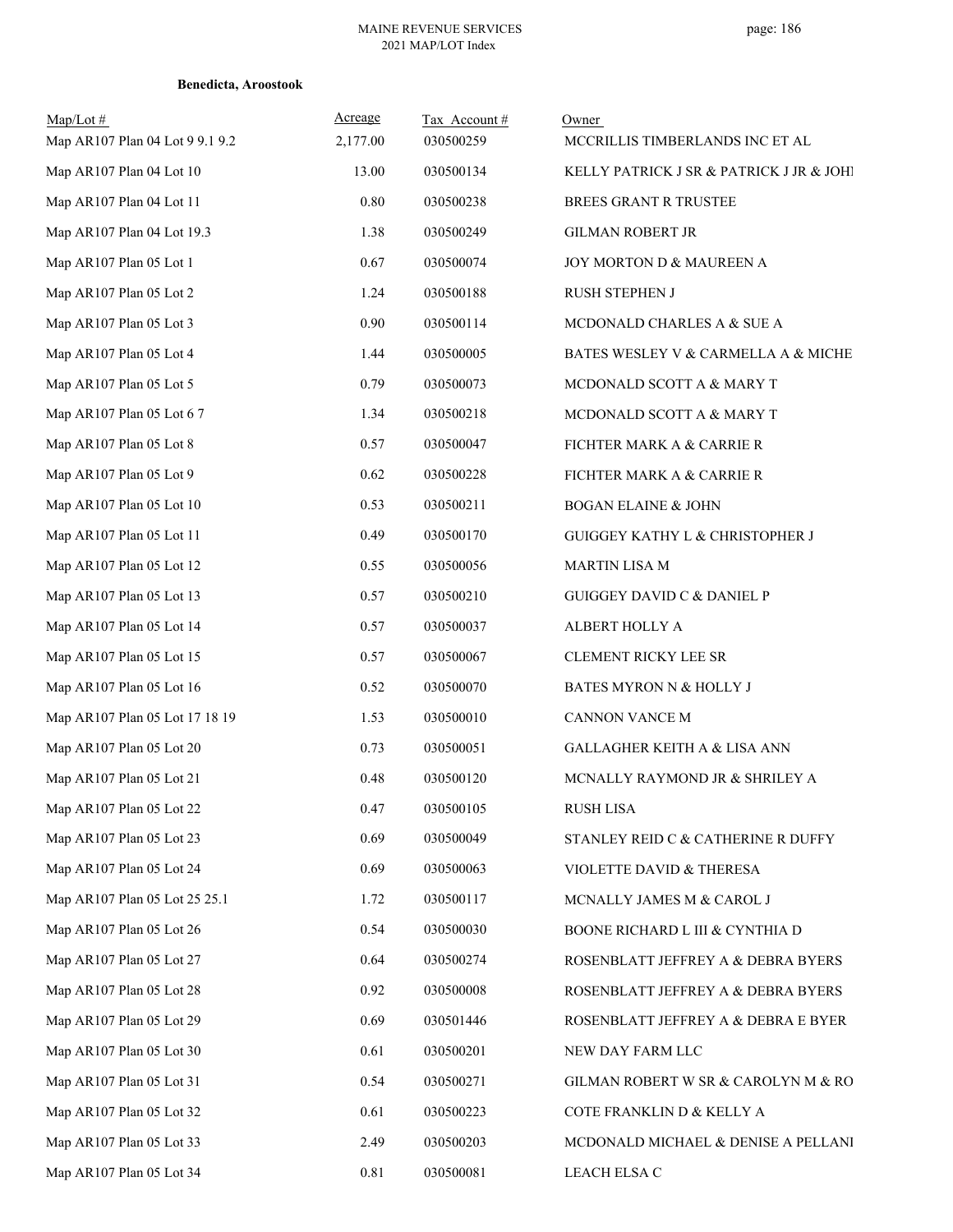| Map/Lot#<br>Map AR107 Plan 05 Lot 38 | Acreage<br>0.70 | Tax Account#<br>030500226 | Owner<br>MCNALLY JOHN, SANDRA, JOHN JR & ANDR |
|--------------------------------------|-----------------|---------------------------|-----------------------------------------------|
| Map AR107 Plan 05 Lot 39             | 1.00            | 030500262                 | ROSENBLATT JEFFREY A & DEBRA BYERS            |
| Map AR107 Plan 05 Lot 40             | 1.91            | 030501457                 | NEW DAY FARM LLC                              |
| Map AR107 Plan 05 Lot 42             | 0.90            | 030500127                 | <b>LANDRY BRIANNA</b>                         |
| Map AR107 Plan 05 Lot 43             | 0.87            | 030500200                 | <b>LANE TONY D</b>                            |
| Map AR107 Plan 06 Lot 1              | 0.35            | 030500138                 | PRATT ROGER D                                 |
| Map AR107 Plan 06 Lot 3              | 0.60            | 030500092                 | DOWNS CHRISTOPHER H & LORI A                  |
| Map AR107 Plan 06 Lot 4              | 0.52            | 030500085                 | FOGG ROBERT E & CHRISTY A                     |
| Map AR107 Plan 06 Lot 5              | 0.52            | 030500121                 | KELLEY BRENT R & CANDACE ET AL                |
| Map AR107 Plan 06 Lot 6              | 0.59            | 030500245                 | MCAVOY SCARLET E & ERIC B DWYER               |
| Map AR107 Plan 06 Lot 7              | 0.57            | 030500168                 | ROBINSON WILLIAM P & LANA M                   |
| Map AR107 Plan 06 Lot 8              | 0.70            | 030500078                 | HICKOK WESLEY C                               |
| Map AR107 Plan 06 Lot 9              | 0.67            | 030500124                 | TUCKER TERRY L & DOTTIE                       |
| Map AR107 Plan 06 Lot 10             | $0.80\,$        | 030500157                 | MARTIN ALVIN S & MARILYN M                    |
| Map AR107 Plan 06 Lot 11             | 0.65            | 030500026                 | <b>CURTIS DANIEL A &amp; CAROL</b>            |
| Map AR107 Plan 06 Lot 12             | 0.61            | 030500225                 | <b>GUIGGEY MATTHEW J &amp; DEBORA</b>         |
| Map AR107 Plan 06 Lot 13             | 0.71            | 030500012                 | <b>GARDNER DAVID L SR &amp; VALERIE F</b>     |
| Map AR107 Plan 06 Lot 14             | 0.88            | 030500222                 | COTE BRIAN & ALDINA R                         |
| Map AR107 Plan 06 Lot 15             | 0.75            | 030500071                 | HUNT DANIEL D                                 |
| Map AR107 Plan 06 Lot 16             | 0.73            | 030500244                 | ROYER STEVEN R & DEBORA A                     |
| Map AR107 Plan 06 Lot 17 18          | 1.79            | 030500027                 | DUFFY CATHERINE M & JULIE C DETOUR, D         |
| Map AR107 Plan 06 Lot 19             | 0.54            | 030500123                 | MICHAUD JAMES L JR & BETH P                   |
| Map AR107 Plan 06 Lot 20             | 0.42            | 030500219                 | MICHAUD JAMES L JR & BETH P                   |
| Map AR107 Plan 06 Lot 21             | 0.90            | 030500137                 | HARTLEY RONALD D SR & AUDREY M                |
| Map AR107 Plan 06 Lot 22             | 0.91            | 030500198                 | <b>STOLZ KEITH</b>                            |
| Map AR107 Plan 06 Lot 23             | 0.57            | 030500165                 | APPLEBEE JAMES R & ASHLEY M                   |
| Map AR107 Plan 06 Lot 24             | 0.63            | 030500192                 | WHIPKEY RYAN & RENEE                          |
| Map AR107 Plan 06 Lot 25             | 0.57            | 030500162                 | MCNALLY BRIAN T, SANDRA R, KEITH M, Gl        |
| Map AR107 Plan 06 Lot 26             | 0.46            | 030500221                 | OLSEN ROLF A & BRENDA J                       |
| Map AR107 Plan 06 Lot 27             | 0.54            | 030500015                 | OLSEN ROLF A & BRENDA J                       |
| Map AR107 Plan 06 Lot 28             | 0.62            | 030500118                 | MCMOARN VERNE E & PHALIA L                    |
| Map AR107 Plan 06 Lot 29             | 0.88            | 030500060                 | PIECARA JEANIE                                |
| Map AR107 Plan 06 Lot 30             | 0.71            | 030500209                 | GAMACHE TIMOTHY & TAMARA                      |
| Map AR107 Plan 06 Lot 31             | 0.73            | 030500006                 | BOUCHARD LAUREL D & JOAN M                    |
| Map AR107 Plan 06 Lot 32             | 1.44            | 030501468                 | PATTERSON ANDREA & JERALD                     |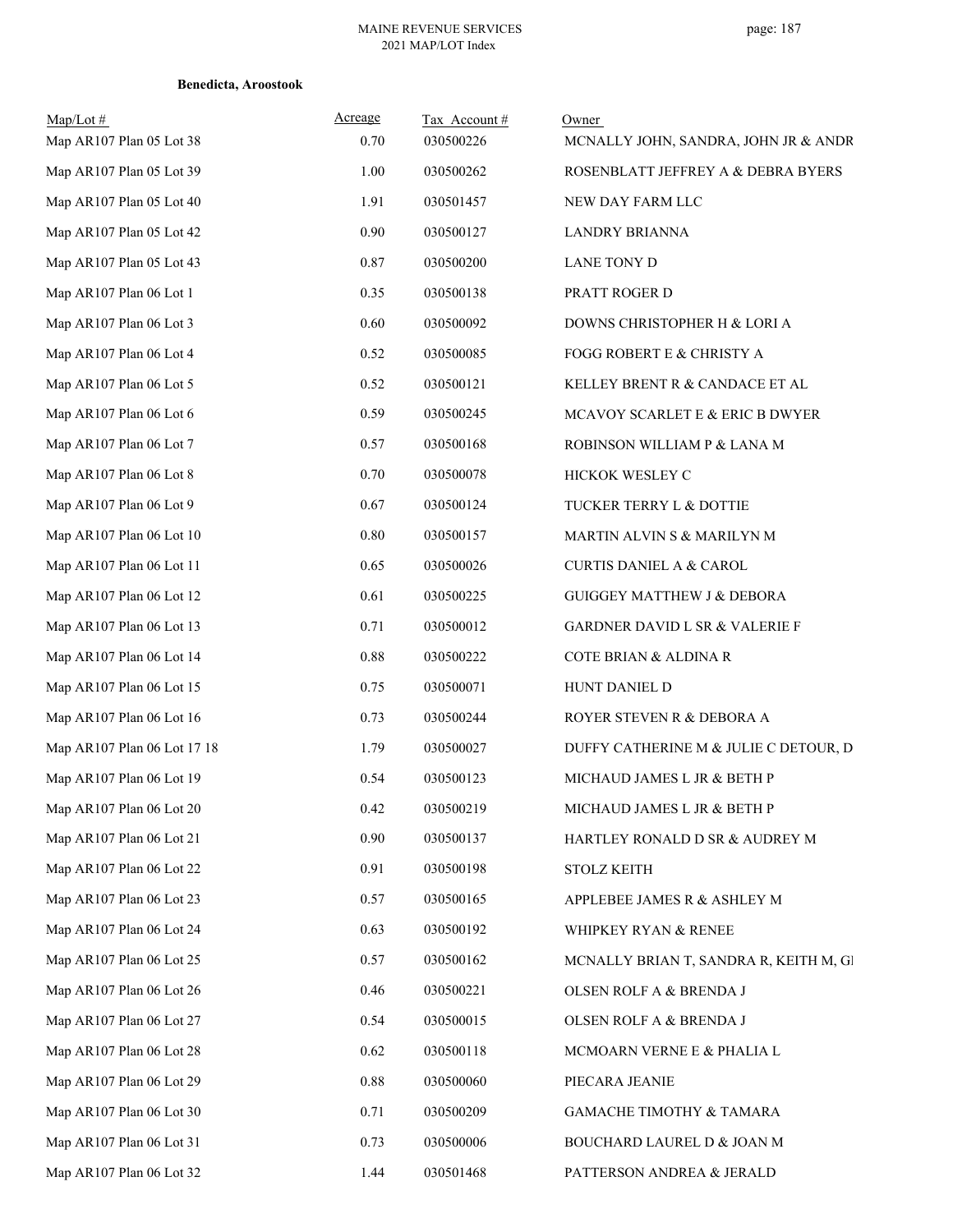| $Map/Lot \#$<br>Map AR108       | Acreage<br>0.00 | Tax Account#<br>031600006P | Owner<br>EDP RENEWABLES NORTH AMERICA LLC |
|---------------------------------|-----------------|----------------------------|-------------------------------------------|
| Map AR108                       | 0.00            | 031600084                  | <b>EMERA MAINE</b>                        |
| Map AR108 Plan 00 Lot 0         | 0.00            | 031600273                  | CENTRAL MAINE POWER CO                    |
| Map AR108 Plan 01 Lot 1         | 624.00          | 031600010                  | SMYTH GRISWOLD TRUST                      |
| Map AR108 Plan 01 Lot 1         | 0.00            | 031600251                  | TARR DAVID A                              |
| Map AR108 Plan 01 Lot 2         | 587.00          | 031600009                  | SMYTH GRISWOLD TRUST                      |
| Map AR108 Plan 01 Lot 3         | 0.00            | 031600002                  | DYER GERALDINE                            |
| Map AR108 Plan 01 Lot 3 4       | 8,246.00        | 031600003                  | ALLAGASH TIMBERLANDS LP                   |
| Map AR108 Plan 01 Lot 5         | 589.00          | 031600268                  | SMYTH GRISWOLD TRUST                      |
| Map AR108 Plan 01 Lot 6         | 868.00          | 031600004                  | ALLAGASH TIMBERLANDS LP                   |
| Map AR108 Plan 02 Lot 1         | 42.50           | 031600037                  | KINGSBURY CHAD & JEROD & LORI MCQUA       |
| Map AR108 Plan 02 Lot 1.1       | 43.00           | 031600265                  | KINGSBURY SCOTT & KELLY                   |
| Map AR108 Plan 02 Lot 2         | 57.80           | 031600062                  | PRYOR JOEY D                              |
| Map AR108 Plan 02 Lot 2.1       | 57.90           | 031600250                  | <b>GUILMETTE JUDITH W</b>                 |
| Map AR108 Plan 02 Lot 2.2       | 57.00           | 031600255                  | ROBICHAUD CHERYL                          |
| Map AR108 Plan 02 Lot 2.3       | 62.00           | 031600256                  | WORTMAN BRENDA L                          |
| Map AR108 Plan 02 Lot 2.4       | 102.00          | 031600252                  | BUSHWACKER & SONS LOGGING INC             |
| Map AR108 Plan 02 Lot 3         | 1.30            | 031600042                  | WORTMAN BRENDA L                          |
| Map AR108 Plan 02 Lot 4         | 1.05            | 031600040                  | LENTO PETER A & THOMAS J & ROBERT J JR    |
| Map AR108 Plan 02 Lot 5         | 50.00           | 031600024                  | <b>DAVID PAIGE</b>                        |
| Map AR108 Plan 02 Lot 6 7.1     | 3.00            | 031600025                  | <b>GIBERSON TROY &amp; TAMARA</b>         |
| Map AR108 Plan 02 Lot 6.1 7     | 48.85           | 031600054                  | RAMELLI SAMANTHA                          |
| Map AR108 Plan 02 Lot 8         | 66.00           | 031600060                  | O' LEARY BRIANNE K & TRACY                |
| Map AR108 Plan 02 Lot 9         | 65.00           | 031600036                  | OLEARY BRIANNE O & TRACY                  |
| Map AR108 Plan 02 Lot 9.1       | 6.70            | 031600039                  | PELKEY ETHAN J                            |
| Map AR108 Plan 02 Lot 10        | 19.00           | 031600272                  | KILCOLLINS DEREK & EMILEE                 |
| Map AR108 Plan 02 Lot 10.2      | 25.00           | 031600057                  | BURTT STEPHEN SR & RACHEL D               |
| Map AR108 Plan 02 Lot 10.2      | 24.91           | 031600257                  | BURTT STEPHEN F JR & LISA                 |
| Map AR108 Plan 02 Lot 11        | 35.10           | 031600029                  | <b>BRADBURY RANDI J</b>                   |
| Map AR108 Plan 02 Lot 11.1 14.3 | 3.00            | 031600258                  | <b>BRADBURY RANDI &amp; IRA DYER</b>      |
| Map AR108 Plan 02 Lot 11.2      | 4.50            | 031600259                  | <b>BEALS DEVON L</b>                      |
| Map AR108 Plan 02 Lot 12        | 0.00            | 031600008P                 | <b>BEALS DEVON</b>                        |
| Map AR108 Plan 02 Lot 12        | 3.30            | 031600028                  | <b>BEALS DEVON</b>                        |
| Map AR108 Plan 02 Lot 12.1      | 2.08            | 031600041                  | <b>BEALS DEVON L</b>                      |
| Map AR108 Plan 02 Lot 13        | 77.00           | 031600058                  | SAUCIER THOMAS W, JEFFREY J & JOSHUA I    |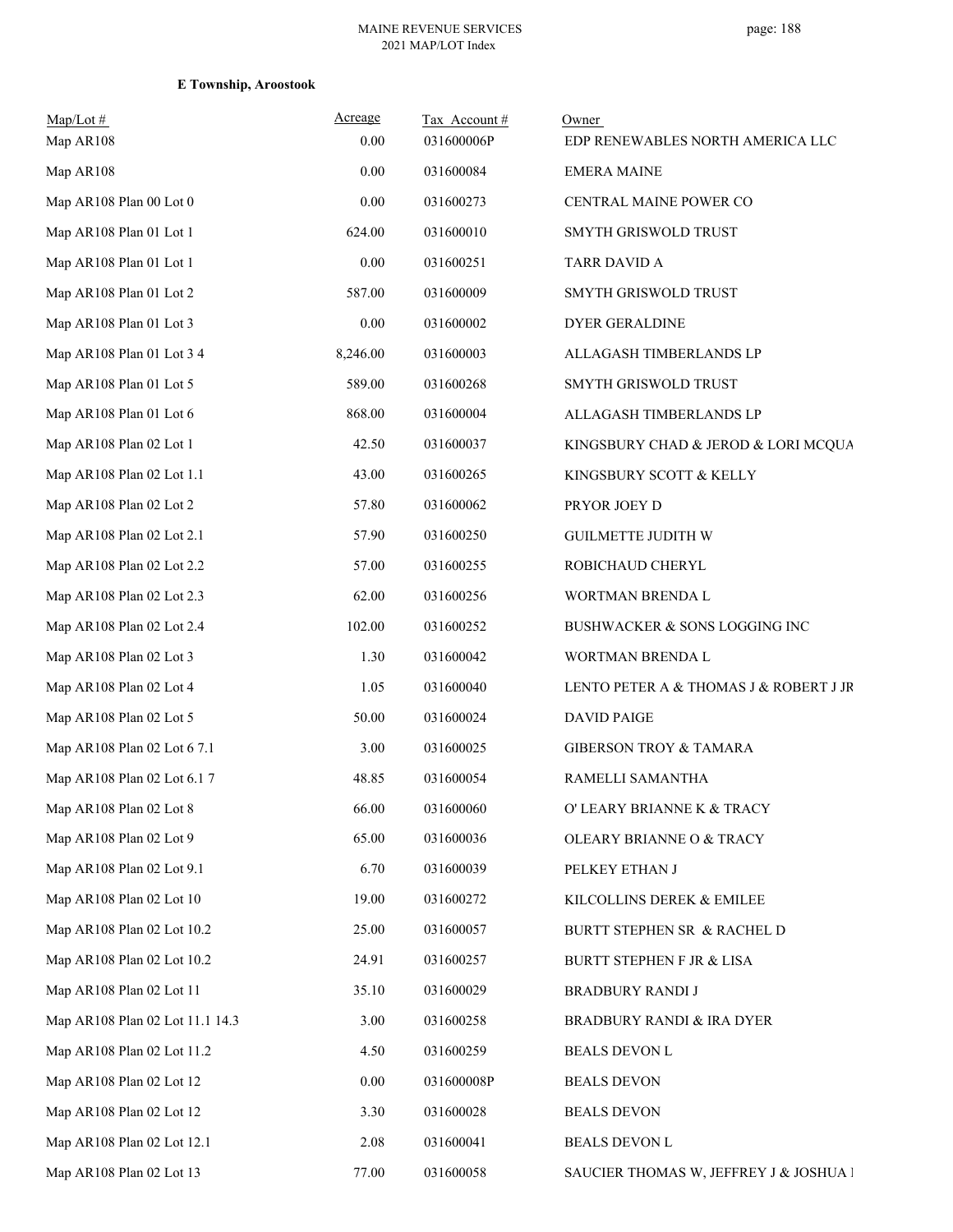| $Map/Lot \#$                    | Acreage  | Tax Account# | Owner                            |
|---------------------------------|----------|--------------|----------------------------------|
| Map AR108 Plan 02 Lot 14 14.2   | 40.52    | 031600026    | <b>GOLDEN JOHN K</b>             |
| Map AR108 Plan 02 Lot 14.1      | 2.00     | 031600016    | KINNEY PEGGY J & ROBERT D SR     |
| Map AR108 Plan 02 Lot 15        | 1.00     | 031600020    | MCCLINTOCK JAMES & LIDIA         |
| Map AR108 Plan 02 Lot 16        | 0.50     | 031600015    | <b>BREWER LEMMIE</b>             |
| Map AR108 Plan 02 Lot 17        | 0.50     | 031600014    | <b>BREWER LEMMIE</b>             |
| Map AR108 Plan 02 Lot 18        | 0.50     | 031600023    | CHENEY BENJAMIN R                |
| Map AR108 Plan 02 Lot 19 19.1   | 0.00     | 031600015P   | SARGENT ZECHARIAH                |
| Map AR108 Plan 02 Lot 19 19.1   | 1.34     | 031600055    | SARGENT ZECHARIAH                |
| Map AR108 Plan 02 Lot 20        | $0.00\,$ | 031600004P   | <b>SWEET DAVID</b>               |
| Map AR108 Plan 02 Lot 20        | 38.00    | 031600019    | <b>SWEET DAVID TRUSTEE</b>       |
| Map AR108 Plan 02 Lot 21        | 113.00   | 031600050    | BREWER TIMOTHY & COLLEEN         |
| Map AR108 Plan 02 Lot 22        | 1.30     | 031600033    | CRAWFORD CHRISTOPHER             |
| Map AR108 Plan 02 Lot 23        | 1.10     | 031600047    | ALEXANDER TONYA L                |
| Map AR108 Plan 02 Lot 24        | 3.40     | 031600048    | MOORE RICHARD                    |
| Map AR108 Plan 02 Lot 25        | 0.45     | 031600021    | FOLLWEILER MICHAEL               |
| Map AR108 Plan 02 Lot 26 34.1   | 5.20     | 031600046    | YORK ERNEST W                    |
| Map AR108 Plan 02 Lot 27        | 0.47     | 031600038    | KINGSBURY RITA M & VIRGINIA R &  |
| Map AR108 Plan 02 Lot 28        | 2.75     | 031600043    | MAHAN WALLACE SR                 |
| Map AR108 Plan 02 Lot 29 29.1   | 8.50     | 031600031    | WALLACE JOHN II                  |
| Map AR108 Plan 02 Lot 30        | 0.50     | 031600052    | PALMER JOAN D                    |
| Map AR108 Plan 02 Lot 31        | 0.49     | 031600044    | MAHAN WALLACE SR                 |
| Map AR108 Plan 02 Lot 32        | 0.50     | 031600022    | KINGSBURY RITA M                 |
| Map AR108 Plan 02 Lot 33        | 3.97     | 031600045    | <b>COUSINS GREG</b>              |
| Map AR108 Plan 02 Lot 33.1 33.2 | 2.00     | 031600032    | DOWNING MICHAEL C                |
| Map AR108 Plan 02 Lot 34        | 1.50     | 031600012    | HOOKER GAIL H                    |
| Map AR108 Plan 02 Lot 35        | 1.00     | 031600053    | TEMPLIN JOHN W SR                |
| Map AR108 Plan 02 Lot 36.1 37.1 | 26.00    | 031600027    | <b>MANSON RANDALL D</b>          |
| Map AR108 Plan 02 Lot 37        | 45.00    | 031600061    | <b>BREWER STEVEN</b>             |
| Map AR108 Plan 02 Lot 38        | 1.00     | 031600018    | BREWER STEVEN P ET AL            |
| Map AR108 Plan 02 Lot 39 40     | 1.00     | 031600049    | JEWETT JANICE & BEVERLY          |
| Map AR108 Plan 02 Lot 41        | 7.00     | 031600059    | <b>SCOVIL DALTON</b>             |
| Map AR108 Plan 02 Lot 42 43     | 1.00     | 031600017    | <b>BREWER STEVEN &amp; BETTY</b> |
| Map AR108 Plan 02 Lot 44        | 0.52     | 031600035    | TEMPLIN JOHN SR                  |
| Map AR108 Plan 02 Lot 45        | 47.00    | 031600013    | SCOVIL APARTMENTS LLC            |
| Map AR108 Plan 02 Lot 46        | 5.50     | 031600034    | SMITH MARK A                     |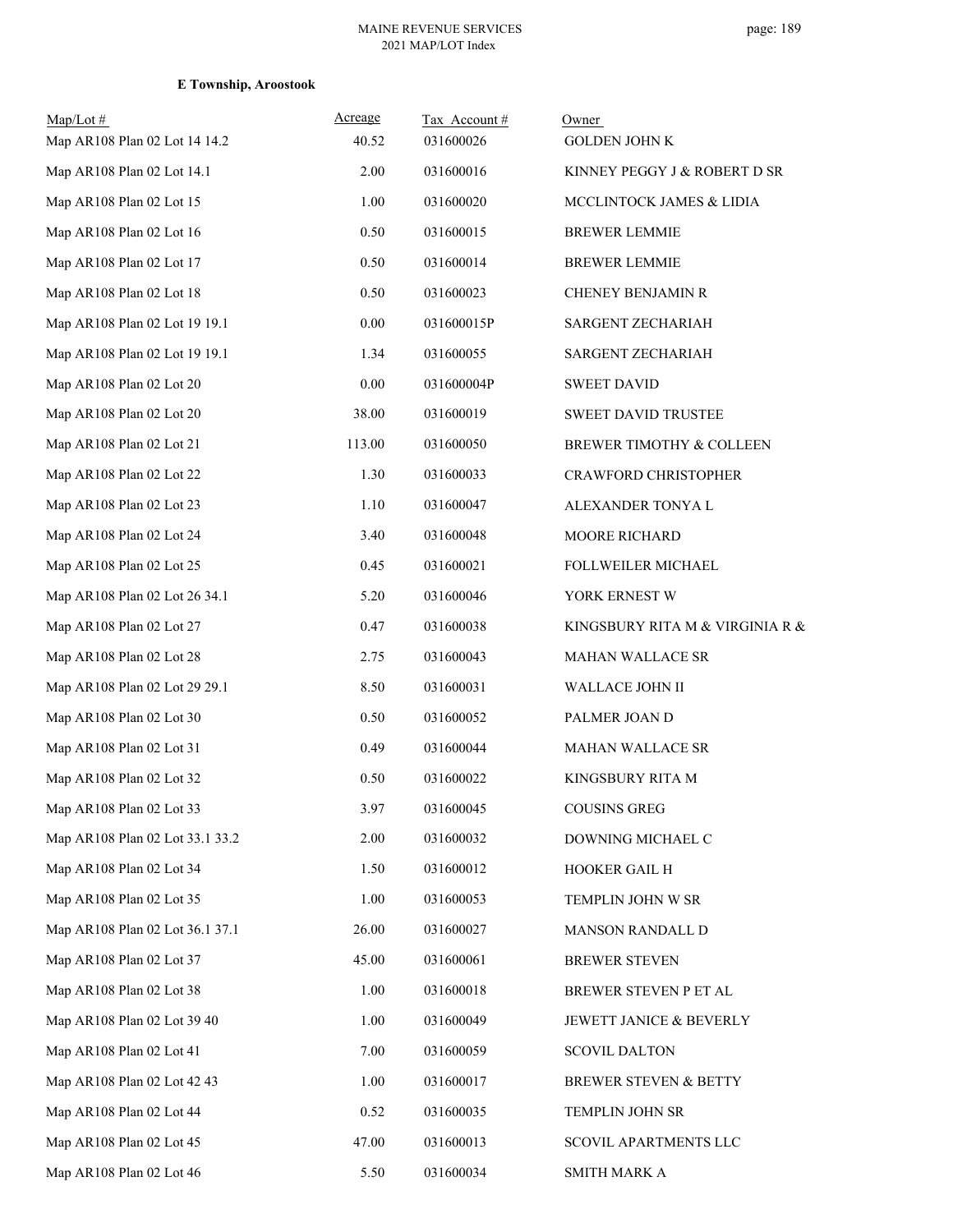| $Map/Lot$ #<br>Map AR108 Plan 02 Lot 47 | Acreage<br>57.00 | Tax Account#<br>031600246 | Owner<br>COSTABILE BONNIE EXECUTOR       |
|-----------------------------------------|------------------|---------------------------|------------------------------------------|
| Map AR108 Plan 02 Lot 47                | 57.00            | 031600246                 | TILLEY DEBORAH L                         |
| Map AR108 Plan 02 Lot 47.1              | 2.00             | 031600056                 | TILLEY DEBORAH L                         |
| Map AR108 Plan 02 Lot 47.2              | 2.00             | 031600270                 | TILLEY CORY A, TANYA J & STANLEY A       |
| Map AR108 Plan 02 Lot 48                | 202.00           | 031600011                 | ADELMAN COMPANY                          |
| Map AR108 Plan 03 Lot 1 2 4.1           | 50.45            | 031600073                 | LARRABEE DEAN A & PEGGY L TRUSTEES       |
| Map AR108 Plan 03 Lot 3                 | 0.75             | 031600087                 | MORRISSETTE SHAWN M & NICHOLE BICKL      |
| Map AR108 Plan 03 Lot 4                 | 48.00            | 031600080                 | TEMPLIN JOHN W SR & LINDA J              |
| Map AR108 Plan 03 Lot 4.2               | 35.40            | 031600070                 | BREWER STEVEN P JR & NATASHA L           |
| Map AR108 Plan 03 Lot 4.3               | 3.50             | 031600254                 | BREWER STEVEN P JR                       |
| Map AR108 Plan 03 Lot 4.4               | 2.00             | 031600266                 | DUMOND SCOTT E & ANGELA J                |
| Map AR108 Plan 03 Lot 5                 | 81.00            | 031600079                 | KINGSBURY SCOTT & KELLY                  |
| Map AR108 Plan 03 Lot 6                 | 0.84             | 031600077                 | KINGSBURY SCOTT R & KELLY M              |
| Map AR108 Plan 03 Lot 7                 | 14.00            | 031600093                 | COSTABILE BONNIE EXECUTOR                |
| Map AR108 Plan 03 Lot 7                 | 14.00            | 031600093                 | TILLEY DEBORAH L                         |
| Map AR108 Plan 03 Lot 8                 | 3.60             | 031600094                 | TILLEY DEBORAH L                         |
| Map AR108 Plan 03 Lot 8                 | 3.60             | 031600094                 | COSTABILE BONNIE EXECUTOR                |
| Map AR108 Plan 03 Lot 9                 | 103.00           | 031600064                 | ADELMAN COMPANY                          |
| Map AR108 Plan 03 Lot 10                | 4.00             | 031600075                 | BERNIER DANIEL R                         |
| Map AR108 Plan 03 Lot 10.1              | 4.00             | 031600267                 | CODREY PAMELA F & PATTI KULAWJIAK        |
| Map AR108 Plan 03 Lot 11                | 1.15             | 031600098                 | WILLIAMS JOSEPH A & VIVIAN V             |
| Map AR108 Plan 03 Lot 12                | 16.50            | 031600091                 | PIERCE SYLVANUS & DOROTHY                |
| Map AR108 Plan 03 Lot 13                | 10.00            | 031600082                 | MAHAN RODNEY P & GLENNEY C               |
| Map AR108 Plan 03 Lot 13.1              | 10.00            | 031600078                 | STATE OWNED TAX ACQUIRED 2018            |
| Map AR108 Plan 03 Lot 13.2              | 1.50             | 031600083                 | MAHAN RODNEY P & GLENNEY C               |
| Map AR108 Plan 03 Lot 14                | 1.00             | 031600096                 | PINEAU ALVIN V & SYLVIA J                |
| Map AR108 Plan 03 Lot 15                | 23.00            | 031600069                 | PINEAU ALVIN V & SYLVIA J                |
| Map AR108 Plan 03 Lot 16                | 52.00            | 031600090                 | DAVIS CARL L & PATRICIA E & JOSEPH L & l |
| Map AR108 Plan 03 Lot 16.1              | 54.00            | 031600088                 | DAVIS CARL L & PATRICIA E & JOSEPH L & l |
| Map AR108 Plan 03 Lot 17                | 93.50            | 031600097                 | WARD ROBERT D                            |
| Map AR108 Plan 03 Lot 17.1              | 5.50             | 031600065                 | WARD ROBERT D & PAULA                    |
| Map AR108 Plan 03 Lot 17.2              | 1.00             | 031600260                 | WARD DANIEL R & BRENDA L                 |
| Map AR108 Plan 03 Lot 18 20             | 0.00             | 031600001P                | RICKER JOHN & WANDA REXFORD              |
| Map AR108 Plan 03 Lot 18 20             | 99.80            | 031600092                 | RICKER JOHN & WANDA REXFORD              |
| Map AR108 Plan 03 Lot 19                | 4.26             | 031600067                 | <b>GOODALL STEPHEN &amp; ELLA A</b>      |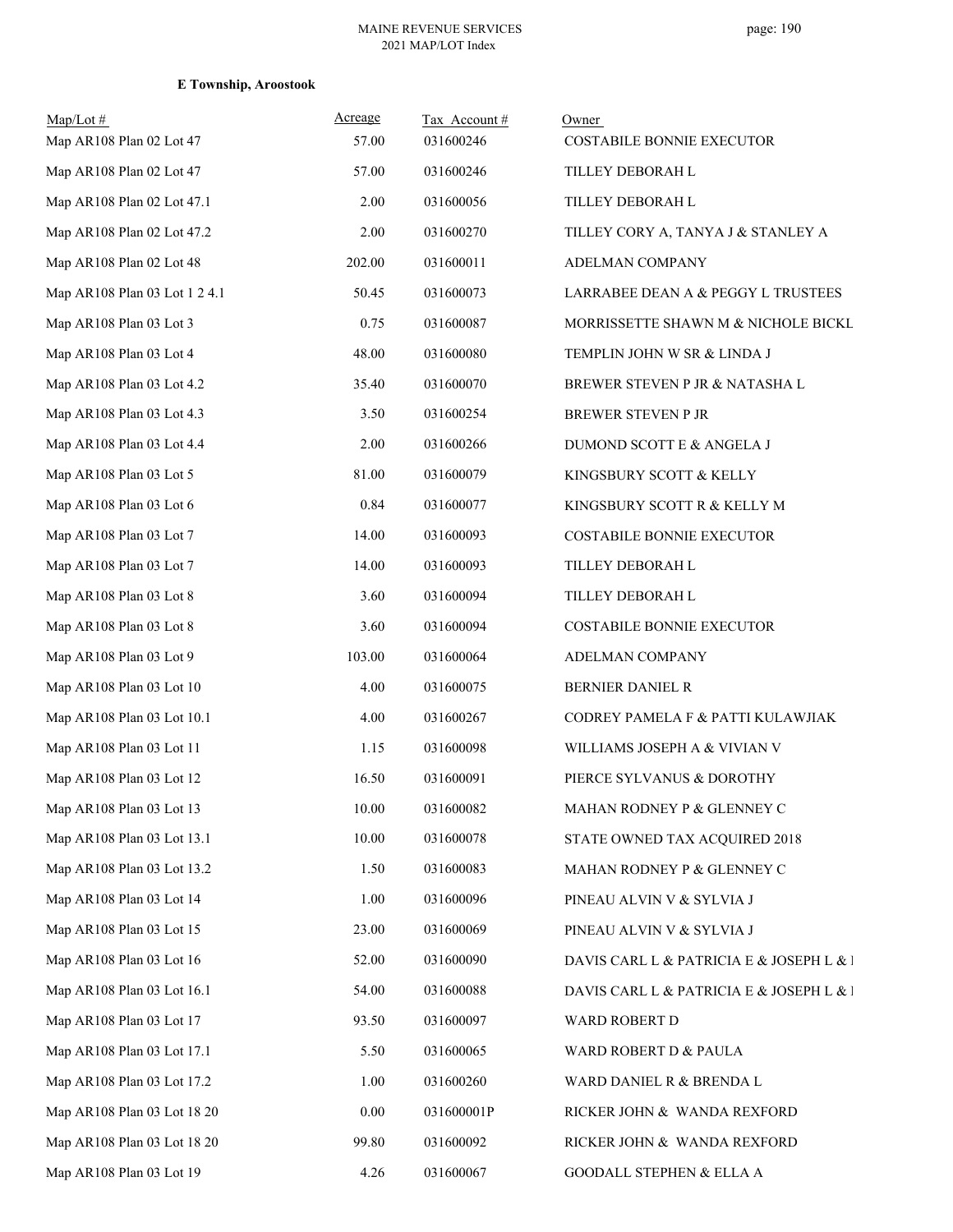| $Map/Lot \#$<br>Map AR108 Plan 03 Lot 19.1 | <b>Acreage</b><br>1.87 | Tax Account#<br>031600072 | Owner<br>MOORE PIERRETTE & STEVEN        |
|--------------------------------------------|------------------------|---------------------------|------------------------------------------|
| Map AR108 Plan 03 Lot 21                   | 8.26                   | 031600074                 | PARENTEAU NATHANIEL R & DANA L           |
| Map AR108 Plan 03 Lot 21.1                 | 197.74                 | 031600271                 | DNP CONSULTING LLC                       |
| Map AR108 Plan 03 Lot 22                   | 1.00                   | 031600099                 | YOUNG HENRY                              |
| Map AR108 Plan 03 Lot 23                   | 1.00                   | 031600066                 | <b>JOHNSON ROBERT A &amp; ELLEN</b>      |
| Map AR108 Plan 03 Lot 24                   | 1.00                   | 031600071                 | BREWER ROBERT G & PAMELA J               |
| Map AR108 Plan 03 Lot 25                   | 1.00                   | 031600076                 | <b>HAYDEN MARK C</b>                     |
| Map AR108 Plan 03 Lot 26                   | 1.00                   | 031600081                 | <b>EDMUNDS BILLIE JO</b>                 |
| Map AR108 Plan 03 Lot 27                   | 196.70                 | 031600253                 | MULLEN CLARENCE A & PAMELA & CLARE       |
| Map AR108 Plan 03 Lot 27.1                 | 1.00                   | 031600086                 | <b>BREWER PAMELA</b>                     |
| Map AR108 Plan 03 Lot 27.2 27.32           | 1.53                   | 031600068                 | <b>GALLUPE PAULA</b>                     |
| Map AR108 Plan 03 Lot 27.3                 | 2.77                   | 031600089                 | MULLEN CLARENCE A & DENA                 |
| Map AR108 Plan 03 Lot 27.31                | 1.00                   | 031600261                 | <b>CYR HEIDI M</b>                       |
| Map AR108 Plan 03 Lot 27.4                 | 1.00                   | 031600262                 | MULLEN VINAL O                           |
| Map AR108 Plan 03 Lot 28                   | 89.90                  | 031600095                 | DAVIS CARL L & PATRICIA E & JOSEPH L & 1 |
| Map AR108 Plan 03 Lot 28.1                 | 5.51                   | 031600269                 | SUTTON SALLY M & TIMOTHY ALEXANDER       |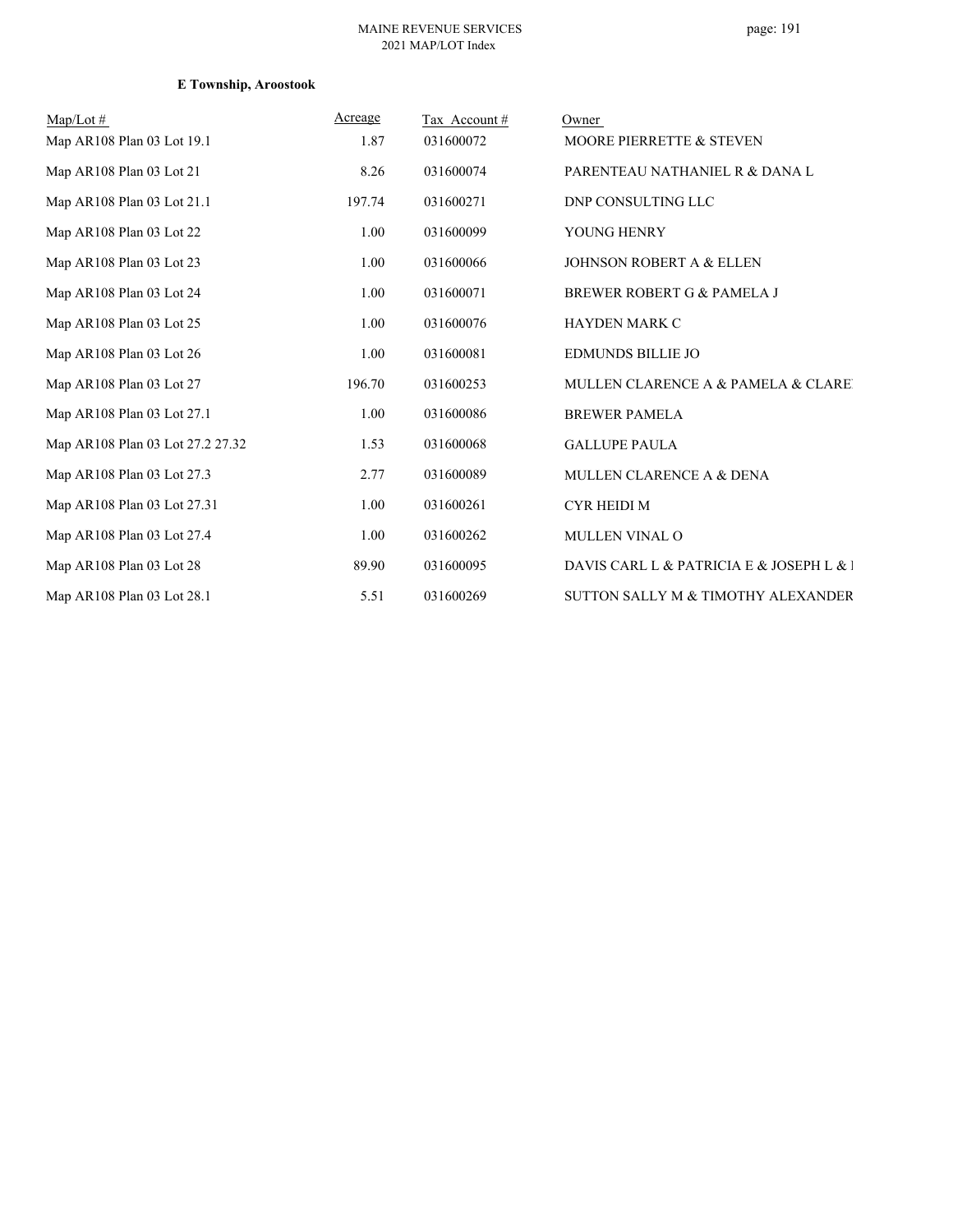### MAINE REVENUE SERVICES 2021 MAP/LOT Index

## **T1 R4 WELS N 1/2, Aroostook**

| $\text{Map/Lot} \#$        | Acreage   | Tax Account $#$ | Owner                 |
|----------------------------|-----------|-----------------|-----------------------|
| Map AR109 Plan 01 Lot $17$ | 11.666.00 | 038110022       | LAKEVILLE SHORES INC. |
| Map AR109 Plan 01 Lot $17$ | 11.666.00 | 038110022       | HAYNES HERBERT C INC. |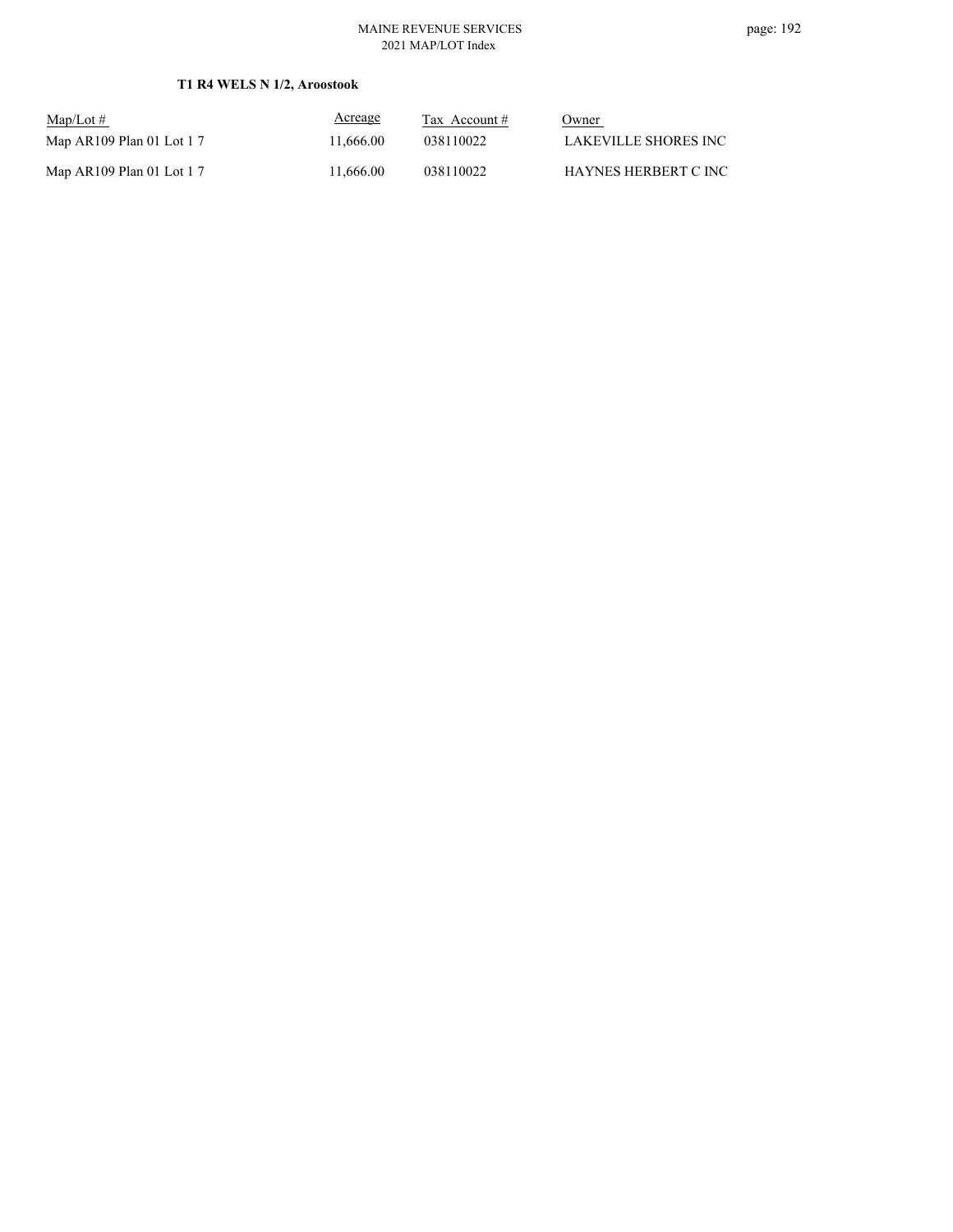| Map/Lot#<br>Map AR110 Plan 01 Lot 1 | Acreage<br>6.92 | Tax Account#<br>030400124 | Owner<br>KOZLOWSKI TYRONE & REBECCA |
|-------------------------------------|-----------------|---------------------------|-------------------------------------|
| Map AR110 Plan 01 Lot 2             | 0.50            | 030400038                 | CRAWFORD CAROLYN                    |
| Map AR110 Plan 01 Lot 3             | 5.00            | 030400147                 | NASON ERIC A                        |
| Map AR110 Plan 01 Lot 4             | 1.00            | 030400033                 | CARON ALICE DEVISEES OF             |
| Map AR110 Plan 01 Lot 5             | 1.50            | 030400028                 | BREWER JEROME A & JERARD            |
| Map AR110 Plan 01 Lot 6             | 0.50            | 030400192                 | STATE OWNED TAX ACQUIRED 2018       |
| Map AR110 Plan 01 Lot 7             | 1.00            | 030400034                 | CARON ALICE DEVISEES OF             |
| Map AR110 Plan 01 Lot 8             | 23.00           | 030400141                 | IRISH BENNETT L                     |
| Map AR110 Plan 01 Lot 8.1           | 15.00           | 030400111                 | <b>IRISH BENNETT L</b>              |
| Map AR110 Plan 01 Lot 8.2           | 1.00            | 030400112                 | IRISH JASON ET AL                   |
| Map AR110 Plan 01 Lot 9             | 1.25            | 030400089                 | STATE OWNED TAX ACQUIRED 2019       |
| Map AR110 Plan 01 Lot 10 18         | 12.25           | 030400174                 | FISCHER JESSICA KATE & PAUL ANDREW  |
| Map AR110 Plan 01 Lot 10.1          | 2.30            | 030400189                 | <b>WITTEN EARL</b>                  |
| Map AR110 Plan 01 Lot 11            | 12.00           | 030400090                 | THERIAULT PAMELA J                  |
| Map AR110 Plan 01 Lot 12            | 0.25            | 030400018                 | MAINE STATE DEPARTMENT OF ACF BUREA |
| Map AR110 Plan 01 Lot 13            | 1.00            | 030400006                 | ATKINS JOSEPH HEIRS OF              |
| Map AR110 Plan 01 Lot 14            | 0.75            | 030400076                 | FISCHER JESSICA                     |
| Map AR110 Plan 01 Lot 15            | 0.50            | 030400167                 | SMITH WILLIAM                       |
| Map AR110 Plan 01 Lot 16            | 0.25            | 030400009                 | <b>FISCHER JESSICA</b>              |
| Map AR110 Plan 01 Lot 17            | 0.25            | 030400088                 | THERIAULT PAMELA J                  |
| Map AR110 Plan 01 Lot 19            | 6.00            | 030400114                 | FISCHER JESSICA K                   |
| Map AR110 Plan 01 Lot 20            | 17.00           | 030400059                 | ELLINGWOOD MICHAEL S                |
| Map AR110 Plan 01 Lot 21            | 20.00           | 030400190                 | WITTEN PAUL ET AL                   |
| Map AR110 Plan 01 Lot 22            | 24.25           | 030400113                 | IRISH BENNETT L                     |
| Map AR110 Plan 01 Lot 22.2          | $0.80\,$        | 030400162                 | ROULEAU STEVEN D                    |
| Map AR110 Plan 01 Lot 23            | 4.23            | 030400031                 | <b>BURCH SUSAN</b>                  |
| Map AR110 Plan 01 Lot 24            | 9.50            | 030400087                 | HANINGTON LINDSEY SUANNE MARIE      |
| Map AR110 Plan 01 Lot 24            | $0.00\,$        | 030400128                 | LINDSEY GARY & SUE                  |
| Map AR110 Plan 01 Lot 25.1          | 8.60            | 030400025                 | BISSONETTE ROBERT A & LINDA A TTEE  |
| Map AR110 Plan 01 Lot 25.3          | 3.60            | 030400194                 | DUMAS DAVID D & SHARON E            |
| Map AR110 Plan 01 Lot 25.5          | 4.10            | 030400052                 | DOUGHERTY PAUL E                    |
| Map AR110 Plan 01 Lot 25.6          | 2.60            | 030400137                 | MCCOLE MARC R                       |
| Map AR110 Plan 01 Lot 26            | 4.25            | 030400176                 | TETREAU PAUL                        |
| Map AR110 Plan 01 Lot 26.1          | 3.75            | 030400177                 | TETREAU PAUL                        |
| Map AR110 Plan 01 Lot 27            | 7.20            | 030400053                 | DOUGHTY WARREN                      |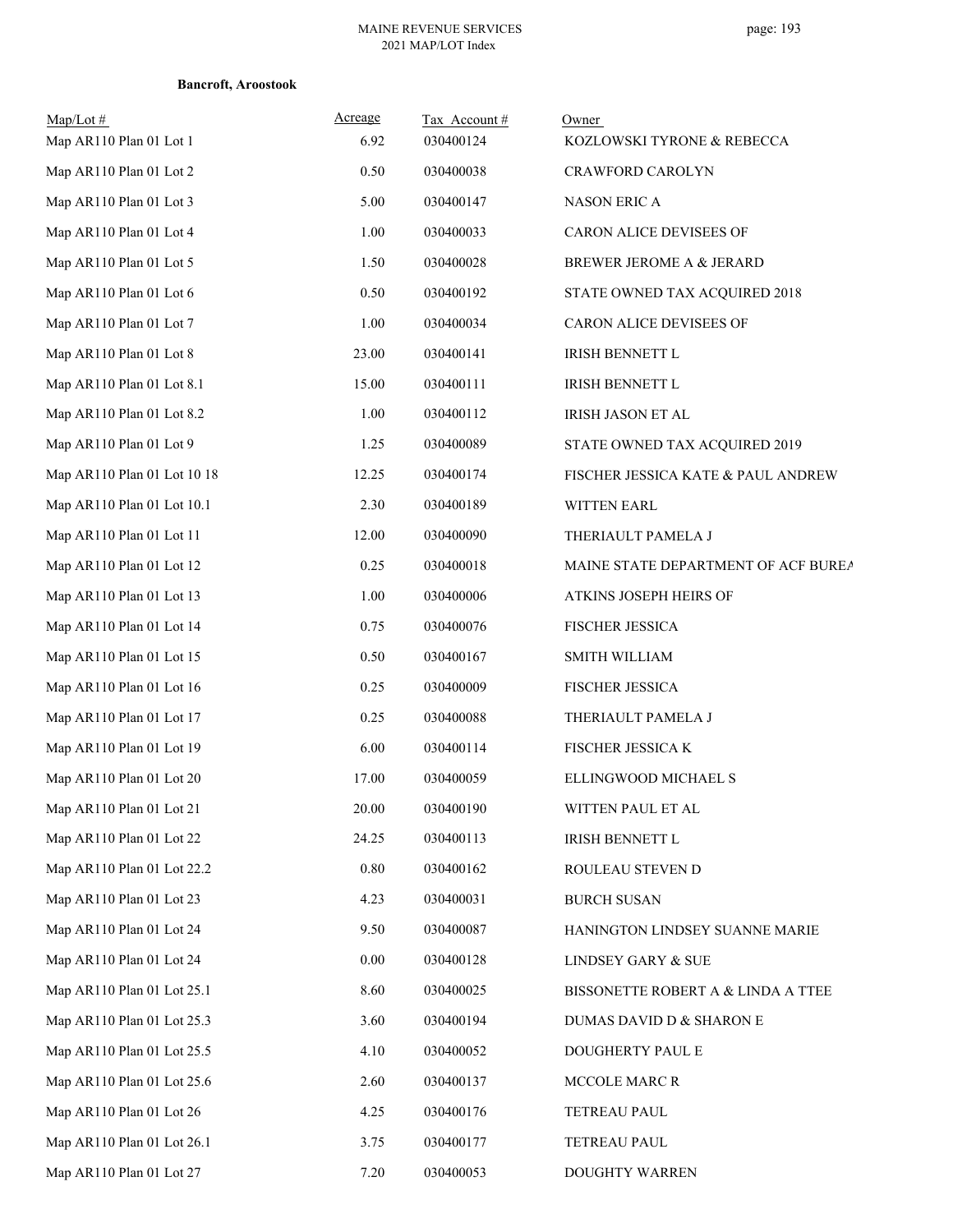| $Map/Lot \#$<br>Map AR110 Plan 01 Lot 27.1 | Acreage<br>6.30 | Tax Account#<br>030400150 | Owner<br>ROSMANDO NICHOLAS             |
|--------------------------------------------|-----------------|---------------------------|----------------------------------------|
| Map AR110 Plan 01 Lot 27.2                 | 6.50            | 030400105                 | <b>HASKINS JUANA</b>                   |
| Map AR110 Plan 01 Lot 27.3                 | 24.00           | 030400083                 | <b>IACONO JOSEPH</b>                   |
| Map AR110 Plan 01 Lot 28                   | 22.00           | 030400127                 | LEMIEUX LLOYD E, LEON J & GREG A       |
| Map AR110 Plan 01 Lot 28.1 28.3 28.4       | 10.10           | 030400154                 | <b>GRANT SHANE</b>                     |
| Map AR110 Plan 01 Lot 28.2                 | 3.00            | 030400007                 | <b>BAILEY DONNA</b>                    |
| Map AR110 Plan 01 Lot 29                   | 3.60            | 030400060                 | ELLIOTT HARRY J                        |
| Map AR110 Plan 01 Lot 29.1                 | 14.00           | 030400086                 | HANINGTON CARRIE                       |
| Map AR110 Plan 01 Lot 29.2                 | 1.56            | 030400122                 | PROSSER SHERRY                         |
| Map AR110 Plan 01 Lot 29.3                 | 8.95            | 030400175                 | SPRINGER BONITA A & NORMAND D          |
| Map AR110 Plan 01 Lot 29.4                 | 5.40            | 030400138                 | MCLAUGHLIN DOUGLAS                     |
| Map AR110 Plan 01 Lot 29.5                 | 2.80            | 030400073                 | STATE OWNED TAX ACQUIRED 2018          |
| Map AR110 Plan 01 Lot 33                   | 0.50            | 030400058                 | ELLINGWOOD MARY DEVISEES OF            |
| Map AR110 Plan 02 Lot 1                    | 0.00            | 030400056                 | EASTERN MAINE ELECTRIC CO-OP INC       |
| Map AR110 Plan 02 Lot 1.1                  | 6.50            | 030400066                 | DAVIS ROBERT WAYNE                     |
| Map AR110 Plan 02 Lot 1.2                  | 3.00            | 030400043                 | DANYEW JOHN P                          |
| Map AR110 Plan 02 Lot 1.3                  | 3.00            | 030400051                 | DEERING RONALD W & CAROLE A            |
| Map AR110 Plan 02 Lot 2                    | 3.00            | 030400116                 | <b>KELLEY DAVID</b>                    |
| Map AR110 Plan 02 Lot 3                    | 67.10           | 030400157                 | PRESTON WADE A                         |
| Map AR110 Plan 02 Lot 3.2                  | 3.90            | 030400146                 | WHITE JOHN SR & JOHN JR                |
| Map AR110 Plan 02 Lot 3.3                  | 48.00           | 030400197                 | DAVIS ROBERT WAYNE                     |
| Map AR110 Plan 02 Lot 4                    | 79.00           | 030400178                 | THAYER MICHAEL TRUSTEE & KAY WHITNI    |
| Map AR110 Plan 02 Lot 6                    | 38.00           | 030400173                 | SPOTTS JOSEPH H & DONNA L              |
| Map AR110 Plan 02 Lot 6.1                  | 0.50            | 030400040                 | CRONKITE MABER SR, JANET H, MABER JR ¿ |
| Map AR110 Plan 02 Lot 6.2                  | 4.60            | 030400145                 | MORI FLORENCE A                        |
| Map AR110 Plan 02 Lot 6.3                  | 2.90            | 030400133                 | <b>MADORE MARK</b>                     |
| Map AR110 Plan 02 Lot 6.4                  | 3.45            | 030400029                 | <b>BROWN SUSAN B</b>                   |
| Map AR110 Plan 02 Lot 7                    | 9.00            | 030400041                 | CRONKITE MABER W                       |
| Map AR110 Plan 02 Lot 7.1                  | 5.00            | 030400126                 | LEE ROBERT ET AL                       |
| Map AR110 Plan 02 Lot 8                    | 453.00          | 030400161                 | CAMPANARO BEN & NANCY                  |
| Map AR110 Plan 03 Lot 2                    | 14.38           | 030400027                 | BRALEY JAMES & SCOTT BRALEY            |
| Map AR110 Plan 03 Lot 3                    | 5.00            | 030400156                 | POTTER TROY M ET AL                    |
| Map AR110 Plan 03 Lot 4                    | 95.00           | 030400099                 | HANINGTON WILLARD S JR                 |
| Map AR110 Plan 03 Lot 5                    | 0.50            | 030400037                 | COLLIER RUSSELL E                      |
| Map AR110 Plan 03 Lot 6                    | 11.00           | 030400026                 | BOUDREAU MICHELLE                      |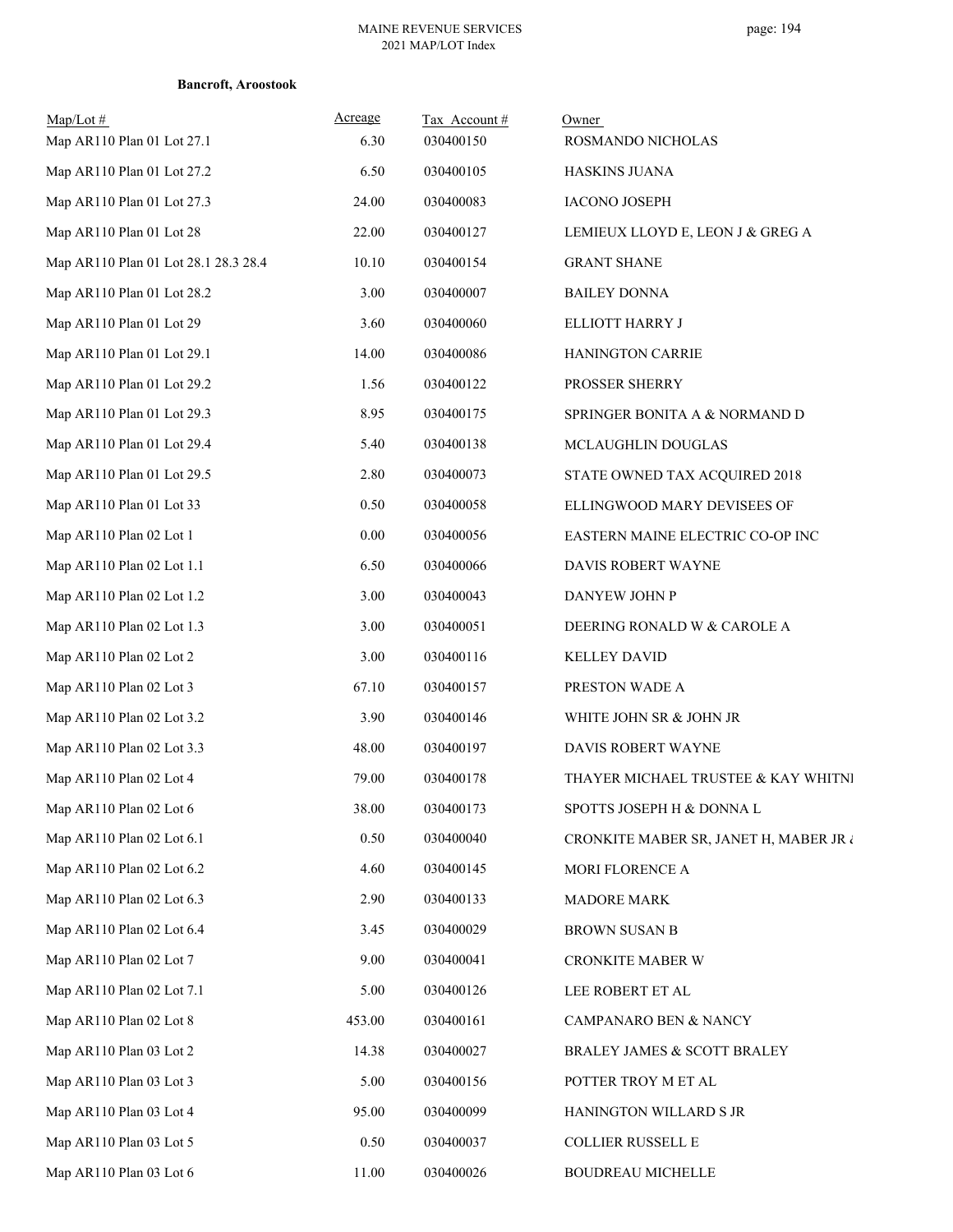| $Map/Lot$ #<br>Map AR110 Plan 03 Lot 7 | Acreage<br>1,052.00 | Tax Account#<br>030400082 | Owner<br>HANINGTON BROS INC     |
|----------------------------------------|---------------------|---------------------------|---------------------------------|
| Map AR110 Plan 03 Lot 7.1              | 12.50               | 030400085                 | STATE OWNED TAX ACQUIRED 2018   |
| Map AR110 Plan 03 Lot 8                | 6.50                | 030400134                 | WORMWOOD RAYMOND                |
| Map AR110 Plan 03 Lot 9                | 33.00               | 030400036                 | COLLIER RUSSELL E               |
| Map AR110 Plan 03 Lot 10               | 7.00                | 030400155                 | POTTER DENNIS E ET AL           |
| Map AR110 Plan 03 Lot 11               | 65.00               | 030400144                 | MORGAN MARTIN L & PAMELA L      |
| Map AR110 Plan 03 Lot 12               | 24.00               | 030400057                 | EISENHANDLER JON & SUSAN        |
| Map AR110 Plan 03 Lot 12.1             | 33.00               | 030400110                 | HYDROGRASS HOLDINGS INC         |
| Map AR110 Plan 03 Lot 13               | 67.60               | 030400091                 | HANINGTON IRMA                  |
| Map AR110 Plan 03 Lot 13.01            | 12.40               | 030400164                 | RUSSELL DAVID & CHERYL          |
| Map AR110 Plan 03 Lot 14               | $0.00\,$            | 030400014                 | STATE OWNED TAX ACQUIRED 2019   |
| Map AR110 Plan 03 Lot 14               | 241.00              | 030400196                 | STATE OWNED TAX ACQUIRED 2019   |
| Map AR110 Plan 03 Lot 14               | 241.00              | 030400196                 | MCLAUGHLIN JAY R                |
| Map AR110 Plan 03 Lot 15               | $11.00\,$           | 030400084                 | STEAD TIMBERLANDS LLC           |
| Map AR110 Plan 04 Lot 1                | 6.90                | 030400159                 | BOBOLA JAMES A & SIERMAN NINA T |
| Map AR110 Plan 04 Lot 1.1              | 6.00                | 030400005                 | ALLEN STEPHEN A & PAULA J       |
| Map AR110 Plan 04 Lot 1.2              | 10.58               | 030400158                 | MUSSER VERA A TRUSTEE           |
| Map AR110 Plan 04 Lot 2                | 246.00              | 030400115                 | JONES ANNE MARIE ET AL          |
| Map AR110 Plan 04 Lot 2.2              | $0.00\,$            | 030400068                 | FITZPATRICK ADAM & TYLER        |
| Map AR110 Plan 04 Lot 2.2              | 93.00               | 030400071                 | FITZPATRICK PETER               |
| Map AR110 Plan 04 Lot 2.2              | 0.00                | 030400168                 | SNOW RANDALL & JENNIFER         |
| Map AR110 Plan 04 Lot 2.5              | 1.00                | 030400108                 | <b>HEIRS OF JOHN RYAN</b>       |
| Map AR110 Plan 04 Lot 2.6              | 1.00                | 030400107                 | HAYES CARRIE S & RANDEL R SNOW  |
| Map AR110 Plan 04 Lot 3                | 221.00              | 030400139                 | LAKEVILLE SHORES INC            |
| Map AR110 Plan 04 Lot 3.1              | 1.31                | 030400097                 | HANINGTON RAYMOND & JANIS       |
| Map AR110 Plan 04 Lot 3.2              | 1.53                | 030400193                 | STATE OWNED TAX ACQUIRED 2019   |
| Map AR110 Plan 04 Lot 3.3              | 1.78                | 030400136                 | MCCARTY MARK S                  |
| Map AR110 Plan 04 Lot 3.4              | 2.10                | 030400143                 | HAYES SAMUEL R & CARRIE S       |
| Map AR110 Plan 04 Lot 3.5              | 2.74                | 030400142                 | MOLT LORI M                     |
| Map AR110 Plan 04 Lot 4                | 40.40               | 030400183                 | TRIPP CHESTER J                 |
| Map AR110 Plan 04 Lot 4.1              | 40.30               | 030400077                 | <b>GRAHAM ROBERT L</b>          |
| Map AR110 Plan 04 Lot 5                | 55.00               | 030400182                 | TRAFTON MICHAEL B & VICKI JO    |
| Map AR110 Plan 04 Lot 5.1 7            | 2.50                | 030400030                 | ANDREWS TAYLOR L & LAWRENCE E   |
| Map AR110 Plan 04 Lot 5.2              | 6.50                | 030400181                 | TRAFTON MICHAEL B $\&$ VICKI JO |
| Map AR110 Plan 04 Lot 6                | 0.75                | 030400179                 | COLLINS SUSAN PERS REP          |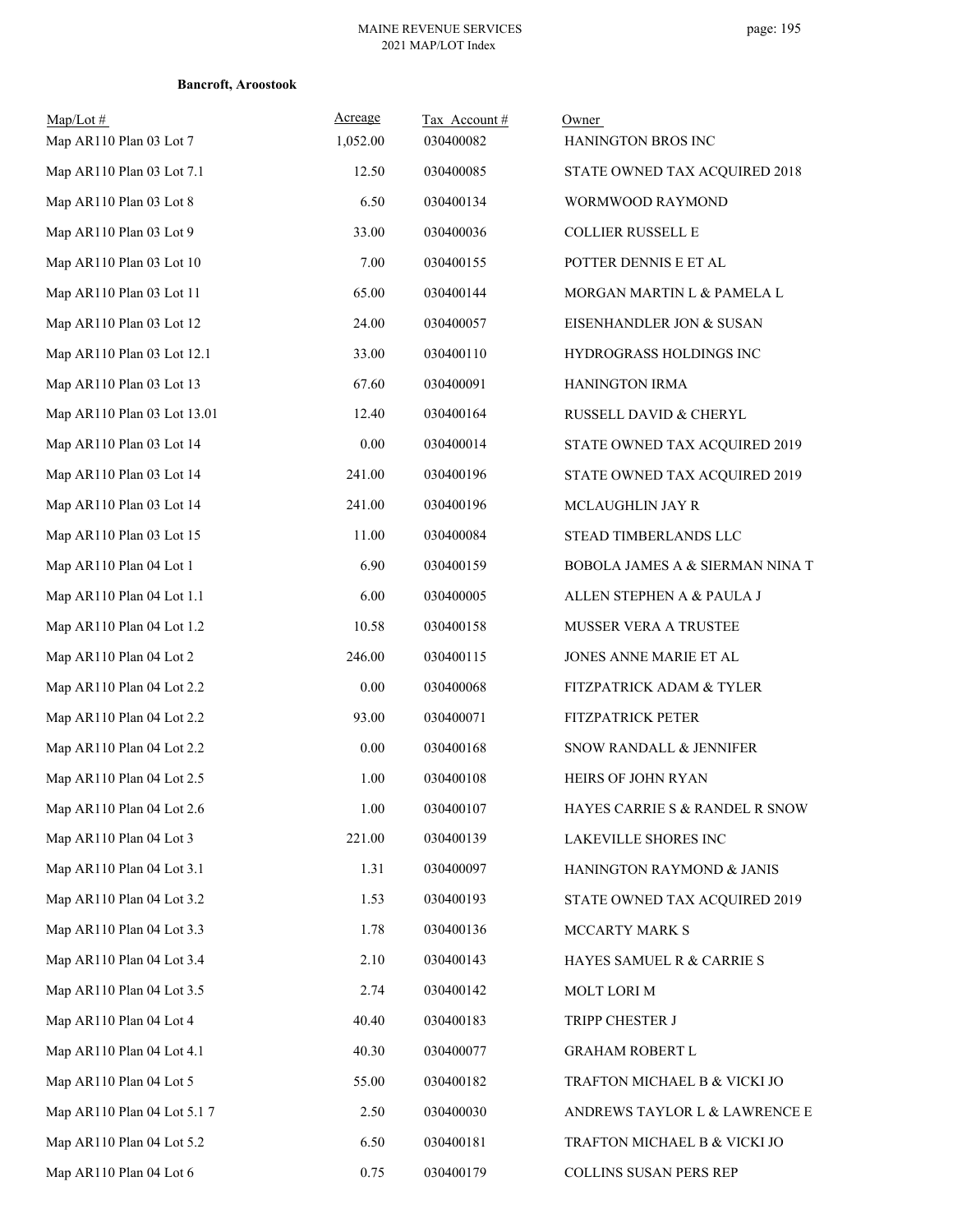| $Map/Lot \#$<br>Map AR110 Plan 04 Lot 8 | Acreage<br>1.35 | Tax Account#<br>030400125 | Owner<br>LECLAIR MARLENE & LISA  |
|-----------------------------------------|-----------------|---------------------------|----------------------------------|
| Map AR110 Plan 04 Lot 9                 | 1.00            | 030400096                 | HANINGTON RAYMOND & JANIS        |
| Map AR110 Plan 04 Lot 9.1               | 1.25            | 030400101                 | HANINGTON RAYMOND                |
| Map AR110 Plan 04 Lot 9.2               | 12.00           | 030400100                 | HANINGTON RAYMOND                |
| Map AR110 Plan 04 Lot 10                | 31.00           | 030400093                 | HANINGTON RAYMOND                |
| Map AR110 Plan 04 Lot 11                | 86.00           | 030400094                 | HANINGTON RAYMOND                |
| Map AR110 Plan 04 Lot 12                | 42.00           | 030400095                 | HANINGTON RAYMOND                |
| Map AR110 Plan 04 Lot 13                | 1.00            | 030400013                 | <b>BASKAHEGAN CO</b>             |
| Map AR110 Plan 05 Lot 1                 | 265.00          | 030400061                 | LINK SYLVIA                      |
| Map AR110 Plan 05 Lot 4                 | 0.50            | 030400063                 | <b>FAULKNER JOE</b>              |
| Map AR110 Plan 05 Lot 5                 | 100.00          | 030400004                 | HINCH & AHERN                    |
| Map AR110 Plan 05 Lot 5.1               | 103.03          | 030400003                 | HINCH & AHERN                    |
| Map AR110 Plan 05 Lot 6                 | 19.00           | 030400064                 | <b>FAULKNER JOE</b>              |
| Map AR110 Plan 05 Lot 6.1               | 29.00           | 030400065                 | <b>FAULKNER JOE</b>              |
| Map AR110 Plan 05 Lot 7.10              | 10.00           | 030400102                 | HARDMON EVERETTE JEWEL           |
| Map AR110 Plan 05 Lot 7.11              | 10.30           | 030400103                 | HARDMON EVERETTE JEWEL           |
| Map AR110 Plan 05 Lot 7.12              | 12.50           | 030400075                 | <b>GOBEIL ROBERT W</b>           |
| Map AR110 Plan 05 Lot 7.13              | 15.00           | 030400032                 | STAFFORD ELIZABETH J             |
| Map AR110 Plan 05 Lot 7.2 8             | 10.00           | 030400008                 | <b>BALLANGER GARY</b>            |
| Map AR110 Plan 05 Lot 7.4               | 19.10           | 030400015                 | LORD TERELL L                    |
| Map AR110 Plan 05 Lot 7.5               | 20.17           | 030400081                 | HAES THOMAS & PAUL               |
| Map AR110 Plan 05 Lot 7.6               | 14.60           | 030400017                 | <b>BECKETT WILMA J</b>           |
| Map AR110 Plan 05 Lot 7.7               | 33.50           | 030400130                 | LONGO LEONARD JR & NOEL ADRIENNE |
| Map AR110 Plan 05 Lot 7.71              | 3.30            | 030400198                 | LORD TERELL L                    |
| Map AR110 Plan 05 Lot 7.8               | 35.90           | 030400035                 | STATE OWNED TAX ACQUIRED 2017    |
| Map AR110 Plan 05 Lot 7.9               | 12.10           | 030400123                 | KOZIKOWSKI MIROSLAWA             |
| Map AR110 Plan 05 Lot 9                 | 8.75            | 030400016                 | BECKETT WILMA J                  |
| Map AR110 Plan 05 Lot 10                | 60.00           | 030400169                 | SPAULDING ERNEST R & LORI R      |
| Map AR110 Plan 05 Lot 10.1              | 11.77           | 030400140                 | MUNSELL BRANDON                  |
| Map AR110 Plan 05 Lot 10.3              | 2.76            | 030400024                 | BIDOUDANE RADOUANE & ANGELA      |
| Map AR110 Plan 05 Lot 10.4              | 2.47            | 030400135                 | PERRY NICHOLAS J                 |
| Map AR110 Plan 05 Lot 12                | 50.40           | 030400152                 | <b>OBRIEN ONNEKE</b>             |
| Map AR110 Plan 05 Lot 13                | 52.00           | 030400132                 | STATE OWNED TAX ACQUIRED 2019    |
| Map AR110 Plan 05 Lot 14 15             | 102.20          | 030400019                 | SENECHAL MARK                    |
| Map AR110 Plan 05 Lot 16.1              | 29.30           | 030400062                 | <b>EMIN BLAIR &amp; DIANE</b>    |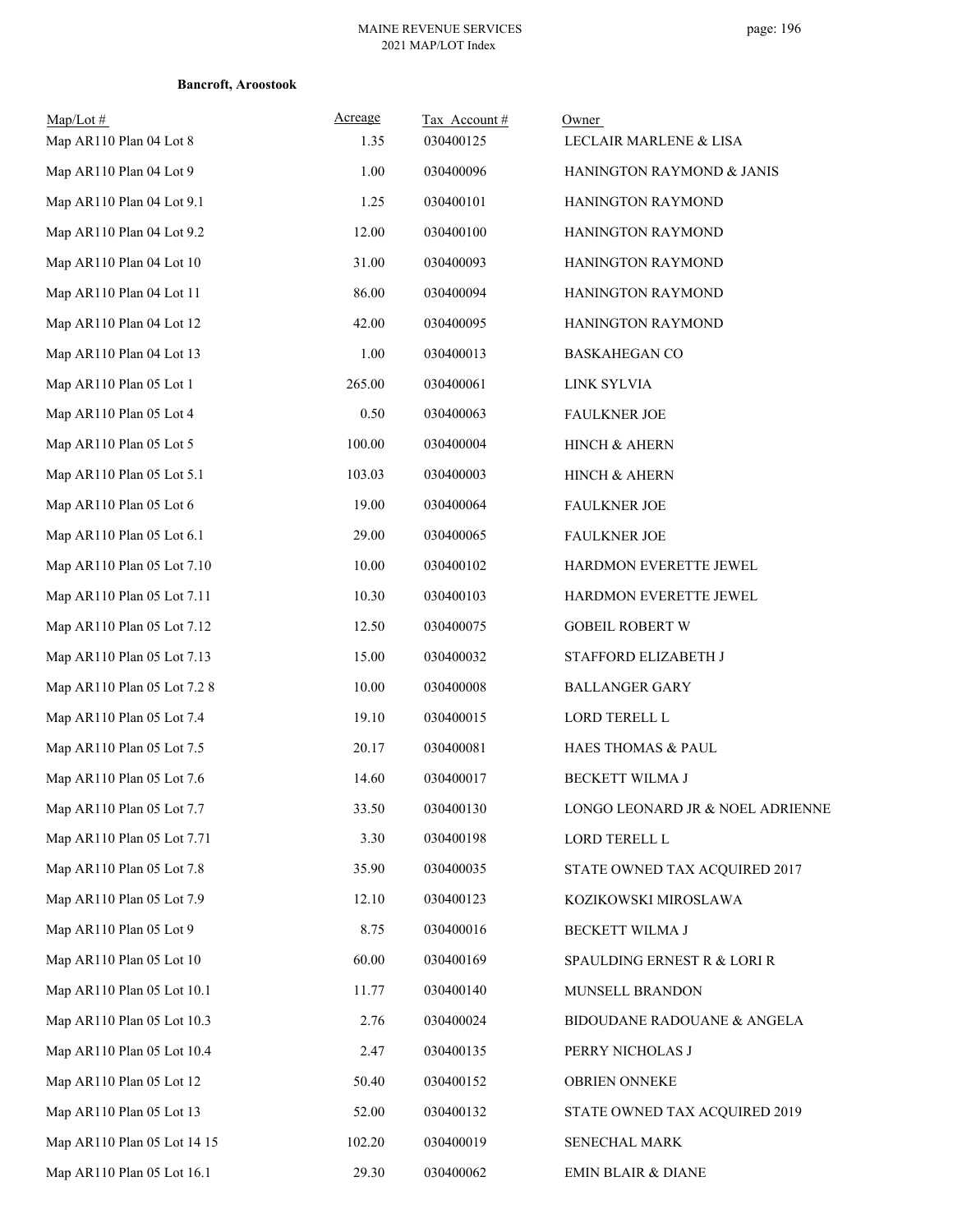| Map/Lot#<br>Map AR110 Plan 05 Lot 16.2                 | Acreage<br>15.00 | Tax Account#<br>030400187 | Owner<br>SANCHEZ TOMMY V & JODIE M       |
|--------------------------------------------------------|------------------|---------------------------|------------------------------------------|
| Map AR110 Plan 05 Lot 16.3                             | 15.00            | 030400055                 | DOWNING FORREST & NICK TSALAPATAS        |
| Map AR110 Plan 05 Lot 16.31                            | 15.00            | 030400054                 | DOWNING FORREST & NICK TSALAPATAS        |
| Map AR110 Plan 05 Lot 17                               | 33.50            | 030400078                 | LAKEVILLE SHORES INC                     |
| Map AR110 Plan 05 Lot 17.1                             | 22.00            | 030400199                 | MUNSELL BRANDON                          |
| Map AR110 Plan 05 Lot 17.2                             | 20.00            | 030400200                 | NEBLOCK JEFFREY P                        |
| Map AR110 Plan 06 Lot 1                                | 0.74             | 030400185                 | VIDLOCKER SETH                           |
| Map AR110 Plan 06 Lot 2                                | 2.50             | 030400165                 | SHAIN SANDRA L                           |
| Map AR110 Plan 06 Lot 2.1                              | 3.10             | 030400172                 | <b>STEVENS PHILIP JR</b>                 |
| Map AR110 Plan 06 Lot 2.2                              | 0.50             | 030400186                 | WARDWELL STEVEN                          |
| Map AR110 Plan 06 Lot 4                                | 2.00             | 030400010                 | WELCH LAWRENCE M                         |
| Map AR110 Plan 06 Lot 5                                | 5.50             | 030400188                 | WILLIAMS ROGER & MARIE &                 |
| Map AR110 Plan 06 Lot 5.1                              | 1.00             | 030400119                 | WELCH LAWRENCE M                         |
| Map AR110 Plan 06 Lot 5.2                              | 2.30             | 030400151                 | SMITH ROSS W & NANCY A                   |
| Map AR110 Plan 06 Lot 5.3                              | 0.50             | 030400109                 | HUNTERS GROUP REALTY TRUST               |
| Map AR110 Plan 06 Lot 6                                | 6.00             | 030400074                 | GILPATRICK RICHARD E & CHERYL D          |
| Map AR110 Plan 06 Lot 6.1                              | 44.00            | 030400195                 | DAVIS CARL L & PATRICIA E & JOSEPH L & l |
| Map AR110 Plan 06 Lot 7                                | 36.00            | 030400184                 | TURNER LEE M & BETTY J                   |
| Map AR110 Plan 06 Lot 8                                | 12.30            | 030400117                 | MCGUIRE TIMOTHY D & RHAINON A SAWYI      |
| Map AR110 Plan 06 Lot 8.1                              | 5.00             | 030400079                 | GREGORY JAMES E & WILLIAM O              |
| Map AR110 Plan 06 Lot 9.01 9.02 9.03<br>9.11 9.12 9.13 | 265.00           | 030400044                 | DAVIS CARL & PATRICIA                    |
| Map AR110 Plan 06 Lot 10                               | 40.00            | 030400106                 | <b>CREWE JEROME</b>                      |
| Map AR110 Plan 06 Lot 10.1                             | 35.10            | 030400001                 | <b>MARTIN RANDAL E</b>                   |
| Map AR110 Plan 06 Lot 11                               | 0.75             | 030400002                 | <b>MARTIN RANDAL E</b>                   |
| Map AR110 Plan 06 Lot 12                               | 98.00            | 030400070                 | MACDONALD SANDRA F & CAROLYN A STR       |
| Map AR110 Plan 06 Lot 13                               | 0.75             | 030400069                 | MACDONALD SANDRA F & CAROLYN A STR       |
| Map AR110 Plan 07 Lot 1                                | 6.00             | 030400120                 | KNIGHTS ROLAND JR                        |
| Map AR110 Plan 07 Lot 1                                | 0.00             | 030400121                 | KNIGHTS ROLAND SR                        |
| Map AR110 Plan 07 Lot 2                                | 20.00            | 030400129                 | <b>LISHENESS FRANK</b>                   |
| Map AR110 Plan 07 Lot 3                                | 9.50             | 030400042                 | <b>CURRIER COLLEEN A</b>                 |
| Map AR110 Plan 07 Lot 4                                | 34.00            | 030400163                 | RUPP CHUCK & LINDA                       |
| Map AR110 Plan 07 Lot 5                                | 115.00           | 030400048                 | DAVIS CARL L & PATRICIA E & JOSEPH L & l |
| Map AR110 Plan 07 Lot 6                                | 33.50            | 030400023                 | BENSON RICHARD M & JULIA O TRUSTEES      |
| Map AR110 Plan 07 Lot 6.1                              | 2.30             | 030400080                 | GRIVALSKY FAYE ELIZABETH                 |
| Map AR110 Plan 07 Lot 6.2                              | 2.30             | 030400104                 | HARNOIS MARY C                           |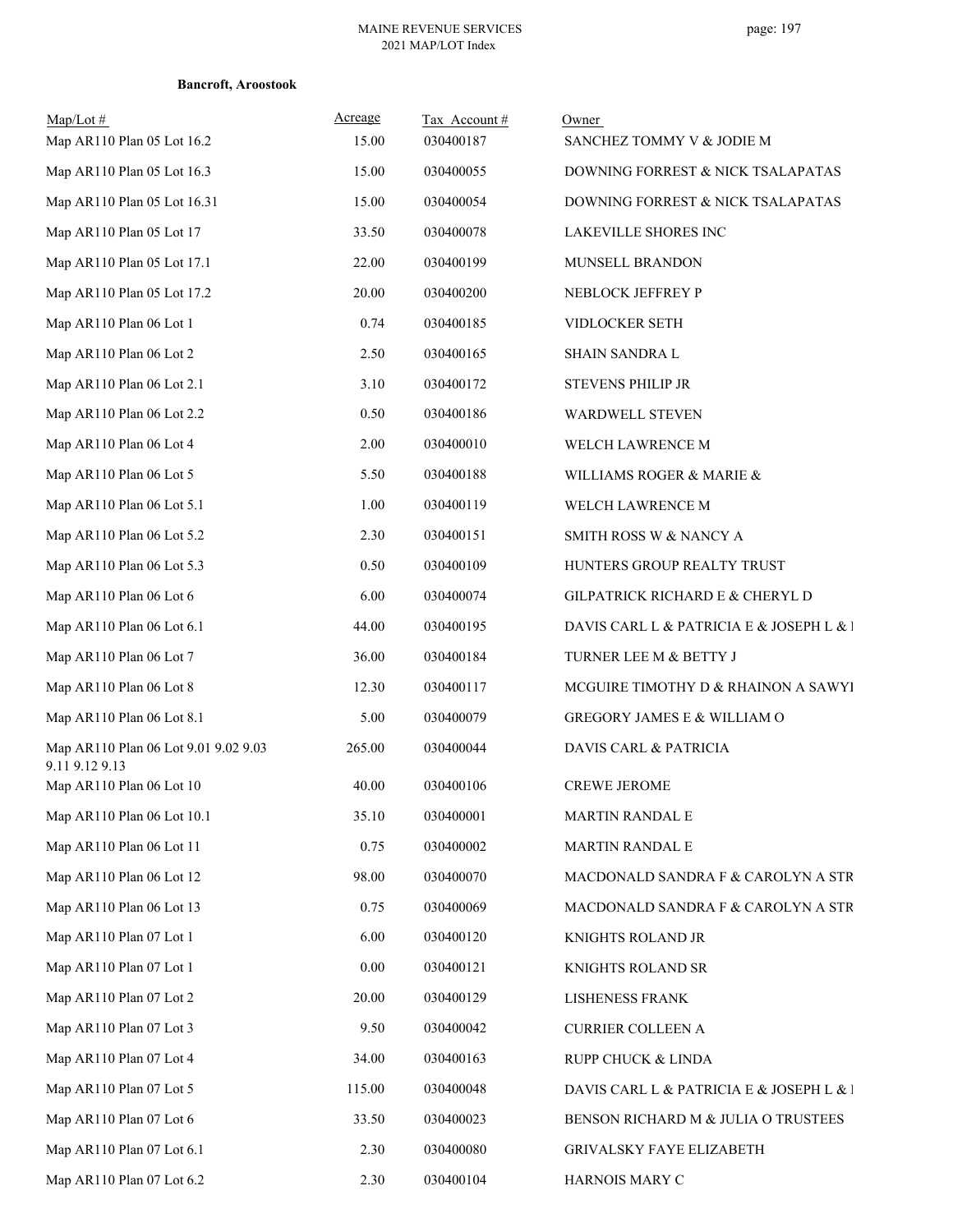| $Map/Lot \#$               | Acreage   | Tax Account# | Owner                               |
|----------------------------|-----------|--------------|-------------------------------------|
| Map AR110 Plan 07 Lot 6.3  | 2.30      | 030400072    | <b>CAMOUS KIM</b>                   |
| Map AR110 Plan 07 Lot 6.4  | 2.30      | 030400020    | <b>BENSON JOSEPH M</b>              |
| Map AR110 Plan 07 Lot 6.5  | 2.20      | 030400022    | BENSON RICHARD M & JULIA O TRUSTEES |
| Map AR110 Plan 07 Lot 6.6  | 1.10      | 030400021    | <b>BENSON PATRICIA A</b>            |
| Map AR110 Plan 07 Lot 7    | 118.00    | 030400170    | STAPLES RALPH E & JOAN A            |
| Map AR110 Plan 07 Lot 8    | 126.00    | 030400171    | STATE OWNED TAX ACQUIRED 2019       |
| Map AR110 Plan 07 Lot 9    | 16.00     | 030400153    | KNIGHTS CHRIS A & DAWN M            |
| Map AR110 Plan 07 Lot 10   | 136.00    | 030400131    | MACDONALD SANDRA F, SUZANNE M MCKI  |
| Map AR110 Plan 07 Lot 10.1 | 136.00    | 030400067    | MACDONALD SANDRA F, SUZANNE M MCKI  |
| Map AR110 Plan 08 Lot 1    | 18,265.68 | 030400012    | <b>BASKAHEGAN CO</b>                |
| Map AR110 Plan 08 Lot 1.1  | 146.00    | 030400011    | <b>BASKAHEGAN CO</b>                |
| Map AR110 Plan 08 Lot 1.2  | 1,090.00  | 030400049    | <b>DAVIS CARL &amp; PATRICIA</b>    |
| Map AR110 Plan 08 Lot 1.3  | 93.00     | 030400050    | DAVIS MICHAEL E & DOREEN S          |
| Map AR110 Plan 08 Lot 1.4  | 28.00     | 030400039    | <b>ST CLAIR THOMAS G</b>            |
| Map AR110 Plan 08 Lot 2    | 15.00     | 030400160    | <b>ROBERTSON IONE</b>               |
| Map AR110 Plan 08 Lot 3    | 166.00    | 030400118    | KINNEY HARRY L & MICHAEL W          |
| Map AR110 Plan 08 Lot 4    | 50.00     | 030400166    | LORD COREY A & CHRISTIANA M         |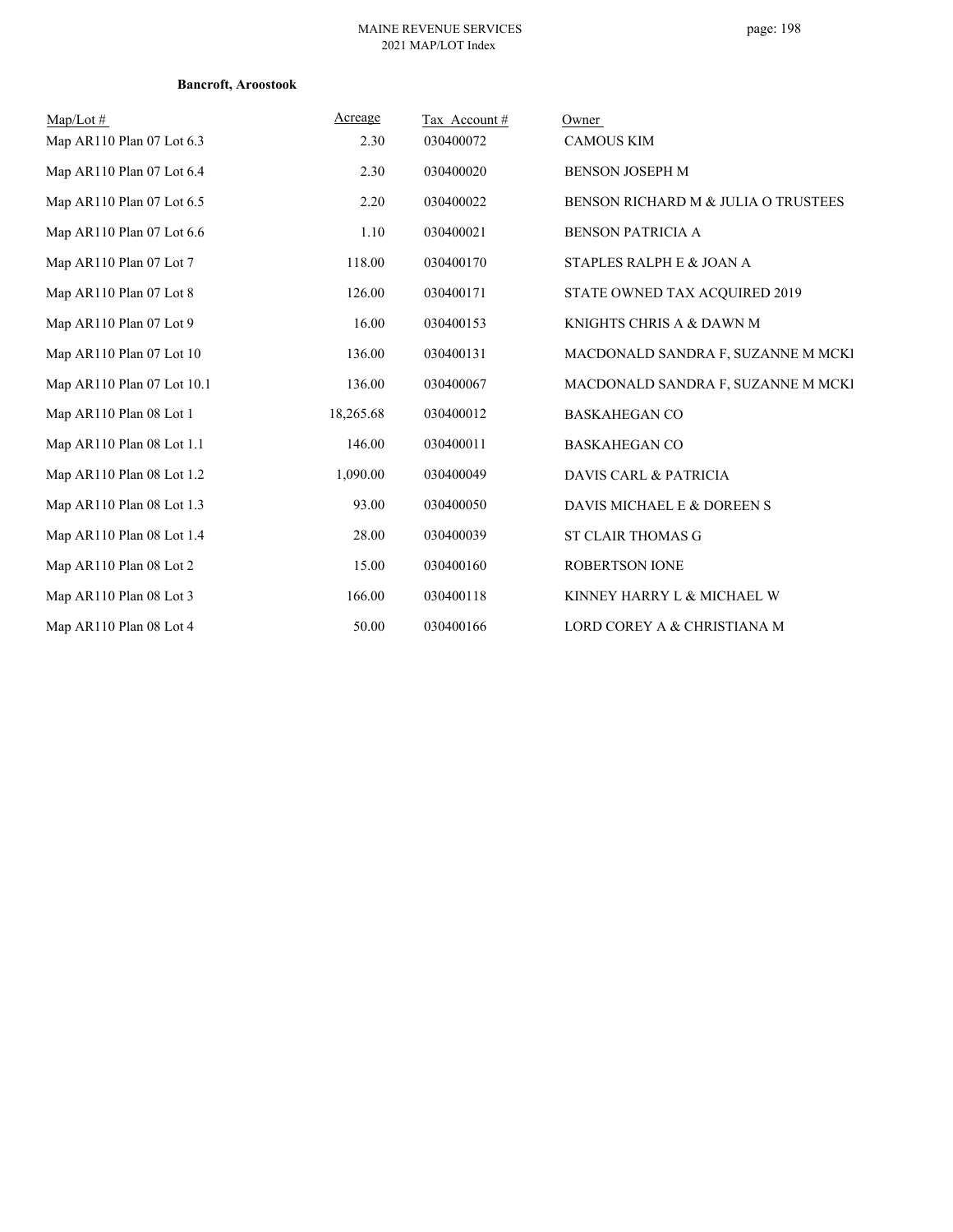| $Map/Lot \#$<br>Map AR111 Plan 00 Lot 0    | Acreage<br>0.00 | Tax Account#<br>035000045 | Owner<br><b>EMERA MAINE</b>  |
|--------------------------------------------|-----------------|---------------------------|------------------------------|
| Map AR111 Plan 01 Lot 1.1                  | 2,699.00        | 035000009                 | DUNN HEIRS LLC               |
| Map AR111 Plan 01 Lot 1.1                  | 2,699.00        | 035000009                 | AROOSTOOK TIMBERLANDS LLC    |
| Map AR111 Plan 01 Lot 4                    | 1,933.00        | 035000161                 | DUNN HEIRS LLC               |
| Map AR111 Plan 01 Lot 5                    | 115.00          | 035000130                 | SYMONDS WILLIAM              |
| Map AR111 Plan 01 Lot 5.1                  | 99.00           | 035000008                 | AREY HAROLD IV               |
| Map AR111 Plan 01 Lot 6                    | 278.30          | 035000067                 | KLEINFELTER GLEN & ANN       |
| Map AR111 Plan 01 Lot 7                    | 132.00          | 035000124                 | SHERMAN SCOTT & LISA         |
| Map AR111 Plan 01 Lot 7.1                  | 3.24            | 035000044                 | DORSEY DAVID I & NANCY H     |
| Map AR111 Plan 01 Lot 8                    | 128.00          | 035000099                 | PENNISON EGBERT & JUDITH     |
| Map AR111 Plan 01 Lot 9                    | 88.00           | 035000006                 | AREY HAROLD IV               |
| Map AR111 Plan 01 Lot 10                   | 1.00            | 035000007                 | AREY HAROLD IV               |
| Map AR111 Plan 01 Lot 11                   | 199.00          | 035000087                 | DANIEL MICHALKA              |
| Map AR111 Plan 01 Lot 11                   | 199.00          | 035000087                 | <b>SUSAN BUSHEY</b>          |
| Map AR111 Plan 01 Lot 11                   | 199.00          | 035000087                 | ANDREW MICHALKA              |
| Map AR111 Plan 01 Lot 11                   | 199.00          | 035000087                 | TIMOTHY MICHALKA             |
| Map AR111 Plan 01 Lot 11                   | 199.00          | 035000087                 | RICHARD GREENLAW             |
| Map AR111 Plan 01 Lot 11                   | 199.00          | 035000087                 | <b>JUDITH ESTEY</b>          |
| Map AR111 Plan 01 Lot 11.1                 | 120.00          | 035000165                 | MICHALKA ANDREW              |
| Map AR111 Plan 01 Lot 12                   | 43.00           | 035000020                 | <b>CLEARY PATRICK J</b>      |
| Map AR111 Plan 01 Lot 13                   | 38.00           | 035000115                 | RONDINA PAMELA               |
| Map AR111 Plan 01 Lot 16                   | 0.00            | 035000064                 | <b>JUNKINS BRUCE</b>         |
| Map AR111 Plan 01 Lot 16                   | 36.50           | 035000065                 | <b>JUNKINS DWIGHT</b>        |
| Map AR111 Plan 01 Lot 18                   | 0.00            | 035000005P                | SUPRENANT JOEL & ROSA        |
| Map AR111 Plan 01 Lot 18                   | 50.00           | 035000128                 | SUPRENANT JOEL & ROSA        |
| Map AR111 Plan 01 Lot 19                   | 218.50          | 035000068                 | KNIGHT FREDERICK & REBECCA   |
| Map AR111 Plan 01 Lot 19                   | 0.00            | 035000070                 | KNIGHT MITCHELL              |
| Map AR111 Plan 01 Lot 19.1                 | 11.00           | 035000069                 | MCLELLAN MICHAEL S & AMY L   |
| Map AR111 Plan 01 Lot 20 Plan 04 Lot<br>16 | 100.60          | 035000051                 | <b>GRASS DALE</b>            |
| Map AR111 Plan 01 Lot 22.2                 | 2.35            | 035000142                 | COUNTY OF AROOSTOOK          |
| Map AR111 Plan 01 Lot 23                   | 59.80           | 035000095                 | FLOYD JOHN S JR & JOHN S III |
| Map AR111 Plan 01 Lot 24 119               | 169.00          | 035000028                 | CARUSO JOHN & ELAINE         |
| Map AR111 Plan 01 Lot 31                   | 1.20            | 035000141                 | CLARK VAUGHN S ET AL         |
| Map AR111 Plan 01 Lot 33                   | 23.60           | 035000118                 | SHERMAN JUDY                 |
| Map AR111 Plan 01 Lot 34                   | 2.90            | 035000049                 | <b>GAGNON TIMOTHY</b>        |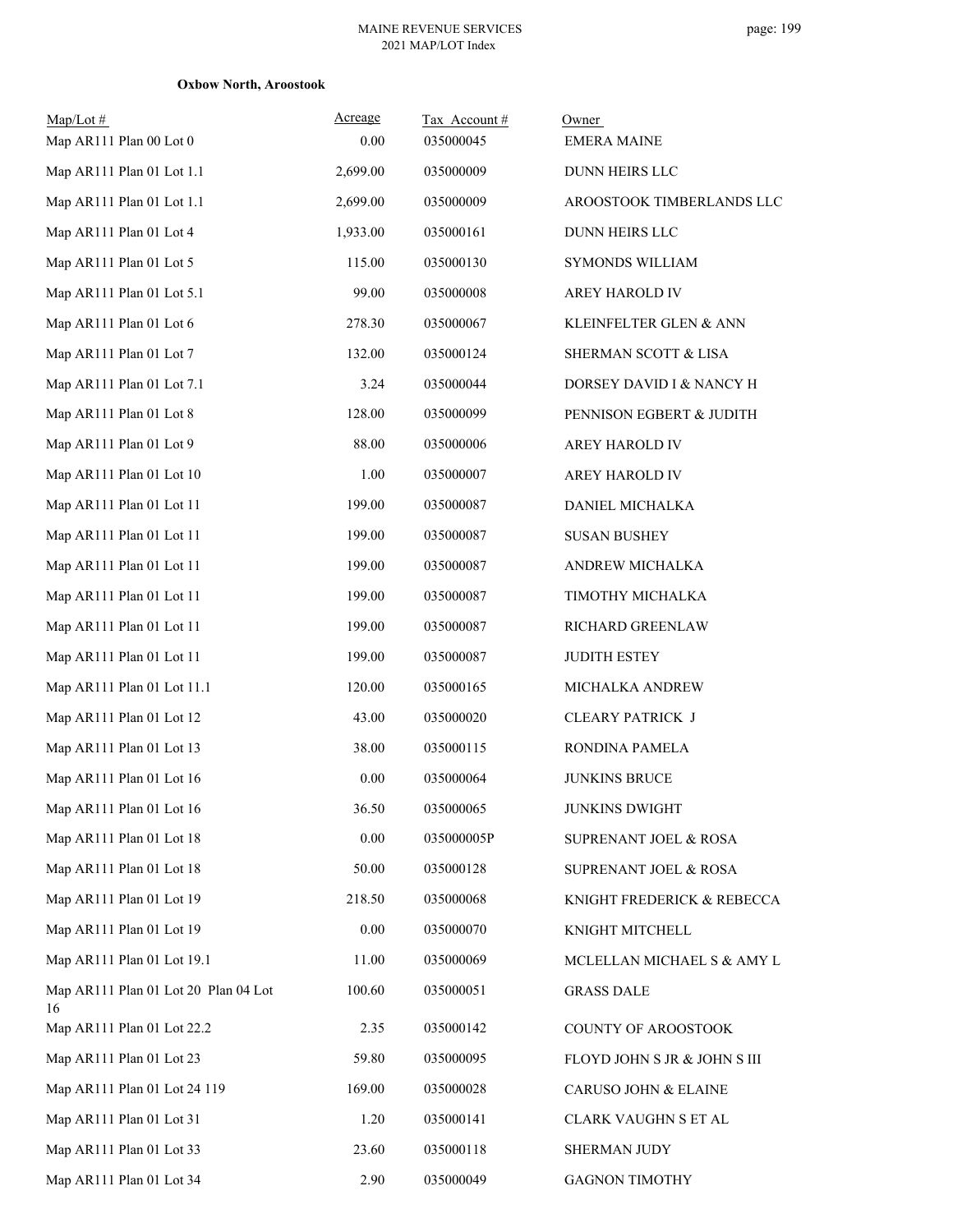| $Map/Lot \#$<br>Map AR111 Plan 01 Lot 36   | Acreage<br>2.00 | Tax Account#<br>035000026 | Owner<br>SHERMAN STEVEN L & JUDY G |
|--------------------------------------------|-----------------|---------------------------|------------------------------------|
| Map AR111 Plan 01 Lot 37                   | 32.00           | 035000126                 | SHERMAN STEVEN                     |
| Map AR111 Plan 01 Lot 41                   | 87.00           | 035000083                 | MCKENNA MICHAEL                    |
| Map AR111 Plan 01 Lot 44                   | 10.00           | 035000085                 | MICHALKA ANDREW                    |
| Map AR111 Plan 01 Lot 44                   | 0.00            | 035000086                 | MICHALKA CHRIS                     |
| Map AR111 Plan 01 Lot 46 52                | 32.50           | 035000119                 | SHERMAN SCOTT                      |
| Map AR111 Plan 01 Lot 52.1                 | 5.50            | 035000158                 | COONEY GEORGE M & JASON MAGNUS     |
| Map AR111 Plan 01 Lot 60                   | 3.00            | 035000138                 | VIENS KEVIN M SR                   |
| Map AR111 Plan 01 Lot 67                   | 5.30            | 035000029                 |                                    |
|                                            | 5.70            |                           | <b>CHRISTIE EDWARD</b>             |
| Map AR111 Plan 01 Lot 79                   |                 | 035000031                 | COURT CAROLE & RONALD              |
| Map AR111 Plan 01 Lot 84                   | 3.00            | 035000038                 | DAROSA JOHN                        |
| Map AR111 Plan 01 Lot 85                   | 2.00            | 035000137                 | VIENS CHRISTOPHER & LEE ANNE       |
| Map AR111 Plan 01 Lot 87                   | 0.50            | 035000160                 | MCLELLAN MICHAEL & AMY             |
| Map AR111 Plan 01 Lot 88                   | 0.70            | 035000063                 | <b>JUNKINS ARCHIE HEIRS</b>        |
| Map AR111 Plan 01 Lot 95                   | 20.50           | 035000043                 | <b>DITTUS THOMAS</b>               |
| Map AR111 Plan 01 Lot 95.1                 | 1.00            | 035000022                 | LETOURNEAU CRAIG                   |
| Map AR111 Plan 01 Lot 95.2                 | 93.00           | 035000021                 | LETOURNEAU CRAIG                   |
| Map AR111 Plan 01 Lot 95.3                 | 3.00            | 035000042                 | <b>DITTUS JOEY</b>                 |
| Map AR111 Plan 01 Lot 96                   | 4.80            | 035000041                 | DIONNE LEWIS & LESLIE              |
| Map AR111 Plan 01 Lot 97                   | 7.00            | 035000019                 | <b>BUSHEY STEPHEN</b>              |
| Map AR111 Plan 01 Lot 123                  | 2.50            | 035000116                 | <b>RYAN STEVE</b>                  |
| Map AR111 Plan 01 Lot 124                  | 0.50            | 035000066                 | <b>KING JOHN</b>                   |
| Map AR111 Plan 01 Lot 134                  | $0.00\,$        | 035000061                 | <b>SMITH JAMES</b>                 |
| Map AR111 Plan 02 Lot 1.2                  | 1,397.00        | 035000148                 | <b>DUNN HEIRS LLC</b>              |
| Map AR111 Plan 02 Lot 1.2                  | 1,397.00        | 035000148                 | AROOSTOOK TIMBERLANDS LLC          |
| Map AR111 Plan 02 Lot 2                    | 4,161.00        | 035000154                 | AROOSTOOK TIMBERLANDS LLC          |
| Map AR111 Plan 02 Lot 5                    | 285.00          | 035000147                 | DUNN HEIRS LLC                     |
| Map AR111 Plan 02 Lot 5                    | 285.00          | 035000147                 | AROOSTOOK TIMBERLANDS LLC          |
| Map AR111 Plan 02 Lot 8.2                  | 50.70           | 035000113                 | <b>FARRAR THOMAS W</b>             |
| Map AR111 Plan 02 Lot 14 Plan 03 Lot<br>58 | 293.00          | 035000150                 | AROOSTOOK TIMBERLANDS LLC          |
| Map AR111 Plan 02 Lot 15                   | 73.00           | 035000133                 | THOMAS SETH & JULIET               |
| Map AR111 Plan 02 Lot 17                   | 10.00           | 035000104                 | PRATICO GARY & MARY                |
| Map AR111 Plan 02 Lot 25                   | 50.00           | 035000139                 | SHARP STEPHEN A & ELLEN M          |
| Map AR111 Plan 02 Lot 28.1                 | 12.00           | 035000112                 | <b>BAKER MELANIE R</b>             |
| Map AR111 Plan 02 Lot 29                   | 105.00          | 035000033                 | <b>CURRIER ANN I</b>               |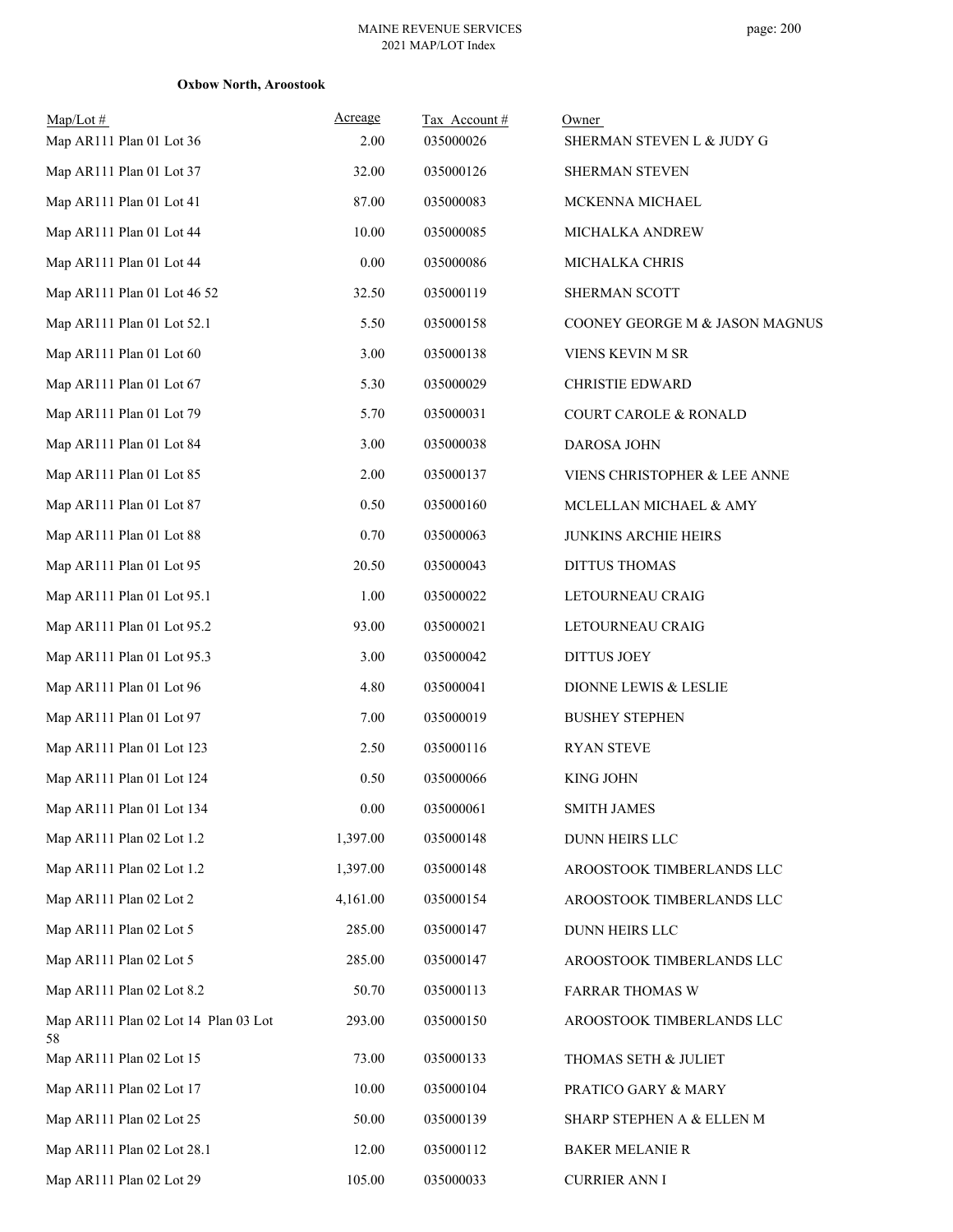| $Map/Lot \#$                               | Acreage  | Tax Account# | Owner                                          |
|--------------------------------------------|----------|--------------|------------------------------------------------|
| Map AR111 Plan 02 Lot 38                   | 2.50     | 035000018    | <b>BUSHEY RYAN</b>                             |
| Map AR111 Plan 02 Lot 42                   | 1.00     | 035000075    | LOVELY ANDREW D & MEGAN E PR                   |
| Map AR111 Plan 02 Lot 45 Plan 03 Lot<br>56 | 8.00     | 035000030    | CHRISTOPHER JAMES                              |
| Map AR111 Plan 02 Lot 54                   | 2.00     | 035000050    | HAINES GABE & DARCY                            |
| Map AR111 Plan 02 Lot 59                   | 1.70     | 035000023    | <b>CAMERON DANA</b>                            |
| Map AR111 Plan 02 Lot 61                   | 0.20     | 035000090    | MOODY LEO C JR                                 |
| Map AR111 Plan 02 Lot 89                   | $0.00\,$ | 035000002P   | <b>CURRIER ALMON &amp; AUDREY</b>              |
| Map AR111 Plan 02 Lot 89                   | 2.00     | 035000034    | <b>CURRIER ALMON &amp; AUDREY</b>              |
| Map AR111 Plan 03 Lot 0                    | 2.00     | 035000080    | <b>MARCELLO EDWARD</b>                         |
| Map AR111 Plan 03 Lot 5.6                  | 5.00     | 035000012    | <b>BARBIN DANIEL &amp; JEAN</b>                |
| Map AR111 Plan 03 Lot 22                   | 285.00   | 035000089    | MICHALKA, TRUST                                |
| Map AR111 Plan 03 Lot 30                   | $0.00\,$ | 035000017    | <b>BOULIER RICKY &amp; WILLIAM MARTINUK JR</b> |
| Map AR111 Plan 03 Lot 30                   | 0.00     | 035000100    | ELLIOTT DANIEL M                               |
| Map AR111 Plan 03 Lot 30                   | 0.00     | 035000125    | SHERMAN SCOTT & LISA                           |
| Map AR111 Plan 03 Lot 30                   | $0.00\,$ | 035000135    | TURNER MYLES                                   |
| Map AR111 Plan 03 Lot 30                   | 1,030.91 | 035000152    | MAINE STATE OF DEPT OF CONSERVATION            |
| Map AR111 Plan 03 Lot 34                   | 0.20     | 035000082    | MASON WADE A & MELODY L                        |
| Map AR111 Plan 03 Lot 35                   | 25.00    | 035000102    | PRATICO GARY & MARY                            |
| Map AR111 Plan 03 Lot 35.1                 | 35.00    | 035000123    | SHERMAN SCOTT & LISA                           |
| Map AR111 Plan 03 Lot 35.2                 | 6.00     | 035000071    | LAVALLEE JAMES & RANDE                         |
| Map AR111 Plan 03 Lot 35.3                 | 8.10     | 035000157    | GARSIDE WILLIAM H III & LORI ANN               |
| Map AR111 Plan 03 Lot 48 49                | 10.40    | 035000076    | MACDONALD LARRY H & MATTHEW                    |
| Map AR111 Plan 03 Lot 51                   | 3.10     | 035000077    | MACDONALD ALBERT & CHERYL OCLAIR               |
| Map AR111 Plan 03 Lot 53                   | 13.70    | 035000097    | PARINO RAY & MARGUERITE                        |
| Map AR111 Plan 03 Lot 53                   | 13.00    | 035000134    | THOMAS SETH & JULIET                           |
| Map AR111 Plan 03 Lot 55                   | 0.50     | 035000074    | LEGRAND WILLIAM J                              |
| Map AR111 Plan 03 Lot 64                   | 0.60     | 035000056    | HANSON SCOTT & LYNDA                           |
| Map AR111 Plan 03 Lot 65                   | 0.20     | 035000081    | MARCELLO EDWARD & ROBERT, JOSEPH VI            |
| Map AR111 Plan 03 Lot 68                   | 0.60     | 035000140    | WHIPPLE WILLIAM R                              |
| Map AR111 Plan 03 Lot 70                   | 1.00     | 035000131    | HAINES PAUL & KIM                              |
| Map AR111 Plan 03 Lot 72                   | 143.00   | 035000108    | RHINEBOLT JOHN                                 |
| Map AR111 Plan 03 Lot 72.1                 | 100.00   | 035000110    | RHINEBOLT DANIEL                               |
| Map AR111 Plan 03 Lot 73                   | 3.00     | 035000079    | MAILLETT JAMES JR                              |
| Map AR111 Plan 03 Lot 74                   | 13.00    | 035000132    | HAINES PAUL & KIM                              |
| Map AR111 Plan 03 Lot 75                   | 1.14     | 035000111    | DEABAY JODI LYN                                |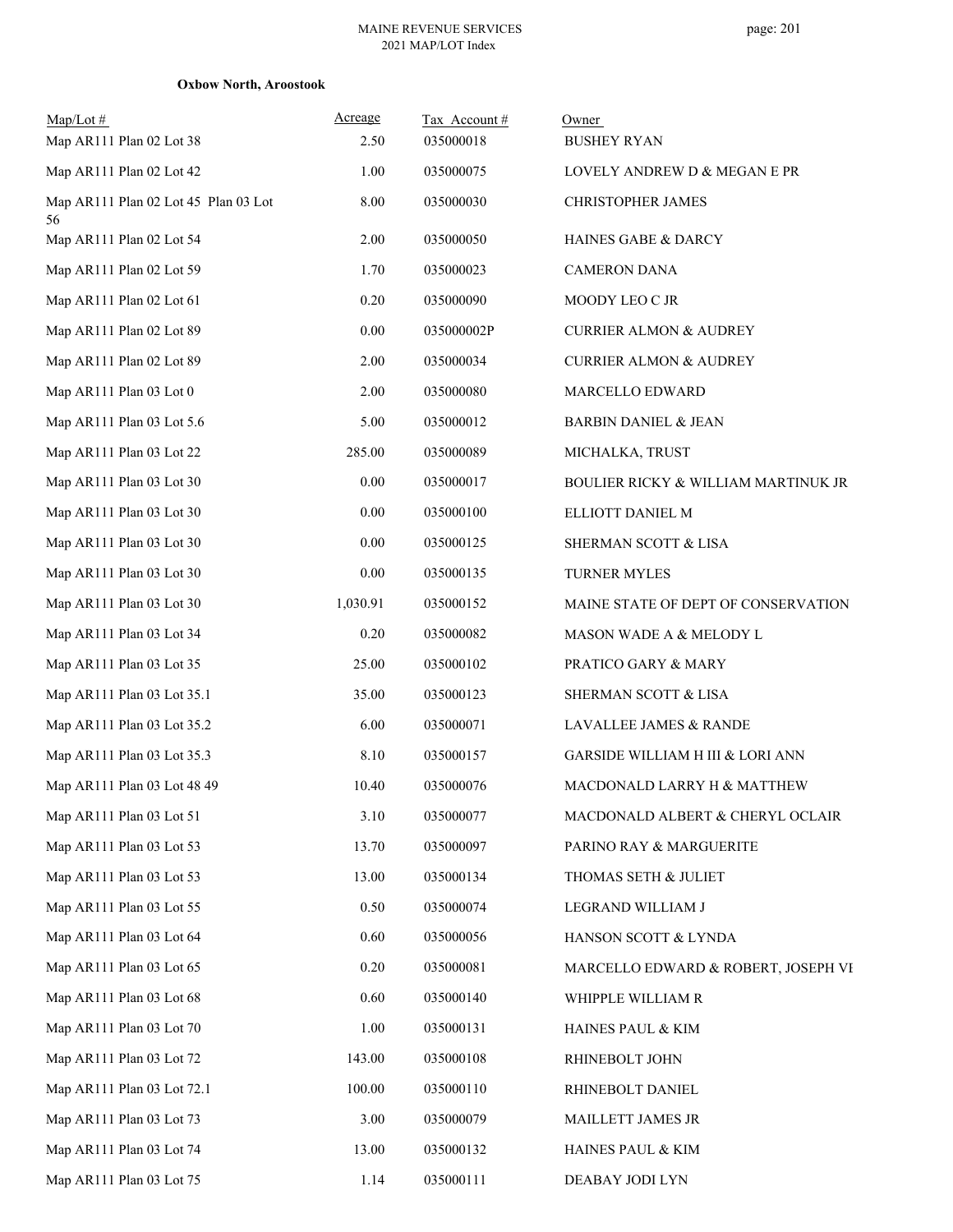| $Map/Lot \#$<br>Map AR111 Plan 03 Lot 77 | Acreage<br>0.00 | Tax Account#<br>035000016 | Owner<br><b>BLAKE MARK</b>          |
|------------------------------------------|-----------------|---------------------------|-------------------------------------|
| Map AR111 Plan 03 Lot 77                 | 2.00            | 035000040                 | DEABAY JODI                         |
| Map AR111 Plan 03 Lot 78 82              | 6.80            | 035000073                 | FALZARANO ALAN G & WENDY L          |
| Map AR111 Plan 03 Lot 78.1               | 1.65            | 035000159                 | PEABODY TRACI & DANIEL              |
| Map AR111 Plan 03 Lot 80                 | 1.00            | 035000013                 | <b>BARBIN DANNY</b>                 |
| Map AR111 Plan 03 Lot 81                 | 33.50           | 035000032                 | <b>CURRIER ANN I</b>                |
| Map AR111 Plan 03 Lot 81                 | 0.00            | 035000037                 | <b>CURRIER GARY</b>                 |
| Map AR111 Plan 03 Lot 83                 | 11.50           | 035000114                 | STADIG BRUCE G & CHRISTINA          |
| Map AR111 Plan 03 Lot 86                 | 3.50            | 035000027                 | <b>CARSON ROBERT</b>                |
| Map AR111 Plan 03 Lot 90                 | 1,675.00        | 035000151                 | AROOSTOOK TIMBERLANDS LLC           |
| Map AR111 Plan 03 Lot 92                 | 24.70           | 035000092                 | MOORE NANCY                         |
| Map AR111 Plan 03 Lot 93                 | 9.00            | 035000136                 | <b>BURNS JON D JR</b>               |
| Map AR111 Plan 03 Lot 112                | 0.00            | 035000035                 | <b>CURRIER ANN</b>                  |
| Map AR111 Plan 03 Lot 112                | 1.00            | 035000036                 | <b>CURRIER ANN</b>                  |
| Map AR111 Plan 03 Lot 114                | 148.00          | 035000002                 | CLARK MERRILL M & LUKE D RICE       |
| Map AR111 Plan 03 Lot 115                | 1.60            | 035000091                 | MOONEY DEBRA                        |
| Map AR111 Plan 03 Lot 116                | 282.00          | 035000155                 | AROOSTOOK TIMBERLANDS LLC           |
| Map AR111 Plan 03 Lot 129 131            | 95.00           | 035000059                 | STATE OWNED TAX ACQUIRED 2019       |
| Map AR111 Plan 03 Lot 132                | 17.00           | 035000057                 | TROXELL TIMOTHY                     |
| Map AR111 Plan 03 Lot 138                | 124.00          | 035000162                 | <b>DUNN HEIRS LLC</b>               |
| Map AR111 Plan 03 Lot 139                | 0.91            | 035000094                 | DAROSA JOHN                         |
| Map AR111 Plan 04 Lot 11.3               | 1.00            | 035000058                 | HAYCOCK JAMES                       |
| Map AR111 Plan 04 Lot 18                 | 9.50            | 035000052                 | FITZGERALD THOMAS                   |
| Map AR111 Plan 04 Lot 19 20              | 283.00          | 035000101                 | POIRIER PAUL G                      |
| Map AR111 Plan 04 Lot 20                 | 126.80          | 035000117                 | SHERMAN SCOTT                       |
| Map AR111 Plan 04 Lot 24.1               | 30.00           | 035000054                 | <b>GREENLAW RICHARD</b>             |
| Map AR111 Plan 04 Lot 24.1               | 30.00           | 035000054                 | <b>ESTEY JUDITH</b>                 |
| Map AR111 Plan 04 Lot 27                 | 42.70           | 035000011                 | <b>BAKER ROBERT JR</b>              |
| Map AR111 Plan 04 Lot 28                 | 74.00           | 035000109                 | RHINEBOLT DANIEL                    |
| Map AR111 Plan 04 Lot 43                 | 28.90           | 035000103                 | PRATICO GARY & MARY                 |
| Map AR111 Plan 04 Lot 91                 | 16.70           | 035000015                 | <b>BICKNELL WALLACE</b>             |
| Map AR111 Plan 04 Lot 99                 | 2.00            | 035000014                 | <b>BEAULIER SUSAN</b>               |
| Map AR111 Plan 04 Lot 99                 | 134.00          | 035000163                 | <b>BOILLAT PASCAL &amp; SUSANNE</b> |
| Map AR111 Plan 04 Lot 99.1               | 4.20            | 035000120                 | SHERMAN SCOTT                       |
| Map AR111 Plan 04 Lot 101                | 0.60            | 035000096                 | OXBOW-MASARDIS SNOWMOBILE CLUB INC  |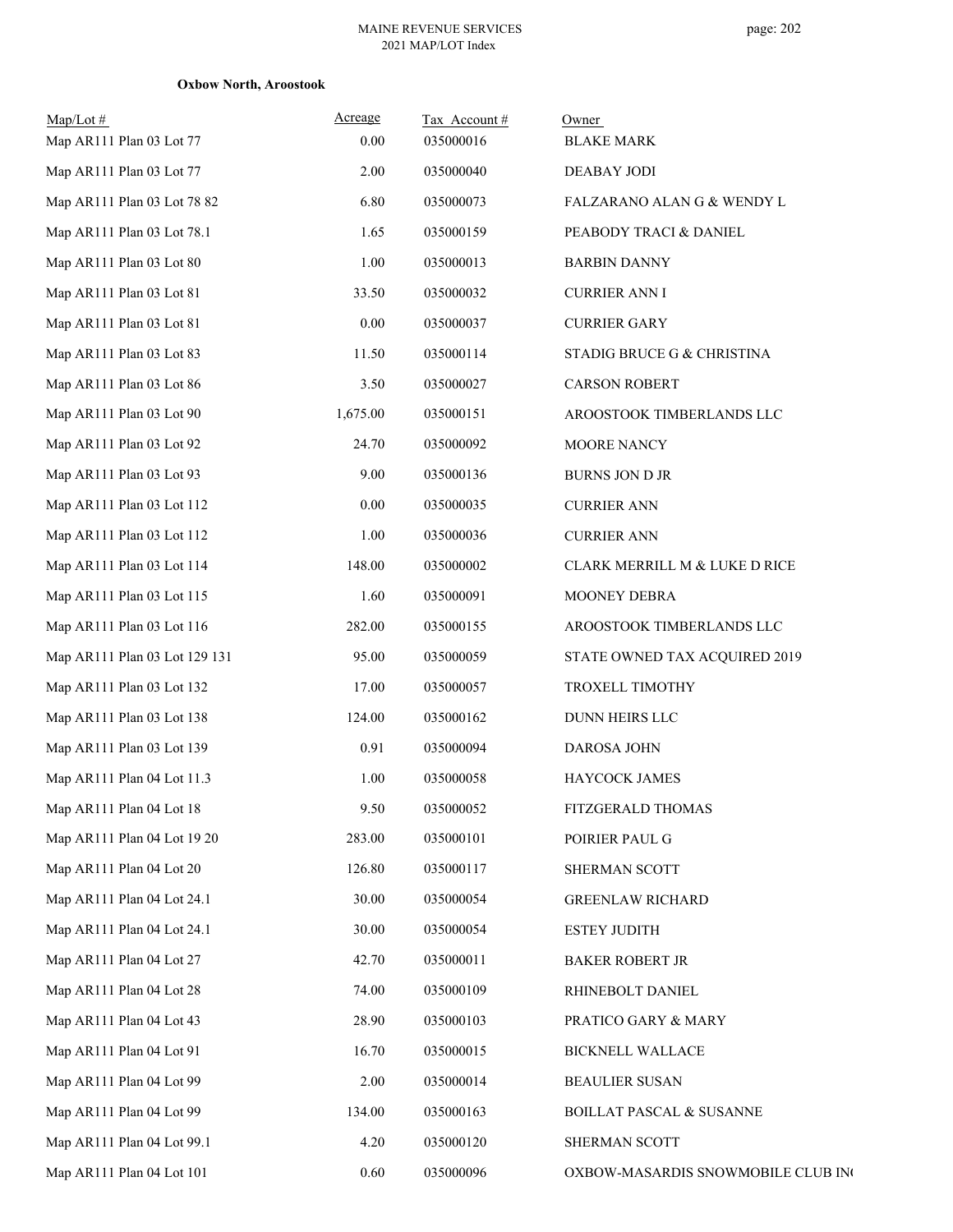| $Map/Lot \#$<br>Map AR111 Plan 04 Lot 102 | Acreage<br>1.00 | Tax Account#<br>035000145 | Owner<br>THE OXBOW CONGREGATIONAL CHURCH    |
|-------------------------------------------|-----------------|---------------------------|---------------------------------------------|
| Map AR111 Plan 04 Lot 103                 | 38.00           | 035000053                 | KESSLER LISA L &                            |
| Map AR111 Plan 04 Lot 104.1               | 45.00           | 035000127                 | STADIG BRUCE G & CHRISTINA                  |
| Map AR111 Plan 04 Lot 105                 | 3.00            | 035000047                 | <b>ESTEY JUDITH</b>                         |
| Map AR111 Plan 04 Lot 107                 | 2.00            | 035000098                 | <b>GARSIDE LORI-ANN &amp; WILLIAM H III</b> |
| Map AR111 Plan 04 Lot 108                 | 1.40            | 035000004                 | AMARAL CASEY & JAMES                        |
| Map AR111 Plan 04 Lot 109                 | 25.53           | 035000003                 | ALVERSON LINDA & GEORGE MCPHERSON.          |
| Map AR111 Plan 04 Lot 110 111             | 23.70           | 035000062                 | JOHNSON WILLIAM & JOAN                      |
| Map AR111 Plan 04 Lot 113                 | 52.50           | 035000005                 | HUTCHESON MARK L & STACY A                  |
| Map AR111 Plan 04 Lot 117                 | 1.00            | 035000024                 | CAREY JAMES & MARJORIE                      |
| Map AR111 Plan 04 Lot 117.1               | 6.90            | 035000039                 | <b>DEABAY ERIC</b>                          |
| Map AR111 Plan 04 Lot 117.2               | 2.00            | 035000143                 | KLEINFELTER GLEN                            |
| Map AR111 Plan 04 Lot 120 126             | 16.00           | 035000121                 | SHERMAN SCOTT & LISA                        |
| Map AR111 Plan 04 Lot 121                 | 90.00           | 035000025                 | <b>CAREY JAMES &amp; MARJORIE</b>           |
| Map AR111 Plan 04 Lot 125                 | 2.00            | 035000144                 | OXBOW CONGREGATIONAL CHURCH                 |
| Map AR111 Plan 04 Lot 128                 | 2.70            | 035000060                 | <b>HOUSTON DAVID R</b>                      |
| Map AR111 Plan 04 Lot 130                 | 89.00           | 035000149                 | AROOSTOOK TIMBERLANDS LLC                   |
| Map AR111 Plan 04 Lot 133                 | 16.00           | 035000107                 | <b>RAND CLAYTON</b>                         |
| Map AR111 Plan 04 Lot 134                 | $0.00\,$        | 035000055                 | <b>GRONDIN MONTE</b>                        |
| Map AR111 Plan 04 Lot 134                 | 0.00            | 035000078                 | <b>STADIG LEE</b>                           |
| Map AR111 Plan 04 Lot 134                 | 0.00            | 035000084                 | <b>CAMERON MATTHEW</b>                      |
| Map AR111 Plan 04 Lot 134                 | 0.00            | 035000093                 | MOUNTAIN CHARLES                            |
| Map AR111 Plan 04 Lot 134                 | 4,947.00        | 035000106                 | DUNN HEIRS LLC                              |
| Map AR111 Plan 04 Lot 135                 | 34.00           | 035000122                 | SHERMAN SCOTT & LISA                        |
| Map AR111 Plan 04 Lot 136                 | 160.00          | 035000088                 | <b>DUNN TIMBERLAND</b>                      |
| Map AR111 Plan 04 Lot 136                 | 160.00          | 035000088                 | ANDREW MICHALKA                             |
| Map AR111 Plan 04 Lot 136                 | 160.00          | 035000088                 | ESTEY JUDITH                                |
| Map AR111 Plan 04 Lot 136                 | 160.00          | 035000088                 | <b>SUSAN BUSHEY</b>                         |
| Map AR111 Plan 04 Lot 136                 | 160.00          | 035000088                 | TIMOTHY MICHALKA                            |
| Map AR111 Plan 04 Lot 136                 | 160.00          | 035000088                 | DANIEL MICHALKA                             |
| Map AR111 Plan 04 Lot 136                 | 160.00          | 035000088                 | <b>GREENLAW RICHARD</b>                     |
| Map AR111 Plan 04 Lot 137                 | 171.00          | 035000010                 | AROOSTOOK TIMBERLANDS LLC                   |
| Map AR111 Plan 04 Lot 137                 | 171.00          | 035000010                 | DUNN HEIRS LLC                              |
| Map AR111 Plan 04 Lot 140                 | 71.00           | 035000048                 | FITZGERALD THOMAS                           |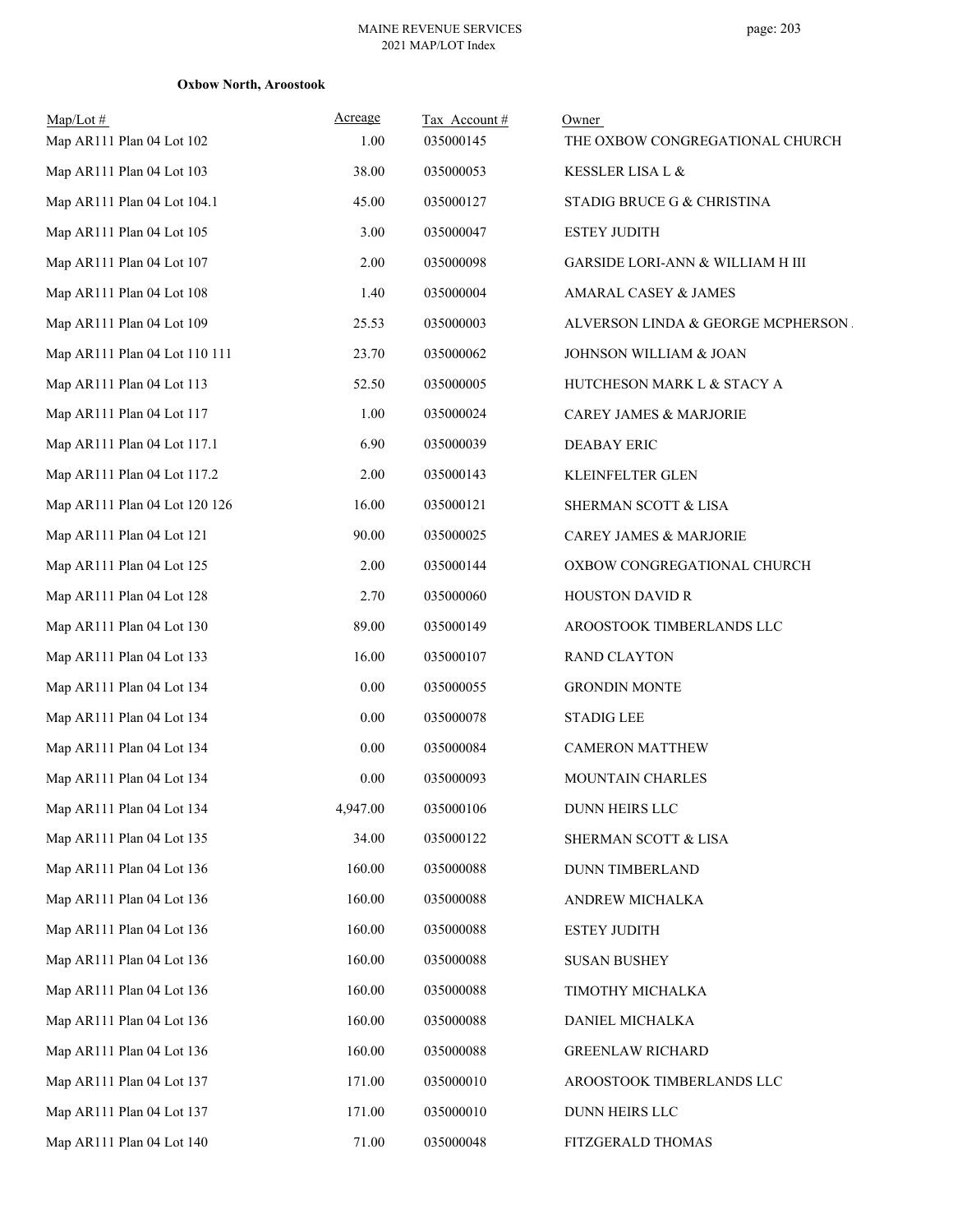| $Map/Lot \#$                           | Acreage | Tax Account# | Owner                             |
|----------------------------------------|---------|--------------|-----------------------------------|
| Map AR112 Plan 00 Lot 0                | 0.00    | 030900001    | EASTERN MAINE ELECTRIC CO-OP INC  |
| Map AR112 Plan 01 Lot 1 Plan 08 Lot 5  | 75.00   | 030900231    | FREDERICK HARVEY W                |
| Map AR112 Plan 01 Lot 2                | 4.00    | 030900261    | C & M PARTNERSHIP                 |
| Map AR112 Plan 01 Lot 2.1              | 50.00   | 030900262    | <b>FARIELLO FRANCO</b>            |
| Map AR112 Plan 01 Lot 3                | 113.00  | 030900263    | MURCHIE HARLEY                    |
| Map AR112 Plan 01 Lot 4 Plan 07 Lot 34 | 106.00  | 030900212    | THOMPSON JAMES D                  |
| Map AR112 Plan 01 Lot 5 Plan 07 Lot 38 | 81.00   | 030900218    | <b>EGAN JAMES R JR</b>            |
| Map AR112 Plan 01 Lot 6                | 99.00   | 030900264    | <b>CASSIDY BRENT</b>              |
| Map AR112 Plan 01 Lot 7                | 315.00  | 030900265    | <b>FARIELLO FRANCO</b>            |
| Map AR112 Plan 01 Lot 8                | 445.00  | 030900266    | WEBER DONALD K & VIVIAN J MERKLEY |
| Map AR112 Plan 01 Lot 9                | 21.00   | 030900267    | <b>CASEY JARRETT B</b>            |
| Map AR112 Plan 01 Lot 9.1 24           | 21.00   | 030900285    | ERAMO CHARLOTTE A                 |
| Map AR112 Plan 01 Lot 10               | 19.28   | 030900268    | KNAPP WILLILAM                    |
| Map AR112 Plan 01 Lot 11               | 64.00   | 030900269    | <b>KNAPP HALSON</b>               |
| Map AR112 Plan 01 Lot 11.1             | 2.30    | 030900270    | KNAPP WILLIAM & RENEE SMITH       |
| Map AR112 Plan 01 Lot 12               | 6.00    | 030900271    | MICHLIN JOHN PAUL                 |
| Map AR112 Plan 01 Lot 13               | 55.00   | 030900272    | WEBER DONALD K & VIVIAN J MERKLEY |
| Map AR112 Plan 01 Lot 14               | 108.00  | 030900273    | LONG JOEL B & LINDA L             |
| Map AR112 Plan 01 Lot 15               | 40.40   | 030900274    | LETOURNEAU LUCILLE                |
| Map AR112 Plan 01 Lot 15.1             | 37.11   | 030900276    | ANDERSON MICHAEL G                |
| Map AR112 Plan 01 Lot 15.2 15.3        | 13.02   | 030900275    | MELLO MICHAEL A                   |
| Map AR112 Plan 01 Lot 16               | 1.93    | 030900277    | <b>FARIELLO FRANCO</b>            |
| Map AR112 Plan 01 Lot 17               | 2.06    | 030900278    | <b>KNAPP BARBARA</b>              |
| Map AR112 Plan 01 Lot 18               | 1.00    | 030900279    | WELLS CINTY                       |
| Map AR112 Plan 01 Lot 19               | 4.60    | 030900280    | KNAPP PETER L                     |
| Map AR112 Plan 01 Lot 20               | 25.00   | 030900281    | DOWNIE WILLIAM O III              |
| Map AR112 Plan 01 Lot 21               | 57.00   | 030900282    | RUMMEL JAMES E & TIMOTHY J        |
| Map AR112 Plan 01 Lot 22               | 2.00    | 030900284    | SILVERTHORN MARY ANN              |
| Map AR112 Plan 01 Lot 26               | 3.72    | 030900283    | KNAPP JASON A & JERRY A           |
| Map AR112 Plan 02 Lot 1                | 940.00  | 030900002    | MAINE STATE OF                    |
| Map AR112 Plan 02 Lot 2 5              | 243.60  | 030900003    | MAINE STATE OF ET AL              |
| Map AR112 Plan 02 Lot 3 4 4.1          | 336.00  | 030900004    | MAINE STATE OF ET AL              |
| Map AR112 Plan 02 Lot 5                | 0.00    | 030900005    | MAINE STATE OF                    |
| Map AR112 Plan 03 Lot 1                | 164.00  | 030900006    | WILCOX GERALD JR                  |
| Map AR112 Plan 03 Lot 1.1              | 2.18    | 030900007    | WILCOX GERALD J                   |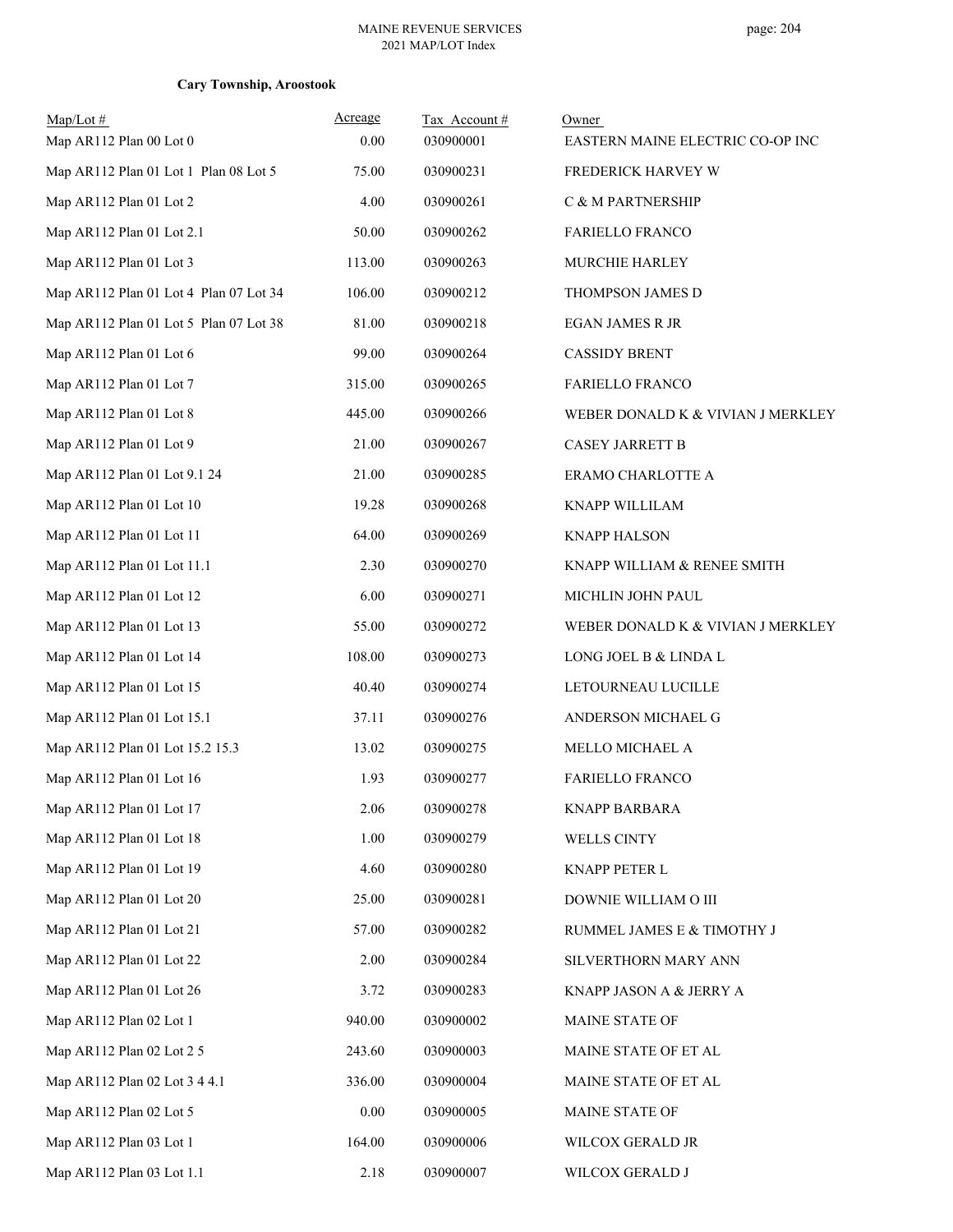| $Map/Lot \#$<br>Map AR112 Plan 03 Lot 2      | Acreage<br>119.00 | Tax Account#<br>030900008 | Owner<br>ST JEAN CHARLES            |
|----------------------------------------------|-------------------|---------------------------|-------------------------------------|
| Map AR112 Plan 03 Lot 2.1                    | 1.00              | 030900009                 | HANEY SUSAN W                       |
| Map AR112 Plan 03 Lot 3                      | 50.00             | 030900010                 | <b>SCOTT DONALD</b>                 |
| Map AR112 Plan 03 Lot 3.1                    | 49.00             | 030900011                 | SCOTT JONATHAN & GARY               |
| Map AR112 Plan 03 Lot 3.2                    | 50.00             | 030900012                 | <b>SCOTT DAVID K</b>                |
| Map AR112 Plan 03 Lot 3.3                    | 5.00              | 030900013                 | <b>SCOTT DAVID K</b>                |
| Map AR112 Plan 03 Lot 4                      | 47.63             | 030900028                 | KRAWIETZ LADDIE & CHERYL            |
| Map AR112 Plan 03 Lot 4.2                    | 47.57             | 030900014                 | SEAMANS DAVID H                     |
| Map AR112 Plan 03 Lot 4.3                    | 43.60             | 030900015                 | RANDALL CLIFFORD                    |
| Map AR112 Plan 03 Lot 4.4                    | 40.91             | 030900016                 | MOORE DEMETRA J                     |
| Map AR112 Plan 03 Lot 4.5                    | 41.02             | 030900017                 | <b>LOUIS WILLEM</b>                 |
| Map AR112 Plan 03 Lot 4.6                    | 40.58             | 030900018                 | KRAWIETZ LADDIE & CHERYL            |
| Map AR112 Plan 03 Lot 4.7                    | 40.57             | 030900019                 | KRAWIETZ LADDIE & CHERYL            |
| Map AR112 Plan 03 Lot 4.8                    | 27.33             | 030900020                 | TUCKER JOSEPH E & SUSAN C           |
| Map AR112 Plan 03 Lot 4.9                    | 40.19             | 030900021                 | SMITH KENNETH G                     |
| Map AR112 Plan 03 Lot 5                      | 13.29             | 030900022                 | WYNN ADRIENNE K                     |
| Map AR112 Plan 03 Lot 5.1                    | 9.98              | 030900023                 | WIRTA ARNO C Z &                    |
| Map AR112 Plan 03 Lot 6                      | 56.00             | 030900024                 | WILCOX GERALD J                     |
| Map AR112 Plan 03 Lot 7                      | 128.00            | 030900025                 | MURAKAMI HARUHIKO & JANET           |
| Map AR112 Plan 03 Lot 8                      | 34.75             | 030900026                 | WILCOX RYAN                         |
| Map AR112 Plan 03 Lot 9                      | 51.00             | 030900027                 | KRAWIETZ LADDIE & CHERYL            |
| Map AR112 Plan 03 Lot 10                     | 140.00            | 030900029                 | PRESBREY JEFFREY & PAULA J          |
| Map AR112 Plan 03 Lot 11                     | 3.00              | 030900030                 | BARTLETT MARK A & MICAH D & HEATHER |
| Map AR112 Plan 03 Lot 12                     | 64.20             | 030900031                 | LEVITIN ALEXIS ANTHONY              |
| Map AR112 Plan 03 Lot 12.1                   | 25.00             | 030900032                 | KRAWIETZ LADDIE & CHERYL            |
| Map AR112 Plan 03 Lot 12.2                   | 14.50             | 030900033                 | WILCOX GERALD J                     |
| Map AR112 Plan 03 Lot 13                     | 1.20              | 030900034                 | COUNTY OF AROOSTOOK                 |
| Map AR112 Plan 03 Lot 14                     | 53.00             | 030900035                 | M & H LAND HOLDINGS LLC             |
| Map AR112 Plan 03 Lot 15                     | 40.00             | 030900036                 | CROWLEY MICHAEL                     |
| Map AR112 Plan 03 Lot 15.1                   | 56.00             | 030900037                 | WITHAM ROBIN A & SHERRI L           |
| Map AR112 Plan 03 Lot 15.2                   | 11.70             | 030900038                 | FOUNTAINE MARCEL R                  |
| Map AR112 Plan 03 Lot 16                     | 100.00            | 030900039                 | MAINE STATE OF ET AL                |
| Map AR112 Plan 03 Lot 17 23 Plan 05<br>Lot 3 | 33.00             | 030900044                 | WILCOX RICHARD & PATRICIA A         |
| Map AR112 Plan 03 Lot 18                     | 33.56             | 030900040                 | NEHER JOHN F $\&$ GAIL L            |
| Map AR112 Plan 03 Lot 19.1                   | 40.30             | 030900041                 | CAPPELLI TERRANCE O & JODY M        |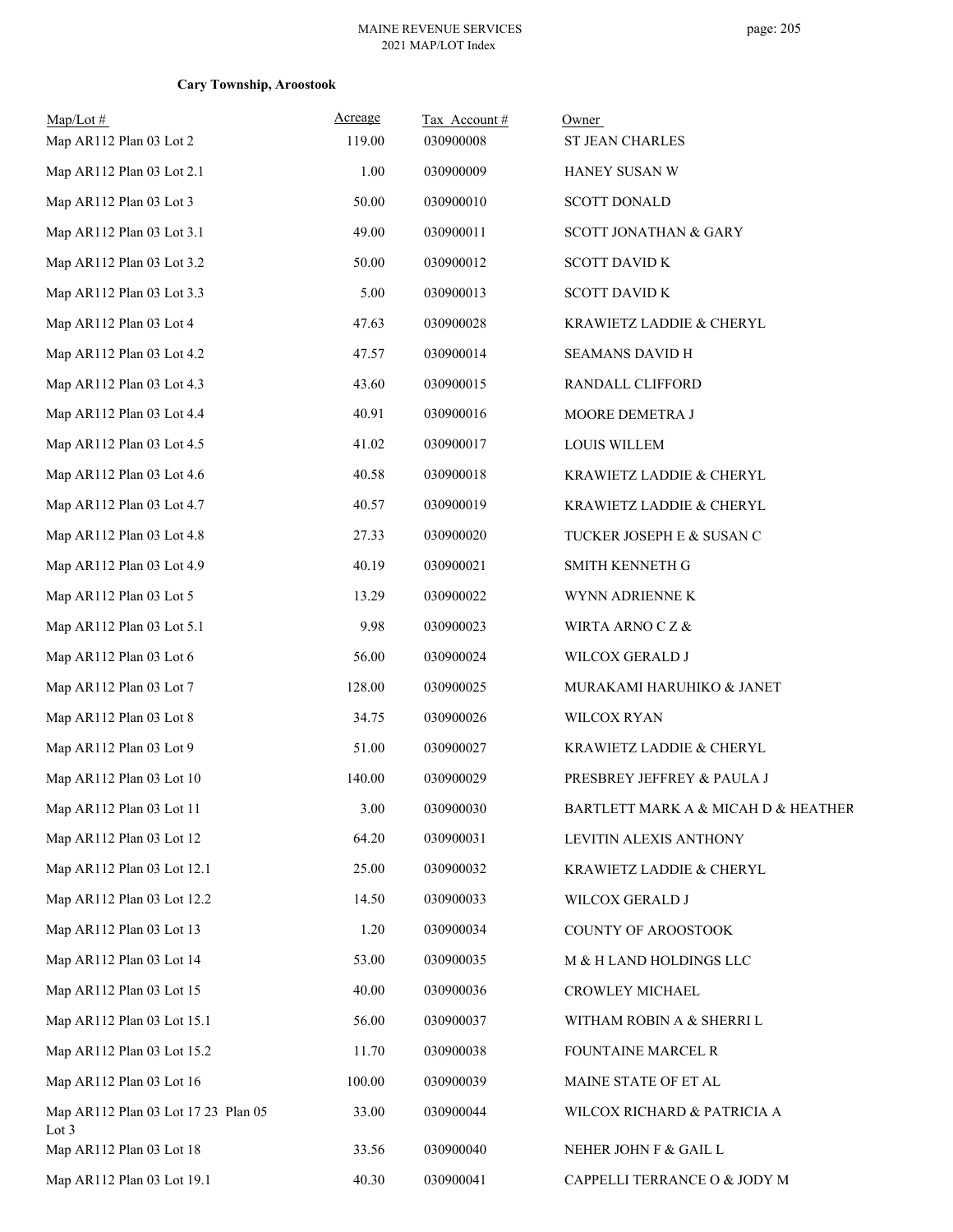| $Map/Lot \#$<br>Map AR112 Plan 03 Lot 20 Plan 05 Lot 5 | Acreage<br>158.00 | Tax Account#<br>030900101 | Owner<br>ESTABROOK DOROTHY J C      |
|--------------------------------------------------------|-------------------|---------------------------|-------------------------------------|
| Map AR112 Plan 03 Lot 21                               | 0.23              | 030900042                 | <b>WILCOX RYAN</b>                  |
| Map AR112 Plan 03 Lot 22                               | 0.81              | 030900043                 | WILCOX FAMILY CEMETERY ASSOCIATION  |
| Map AR112 Plan 03 Lot 24                               | 5.17              | 030900045                 | BELYEA MATTHEW C & AMIE J           |
| Map AR112 Plan 04 Lot 1                                | 23.00             | 030900046                 | COLIN BARTLETT & SONS INC           |
| Map AR112 Plan 04 Lot 2                                | 2.00              | 030900047                 | <b>FARRAR GEORGE T JR</b>           |
| Map AR112 Plan 04 Lot 3                                | 50.00             | 030900048                 | UNIVERSITY OF MAINE FOUNDATION      |
| Map AR112 Plan 04 Lot 4                                | 15.00             | 030900049                 | MORGAN JOHN A & DEBRA L             |
| Map AR112 Plan 04 Lot 4.1                              | 49.00             | 030900050                 | HOBBS ALBERT E & CHRISTINE A        |
| Map AR112 Plan 04 Lot 5                                | 9.00              | 030900051                 | DODGE CARL E SR & LISA L            |
| Map AR112 Plan 04 Lot 6                                | 2.64              | 030900052                 | VIRGIE CATHERINE A & BART A         |
| Map AR112 Plan 04 Lot 7                                | 0.80              | 030900053                 | JOHNSON FRED & CATHERINE VIRGIE     |
| Map AR112 Plan 04 Lot 8                                | 0.60              | 030900054                 | POTTER EUGENE & DEBRA               |
| Map AR112 Plan 04 Lot 9                                | 0.60              | 030900055                 | ROYAL JEFFREY I & PATRICIA A        |
| Map AR112 Plan 04 Lot 10                               | 4.00              | 030900056                 | KAMINSKI JOSEPH S & NANCY DONOVAN   |
| Map AR112 Plan 04 Lot 11                               | 1.70              | 030900057                 | WIGGINS STEPHEN J                   |
| Map AR112 Plan 04 Lot 12                               | 3.60              | 030900058                 | LIBBY KAI R & CRISTINA C            |
| Map AR112 Plan 04 Lot 13                               | 0.50              | 030900059                 | CODY KEVIN M                        |
| Map AR112 Plan 04 Lot 14                               | 166.00            | 030900060                 | PUTNAM MARVIN S & MARVIN S JR       |
| Map AR112 Plan 04 Lot 15                               | 3.10              | 030900061                 | <b>SCHOEN CHRISTOPHER P &amp;</b>   |
| Map AR112 Plan 04 Lot 16                               | 2.75              | 030900062                 | THOMPSON CHAD A & CYNTHIA M         |
| Map AR112 Plan 04 Lot 17                               | 90.00             | 030900063                 | LIBBY KAI R & CRISTINA C            |
| Map AR112 Plan 04 Lot 18                               | 14.84             | 030900064                 | HARBER DEBORAH I                    |
| Map AR112 Plan 04 Lot 19                               | 0.70              | 030900065                 | <b>BELYEA ISIAH</b>                 |
| Map AR112 Plan 04 Lot 20                               | 1.40              | 030900066                 | PUTNAM RAMON D & VIVIAN A           |
| Map AR112 Plan 04 Lot 21                               | 0.60              | 030900067                 | OLIVER CARL R & BARBARA A           |
| Map AR112 Plan 04 Lot 22                               | 0.40              | 030900068                 | PUTNAM RAMON D                      |
| Map AR112 Plan 04 Lot 23 24                            | 2.45              | 030900069                 | <b>GRAHAM MONTI D &amp; SARAH R</b> |
| Map AR112 Plan 04 Lot 25                               | 4.00              | 030900070                 | WASILEWSKI LUDMILA                  |
| Map AR112 Plan 04 Lot 26                               | 21.00             | 030900071                 | SIMPSON MILLARD L & MILDRED M       |
| Map AR112 Plan 04 Lot 26.1                             | 0.95              | 030900072                 | SIMPSON JEANNE B                    |
| Map AR112 Plan 04 Lot 27                               | 37.00             | 030900073                 | SEAMANS SHAWN & PAMELA A            |
| Map AR112 Plan 04 Lot 28                               | 0.90              | 030900074                 | EMERY TYRONE & CRISSY M             |
| Map AR112 Plan 04 Lot 29                               | 0.20              | 030900075                 | JOHNSON GARY W & LAWRENCE G         |
| Map AR112 Plan 04 Lot 30                               | 1.80              | 030900076                 | PRAY LEWIS E, NANCY L & KEVIN L     |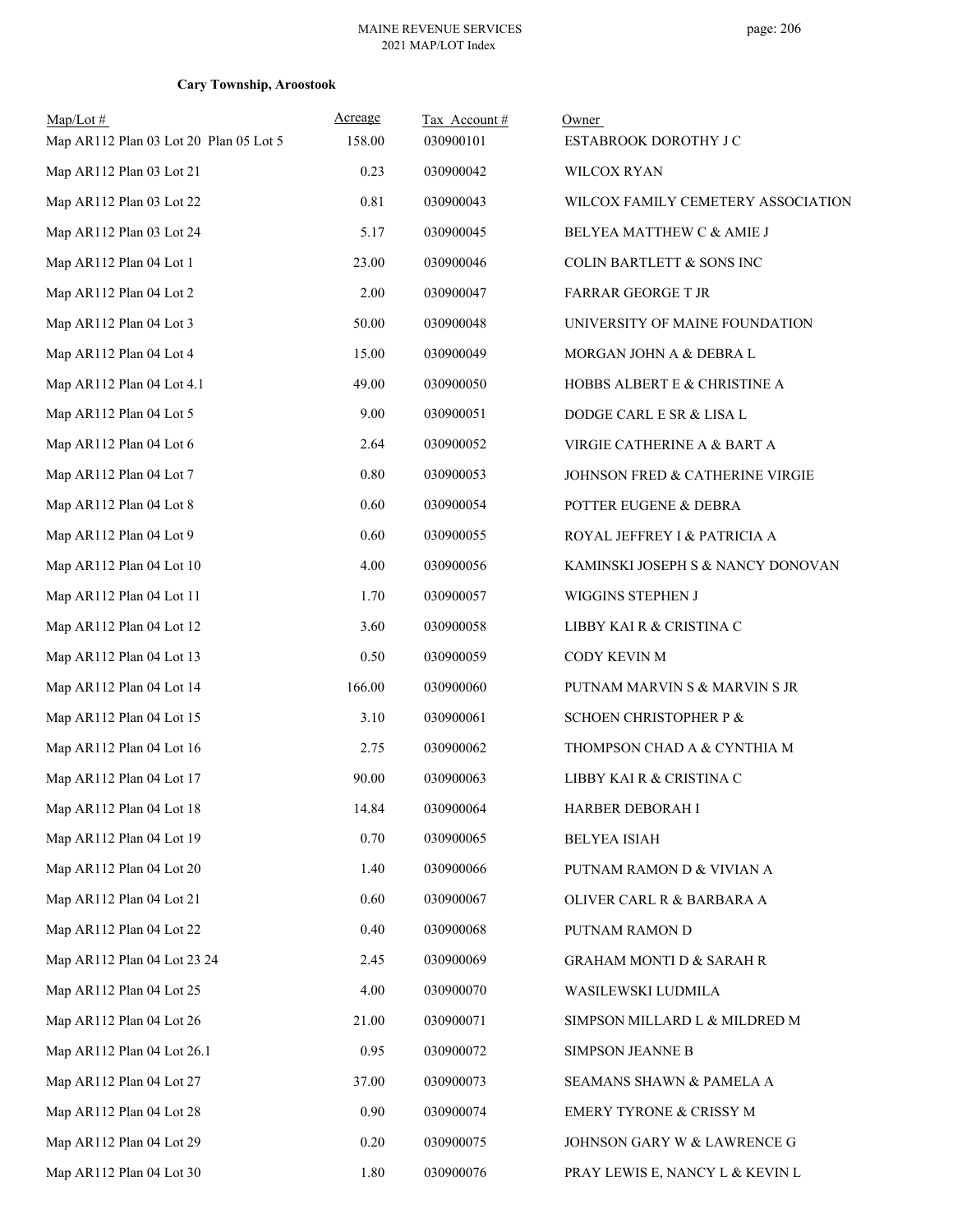| $Map/Lot \#$                                  | Acreage | Tax Account# | Owner                              |
|-----------------------------------------------|---------|--------------|------------------------------------|
| Map AR112 Plan 04 Lot 31                      | 122.00  | 030900077    | SEBOEIS PLANTATION REALTY VENTURE  |
| Map AR112 Plan 04 Lot 31.1                    | 2.00    | 030900291    | MACGAHAN THOMAS A                  |
| Map AR112 Plan 04 Lot 32                      | 43.00   | 030900078    | HILTZ JEREMY L & SUZANNE B         |
| Map AR112 Plan 04 Lot 33 48                   | 52.00   | 030900079    | MERRILL LOUIS E & MARIA I          |
| Map AR112 Plan 04 Lot 34                      | 1.00    | 030900080    | CARY BAPTIST CHURCH                |
| Map AR112 Plan 04 Lot 35                      | 2.00    | 030900081    | CASSIDY DAVID O & MAPLEY D         |
| Map AR112 Plan 04 Lot 36                      | 0.60    | 030900082    | SCOTT DENNIS L & SUZANNE L         |
| Map AR112 Plan 04 Lot 37                      | 31.00   | 030900083    | HOVEY STEVEN J & SHEREE L          |
| Map AR112 Plan 04 Lot 38                      | 4.70    | 030900084    | SILVERTHORN CHRISTOPHER            |
| Map AR112 Plan 04 Lot 39 Plan 06 Lot 4        | 348.40  | 030900085    | LAKEVILLE SHORES INC               |
| Map AR112 Plan 04 Lot 40                      | 91.00   | 030900086    | MAINE STATE OF ET AL               |
| Map AR112 Plan 04 Lot 41                      | 3.40    | 030900087    | HUTCHINSON LINDY                   |
| Map AR112 Plan 04 Lot 43                      | 258.00  | 030900088    | MAINE STATE OF ET AL               |
| Map AR112 Plan 04 Lot 44                      | 2.00    | 030900089    | <b>FARRAR EARL J</b>               |
| Map AR112 Plan 04 Lot 45 47 Plan 07<br>Lot 45 | 28.00   | 030900091    | SMITH JOSEPH M & MICHELLE L        |
| Map AR112 Plan 04 Lot 46                      | 1.60    | 030900090    | PUTNAM RAMON D & VIVIAN A          |
| Map AR112 Plan 04 Lot 49                      | 52.00   | 030900093    | HOVEY STEVEN J & SHEREE L          |
| Map AR112 Plan 04 Lot 50                      | 45.00   | 030900094    | LAKEVILLE SHORES INC               |
| Map AR112 Plan 04 Lot 51                      | 47.00   | 030900095    | LAKEVILLE SHORES INC               |
| Map AR112 Plan 04 Lot 52                      | 3.44    | 030900096    | SIMPSON MILLARD L & MILDRED M      |
| Map AR112 Plan 04 Lot 53                      | 1.00    | 030900097    | MAINE STATE OF ET AL               |
| Map AR112 Plan 05 Lot 1                       | 50.00   | 030900098    | STEARNS GIDEON T                   |
| Map AR112 Plan 05 Lot 2 6                     | 43.00   | 030900099    | PRESBREY CRAIG P & KAREN A         |
| Map AR112 Plan 05 Lot 4                       | 99.00   | 030900100    | CAPPELLI TERRANCE O & JODY M       |
| Map AR112 Plan 05 Lot 7                       | 24.00   | 030900102    | NEELY JAMES E                      |
| Map AR112 Plan 05 Lot 8                       | 1.30    | 030900103    | CAMPBELL BRENDA A & CARL E         |
| Map AR112 Plan 05 Lot 9                       | 1.10    | 030900104    | THERIAULT MAUREEN M42 WILCOX RAOD  |
| Map AR112 Plan 05 Lot 10 36                   | 4.03    | 030900132    | CARY BAPTIST CHURCH                |
| Map AR112 Plan 05 Lot 11                      | 0.30    | 030900106    | WARD ERIC W                        |
| Map AR112 Plan 05 Lot 12 Plan 07 Lot<br>11    | 697.00  | 030900107    | GEDALIAS COMPANY LLC               |
| Map AR112 Plan 05 Lot 12.1                    | 1.00    | 030900108    | FARRAR MICHAEL J & RODERICK W KING |
| Map AR112 Plan 05 Lot 13                      | 3.50    | 030900109    | <b>SIMPSON JOHN I</b>              |
| Map AR112 Plan 05 Lot 14                      | 28.00   | 030900110    | STIGLIANI-HIPSKY VIRGINIA          |
| Map AR112 Plan 05 Lot 14.1                    | 5.11    | 030900111    | HOOKER MICHAEL D & DEBBIE H        |
| Map AR112 Plan 05 Lot 15                      | 1.00    | 030900112    | EMERY TYRONE & DIANE MARIE         |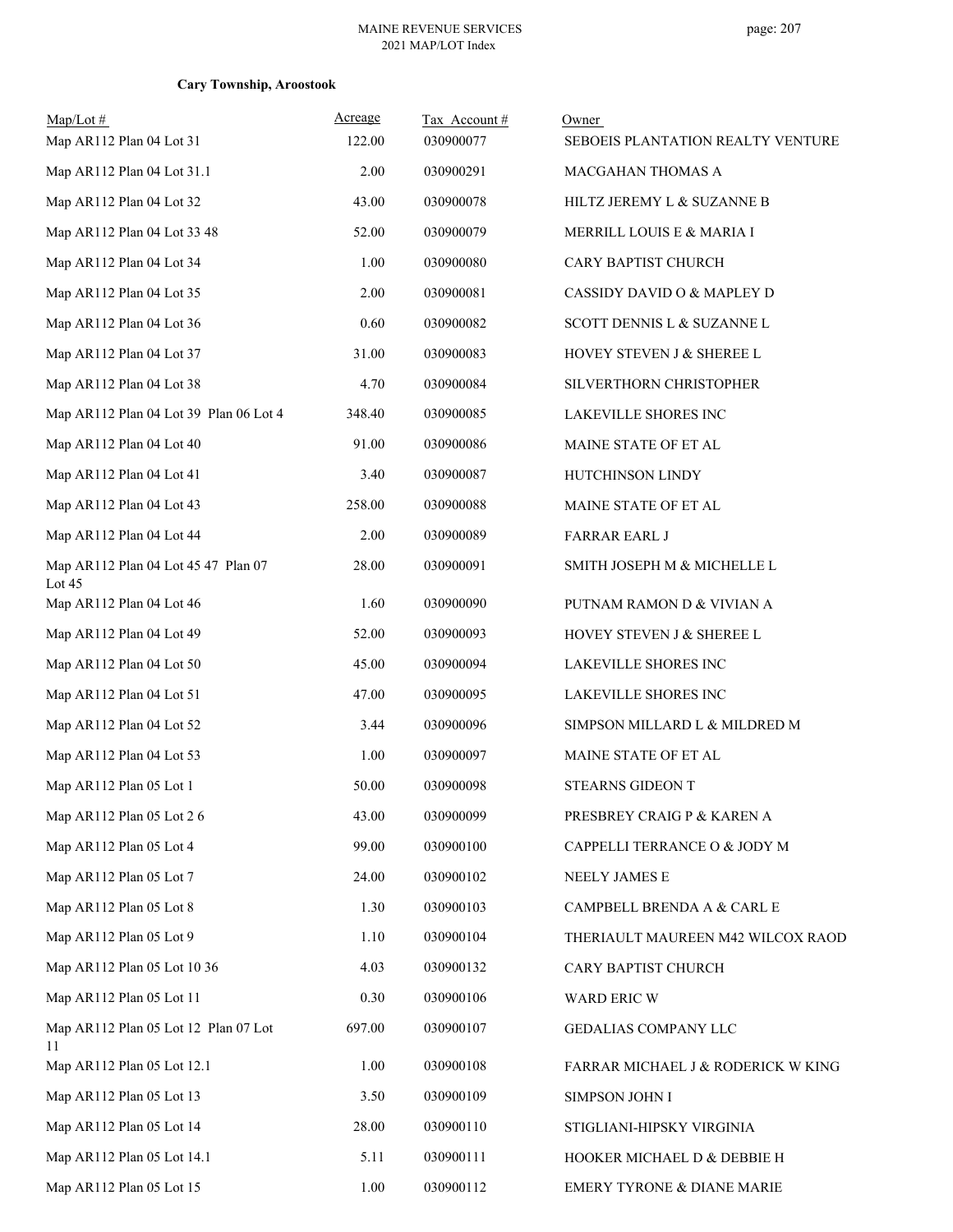| $Map/Lot \#$                      | Acreage | Tax Account# | Owner                            |
|-----------------------------------|---------|--------------|----------------------------------|
| Map AR112 Plan 05 Lot 16          | 0.70    | 030900113    | COUNTY OF AROOSTOOK              |
| Map AR112 Plan 05 Lot 17          | 1.13    | 030900114    | MUZZI LEONARD A III              |
| Map AR112 Plan 05 Lot 18          | 1.75    | 030900115    | FOLEY RONALD P & VIRGINIA G      |
| Map AR112 Plan 05 Lot 19          | 1.10    | 030900116    | MCGARY RONALD A & DARLENE M      |
| Map AR112 Plan 05 Lot 20          | 5.40    | 030900117    | DEVOE DONALD P JR & LEISA H      |
| Map AR112 Plan 05 Lot 21          | 33.50   | 030900118    | PUTNAM PHILIP D & NANCY L        |
| Map AR112 Plan 05 Lot 22          | 5.00    | 030900119    | US BANK TRUST NA                 |
| Map AR112 Plan 05 Lot 23          | 4.00    | 030900120    | SIMPSON ROBERT T                 |
| Map AR112 Plan 05 Lot 24          | 0.75    | 030900121    | FLEWELLING MORGAN L & GALEN      |
| Map AR112 Plan 05 Lot 26          | 2.40    | 030900122    | DAVIS PETER R                    |
| Map AR112 Plan 05 Lot 27          | 2.81    | 030900123    | CROOKER ROBERT H & REBECCA       |
| Map AR112 Plan 05 Lot 28          | 5.00    | 030900124    | STEARNS GIDEON T                 |
| Map AR112 Plan 05 Lot 29          | 0.63    | 030900125    | OLIVER CARL R & BARBARA A        |
| Map AR112 Plan 05 Lot 30.1        | 28.30   | 030900126    | DUCKWORTH ROBERT H               |
| Map AR112 Plan 05 Lot 31          | 106.00  | 030900127    | PRESBREY CRAIG P & KAREN A       |
| Map AR112 Plan 05 Lot 32          | 62.00   | 030900128    | LINNEUS REALTY TRUST             |
| Map AR112 Plan 05 Lot 33          | 55.00   | 030900129    | OSLER KATHLEEN & ZACHARY E TRUAX |
| Map AR112 Plan 05 Lot 34          | 18.00   | 030900130    | HAYES KENNETH V & CARLEEN M      |
| Map AR112 Plan 05 Lot 35          | 39.00   | 030900131    | BOYNTON DOUGLAS G & DONNA M      |
| Map AR112 Plan 05 Lot 37          | 2.50    | 030900133    | DICENTES CHERYL & MICHAEL        |
| Map AR112 Plan 05 Lot 38          | 2.00    | 030900134    | LINDSAY JEROME E                 |
| Map AR112 Plan 05 Lot 39          | 20.00   | 030900135    | HOVEY STEVEN J                   |
| Map AR112 Plan 05 Lot 39.1        | 2.25    | 030900136    | SEMMEL TRACY                     |
| Map AR112 Plan 05 Lot 39.2        | 4.75    | 030900137    | SEMMEL TYLER LEE                 |
| Map AR112 Plan 05 Lot 40          | 3.67    | 030900138    | PUTNAM PHILIP D & NANCY L        |
| Map AR112 Plan 06 Lot 1           | 17.00   | 030900139    | COLBATH LUCILLE L                |
| Map AR112 Plan 06 Lot 2 41        | 35.80   | 030900140    | CARON ELAINE D & GERRY J         |
| Map AR112 Plan 06 Lot 2.1         | 0.92    | 030900141    | GILBERT PATRICIA J & RAYMOND R   |
| Map AR112 Plan 06 Lot 3 8         | 43.70   | 030900142    | ERFF ROBERT W & ALIDA G          |
| Map AR112 Plan 06 Lot 5           | 103.00  | 030900143    | CUMBERLAND DONALD R & BARBARA E  |
| Map AR112 Plan 06 Lot 6           | 0.30    | 030900144    | MAYLATH VERUN                    |
| Map AR112 Plan 06 Lot 7           | 7.50    | 030900145    | NORTH ROAD REALTY TRUST          |
| Map AR112 Plan 06 Lot 7.1         | 2.40    | 030900146    | STATE OWNED TAX ACQUIRED 2019    |
| Map AR112 Plan 06 Lot 9           | 18.00   | 030900147    | CONLOGUE MICHAEL A & DOREEN L    |
| Map AR112 Plan 06 Lot 10 37 38 44 | 7.50    | 030900175    | SMITH ROBERT B & SHERRY L        |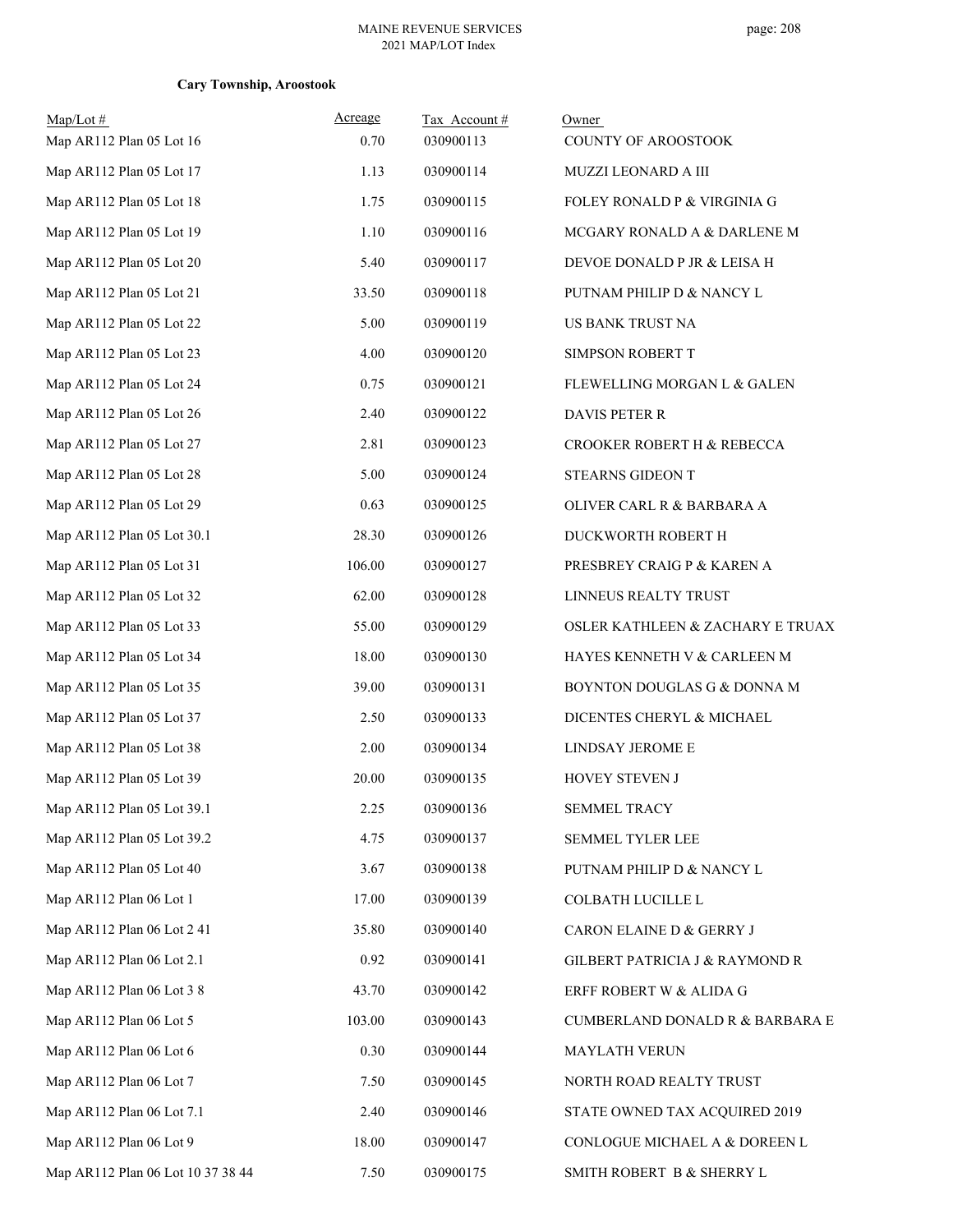| $Map/Lot \#$<br>Map AR112 Plan 06 Lot 11 | Acreage<br>32.00 | Tax Account#<br>030900148 | Owner<br>FRIEL MAUREEN ANN           |
|------------------------------------------|------------------|---------------------------|--------------------------------------|
| Map AR112 Plan 06 Lot 12                 | 54.00            | 030900149                 | CARRIERO VINCENT C, JUDY M,          |
| Map AR112 Plan 06 Lot 13                 | 98.40            | 030900290                 | NORTHERN MAINE PROPERTIES LLC        |
| Map AR112 Plan 06 Lot 14                 | 99.00            | 030900150                 | DRISCOLL EDWARD J & CHERYL A         |
| Map AR112 Plan 06 Lot 14.1               | 5.28             | 030900151                 | MOWREY SHANE M                       |
| Map AR112 Plan 06 Lot 15                 | 60.00            | 030900152                 | GEROW ARTHUR AUSTIN TRUSTEE          |
| Map AR112 Plan 06 Lot 16                 | 1.70             | 030900153                 | CLEARY JOHN P & PEGGY                |
| Map AR112 Plan 06 Lot 17 18              | 5.50             | 030900154                 | CLEARY ARLENE M & SHIRLEY E          |
| Map AR112 Plan 06 Lot 19                 | 2.30             | 030900155                 | BORELAND DOUGLAS E                   |
| Map AR112 Plan 06 Lot 20                 | 29.50            | 030900156                 | WAKELING RALPH J II                  |
| Map AR112 Plan 06 Lot 21                 | 45.20            | 030900157                 | <b>LUYSTER DAVID</b>                 |
| Map AR112 Plan 06 Lot 22                 | 1.65             | 030900158                 | <b>BARTON JAMES M</b>                |
| Map AR112 Plan 06 Lot 23                 | 0.50             | 030900159                 | CARRIERO JUDY L                      |
| Map AR112 Plan 06 Lot 24                 | 3.30             | 030900160                 | SUITTER RODNEY S & JOYCE A           |
| Map AR112 Plan 06 Lot 25                 | 1.03             | 030900161                 | CLEARY EDWIN & PEGGY S PR            |
| Map AR112 Plan 06 Lot 26                 | 13.00            | 030900162                 | <b>SUITTER RODNEY</b>                |
| Map AR112 Plan 06 Lot 27                 | 107.00           | 030900163                 | WAITES CHRISTINE A & JAMES C         |
| Map AR112 Plan 06 Lot 28                 | 91.35            | 030900164                 | SUITTER DOROTHY                      |
| Map AR112 Plan 06 Lot 28.1               | 22.65            | 030900166                 | <b>SUITTER RODNEY</b>                |
| Map AR112 Plan 06 Lot 29                 | 80.00            | 030900167                 | FREDERICK JESSE J                    |
| Map AR112 Plan 06 Lot 29.1               | 20.00            | 030900287                 | MCCUTCHEON RYAN A                    |
| Map AR112 Plan 06 Lot 30                 | 41.00            | 030900168                 | ROSSMAN WAYNE E                      |
| Map AR112 Plan 06 Lot 31                 | $0.50\,$         | 030900169                 | HILTZ JEREMY L                       |
| Map AR112 Plan 06 Lot 32                 | 0.70             | 030900170                 | <b>TASH LORI</b>                     |
| Map AR112 Plan 06 Lot 33                 | 1.28             | 030900171                 | NASON DAVID L & CONNIE R             |
| Map AR112 Plan 06 Lot 34                 | 23.10            | 030900172                 | PUTNAM RAMON D & VIVIAN A            |
| Map AR112 Plan 06 Lot 35                 | 1.00             | 030900173                 | SCHOOLS PATRICIA R & RONALD A        |
| Map AR112 Plan 06 Lot 36                 | 1.28             | 030900174                 | <b>SCHOOLS JOSHUA D</b>              |
| Map AR112 Plan 06 Lot 39                 | 3.00             | 030900176                 | LACOSTIC BRENDA & JAMES              |
| Map AR112 Plan 06 Lot 40                 | 45.10            | 030900177                 | CLARK DENISE M, JOSHUA V BURGOS &    |
| Map AR112 Plan 06 Lot 42                 | 1.00             | 030900179                 | CARRIERO JUDY M, MICHAEL M & DARCY L |
| Map AR112 Plan 06 Lot 43                 | 1.90             | 030900180                 | SCHOOLS JASON A & MARTHA A           |
| Map AR112 Plan 07 Lot 1                  | 30.00            | 030900181                 | CUMBERLAND DONALD R & BARBARA E      |
| Map AR112 Plan 07 Lot 2                  | 30.00            | 030900182                 | LINNEUS REALTY TRUST                 |
| Map AR112 Plan 07 Lot 3                  | 14.00            | 030900183                 | LINNEUS REALTY TRUST                 |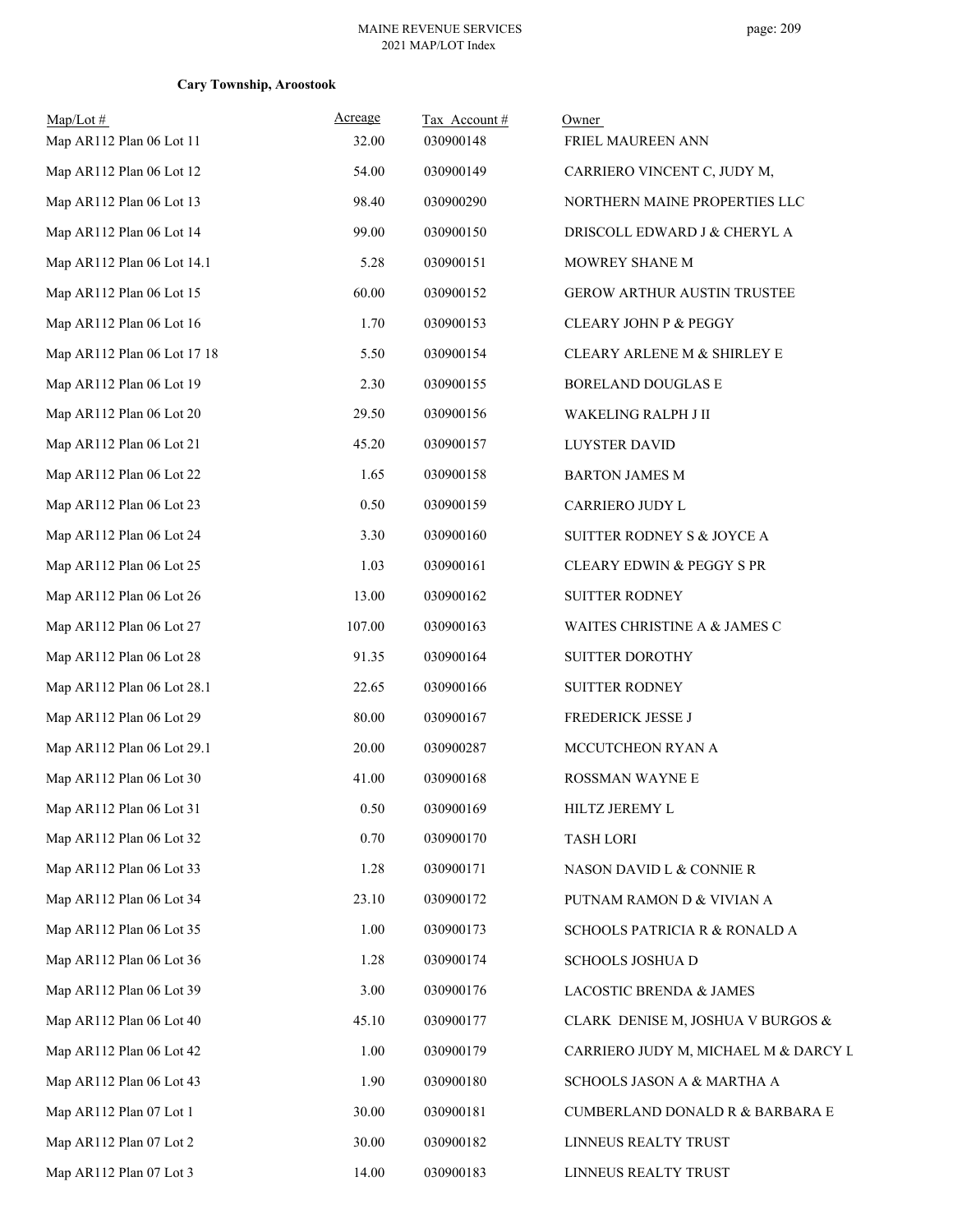| Map/Lot#<br>Map AR112 Plan 07 Lot 4 | Acreage<br>0.00 | Tax Account#<br>030900001P | Owner<br>FARM CREDIT LEASING SERVICES CORPORA |
|-------------------------------------|-----------------|----------------------------|-----------------------------------------------|
| Map AR112 Plan 07 Lot 4             | 57.94           | 030900184                  | GREEN WILLIAM C JR & CINDY L                  |
|                                     |                 |                            |                                               |
| Map AR112 Plan 07 Lot 4.1           | 94.30           | 030900185                  | LINNEUS REALTY TRUST                          |
| Map AR112 Plan 07 Lot 4.2           | 40.00           | 030900186                  | NEELY JAMES E                                 |
| Map AR112 Plan 07 Lot 5             | 1.90            | 030900187                  | WEEDEN GEORGE                                 |
| Map AR112 Plan 07 Lot 6             | 3.30            | 030900188                  | WOTTON CODY JAMES                             |
| Map AR112 Plan 07 Lot 7             | 1.10            | 030900189                  | ROMAN CATHOLIC BISHOP OF PORTLAND             |
| Map AR112 Plan 07 Lot 8 9           | 7.00            | 030900190                  | SARGENT ROBERT P                              |
| Map AR112 Plan 07 Lot 10            | 1.50            | 030900191                  | LEDGER GORDON C                               |
| Map AR112 Plan 07 Lot 12            | 10.00           | 030900192                  | OUELLETTE RONALD D & WANDA W                  |
| Map AR112 Plan 07 Lot 13            | 2.80            | 030900193                  | RACCUGLIA ANTHONY J                           |
| Map AR112 Plan 07 Lot 14            | 17.40           | 030900194                  | <b>BARTLETT FOREST PRODUCTS</b>               |
| Map AR112 Plan 07 Lot 14.1          | 20.00           | 030900195                  | GEDALIAS COMPANY LLC                          |
| Map AR112 Plan 07 Lot 16 43         | 78.00           | 030900196                  | TAUCKUS ROBERT F                              |
| Map AR112 Plan 07 Lot 17            | 11.00           | 030900286                  | <b>HAZEN FRED &amp; JULIE</b>                 |
| Map AR112 Plan 07 Lot 18            | 4.90            | 030900197                  | COLELLA LEROY & JACQUELINE M                  |
| Map AR112 Plan 07 Lot 19            | 6.00            | 030900198                  | NEW BRUNSWICK REALTY TRUST                    |
| Map AR112 Plan 07 Lot 20            | 10.00           | 030900199                  | <b>QUESHER KEITH B</b>                        |
| Map AR112 Plan 07 Lot 21            | 2.90            | 030900200                  | REAMS JASON J & RAYMOND SILV                  |
| Map AR112 Plan 07 Lot 22            | 64.00           | 030900201                  | <b>TLD LLC</b>                                |
| Map AR112 Plan 07 Lot 23            | 1.00            | 030900202                  | ESTABROOK THOMAS                              |
| Map AR112 Plan 07 Lot 24            | 118.00          | 030900203                  | BLUE CRAB VENTURES LLC                        |
| Map AR112 Plan 07 Lot 25            | 58.00           | 030900204                  | LINNEUS REALTY TRUST                          |
| Map AR112 Plan 07 Lot 26            | 30.00           | 030900205                  | CASSIDY DAVID O                               |
| Map AR112 Plan 07 Lot 27            | 4.60            | 030900206                  | STATE OWNED TAX ACQUIRED 2019                 |
| Map AR112 Plan 07 Lot 28            | 5.20            | 030900207                  | LANGRILL ELLEN & RICHARD E WESSON III         |
| Map AR112 Plan 07 Lot 29            | 12.00           | 030900208                  | PALIE JOHN J                                  |
| Map AR112 Plan 07 Lot 30            | 10.00           | 030900209                  | HATCH KURT M                                  |
| Map AR112 Plan 07 Lot 31            | 53.60           | 030900289                  | FRANCO FARIELLO                               |
| Map AR112 Plan 07 Lot 31.1          | 52.00           | 030900288                  | SMITH KENNETH G                               |
| Map AR112 Plan 07 Lot 32            | 0.27            | 030900210                  | <b>SCOTT STEPHEN O</b>                        |
| Map AR112 Plan 07 Lot 33            | 182.00          | 030900211                  | HOVEY STEVEN J & SHEREE L                     |
| Map AR112 Plan 07 Lot 35            | 1.00            | 030900213                  | KNAPP MICHELLE M                              |
| Map AR112 Plan 07 Lot 36            | 5.70            | 030900214                  | ROSS RICHARD A                                |
| Map AR112 Plan 07 Lot 37            | 4.40            | 030900215                  | GENTLEY JOHNATHAN K & DAWN E                  |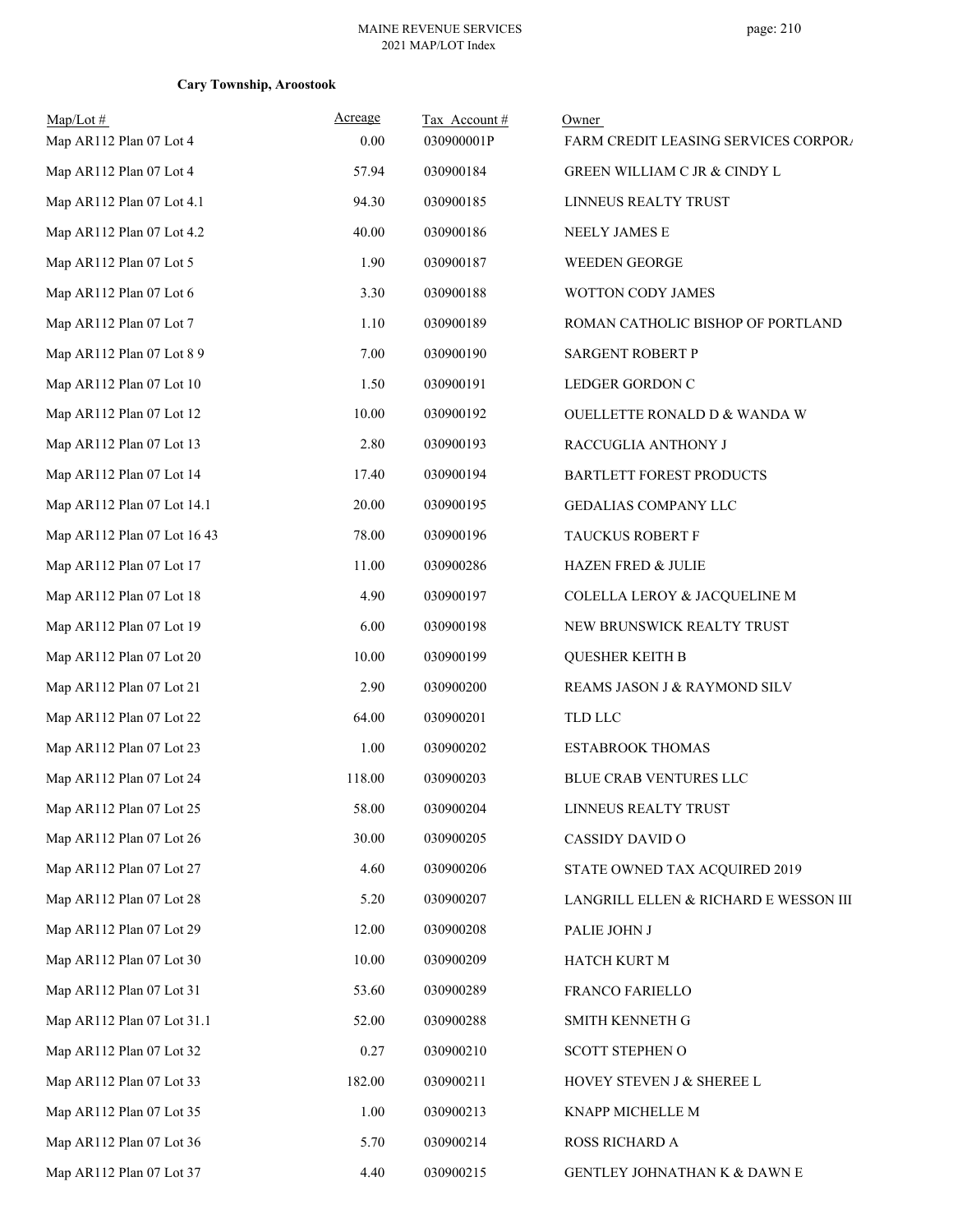| Map/Lot#<br>Map AR112 Plan 07 Lot 37.1 | Acreage<br>10.00 | Tax Account#<br>030900216 | Owner<br>PELLICCIOTTI DONTE          |
|----------------------------------------|------------------|---------------------------|--------------------------------------|
| Map AR112 Plan 07 Lot 37.2             | 0.60             | 030900217                 | US LAND SYNDICATION LLC              |
| Map AR112 Plan 07 Lot 39               | 2.10             | 030900219                 | OLIVER CARL RALPH & DAVID EDWARD MI  |
| Map AR112 Plan 07 Lot 40               | 2.70             | 030900220                 | OLIVER CARL RALPH & SARA JEAN HOLCO! |
| Map AR112 Plan 07 Lot 41               | 20.00            | 030900221                 | LINNEUS REALTY TRUST                 |
| Map AR112 Plan 07 Lot 42               | 21.00            | 030900222                 | CASSIDY DAVID O                      |
| Map AR112 Plan 07 Lot 44               | 1.40             | 030900223                 | WOTTON CODY JAMES                    |
| Map AR112 Plan 07 Lot 46               | 23.00            | 030900224                 | MORSE DUANE                          |
| Map AR112 Plan 08 Lot 1                | 43.00            | 030900225                 | VERE FAMILY REVOCABLE TRUST          |
| Map AR112 Plan 08 Lot 2                | 35.60            | 030900227                 | <b>GODWIN BRIAN K</b>                |
| Map AR112 Plan 08 Lot 3                | 1.00             | 030900228                 | <b>BAKER JEFFREY L</b>               |
| Map AR112 Plan 08 Lot 4                | 26.00            | 030900229                 | WILSON CHARLES L & ELIZABETH A       |
| Map AR112 Plan 08 Lot 4.1              | 17.00            | 030900230                 | FRIEDMAN TRAVIS D                    |
| Map AR112 Plan 08 Lot 6                | 22.95            | 030900232                 | MCLAUGHLIN JOSEPH E JR & EVA M       |
| Map AR112 Plan 08 Lot 6.1              | 77.00            | 030900233                 | ALMEIDA JOSEPH JR & JACQUELINE L     |
| Map AR112 Plan 08 Lot 7                | 10.00            | 030900234                 | VERBEKE EDWARD P & EILEEN M          |
| Map AR112 Plan 08 Lot 8                | 11.40            | 030900235                 | <b>CASEY JARRETT B</b>               |
| Map AR112 Plan 08 Lot 9                | 35.00            | 030900236                 | MOLL HOWARD R & SHIRLEY A            |
| Map AR112 Plan 08 Lot 10               | 106.00           | 030900237                 | MAINE STATE OF ET AL                 |
| Map AR112 Plan 08 Lot 11               | 382.00           | 030900238                 | MCQUARRIE EDWARD H JR & JENNIFER ALI |
| Map AR112 Plan 08 Lot 11               | 0.00             | 030900239                 | HOULTON SEPTIC TANK SERVICE          |
| Map AR112 Plan 08 Lot 12               | 35.00            | 030900240                 | PERRY PATRICK C                      |
| Map AR112 Plan 08 Lot 13               | 1.80             | 030900241                 | <b>GEISCHECKER KURT</b>              |
| Map AR112 Plan 08 Lot 14 30            | 109.00           | 030900242                 | MORRISON KOAL L & ELIZABETH A        |
| Map AR112 Plan 08 Lot 14.1             | 15.00            | 030900243                 | GEISCHEKER PHILIP P & RUELINE T      |
| Map AR112 Plan 08 Lot 15               | 221.00           | 030900244                 | MAINE STATE OF ET AL                 |
| Map AR112 Plan 08 Lot 16               | 57.00            | 030900245                 | GEISCHECKER PHILIP, RUELINE & KURT   |
| Map AR112 Plan 08 Lot 17               | 14.00            | 030900246                 | <b>GOWIN ANOLAR</b>                  |
| Map AR112 Plan 08 Lot 18               | 0.25             | 030900247                 | <b>BURGER PETER</b>                  |
| Map AR112 Plan 08 Lot 19               | 5.00             | 030900248                 | GEISCHECKER PHILIP, RUELINE & KURT   |
| Map AR112 Plan 08 Lot 20               | 20.00            | 030900249                 | THOMPSON FERN                        |
| Map AR112 Plan 08 Lot 21               | 44.00            | 030900250                 | PRESBREY JEFFREY & PAULA J           |
| Map AR112 Plan 08 Lot 22               | 40.00            | 030900251                 | GEISCHEKER PHILIP P & RUELINE T      |
| Map AR112 Plan 08 Lot 23               | 21.20            | 030900252                 | BROWN ROBERT & JESSICA               |
| Map AR112 Plan 08 Lot 24               | 29.00            | 030900253                 | COUTURE SHEA J                       |